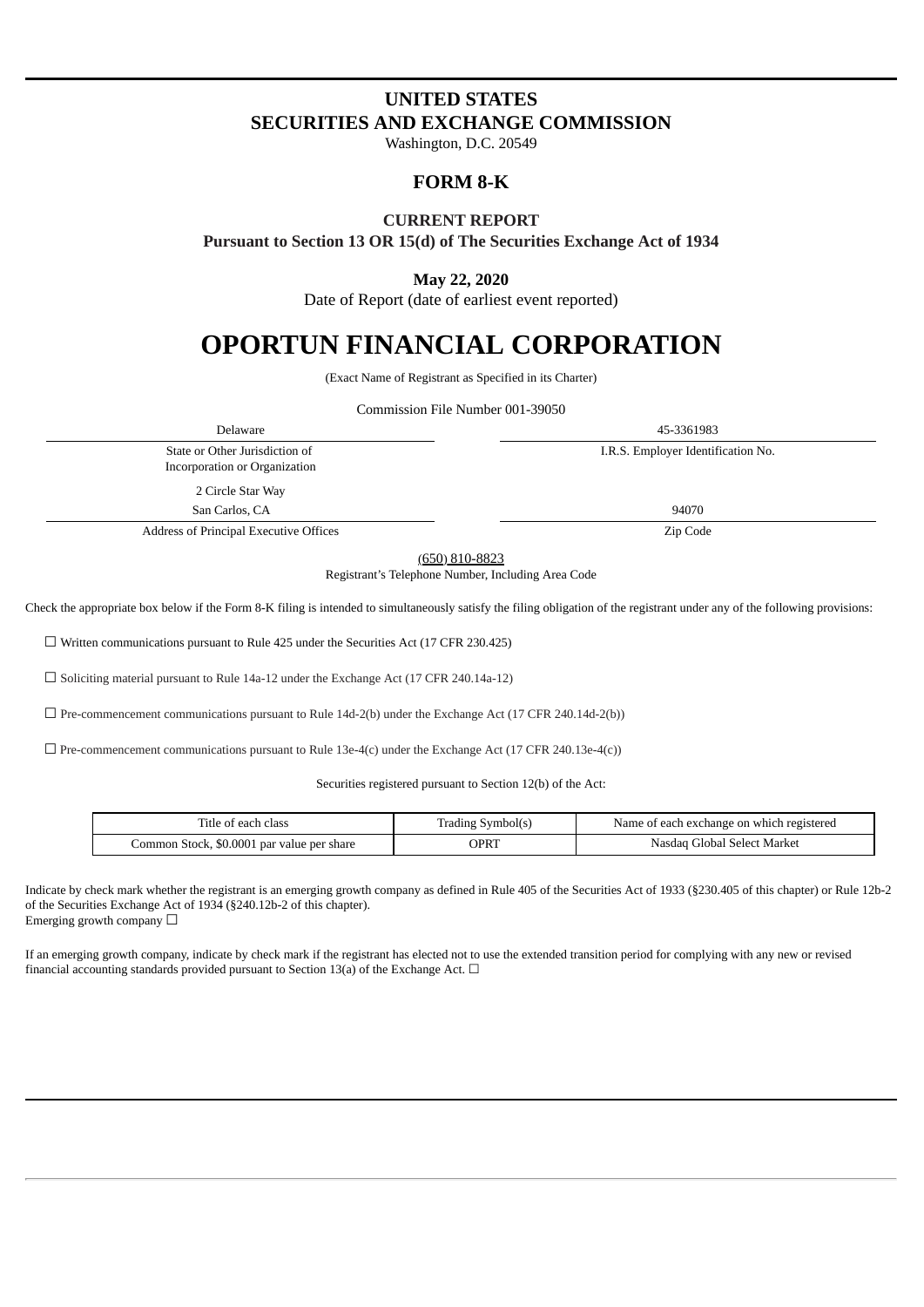#### *Item 1.01. Entry into a Material Definitive Agreement*

On May 22, 2020, Oportun Funding V, LLC (the "Issuer"), an indirect wholly-owned special purpose subsidiary of Oportun Financial Corporation (the "Company") and Wilmington Trust, National Association (the "Trustee") entered into the Eighth Amendment to the Base Indenture (the "Base Indenture Amendment"), the Fifth Amendment to the Series 2015 Supplement (the "Supplement Amendment") and other related documents (together with the Base Indenture Amendment and the Supplement Amendment, the "Amendments") to the Company's variable funding note facility (the "Secured Financing Facility") as further described below. Certain capitalized terms not defined in this section of the report are used with the meanings ascribed to them in the Amendments.

Furthering its commitment to support its customers throughout the COVID-19 pandemic, the Company expanded its servicing tools and solutions available to assist customers that are adversely impacted by the coronavirus or other emergencies, including, among others, by offering emergency hardship payment deferrals to impacted customers (an "Active Emergency Hardship Deferment Receivable"). The Secured Financing facility also requires the Company to get lender consent prior to making material changes to its credit and collection policies. To that end, the Amendments reflect the expansion of these servicing tools and solutions, and the corresponding application of such tools to certain receivables in the Secured Financing Facility, providing the Company with the flexibility to continue working with its customers by continuing to offer those solutions.

The Amendments also add a Concentration Limit providing that the aggregate Outstanding Receivables Balance of all Active Emergency Hardship Deferment Receivables that are Eligible Receivables pledged to the Secured Financing Facility shall not exceed (a) 15.0% at any time prior to March 31, 2021 or (b) 5.0% at any time on or after March 31, 2021, of the aggregate Outstanding Receivable Balance of all Eligible Receivables at such times. In addition, the advance rate for such Active Emergency Hardship Deferment Receivables will be 60%, while the advance rate for all other Receivables will remain at 85%. As of May 22, 2020, we had \$225.3 million of undrawn capacity on our Secured Financing Facility, as we repaid \$7.5 million in connection with the change in the advance rate with respect to Active Emergency Hardship Deferment Receivables. The Amendments do not modify the commitment amount or interest rate of the Secured Financing Facility. The revolving period end date of the Secured Financing Facility remains October 1, 2021. There have been no changes to the Company's other financings.

The foregoing descriptions of the Base Indenture Amendment and Supplement Amendment described above do not purport to be complete and are qualified in their entirety by reference to the text of the Base Indenture Amendment and Supplement Amendment, copies of which are filed as exhibits 10.1 and 10.2, respectively, to this Current Report on Form 8-K and incorporated by reference herein.

#### *Item 2.03. Creation of a Direct Financial Obligation or an Obligation under an Off-Balance Sheet Arrangement of a Registrant*

The disclosure provided in Item 1.01 of this Current Report on Form 8-K is hereby incorporated by reference into this Item 2.03.

#### *Item 9.01. Financial Statements and Exhibits*

(d) Exhibits

| <b>Exhibit Number</b> |                                                                                                                                                              |
|-----------------------|--------------------------------------------------------------------------------------------------------------------------------------------------------------|
| 10.1                  | Eighth Amendment to Base Indenture by and between Oportun Funding V, LLC and Wilmington Trust, National<br>Association, dated as of May 22, 2020.            |
| 10.2                  | Fifth Amendment to the Series 2015 Supplement by and between Oportun Funding V, LLC and Wilmington Trust,<br>National Association, dated as of May 22, 2020. |
| 104                   | Cover Page Interactive Data File embedded within the Inline XBRL document                                                                                    |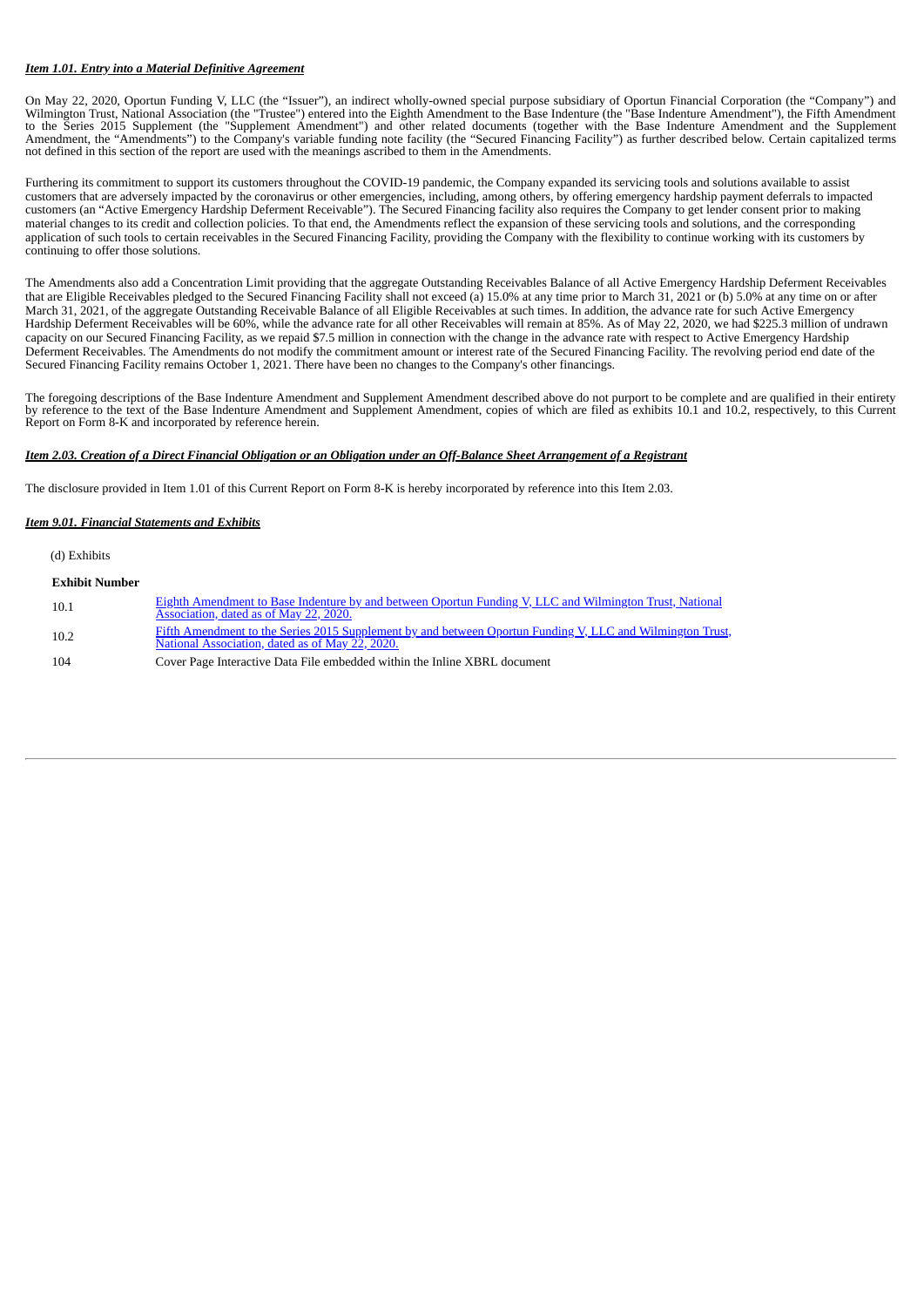#### **SIGNATURE**

Pursuant to the requirements of the Securities Exchange Act of 1934, the registrant has duly caused this report to be signed on its behalf by the undersigned thereunto duly authorized.

OPORTUN FINANCIAL CORPORATION

(Registrant)

Date: May 27, 2020 By: /s/ Jonathan Coblentz

Jonathan Coblentz

Chief Financial Officer and Chief Administrative Officer (Principal Financial and Accounting Officer)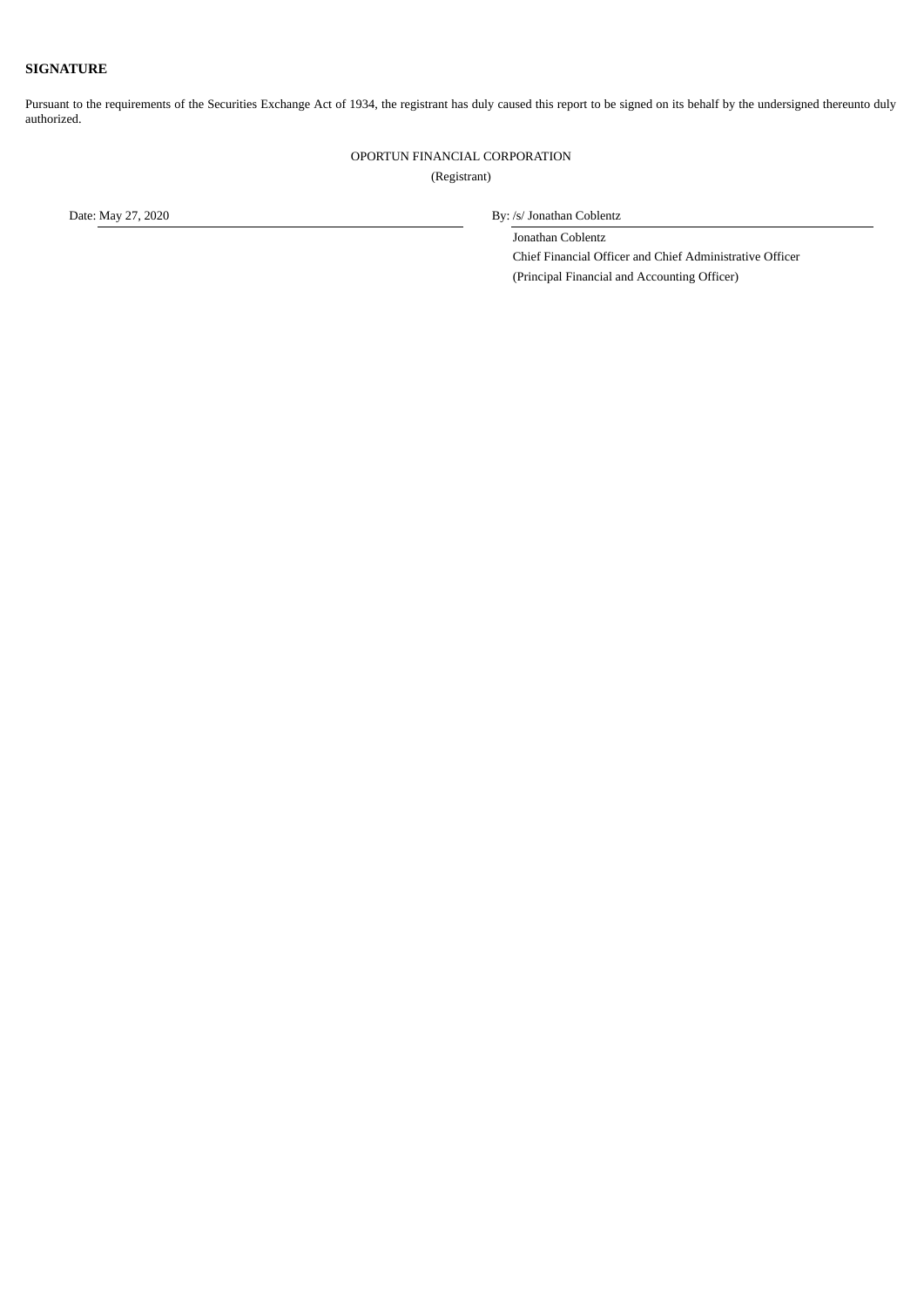#### **OPORTUN FUNDING V, LLC**

#### EIGHTH AMENDMENT TO THE BASE INDENTURE

<span id="page-3-0"></span>This EIGHTH AMENDMENT TO THE BASE INDENTURE, dated as of May 22, 2020 (this "Amendment"), is entered into among OPORTUN FUNDING V, LLC, a special purpose limited liability company established under the laws of Delaware, as issuer (the "Issuer"), and WILMINGTON TRUST, NATIONAL ASSOCIATION, a national banking association with trust powers, as trustee (in such capacity, the "Trustee"), as securities intermediary (in such capacity, the "Securities Intermediary") and as depositary bank (in such capacity, the "Depositary Bank").

## RECITALS

WHEREAS, the Issuer, the Trustee, the Securities Intermediary and the Depositary Bank have previously entered into that certain Base Indenture, dated as of August 4, 2015 (as amended, modified or supplemented prior to the date hereof, the "Base Indenture");

WHEREAS, the Issuer, the Trustee, the Securities Intermediary and the Depositary Bank have previously entered into that certain Series 2015 Supplement, dated as of August 4, 2015 (as amended, modified or supplemented prior to the date hereof, the "Series Supplement"; together with the Base Indenture, collectively, the "Indenture");

WHEREAS, concurrently herewith, (i) the Issuer, the Trustee, the Securities Intermediary and the Depositary Bank are entering into that certain Fifth Amendment to the Series 2015 Supplement, dated as of the date hereof, (ii) the Issuer, as purchaser, and Oportun, Inc. ("Oportun"), as seller, are entering into that certain Ninth Amendment to the Purchase and Sale Agreement, dated as of the date hereof, (iii) the Issuer, Oportun, and the Noteholders are entering into that certain Fifth Amendment to the Note Purchase Agreement, dated as of the date hereof, (iv) the Issuer, PF Servicing, LLC, as servicer (the "Servicer"), and the Trustee are entering into that certain Second Amendment to the Servicing Agreement, dated as of the date hereof, and (v) the Issuer, Oportun, the Servicer, each Noteholder and the Back-up Servicer are entering into that certain Consent, dated as of the date hereof; and

WHEREAS, in accordance with Section 13.2 of the Base Indenture, the Issuer desires to amend the Base Indenture as provided herein.

NOW, THEREFORE, in consideration of the mutual agreements herein contained, and other good and valuable consideration, the receipt and adequacy of which are hereby acknowledged, each party hereto agrees as follows:

#### ARTICLE I

#### **DEFINITIONS**

SECTION 1.01. Defined Terms Not Defined Herein. All capitalized terms used herein that are not defined herein shall have the meanings assigned to them in, or by reference in, the Indenture.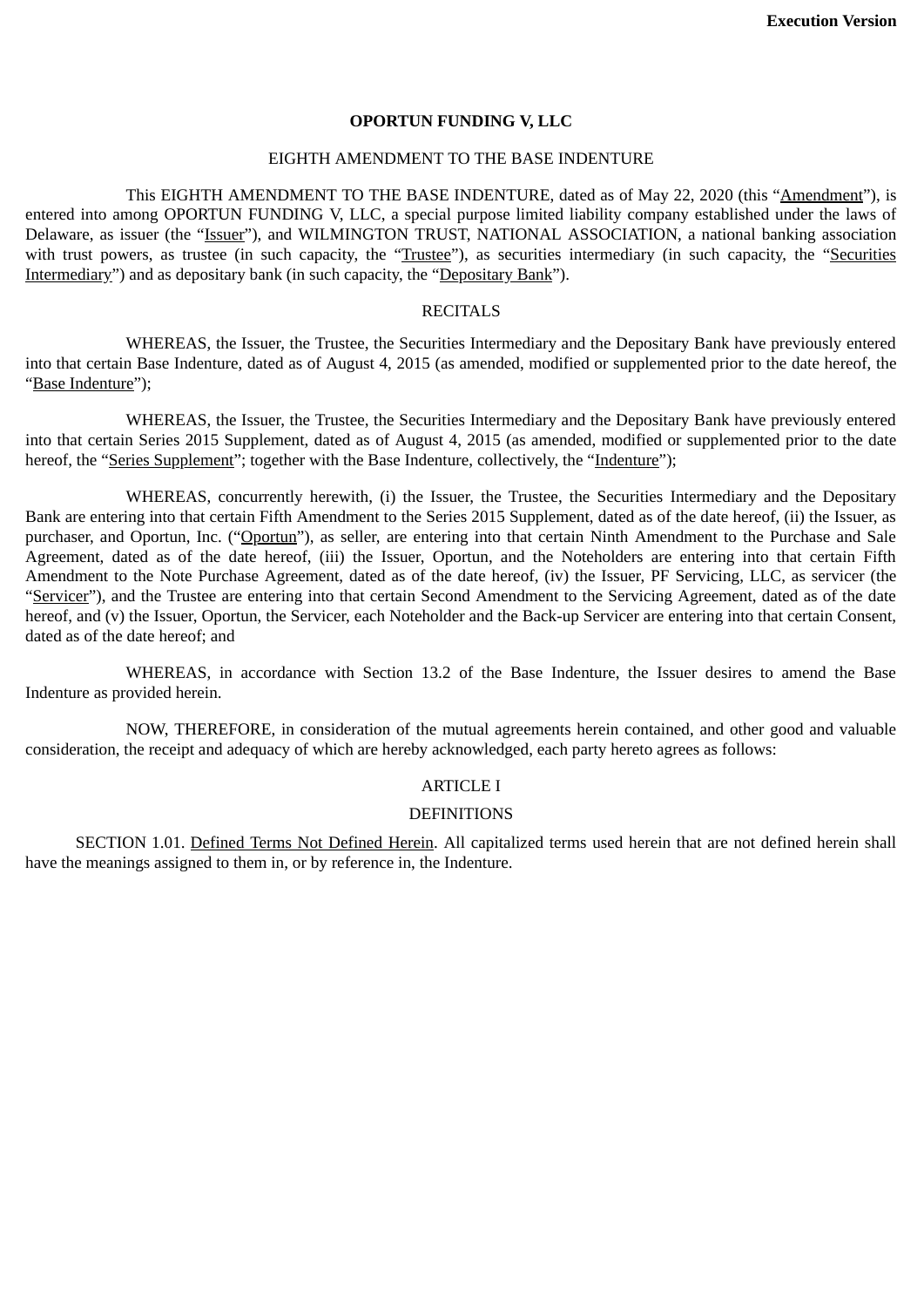### ARTICLE II

## AMENDMENTS TO THE BASE INDENTURE

SECTION 2.01. Amendments. The Base Indenture is hereby amended to incorporate the changes reflected on the marked pages of the Base Indenture attached hereto as Schedule I, with a conformed copy of the amended Base Indenture attached hereto as Schedule II.

## ARTICLE III

## REPRESENTATIONS AND WARRANTIES

SECTION 3.01. Representations and Warranties. The Issuer hereby represents and warrants to the Trustee, the Securities Intermediary, the Depositary Bank and each of the other Secured Parties that:

(a) Representations and Warranties. Both before and immediately after giving effect to this Amendment, the representations and warranties made by the Issuer in the Indenture and each of the other Transaction Documents to which it is a party are true and correct as of the date hereof (unless stated to relate solely to an earlier date, in which case such representations or warranties were true and correct as of such earlier date).

(b) Enforceability. This Amendment and the Indenture, as amended hereby, constitute the legal, valid and binding obligation of the Issuer enforceable against the Issuer in accordance with its respective terms, except as such enforceability may be limited by bankruptcy, insolvency, reorganization, moratorium or similar law affecting creditors' rights generally and by general principles of equity.

(c) No Defaults. No Rapid Amortization Event, Event of Default, Servicer Default or Block Event has occurred and is continuing.

#### ARTICLE IV

#### **MISCELLANEOUS**

SECTION 4.01. Ratification of Base Indenture. As amended by this Amendment, the Base Indenture is in all respects ratified and confirmed and the Base Indenture, as amended by this Amendment, shall be read, taken and construed as one and the same instrument.

SECTION 4.02. Counterparts. This Amendment may be executed in any number of counterparts, and by different parties in separate counterparts, each of which so executed shall be deemed to be an original, but all of such counterparts shall together constitute but one and the same instrument.

SECTION 4.03. Recitals. The recitals contained in this Amendment shall be taken as the statements of the Issuer, and none of the Trustee, the Securities Intermediary or the Depositary Bank assumes any responsibility for their correctness. None of the Trustee, the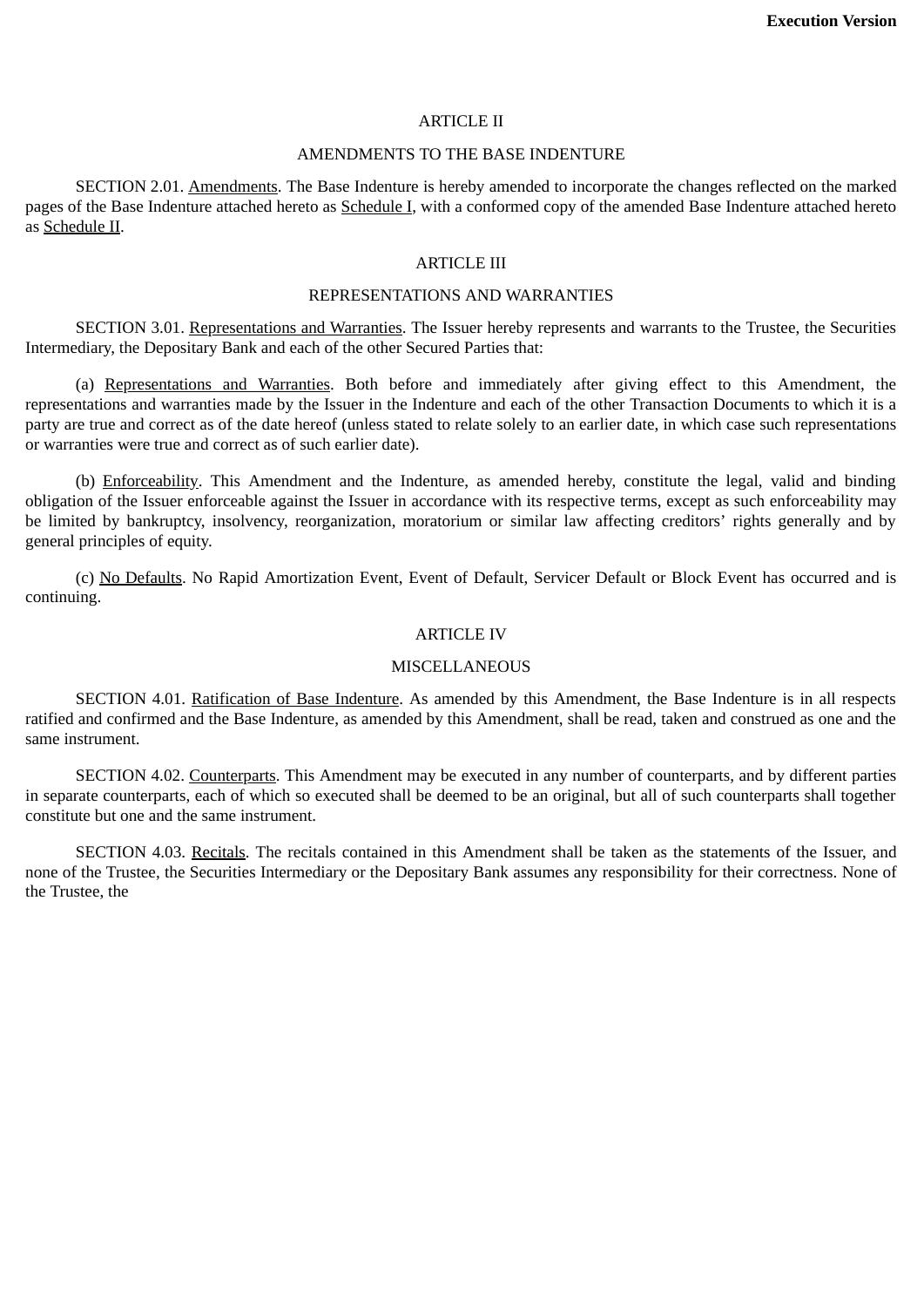Securities Intermediary or the Depositary Bank makes any representations as to the validity or sufficiency of this Amendment.

SECTION 4.04. Rights of the Trustee, the Securities Intermediary and the Depositary Bank. The rights, privileges and immunities afforded to the Trustee, the Securities Intermediary and the Depositary Bank under the Indenture shall apply hereunder as if fully set forth herein.

SECTION 4.05. GOVERNING LAW; JURISDICTION. THIS AMENDMENT SHALL BE CONSTRUED IN ACCORDANCE WITH THE LAWS OF THE STATE OF NEW YORK, WITHOUT REFERENCE TO ITS CONFLICT OF LAW PROVISIONS, AND THE OBLIGATIONS, RIGHTS AND REMEDIES OF THE PARTIES HEREUNDER SHALL BE DETERMINED IN ACCORDANCE WITH SUCH LAWS. EACH OF THE PARTIES HERETO AND EACH SECURED PARTY HEREBY AGREES TO THE NON-EXCLUSIVE JURISDICTION OF THE UNITED STATES DISTRICT COURT FOR THE SOUTHERN DISTRICT OF NEW YORK AND ANY APPELLATE COURT HAVING JURISDICTION TO REVIEW THE JUDGMENTS THEREOF. EACH OF THE PARTIES HERETO AND EACH SECURED PARTY HEREBY WAIVES ANY OBJECTION BASED ON FORUM NON CONVENIENS AND ANY OBJECTION TO VENUE OF ANY ACTION INSTITUTED HEREUNDER IN ANY OF THE AFOREMENTIONED COURTS AND CONSENTS TO THE GRANTING OF SUCH LEGAL OR EQUITABLE RELIEF AS IS DEEMED APPROPRIATE BY SUCH COURT.

SECTION 4.06. Effectiveness. This Amendment shall become effective as of the date hereof upon:

(a) receipt by the Trustee of an Issuer Order directing it to execute and deliver this Amendment;

(b) receipt by the Trustee of an Officer's Certificate of the Issuer stating that the execution of this Amendment is authorized and permitted by the Indenture and all conditions precedent to the execution of this Amendment have been satisfied;

(c) receipt by the Trustee of an Opinion of Counsel stating that the execution of this Amendment is authorized and permitted under the Indenture and all conditions precedent to the execution of this Amendment have been satisfied;

(d) receipt by the Trustee of evidence of the consent of each Noteholder to this Amendment;

(e) receipt by the Trustee of counterparts of this Amendment, duly executed by each of the parties hereto; and

(f) receipt by the Trustee of such other instruments, documents, agreements and opinions reasonably requested by the Trustee prior to the date hereof.

*(Signature page follows)*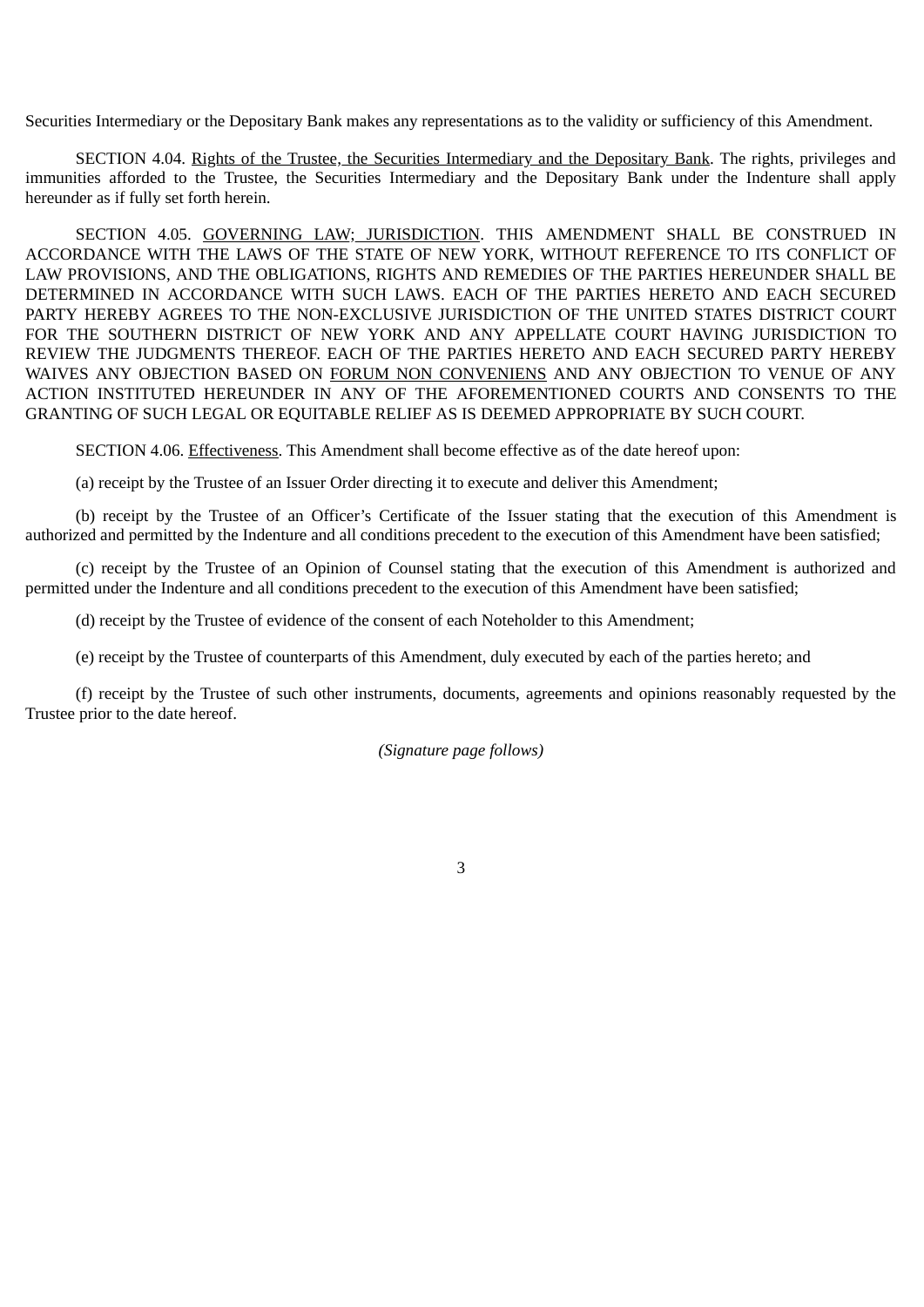IN WITNESS WHEREOF, the Issuer, the Trustee, the Securities Intermediary and the Depositary Bank have caused this Amendment to be duly executed by their respective officers as of the day and year first above written.

## **OPORTUN FUNDING V, LLC,**

as Issuer

By: /s/ Jonathan Coblentz Name: Jonathan Coblentz Title: Treasurer

> Eighth Amendment to Base Indenture (OF V)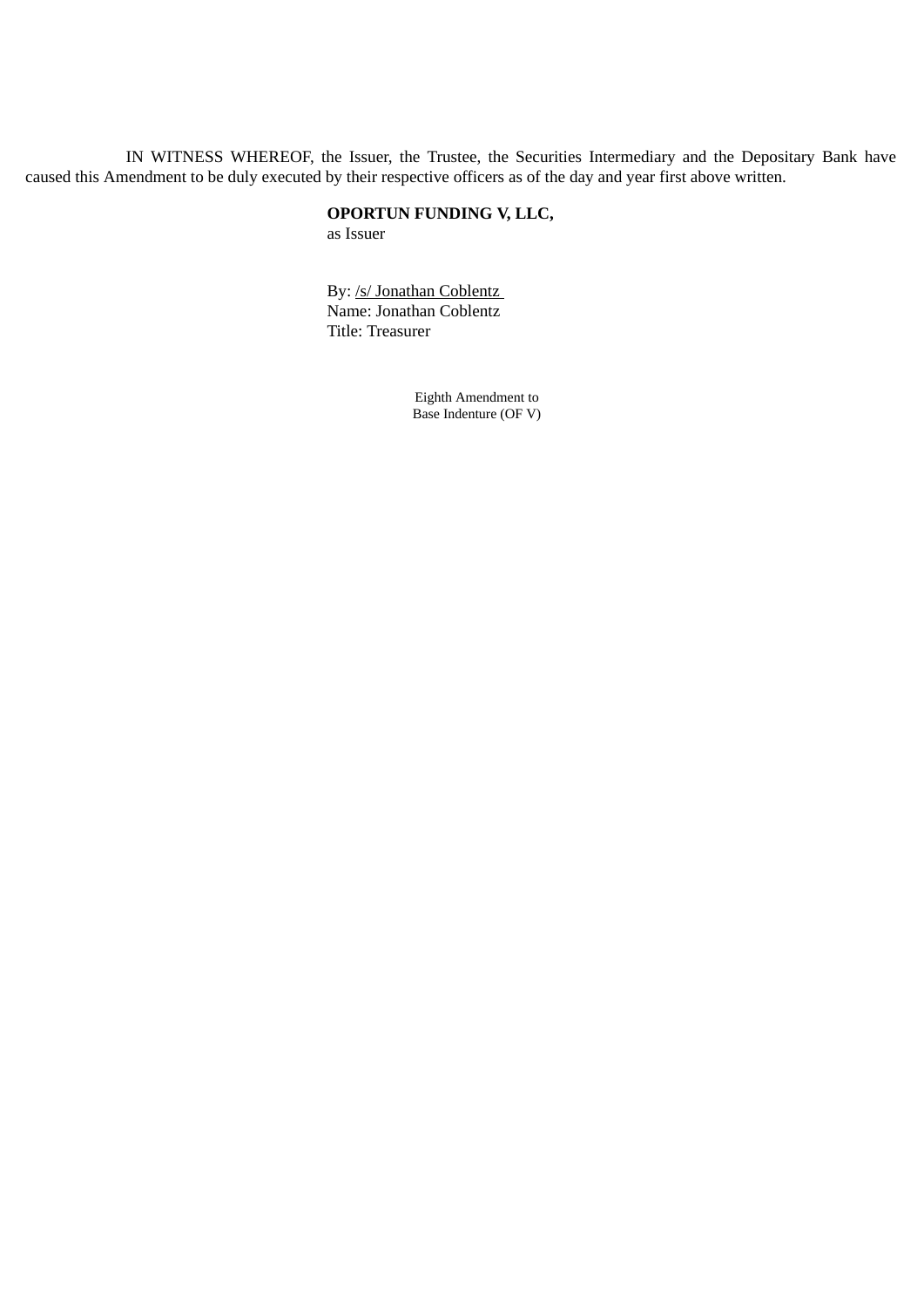## **WILMINGTON TRUST, NATIONAL ASSOCIATION,**

not in its individual capacity but solely as Trustee

By: /s/ Drew H. Davis Name: Drew H. Davis Title: Vice President

## **WILMINGTON TRUST, NATIONAL ASSOCIATION,**

not in its individual capacity but solely as Securities Intermediary

By: /s/ Drew H. Davis Name: Drew H. Davis Title: Vice President

## **WILMINGTON TRUST, NATIONAL ASSOCIATION,** not in its individual capacity but solely as Depositary Bank

By: /s/ Drew H. Davis Name: Drew H. Davis Title: Vice President

> Eighth Amendment to Base Indenture (OF V)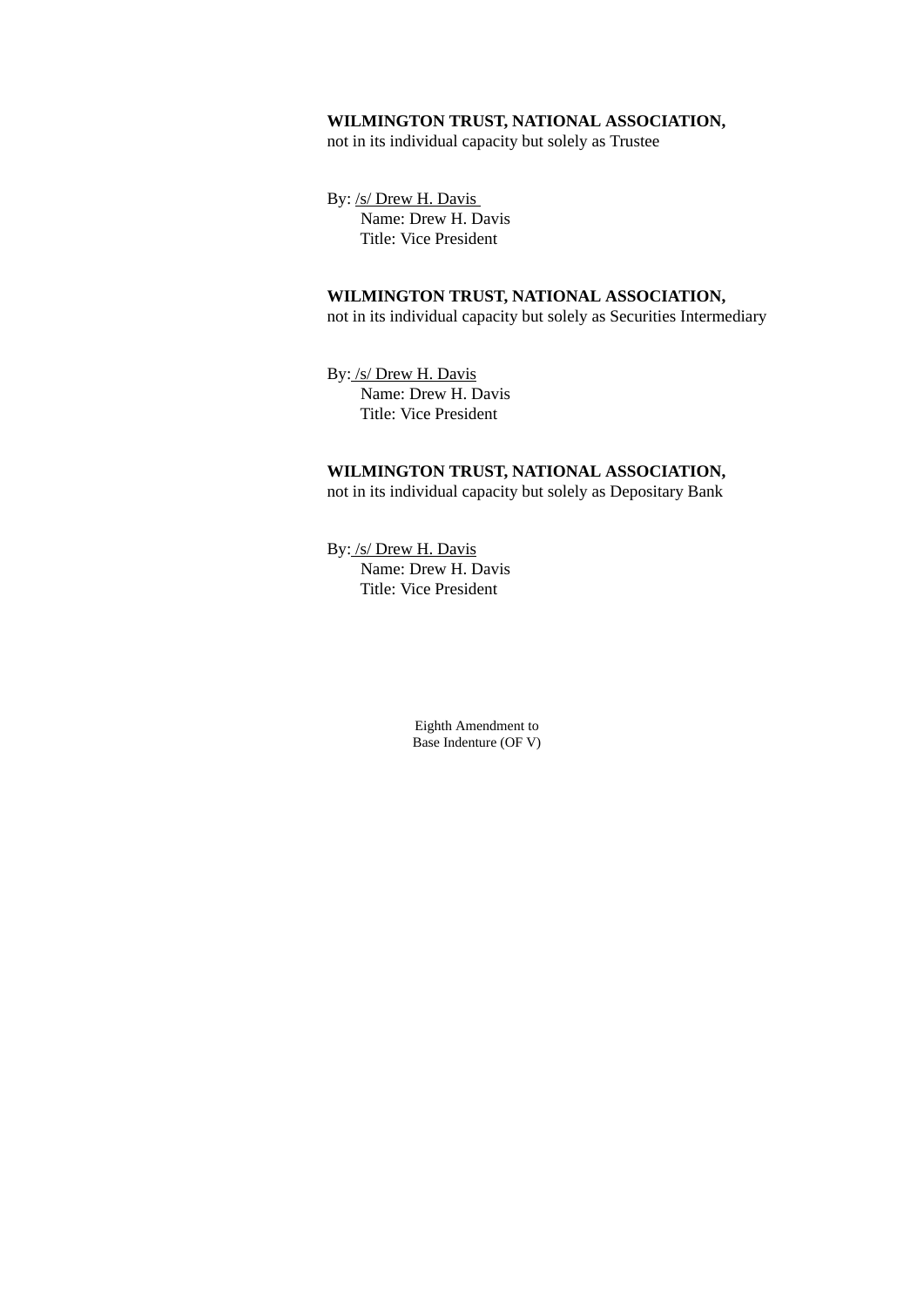# **SCHEDULE I**

**Amendments to the Base Indenture**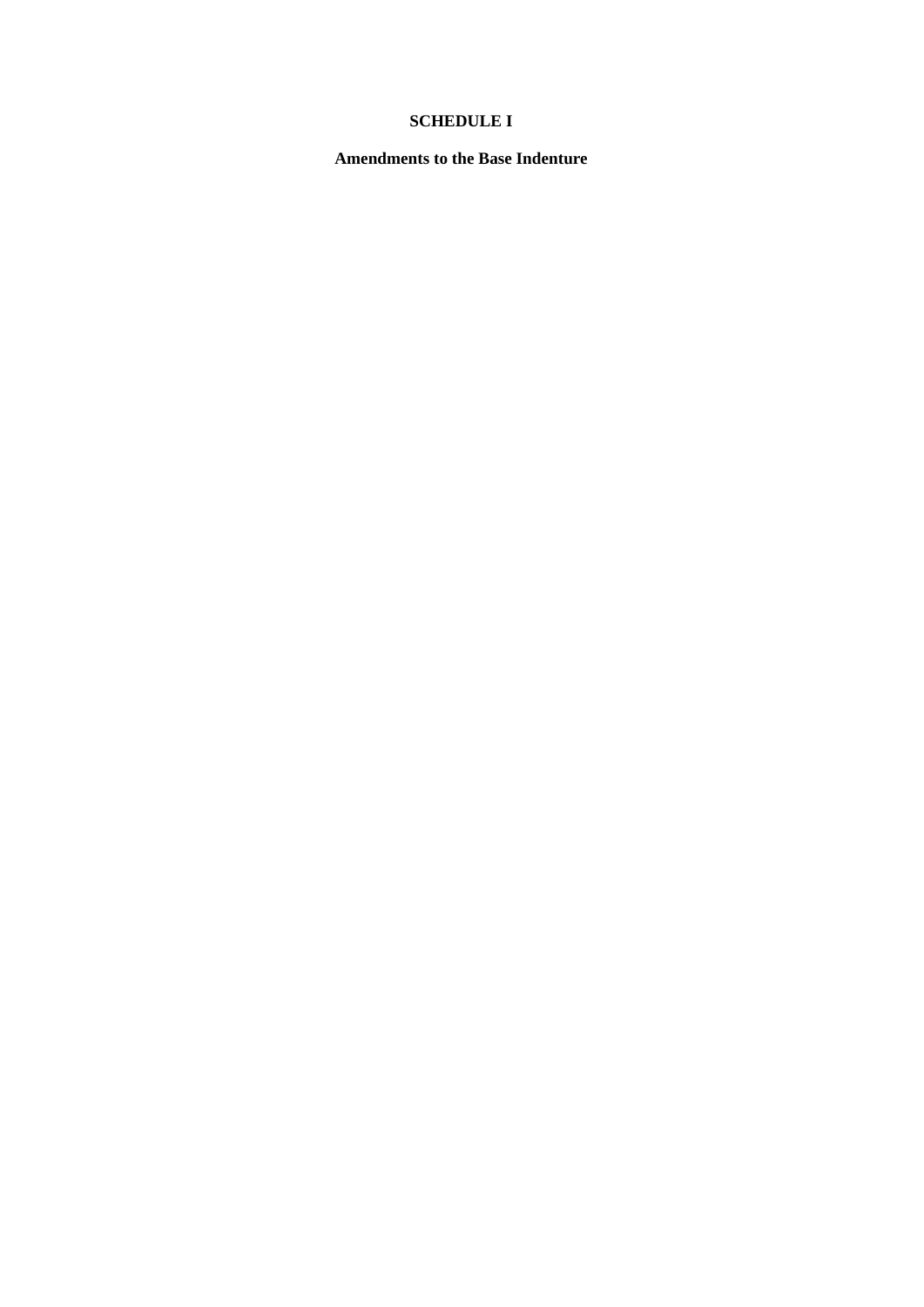## OPORTUN FUNDING V, LLC,

## as Issuer

and

## WILMINGTON TRUST, NATIONAL ASSOCIATION,

as Trustee, as Securities Intermediary and as Depositary Bank

BASE INDENTURE

Dated as of August 4, 2015

Variable Funding Asset Backed Notes

(Issuable in Series)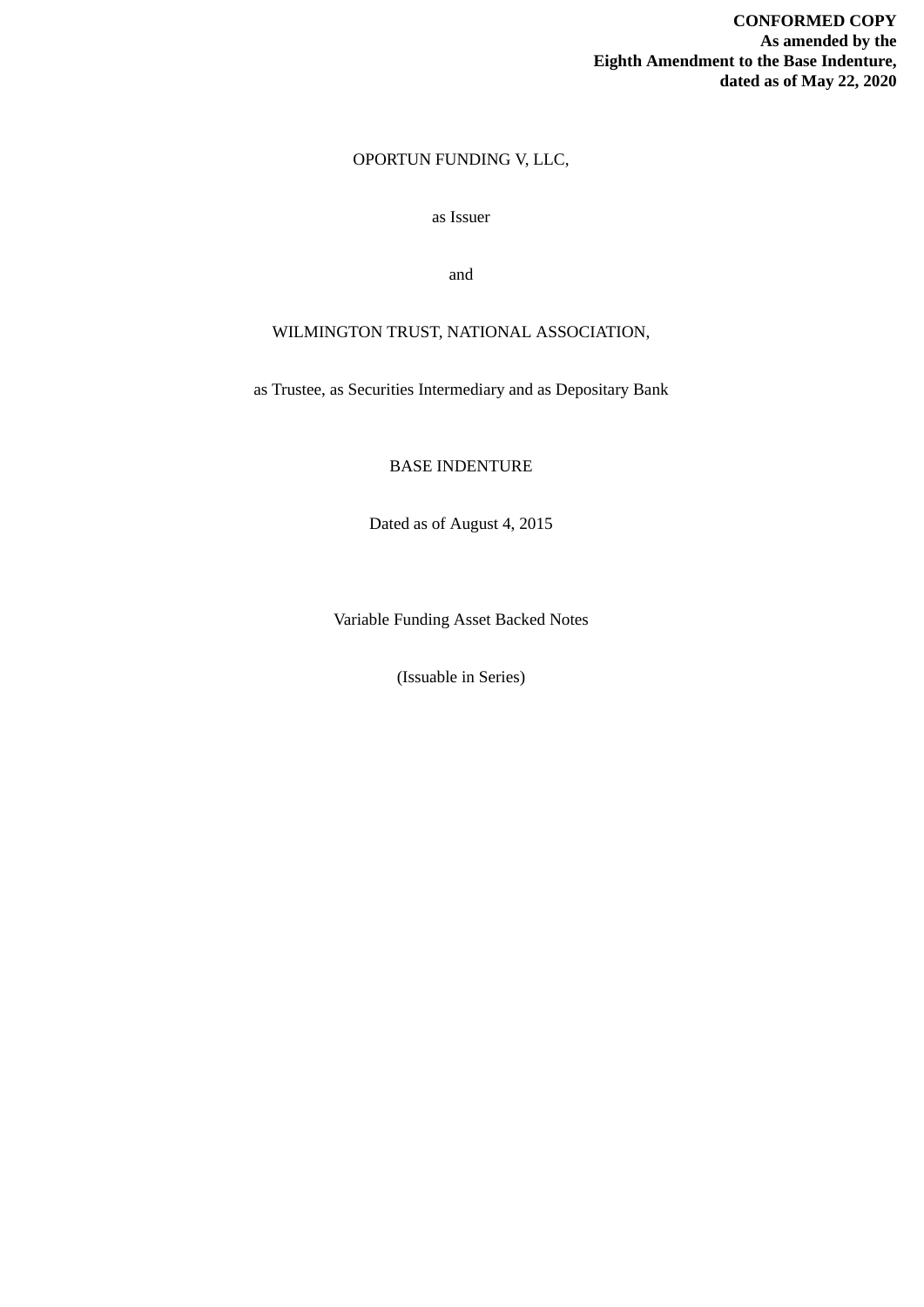| ARTICLE 1. DEFINITIONS AND INCORPORATION BY REFERENCE2                                                               |  |
|----------------------------------------------------------------------------------------------------------------------|--|
|                                                                                                                      |  |
| Section 1.2. Incorporation by Reference of Trust Indenture Act2627                                                   |  |
|                                                                                                                      |  |
| Section 1.4. Accounting and Financial Determinations; No Duplication2728                                             |  |
|                                                                                                                      |  |
|                                                                                                                      |  |
|                                                                                                                      |  |
|                                                                                                                      |  |
|                                                                                                                      |  |
|                                                                                                                      |  |
|                                                                                                                      |  |
|                                                                                                                      |  |
|                                                                                                                      |  |
|                                                                                                                      |  |
|                                                                                                                      |  |
|                                                                                                                      |  |
|                                                                                                                      |  |
|                                                                                                                      |  |
|                                                                                                                      |  |
|                                                                                                                      |  |
|                                                                                                                      |  |
| Section 2.15. Payment of Principal, Interest and Other Amounts3940                                                   |  |
|                                                                                                                      |  |
|                                                                                                                      |  |
|                                                                                                                      |  |
|                                                                                                                      |  |
|                                                                                                                      |  |
| Section 2.21. Duties of the Trustee and the Transfer Agent and Registrar4243                                         |  |
| ARTICLE 3. [ARTICLE 3 IS RESERVED AND SHALL BE SPECIFIED IN ANY SUPPLEMENT WITH RESPECT<br>TO ANY SERIES OF NOTES]43 |  |
|                                                                                                                      |  |
| Section 4.1. Issuer To Furnish To Trustee Names and Addresses of                                                     |  |
| Section 4.2. Preservation of Information; Communications to Noteholders 4344                                         |  |
|                                                                                                                      |  |
|                                                                                                                      |  |
| Section 4.5. Reports and Records for the Trustee and Instructions45                                                  |  |
| ARTICLE 5. ALLOCATION AND APPLICATION OF COLLECTIONS4546                                                             |  |
|                                                                                                                      |  |
|                                                                                                                      |  |
|                                                                                                                      |  |

-i-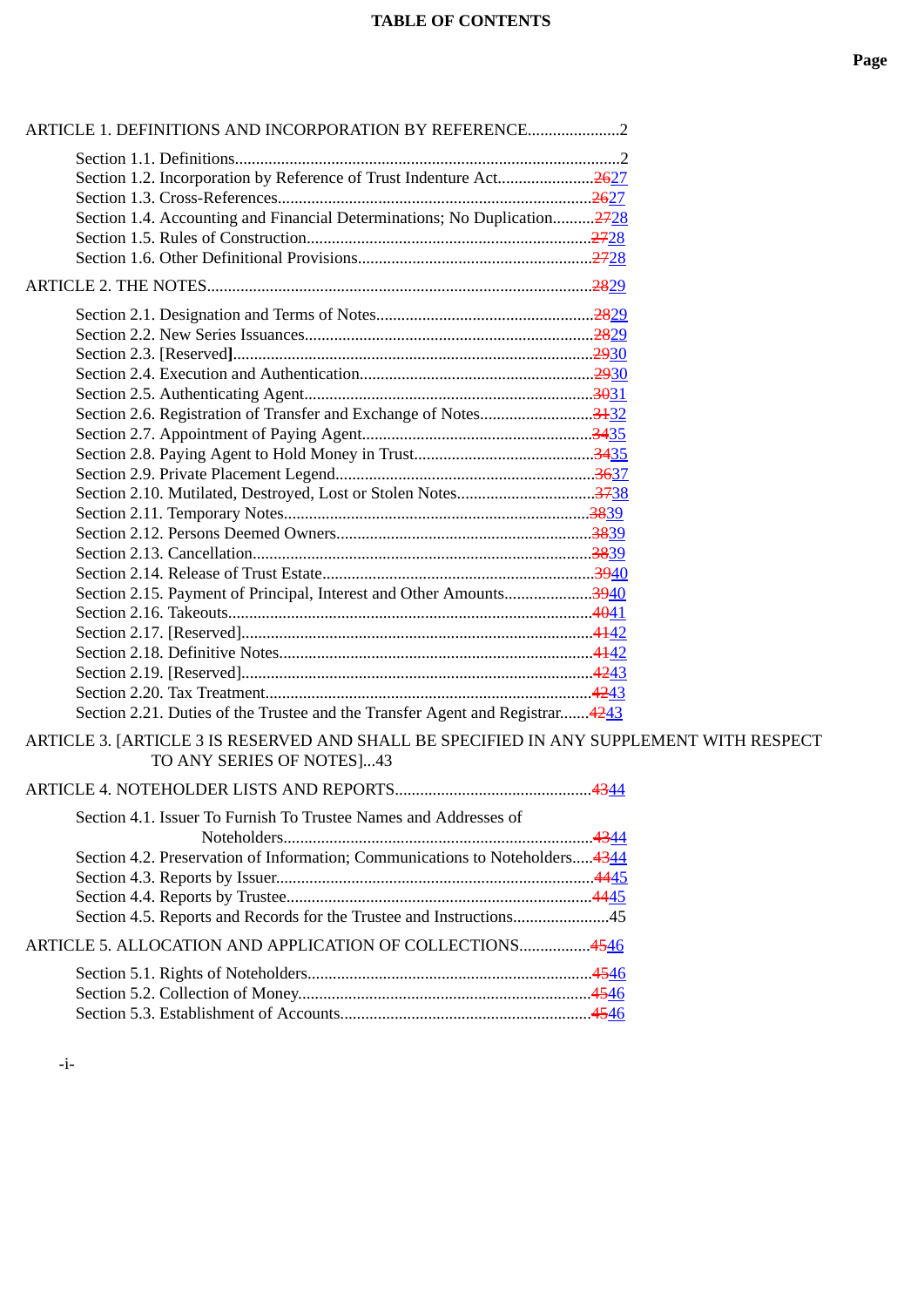| ARTICLE 6. [ARTICLE 6 IS RESERVED AND SHALL BE SPECIFIED IN ANY SUPPLEMENT WITH RESPECT<br>TO ANY SERIES]50   |  |
|---------------------------------------------------------------------------------------------------------------|--|
| ARTICLE 7. [ARTICLE 7 IS RESERVED AND SHALL BE SPECIFIED IN ANY SUPPLEMENT WITH RESPECT<br>TO ANY SERIES]5051 |  |
|                                                                                                               |  |
|                                                                                                               |  |
|                                                                                                               |  |
|                                                                                                               |  |
|                                                                                                               |  |
|                                                                                                               |  |
|                                                                                                               |  |
| ARTICLE 9. [ARTICLE 9 IS RESERVED AND SHALL BE SPECIFIED IN ANY SUPPLEMENT WITH RESPECT                       |  |
|                                                                                                               |  |
|                                                                                                               |  |
|                                                                                                               |  |
| Section 10.3. Collection of Indebtedness and Suits for Enforcement by                                         |  |
|                                                                                                               |  |
|                                                                                                               |  |
|                                                                                                               |  |
|                                                                                                               |  |
|                                                                                                               |  |
| Section 10.8. Unconditional Rights of Holders to Receive Payment; Withholding                                 |  |
|                                                                                                               |  |
|                                                                                                               |  |
|                                                                                                               |  |
|                                                                                                               |  |
|                                                                                                               |  |
|                                                                                                               |  |
|                                                                                                               |  |
|                                                                                                               |  |
|                                                                                                               |  |
|                                                                                                               |  |
|                                                                                                               |  |
|                                                                                                               |  |
|                                                                                                               |  |
|                                                                                                               |  |
|                                                                                                               |  |

-ii-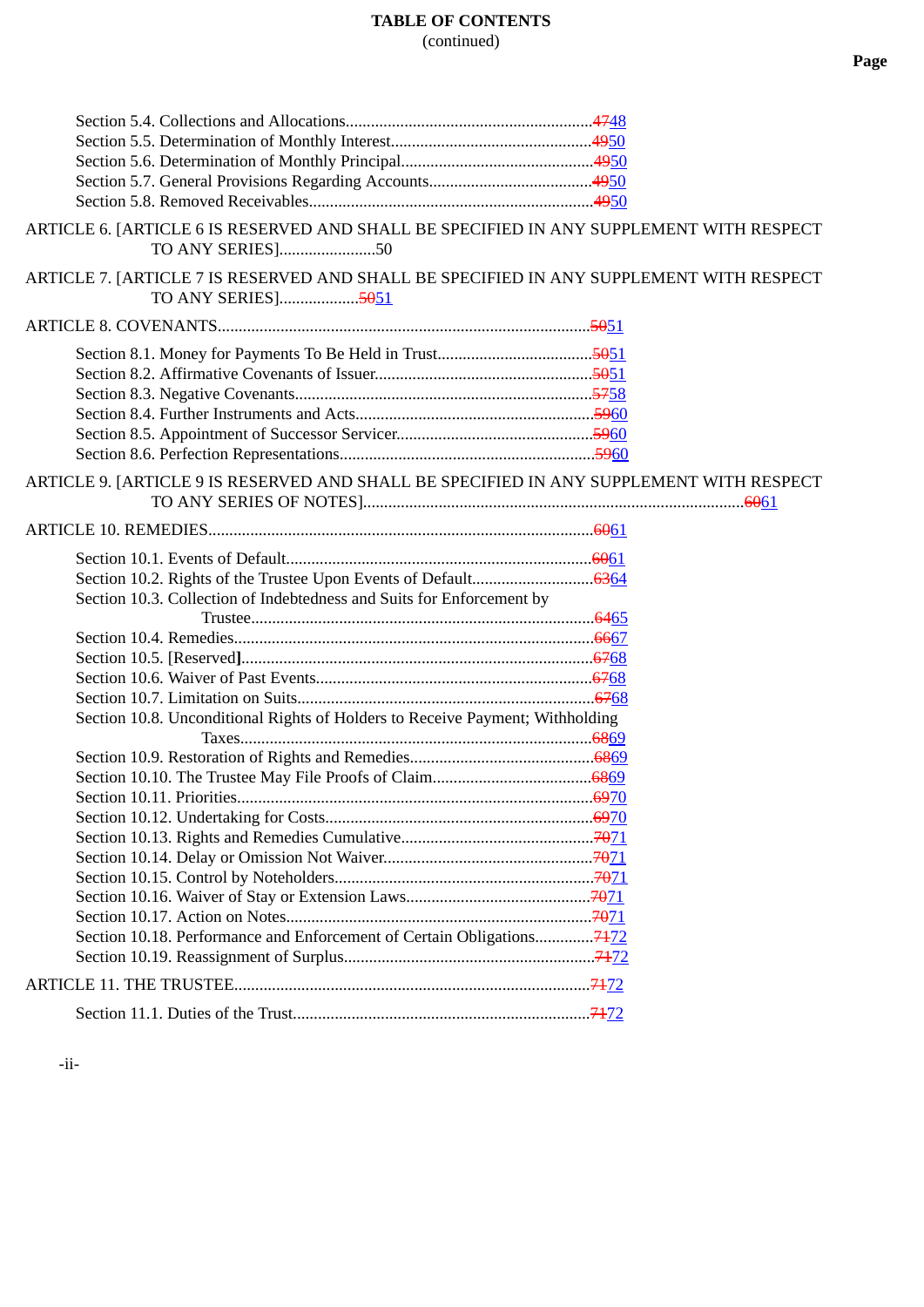| Section 11.10. Appointment of Co-Trustee or Separate Trustee8482           |  |
|----------------------------------------------------------------------------|--|
| Section 11.11. Preferential Collection of Claims Against the Issuer8384    |  |
|                                                                            |  |
| Section 11.13. Trustee May Enforce Claims Without Possession of Notes 8384 |  |
|                                                                            |  |
|                                                                            |  |
| Section 11.16. Representations and Warranties of Trustee8384               |  |
|                                                                            |  |
| Section 11.18. Trustee's Application for Instructions from the Issuer8485  |  |
|                                                                            |  |
|                                                                            |  |
|                                                                            |  |
|                                                                            |  |
|                                                                            |  |
|                                                                            |  |
|                                                                            |  |
|                                                                            |  |
|                                                                            |  |
|                                                                            |  |
| Section 12.3. Repayment of Moneys Held by Paying Agent8788                 |  |
|                                                                            |  |
|                                                                            |  |
| Section 12.5. Final Payment with Respect to Any Series8889                 |  |
|                                                                            |  |
|                                                                            |  |
|                                                                            |  |
|                                                                            |  |
|                                                                            |  |
|                                                                            |  |
|                                                                            |  |
|                                                                            |  |
| Section 13.6. Reference in Notes to Supplemental Indentures9492            |  |
|                                                                            |  |
|                                                                            |  |
| Section 13.9. Notation on or Exchange of Notes Following Amendment 9293    |  |
|                                                                            |  |
|                                                                            |  |
|                                                                            |  |
| ARTICLE 14. REDEMPTION AND REFINANCING OF NOTES9394                        |  |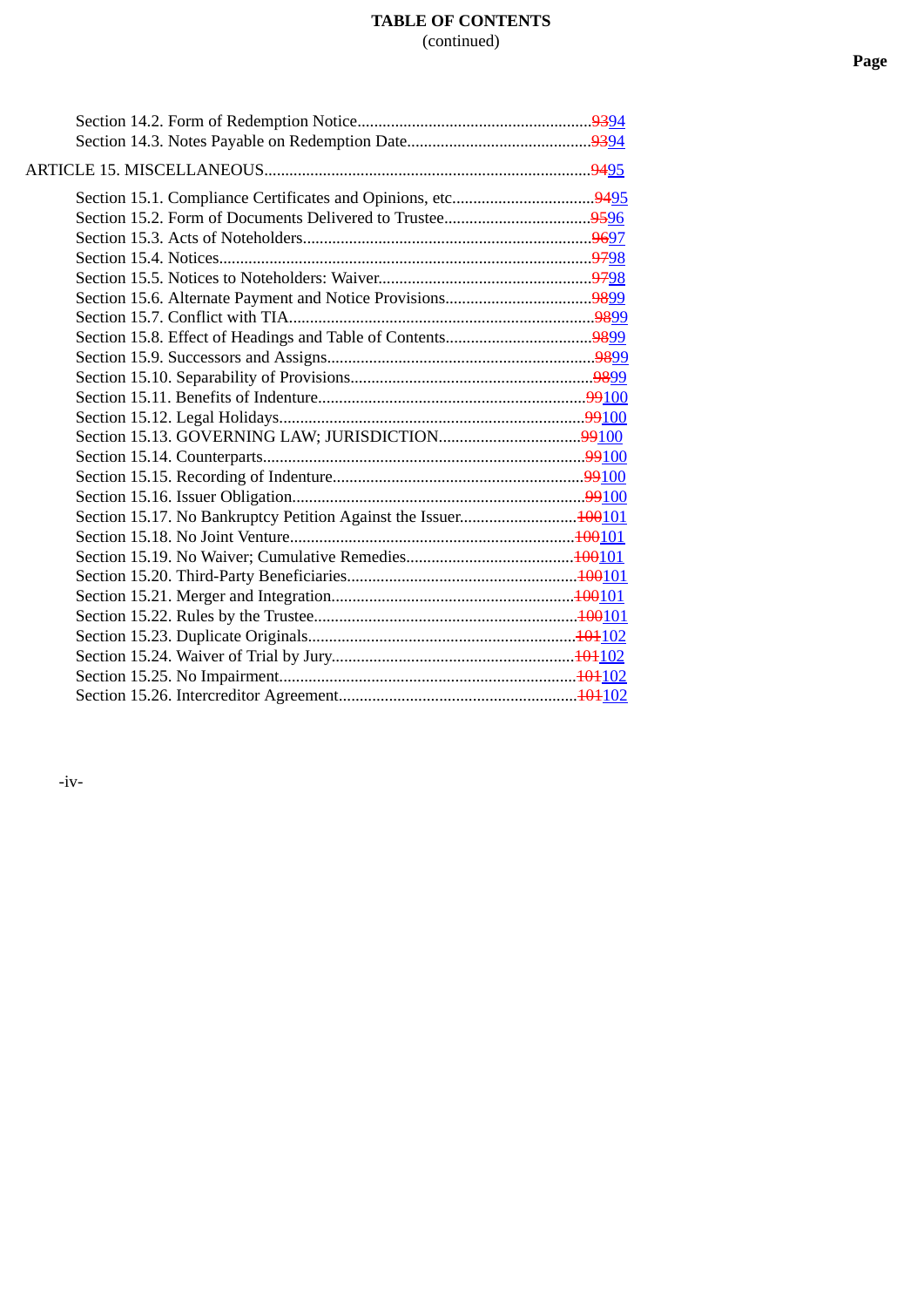## **TABLE OF CONTENTS** (continued)

Exhibits:

Exhibit A: Form of Release and Reconveyance of Trust Estate

Exhibit B: Form of Lien Release

Exhibit C: Form of Permitted Takeout Release

Exhibit D: Form of Intercreditor Agreement

Exhibit E: Form of Asset Repurchase Demand Activity Report

Schedule 1 Perfection Representations, Warranties and Covenants

-v-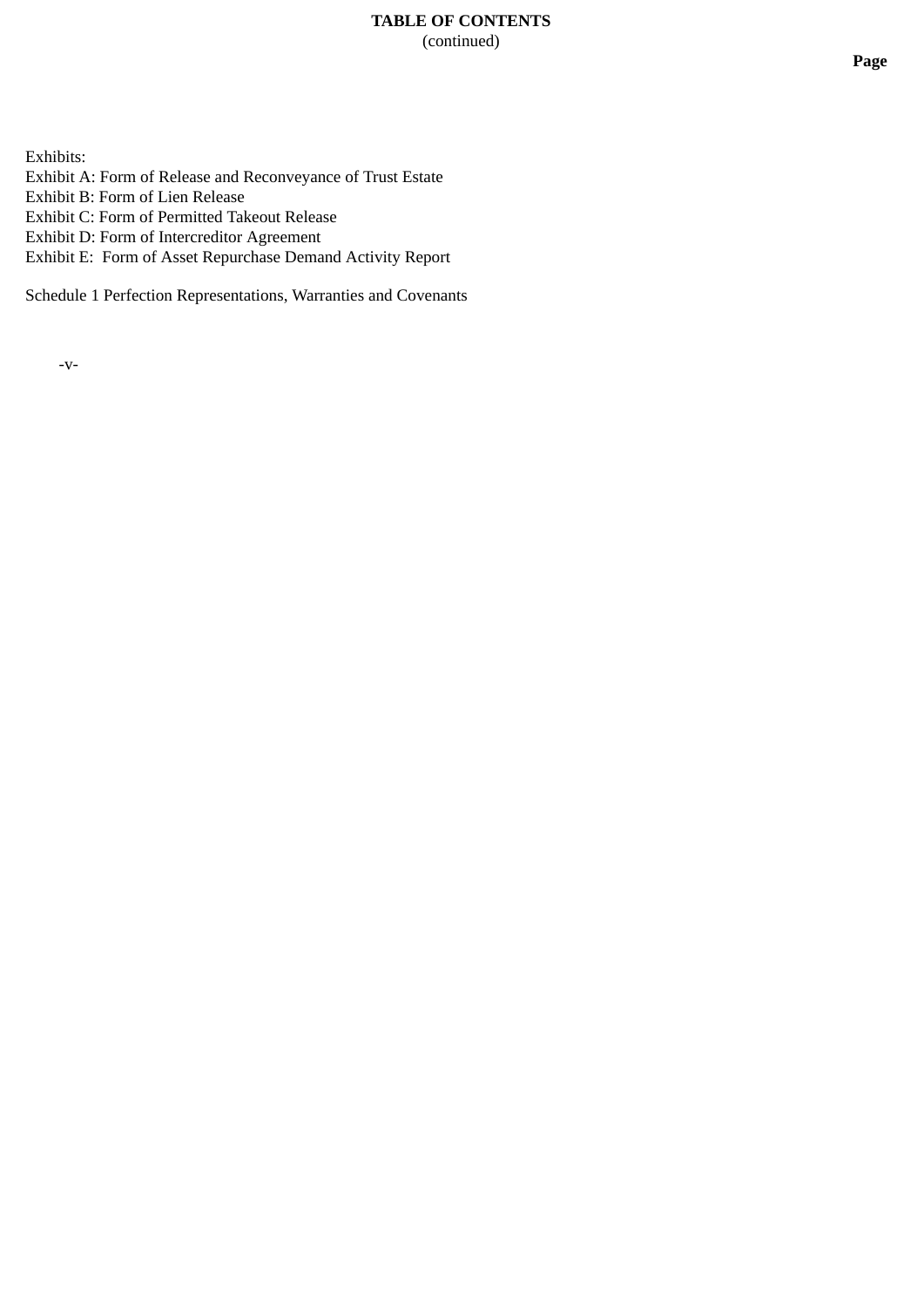BASE INDENTURE, dated as of August 4, 2015, between OPORTUN FUNDING V, LLC, a special purpose limited liability company established under the laws of Delaware, as issuer (the "Issuer") and WILMINGTON TRUST, NATIONAL ASSOCIATION, a national banking association with trust powers validly existing under the laws of the United States, as Trustee, as Securities Intermediary and as Depositary Bank.

#### WITNESSETH:

WHEREAS, the Issuer has duly executed and delivered this Indenture to provide for the issuance from time to time of one or more Series of Notes, issuable as provided in this Indenture; and

WHEREAS, all things necessary to make this Indenture a legal, valid and binding agreement of the Issuer, enforceable in accordance with its terms, have been done, and the Issuer proposes to do all the things necessary to make the Notes, when executed by the Issuer and authenticated and delivered by the Trustee hereunder and duly issued by the Issuer, the legal, valid and binding obligations of the Issuer as hereinafter provided;

NOW, THEREFORE, for and in consideration of the premises and the receipt of the Notes by the Holders, it is mutually covenanted and agreed, for the equal and proportionate benefit of all Holders, as follows:

### GRANTING CLAUSE

The Issuer hereby grants to the Trustee on the Closing Date, for the benefit of the Trustee, the Noteholders and any other Person to which any Secured Obligations are payable (the "Secured Parties"), to secure the Secured Obligations, a continuing Lien on and security interest in all of the Issuer's right, title and interest in, to and under the following property whether now owned or hereafter acquired, now existing or hereafter created and wherever located (a) all Contracts and all Receivables that have been or may from time to time be conveyed, sold and/or assigned to the Issuer pursuant to the Purchase Agreement; (b) all Collections thereon received after the applicable Cut-Off Date; (c) all Related Security; (d) the Collection Account and any other account maintained by the Trustee for the benefit of the Secured Parties of any Series of Notes as trust accounts (each such account, a "Trust Account"), all monies from time to time deposited therein and all investments and other property from time to time credited thereto; (e) all certificates and instruments, if any, representing or evidencing any or all of the Trust Accounts or the funds on deposit therein from time to time; (f) all investments made at any time and from time to time with moneys in the Trust Accounts; (g) the Servicing Agreement and the Purchase Agreement; (h) all additional property that may from time to time hereafter (pursuant to the terms of any Series Supplement or otherwise) be subjected to the grant and pledge made by the Issuer or by anyone on its behalf; (i) all present and future claims, demands, causes and choses in action and all payments on or under the foregoing and (j) all proceeds of every kind and nature whatsoever in respect of any or all of the foregoing, including all proceeds of all of the foregoing and the conversion thereof, voluntary or involuntary, into cash or other liquid property, all cash proceeds, accounts, accounts receivable, notes, drafts, acceptances, chattel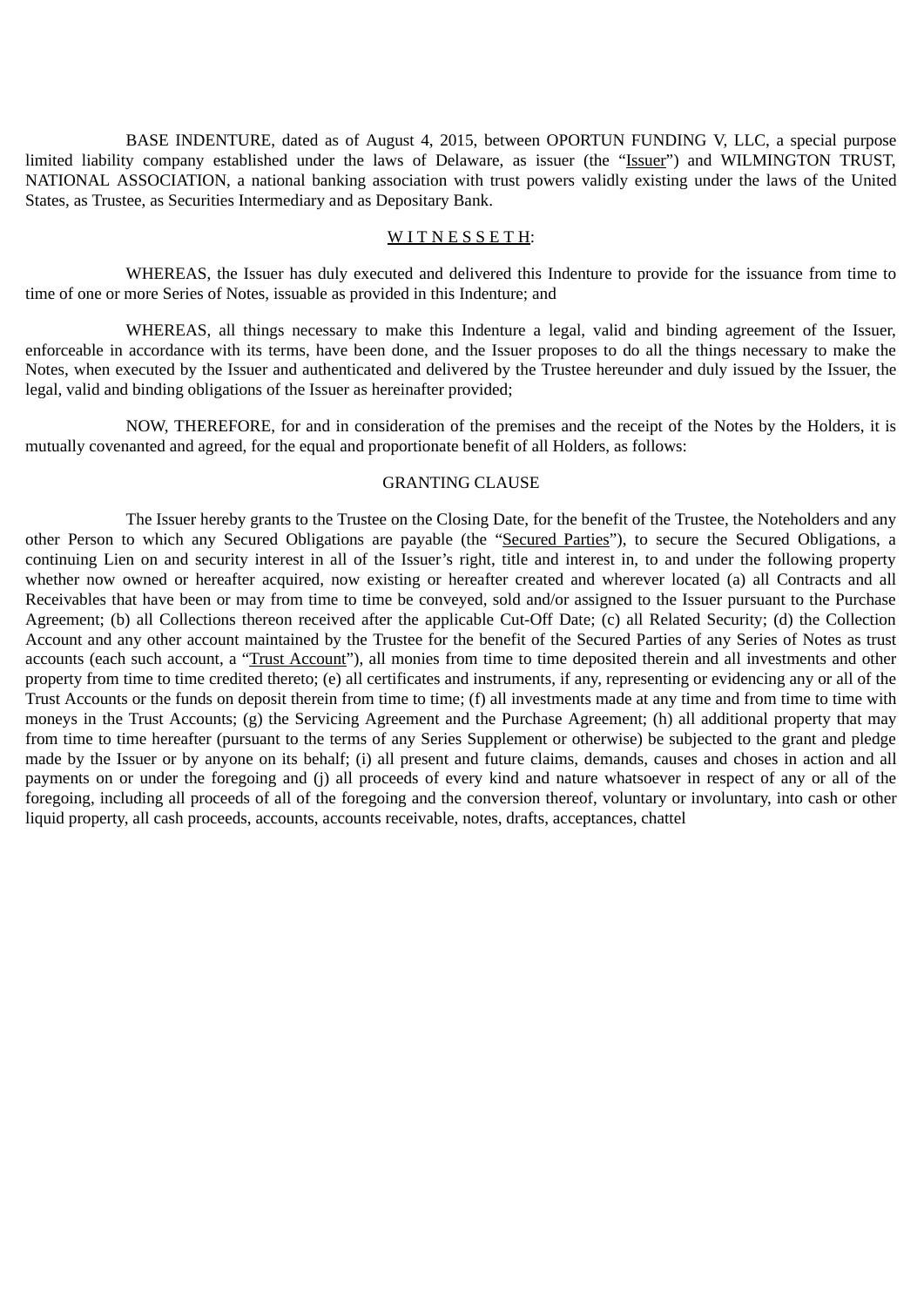paper, checks, deposit accounts, insurance proceeds, investment property, rights to payment of any and every kind and other forms of obligations and receivables, instruments and other property which at any time constitute all or part of or are included in the proceeds of any of the foregoing (collectively, the "Trust Estate").

The foregoing Grant is made in trust to secure the payment of principal of and interest on, and any other amounts owing in respect of, the Secured Obligations, equally and ratably without prejudice, priority or distinction except as set forth herein, and to secure compliance with the provisions of this Indenture, all as provided in this Indenture.

The Issuer hereby assigns to the Trustee all of the Issuer's power to authorize an amendment to the financing statement filed with the Delaware Secretary of State relating to the security interest granted to the Issuer by the Seller pursuant to the Purchase Agreement; provided, however, that the Trustee shall be entitled to all the protections of Article 11, including Sections 11.1(g) and 11.2(k), in connection therewith, and the obligations of the Issuer under Sections 8.2(i) and 8.3(j) shall remain unaffected.

The Trustee, for the benefit of the Secured Parties, hereby acknowledges such Grant, accepts the trusts under this Indenture in accordance with the provisions of this Indenture and the Lien on the Trust Estate conveyed by the Issuer pursuant to the Grant, declares that it shall maintain such right, title and interest, upon the trust set forth, for the benefit of all Secured Parties, subject to Sections 11.1 and 11.2, and agrees to perform its duties required in this Indenture to the best of its ability to the end that the interests of the Secured Parties may be adequately and effectively protected.

## ARTICLE 1.

### DEFINITIONS AND INCORPORATION BY REFERENCE

Definitions. Certain capitalized terms used herein (including the preamble and the recitals hereto) shall have the following meanings:

 "Access Loan Receivable" means each of the consumer loans that were (i) originated by the Seller, the Nevada Originator or any of their Affiliates pursuant to its "Access Loan" program (formerly known as the Seller's "Starter Loan" program) intended to make credit available to select borrowers who do not qualify for credit under the Seller's principal loan origination program, (ii) identified on the Seller's, the Servicer's or, if applicable, the Nevada Originator's books as an Access Loan Receivable as of the date of origination, and (iii) identified by the Seller from time to time in writing to the Noteholders on a schedule of Access Loan Receivables, substantially in the form of  $Exhibit B$  to the Purchase Agreement.

"Active Emergency Hardship Deferment Receivable" means any Receivable with respect to which (i) one or more payments has been deferred and added to the end of the loan payment schedule related to such Receivable, (ii) such deferment was as a result of an Emergency and (iii) such deferment was otherwise in accordance with the Credit and Collection Policies; provided that such Receivable shall no longer be considered an Active Emergency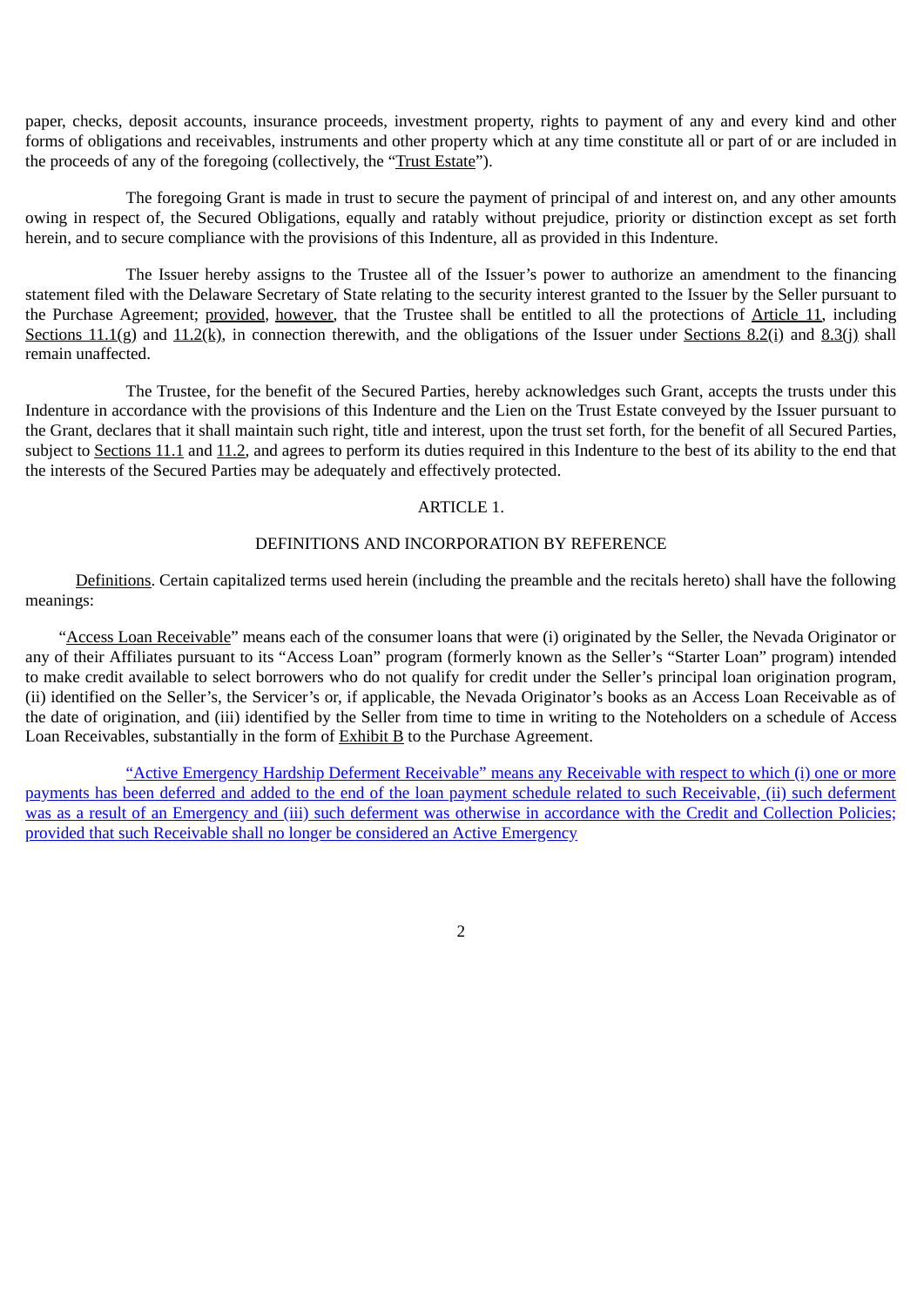Hardship Deferment Receivable upon the earlier to occur of (a) the payment by the related Obligor of the equivalent of one full monthly payment (if on a monthly payment schedule) or two full semi-monthly or bi-weekly payments (if on a semi-monthly or bi-weekly payment schedule) during the period beginning on the date such deferment was granted and ending fifteen (15) days after the expiration of such deferment for a monthly payment schedule loan and thirty (30) days after the expiration of such deferment for a semi-monthly or bi-weekly schedule loan and (b) such Receivable becoming a Re-Written Receivable or a Defaulted Receivable. For the avoidance of doubt, an Active Emergency Hardship Deferment Receivable is not a Re-Aged Receivable.

"ADS Score" means the credit score for an Obligor referred to as the "Alternative Data Score" determined by the Seller in accordance with its proprietary scoring method.

"Adverse Claim" means a Lien on any Person's assets or properties in favor of any other Person (including any UCC financing statement or any similar instrument filed against such Person's assets or properties), other than a Permitted Encumbrance.

"Affiliate" means, with respect to any Person, any other Person directly or indirectly controlling, controlled by, or under direct or indirect common control with, such Person. A Person shall be deemed to control another Person if the controlling Person possesses, directly or indirectly, the power to direct or cause the direction of the management or policies of the controlled Person, whether through ownership of voting stock, by contract or otherwise.

"Agent" means any Transfer Agent and Registrar or Paying Agent.

"Aggregate Class A Note Principal" has, with respect to any Series of Notes, the meaning specified in the related Series Supplement.

"Amortization Period" has, with respect to any Series of Notes, the meaning specified in the related Series Supplement.

"Applicants" has the meaning specified in Section 4.2(b).

"Back-Up Servicer" has the meaning specified in the Servicing Agreement.

"Back-Up Servicing Agreement" has the meaning specified in the Servicing Agreement.

"Bankruptcy Code" means the Bankruptcy Reform Act of 1978, as amended from time to time, and as codified as 11 U.S.C. Section 101 et seq.

"Base Indenture" means this Base Indenture, dated as of the Closing Date, between the Issuer and the Trustee, as amended, restated, modified or supplemented from time to time, exclusive of Series Supplements.

"Benefit Plan Investor" mean an "employee benefit plan" as defined in Section 3(3) of ERISA, which is subject to Title I of ERISA, a "plan" as described in Section 4975 of the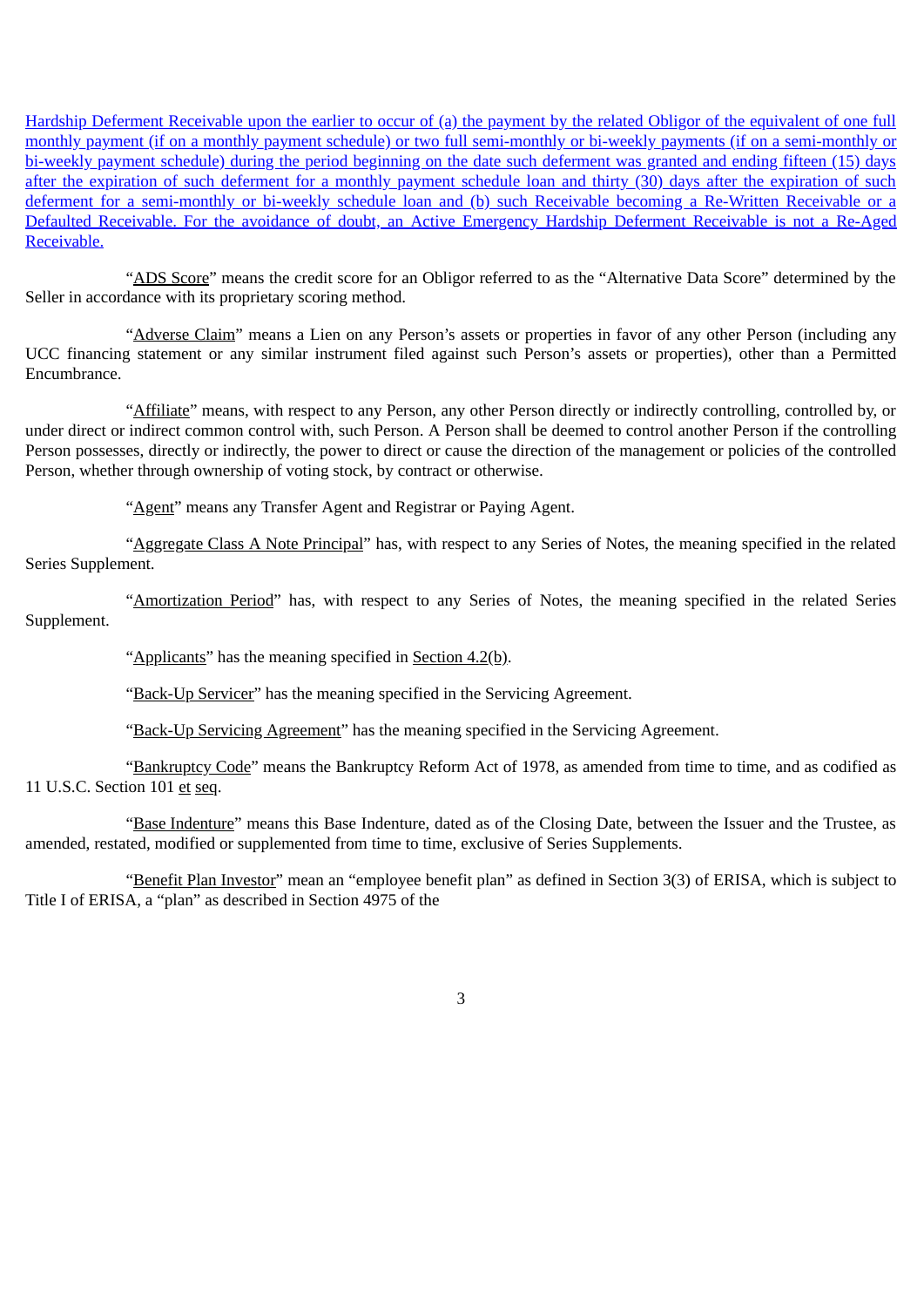Code, which is subject to Section 4975 of the Code, or an entity deemed to hold plan assets of any of the foregoing.

"Borrowing Base Amount" means, on any date of determination, the Outstanding Receivables Balance of all Eligible Receivables (other than any Eligible Receivables that would cause the Concentration Limits to be exceeded).

"Borrowing Base Shortfall" means, on any date of determination, the excess, if any, of (i) the sum of the Aggregate Class A Note Principal plus the Required Overcollateralization Amount, over (ii) the Borrowing Base Amount.

"Business Day" unless otherwise specified in a Series Supplement, means any day that DTC is open for business at its office in New York City and any day other than a Saturday, Sunday or other day on which banking institutions or trust companies in the States of California, Florida, Illinois, Missouri, New York or Texas are authorized or obligated by Law to be closed.

"Capital Stock" means, with respect to any Person, any and all common shares, preferred shares, interests, participations, rights in or other equivalents (however designated) of such Person's capital stock, partnership interests, limited liability company interests, membership interests or other equivalent interests and any rights (other than debt securities convertible into or exchangeable for capital stock), warrants or options exchangeable for or convertible into such capital stock or other equity interests.

"Capitalized Lease" of a Person means any lease of property by such Person as lessee which would be capitalized on a balance sheet of such Person prepared in accordance with GAAP.

"Change in Control" means any of the following:

(a) with respect to Oportun Financial Corporation (f/k/a Progreso Financiero Holdings, Inc.):

(i) any "person" or "group" (within the meaning of Sections 13(d) and  $14(d)(2)$  of the Exchange Act) becomes the "beneficial owner" (as defined in Rule 13d-3 under the Exchange Act), directly or indirectly, of fifty percent (50%) or more of the voting power of the then outstanding Capital Stock of Oportun Financial Corporation entitled to vote generally in the election of the directors of Oportun Financial Corporation; or

(ii) Oportun Financial Corporation consolidates with or merges into another corporation (other than a Subsidiary of Oportun Financial Corporation or conveys, transfers or leases all or substantially all of its property to any person (other than a Subsidiary of Oportun Financial Corporation), or any corporation (other than a Subsidiary of Oportun Financial Corporation) consolidates with or merges into Oportun Financial Corporation, in either event pursuant to a transaction in which the outstanding Capital Stock of Oportun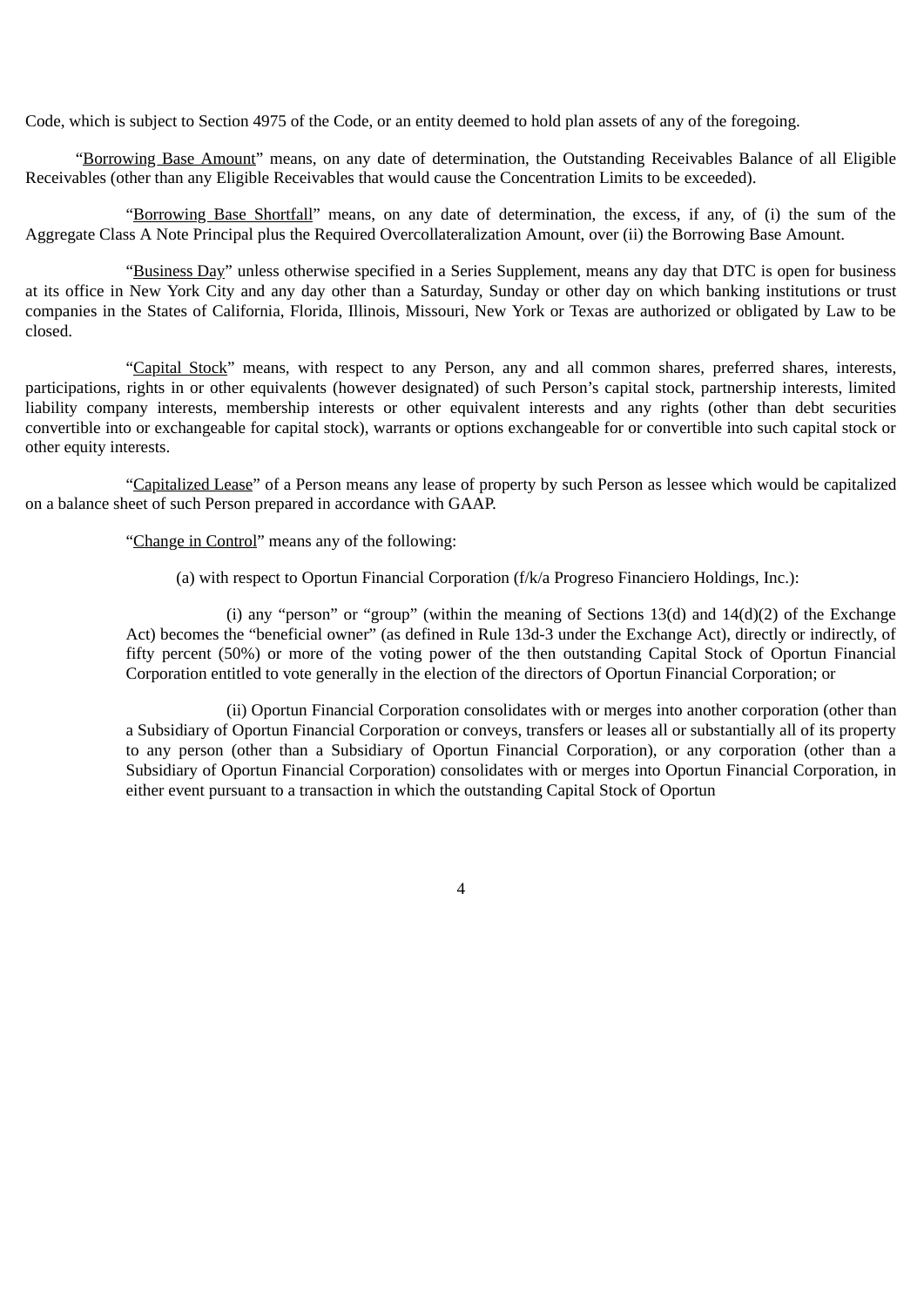Financial Corporation is reclassified or changed into or exchanged for cash, securities or other property;

(b) the failure of Oportun Financial Corporation (f/k/a Progreso Financiero Holdings, Inc.) to, directly or indirectly through its Subsidiaries, own 100% of the equity interest of the Seller free and clear of any Lien; or

(c) the failure of the Seller to, directly or indirectly through its Subsidiaries, own 100% of the equity interest of the initial Servicer, the Nevada Originator and the Issuer, in each case free and clear of any Lien.

"Class" means, with respect to any Series, any one of the classes of Notes of that Series as specified in the related Series Supplement.

"Closing Date" means August 4, 2015.

"Code" means the Internal Revenue Code of 1986, as amended, and the rules and Treasury Regulations promulgated thereunder.

"Collateral Trustee" means initially Wilmington Trust, National Association, and its successors and any corporation resulting from or surviving any consolidation or merger to which it or its successors may be a party and any successor collateral trustee appointed in accordance with the provisions of the Intercreditor Agreement.

"Collection Account" has the meaning specified in Section 5.3(a).

"Collections" means, with respect to any Receivable, all cash collections and other cash proceeds of such Receivable made by or on behalf of Obligors, including, without limitation, all principal, Finance Charges and cash proceeds of Related Security with respect to such Receivable and any Deemed Collections in each case, received after the Cut-Off Date; provided, however, that, if not otherwise specified, the term "Collections" shall refer to the Collections on all the Receivables collectively together with any Investment Earnings and any other funds received with respect to the Trust Estate.

"Commission" means the U.S. Securities and Exchange Commission, and its successors.

"Concentration Limits" shall be deemed exceeded if any of the following is true on any date of determination (unless otherwise specified below, "weighted average" refers to an average weighted by Outstanding Receivables Balance):

(i) the aggregate Outstanding Receivables Balance of all Re-Written Receivables and Re-Aged Receivables that are Eligible Receivables exceeds 5.0% of the aggregate Outstanding Receivables Balance of all Eligible Receivables;

(ii) the weighted average fixed interest rate of all Eligible Receivables is less than 28.0%;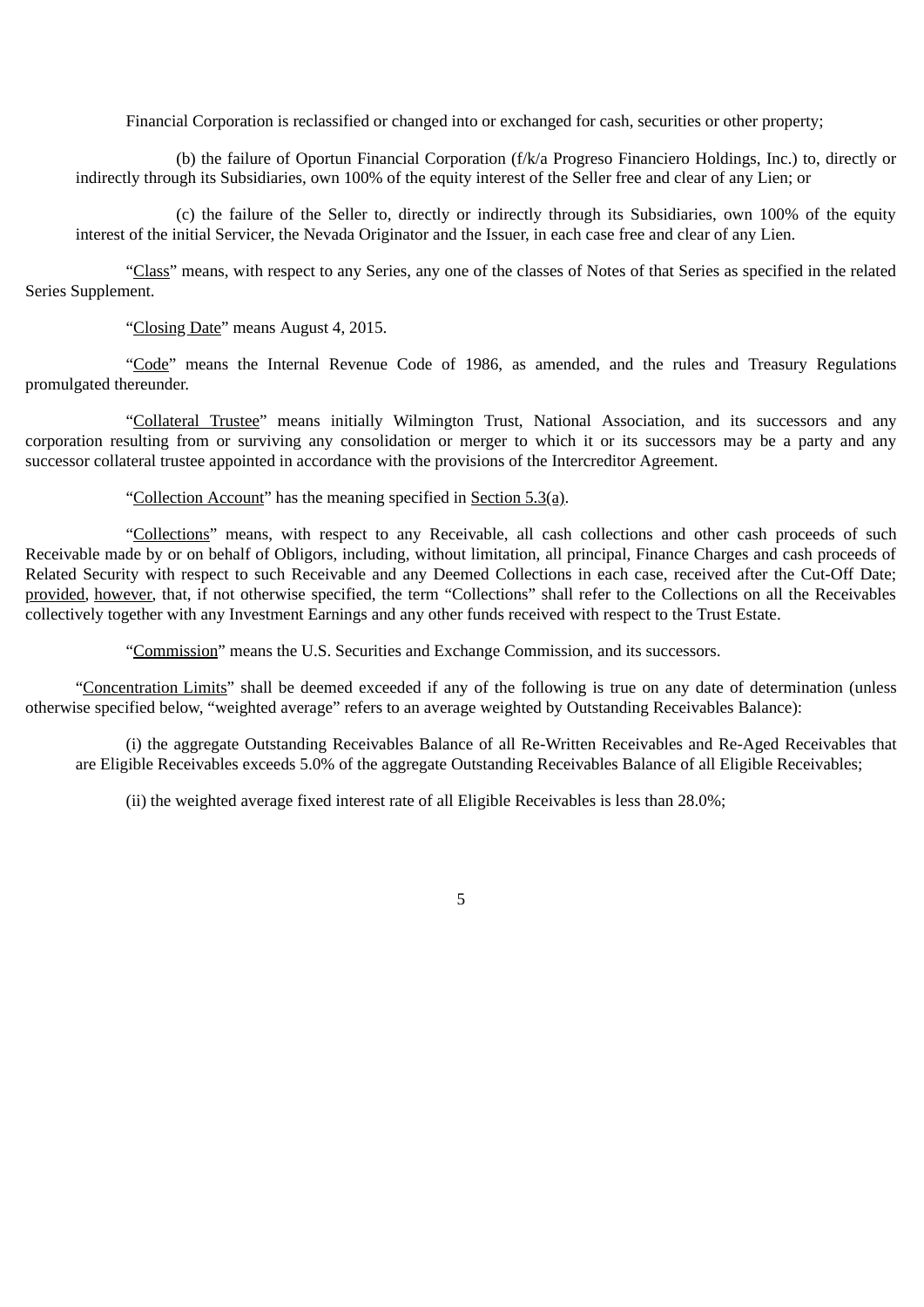(iii) the weighted average term to maturity of all Eligible Receivables exceeds forty-one (41) months;

(iv) the weighted average credit score of the related Obligors of all Eligible Receivables (excluding any Eligible Receivables the Obligor of which has no (or a zero) credit score) is less than: (x) ADS Score: 700, (y) PF Score: 640 and (z) VantageScore: 600;

(v) the aggregate Outstanding Receivables Balance of all Eligible Receivables the Obligors of which have credit scores within the following credit score bucket: ADS Score: less than or equal to 560 (the "ADS Score Threshold"), exceeds 5.0% of the aggregate Outstanding Receivables Balance of all Eligible Receivables;

(vi) the aggregate Outstanding Receivables Balance of all Eligible Receivables the Obligors of which have credit scores within the following credit score bucket: PF Score: less than or equal to 500 (the "PF Score Threshold"), exceeds 5.0% of the aggregate Outstanding Receivables Balance of all Eligible Receivables;

(vii) the aggregate Outstanding Receivables Balance of all Eligible Receivables the Obligors of which have credit scores within the following credit score bucket: VantageScore: less than or equal to 520 (the "VantageScore Threshold"), exceeds 5.0% of the aggregate Outstanding Receivables Balance of all Eligible Receivables;

(viii) the sum (with duplication) of (x) the aggregate Outstanding Receivables Balance of all Eligible Receivables the Obligors of which do not exceed the ADS Score Threshold, plus (y) the aggregate Outstanding Receivables Balance of all Eligible Receivables the Obligors of which do not exceed the PF Score Threshold, plus (z) the aggregate Outstanding Receivables Balance of all Eligible Receivables the Obligors of which do not exceed the VantageScore Threshold, exceeds 9.75% of the aggregate Outstanding Receivables Balance of all Eligible Receivables;

(ix) the aggregate Outstanding Receivables Balance of all Eligible Receivables with Original Receivables Balances of less than \$800 exceeds 10.0% of the Outstanding Receivables Balance of all Eligible Receivables;

(x) the aggregate Outstanding Receivables Balance of all Eligible Receivables with Original Receivables Balances of greater than \$6,000 is less than 20.0% of the Outstanding Receivables Balance of all Eligible Receivables;

(xi) the aggregate Outstanding Receivables Balance of all Eligible Receivables that are not Renewal Receivables exceeds 40.0% of the Outstanding Receivables Balance of all Eligible Receivables;

(xii) the aggregate Outstanding Receivables Balance of all Eligible Receivables that have an annual percentage rate greater than or equal to 60.0% exceeds 5% of the aggregate Outstanding Receivables Balance of all Eligible Receivables;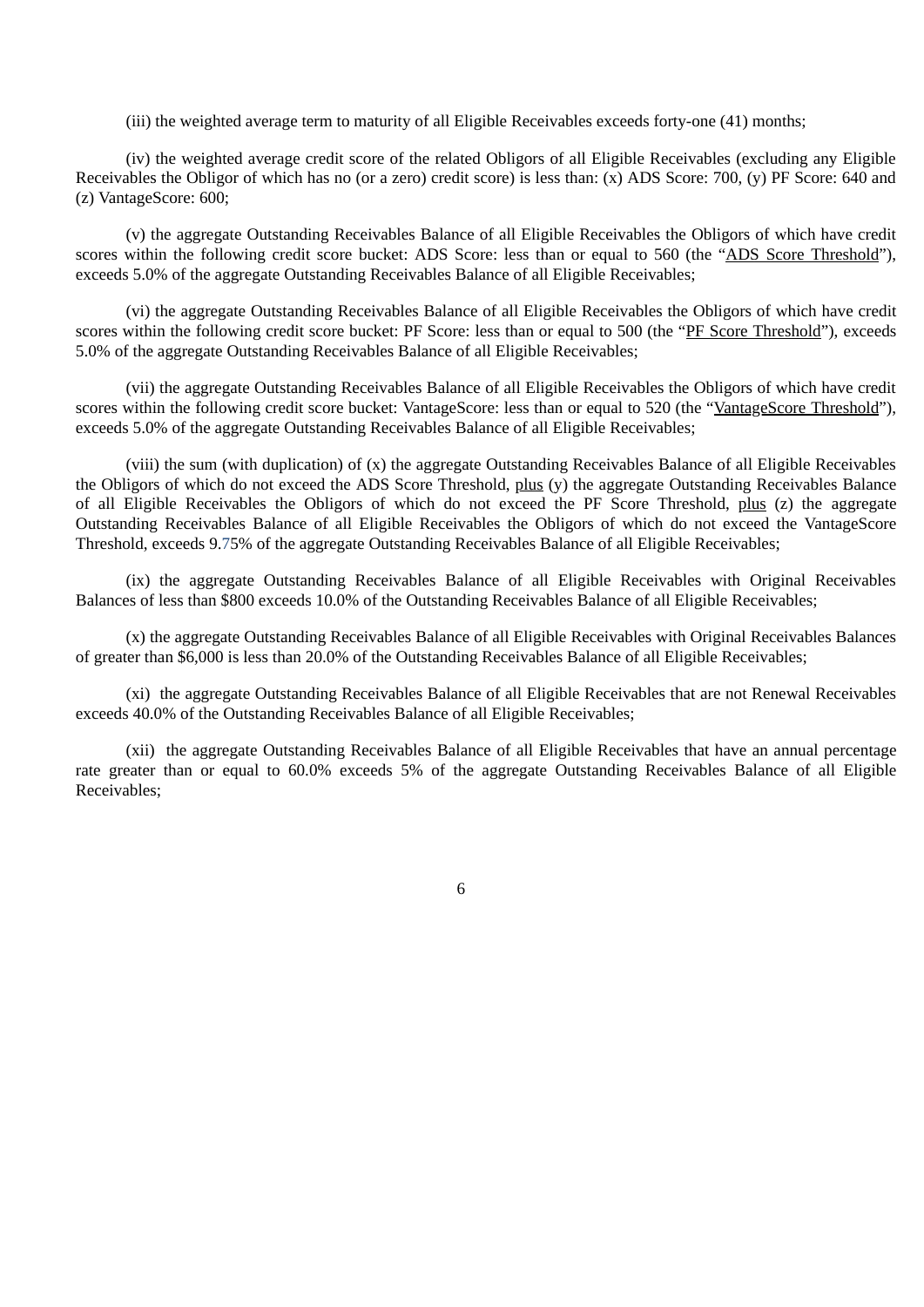(xiii) the aggregate Outstanding Receivables Balance of all Eligible Receivables the Obligors of which do not reside in Arizona, California, Florida, Illinois, Nevada, Texas or Utah at the time of loan originations exceeds 55.0% of the aggregate Outstanding Receivables Balance of all Eligible Receivables;

(xiv) the aggregate Outstanding Receivables Balance of all Eligible Receivables that are On-line Receivables exceeds 4.0% of the aggregate Outstanding Receivables Balance of all Eligible Receivables;  $\theta$ 

(xv) the aggregate Outstanding Receivables Balance of all Deferment Receivables that are Eligible Receivables and have received a payment deferment during the Monthly Period preceding such date of determination exceeds 1.0% of the aggregate Outstanding Receivable Balance of all Eligible Receivables; or

(xvi) the aggregate Outstanding Receivables Balance of all Active Emergency Hardship Deferment Receivables that are Eligible Receivables exceeds (a) at any time prior to March 31, 2021, 15.0%, or (b) at any time on or after March 31, 2021, 5.0%, of the aggregate Outstanding Receivable Balance of all Eligible Receivables at such time.

"Consolidated Parent" means initially, Oportun Financial Corporation (f/k/a Progreso Financiero Holdings, Inc.), a Delaware corporation, and any successor to Oportun Financial Corporation as the indirect or direct parent of Oportun, the financial statements of which are for financial reporting purposes consolidated with Oportun in accordance with GAAP, or if there is none, then Oportun.

"Contract" means any promissory note or other loan documentation originally entered into (i) between the Seller and an Obligor in connection with consumer loans made by the Seller to such Obligor in the ordinary course of its business or (ii) between the Nevada Originator and an Obligor in connection with consumer loans made by the Nevada Originator to such Obligor in the ordinary course of its business and subsequently acquired by the Seller.

"Contractual Obligation" means, with respect to any Person, any provision of any security issued by that Person or of any indenture, mortgage, deed of trust, contract, undertaking, agreement or other instrument to which that Person is a party or by which it or any of its properties is bound or to which it or any of its properties is subject.

"Control Agreement" means the Deposit Account Control Agreement, dated as of June 28, 2013, among the initial Servicer, Deutsche Bank Trust Company Americas, as collateral trustee, Oportun and Bank of America, N.A., as supplemented by the Notice of Assignment, dated as of December 7, 2018, among Bank of America, N.A., Deutsche Bank Trust Company Americas, as outgoing collateral trustee, and the Collateral Trustee, and as the same may be further amended or supplemented from time to time.

"Corporate Trust Office" means the principal office of the Trustee at which at any particular time its corporate trust business shall be administered, which office at the date of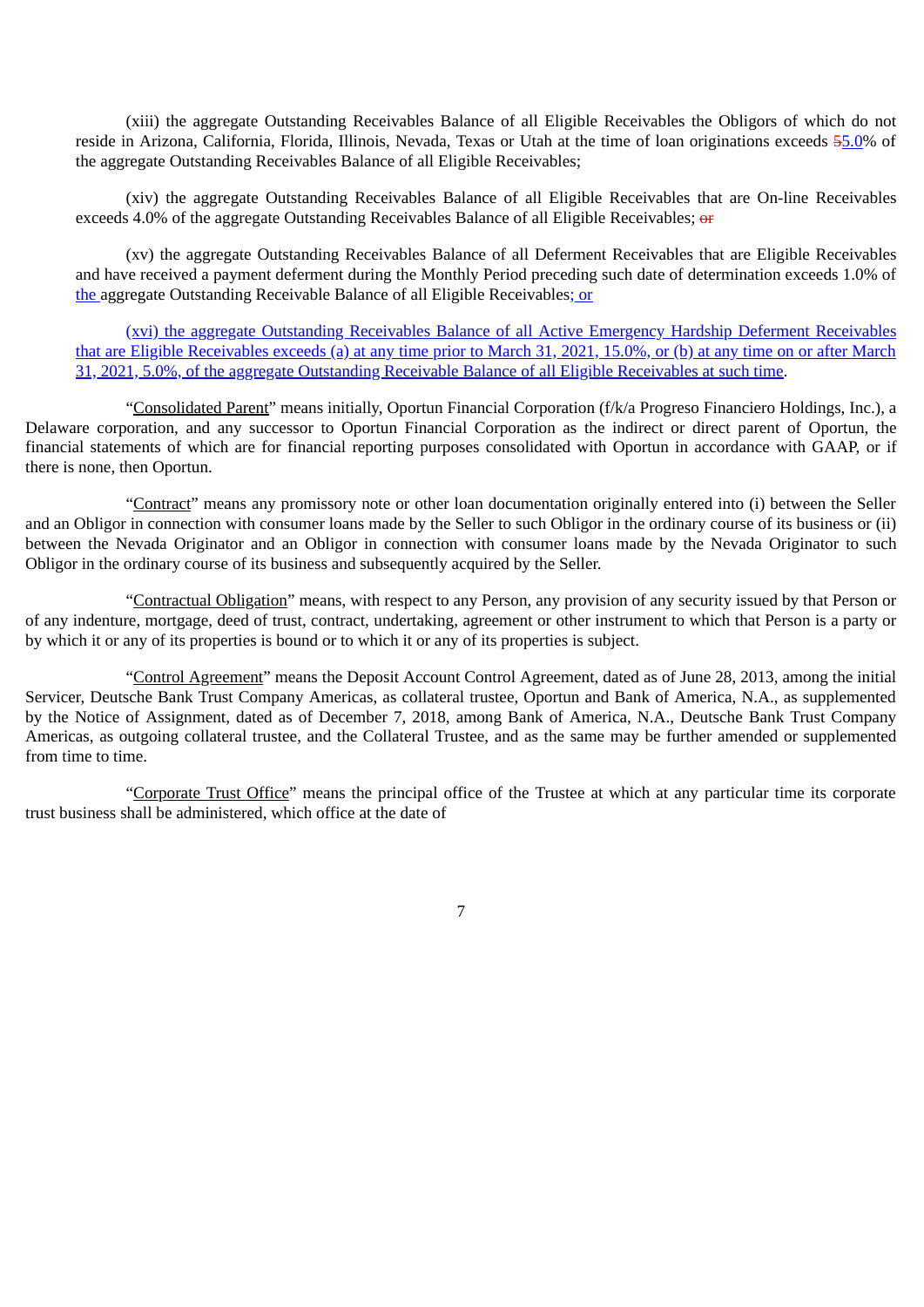the execution of this Base Indenture is located at 1100 North Market Street, 3rd Floor, Wilmington, Delaware 19890, Attention: Corporate Trust Administration – Oportun V Funding.

"Coverage Test" has the meaning specified in Section  $5.4(c)$ .

"Credit and Collection Policies" means the Seller's and the Servicer's credit and collection policy or policies relating to Contracts and Receivables and referred to in Exhibit C to the Servicing Agreement, as the same is amended, supplemented or otherwise modified and in effect from time to time in accordance with Section 2.12(c) of the Servicing Agreement; provided, however, if the Servicer is any Person other than the initial Servicer, "Credit and Collection Policies" shall refer to the collection policies of such Servicer as they relate to receivables of a similar nature to the Receivables.

"Cut-Off Date" shall have the meaning set forth in the Series Supplement.

"Decrease" shall have the meaning set forth in the applicable Series Supplement.

"Deemed Collections" means in connection with any Receivable, all amounts payable (without duplication) with respect to such Receivable, by (i) the Seller pursuant to Section 2.4 of the Purchase Agreement, and/or (ii) the initial Servicer pursuant to Section 2.02(f) or Section 2.08 of the Servicing Agreement.

"Default" means any occurrence that is, or with notice or lapse of time or both would become, an Event of Default, a Servicer Default or a Rapid Amortization Event.

"Defaulted Receivable" means a Receivable (i) as to which any scheduled payment, or part thereof, remains unpaid for 120 days or more past the due date for such payment determined by reference to the contractual payment terms, as amended, of such Receivable, (ii) the Obligor thereon has died or is suffering or has suffered an Event of Bankruptcy or (iii) which (a) consistent with the Credit and Collection Policies, would be written off the Issuer's, the Seller's, the Nevada Originator's or the Servicer's books as uncollectible or (b) has been charged off or otherwise written off the Issuer's, the Seller's, the Nevada Originator's or the Servicer's books as uncollectible.

"Deferment Receivable" means any Receivable that has had one or more payments deferred and added at the end of the loan payment schedule in accordance with the Credit and Collection Policy, provided however, that Deferment Receivable shall not include any Active Emergency Hardship Deferment Receivable where a payment has been deferred in connection with a federally designated disaster in accordance with the Credit and Collection Policy. For the avoidance of doubt, a Deferment Receivable is not a Re-Aged Receivable.

"Definitive Notes" has the meaning specified in Section 2.16(f).

"Delaware LLC" means any limited liability company organized or formed under the laws of the State of Delaware.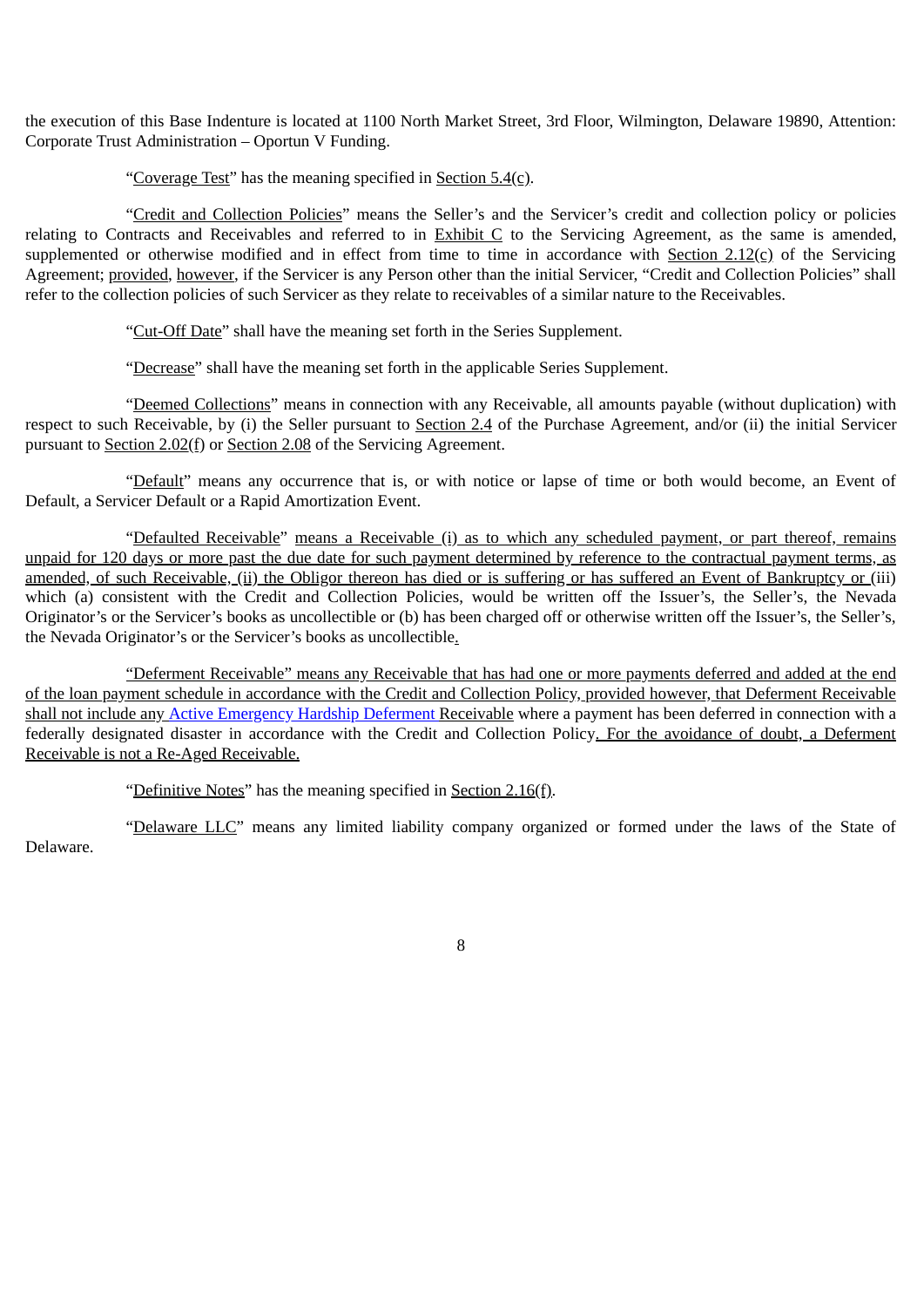"Delaware LLC Division" means the statutory division of any Delaware LLC into two or more Delaware LLCs pursuant to Section 18-217 of the Delaware Limited Liability Company Act.

"Delinquent Receivable" means a Receivable (other than a Defaulted Receivable) as to which all or any part of a scheduled payment remains unpaid for thirty (30) days or more from the due date for such payment.

"Depositary Bank" has the meaning specified in Section  $5.3(f)$  and shall, as of the Trustee Replacement Date, be Wilmington Trust, National Association.

"Determination Date" means, unless otherwise specified in the related Series Supplement, the third Business Day prior to each Payment Date.

"Dollars" and the symbol "\$" mean the lawful currency of the United States.

"Eligible Receivable" means each Receivable:

(a) that was originated by the Seller or the Nevada Originator, as applicable, in compliance with all applicable Requirements of Law (including without limitation all Laws relating to truth in lending, fair credit billing, fair credit reporting, fair debt collection practices, privacy and any applicable usury laws) and which, along with the related Contract, complies with all applicable Requirements of Law (other than non-compliance that has no adverse effect on the obligations of the Obligor and creates no financial liability or other loss, cost or expense for the Issuer and does not have any other Material Adverse Effect);

(b) with respect to which all consents, licenses, approvals or authorizations of, or registrations or declarations with, any Governmental Authority required to be obtained, effected or given by the Seller or the Nevada Originator in connection with the creation or the execution, delivery and performance of such Receivable, or by the Issuer in connection with its ownership of, or the administration or servicing of, such Receivable and the related Contract have been duly obtained, effected or given and are in full force and effect (including with respect to the Issuer, without limitation, the Texas License and the Illinois License, in each case if applicable to such Receivable) (other than noncompliance that has no adverse effect on the obligations of the Obligor and creates no financial liability or other loss, cost or expense for the Issuer and does not have any other Material Adverse Effect);

(c) as to which, at the time of the sale of such Receivable (x) to the Issuer, the Seller was the sole owner thereof and had good and marketable title thereto free and clear of all Liens and (y) if applicable, to the Seller by the Nevada Originator, the Nevada Originator was the sole owner thereof and had good and marketable title thereto free and clear of all Liens;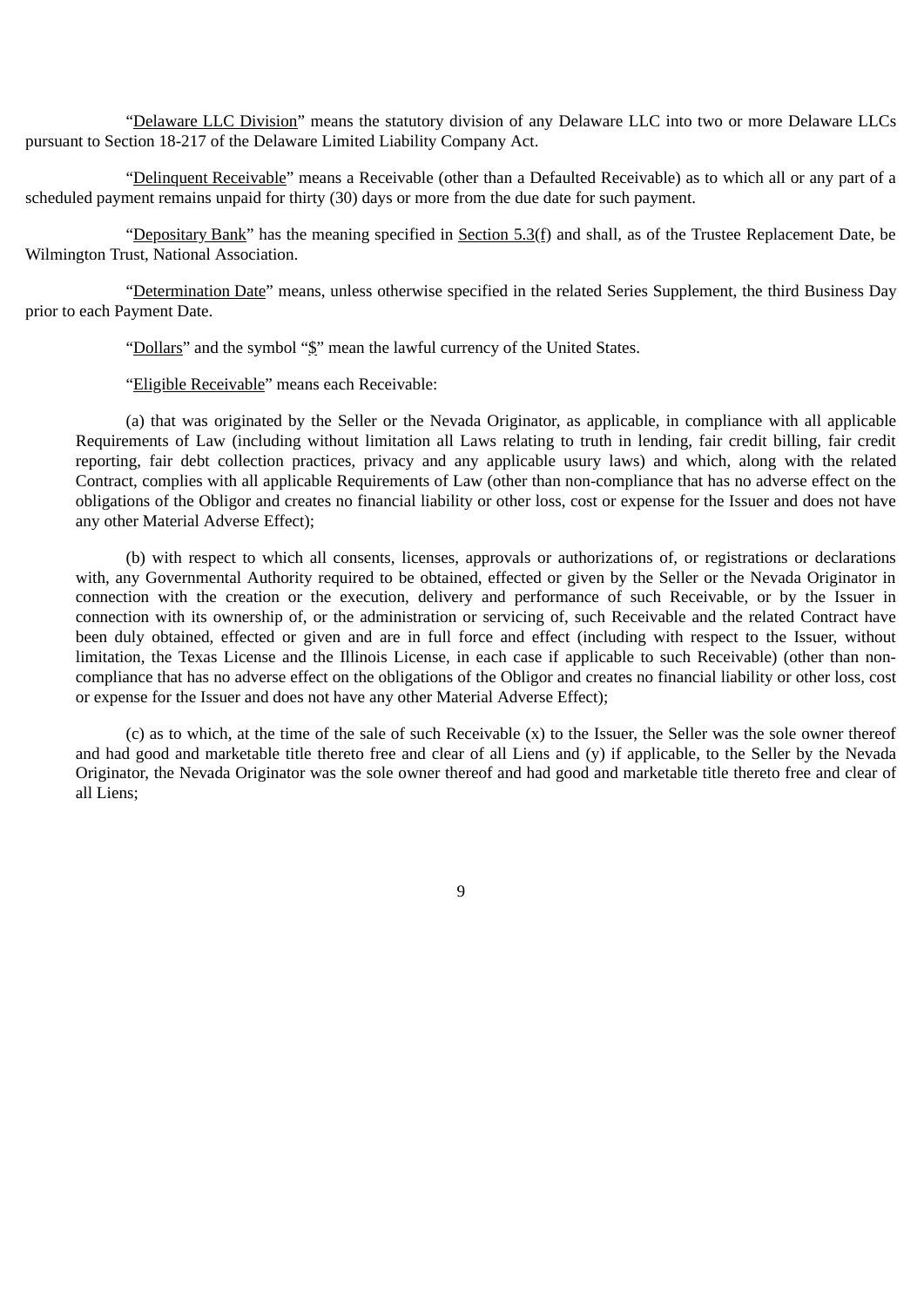(d) that is, and the related Contract of which is, the legal, valid and binding payment obligation of the Obligor thereof enforceable against such Obligor in accordance with its terms, subject to applicable bankruptcy, insolvency, reorganization, receivership, conservatorship or other Laws now or hereafter in effect, affecting the rights of creditors generally and except as such enforcement may be limited by general principles of equity (whether considered in a proceeding at law or in equity), and is not subject to any right of rescission, setoff, counterclaim or defense (including the defense of usury) or to any repurchase obligation or return right;

(e) that constitutes a "general intangible", "instrument" or "account," in each case under and as defined in Article 9 of the UCC of all applicable jurisdictions;

(f) that was established in accordance with the Credit and Collection Policies in the regular and ordinary course of the business of the Seller or the Nevada Originator, as applicable;

(g) that is denominated and payable in Dollars, is only payable in the United States of America and each Obligor in respect of which are residents of, and have provided a billing address in, the United States of America;

(h) that is not a Delinquent Receivable;

(i) that has an original and remaining term to maturity of no more than fifty-one (51) months;

(j) that has an Outstanding Receivables Balance equal to or less than (i) if such Receivable is a Renewal Receivable, \$11,250, or (ii) otherwise, \$7,200;

(k) that has (x) a fixed interest rate that is greater than or equal to 15.0% and (y) an annual percentage rate that does not exceed 66.9%;

(l) that is not evidenced by a judgment or has been reduced to judgment;

(m) that is not a Defaulted Receivable;

(n) that is not a revolving line of credit;

(o) the terms of which have not been modified or waived except as permitted under the Credit and Collection Policies or the Transaction Documents;

(p) that has no Obligor thereon that is either (x) a Governmental Authority or (y) a Person subject to Sanctions;

(q) that has no Obligor thereon that is the Obligor of a Defaulted Receivable;

(r) the assignment of which (x) to the Issuer does not contravene or conflict with any Law or any contractual or other restriction, limitation or encumbrance, and the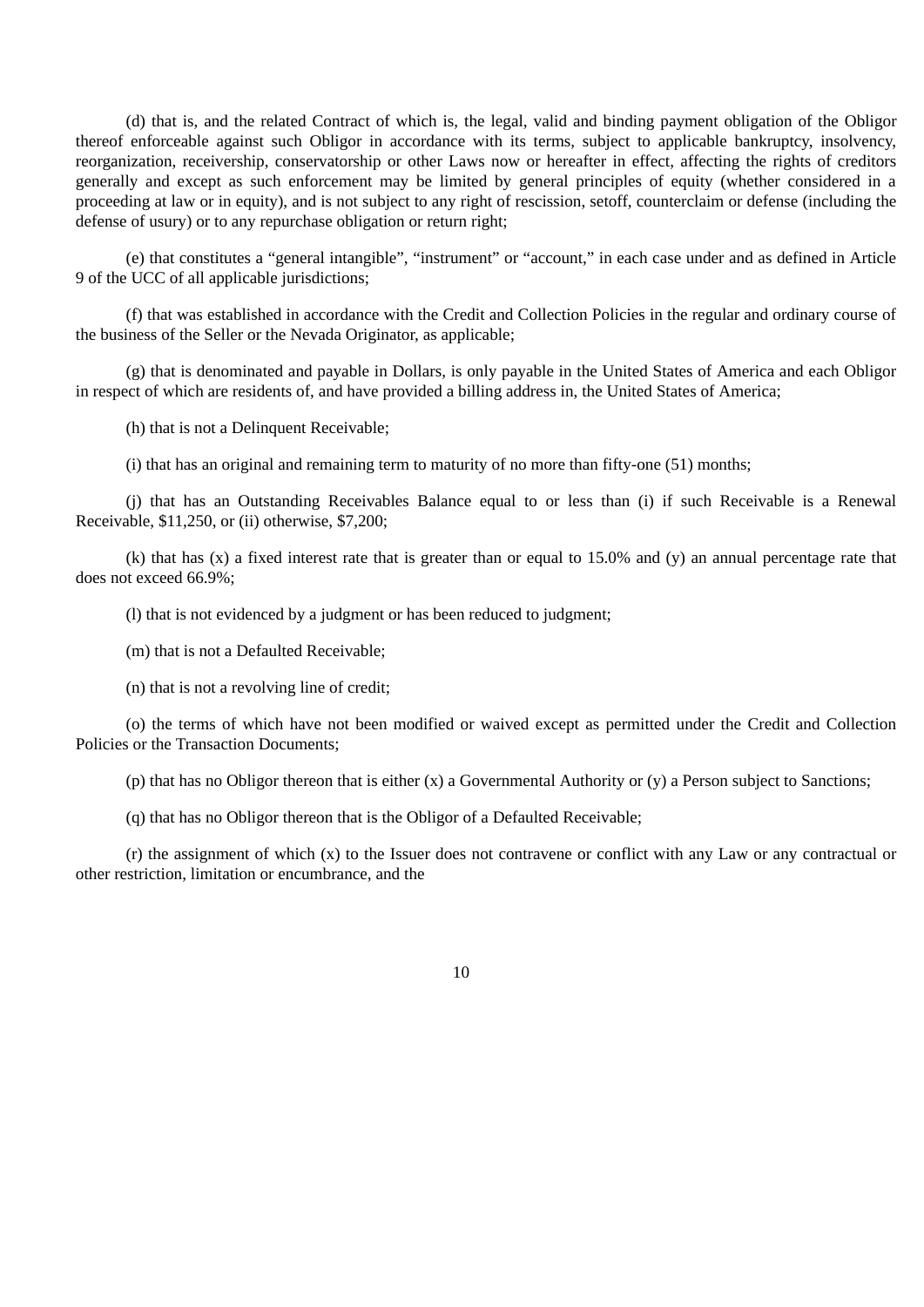sale or assignment of which does not require the consent of the Obligor thereof and  $(v)$  if applicable, to the Seller from the Nevada Originator does not contravene or conflict with any Law or any contractual or other restriction, limitation or encumbrance, and the sale or assignment of which does not require the consent of the Obligor thereof;

(s) the related Contract provides for repayment in full of the principal balance thereof in equal installments not less frequently than monthly;

(t) the proceeds of the related Contract are fully disbursed, there is no requirement for future advances under such Contract and neither the Seller nor the Nevada Originator has any further obligations under such Contract;

(u) as to which (1) the Sub-Custodian is in possession of a full and complete Receivable File in physical or electronic format within a reasonable time following the date that such Receivable File was transferred to the Issuer pursuant to the Purchase Agreement and (2) prior to delivery to the Sub-Custodian, the Custodian is in possession of a full and complete Receivable File in physical or electronic format;

(v) that represents the undisputed, bona fide transaction created by the lending of money by the Seller or the Nevada Originator, as applicable, in the ordinary course of business and completed in accordance with the terms and provision contained in the related Contract;

(w) as to which a Concentration Limit would not be exceeded at the time of the sale, transfer or assignment of such Receivable to the Issuer or, in connection with Re-Written Receivables involving the modification of a Receivable, at the time of such modification;

(x) as to which the related Obligor has not brought any claim, litigation or action against the Seller, the Servicer, the Nevada Originator or any Affiliate thereof with respect to such Receivable or the related Contract;

(y) with respect to which none of the Seller, the Nevada Originator or the Issuer is maintaining a specific and separate reserve for credit losses on such Receivable (other than any general reserve that is maintained by any such Person in accordance with its policies in accordance with GAAP);

(z) that if originated by the Nevada Originator, the Obligor in respect of which is a resident of, and has provided the Servicer a billing address in, the State of Nevada; and

(aa) that is not an Access Loan Receivable unless each Noteholder has consented in writing to the purchase by the Issuer of Access Loan Receivables; and

(bb) that is not and has not previously been an Active Emergency Hardship Deferment Receivable with respect to which (i) more than three (3) monthly payments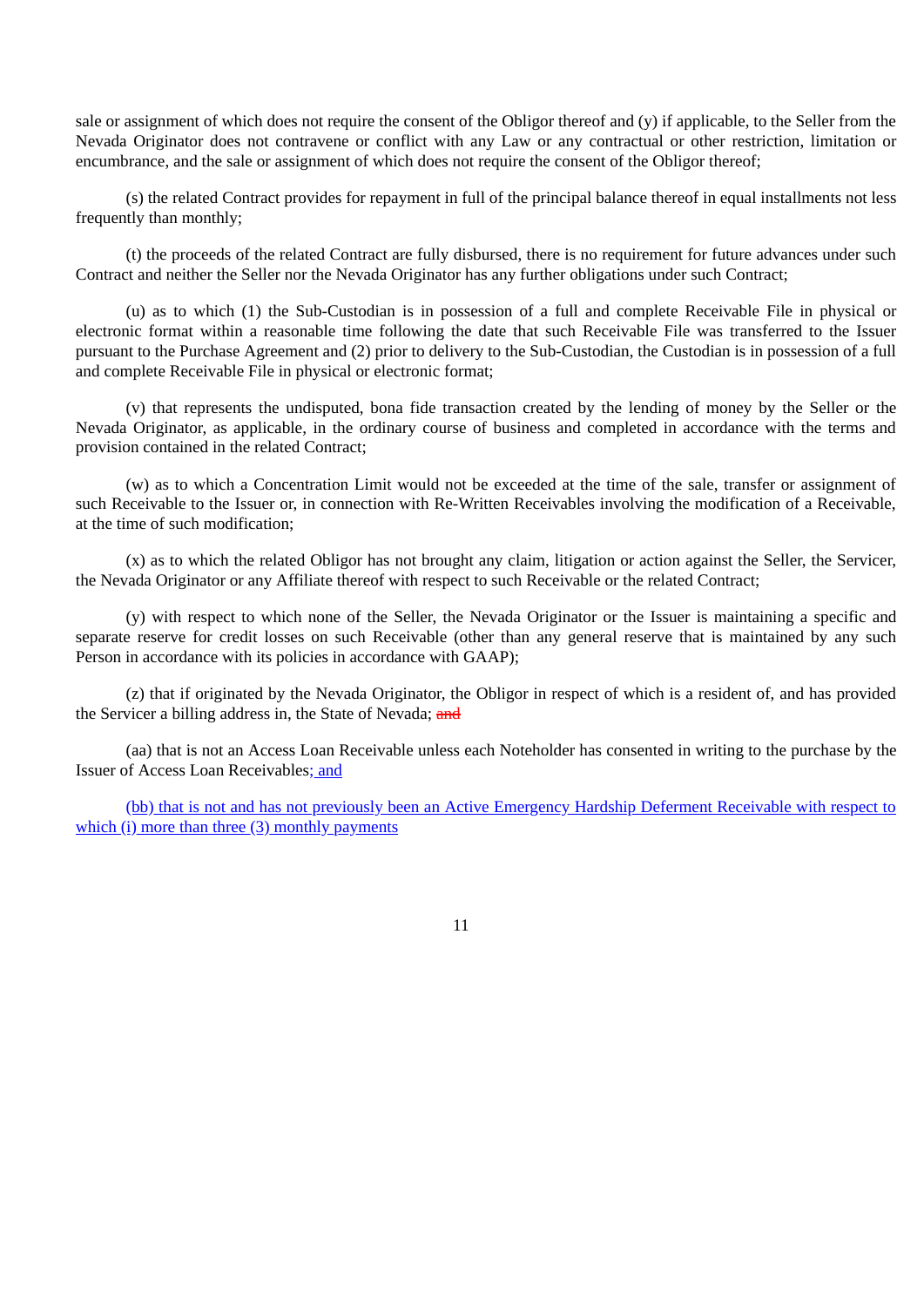have been deferred (if on a monthly payment schedule) or more than six (6) semi-monthly or bi-weekly payments have been deferred (if on a semi-monthly or bi-weekly payment schedule) during any 12 month period or (ii) more than six (6) monthly payments have been deferred (if on a monthly payment schedule) or more than twelve (12) semi-monthly or biweekly payments have been deferred (if on a semi-monthly or bi-weekly payment schedule) during the life of the related Receivable.

"Emergency" means a local or wide-spread emergency declared by local, state or federal government, owing to, without limitation, a natural disaster, a government shutdown or a pandemic.

"ERISA" means the Employee Retirement Income Security Act of 1974, as amended, and the rules and regulations promulgated thereunder.

"ERISA Affiliate" means, with respect to any Person, (i) any corporation which is a member of the same controlled group of corporations (within the meaning of Section 414(b) of the Code) as such Person; (ii) any trade or business (whether or not incorporated) under common control (within the meaning of Section 414(c) of the Code) with such Person; or (iii) any member of the same affiliated service group (within the meaning of Section 414(m) of the Code) as such Person.

"ERISA Event" means any of the following: (i) the failure to satisfy the minimum funding standard under Section 302 of ERISA or Section 412 of the Code with respect to any Pension Plan; (ii) the filing by the Pension Benefit Guaranty Corporation or a plan administrator of any notice relating to an intention to terminate any Pension Plan or Pension Plans or an event or condition which constitutes grounds under Section 4042 of ERISA for the termination of, or grounds to appoint a trustee to administer any Pension Plan; (iii) the complete withdrawal or partial withdrawal by any Person or any of its ERISA Affiliates from any Multiemployer Plan; (iv) any "reportable event" as defined in Section 4043 of ERISA or the regulations issued thereunder with respect to a Pension Plan (other than an event for which the 30-day notice period is waived), (v) the commencement of proceedings by the Pension Benefit Guaranty Corporation to terminate a Pension Plan or the treatment of a Pension Plan amendment as a termination under Section 4041 or 4041A of ERISA, or the termination of any Pension Plan (vi) the receipt by the Issuer, the Seller, the initial Servicer, or any ERISA Affiliate of any notice concerning a determination that a Multiemployer Plan is, or is expected to be, insolvent or in reorganization, within the meaning of Title IV of ERISA; or (vii) the imposition of any liability under Title IV of ERISA, other than for Pension Benefit Guaranty Corporation premiums due but not delinquent under Section 4007 of ERISA, upon any Person or any of its ERISA Affiliates with respect to a Pension Plan or Multiemployer Plan.

"Event of Bankruptcy" shall be deemed to have occurred with respect to a Person if:

(a) a Proceeding shall be commenced, without the application or consent of such Person, before any Governmental Authority, seeking the liquidation, reorganization, debt arrangement, dissolution, winding up, or composition or adjustment of debts of such Person, the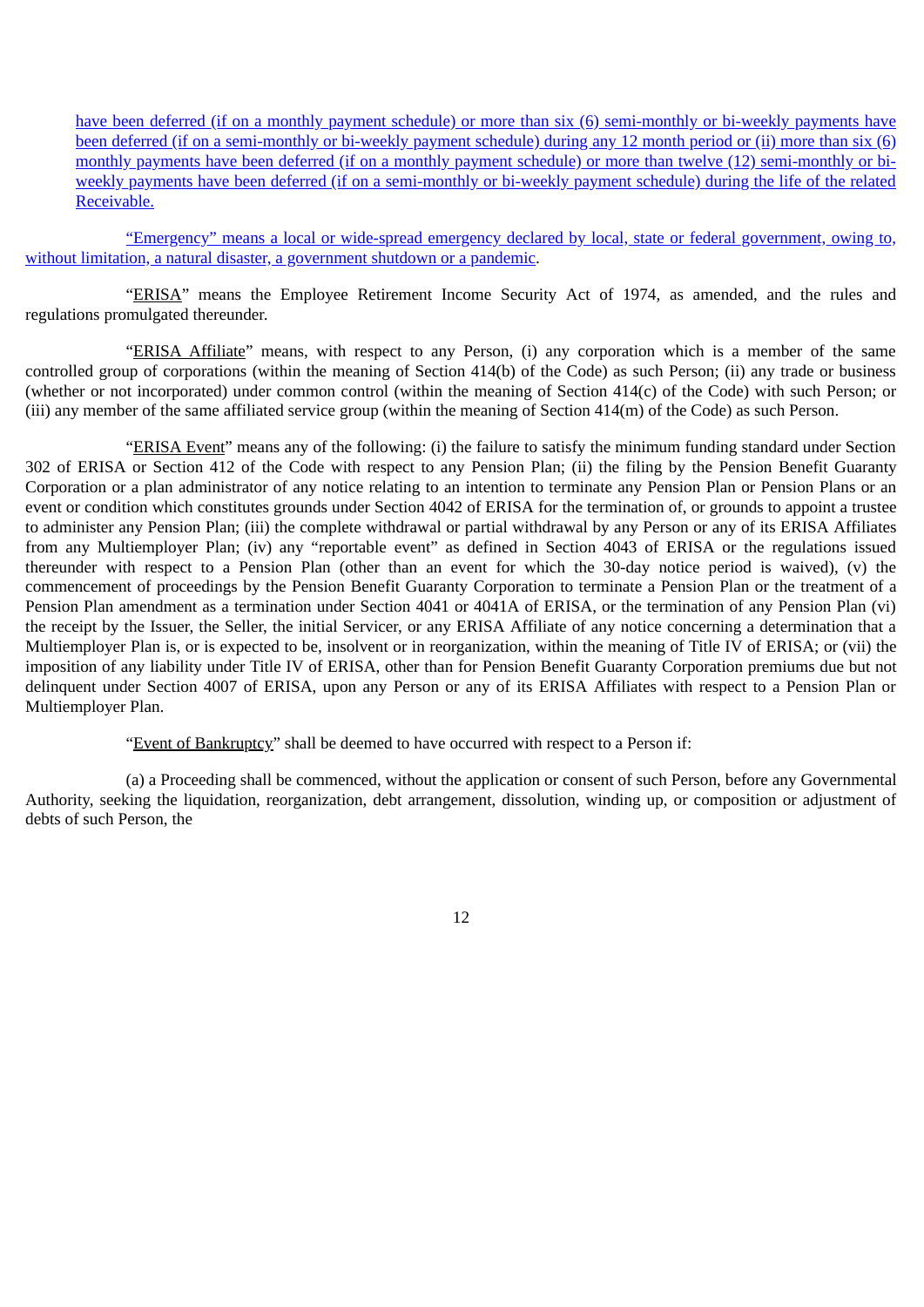appointment of a trustee, receiver, custodian, liquidator, assignee, sequestrator or the like for such Person or all or substantially all of its assets, or any similar action with respect to such Person under any Law relating to bankruptcy, insolvency, reorganization, winding up or composition or adjustment of debts, and in the case of any Person, such Proceeding shall continue undismissed, or unstayed and in effect, for a period of sixty (60) consecutive days; or an order for relief in respect of such Person shall be entered in an involuntary case under the federal bankruptcy Laws or other similar Laws now or hereafter in effect; or

(b) such Person shall (i) consent to the institution of (except as described in the proviso to clause (a) above) any Proceeding or petition described in clause (a) of this definition, or (ii) commence a voluntary Proceeding under any applicable bankruptcy, insolvency, reorganization, debt arrangement, dissolution or other similar Law now or hereafter in effect, or shall consent to the appointment of or taking possession by a receiver, liquidator, assignee, trustee, custodian, sequestrator (or other similar official) for such Person or for any substantial part of its property, or shall make any general assignment for the benefit of creditors, or shall fail to, or admit in writing its inability to, pay its debts generally as they become due, or, if a corporation or similar entity, its board of directors shall vote to implement any of the foregoing.

"Event of Default" has the meaning specified in Section 10.1.

"Exit Fee" has the meaning specified in Section  $2.16(b)$ .

"Exchange Act" means the Securities Exchange Act of 1934, as amended.

"FATCA" means the Foreign Account Tax Compliance Act provisions, sections 1471 through to 1474 of the Code (including any regulations or official interpretations issued with respect thereof or agreements thereunder and any amended or successor provisions).

"FATCA Withholding Tax" means any withholding or deduction required pursuant to FATCA.

"FDIC" means the Federal Deposit Insurance Corporation.

"Fee Letter" shall have the meaning set forth in the Series Supplement.

"Field Collections" has the meaning specified in the Servicing Agreement.

"Finance Charges" means any finance, interest, late, servicing or similar charges or fees owing by an Obligor pursuant to the Contracts plus all Recoveries.

"Fiscal Year" means any period of twelve consecutive calendar months ending on December 31.

"Fitch" means Fitch, Inc.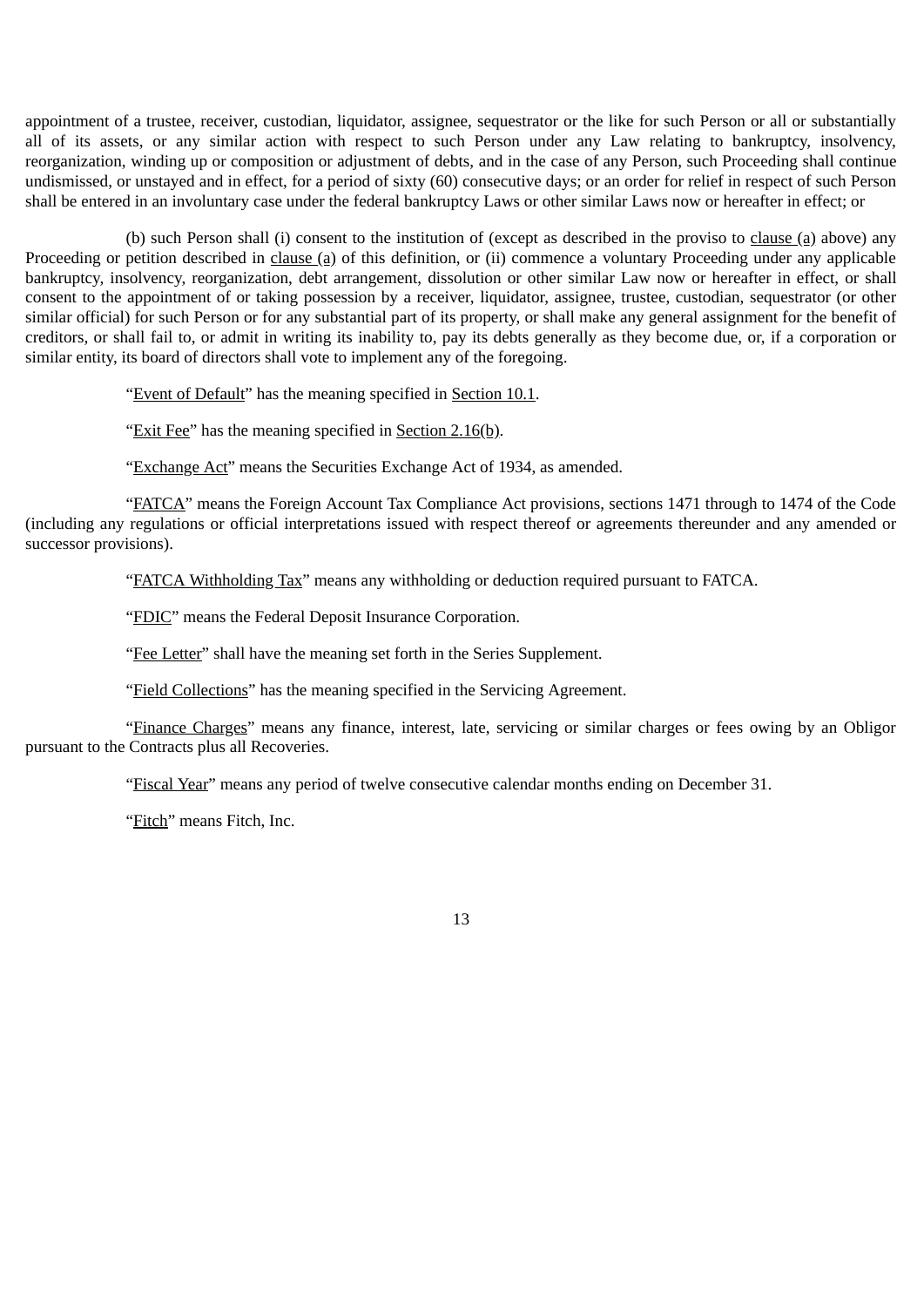"GAAP" means those principles of accounting set forth in pronouncements of the Financial Accounting Standards Board, the American Institute of Certified Public Accountants or which have other substantial authoritative support and are applicable in the circumstances as of the date of a report , as such principles are from time to time supplemented and amended, and with respect to determinations or calculations to be made by a Person other than a successor Servicer, applied on a basis consistent with the most recent audited financial statements of Consolidated Parent before the Closing Date.

"Governmental Authority" means any government or political subdivision or any agency, authority, bureau, central bank, commission, department or instrumentality of any such government or political subdivision, or any court, tribunal, grand jury or arbitrator, in each case whether foreign or domestic.

"Grant" means the Issuer's grant of a Lien on the Trust Estate as set forth in the Granting Clause of this Base Indenture.

"Holder" means the Person in whose name a Note is registered in the Note Register or such other Person deemed to be a "Holder" in any related Series Supplement.

"Illinois License" a license issued by the Illinois Department of Financial & Professional Regulation to own consumer loans made to Illinois residents.

"In-Store Payments" has the meaning specified in the Servicing Agreement.

"Indebtedness" means, with respect to any Person, such Person's (i) obligations for borrowed money, (ii) obligations representing the deferred purchase price of property other than accounts payable arising in the ordinary course of such Person's business on terms customary in the trade, (iii) obligations, whether or not assumed, secured by Liens on or payable out of the proceeds or production from, property now or hereafter owned or acquired by such Person, (iv) obligations which are evidenced by notes, acceptances, or other instruments, (v) Capitalized Lease obligations and (vi) obligations of another Person of a type described in clauses (i) through (v) above, for which such Person is obligated pursuant to a guaranty, put or similar arrangement.

"Indenture" means the Base Indenture, together with all Series Supplements, as the same maybe amended, restated, modified or supplemented from time to time.

"Indenture Termination Date" has the meaning specified in Section 12.1.

"Independent" means, when used with respect to any specified Person, that such Person (a) is in fact independent of the Issuer, any other obligor upon the Notes, the initial Servicer, the Seller and any Affiliate of any of the foregoing Persons, (b) does not have any direct financial interest or any material indirect financial interest in the Issuer, any such other obligor, the initial Servicer, the Seller or any Affiliate of any of the foregoing Persons and (c) is not connected with the Issuer, any such other obligor, the initial Servicer, the Seller or any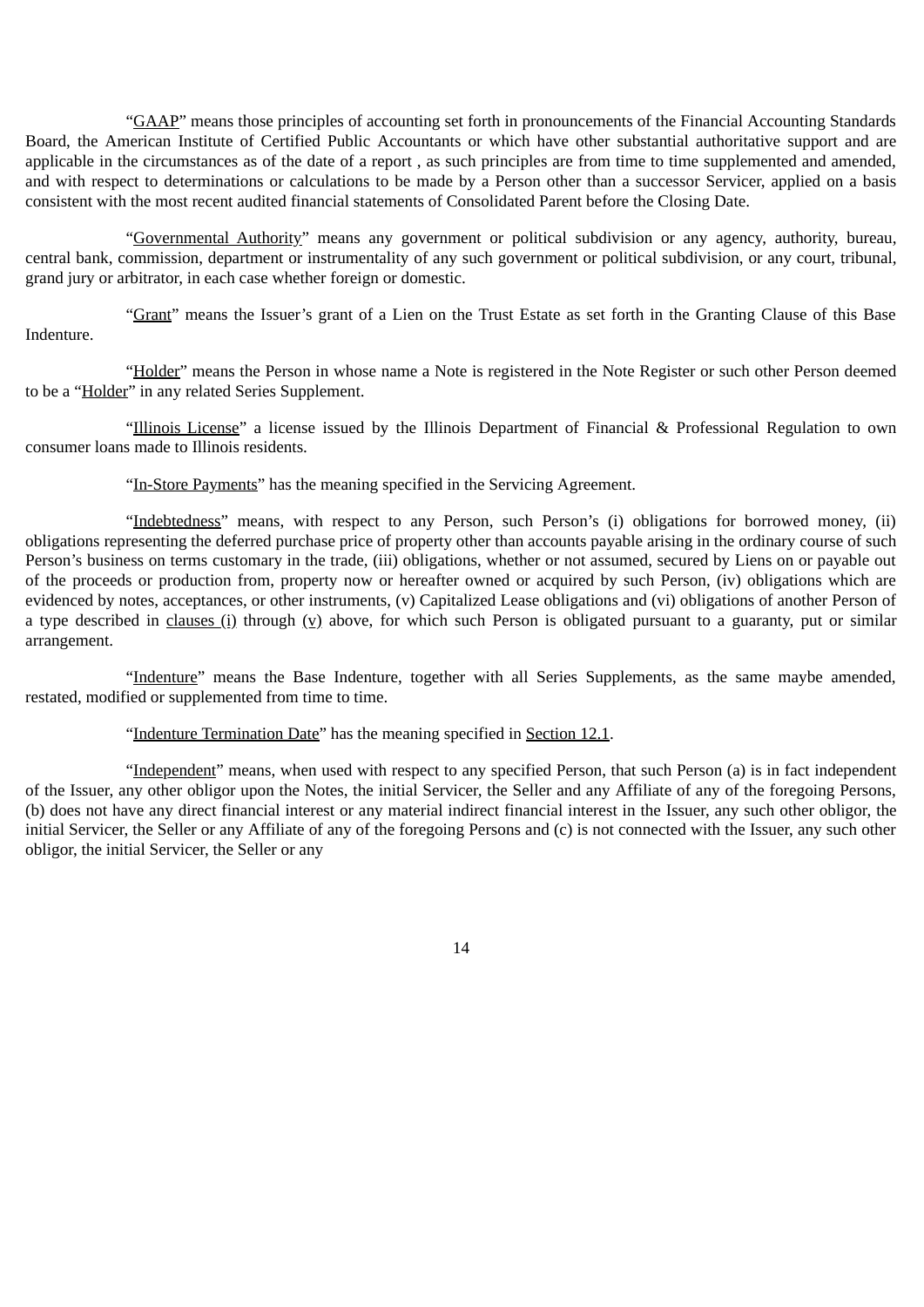Affiliate of any of the foregoing Persons as an officer, employee, promoter, underwriter, trustee, partner, director or Person performing similar functions.

"Independent Certificate" means a certificate or opinion to be delivered to the Trustee under the circumstances described in, and otherwise complying with, the applicable requirements of Section 15.1, prepared by an Independent appraiser or other expert appointed by an Issuer Order and approved by the Trustee in the exercise of reasonable care, and such opinion or certificate shall state that the signer has read the definition of "Independent" in this Indenture and that the signer is Independent within the meaning thereof.

"Independent Director" has the meaning specified in Section  $8.2(p)$ .

"Intercreditor Agreement" means the Nineteenth Amended and Restated Intercreditor Agreement, substantially in the form of Exhibit D hereto, as such agreement may be amended, modified, waived, supplemented or restated from time to time.

"Interest Period" means, with respect to any Series of Notes, the period specified in the applicable Series Supplement.

"Investment Company Act" means the Investment Company Act of 1940, as amended.

"Investment Earnings" means all interest and earnings (net of losses and investment expenses) accrued on funds on deposit in the Trust Accounts.

"Issuer" has the meaning specified in the preamble of this Base Indenture.

"Issuer Distributions" has the meaning specified in Section  $5.4(c)$ .

"Issuer Order" and "Issuer Request" means a written order or request signed in the name of the Issuer by any one of its Responsible Officers and delivered to the Trustee.

"Law" means any law (including common law), constitution, statute, treaty, regulation, rule, ordinance, order, injunction, writ, decree or award of any Governmental Authority.

"Legal Final Payment Date" is defined, with respect to any Series of Notes, in the applicable Series Supplement.

"Lien" means any mortgage or deed of trust, pledge, hypothecation, assignment, deposit arrangement, lien, charge, claim, security interest, easement or encumbrance, or preference, priority or other security agreement or preferential arrangement of any kind or nature whatsoever or any filed financing statement or other notice of any of the foregoing (whether or not a lien or other encumbrance is created or exists at the time of the filing) (including any lease or title retention agreement, any financing lease having substantially the same economic effect as any of the foregoing, and the filing of, or agreement to give, any financing statement perfecting a security interest under the UCC or comparable Law of any jurisdiction).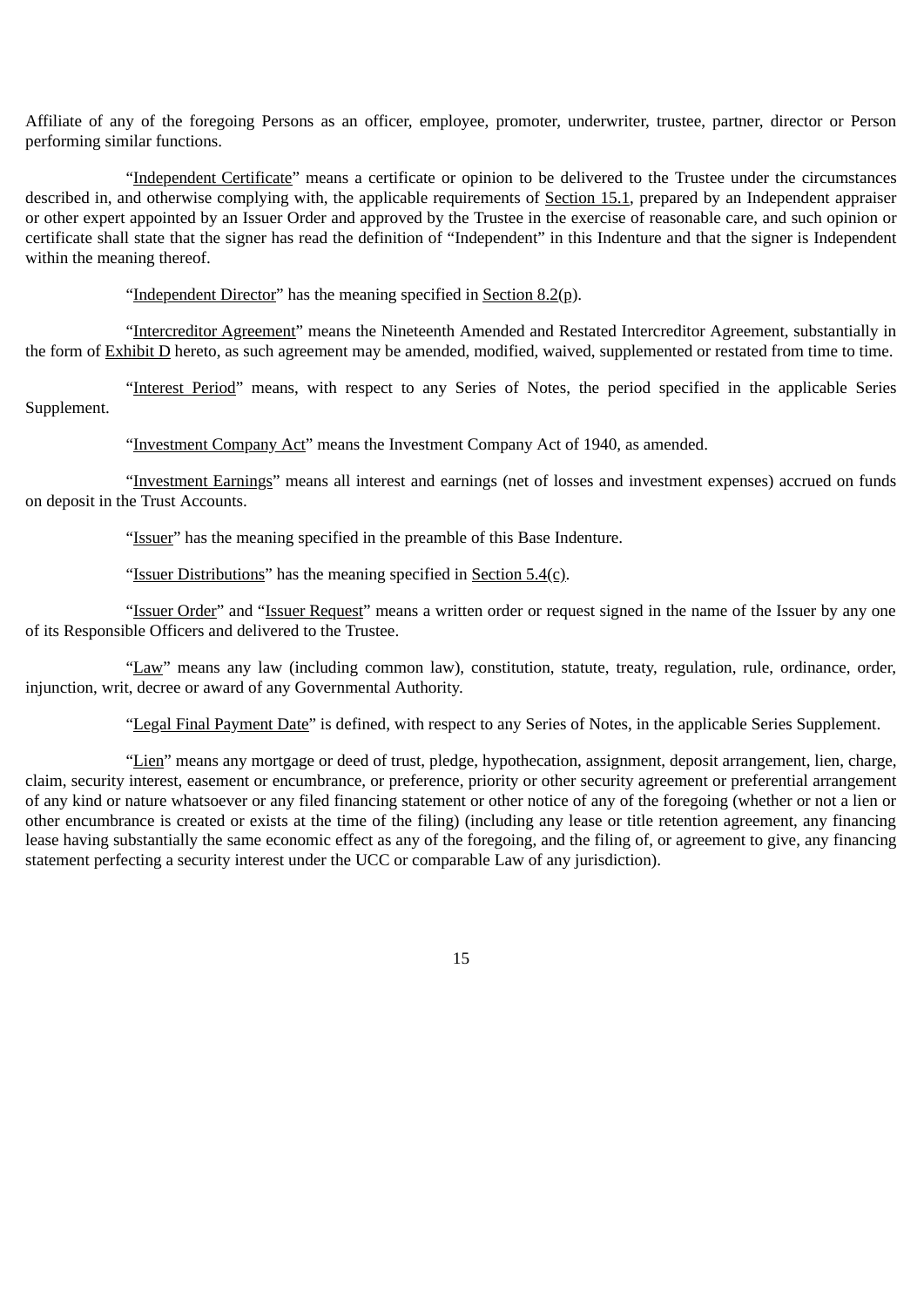"Loan Loss Reserve Amount" means, on any date of determination, the product of (i) the Outstanding Receivables Balance of all Eligible Receivables at such time, times (ii) 12.0%, times (iii) a fraction, expressed as a percentage, (a) the numerator of which is equal to the number of days remaining in the current Monthly Period and (b) the denominator of which is equal to 360.

"Material Adverse Effect" means any event or condition which would have a material adverse effect on (i) the collectability of any material portion of the Receivables, (ii) the condition (financial or otherwise), businesses or properties of the Issuer, the Servicer, the Nevada Originator or the Seller, (iii) the ability of the Issuer, the Nevada Originator or the Seller to perform its respective obligations under the Transaction Documents or the ability of the Servicer to perform its obligations under the Servicer Transaction Documents or (iv) the interests of the Trustee or any Secured Party in the Trust Estate or under the Transaction Documents.

"Membership Interest" means an equity interest in the Issuer.

"Monthly Period" means, unless otherwise defined in any Series Supplement, the period from and including the first day of a calendar month to and including the last day of a calendar month; provided, however, that the first Monthly Period shall be the period from and including the Closing Date to and including August 31, 2015.

"Monthly Servicer Report" means a report substantially in the form attached as Exhibit A-1 to the Servicing Agreement or in such other form as shall be agreed between the Servicer (with prior consent of the Back-Up Servicer and the Required Noteholders) and the Trustee; provided, however, that no such other agreed form shall serve to exclude information expressly required by this Base Indenture or any Series Supplement.

"Monthly Statement" means, with respect to any Series of Notes, a statement substantially in the form attached in the relevant Series Supplement, with such changes as the Servicer (with prior consent of the Back-Up Servicer and the Required Noteholders) may determine to be necessary or desirable; provided, however, that no such change shall serve to exclude information expressly required by this Base Indenture or any Series Supplement.

"Moody's" means Moody's Investors Service, Inc.

"Multiemployer Plan" means a "multiemployer plan" as defined in Section 4001(a)(3) of ERISA with respect to which the Seller, the Issuer, the Servicer or any of their respective ERISA Affiliates is making, is obligated to make, or has made or been obligated to make, contributions.

"Net Third Party Purchase Price" has the meaning specified in Section 2.02(k) of the Servicing Agreement.

"Nevada Originator" means Oportun, LLC, a limited liability company established under the laws of Delaware.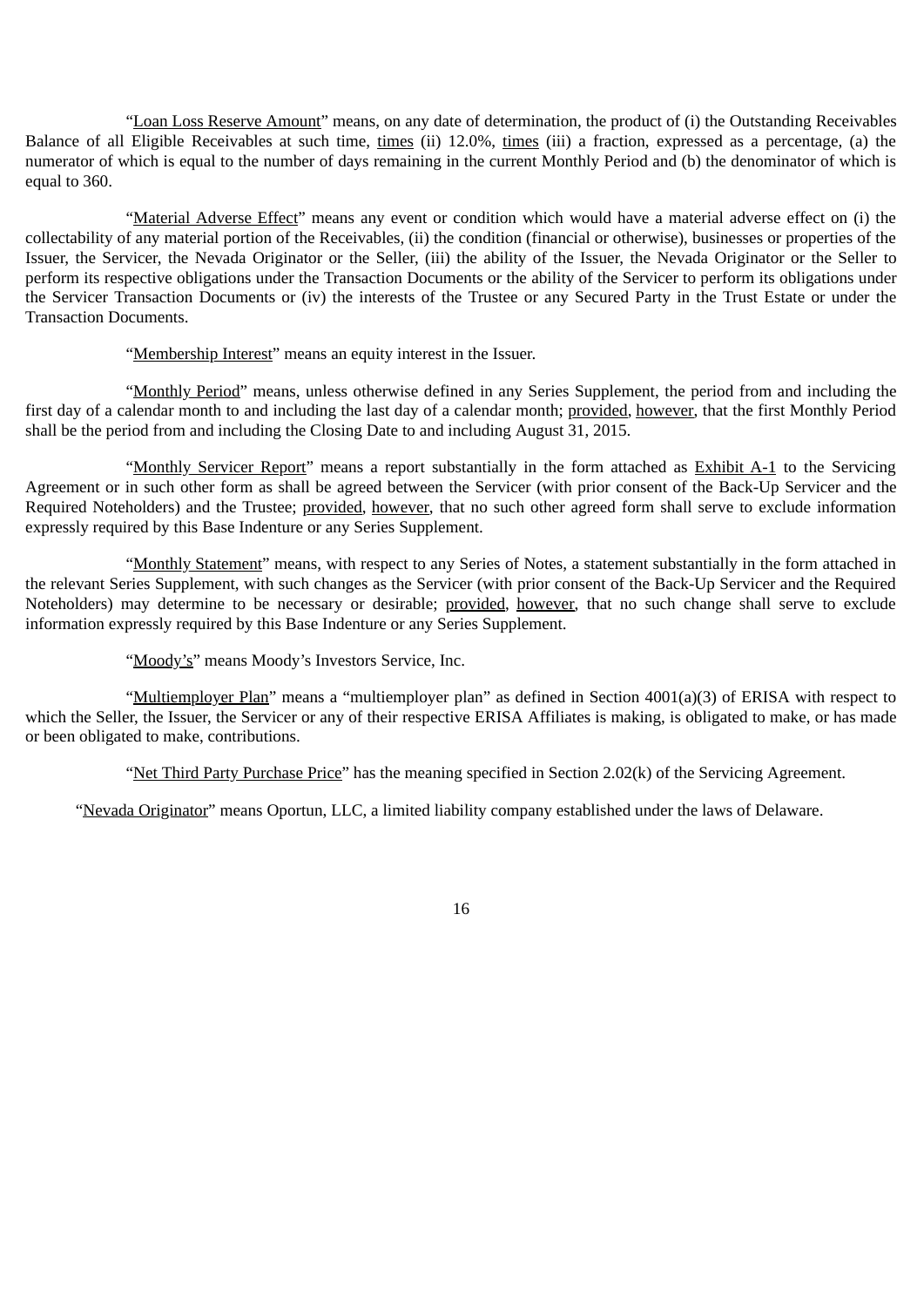"Note Principal" means the principal payable in respect of the Notes of any Series pursuant to Article 5.

"Note Purchase Agreement" has, with respect to any Series of Notes, the meaning stated in the related Series Supplement.

"Note Rate" means, with respect to any Series of Notes (or, for any Series with more than one Class, for each Class of such Series), the annual rate at which interest accrues on the Notes of such Series of Notes (or formula on the basis of which such rate shall be determined) as stated in the applicable Series Supplement, if any.

"Note Register" has the meaning specified in Section 2.6(a).

"Noteholders" means the Holders of the Notes.

"Notes" means any one of the variable funding notes issued by the Issuer, executed and authenticated by the Trustee substantially in the form of the note attached to the related Series Supplement or such other obligations of the Issuer deemed to be a "Note" in any related Series Supplement.

"Notice Person" means, with respect to any Series of Notes, the Person identified as such in the applicable Series Supplement.

"Obligor" means, with respect to any Receivable, the Person or Persons obligated to make payments with respect to such Receivable, including any guarantor thereof.

"Officer's Certificate" means a certificate signed by any Responsible Officer of the Person providing the certificate.

"On-Line Receivable" has the meaning specified in the Purchase Agreement.

"Opinion of Counsel" means one or more written opinions of counsel to the Issuer, the Seller or the Servicer who (except in the case of opinions regarding matters of organizational standing, power and authority, conflict with organizational documents, conflict with agreements other than Transaction Documents, qualification to do business, licensure and litigation or other Proceedings) shall be external counsel, satisfactory to the Trustee, which opinions shall comply with any applicable requirements of Section 15.1 and TIA Section 314, if applicable, and shall be in form and substance satisfactory to the Trustee, and shall be addressed to the Trustee. An Opinion of Counsel may, to the extent same is based on any factual matter, rely on an Officer's Certificate of the Issuer as to the truth of such factual matter.

"Oportun" means Oportun, Inc. (f/k/a Progress Financial Corporation), a Delaware corporation.

"Original Receivables Balance" means, with respect to any Receivable, an amount equal to the original principal balance of such Receivable at origination.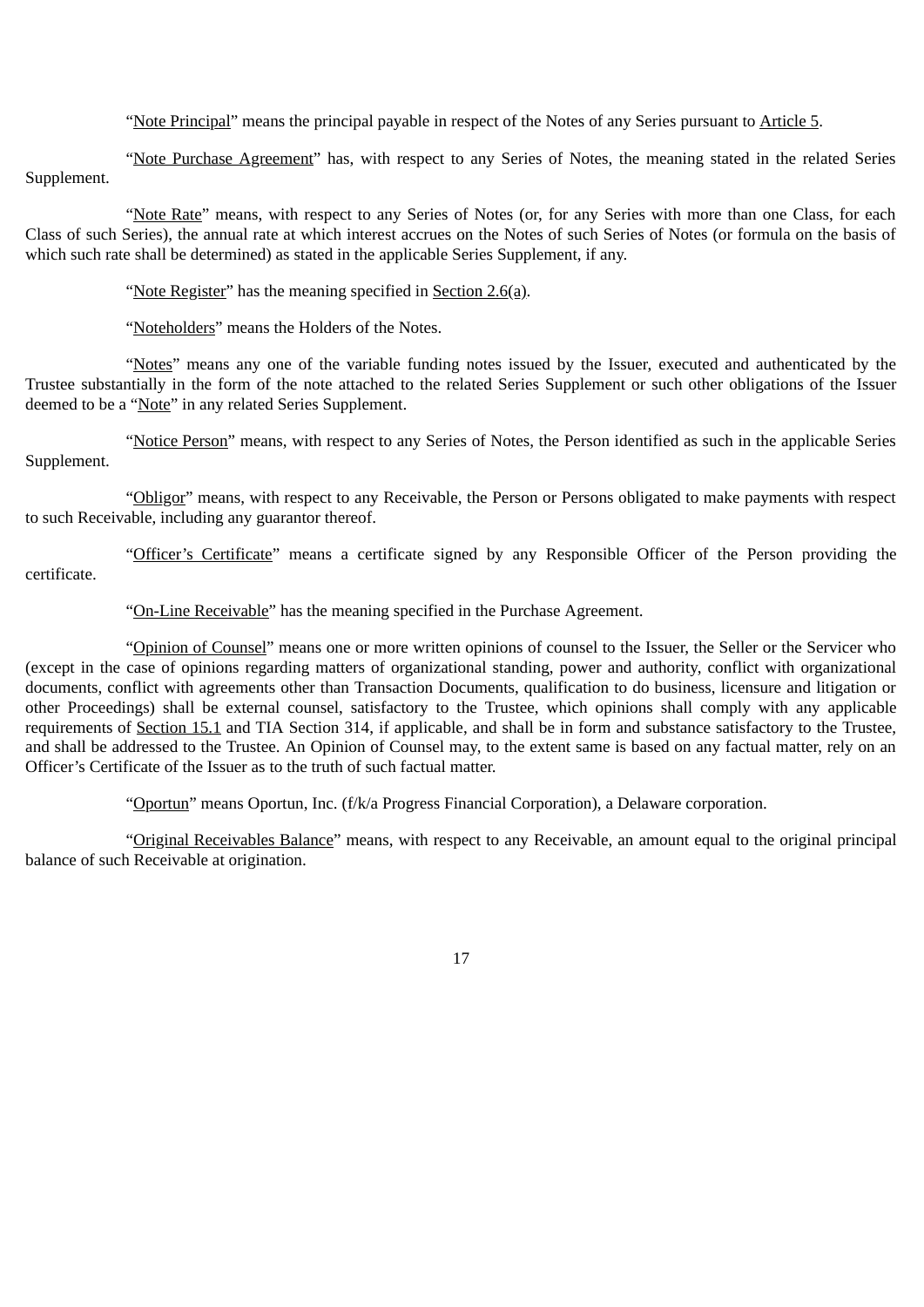"Outstanding Receivables Balance" means, as of any date with respect to any Receivable, an amount equal to the outstanding principal balance for such Receivable; provided, however, that if not otherwise specified, the term "Outstanding Receivables Balance" shall refer to the Outstanding Receivables Balance of all Receivables collectively.

"Overcollateralization Test" has the meaning specified in Section  $5.4(c)$ .

"Parent" means Oportun Financial Corporation (f/k/a Progreso Financiero Holdings, Inc.).

"Paying Agent" means any paying agent appointed pursuant to Section 2.7 and shall initially be the Trustee.

"Payment Date" means, with respect to each Series, the dates specified in the related Series Supplement.

"Pension Plan" means an "employee pension benefit plan" as described in Section 3(2) of ERISA (excluding a Multiemployer Plan) that is subject to Title IV of ERISA or Section 302 of ERISA or 412 of the Code, and in respect of which the Issuer, the Seller, the initial Servicer or any ERISA Affiliate thereof is, or at any time during the immediately preceding six (6) years was, an "employer" as defined in Section 3(5) of ERISA, or with respect to which the Issuer, the Seller, the initial Servicer or any of their respective ERISA Affiliates has any liability, contingent or otherwise.

"Perfection Representations" means the representations, warranties and covenants set forth in Schedule 1 attached hereto.

"Performance Guaranty" means the Performance Guaranty, dated as of the Closing Date, between Oportun and the Trustee, as such agreement may be amended, supplemented or otherwise modified and in effect from time to time.

"Permissible Uses" means the use of funds by the Issuer to (a) pay the Seller for Subsequently Purchased Receivables that are Eligible Receivables, (b) solely in connection with Issuer Distributions pursuant to Section 5.4(c) and subject to the limitations therein, make distributions to the Issuer, or (c) pay amounts payable to Noteholders in connection with a Decrease.

"Permitted Encumbrance" means (a) with respect to the Issuer, any item described in clause (i), (iv) or (vi) of the following, and (b) with respect to the Seller, any item described in clauses (i) through (vi) of the following:

(i) Liens for taxes and assessments that are not yet due and payable or that are being contested in good faith and for which reserves have been established, if required in accordance with GAAP;

(ii) Liens of or resulting from any judgment or award, the time for the appeal or petition for rehearing of which shall not have expired, or in respect of which the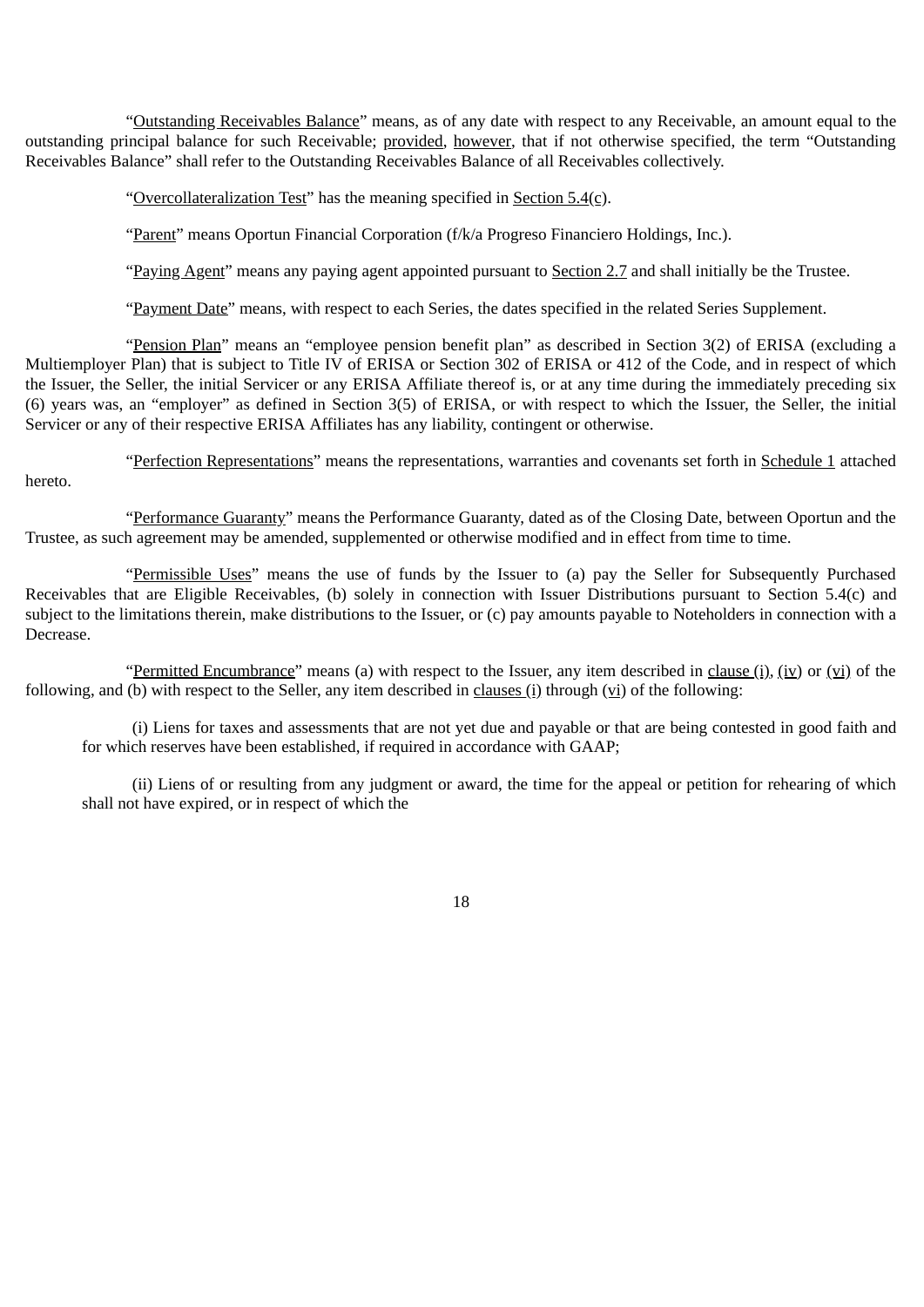Seller shall at any time in good faith be prosecuting an appeal or proceeding for a review and with respect to which adequate reserves or other appropriate provisions are being maintained in accordance with GAAP;

(iii) Liens incidental to the conduct of business or the ownership of properties and assets (including mechanics', carriers', repairers', warehousemen's and statutory landlords' liens and liens to secure the performance of leases) and Liens to secure statutory obligations, surety or appeal bonds or other Liens of like general nature incurred in the ordinary course of business and not in connection with the borrowing of money, provided in each case, the obligation secured is not overdue, or, if overdue, is being contested in good faith by appropriate actions or Proceedings and with respect to which adequate reserves or other appropriate provisions are being maintained in accordance with GAAP;

(iv) Liens in favor of the Trustee, or otherwise created by the Issuer, the Seller or the Trustee pursuant to the Transaction Documents, and the interests of mortgagees and loss payees under the terms of any Contract;

(v) Liens that, in the aggregate do not exceed \$250,000 (such amount not to include Permitted Encumbrances under clauses (i) through (iv) or (vi)) and which, individually or in the aggregate, do not materially interfere with the rights under the Transaction Documents of the Trustee or any Noteholder in any of the Receivables; and

(vi) any Lien created in favor of the Issuer or the Seller in connection with the purchase of any Receivables by the Issuer or the Seller and covering such Receivables, the related Contracts with respect to which are sold by the Seller to the Issuer pursuant to the Purchase Agreement.

"Permitted Investments" means book-entry securities, negotiable instruments or securities represented by instruments in bearer or registered form and that evidence:

(a) direct obligations of, and obligations fully guaranteed as to the full and timely payment by, the United States;

(b) demand deposits, time deposits or certificates of deposit of any depository institution or trust company incorporated under the Laws of the United States or any state thereof or the District of Columbia (or any domestic branch of a foreign bank) and subject to supervision and examination by federal or state banking or depository institution authorities (including depository receipts issued by any such institution or trust company as custodian with respect to any obligation referred to in clause (a) above or a portion of such obligation for the benefit of the holders of such depository receipts); provided that at the time of the investment or contractual commitment to invest therein (which shall be deemed to be made again each time funds are reinvested following each Payment Date), the commercial paper or other short-term senior unsecured debt obligations (other than such obligations the rating of which is based on the credit of a person other than such depository institution or trust company) of such depository institution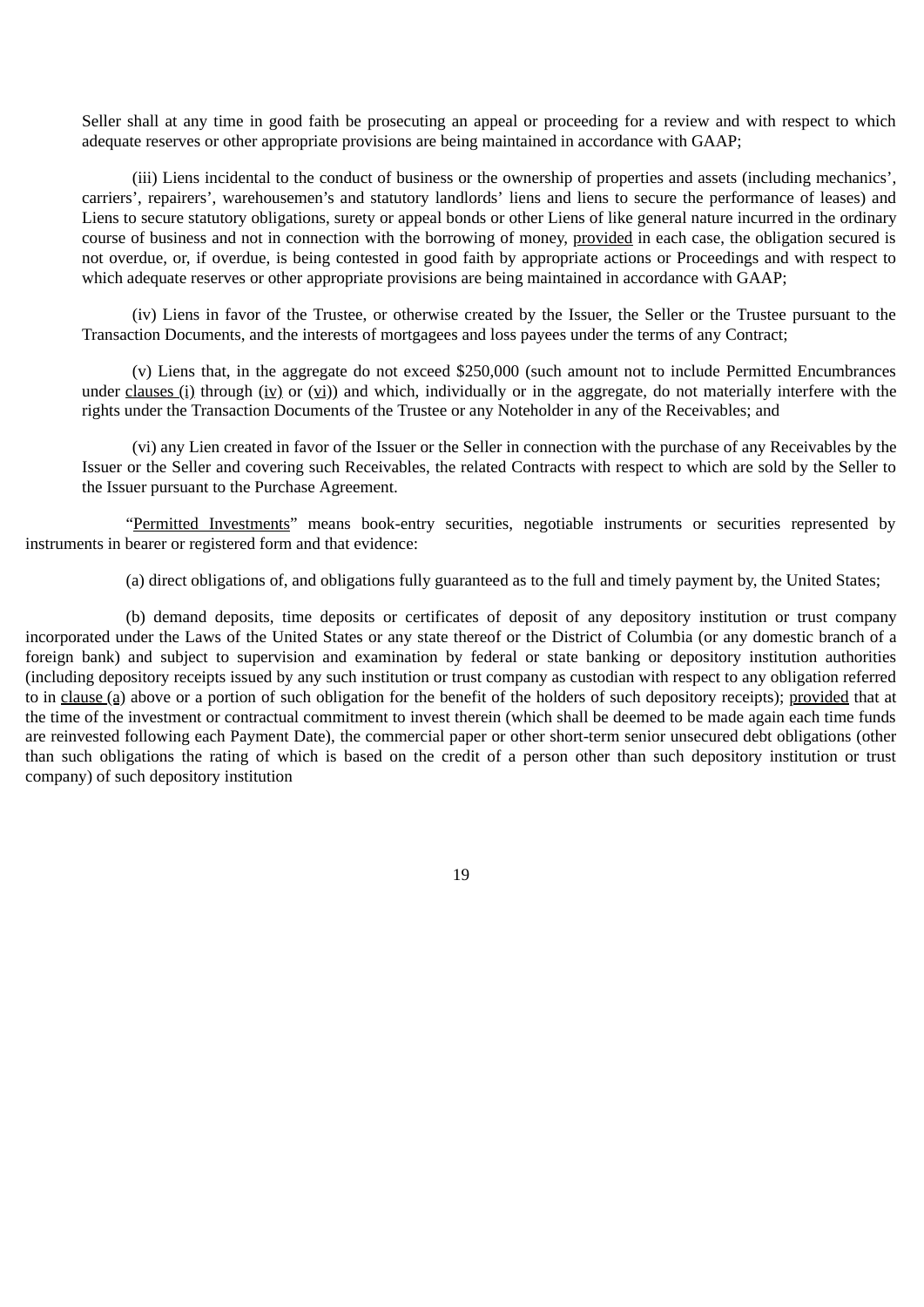or trust company shall have a credit rating from any Rating Agency in the highest investment category granted thereby;

(c) commercial paper (having maturities of not more than 30 days) of any corporation incorporated under the laws of the United States or any State thereof having, at the time of the investment or contractual commitment to invest therein, a rating from Fitch of "F2" or the equivalent thereof from Moody's or Standard & Poor's; or

(d) only to the extent permitted by Rule 3a-7 under the Investment Company Act, investments in money market funds having a rating from Fitch of "AA" or, to the extent not rated by Fitch, rated in the highest rating category by Moody's, Standard & Poor's or another nationally recognized statistical rating agency;

provided*,* however*,* that no such instrument will be a Permitted Investment if such instrument evidences either (i) a right to receive only interest payments with respect to the obligations underlying such instrument, or (ii) both principal and interest payments derived from obligations underlying such instrument and the principal and interest payments with respect to such instrument provide a yield to maturity of greater than 120% of the yield to maturity at par of such underlying obligations. Permitted Investments may be purchased by or through the Trustee or any of its Affiliates.

"Permitted Takeout" has the meaning specified in Section 2.16.

"Permitted Takeout Release" means an agreement in substantially the form of Exhibit C and entered into in connection with a Permitted Takeout.

"Person" means any corporation, limited liability company, natural person, firm, joint venture, partnership, trust, unincorporated organization, enterprise, government or any department or agency of any government.

"PF Score" means the credit score for an Obligor referred to as the "PF Score" determined by the Seller in accordance with its proprietary scoring method.

"Proceeding" means any suit in equity, action at law or other judicial or administrative proceeding.

"Purchase Agreement" means the Purchase and Sale Agreement, dated as of the Closing Date, between the Seller and the Issuer, as such agreement may be amended, supplemented or otherwise modified and in effect from time to time.

"Purchase Date" has the meaning specified in the Purchase Agreement.

"Purchase Price" has the meaning specified in Section 2.16(d).

"Purchase Report" has the meaning specified in the Purchase Agreement.

"Qualified Institution" means a depository institution or trust company: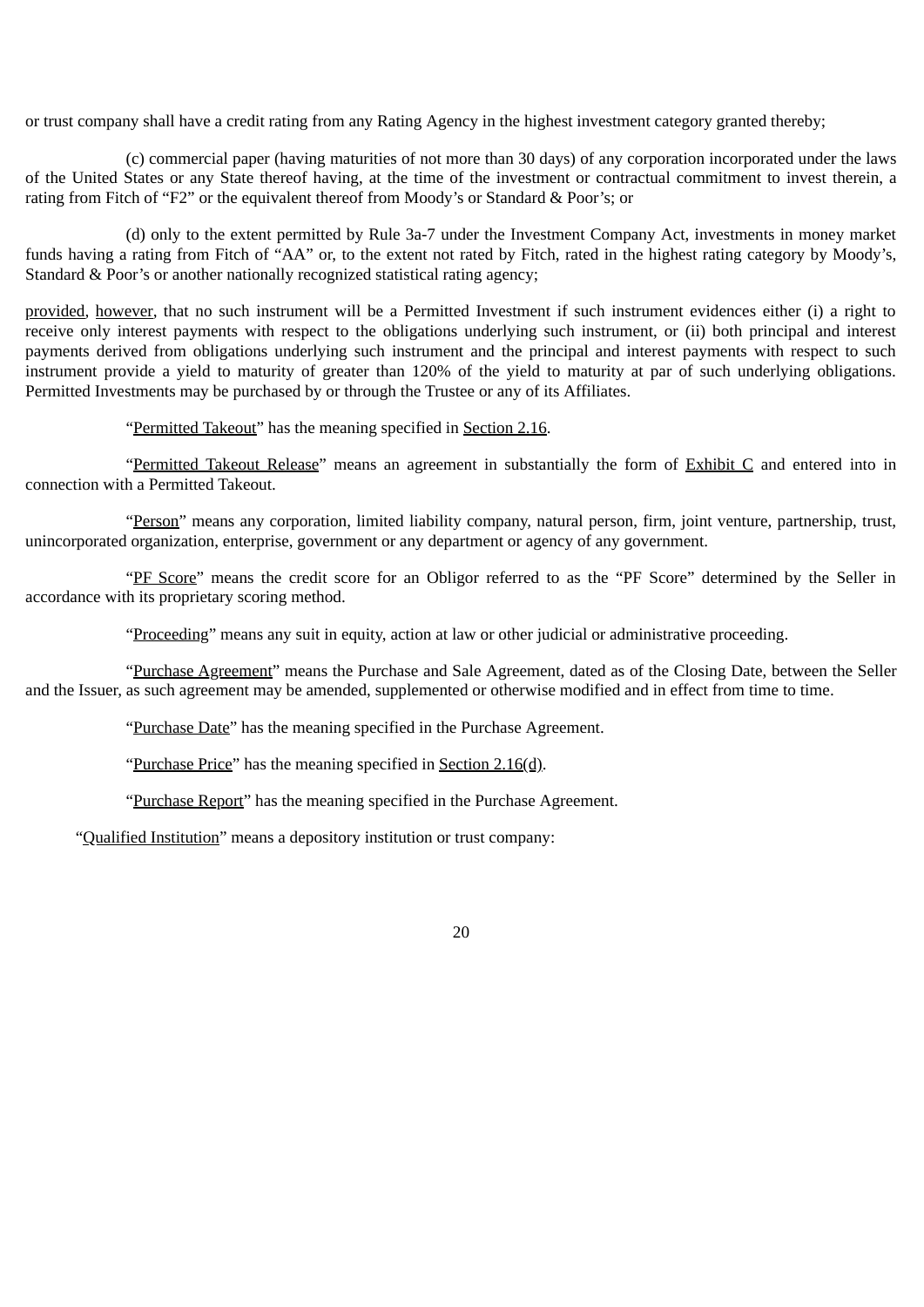(a) whose commercial paper, short-term unsecured debt obligations or other short-term deposits have a rating commonly regarded as "investment grade" by at least one Rating Agency, if the deposits are to be held in the account for 30 days or less, or

(b) whose long-term unsecured debt obligations have a rating commonly regarded as "investment grade" by at least one Rating Agency, if the deposits are to be held in the account more than 30 days.

"Rapid Amortization Event" has the meaning specified in the related Series Supplement.

"Rating Agency" means any nationally recognized statistical rating organization.

"Re-Aged Receivable" means any Receivable, the contractual delinquency of which has been modified by the Servicer in accordance with the Credit and Collection Policy without changing the original periodic payment amounts of such Receivable. For the avoidance of doubt, neither a Deferment Receivable nor an Active Emergency Hardship Deferment Receivable is a Re-Aged Receivable.

"Re-Written Receivable" means (i) any Receivable which replaces an existing Receivable due and (ii) any Receivable which is modified using criteria consistent with the re-write provisions of the Credit and Collection Policies, and in either case, which does not involve the receipt of any new funds by such Obligor.

"Receivable" means the indebtedness of any Obligor under a Contract that is listed on the Receivables Schedule or identified on a Purchase Report, whether constituting an account, chattel paper, an instrument, a general intangible, payment intangible, promissory note or otherwise, and shall include (i) the right to payment of such indebtedness and any interest or finance charges and other obligations of such Obligor with respect thereto (including, without limitation, the principal amount of such indebtedness, periodic finance charges, late fees and returned check fees), and (ii) all proceeds of, and payments or Collections on, under or in respect of any of the foregoing. Notwithstanding the foregoing, upon release from the Trust Estate pursuant to Section 2.14 or Section 2.16 of a Removed Receivable or a Takeout Receivable, as applicable, such Receivable shall no longer constitute a Receivable. If a Contract is refinanced, the original Receivable shall be deemed collected and cease to be a Receivable for purposes of the Transaction Documents upon payment in accordance with Section 2.5 of the Purchase Agreement with respect thereto.

"Receivable File" has the meaning specified in the Purchase Agreement.

"Receivables Schedule" has the meaning specified in the Purchase Agreement.

"Record Date" means, with respect to any Payment Date, the last Business Day of the preceding Monthly Period.

"Records" means all Contracts and other documents, books, records and other information in physical or electronic format (including, without limitation, computer programs,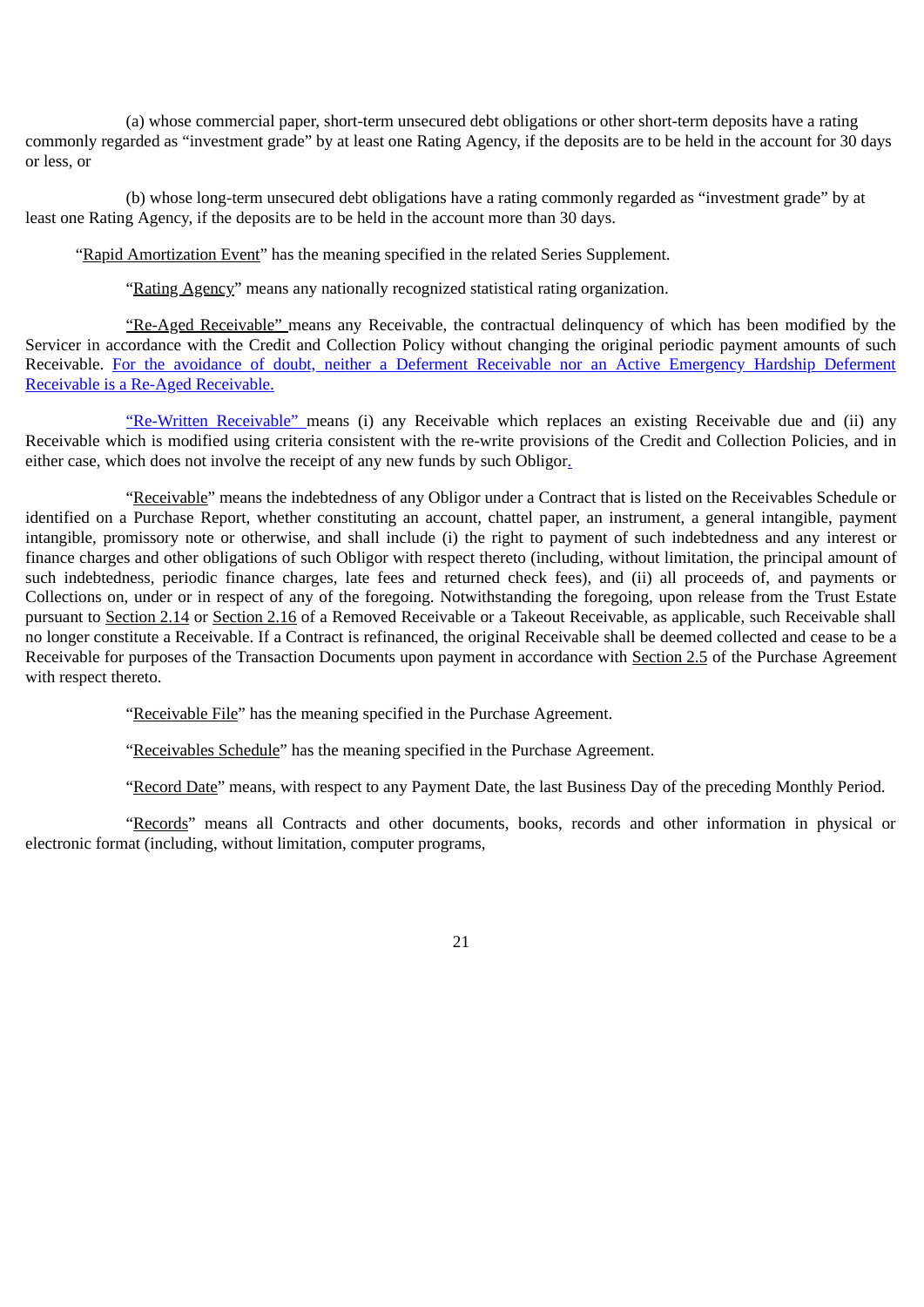tapes, disks, punch cards, data processing software and related property and rights) maintained with respect to Receivables and the related Obligors.

"Recoveries" means, with respect to any period, all Collections (net of expenses) received during such period in respect of a Receivable after it became a Defaulted Receivable.

"Redemption Date" means the Payment Date specified by the initial Servicer or the Issuer pursuant to Section

14.1.

"Redemption Price" has the meaning specified in the Series Supplement for the redemption of the Notes.

"Registered Notes" has the meaning specified in Section 2.1.

"Related Rights" has the meaning stated in the Purchase Agreement.

"Related Security" means, with respect to any Receivable, all guaranties, indemnities, insurance and other agreements (including the related Receivable File) or arrangement and other collateral of whatever character from time to time supporting or securing payment of such Receivable or otherwise relating to such Receivable.

"Removed Receivables" means any Receivable which is purchased or repurchased (i) by the initial Servicer (or its Affiliate) pursuant to Section 2.02(k) of the Servicing Agreement, (ii) by the initial Servicer pursuant to the last paragraph of Section 2.08 of the Servicing Agreement, (iii) by the Seller pursuant to the terms of the Purchase Agreement or (iv) by any other Person pursuant to Section 5.8 of the Indenture.

"Renewal Receivable" means a Receivable that satisfies the following conditions: (i) the Obligor was previously an obligor on another receivable originated by the Seller or the Nevada Originator, as applicable (the "Prior Receivable"), and (ii) the Obligor paid the Prior Receivable in cash in full or by net funding the Renewal Receivable proceeds (whether pursuant to the Seller's or the Nevada Originator's "Good Customer" program or otherwise) and such payment in full or net funding was not made in connection with the conversion of such Prior Receivable into a Re-Aged Receivable or a Re-Written Receivable.

"Repurchase Event" has the meaning specified in the Purchase Agreement.

"Required Monthly Payments" means, on any date of determination, (I) if such date of determination in any month is prior to the Payment Date occurring in such month, the sum of (a) the aggregate amount reasonably estimated by the Issuer in good faith to be distributable on the next Payment Date under clauses  $(i)$ - $(iv)$  of Section 5.15 of the related Series Supplement, plus (b) the aggregate amount reasonably estimated by the Issuer in good faith to be distributable on the second following Payment Date under clauses (i)-(iii) of Section 5.15 of the related Series Supplement that either (i) has accrued on or prior to such date of determination or (ii) will accrue during the fourteen day period beginning on (but excluding) such date of determination, plus (c) the aggregate amount reasonably estimated by the Issuer in good faith to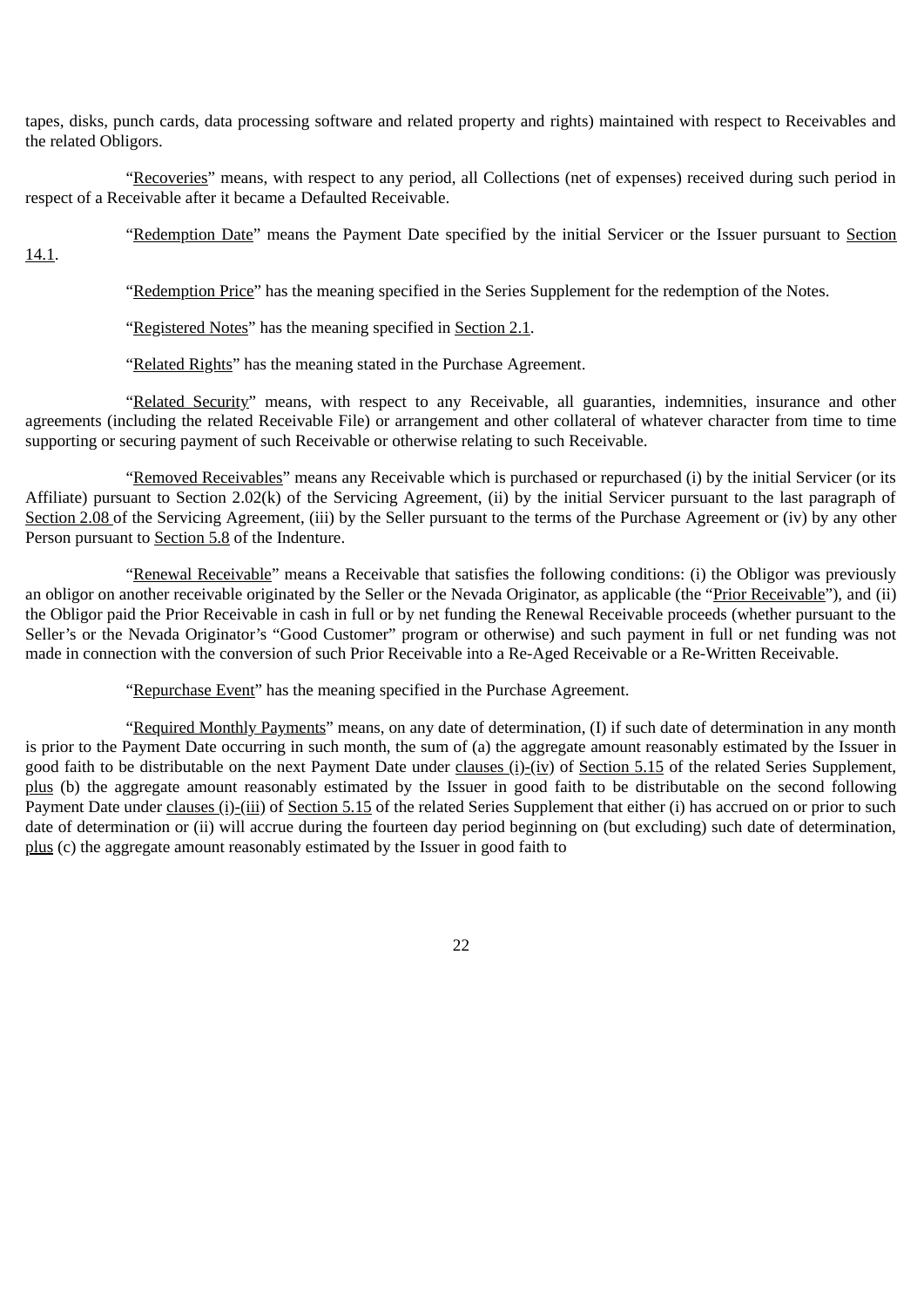be distributable on the second following Payment Date under clause (iv) of Section 5.15 of the related Series Supplement and (II) if such date of determination in any month is on or after the Payment Date occurring in such month, the sum of (a) the aggregate amount reasonably estimated by the Issuer in good faith to be distributable on the following Payment Date under clauses (i)-(iii) of Section 5.15 of the related Series Supplement that either (i) has accrued on or prior to such date of determination or (ii) will accrue during the period beginning on (but excluding) such date of determination and ending on the earlier of  $(x)$  the last day of the current Monthly Period and (y) the date occurring fourteen days following such date of determination, plus (b) the aggregate amount reasonably estimated by the Issuer in good faith to be distributable on the following Payment Date under clause (iv) of Section 5.15 of the related Series Supplement, plus (c) if such date of determination is a Payment Date, the aggregate amount distributable on such Payment Date under clauses (i)-(iv) of Section 5.15 of the related Series Supplement; provided, however, that in estimating such amount, (i) the Issuer shall assume that the Class A Note Rate as of such date of determination shall continue unchanged thereafter, (ii) the Issuer shall take into account any Increases anticipated to occur during the remainder of the current Monthly Period, (iii) for purposes of calculating the Servicing Fee, the Issuer shall assume that the Outstanding Receivables Balance of Eligible Receivables shall continue unchanged thereafter until the next anticipated Increase and then shall be adjusted upward to reflect each such anticipated Increase and (iv) for purposes of calculating the amounts distributable under clause (iv) of Section 5.15 of the related Series Supplement, the Issuer shall calculate the greater of (A) the amount reasonably estimated by the Issuer in good faith to be distributable thereunder on the applicable Payment Date and (B) the Borrowing Base Shortfall (as defined in the related Series Supplement) on such date of determination (or solely with respect to clause (I)(a) above, the end of the prior Monthly Period).

"Required Noteholders" has, with respect to any Series of Notes, the meaning stated in the related Series Supplement.

"Required Overcollateralization Amount" has the meaning specified in the related Series Supplement.

"Requirements of Law" means, as to any Person, the organizational documents of such Person and any Law applicable to or binding upon such Person or any of its property or to which such Person or any of its property is subject.

"Responsible Officer" means (i) with respect to any Person, the member, the Chairman, the President, the Controller, any Vice President, the Secretary, the Treasurer, or any other officer of such Person or of a direct or indirect managing member of such Person, who customarily performs functions similar to those performed by any of the above-designated officers and also, with respect to a particular matter any other officer to whom such matter is referred because of such officer's knowledge of and familiarity with the particular subject and (ii) with respect to the Trustee, in any of its capacities hereunder, a Trust Officer.

"Retained Notes" means any Notes, or interests therein, retained by the Issuer or a Person that is considered the same Person as the Issuer for United States federal income tax purposes.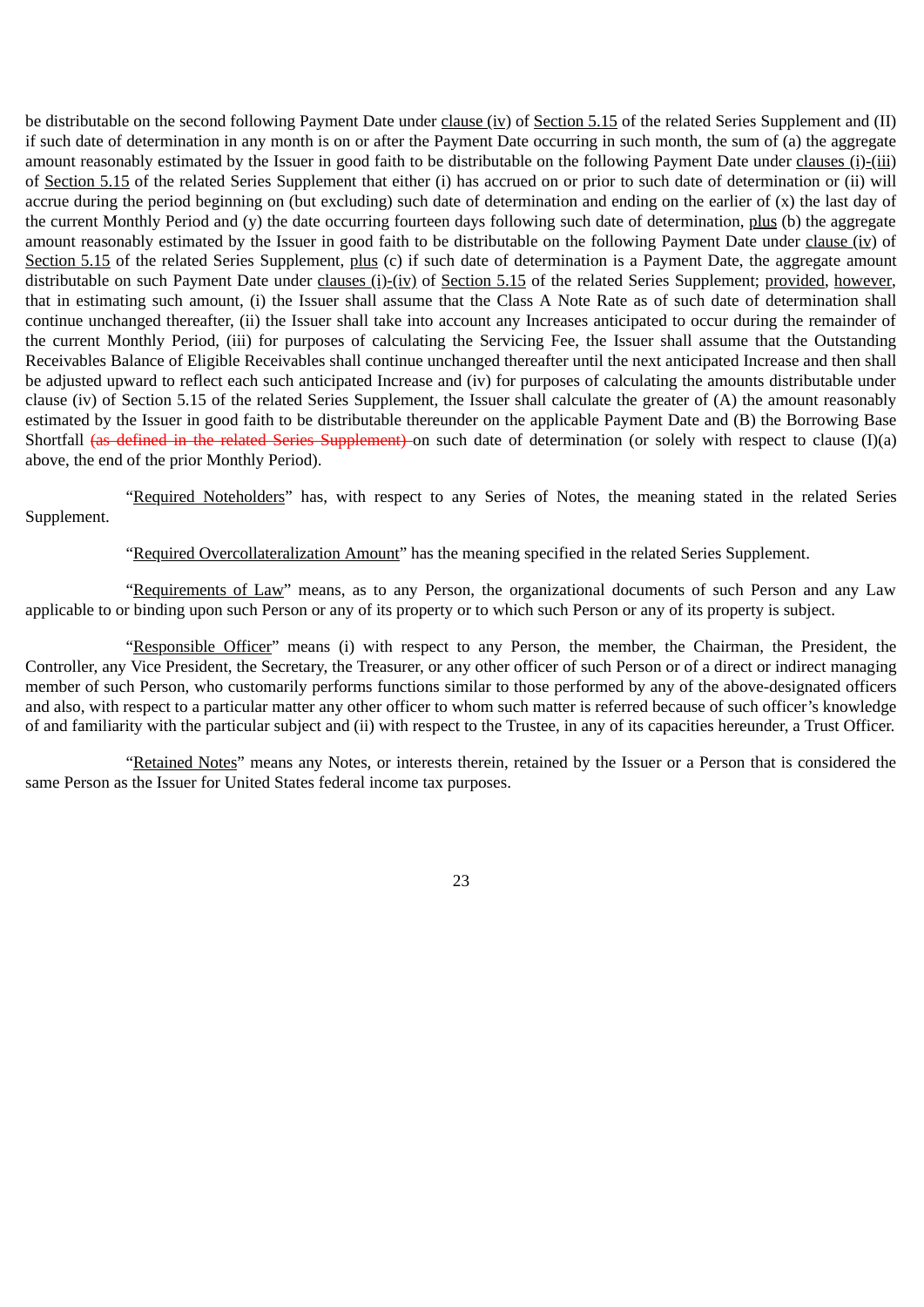"Revolving Credit Agreement" has the meaning specified in the Purchase Agreement.

"Revolving Period" means, with respect to any Series of Notes, the period specified in the applicable Series Supplement.

"Rule 15Ga-1" has the meaning specified in Section 11.23(a).

"Rule 15Ga-1 Information" has the meaning specified in Section 11.23(a).

"Sale Agreement" means the Purchase and Sale Agreement, dated as of June 19, 2015, between the Nevada Originator and the Seller, as the same may be amended or supplemented from time to time.

"Sanctions" means sanctions administered or enforced by the U.S. Government (including, without limitation, the Office of Foreign Assets Control of the U.S. Department of the Treasury or the U.S. Department of State and including, without limitation, the designation as a "specially designated national" or "blocked person"), the United Nations Security Council, the European Union, Her Majesty's Treasury, or other relevant sanctions authority.

"Secured Obligations" means (i) all principal and interest, at any time and from time to time, owing by the Issuer on the Notes (including any Note held by the Seller, the Servicer, the Parent or any Affiliate of any of the foregoing) and (ii) all costs, fees, expenses, indemnity and other amounts owing or payable by, or obligations of, the Issuer to any Person (other than any Affiliate of the Issuer) under the Indenture or the other Transaction Documents.

"Secured Parties" has the meaning specified in the Granting Clause of this Base Indenture.

"Securities Act" means the Securities Act of 1933, as amended.

"Securities Intermediary" has the meaning specified in Section  $5.3(e)$  and shall, as of the Trustee Replacement Date, be Wilmington Trust, National Association.

"Seller" means Oportun.

"Series of Notes" or "Series" means any Series of Notes issued and authenticated pursuant to the Base Indenture and a related Series Supplement, which may include within any Series multiple Classes of Notes, one or more of which may be subordinated to another Class or Classes of Notes.

"Series Supplement" means a supplement to the Base Indenture complying with the terms of Section 2.2 of this Base Indenture.

"Series Termination Date" means, with respect to any Series of Notes, the date specified as such in the applicable Series Supplement.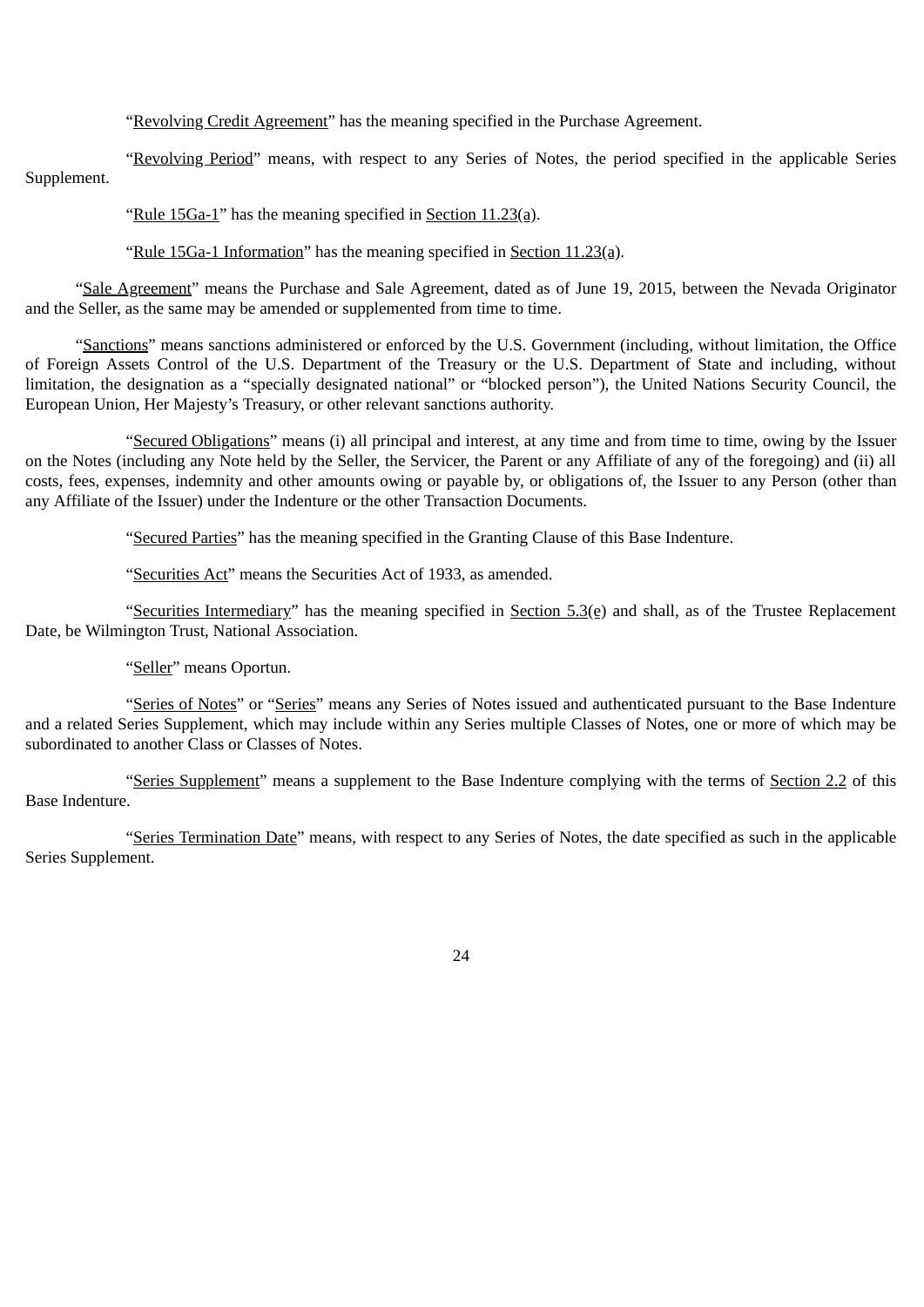"Servicer" means initially PF Servicing, LLC and its permitted successors and assigns and thereafter any Person appointed as successor pursuant to the Servicing Agreement to service the Receivables.

"Servicer Default" has the meaning specified in Section 2.04 of the Servicing Agreement.

"Servicer Transaction Documents" means collectively, the Base Indenture, any Series Supplement, the Servicing Agreement, the Back-Up Servicing Agreement, the Control Agreement (in respect of any successor Servicer, solely to the extent such successor Servicer has become a "successor servicer" pursuant to the Control Agreement) and the Intercreditor Agreement, as applicable.

"Servicing Agreement" means the Servicing Agreement, dated as of the Closing Date, among the Issuer, the Servicer and the Trustee, as the same may be amended or supplemented from time to time.

"Servicing Fee" means (A) for any Monthly Period during which PF Servicing, LLC or any Affiliate acts as Servicer, an amount equal to the product of (i) 5.00%, (ii) 1/12 and (iii) the average daily Outstanding Receivables Balance of all Eligible Receivables for the prior Monthly Period (provided, that the Servicing Fee for the first Payment Date shall be based upon the actual number of days in the first Monthly Period) and (B) for any Monthly Period during which any other successor Servicer acts as Servicer, the Servicing Fee shall be an amount equal to (i) if SST acts as successor Servicer, the amount set forth pursuant to the SST Fee Schedule as set forth in the Back-Up Servicing Agreement or (ii) if any other successor Servicer acts as Servicer, the Servicing Fee shall be an amount equal to the product of (a) the current market rate for servicing receivables similar to the Receivables, (b) 1/12 and (c) the aggregate Outstanding Receivables Balance of all Eligible Receivables as of the last day of the immediately prior Monthly Period.

"Servicing Officer" means any officer of the Servicer involved in, or responsible for, the administration and servicing of the Receivables whose name appears on a list of servicing officers furnished to the Trustee by the Servicer, as such list may from time to time be amended.

"Similar Law" means applicable Law that is substantially similar to Section 406 of ERISA or Section 4975 of the

Code.

"SST" means Systems & Services Technologies, Inc.

"SST Fee Schedule" means Schedule I to the Back-Up Servicing Agreement.

"Standard & Poor's" means Standard & Poor's Rating Services, a Standard & Poor's Financial Services LLC

business.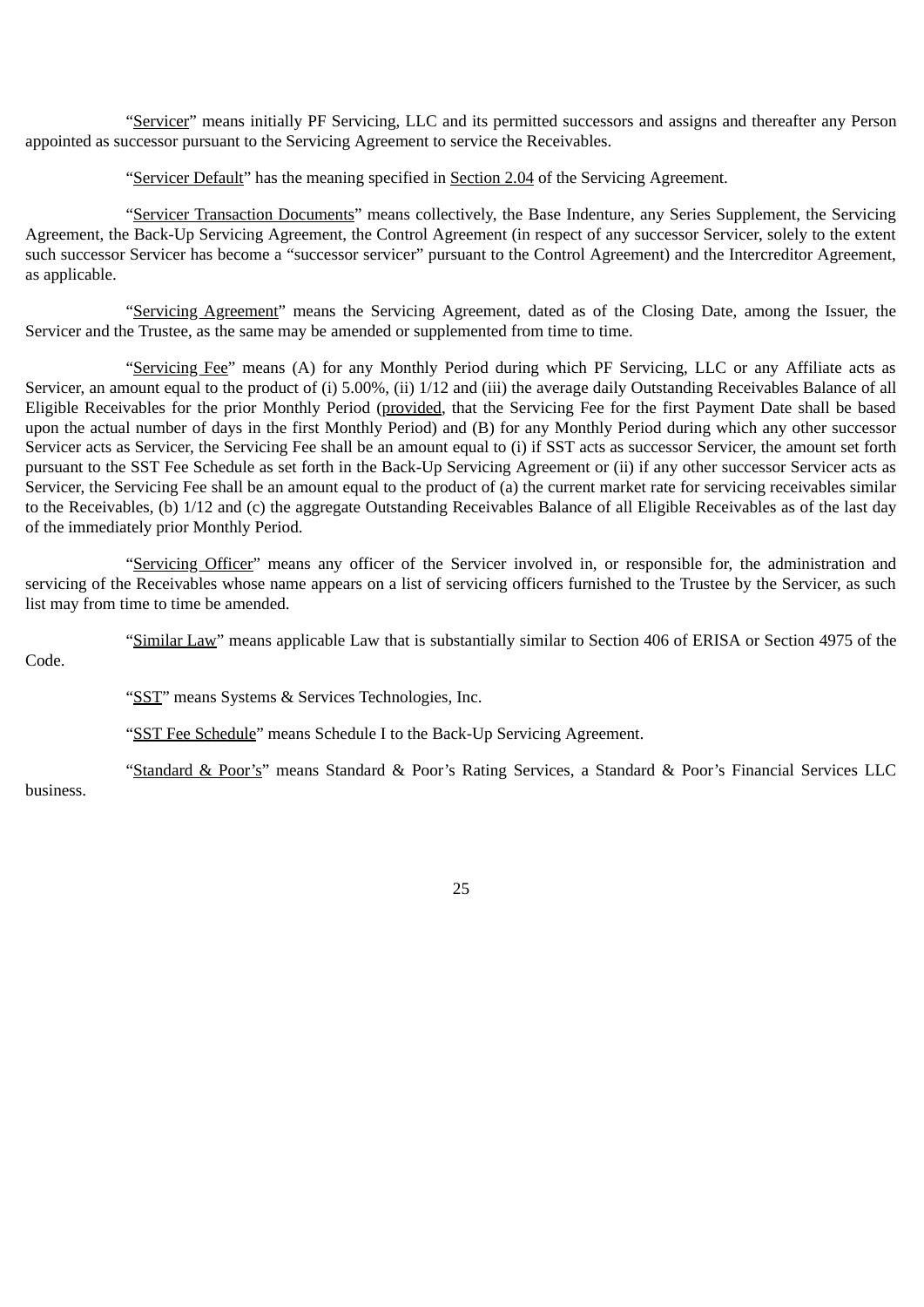"Sub-Custodian" means DataSafe, Inc. or any successor document storage company selected in accordance with Section  $2.02(a)(ii)(A)$  of the Servicing Agreement.

"Subsequently Purchased Receivables" has the meaning set forth in the Purchase Agreement.

"Subsidiary" of a Person means any other Person more than 50% of the outstanding voting interests of which shall at any time be owned or controlled, directly or indirectly, by such Person or by one or more other Subsidiaries of such Person or any similar business organization which is so owned or controlled.

"Supplement" means a supplement to this Base Indenture complying with the terms of Article 13 of this Base Indenture.

"Takeout Assets" has the meaning specified in Section  $2.16(a)(i)$ .

"Takeout Date" has the meaning specified in Section 2.16(a)(ii).

"Takeout Notice" has the meaning specified in Section 2.16(a).

"Takeout Receivables" has the meaning specified in Section 2.16(a)(i).

"Takeout Transaction" means any securitization of the Trust Estate (or any portion thereof) entered into by any Affiliate of the Issuer (other than the Issuer or under the Transaction Documents), pursuant to which such Affiliate sells or otherwise allocates an interest in all or any portion of the Trust Estate owned by it to secure or provide for the payment of amounts owing by such Affiliate in respect of securities  $(x)$  issued by such Affiliate and  $(y)$  backed by the Trust Estate (or any portion thereof).

"Tax Information" means information and/or properly completed and signed tax certifications and/or documentation sufficient to eliminate the imposition of or to determine the amount of any withholding of tax, including FATCA Withholding Tax.

"Tax Opinion" means with respect to any action or event, an Opinion of Counsel to the effect that, for United States federal income tax purposes (x) in connection with the initial issuance of a Series of Notes, if so specified in the related Series Supplement, such Notes constitute debt and (y) (a) such action or event will not adversely affect the tax characterization of Notes of any outstanding Series or Class of Notes issued to investors as debt, (b) such action or event will not cause any Secured Party to recognize gain or loss and (c) such action or event will not cause the Issuer to be classified as an association or publicly traded partnership, in each case, taxable as a corporation.

"Term Indenture" means any Base Indenture and the Series Supplement to that Base Indenture, entered into by and between any Affiliate of Oportun, as issuer, and Wilmington Trust, National Association or any other Person, as trustee.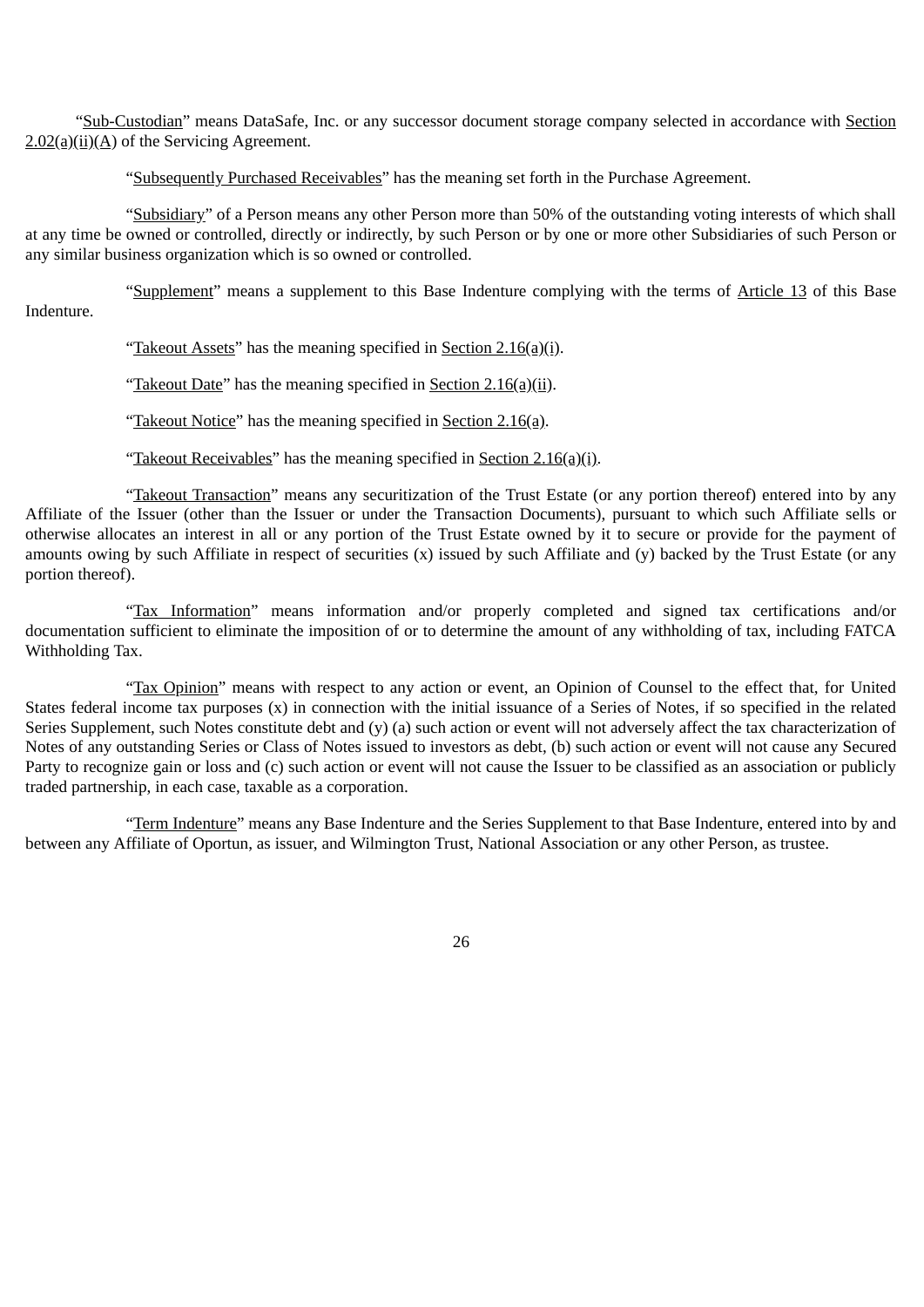"Texas License" means a license issued by the Texas Office of the Consumer Credit Commissioner to own consumer loans with an interest rate in excess of 10% made to Texas residents.

"Transaction Documents" means, collectively, this Base Indenture, the Series Supplement, the Fee Letter, the Notes, the Servicing Agreement, the Back-Up Servicing Agreement, the Purchase Agreement, the Sale Agreement, the Note Purchase Agreement, the Performance Guaranty, the Intercreditor Agreement, the Revolving Credit Agreement, the Control Agreement, any agreements of the Issuer relating to the issuance or the purchase of any of the Notes and all other agreements executed in connection with this Indenture.

"Transfer Agent and Registrar" has the meaning specified in Section 2.6 and shall initially, and so long as Wilmington Trust, National Association is acting as Trustee, be the Trustee.

"Transition Costs" means all reasonable costs and expenses incurred by the Back-Up Servicer in connection with a transfer of servicing.

"Trust Account" has the meaning specified in the Granting Clause to this Base Indenture, which accounts are under the sole dominion and control of the Trustee.

"Trust Estate" has the meaning specified in the Granting Clause of this Base Indenture.

"Trust Indenture Act" or "TIA" means the Trust Indenture Act of 1939 as in force on the date hereof, unless otherwise specifically provided.

"Trust Officer" means any officer within the Corporate Trust Office (or any successor group of the Trustee), including any Vice President, any Director, any Managing Director, any Assistant Vice President or any other officer of the Trustee customarily performing functions similar to those performed by any individual who at the time shall be an abovedesignated officer and is directly responsible for the day-to-day administration of the transactions contemplated herein.

"Trustee" means, as of the Trustee Replacement Date, Wilmington Trust, National Association, and its successors and any corporation resulting from or surviving any consolidation or merger to which it or its successors may be a party and any successor trustee appointed in accordance with the provisions of this Base Indenture.

"Trustee, Back-Up Servicer and Successor Servicer Fees and Expenses" means, for any Payment Date, (i) the amount of accrued and unpaid fees (including, without limitation, the Servicing Fee of any successor Servicer), indemnity amounts and reasonable out-of-pocket expenses (but, as to expenses and indemnity amounts (other than amounts paid to the bank holding the Servicer Account (as defined in the Servicing Agreement)), not in excess of (A) \$100,000 per calendar year for the Trustee (including in its capacity as Agent), the Collateral Trustee, the Securities Intermediary and the Depositary Bank (or, if an Event of Default has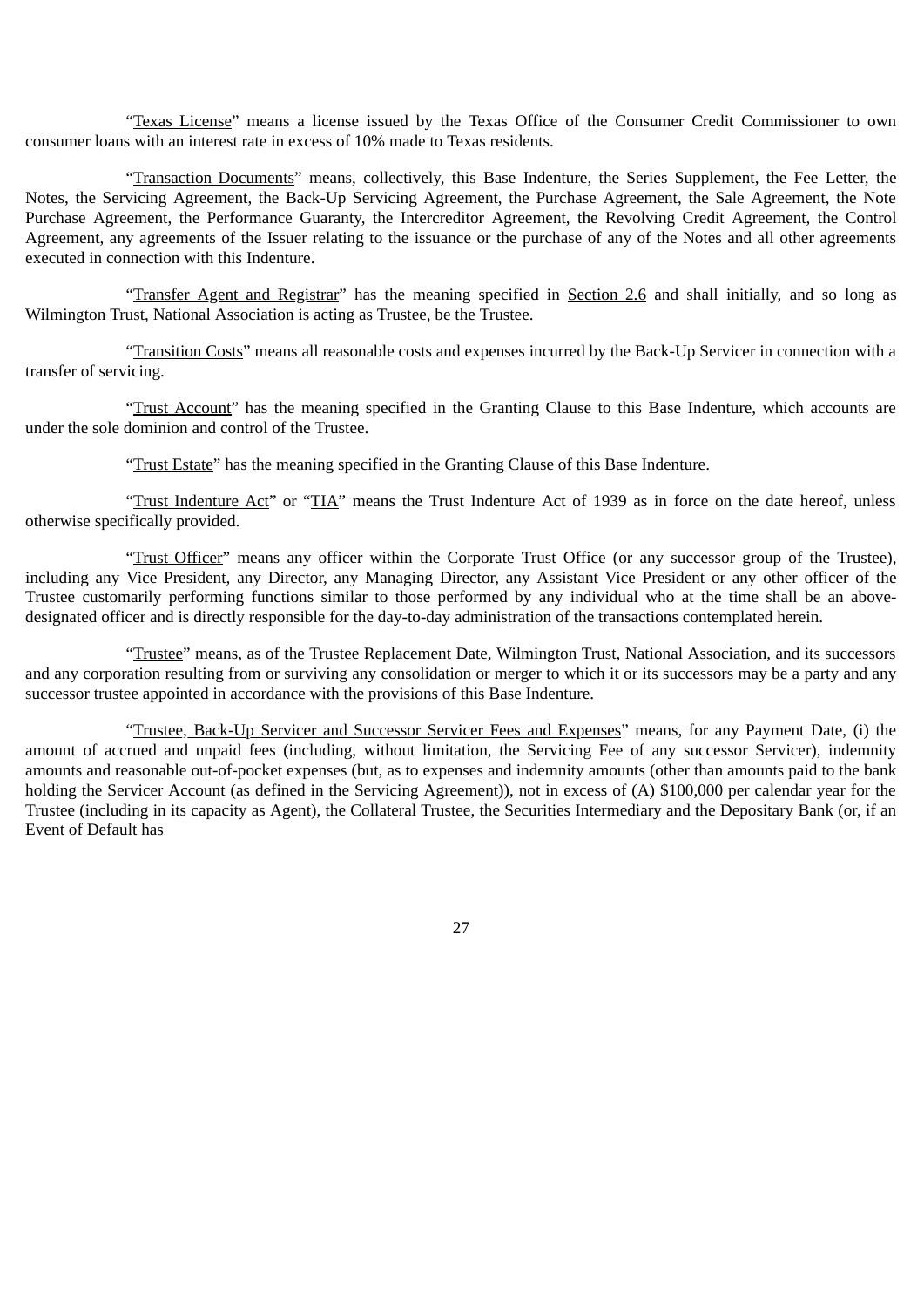occurred and is continuing, without limit) and (B) \$50,000 per calendar year (or, if an Event of Default has occurred and is continuing, without limit) for the Back-Up Servicer and successor Servicer (including, without limitation, SST as successor Servicer)) of the Trustee (including in its capacity as Agent), the Collateral Trustee, the Securities Intermediary, the Depositary Bank, the Back-Up Servicer and any successor Servicer (including, without limitation, SST as successor Servicer) and (ii) the Transition Costs (but not in excess of \$100,000), if applicable.

"Trustee Replacement Date" means August 1, 2017.

"UCC" means, with respect to any jurisdiction, the Uniform Commercial Code as the same may, from time to time, be enacted and in effect in such jurisdiction.

"U.S." or "United States" means the United States of America and its territories.

"VantageScore" means the credit score for an Obligor referred to as a "VantageScore 3.0" calculated and reported by Experian plc.

"written" or "in writing" means any form of written communication, including, without limitation, by means of email, telex, telecopier device, telegraph or cable.

Incorporation by Reference of Trust Indenture Act. Whenever this Indenture refers to a provision of the TIA, the provision is incorporated by reference in and made a part of this Indenture, except to the extent that the Trustee has been advised by an Opinion of Counsel that the Indenture does not need to be qualified under the TIA or such provision is not required under the TIA to be applied to this Indenture in light of the outstanding Notes. The following TIA terms used in this Indenture have the following meanings:

"Commission" means the Securities and Exchange Commission.

"indenture securities" means the Notes.

"indenture security holder" means a Holder.

"indenture to be qualified" means this Indenture.

"indenture trustee" or "institutional trustee" means the Trustee.

"obligor" on the indenture securities means the Issuer and any other obligor on the indenture securities.

All other TIA terms used in this Indenture that are defined by the TIA, defined by TIA reference to another statute or defined by Commission rule have the meaning assigned to them by such definitions.

Cross-References. Unless otherwise specified, references in this Indenture and in each other Transaction Document to any Article or Section are references to such Article or Section of this Indenture or such other Transaction Document, as the case may be, and, unless otherwise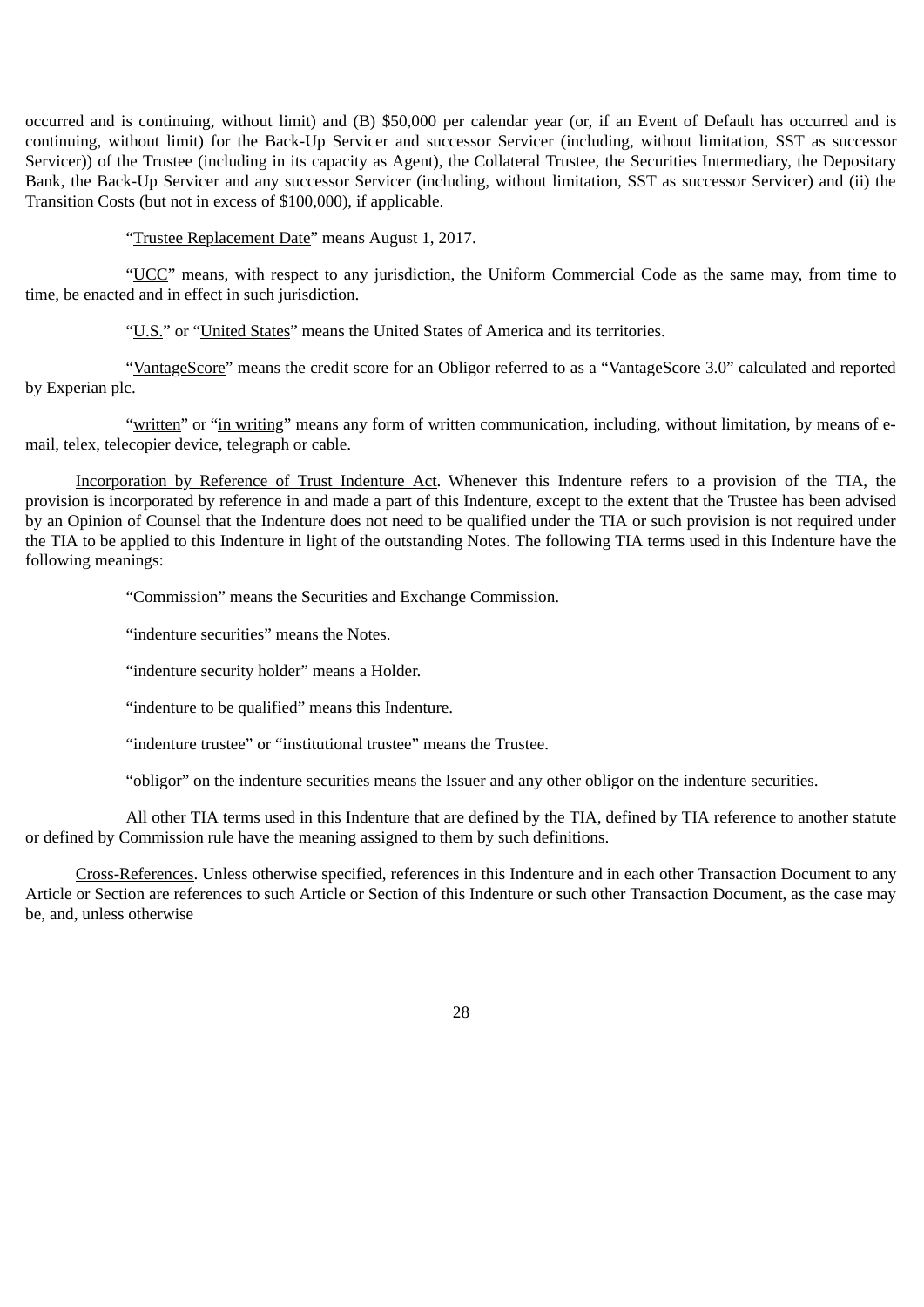specified, references in any Article, Section or definition to any clause are references to such clause of such Article, Section or definition.

Accounting and Financial Determinations; No Duplication. Where the character or amount of any asset or liability or item of income or expense is required to be determined, or any accounting computation is required to be made, for the purpose of this Indenture, such determination or calculation shall be made, to the extent applicable and except as otherwise specified in this Indenture, in accordance with GAAP. When used herein, the term "financial statement" shall include the notes and schedules thereto. All accounting determinations and computations hereunder or under any other Transaction Documents shall be made without duplication.

Rules of Construction. In this Indenture, unless the context otherwise requires:

(i) "or" is not exclusive;

(ii) the singular includes the plural and vice versa;

(iii) reference to any Person includes such Person's successors and assigns but, if applicable, only if such successors and assigns are permitted by this Indenture, and reference to any Person in a particular capacity only refers to such Person in such capacity;

(iv) reference to any gender includes the other gender;

(v) reference to any Requirement of Law means such Requirement of Law as amended, modified, codified or reenacted, in whole or in part, and in effect from time to time;

(vi) "including" (and with correlative meaning "include") means including without limiting the generality of any description preceding such term; and

(vii) with respect to the determination of any period of time, "from" means "from and including" and "to" means "to but excluding."

## Section 1.6. Other Definitional Provisions.

(a) All terms defined in any Series Supplement or this Base Indenture shall have the defined meanings when used in any certificate or other document made or delivered pursuant hereto unless otherwise defined therein. Capitalized terms used but not defined herein shall have the respective meaning given to such term in the Servicing Agreement.

(b) The words "hereof," "herein" and "hereunder" and words of similar import when used in this Base Indenture or any Series Supplement shall refer to this Base Indenture or such Series Supplement as a whole and not to any particular provision of this Base Indenture or any Series Supplement; and Section, subsection, Schedule and Exhibit references contained in this Base Indenture or any Series Supplement are references to Sections,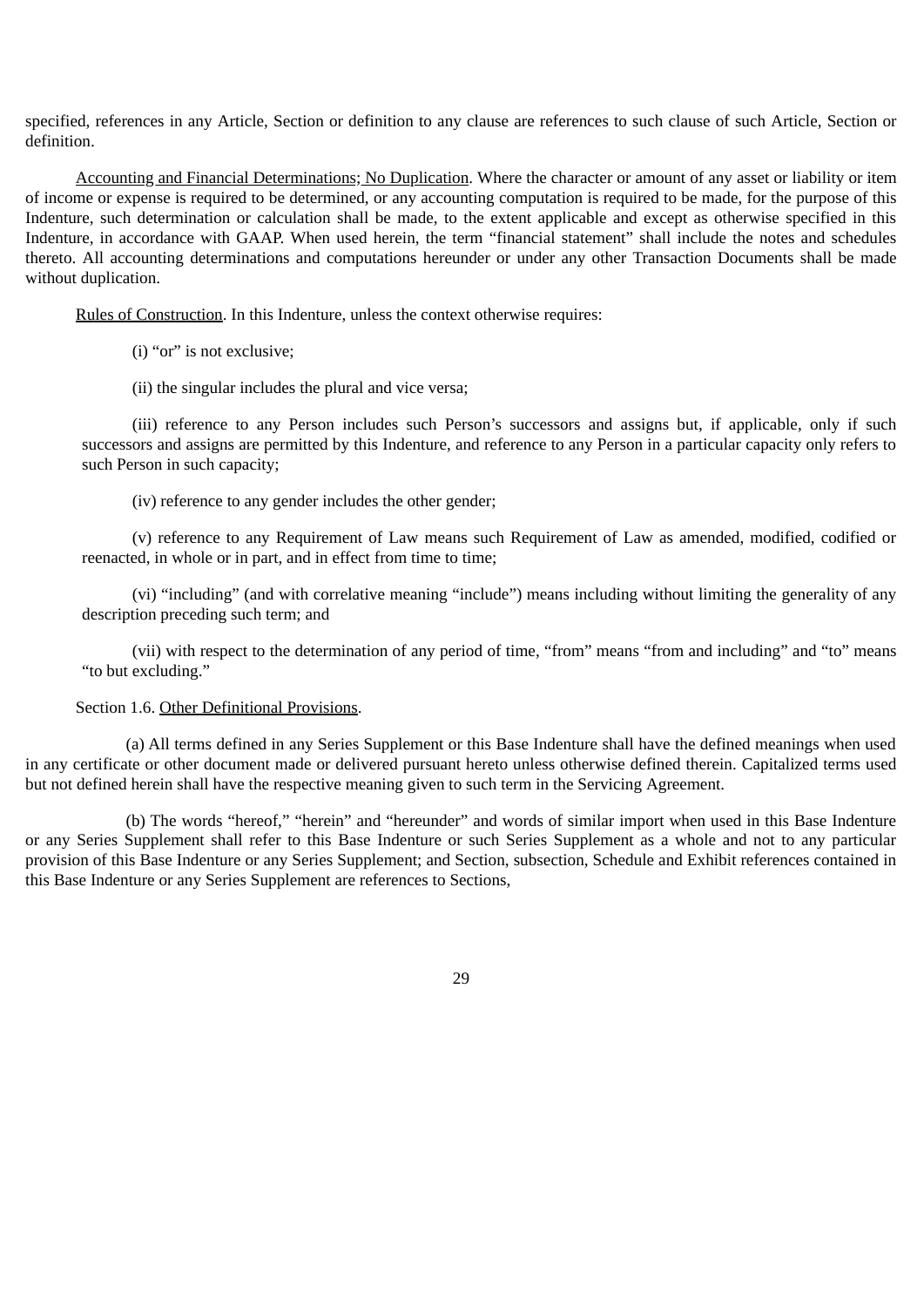subsections, Schedules and Exhibits in or to this Base Indenture or any Series Supplement unless otherwise specified.

(c) Terms used herein that are defined in the New York Uniform Commercial Code and not otherwise defined herein shall have the meanings set forth in the New York Uniform Commercial Code, unless the context requires otherwise. Any reference herein to a "beneficial interest" in a security also shall mean, unless the context requires otherwise, a security entitlement with respect to such security, and any reference herein to a "beneficial owner" or "beneficial holder" of a security also shall mean, unless the context requires otherwise, the holder of a security entitlement with respect to such security. Any reference herein to money or other property that is to be deposited in or is on deposit in a securities account shall also mean that such money or other property is to be credited to, or is credited to, such securities account.

# ARTICLE 2.

## THE NOTES

Designation and Terms of Notes. The Notes of each Series and any Class thereof shall be issued in fully registered form (the "Registered Notes"), and shall be substantially in the form of exhibits with respect thereto attached to the applicable Series Supplement, with such appropriate insertions, omissions, substitutions and other variations as are required or permitted by this Indenture and may have such letters, numbers or other marks of identification and such restrictions, legends or endorsements placed thereon and shall bear, upon their face, the designation for such Series to which they belong so selected by the Issuer, all as determined by the Responsible Officers executing such Notes, as evidenced by their execution of the Notes. Any portion of the text of any Note may be set forth on the reverse thereof, with an appropriate reference thereto on the face of the Note. All Notes of any Series shall, except as specified in the related Series Supplement, be *pari passu* and equally and ratably entitled as provided herein to the benefits hereof without preference, priority or distinction on account of the actual time or times of authentication and delivery, all in accordance with the terms and provisions of this Base Indenture and the related Series Supplement. Each Series of Notes shall be issued in the minimum denominations set forth in the related Series Supplement.

New Series Issuances. The Notes will be issued in only one Series. The Series of Notes shall be created by a Series Supplement. The Issuer shall effect the issuance of such one Series of Notes on the Closing Date. No additional Series shall be issued pursuant to this Base Indenture after the Closing Date without the prior written consent of each of the Noteholders. Any new Series so issued will require notice from the Issuer to the Trustee at least one (1) day in advance of the issuance date stating the designation of the Series (and each Class thereof, if applicable) to be issued on the Closing Date and, with respect to such Series: (a) the initial investor interest and (b) the aggregate initial outstanding principal amount or par value of the Notes thereof. On the new Series issuance date, the Issuer shall execute and the Trustee shall authenticate and deliver any such Series of Notes only upon delivery to it of the following: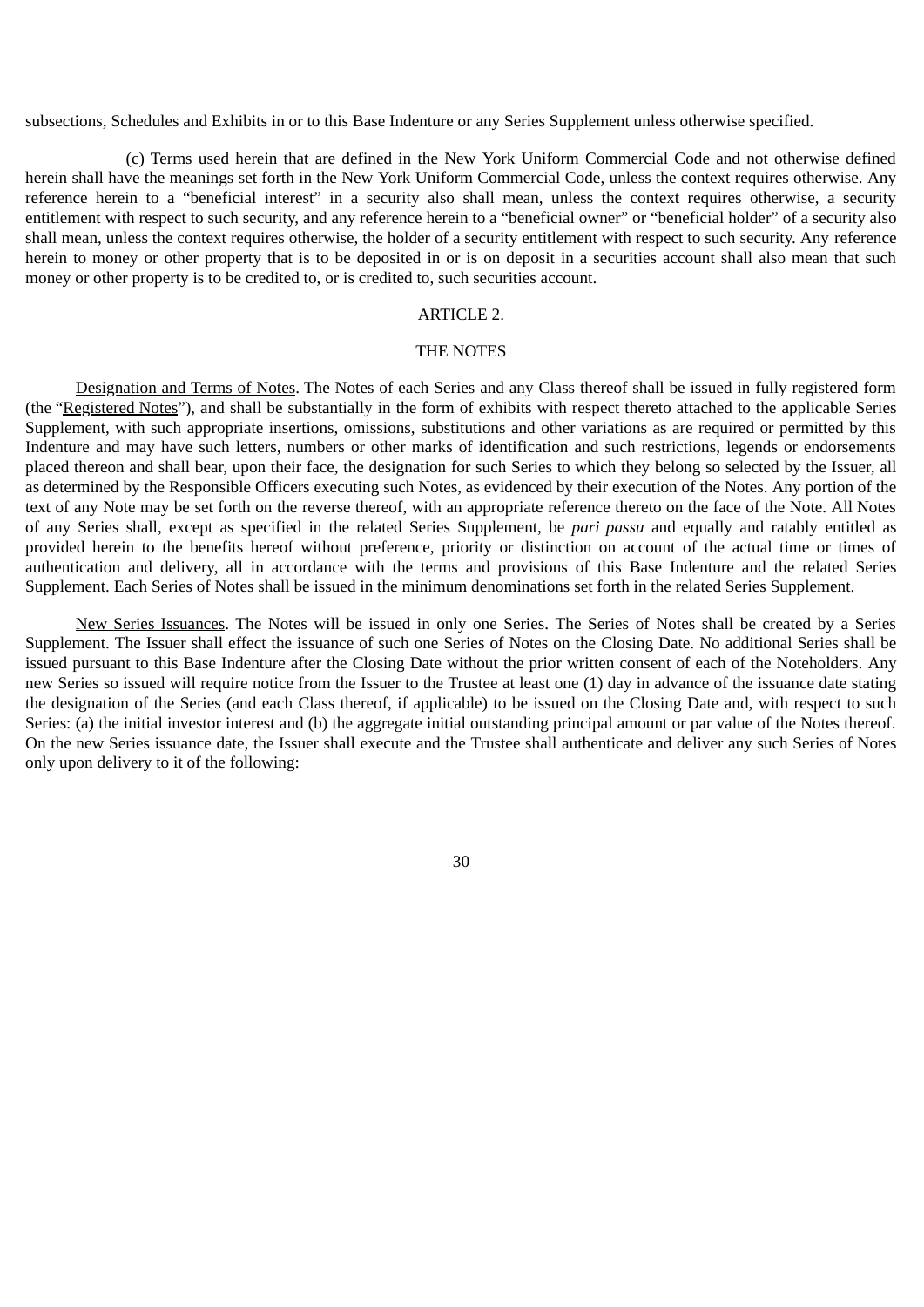(i) an Issuer Order authorizing and directing the authentication and delivery of the Notes of such new Series by the Trustee and specifying the designation of such new Series and the aggregate principal amount or par value of Notes of such new Series (and each Class thereof) to be authenticated with respect to such new Series;

(ii) a Series Supplement executed by the Issuer and the Trustee and specifying the principal terms of such new Series;

(iii) an Opinion of Counsel as to the Trustee's Lien in and to the Trust Estate;

(iv) evidence (which, in the case of the filing of financing statements on form UCC-1, may be in the form of a written confirmation) that the Issuer has delivered the Trust Estate to the Trustee and the Issuer and has caused all filings (including filing of financing statements on form UCC-1) and recordings to be accomplished as may be reasonably required by Law to establish, perfect, protect and preserve the rights, titles, interests, remedies, powers and security interest of the Trustee in the Trust Estate for the benefit of the Secured Parties;

(v) any consents required pursuant to Section 13.2 or otherwise;

(vi) an Officer's Certificate of the Issuer (upon which the Trustee shall be entitled to conclusively rely), stating that all conditions precedent to the issuance of such Series of Notes (including but not limited to those set forth in clauses (i)-(v) above) have been satisfied and such issuance is authorized and permitted under the Indenture and any other Transaction Documents; and

(vii) such other documents, instruments, certifications, agreements or other items as the Trustee may reasonably require.

Upon satisfaction of such conditions, the Trustee shall authenticate and deliver, as provided above, such Series of Notes.

Section 2.3. [Reserved**]**.

Section 2.4. Execution and Authentication.

(a) Each Note shall be executed by manual or facsimile signature by the Issuer. Notes bearing the manual or facsimile signature of the individual who was, at the time when such signature was affixed, authorized to sign on behalf of the Issuer shall not be rendered invalid, notwithstanding that such individual has ceased to be so authorized prior to the authentication and delivery of such Notes or does not hold such office at the date of such Notes. Unless otherwise provided in the related Series Supplement, no Notes shall be entitled to any benefit under this Indenture, or be valid for any purpose, unless there appears on such Note a certificate of authentication substantially in the form provided for herein, duly executed by or on behalf of the Trustee by the manual signature of a duly authorized signatory, and such certificate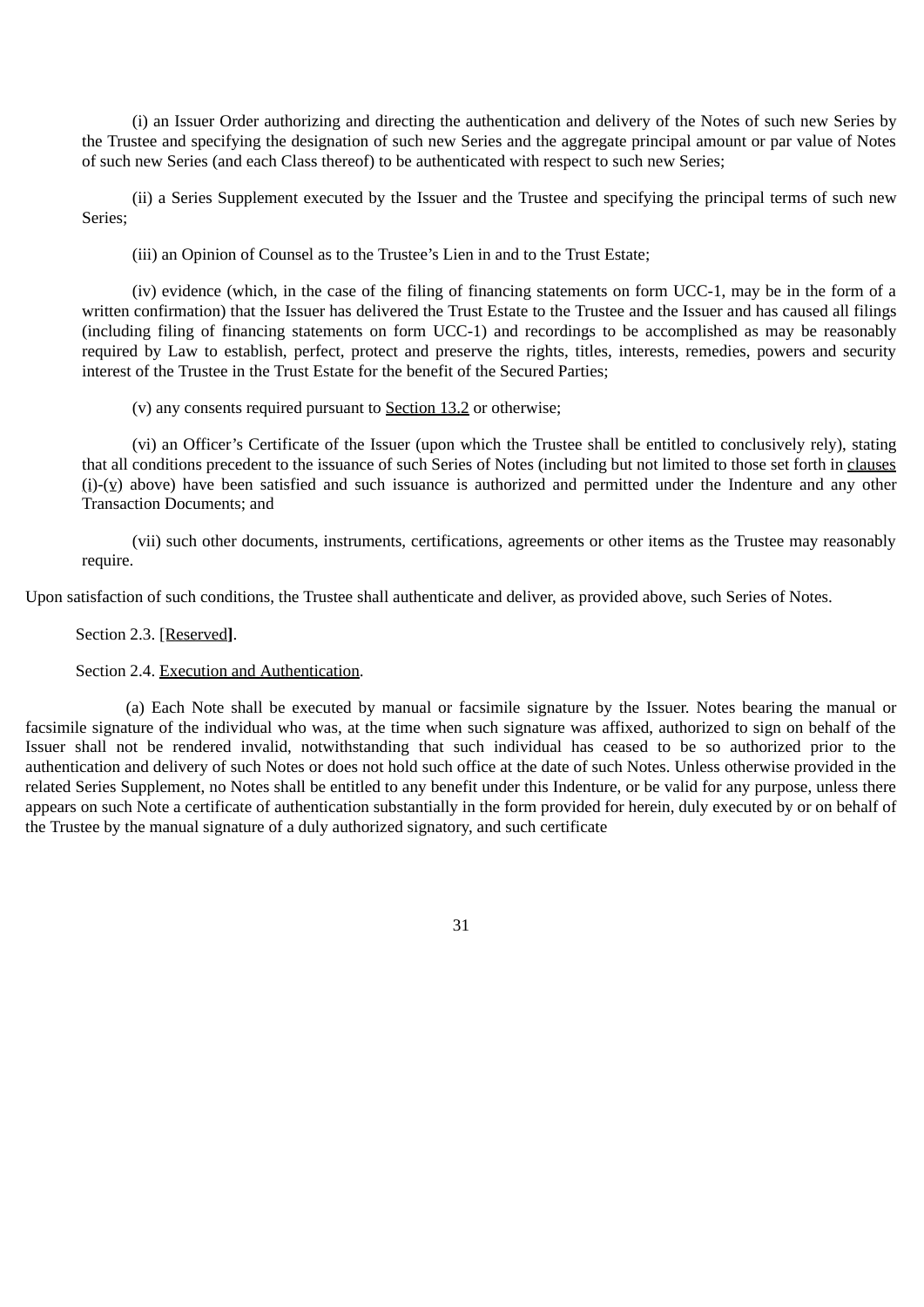upon any Note shall be conclusive evidence, and the only evidence, that such Note has been duly authenticated and delivered hereunder.

(b) Pursuant to Section 2.2, the Issuer shall execute and the Trustee shall authenticate and deliver a Series of Notes having the terms specified in the related Series Supplement, upon the receipt of an Issuer Order, to the purchasers thereof, the underwriters for sale or to the Issuer for initial retention by it.

(c) All Notes shall be dated and issued as of the date of their authentication.

Section 2.5. Authenticating Agent.

(a) The Trustee may appoint one or more authenticating agents with respect to the Notes which shall be authorized to act on behalf of the Trustee in authenticating the Notes in connection with the issuance, delivery, registration of transfer, exchange or repayment of the Notes. Whenever reference is made in this Indenture to the authentication of Notes by the Trustee or the Trustee's certificate of authentication, such reference shall be deemed to include authentication on behalf of the Trustee by an authenticating agent and a certificate of authentication executed on behalf of the Trustee by an authenticating agent. Each authenticating agent must be acceptable to the Issuer.

(b) Any institution succeeding to the corporate agency business of an authenticating agent shall continue to be an authenticating agent without the execution or filing of any paper or any further act on the part of the Trustee or such authenticating agent.

(c) An authenticating agent may at any time resign by giving written notice of resignation to the Trustee and to the Issuer. The Trustee may at any time terminate the agency of an authenticating agent by giving notice of termination to such authenticating agent and to the Issuer. Upon receiving such a notice of resignation or upon such a termination, or in case at any time an authenticating agent shall cease to be acceptable to the Trustee or the Issuer, the Trustee promptly may appoint a successor authenticating agent. Any successor authenticating agent upon acceptance of its appointment hereunder shall become vested with all the rights, powers and duties of its predecessor hereunder, with like effect as if originally named as an authenticating agent.

(d) The Issuer agrees to pay each authenticating agent from time to time reasonable compensation for its services under this Section 2.5; subject to the prior written consent of each Noteholder.

(e) Pursuant to an appointment made under this Section 2.5, the Notes may have endorsed thereon, in lieu of the Trustee's certificate of authentication, an alternate certificate of authentication in substantially the following form: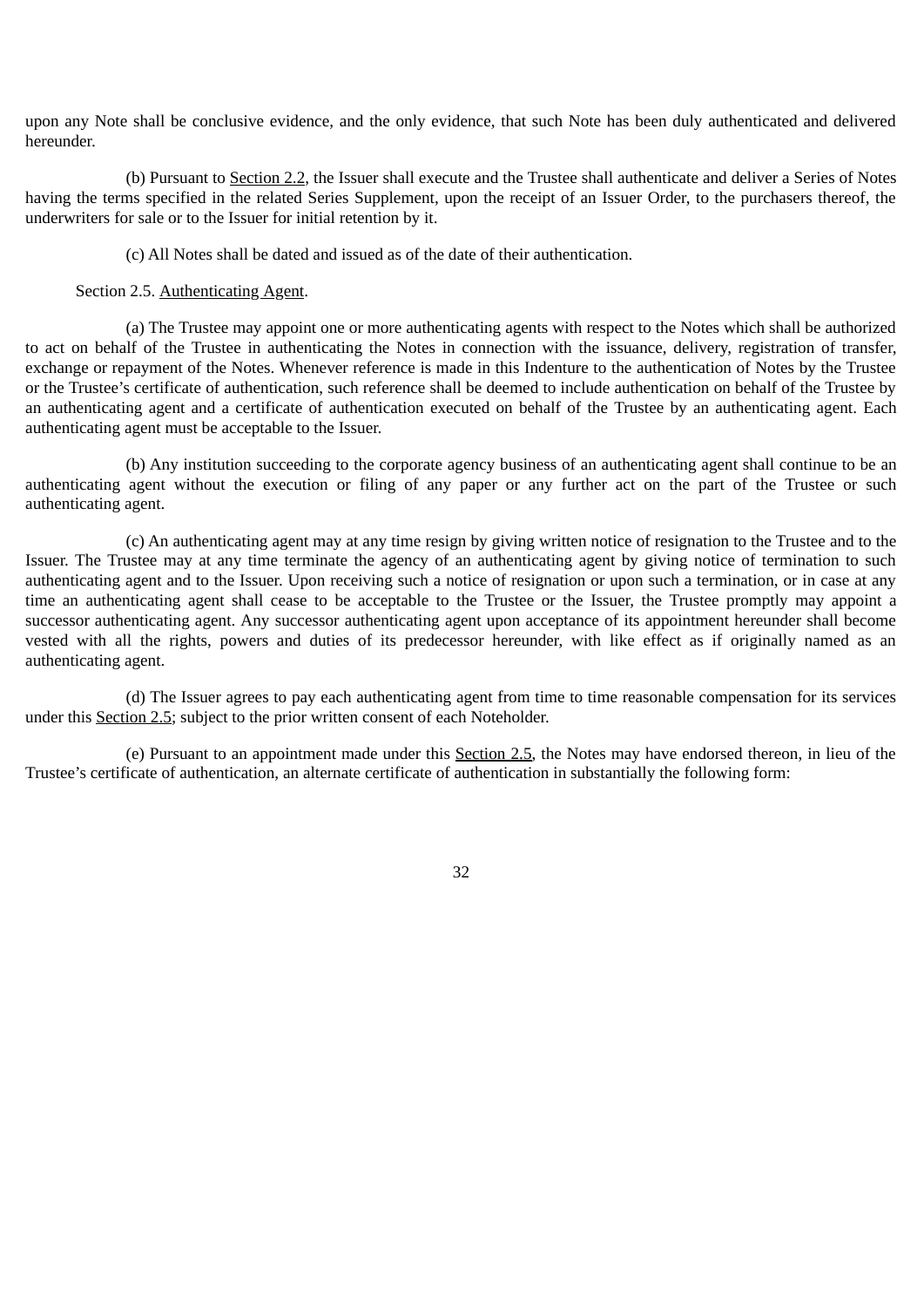This is one of the notes described in the Indenture.

## **[Name of Authenticating Agent]**,

as Authenticating Agent for the Trustee,

By: Responsible Officer

#### Section 2.6. Registration of Transfer and Exchange of Notes.

(a) (i) The Trustee shall cause to be kept at the office or agency to be maintained by a transfer agent and registrar (the "Transfer Agent and Registrar"), in accordance with the provisions of Section 2.6(c), a register (the "Note Register") in which, subject to such reasonable regulations as it may prescribe, the Transfer Agent and Registrar shall provide for the registration of the Notes of each Series (unless otherwise provided in the related Series Supplement) and registrations of transfers and exchanges of the Notes as herein provided. The Trustee is hereby initially appointed Transfer Agent and Registrar for the purposes of registering the Notes and transfers and exchanges of the Notes as herein provided. If a Person other than the Trustee is appointed by the Issuer as Transfer Agent and Registrar, the Issuer will give the Trustee and the Noteholders prompt written notice of the appointment of such Transfer Agent and Registrar and of the location, and any change in the location, of the Note Register, and the Trustee shall have the right to inspect the Note Register at all reasonable times and to obtain copies thereof, and the Trustee shall have the right to rely upon a certificate executed on behalf of the Transfer Agent and Registrar by a Responsible Officer thereof as to the names and addresses of the Holders of the Notes and the principal amounts or par values and number of such Notes. The Trustee shall be permitted to resign as Transfer Agent and Registrar upon thirty (30) days' written notice to the Servicer, the Noteholders and the Issuer. In the event that the Trustee shall no longer be the Transfer Agent and Registrar, the Issuer shall appoint, with the consent of the Required Noteholders, a successor Transfer Agent and Registrar.

(ii) Upon surrender for registration of transfer of any Note at any office or agency of the Transfer Agent and Registrar, if the requirements of Section 8-401(a) of the UCC are met, the Issuer shall execute, subject to the provisions of Section 2.6(b), and the Trustee shall authenticate and (unless the Transfer Agent and Registrar is different than the Trustee, in which case the Transfer Agent and Registrar shall) deliver and the Noteholder shall obtain from the Trustee, in the name of the designated transferee or transferees, one or more new Notes in authorized denominations of like aggregate principal amount or aggregate par value, as applicable.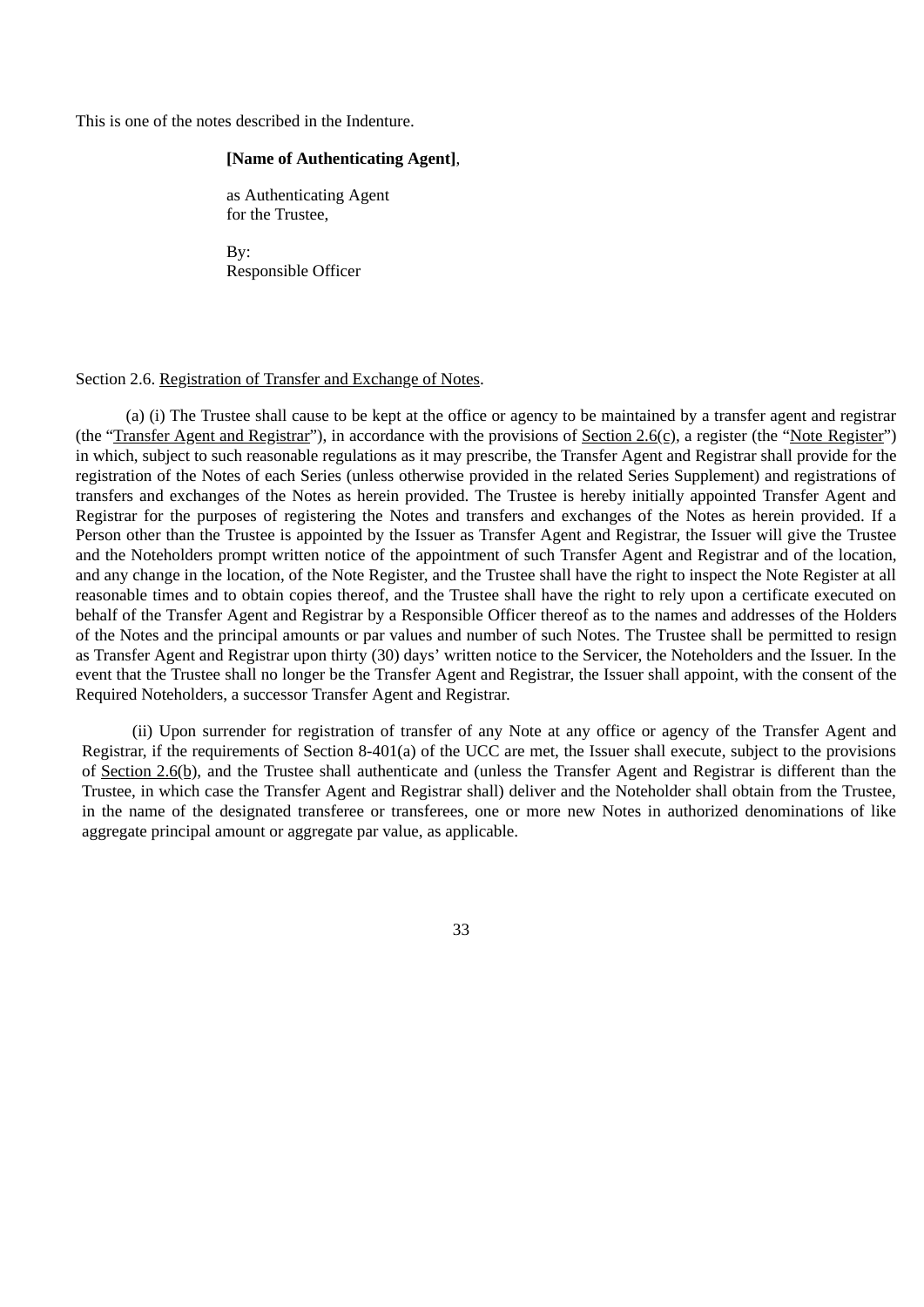(iii) All Notes issued upon any registration of transfer or exchange of Notes shall be valid obligations of the Issuer, evidencing the same debt, and entitled to the same benefits under this Indenture, as the Notes surrendered upon such registration of transfer or exchange.

(iv) At the option of any Holder of Registered Notes, Registered Notes may be exchanged for other Registered Notes of the same Series of the same Class in authorized denominations of like aggregate principal amounts or aggregate par values in the manner specified in the Series Supplement for such Series, upon surrender of the Registered Notes to be exchanged at any office or agency of the Transfer Agent and Registrar maintained for such purpose.

(v) Whenever any Notes of any Series are so surrendered for exchange, if the requirements of Section 8-401(a) of the UCC are met, the Issuer shall execute and the Trustee shall authenticate and (unless the Transfer Agent and Registrar is different than the Trustee, in which case the Transfer Agent and Registrar shall) deliver and the Noteholders shall obtain from the Trustee, the Notes of such Series of the same Class that which the Noteholder making the exchange is entitled to receive. Every Note presented or surrendered for registration of transfer or exchange shall be accompanied by a written instrument of transfer in a form satisfactory to the Issuer duly executed by the Noteholder thereof or his attorney-in-fact duly authorized in writing.

(vi) The preceding provisions of this Section 2.6 notwithstanding, the Trustee or the Transfer Agent and Registrar, as the case may be, shall not be required to register the transfer of or exchange any Note of any Series for a period of five (5) Business Days preceding the due date for any payment with respect to the Notes of such Series or during the period beginning on any Record Date and ending on the next following Payment Date.

(vii) Unless otherwise provided in the related Series Supplement, no service charge shall be made for any registration of transfer or exchange of Notes, but the Transfer Agent and Registrar may require payment of a sum sufficient to cover any tax or governmental charge that may be imposed in connection with any transfer or exchange of Notes.

(viii) All Notes surrendered for registration of transfer and exchange shall be cancelled by the Transfer Agent and Registrar and disposed of.

(ix) Upon written request, the Issuer shall deliver to the Trustee or the Transfer Agent and Registrar, as applicable, Registered Notes in such amounts and at such times as are necessary to enable the Trustee to fulfill its responsibilities under this Indenture and the Notes.

(x) Prior to due presentment for registration of transfer of any Note, the Trustee, any Agent and the Issuer may deem and treat the Person in whose name any Note is registered (as of the day of determination) as the absolute owner of such Note for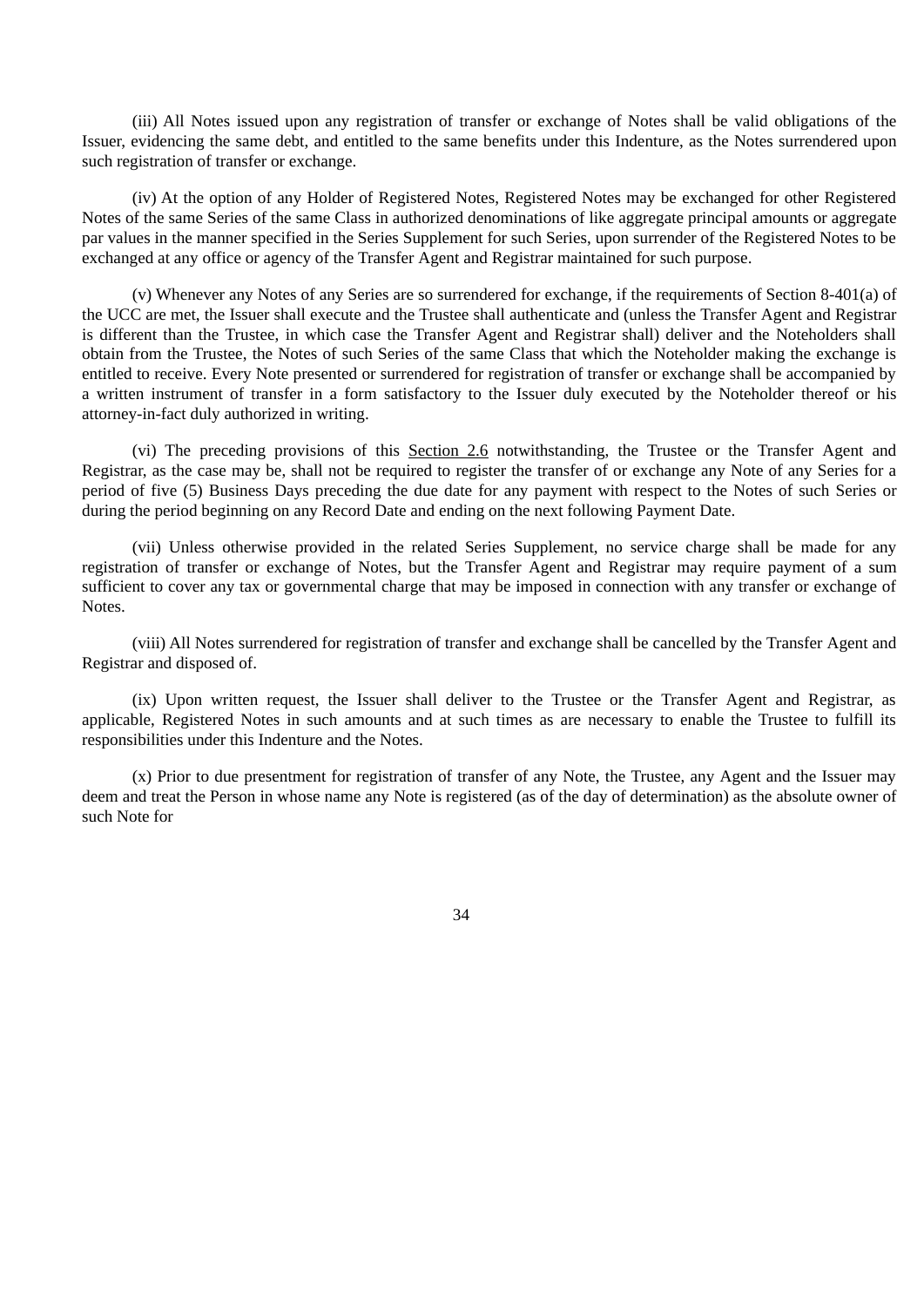the purpose of receiving payment of principal of and interest on such Note and for all other purposes whatsoever, whether or not such Note is overdue, and neither the Trustee, any Agent nor the Issuer shall be affected by notice to the contrary.

(xi) Notwithstanding anything to the contrary set forth in this Indenture, no sale or transfer of a beneficial interest in a Class A Note shall be permitted (including, without limitation, by participation, pledge or hypothecation), and no such sale or transfer shall be registered by the Transfer Agent and Registrar to be effective hereunder, if the sale or transfer thereof (i) increases the total number of beneficial owners of the Class A Notes to more than ninety-five (95), or (ii) would be to a Person that is not a United States person as defined in Section 7701(a)(30) of the Code. For purposes of determining the total number of beneficial owners of Class A Notes, a beneficial owner of an interest in a partnership, grantor trust, S corporation or other flow-through entity that owns, directly or through other flow-through entities, a beneficial interest in a Class A Note is treated as a holder of a beneficial interest in a Class A Note if more than 50% of the value of the beneficial owner's interest (directly or indirectly) in the flow-through entity is attributable to the flowthrough entity's interest in all Class A Notes.

(xii) Unless otherwise provided in the related Series Supplement, by its acceptance of a Note, each Noteholder shall be deemed to have represented and warranted that, with respect to the Notes, either (i) it is not a Benefit Plan Investor or a governmental or other plan subject to Similar Law, or (ii) (a) the purchase and holding of the Note (or any interest therein) will not give rise to a non-exempt prohibited transaction under Section 406 of ERISA or Section 4975 of the Code or a violation of Similar Law and (b) it acknowledges and agrees that the Notes are not eligible for acquisition by Benefit Plan Investors at any time that the Notes have been characterized as other than indebtedness for applicable local law purposes.

(b) Unless otherwise provided in the related Series Supplement, registration of transfer of Registered Notes containing a legend relating to the restrictions on transfer of such Registered Notes (which legend shall be set forth in the Series Supplement relating to such Notes) shall be effected only if the conditions set forth in such related Series Supplement are satisfied.

Whenever a Registered Note containing the legend set forth in the related Series Supplement is presented to the Transfer Agent and Registrar for registration of transfer, the Transfer Agent and Registrar shall promptly seek instructions from the Issuer regarding such transfer. The Transfer Agent and Registrar and the Trustee shall be entitled to receive written instructions signed by a Responsible Officer of the Issuer prior to registering any such transfer or authenticating new Registered Notes, as the case may be. The Issuer hereby agrees to indemnify the Transfer Agent and Registrar and the Trustee and to hold each of them harmless against any loss, liability or expense incurred without negligence or willful misconduct on their part arising out of or in connection with actions taken or omitted by them in reliance on any such written instructions furnished pursuant to this Section 2.6(b).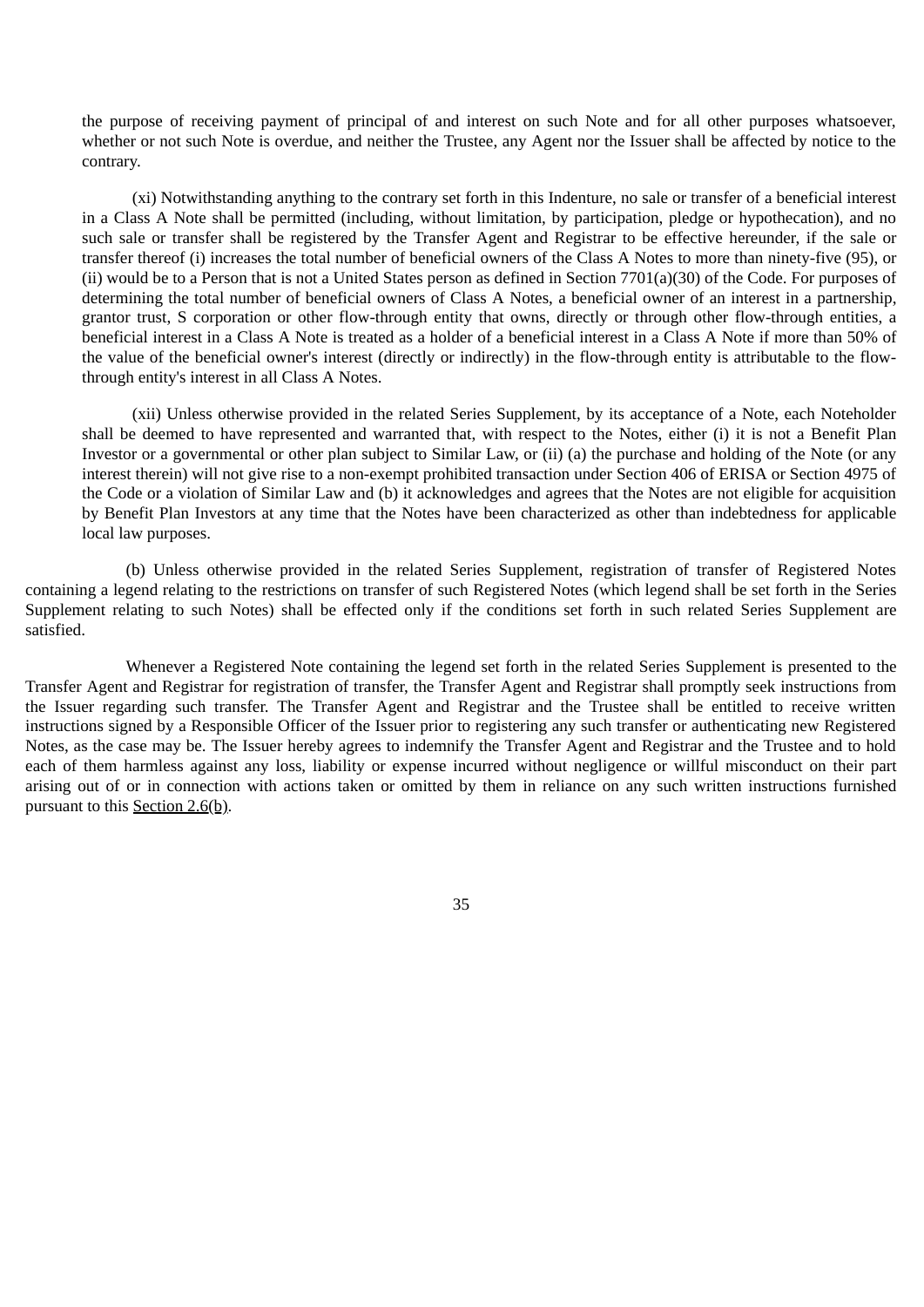(c) The Transfer Agent and Registrar will maintain an office or offices or an agency or agencies where Notes of such Series may be surrendered for registration of transfer or exchange.

(d) Any Retained Notes may not be transferred to another Person (other than a Person that is considered the same Person as the Issuer for United States federal income tax purposes) unless the transferor shall cause an Opinion of Counsel to be delivered to the Seller and the Trustee at such time stating that either (x) such Notes will be characterized as debt for United States federal income tax purposes or (y) the sale of such Notes to a Person unrelated to the Issuer will not cause the Issuer to be treated as an association or publicly traded partnership taxable as a corporation for United States federal income tax purposes. With respect to any transfer for which the Opinion of Counsel provided pursuant to the preceding sentence is as described in clause (y), the sale or transfer of such Notes (A) must be to a Person who is a United States person (within the meaning of Section 7701(a)(30) of the Code), (B) may not be to a Special Pass-Through Entity and (C) such Notes and the beneficial interest in the Issuer (including any Membership Interests and other equity interests in the Issuer) may at no time be held by more than 95 Persons, directly or indirectly, unless such Opinion of Counsel also states that such Notes will be debt for United States federal income tax purposes. In addition, if for tax or other reasons it may be necessary to track such Notes (e.g., if the Notes have original issue discount), tracking conditions may be required by the Issuer as a condition to such transfer. For the purposes of this Section 2.6, "Special Pass-Through Entity" means a (i) grantor trust, S corporation, or partnership or (ii) a disregarded entity the sole owner of which is an entity described in prong (i), where more than 50% of the value of a beneficial owner's interest in such pass through entity is attributable to the pass-through entity's interest (including through a disregarded entity) in such Notes. In addition, the Retained Notes will not be registered under the Securities Act.

## Appointment of Paying Agent.

(a) The Paying Agent shall make payments to the Secured Parties from the appropriate account or accounts maintained for the benefit of the Secured Parties as specified in this Base Indenture or the related Series Supplement for any Series pursuant to Articles 5 and 6. Any Paying Agent shall have the revocable power to withdraw funds from such appropriate account or accounts for the purpose of making distributions referred to above. The Trustee (or the Issuer or the initial Servicer if the Trustee is the Paying Agent) may, with the prior written consent of the Required Noteholders, revoke such power and remove the Paying Agent, if the Paying Agent fails to perform its obligations under this Indenture in any material respect or for other good cause. The Paying Agent shall initially be the Trustee. The Trustee shall be permitted to resign as Paying Agent upon thirty (30) days' written notice to the Issuer and the Noteholders, with a copy to the Servicer; provided, however, that no such resignation by the Trustee shall be effective until a successor Paying Agent has assumed the obligations of the Paying Agent hereunder. In the event that the Trustee shall no longer be the Paying Agent, the Issuer or the initial Servicer shall, with the prior written consent of the Required Noteholders, appoint a successor to act as Paying Agent (which shall be a bank or trust company). If a successor Paying Agent does not take office within thirty (30) days after the retiring Paying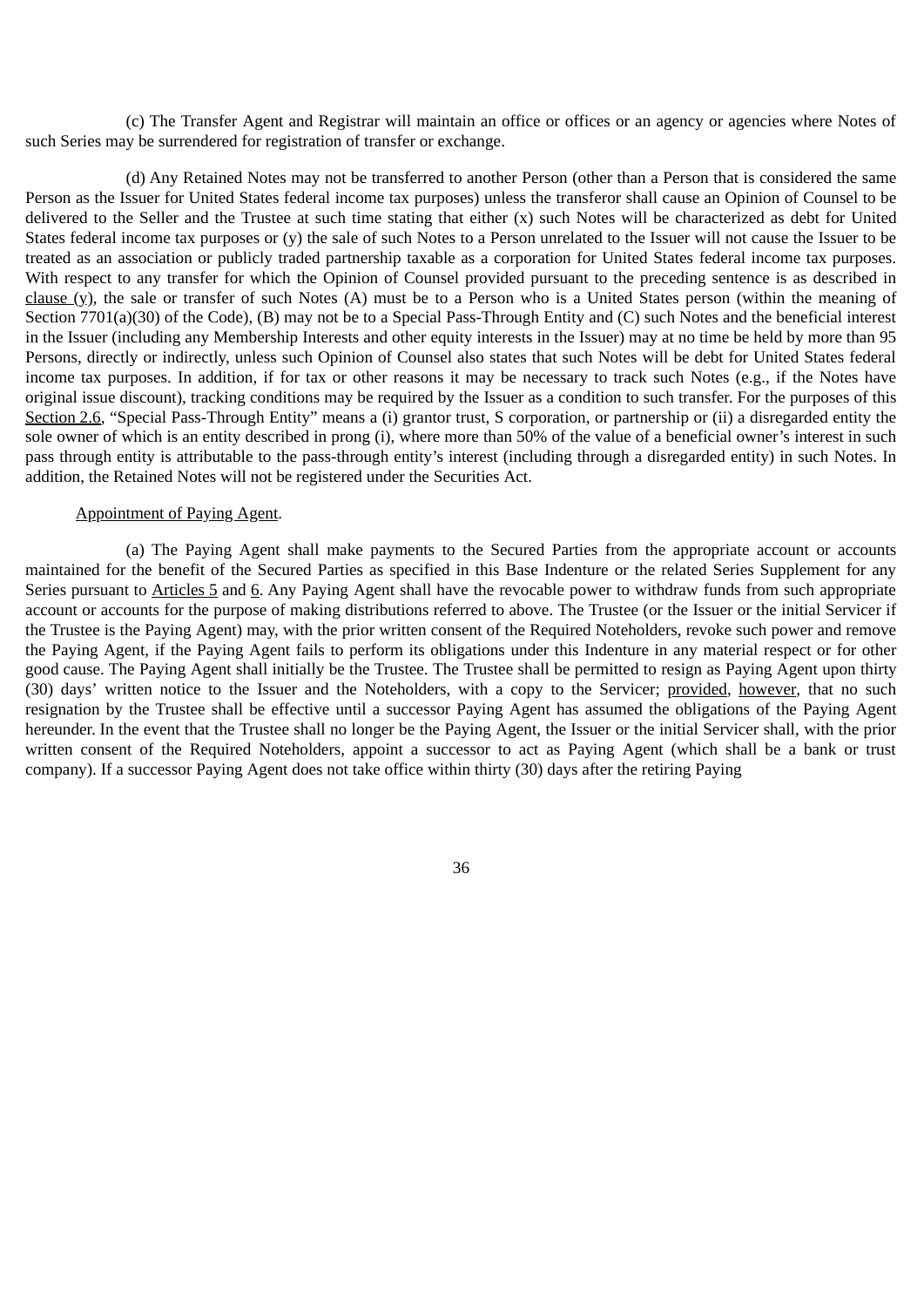Agent provides written notice of its resignation or is removed, the retiring Paying Agent may petition any court of competent jurisdiction for the appointment of a successor paying agent.

(b) The Issuer shall cause each Paying Agent (other than the Trustee) to execute and deliver to the Trustee an instrument in which such Paying Agent shall agree with the Trustee that such Paying Agent will hold all sums, if any, held by it for payment to the Secured Parties in trust for the benefit of the Secured Parties entitled thereto until such sums shall be paid to such Secured Parties and shall agree, and if the Trustee is the Paying Agent it hereby agrees, that it shall comply with all requirements of the Code regarding the withholding of payments in respect of federal income taxes due from Secured Parties (including in respect of FATCA and any applicable tax reporting requirements).

#### Section 2.8. Paying Agent to Hold Money in Trust.

(a) The Issuer will cause each Paying Agent other than the Trustee to execute and deliver to the Trustee an instrument in which such Paying Agent shall agree with the Trustee (and if the Trustee acts as Paying Agent, it hereby so agrees), subject to the provisions of this Section, that such Paying Agent will:

(i) hold all sums held by it for the payment of amounts due with respect to the Secured Obligations in trust for the benefit of the Persons entitled thereto until such sums shall be paid to such Persons or otherwise disposed of as provided herein (including pursuant to Section 2.8(c)) and in the applicable Series Supplement and pay such sums to such Persons as provided herein and in the applicable Series Supplement;

(ii) give the Trustee and the Noteholders written notice of any default by the Issuer (or any other obligor under the Secured Obligations) of which it (or, in the case of the Trustee, a Trust Officer) has actual knowledge in the making of any payment required to be made with respect to the Notes;

(iii) at any time during the continuance of any such default, upon the written request of the Trustee, forthwith pay to the Trustee all sums so held in trust by such Paying Agent;

(iv) immediately resign as a Paying Agent and forthwith pay to the Trustee all sums held by it in trust for the payment of the Secured Obligations if at any time it ceases to meet the standards required to be met by a Trustee hereunder; and

(v) comply with all requirements of the Code with respect to the withholding from any payments made by it on any Secured Obligations of any applicable withholding taxes imposed thereon, including FATCA Withholding Tax (including obtaining and retaining from Persons entitled to payments with respect to the Notes any Tax Information and making any withholdings with respect to the Notes as required by the Code (including FATCA) and paying over such withheld amounts to the appropriate Governmental Authority), comply with respect to any applicable reporting requirements in connection with any payments made by it on any Secured Obligations and any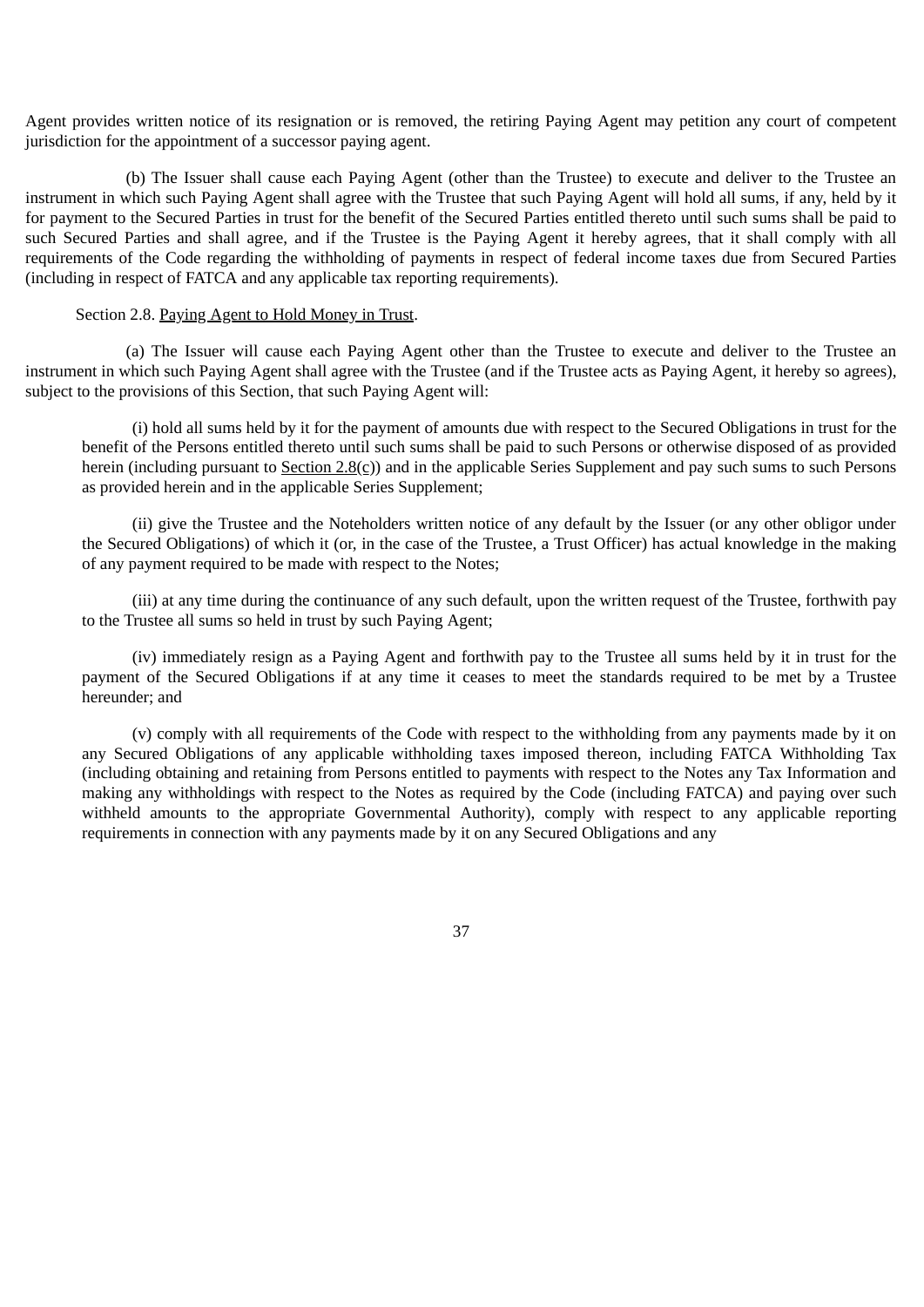withholding of taxes therefrom, and, upon request, provide any Tax Information to the Issuer.

(b) The Issuer may at any time, for the purpose of obtaining the satisfaction and discharge of this Indenture or for any other purpose, by Issuer Order direct any Paying Agent to pay to the Trustee all sums held in trust by such Paying Agent, such sums to be held by the Trustee upon the same trusts as those upon which the sums were held by such Paying Agent; and upon such payment by any Paying Agent to the Trustee, such Paying Agent shall be released from all further liability with respect to such money.

(c) Subject to applicable Laws with respect to escheat of funds, any money held by the Trustee or any Paying Agent in trust for the payment of any amount due with respect to any Secured Obligation and remaining unclaimed for two years after such amount has become due and payable shall be discharged from such trust and be paid to the Issuer on Issuer Request; and the holder of such Secured Obligation shall thereafter, as an unsecured general creditor, look only to the Issuer for payment thereof (but only to the extent of the amounts so paid to the Issuer), and all liability of the Trustee or such Paying Agent with respect to such trust money shall thereupon cease; provided, however, that the Trustee or such Paying Agent, before being required to make any such repayment, may at the expense of the Issuer cause to be published once, in a newspaper published in the English language, customarily published on each Business Day and of general circulation in New York City, notice that such money remains unclaimed and that, after a date specified therein, which shall not be less than thirty (30) days from the date of such publication, any unclaimed balance of such money then remaining will be repaid to the Issuer. The Trustee may also adopt and employ, at the expense of the Issuer, any other reasonable means of notification of such repayment.

### Private Placement Legend.

(a) Unless otherwise provided for in a Series Supplement, each Note shall bear a legend in substantially the following form:

THIS NOTE HAS NOT BEEN AND WILL NOT BE REGISTERED UNDER THE SECURITIES ACT OF 1933, AS AMENDED (THE "SECURITIES ACT"), OR UNDER ANY STATE SECURITIES LAWS. THE HOLDER OF THIS NOTE BY ITS ACCEPTANCE HEREOF AGREES THAT SUCH NOTE IS BEING ACQUIRED NOT WITH A VIEW TO DISTRIBUTION AND MAY BE RESOLD, PLEDGED OR TRANSFERRED ONLY TO A QUALIFIED INSTITUTIONAL BUYER (AS DEFINED IN RULE 144A UNDER THE SECURITIES ACT ("RULE 144A")) PURSUANT TO AN APPLICABLE EXEMPTION FROM THE REGISTRATION REQUIREMENTS OF THE SECURITIES ACT AND IN COMPLIANCE WITH THE NOTE PURCHASE AGREEMENT, THE INDENTURE AND ALL APPLICABLE SECURITIES LAWS OF ANY STATE OF THE UNITED STATES OR ANY OTHER JURISDICTION. THE HOLDER OF THIS NOTE WILL, AND EACH SUBSEQUENT HOLDER OF THIS NOTE IS REQUIRED TO, NOTIFY ANY PURCHASER OF SUCH NOTE FROM IT OF THE RESALE RESTRICTIONS REFERRED TO ABOVE.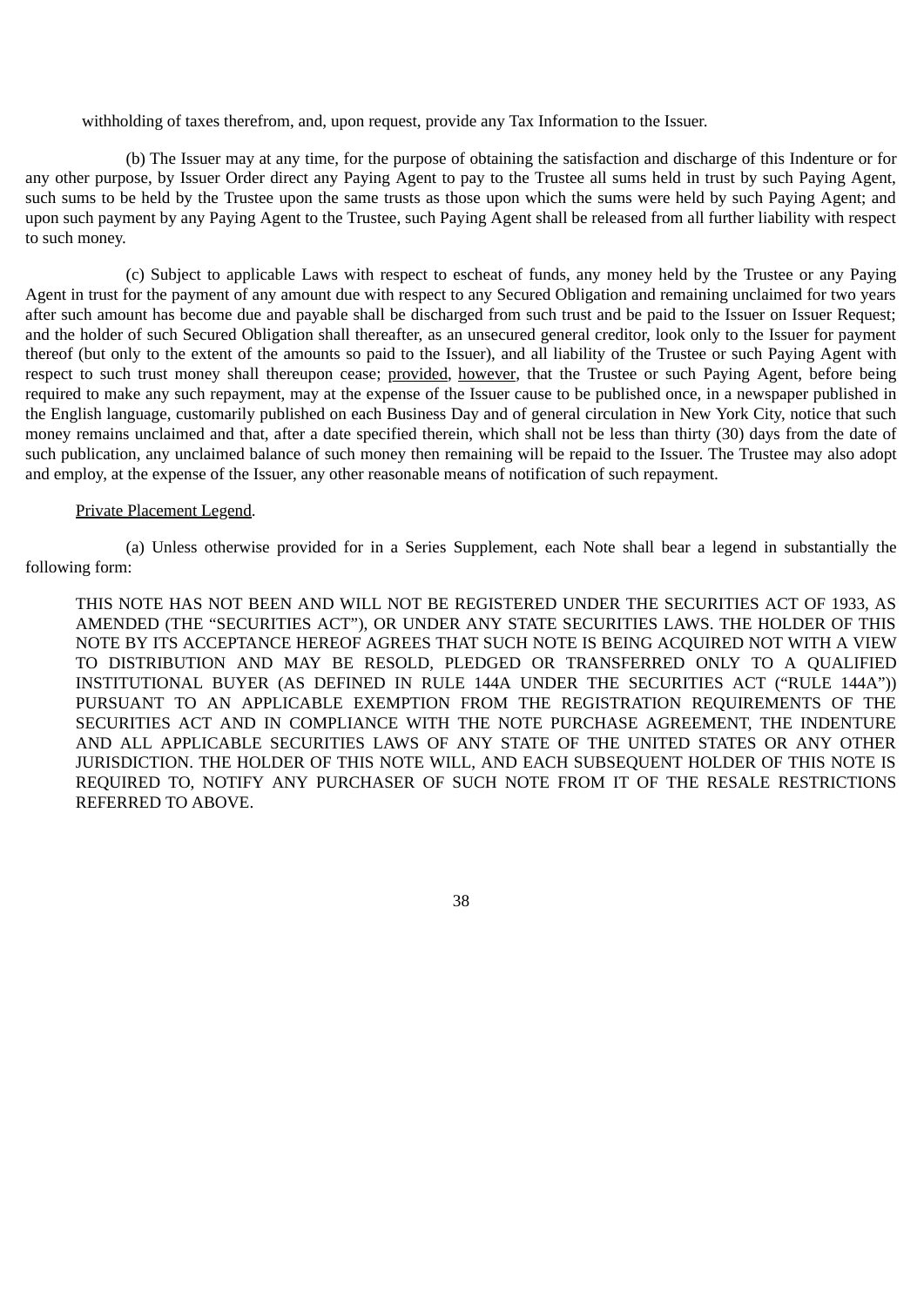BY ACQUIRING THIS NOTE (OR ANY INTEREST HEREIN), EACH PURCHASER OR TRANSFEREE SHALL BE DEEMED TO REPRESENT AND WARRANT THAT EITHER (I) IT IS NOT AN "EMPLOYEE BENEFIT PLAN" AS DEFINED IN SECTION 3(3) OF THE EMPLOYEE RETIREMENT INCOME SECURITY ACT OF 1974, AS AMENDED ("ERISA"), WHICH IS SUBJECT TO TITLE I OF ERISA, A "PLAN" AS DESCRIBED IN SECTION 4975 OF THE INTERNAL REVENUE CODE OF 1986, AS AMENDED (THE "CODE"), WHICH IS SUBJECT TO SECTION 4975 OF THE CODE, AN ENTITY DEEMED TO HOLD PLAN ASSETS OF ANY OF THE FOREGOING (EACH OF THE FOREGOING, A "BENEFIT PLAN INVESTOR"), OR A GOVERNMENTAL OR OTHER PLAN SUBJECT TO APPLICABLE LAW THAT IS SUBSTANTIALLY SIMILAR TO SECTION 406 OF ERISA OR SECTION 4975 OF THE CODE ("SIMILAR LAW") OR (II) (A) ITS PURCHASE AND HOLDING OF THIS NOTE (OR ANY INTEREST HEREIN) WILL NOT RESULT IN A NON-EXEMPT PROHIBITED TRANSACTION UNDER SECTION 406 OF ERISA OR SECTION 4975 OF THE CODE, OR A VIOLATION OF SIMILAR LAW, AND (B) IT ACKNOWLEDGES AND AGREES THAT THIS NOTE IS NOT ELIGIBLE FOR ACQUISITION BY BENEFIT PLAN INVESTORS AT ANY TIME THAT THE NOTES HAVE BEEN CHARACTERIZED AS OTHER THAN INDEBTEDNESS FOR APPLICABLE LOCAL LAW PURPOSES.

#### Section 2.10. Mutilated, Destroyed, Lost or Stolen Notes.

(a) If (i) any mutilated Note is surrendered to the Transfer Agent and Registrar, or the Transfer Agent and Registrar receives evidence to its satisfaction of the destruction, loss or theft of any Note, and (ii) there is delivered to the Transfer Agent and Registrar, the Trustee, and the Issuer such security or indemnity as may, in their sole discretion, be required by them to hold the Transfer Agent and Registrar, the Trustee, and the Issuer harmless then, in the absence of written notice to the Trustee that such Note has been acquired by a protected purchaser, and provided that the requirements of Section 8-405 of the UCC (which generally permit the Issuer to impose reasonable requirements) are met, then the Issuer shall execute and the Trustee shall, upon receipt of an Issuer Order, authenticate and (unless the Transfer Agent and Registrar is different from the Trustee, in which case the Transfer Agent and Registrar shall) deliver (in compliance with applicable Law), in exchange for or in lieu of any such mutilated, destroyed, lost or stolen Note, a replacement Note of like tenor and aggregate principal balance or aggregate par value; provided, however, that if any such destroyed, lost or stolen Note, but not a mutilated Note, shall have become or within seven (7) days shall be due and payable or shall have been called for redemption, instead of issuing a replacement Note, the Issuer may pay such destroyed, lost or stolen Note when so due or payable without surrender thereof.

If, after the delivery of such replacement Note or payment of a destroyed, lost or stolen Note pursuant to the proviso to the preceding sentence, a protected purchaser of the original Note in lieu of which such replacement Note was issued presents for payment such original Note, the Issuer and the Trustee shall be entitled to recover such replacement Note (or such payment) from the Person to whom it was delivered or any Person taking such replacement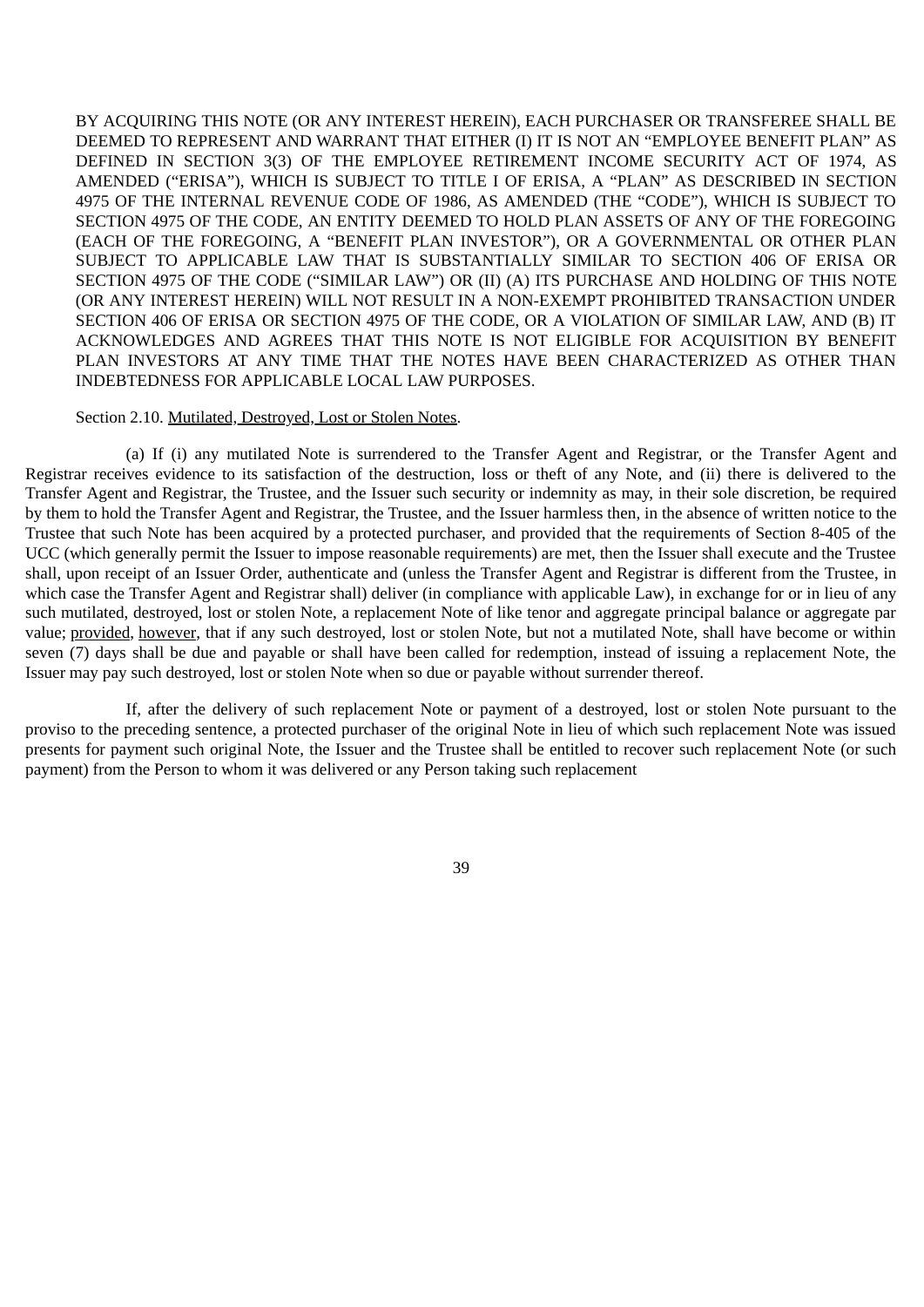Note from such Person to whom such replacement Note was delivered or any assignee of such Person, except a protected purchaser, and shall be entitled to recover upon the security or indemnity provided therefor to the extent of any loss, damage, cost or expense incurred by the Issuer or the Trustee in connection therewith.

(b) Upon the issuance of any replacement Note under this Section 2.10, the Transfer Agent and Registrar or the Trustee may require the payment by the Holder of such Note of a sum sufficient to cover any tax or other governmental charge that may be imposed in relation thereto and any other reasonable expenses (including the fees and expenses of the Trustee and the Transfer Agent and Registrar) connected therewith.

(c) Every replacement Note issued pursuant to this Section 2.10 in replacement of any mutilated, destroyed, lost or stolen Note shall constitute an original additional Contractual Obligation of the Issuer, whether or not the mutilated, destroyed, lost or stolen Note shall be at any time enforceable by anyone and shall be entitled to all the benefits of this Indenture equally and proportionately with any and all other Notes duly issued hereunder.

(d) The provisions of this Section 2.10 are exclusive and shall preclude (to the extent lawful) all other rights and remedies with respect to the replacement or payment of mutilated, destroyed, lost or stolen Notes.

## Section 2.11. Temporary Notes.

(a) Pending the preparation of Definitive Notes, the Issuer may request and the Trustee, upon receipt of an Issuer Order, shall authenticate and deliver temporary Notes of such Series. Temporary Notes shall be substantially in the form of Definitive Notes of like Series but may have variations that are not inconsistent with the terms of this Indenture as the officers executing such Notes may determine, as evidenced by their execution of such Notes.

(b) If temporary Notes are issued pursuant to  $Section 2.11(a)$  above, the Issuer will cause Definitive Notes to be</u> prepared without unreasonable delay. After the preparation of Definitive Notes, the temporary Notes shall be exchangeable for Definitive Notes upon surrender of the temporary Notes at the office or agency of the Issuer to be maintained as provided in Section 8.2(b), without charge to the Noteholder. Upon surrender for cancellation of any one or more temporary Notes, the Issuer shall execute and at the Issuer's request the Trustee shall authenticate and deliver in exchange therefor a like principal amount of Definitive Notes of authorized denominations. Until so exchanged, the temporary Notes shall in all respects be entitled to the same benefits under this Indenture as Definitive Notes.

Persons Deemed Owners. Prior to due presentation of a Note for registration of transfer, the Issuer, the Servicer, the Trustee, the Paying Agent, the Transfer Agent and Registrar and any agent of any of them may treat a Person in whose name any Note is registered (as of any date of determination) as the owner of the related Note for the purpose of receiving payments of principal and interest, if any, on such Note and for all other purposes whatsoever whether or not such Note be overdue, and neither the Issuer, the Servicer, the Trustee, the Paying Agent, the Transfer Agent and Registrar nor any agent of any of them shall be affected by any notice to the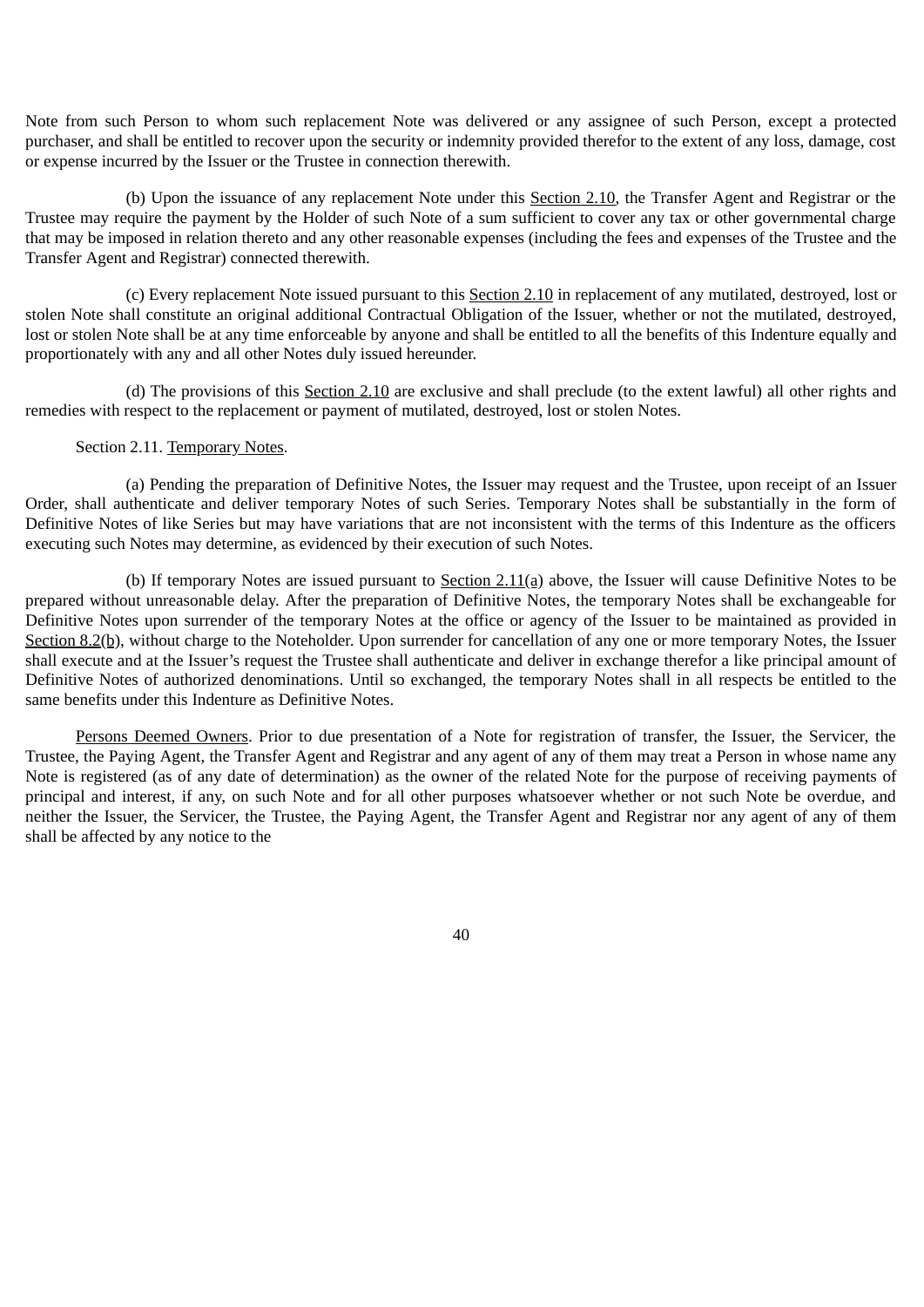contrary; provided, however, that in determining whether the requisite number of Holders of Notes have given any request, demand, authorization, direction, notice, consent or waiver hereunder (including under any Series Supplement), Notes owned by any of the Issuer, the Seller, the Parent, the initial Servicer or any Affiliate controlled by or controlling Oportun shall be disregarded and deemed not to be outstanding, except that, in determining whether the Trustee shall be protected in relying upon any such request, demand, authorization, direction, notice, consent or waiver, only Notes which a Trust Officer in the Corporate Trust Office of the Trustee actually knows to be so owned shall be so disregarded. The foregoing proviso shall not apply if there are no Holders other than the Issuer or its Affiliates.

Cancellation. All Notes surrendered for payment, registration of transfer, exchange or redemption shall, if surrendered to any Person other than the Trustee, be delivered to the Trustee and shall be promptly cancelled by the Trustee. The Issuer may at any time deliver to the Trustee for cancellation any Notes previously authenticated and delivered hereunder which the Issuer may have acquired in any manner whatsoever, and all Notes so delivered shall be promptly cancelled by the Trustee. No Notes shall be authenticated in lieu of or in exchange for any Notes cancelled as provided in this Section, except as expressly permitted by this Indenture. All cancelled Notes may be held or disposed of by the Trustee in accordance with its standard retention or disposal policy as in effect at the time unless the Issuer shall direct by an Issuer Order that they be destroyed or returned to it; provided that such Issuer Order is timely and the Notes have not been previously disposed of by the Trustee. The Registrar and Paying Agent shall forward to the Trustee any Notes surrendered to them for registration of transfer, exchange or payment.

Release of Trust Estate. The Trustee shall (a) in connection with any removal of Removed Receivables from the Trust Estate, release the portion of the Trust Estate constituting or securing the Removed Receivables from the Lien created by this Indenture upon receipt of an Officer's Certificate of the Issuer certifying that the Outstanding Receivables Balance plus Finance Charges thereon (or such other amount required in connection with the disposition of such Removed Receivables as provided by the Transaction Documents) with respect thereto has been deposited into the Collection Account and such release is authorized and permitted under the Transaction Documents, (b) in connection with the redemption of all Notes of any Series, release the Trust Estate from the Lien created by this Indenture upon receipt of an Officer's Certificate of the Issuer certifying that (i) the Redemption Price and all other amounts due and owing on the Redemption Date have been deposited into a Trust Account that is within the sole control of the Trustee and (ii) such release is authorized and permitted under the Transaction Documents, (c) on or after the Indenture Termination Date, release any remaining portion of the Trust Estate from the Lien created by this Indenture and in each case deposit in the Collection Account any funds then on deposit in any other Trust Account upon receipt of an Issuer Request accompanied by an Officer's Certificate of the Issuer, and Independent Certificates (if this Indenture is required to be qualified under the TIA) in accordance with TIA Sections 314(c) and 314(d)(1) meeting the applicable requirements of Section 15.1 and (d) in connection with any removal of Takeout Receivables from the Trust Estate in accordance with a Permitted Takeout, release its security interest in the Takeout Receivables upon (i) receipt of an Officer's Certificate of the Issuer specifying the amount of the Purchase Price with respect thereto calculated in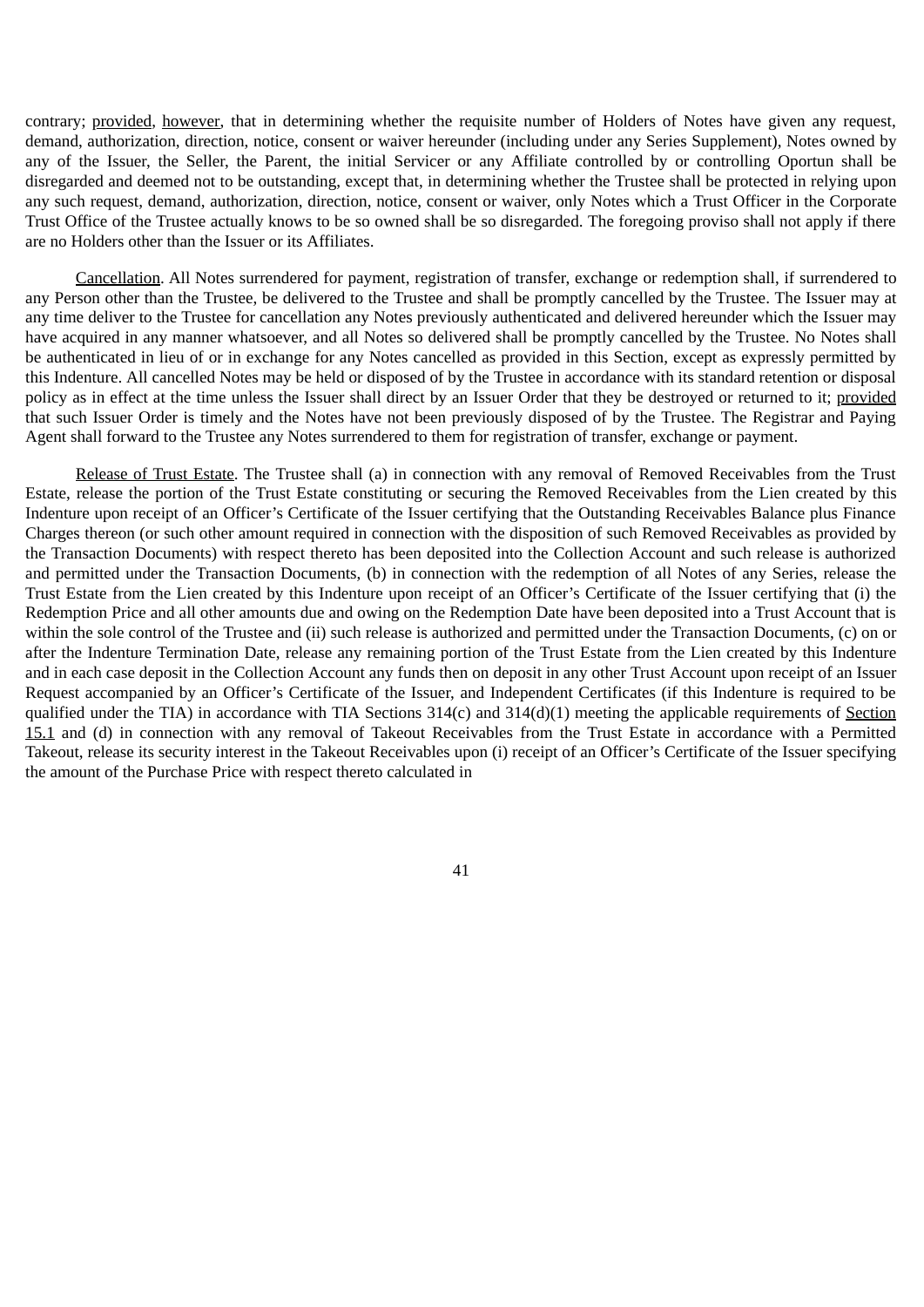accordance with Section 2.16(d), certifying that such Purchase Price has been deposited into the Collection Account and such release is authorized and permitted under the Transaction Documents, and specifying the respective addresses and e-mail addresses of the Noteholders and the Issuer, and (ii) immediately following receipt by the Trustee of the Issuer's Officer's Certificate referenced in clause (i) above, written confirmation by the Trustee (which may be by email or such other method as acceptable to the Trustee) to the Noteholders and the Issuer (solely to the extent their respective addresses and e-mail addresses are provided to the Trustee in such Officer's Certificate) that an amount equal to such Purchase Price has been deposited into the Collection Account.

#### Section 2.15. Payment of Principal, Interest and Other Amounts.

(a) The principal of each Series of Notes shall be payable at the times and in the amounts set forth in the related Series Supplement and in accordance with Section 8.1.

(b) Each Series of Notes shall accrue interest as provided in the related Series Supplement and such interest shall be payable at the times and in the amounts set forth in the related Series Supplement and in accordance with Section 8.1.

(c) Any installment of interest, principal or other amounts, if any, payable on any Note which is punctually paid or duly provided for by the Issuer on the applicable Payment Date shall be paid to the Person in whose name such Note is registered at the close of business on any Record Date with respect to a Payment Date for such Note and such Person shall be entitled to receive the principal, interest or other amounts payable on such Payment Date notwithstanding the cancellation of such Note upon any registration of transfer, exchange or substitution of such Note subsequent to such Record Date, by wire transfer in immediately available funds to the account designated by the Holder of such Note, except for the final installment of principal payable with respect to such Note on a Payment Date or on the Legal Final Payment Date (and except for the Redemption Price for any Note called for redemption pursuant to Section 14.1) which shall be payable as provided herein; except that, any interest payable at maturity shall be paid to the Person to whom the principal of such Note is payable. The funds represented by any such checks returned undelivered shall be held in accordance with Section 2.8.

Takeouts. Solely in connection with any Takeout Transaction, the Issuer may from time to time transfer directly or indirectly certain Receivables and the Related Security with respect thereto designated by the Issuer on the following terms and subject to the following conditions (any such transfer pursuant to this Section 2.16, a "Permitted Takeout"):

(a) The Issuer shall deliver to each Noteholder, the Trustee, the Agent, the Collateral Trustee, the Back-Up Servicer and the Servicer, not less than three (3) Business Days' prior written notice of such Takeout Transaction (such notice, a "Takeout Notice"), which Takeout Notice shall be executed by the Issuer, and without limiting the generality of the foregoing, shall:

(i) identify in reasonable detail the Receivables to be transferred in connection with such Takeout Transaction (such Receivables with respect to any Takeout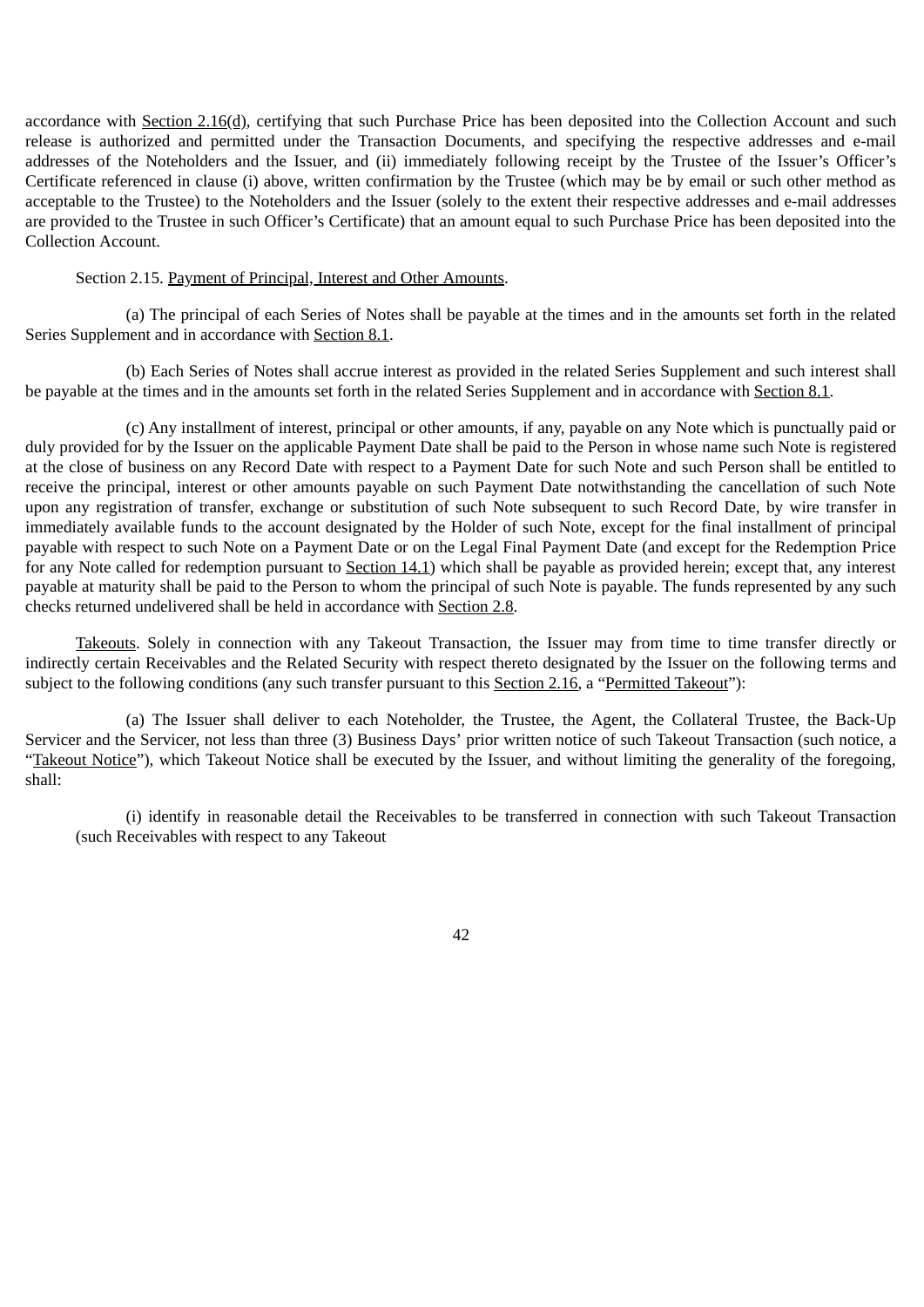Transaction, the "Takeout Receivables" and, together with the Related Security with respect to such Takeout Receivables, the "Takeout Assets" for such Takeout Transaction), which Receivables, unless otherwise consented to in writing by the Required Noteholders, shall include all or substantially all outstanding Receivables;

(ii) specify the date on which such Takeout Transaction is contemplated to occur (such date with respect to any Takeout Transaction, the "Takeout Date"), which Takeout Date shall be a Business Day and may be extended with one Business Day prior notice to each Noteholder; and

(iii) include a *pro forma* Monthly Statement for each Series attached thereto after giving effect to such Takeout Transaction.

(b) In connection with each Takeout Transaction (other than a Takeout Transaction relating to the U.S. Department of the Treasury's Community Development Financial Institutions Fund (CDFI Fund), its CDFI Bond Guarantee Program or similar entities or programs), the Issuer shall pay the Noteholders a fee (such fee, an "Exit Fee") on the Takeout Date in immediately available funds equal to 0.50% (or 0.15% to the extent such Takeout Transaction involves the issuance of immediately amortizing securities) of the Outstanding Receivables Balance of all Receivables subject to such Takeout Transaction at such time. Each such Exit Fee shall be payable to the Noteholders ratably, based on such Noteholders portion of the Aggregate Class A Note Principal at such time; provided, however, that the amount of the Exit Fee paid hereunder for each Takeout Transaction shall be credited against the aggregate amount of underwriting or similar fees payable to one or more of the purchasers, that are Noteholders or Affiliates thereof, under any note purchase agreement or other similar agreement entered into by one or more of such purchasers and an Affiliate of the Issuer in connection with such Takeout Transaction.

(c) Unless otherwise waived by the Required Noteholders, no Permitted Takeout shall occur on any date if (i) any Rapid Amortization Event, Servicer Default, Event of Default or Default would exist after giving effect to such Takeout Transaction, (ii) such Takeout Transaction could reasonably be expected to have a Material Adverse Effect on (x) the Issuer, the Seller, the Servicer, the Parent, the Trustee, the Agent, the Collateral Trustee, any Noteholder or any other Secured Party or (y) the bankruptcy remoteness of the Issuer or any of the transfers contemplated by the Transaction Documents or (iii) such Takeout Transaction would violate any assumption set forth in any bankruptcy opinion delivered under or in connection with any Transaction Document.

(d) The purchase price to be paid in connection with any Takeout Transaction shall be an amount (such amount, the "Purchase Price") not less than the sum, without duplication, of (i) the aggregate Class A Note Principal related to the Takeout Assets; provided, however, that such amount shall not be less than the amount necessary to cure any Borrowing Base Shortfall (as defined in the Series Supplement) that exists or would exist as a result of such Takeout Transaction, (ii) the accrued interest owing under each Note, (iii) all accrued and unpaid Trustee, Back-Up Servicer and Successor Servicer Fees and Expenses, (iv) all accrued and unpaid Servicing Fees and (v) all other accrued and outstanding obligations owing to the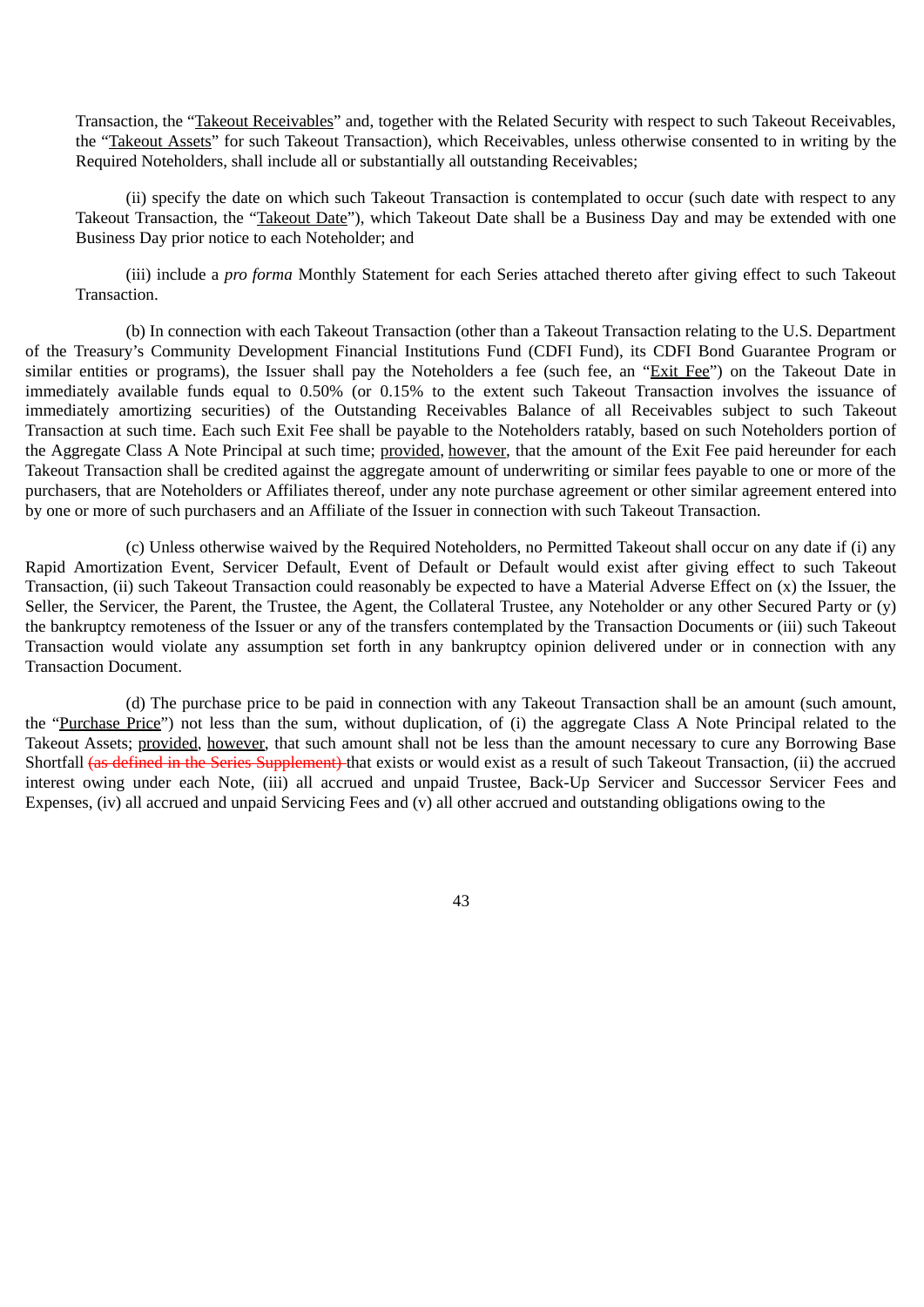Noteholders and any other Secured Party under the Transaction Documents (including the Exit Fee). The Purchase Price, as computed by PF Servicing, LLC if it is at that time the Servicer hereunder (and confirmed in writing by the Required Noteholders), shall be set forth in a Permitted Takeout Release, which shall, among other things, release the Trustee's security interest in the applicable Takeout Assets upon receipt of the Purchase Price in the Collection Account. On the Takeout Date for a Permitted Takeout, the Issuer, the Trustee (upon receipt of an Officer's Certificate of the Issuer pursuant to Section 2.14(d)) and the Required Noteholders shall execute and deliver a Permitted Takeout Release and the Issuer shall cause the Purchase Price for such Permitted Takeout to be deposited in immediately available funds into the Collection Account and distributed to the Noteholders and any other Secured Party (to the extent of funds owing to them) on such day.

Section 2.17. [Reserved].

Notes").

#### Section 2.18. Definitive Notes.

(a) Issuance of Definitive Notes. The Notes shall be issued in definitive, fully registered form ("Definitive

(b) Transfer of Definitive Notes. Subject to the terms of this Indenture (including the requirements of any relevant Series Supplement), the holder of any Definitive Note may transfer the same in whole or in part, in an amount equivalent to an authorized denomination, by surrendering at the office maintained by the Transfer Agent and Registrar for such purpose in Wilmington, Delaware, such Note with the form of transfer endorsed on it duly completed and executed by, or accompanied by a written instrument of transfer in form satisfactory to the Issuer and the Transfer Agent and Registrar by, the holder thereof and, if applicable, accompanied by a certificate substantially in the form required under the related Series Supplement. In exchange for any Definitive Note properly presented for transfer, the Issuer shall execute and the Trustee shall promptly authenticate and deliver or cause to be executed, authenticated and delivered in compliance with applicable Law, to the transferee at such office, or send by mail (at the risk of the transferee) to such address as the transferee may request, Definitive Notes for the same aggregate principal amount as was transferred. In the case of the transfer of any Definitive Note in part, the Issuer shall execute and the Trustee shall promptly authenticate and deliver or cause to be authenticated and delivered to the transferor at such office, or send by mail (at the risk of the transferor) to such address as the transferor may request, Definitive Notes for the aggregate principal amount that was not transferred. No transfer of any Definitive Note shall be made unless the request for such transfer is made by the Holder at such office. Neither the Issuer nor the Trustee shall be liable for any delay in delivery of transfer instructions and each may conclusively rely on, and shall be protected in relying on, such instructions. Upon the issuance of Definitive Notes for such Series, the Trustee shall recognize the Holders of the Definitive Notes as Noteholders of such Series.

## Section 2.19. [Reserved].

Tax Treatment. The Notes have been (or will be) issued with the intention that, the Notes will qualify under applicable tax Law as debt for U.S. federal income tax purposes and any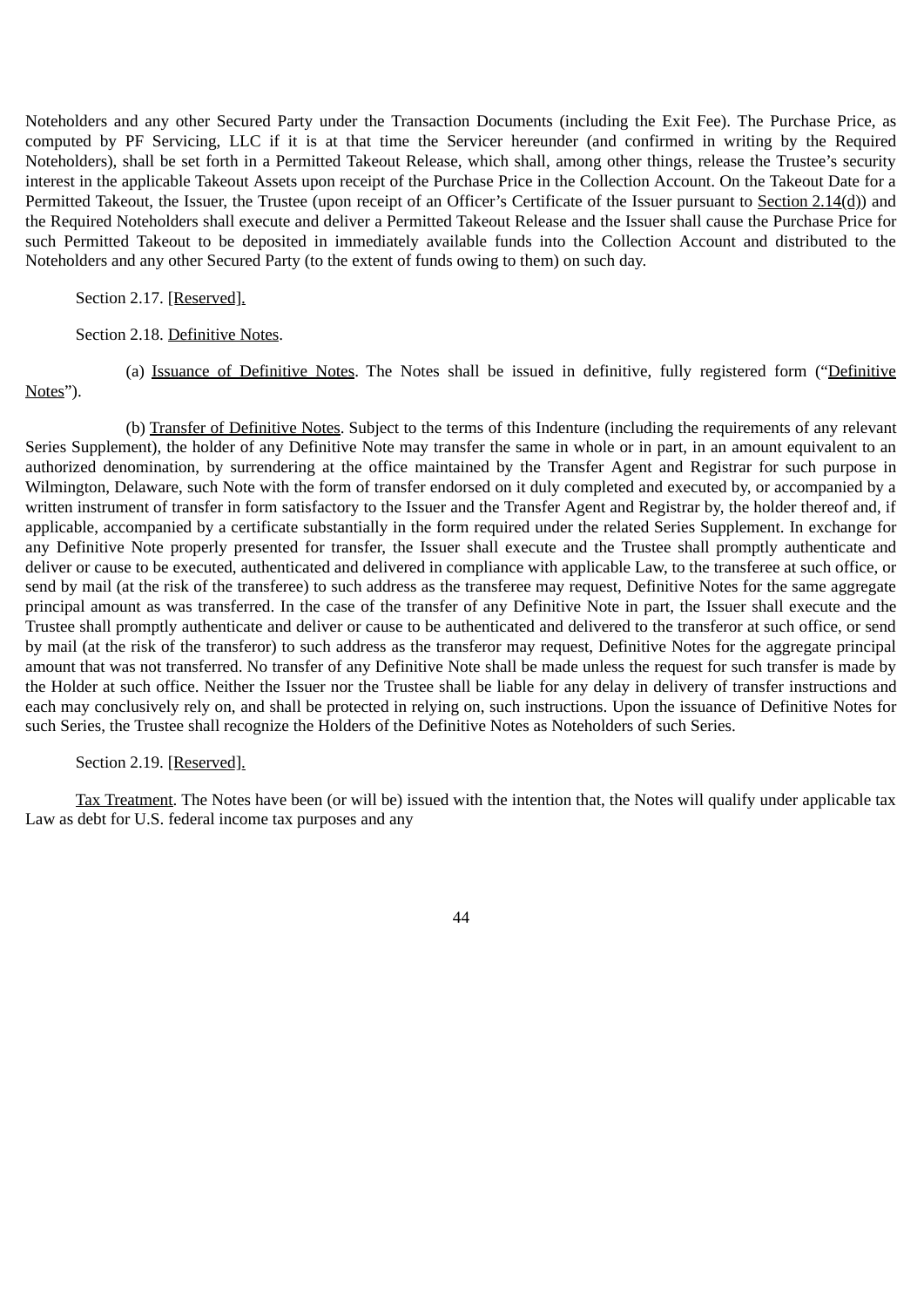entity acquiring any direct or indirect interest in any Note by acceptance of its Notes agrees to treat the Notes for purposes of federal, state and local and income or franchise taxes and any other tax imposed on or measured by income, as debt. Each Noteholder agrees that it will cause any Noteholder acquiring an interest in a Note through it to comply with this Indenture as to treatment as debt for such tax purposes.

Duties of the Trustee and the Transfer Agent and Registrar. Notwithstanding anything contained herein or a Series Supplement to the contrary, neither the Trustee nor the Transfer Agent and Registrar shall be responsible for ascertaining whether any transfer of a Note complies with the terms of this Base Indenture or a Series Supplement, the registration provision of or exemptions from the Securities Act, applicable state securities Laws, ERISA or the Investment Company Act; provided that if a transfer certificate or opinion is specifically required by the express terms of this Base Indenture or a Series Supplement to be delivered to the Trustee or the Transfer Agent and Registrar in connection with a transfer, the Trustee or the Transfer Agent and Registrar, as the case may be, shall be under a duty to receive the same.

#### ARTICLE 3.

## [ARTICLE 3 IS RESERVED AND SHALL BE SPECIFIED IN ANY

## SUPPLEMENT WITH RESPECT TO ANY SERIES OF NOTES]

#### ARTICLE 4.

## NOTEHOLDER LISTS AND REPORTS

Issuer To Furnish To Trustee Names and Addresses of Noteholders. The Issuer will furnish or cause the Transfer Agent and Registrar to furnish to the Trustee (a) not more than five (5) days after each Record Date a list, in such form as the Trustee may reasonably require, of the names and addresses of the Noteholders as of such Record Date, (b) at such other times as the Trustee may request in writing, within thirty (30) days after receipt by the Issuer of any such request, a list of similar form and content as of a date not more than ten (10) days prior to the time such list is furnished; provided, however, that so long as the Trustee is the Transfer Agent and Registrar, no such list shall be required to be furnished. The Issuer will furnish or cause to be furnished by the Transfer Agent and Registrar to the Paying Agent (if not the Trustee) such list for payment of distributions to Noteholders.

# Section 4.2. Preservation of Information; Communications to Noteholders.

(a) The Trustee shall preserve, in as current a form as is reasonably practicable, the names and addresses of the Noteholders contained in the most recent list furnished to the Trustee as provided in Section 4.1 and the names and addresses of Noteholders received by the Trustee in its capacity as Transfer Agent and Registrar. The Trustee may destroy any list furnished to it as provided in such Section 4.1 upon receipt of a new list so furnished.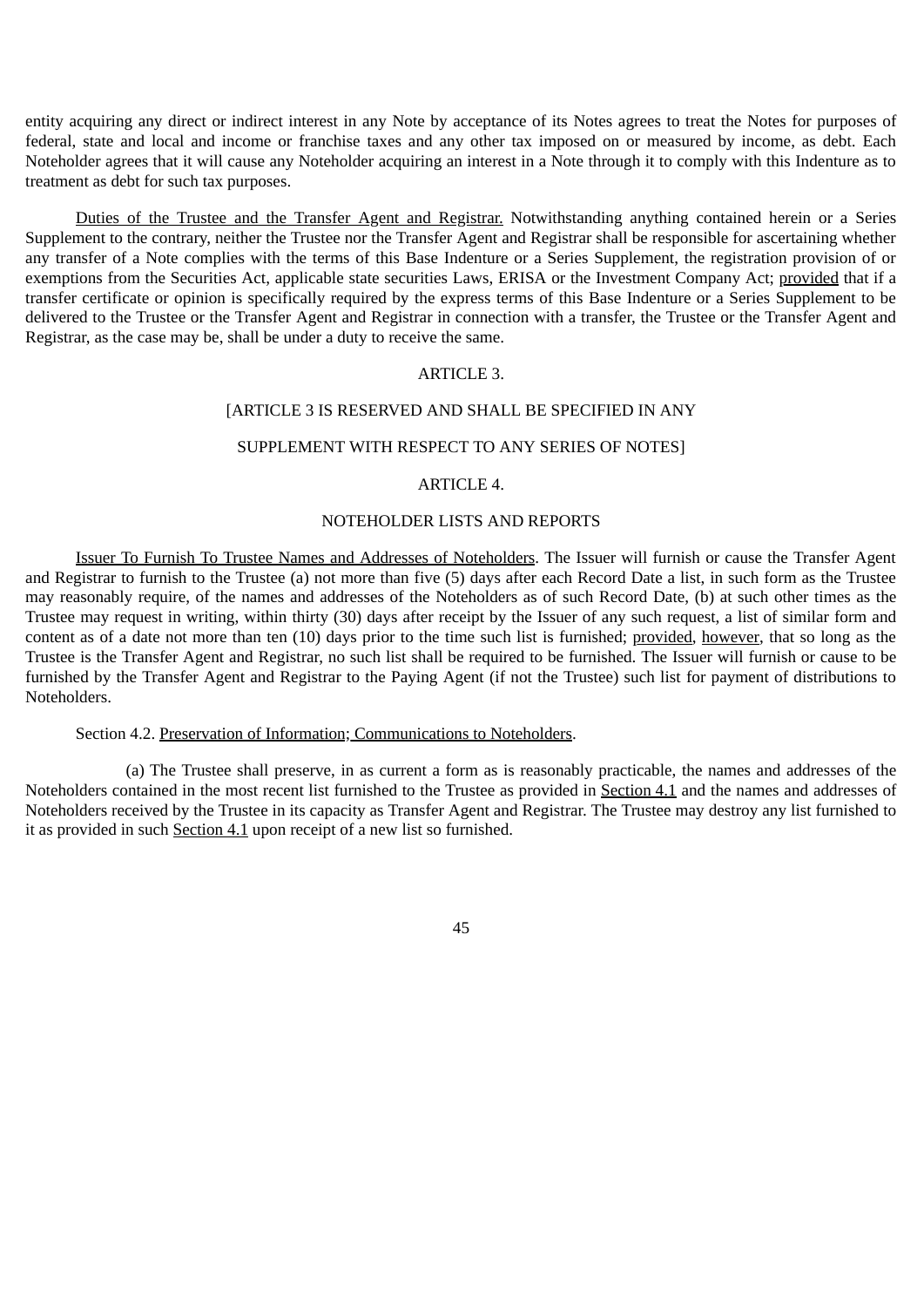(b) Noteholders may communicate (including pursuant to TIA Section 312(b) (if this Indenture is required to be qualified under the TIA)) with other Noteholders with respect to their rights under this Indenture or under the Notes. Unless otherwise provided in the related Series Supplement, if holders of Notes evidencing in aggregate not less than 20% of the outstanding principal balance of the Notes of any Series (the "Applicants") apply in writing to the Trustee, and furnish to the Trustee reasonable proof that each such Applicant has owned a Note for a period of at least 6 months preceding the date of such application, or, if less than 6 months have elapsed from the Closing Date, from the Closing Date to the date of such application, and if such application states that the Applicants desire to communicate with other Noteholders of any Series with respect to their rights under this Indenture or under the Notes and is accompanied by a copy of the communication which such Applicants propose to transmit, then the Trustee, after having been indemnified by such Applicants for its costs and expenses, shall within five (5) Business Days after the receipt of such application afford or shall cause the Transfer Agent and Registrar to afford such Applicants access during normal business hours to the most recent list of Noteholders held by the Trustee and shall give the Issuer notice that such request has been made within five (5) Business Days after the receipt of such application. Such list shall be as of the most recent Record Date, but in no event more than forty-five (45) days prior to the date of receipt of such Applicants' request.

(c) The Issuer, the Trustee and the Transfer Agent and Registrar shall have the protection of TIA Section 312(c) (if this Indenture is required to be qualified under the TIA). Every Noteholder , by receiving and holding a Note, agrees with the Issuer and the Trustee that neither the Issuer, the Trustee, the Transfer Agent and Registrar, nor any of their respective agents shall be held accountable by reason of the disclosure of any such information as to the names and addresses of the Noteholders in accordance with this Section 4.2, regardless of the source from which such information was obtained.

### Reports by Issuer.

(a) (i) The Issuer or the initial Servicer shall deliver to the Trustee and the Noteholders, on the date, if any, the Issuer is required to file the same with the Commission, hard and electronic copies of the annual reports and of the information, documents and other reports (or copies of such portions of any of the foregoing as the Commission may from time to time by rules and regulations prescribe) which the Issuer is required to file with the Commission pursuant to Section 13 or 15(d) of the Exchange Act;

(ii) the Issuer or the initial Servicer shall file with the Trustee and the Commission in accordance with rules and regulations prescribed from time to time by the Commission such additional information, documents and reports, if any, with respect to compliance by the Issuer with the conditions and covenants of this Indenture as may be required from time to time by such rules and regulations;

(iii) the Issuer or the initial Servicer shall supply to the Trustee and the Noteholders (and the Trustee shall transmit by mail or make available on via a website to all Noteholders) such summaries of any information, documents and reports required to be filed by the Issuer (if any) pursuant to clauses (i) and (ii) of this Section 4.3(a) as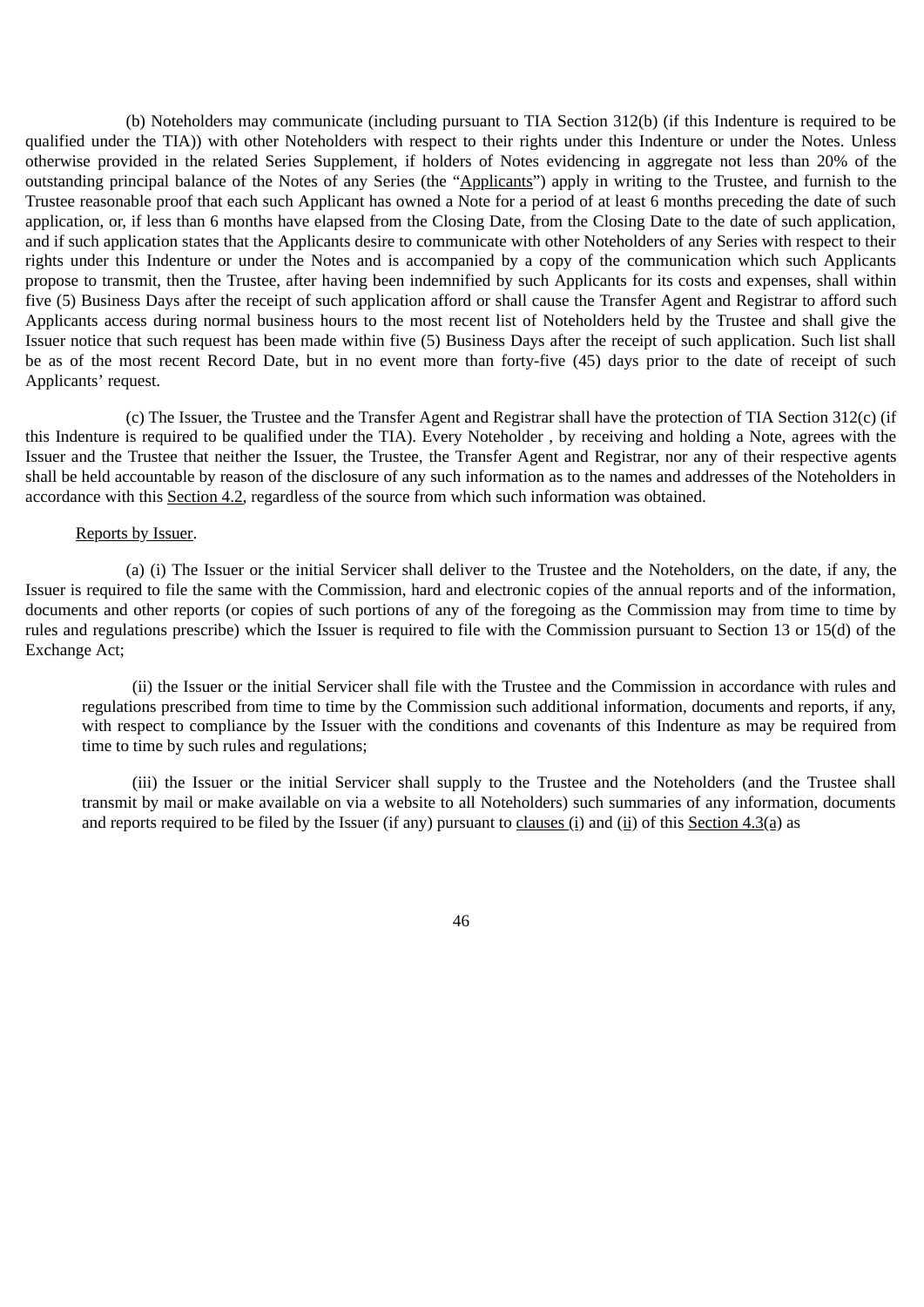may be required by rules and regulations prescribed from time to time by the Commission; and

(iv) the Servicer shall prepare and distribute any other reports required to be prepared by the Servicer (except, if a successor Servicer is acting as Servicer, any reports expressly only required to be prepared by the initial Servicer or Oportun) under any Servicer Transaction Documents.

(b) The fiscal year of the Issuer shall end on December 31 of each year.

Reports by Trustee. If this Indenture is required to be qualified under the TIA, within sixty (60) days after each April 1, beginning with April 1, 2016, the Trustee shall mail to each Noteholder as required by TIA Section 313(c) a brief report dated as of such date that complies with TIA Section 313(a). If this Indenture is required to be qualified under the TIA, the Trustee also shall comply with TIA Section 313(b).

A copy of each report at the time of its mailing to Noteholders shall be filed by the Trustee with the Commission and each stock exchange, if any, on which the Notes are listed. The Issuer shall notify the Trustee if and when the Notes are listed on any stock exchange.

#### Section 4.5. Reports and Records for the Trustee and Instructions.

(a) Unless otherwise stated in the related Series Supplement with respect to any Series, on each Determination Date the Servicer shall forward to the Trustee and the Noteholders a Monthly Servicer Report prepared by the Servicer.

(b) Unless otherwise specified in the related Series Supplement, on each Payment Date, the Trustee or the Paying Agent shall make available in the same manner as the Monthly Servicer Report to each Noteholder of record of each outstanding Series, the Monthly Statement with respect to such Series.

#### ARTICLE 5.

## ALLOCATION AND APPLICATION OF COLLECTIONS

Rights of Noteholders. Each Series of Notes shall be secured by the entire Trust Estate, including the right to receive the Collections and other amounts at the times and in the amounts specified in this Article 5 to be deposited in the Trust Accounts or to be paid to the Noteholders of such Series. In no event shall the grant of a security interest in the entire Trust Estate be deemed to entitle any Noteholder to receive Collections or other proceeds of the Trust Estate in excess of the amounts to be applied pursuant to Article 5 and Article 6.

Collection of Money. Except as otherwise expressly provided herein, the Trustee may demand payment or delivery of, and shall receive and collect, directly and without intervention or assistance of any fiscal agent or other intermediary, all money and other property payable to or receivable by the Trustee pursuant to this Indenture. The Trustee shall apply all such money received by it as provided in this Indenture. Except as otherwise expressly provided in this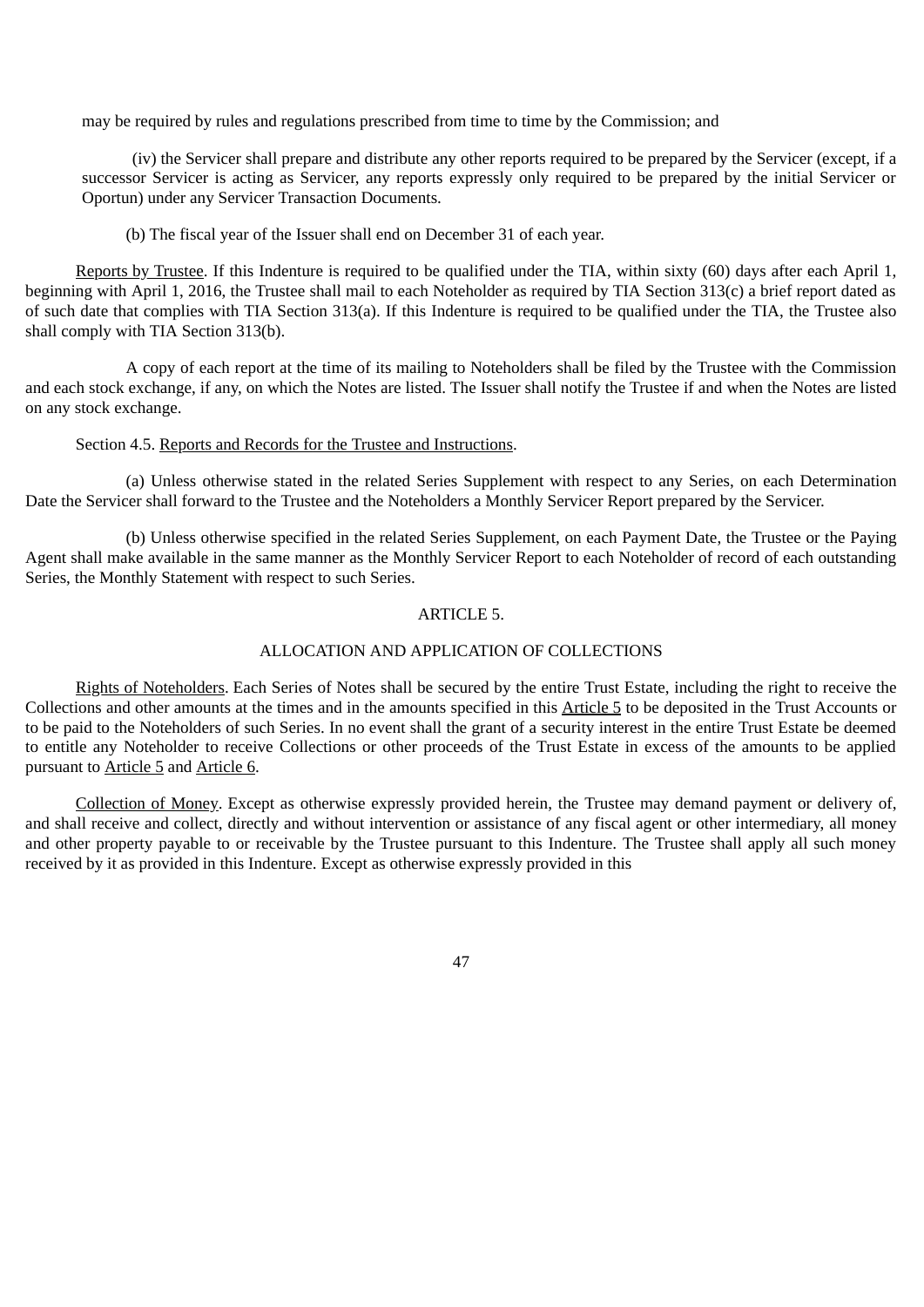Indenture, if any default occurs in the making of any payment or performance under any agreement or instrument that is part of the Trust Estate, the Trustee may, but shall not be obligated to, take such action as may be appropriate to enforce such payment or performance, including the institution and prosecution of appropriate Proceedings. Any such action shall be without prejudice to any right to claim a Default or Event of Default under this Indenture and any right to proceed thereafter as provided in Article 10.

## Section 5.3. Establishment of Accounts.

(a) The Collection Account. The Trustee, for the benefit of the Secured Parties, shall establish and maintain in the city in which the Corporate Trust Office is located, with a Qualified Institution, in the name of the Trustee for the benefit of the Secured Parties, a non-interest bearing segregated trust account (the "Collection Account") bearing a designation clearly indicating that the funds deposited therein are held in trust for the benefit of the Secured Parties. Pursuant to authority granted to it pursuant to Section 2.02(a) of the Servicing Agreement, the Servicer shall have the authority to direct the Trustee to make deposits into or withdrawals and payments from the Collection Account for the purposes of carrying out its duties thereunder; provided, however, that the Servicer shall not be authorized to withdraw any amounts from the Collection Account other than any withdrawals permitted pursuant to Section 2.02(f) of the Servicing Agreement. The Trustee shall be the entitlement holder of the Collection Account, and shall possess all right, title and interest in all moneys, instruments, securities and other property on deposit from time to time in the Collection Account and the proceeds thereof for the benefit of the Secured Parties. Initially, the Collection Account will be established with the Securities Intermediary. Funds on deposit in the Collection Account that are not both deposited and to be withdrawn on the same day shall be invested in Permitted Investments, in accordance with a direction from the Issuer pursuant to Section 5.4(e).

- (b) [Reserved].
- (c) [Reserved].
- (d) [Reserved].

(e) Administration of the Collection Account. Funds on deposit in the Collection Account that are not both deposited and to be withdrawn on the same date shall be invested in Permitted Investments. Any such investment shall mature and such funds shall be available for withdrawal on or prior to the Business Day immediately preceding the Payment Date immediately following the Monthly Period in which such funds were received or deposited. Wilmington Trust, National Association is hereby appointed as the initial securities intermediary hereunder (the "Securities Intermediary") and accepts such appointment. The Securities Intermediary represents, warrants, and covenants, and the parties hereto agree, that at all times prior to the termination of this Indenture: (i) the Securities Intermediary shall be a bank that in the ordinary course of its business maintains securities accounts for others and is acting in that capacity hereunder; (ii) the Collection Account shall be an account maintained with the Securities Intermediary to which financial assets may be credited and the Securities Intermediary shall treat the Trustee as entitled to exercise the rights that comprise such financial assets; (iii)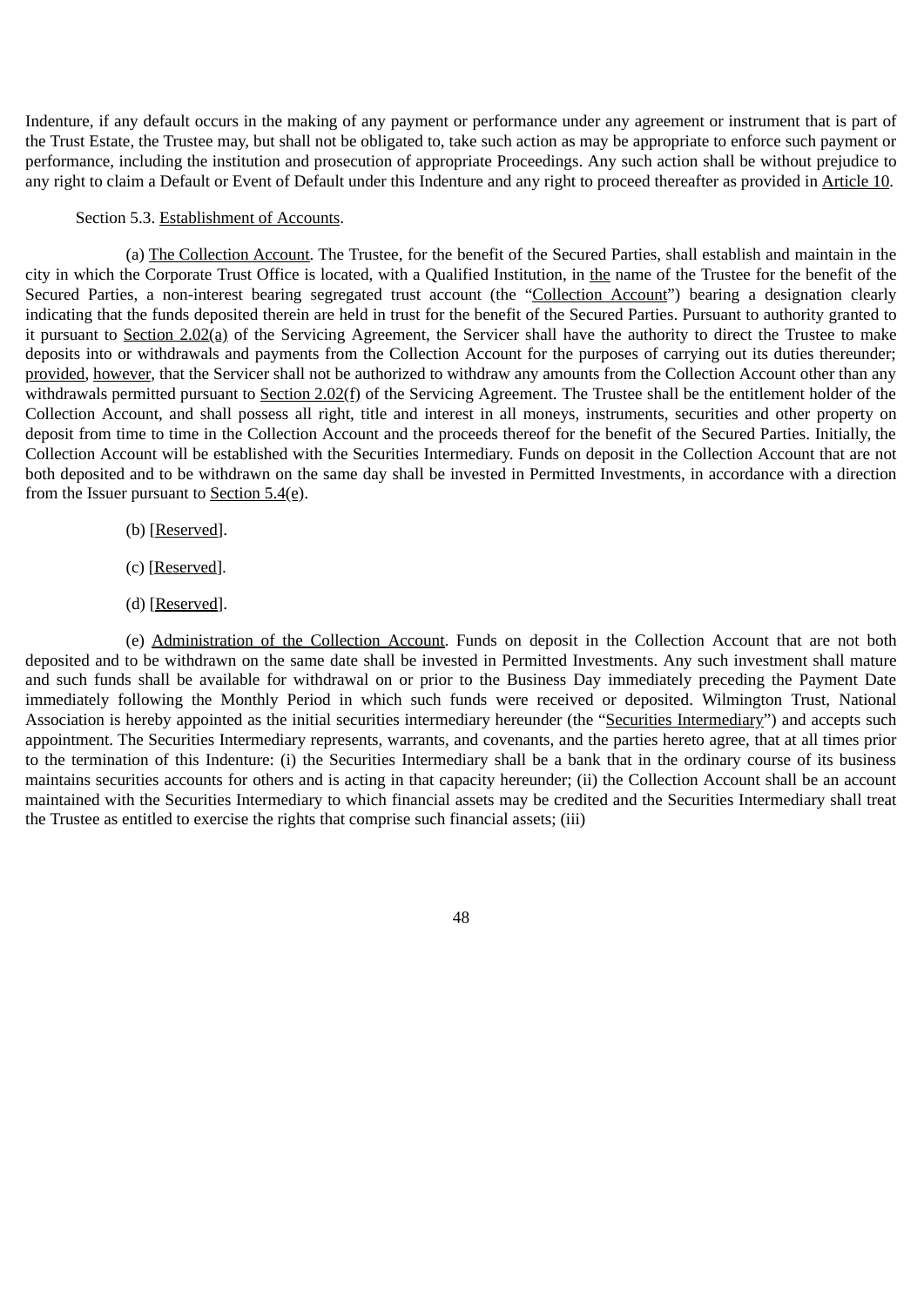each item of property credited to the Collection Account shall be treated as a financial asset; (iv) the Securities Intermediary shall comply with entitlement orders originated by the Trustee without further consent by the Issuer or any other Person; (v) the Securities Intermediary waives any Lien on any property credited to the Collection Account, and (vi) the Securities Intermediary agrees that its jurisdiction for purposes of Section 8-110 and Section 9-305(a)(3) of the UCC shall be New York. The Securities Intermediary shall maintain for the benefit of the Secured Parties, possession or control of each other Permitted Investment (including any negotiable instruments, if any, evidencing such Permitted Investments) not credited to or deposited in a Trust Account (other than such as are described in clause (b) of the definition thereof); provided that no Permitted Investment shall either  $(x)$  be disposed of prior to its maturity date if such disposition would result in a loss or  $(y)$  be purchased for a purchase price in excess of the principal amount of such Permitted Investment. Nothing herein shall impose upon the Securities Intermediary any duties or obligations other than those expressly set forth herein and those applicable to a securities intermediary under the UCC. The Securities Intermediary shall be entitled to all of the protections available to a securities intermediary under the UCC. At the end of each month, all interest and earnings (net of losses and investment expenses) on funds on deposit in the Collection Account shall be treated as Investment Earnings. If at the end of a month losses and investment expenses on funds on deposit in the Collection Account exceed interest and earnings on such funds during such month, losses and expenses to the extent of such excess will be allocated, with respect to any Series, among the Noteholders of such Series and the Issuer as provided in the related Series Supplement. Subject to the restrictions set forth above, the Issuer, or a Person designated in writing by the Issuer, of which the Trustee shall have received written notification thereof, shall have the authority to instruct the Trustee with respect to the investment of funds on deposit in the Collection Account.

(f) Wilmington Trust, National Association shall be the depositary bank hereunder with respect to certain deposit accounts as may be established from time to time (the "Depositary Bank"). For the avoidance of doubt, there currently is no such deposit account established hereunder.

(g) Qualified Institution. If, at any time, the institution holding any account established pursuant to this Section 5.3 ceases to be a Qualified Institution, the Trustee shall, within ten (10) Business Days, establish a new account or accounts, as the case may be, meeting the conditions specified above with a Qualified Institution, and shall transfer any cash or any investments to such new account or accounts, as the case may be.

(h) Each of the Securities Intermediary and the Depositary Bank shall be entitled to all the same rights, privileges, protections, immunities and indemnities as are contained in Article 11 of this Indenture, all of which are incorporated into this Section 5.3 *mutatis mutandis*, in addition to any such rights, privileges, protections, immunities and indemnities contained in this Section 5.3; provided, however; that nothing contained in this Section 5.3 or in Article 11 shall (i) relieve the Securities Intermediary of the obligation to comply with entitlement orders as provided in Section 5.3(e) or (ii) relieve the Depositary Bank of the obligation to comply with instructions directing disposition of the funds as provided in Section 5.3(f).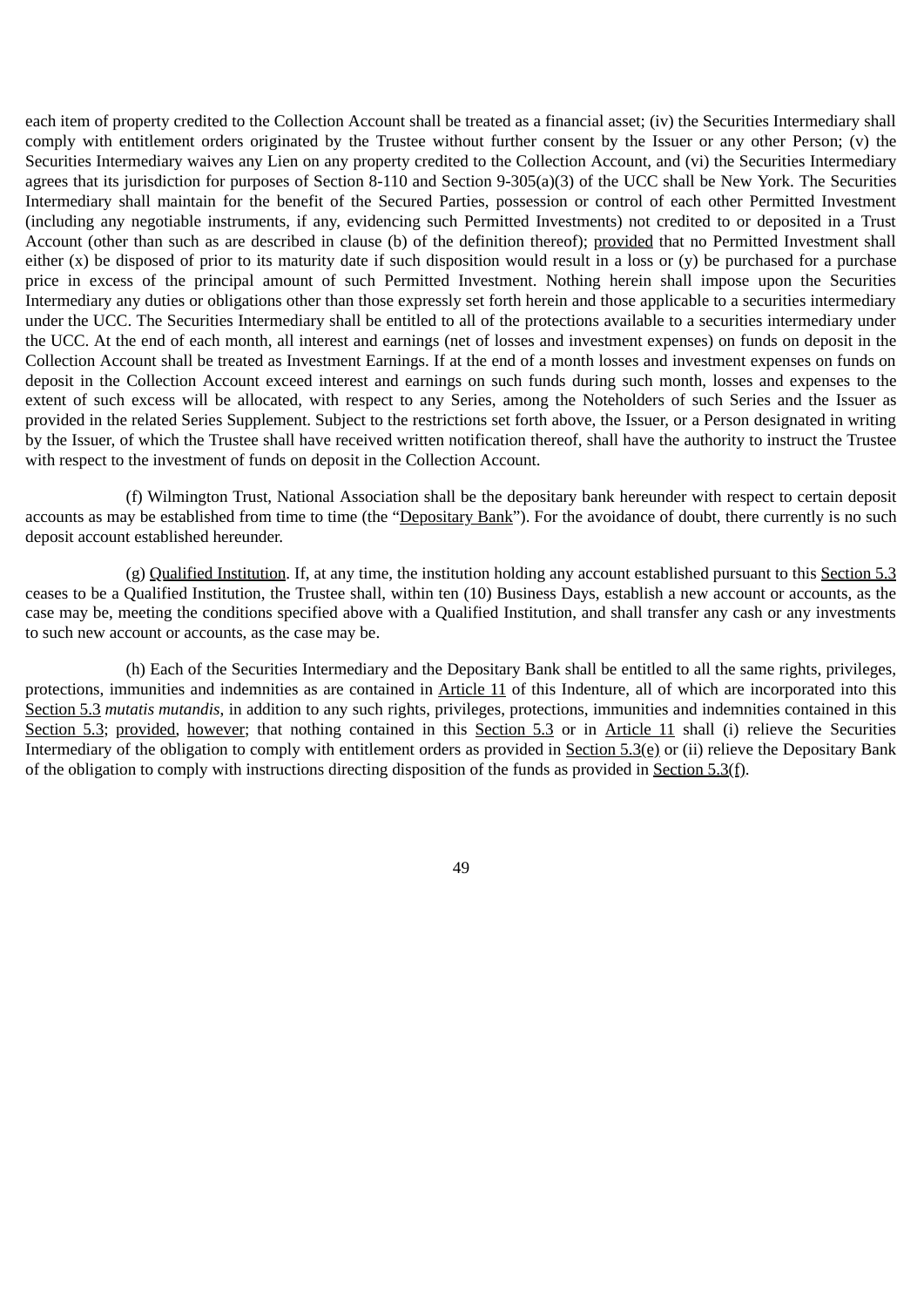#### Section 5.4. Collections and Allocations.

(a) Collections in General. Until this Indenture is terminated pursuant to Section 12.1, the Issuer shall cause, or shall cause the Servicer under the Servicing Agreement to cause, all Collections due and to become due, as the case may be, to be paid into the Collection Account as promptly as possible after the date of receipt of such Collections, but in no event later than the second Business Day (or, with respect to In-Store Payments or Field Collections, the third Business Day) following such date of receipt. All monies, instruments, cash and other proceeds received by the Servicer in respect of the Trust Estate pursuant to this Indenture shall be deposited in the Collection Account as specified herein and shall be applied as provided in this Article 5 and Article 6.

The Servicer shall allocate such amounts to each Series of Notes and to the Issuer in accordance with this Article 5 and shall instruct the Trustee to withdraw the required amounts from the Collection Account or pay such amounts to the Issuer in accordance with this Article 5, in both cases as modified by any Series Supplement. The Servicer shall make such deposits on the date indicated therein by wire transfer or as otherwise provided in the Series Supplement for any Series of Notes with respect to such Series.

## (b) [Reserved].

(c) Issuer Distributions. During the Revolving Period, amounts on deposit in the Collection Account may be paid to the Issuer no more than two (2) times during any calendar week ("Issuer Distributions"), except for Issuer Distributions to acquire Subsequently Purchased Receivables, which Issuer Distributions may occur on any Business Day, provided that (i) the Coverage Test is satisfied after giving effect to any such payment to the Issuer, (ii) any such payment to the Issuer shall be limited to the extent used by the Issuer for Permissible Uses and (iii) such Issuer Distribution occurs on a Purchase Date. The Issuer (or the initial Servicer) shall provide the Trustee with a Purchase Report as to the amount of Issuer Distributions for any Business Day, and delivery of such Purchase Report shall be deemed to be a certification by the Issuer that the foregoing conditions were satisfied. Upon receipt of such certification, together with the related Purchase Report, which shall set forth the specific amounts to be distributed and their related recipients (along with the calculations of each of the criteria set forth in this clause (c)), by 2:00 p.m. (New York time) on such Business Day, the Trustee shall forward such Issuer Distributions directly to (w) in the case of Issuer Distributions to be used for clause (a) of the definition of "Permissible Uses," the Seller, (x) in the case of Issuer Distributions to be used for clause (b) of the definition of "Permissible Uses," the Issuer, and (y) in the case of Issuer Distributions to be used for clause (c) of the definition of "Permissible Uses," the Noteholders.

The Issuer will meet the "Coverage Test" on any date of determination if:

(i) the Overcollateralization Test is satisfied;

(ii) the amount remaining on deposit in the Collection Account is no less than the sum of  $(x)$  the Required Monthly Payments, plus (y) the Loan Loss Reserve Amount, plus (z) all accrued and unpaid expenses and indemnity amounts payable pursuant to the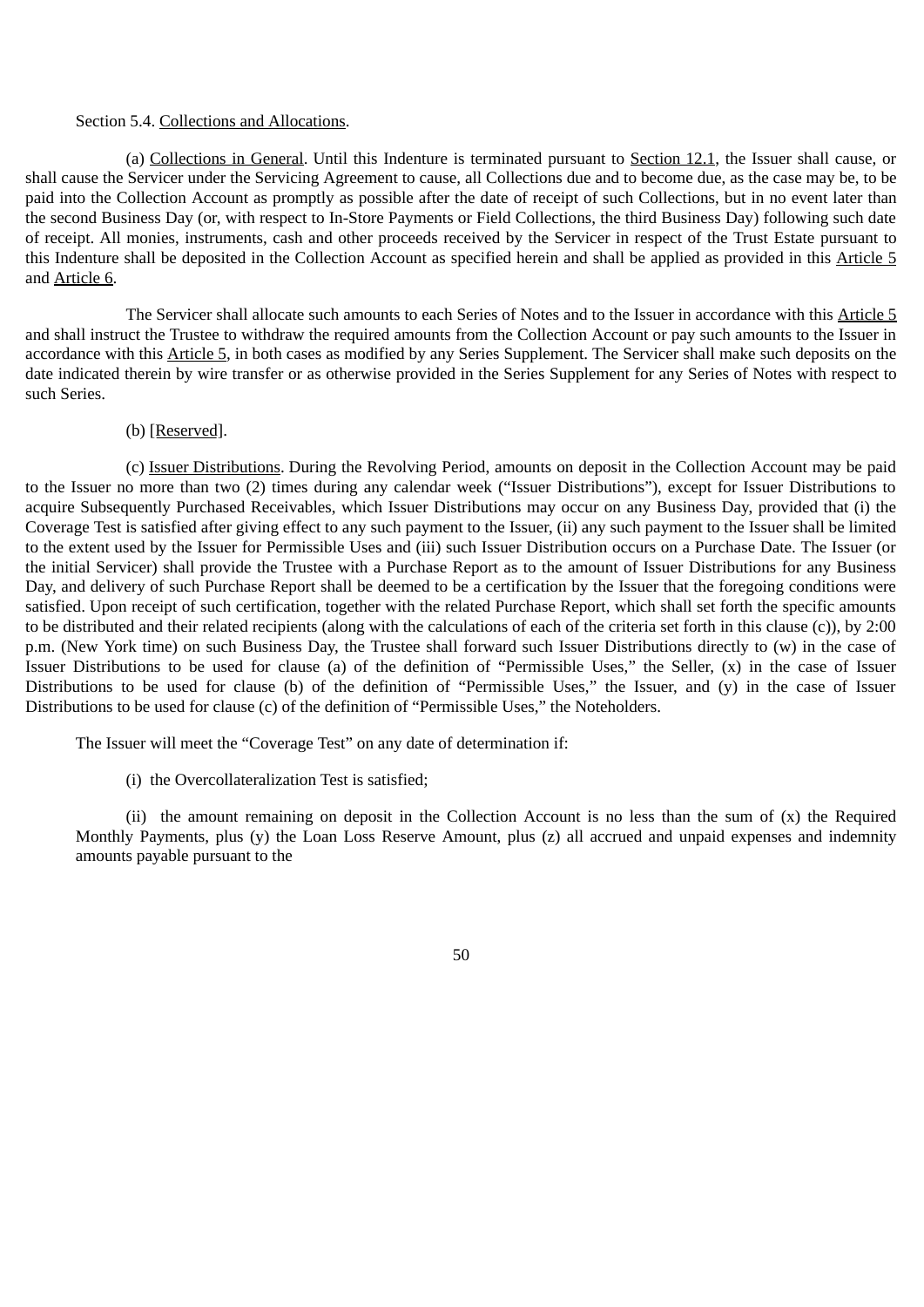Transaction Documents; provided, however, that clause (y) shall not apply for Issuer Distributions to acquire Subsequently Purchased Receivables;

(iii) the Amortization Period has not commenced;

(iv) there shall not exist on such Business Day, and such application thereof shall not result in the occurrence of, a Rapid Amortization Event, a Servicer Default, an Event of Default or a Default (in each case determined by the Issuer taking into account any increases, decreases and status changes of the Receivables and any increases or decreases in the Notes and the amount on deposit in the Collection Account including those scheduled to occur on such date);

- (v) [Reserved];
- (vi) [Reserved]; and

(vii) the representations and warranties of the Issuer, the initial Servicer and the Seller that are made in this Base Indenture and the other Transaction Documents as of any Purchase Dates are true and correct as of the date of such Issuer Distribution (except to the extent they relate to an earlier or later date, and then as of such earlier or later date).

The Issuer will meet the "Overcollateralization Test" on any date of determination if the Outstanding Receivables Balance of all Eligible Receivables (other than any Eligible Receivables that would cause the Concentration Limits to be exceeded), equals or exceeds an amount equal to (i) the outstanding principal amount of the Notes, plus (ii) the Required Overcollateralization Amount, minus (iii) the amount remaining on deposit in the Collection Account representing the portion of Required Monthly Payments that will be distributed on the following Payment Date in reduction of the Aggregate Class A Note Principal.

## (d) [Reserved].

(e) Disqualification of Institution Maintaining Collection Account. Upon and after the establishment of a new Collection Account with a Qualified Institution, the Servicer shall deposit or cause to be deposited all Collections as set forth in Section 5.3(a) into the new Collection Account, and in no such event shall deposit or cause to be deposited any Collections thereafter into any account established, held or maintained with the institution formerly maintaining the Collection Account (unless it later becomes a Qualified Institution or qualified corporate trust department maintaining the Collection Account).

Determination of Monthly Interest. Monthly interest with respect to each Series of Notes shall be determined, allocated and distributed in accordance with the procedures set forth in the applicable Series Supplement.

Determination of Monthly Principal. Monthly principal and other amounts with respect to each Series of Notes shall be determined, allocated and distributed in accordance with the procedures set forth in the applicable Series Supplement. However, all principal or interest with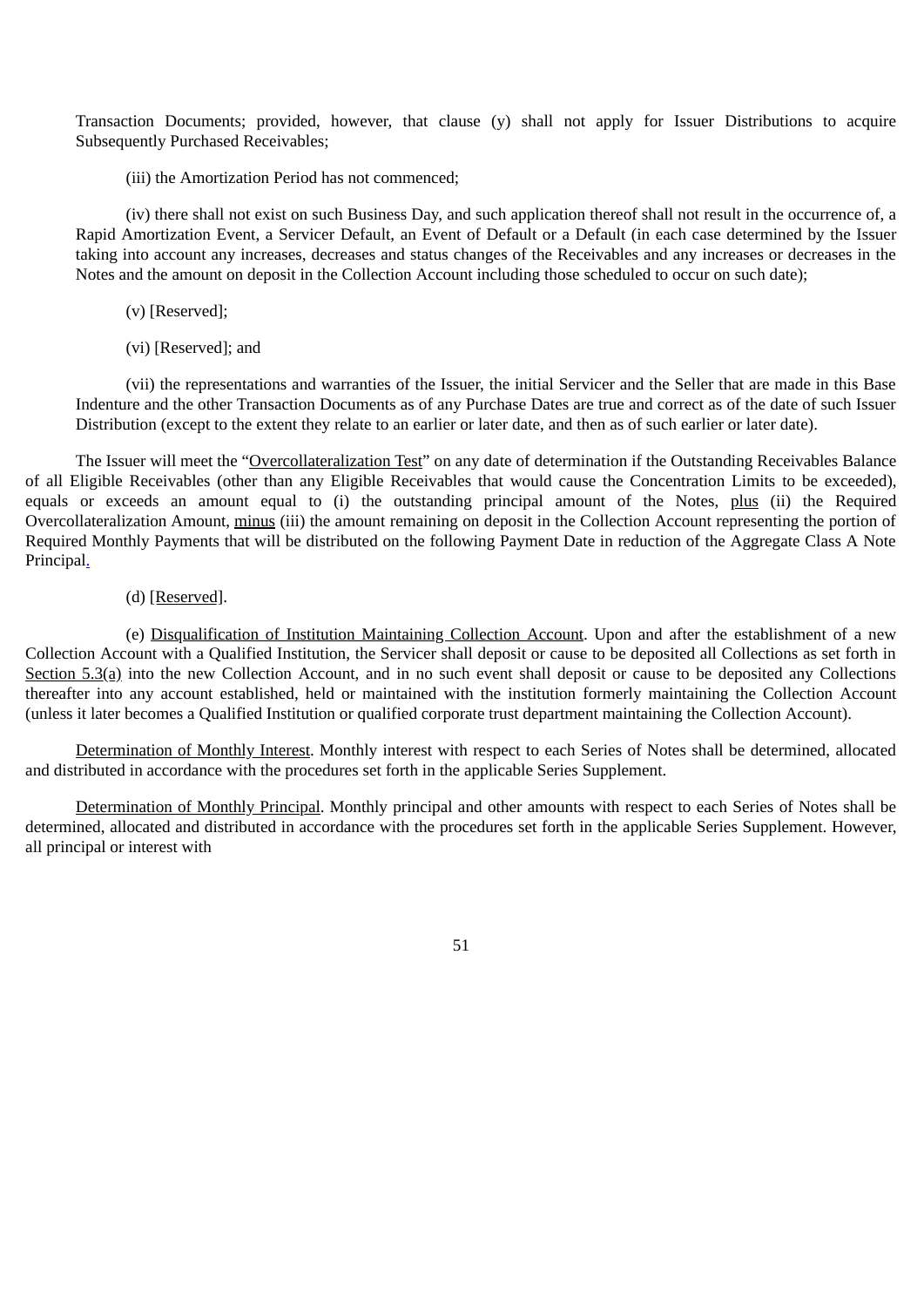respect to any Series of Notes shall be due and payable no later than the Legal Final Payment Date with respect to such Series.

General Provisions Regarding Accounts. Subject to Section  $11.1(c)$ , the Trustee shall not in any way be held liable by reason of any insufficiency in any of the Trust Estate resulting from any loss on any Permitted Investment included therein except for losses attributable to the Trustee's failure to make payments on such Permitted Investments issued by the Trustee, in its commercial capacity as principal obligor and not as trustee, in accordance with their terms.

Removed Receivables. Upon satisfaction of the conditions and the requirements of any of (i) Section 8.3(a) and Section 15.1 hereof, (ii) Section 2.02(k) or Section 2.08 of the Servicing Agreement or (iii) Section 2.4 of the Purchase Agreement, as applicable, the Issuer shall execute and deliver and, upon receipt of an Issuer Order, the Trustee shall acknowledge an instrument in the form attached hereto as Exhibit B evidencing the Trustee's release of the related Removed Receivables and Related Security, and the Removed Receivables and Related Security shall no longer constitute a part of the Trust Estate. No party relying upon an instrument executed by the Trustee as provided in this Article 5 shall be bound to ascertain the Trustee's authority, inquire into the satisfaction of any conditions precedent or see to the application of any moneys.

## [THE REMAINDER OF ARTICLE 5 IS RESERVED AND SHALL BE SPECIFIED IN ANY SERIES SUPPLEMENT

# WITH RESPECT TO ANY SERIES.]

# ARTICLE 6.

## [ARTICLE 6 IS RESERVED AND SHALL BE SPECIFIED IN ANY SUPPLEMENT WITH RESPECT TO ANY

SERIES]

## ARTICLE 7.

# [ARTICLE 7 IS RESERVED AND SHALL BE SPECIFIED IN ANY SUPPLEMENT WITH RESPECT TO ANY

### SERIES]

# ARTICLE 8.

### **COVENANTS**

Money for Payments To Be Held in Trust. At all times from the date hereof to the Indenture Termination Date, unless the Required Noteholders of each Series shall otherwise consent in writing, all payments of amounts due and payable with respect to any Notes that are to be made from amounts withdrawn from the Collection Account shall be made on behalf of the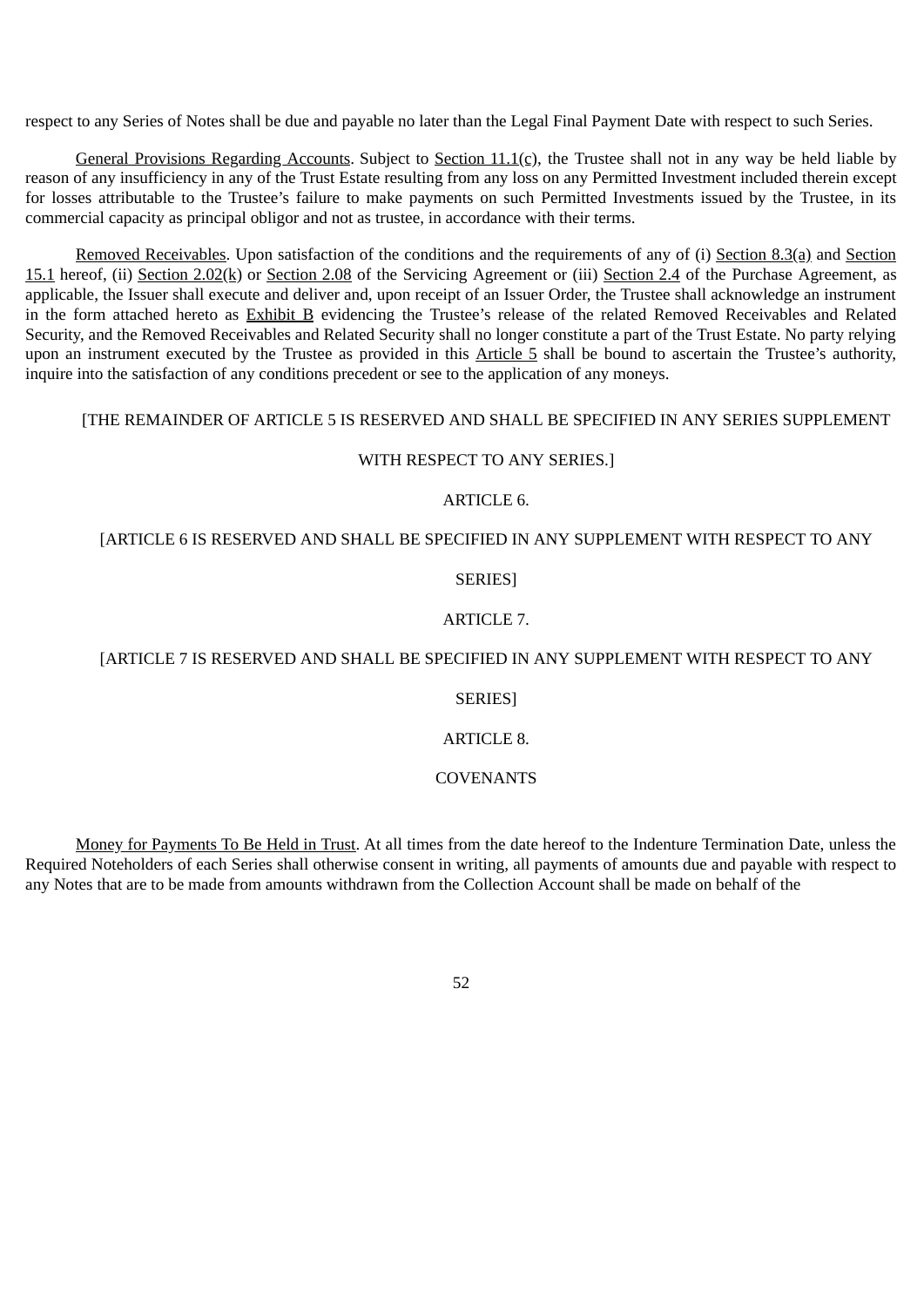Issuer by the Trustee or by another Paying Agent, and no amounts so withdrawn from the Collection Account for payments of such Notes shall be paid over to the Issuer except as provided in this Indenture.

Affirmative Covenants of Issuer. At all times from the date hereof to the Indenture Termination Date, unless each Noteholder shall otherwise consent in writing, the Issuer shall:

(a) Payment of Notes. Duly and punctually pay or cause to be paid principal of (and premium, if any), interest and other amounts on and with respect to the Notes pursuant to the provisions of this Base Indenture and any applicable Series Supplement. Principal, interest and other amounts shall be considered paid on the date due if the Trustee or the Paying Agent holds on that date money designated for and sufficient to pay all principal, interest and other amounts then due. Amounts properly withheld under the Code by any Person from a payment to any Noteholder of interest, principal and/or other amounts shall be considered as having been paid by the Issuer to such Noteholder for all purposes of this Indenture.

(b) Maintenance of Office or Agency. Maintain an office or agency (which may be an office of the Trustee, Transfer Agent and Registrar or co-registrar) where Notes may be surrendered for registration of transfer or exchange, where notices and demands to or upon the Issuer in respect of the Notes and this Indenture may be served, and where, at any time when the Issuer is obligated to make a payment of principal and premium upon the Notes, the Notes may be surrendered for payment. The Issuer hereby initially appoints the Trustee to serve as its agent for the foregoing purposes. The Issuer will give prompt written notice to the Trustee and the Noteholders of the location, and any change in the location, of such office or agency. If at any time the Issuer shall fail to maintain any such required office or agency or shall fail to furnish the Trustee with the address thereof, such presentations, surrenders, notices and demands may be made or served at the Corporate Trust Office of the Trustee, and the Issuer hereby appoints the Trustee as its agent to receive all such surrenders, notices and demands.

The Issuer may also from time to time designate one or more other offices or agencies where the Notes may be presented or surrendered for any or all such purposes and may from time to time rescind such designations. The Issuer will give prompt written notice to the Trustee and the Noteholders of any such designation or rescission and of any change in the location of any such other office or agency.

The Issuer hereby designates the Corporate Trust Office of the Trustee as one such office or agency of the Issuer.

## (c) Compliance with Laws, etc.

(i) Comply with all applicable Laws, a breach of any of which, individually or in the aggregate, would be reasonably likely to have a Material Adverse Effect;

(ii) Obtain any licenses, permits, franchises or other governmental authorizations necessary to the ownership of the Receivables and its other properties or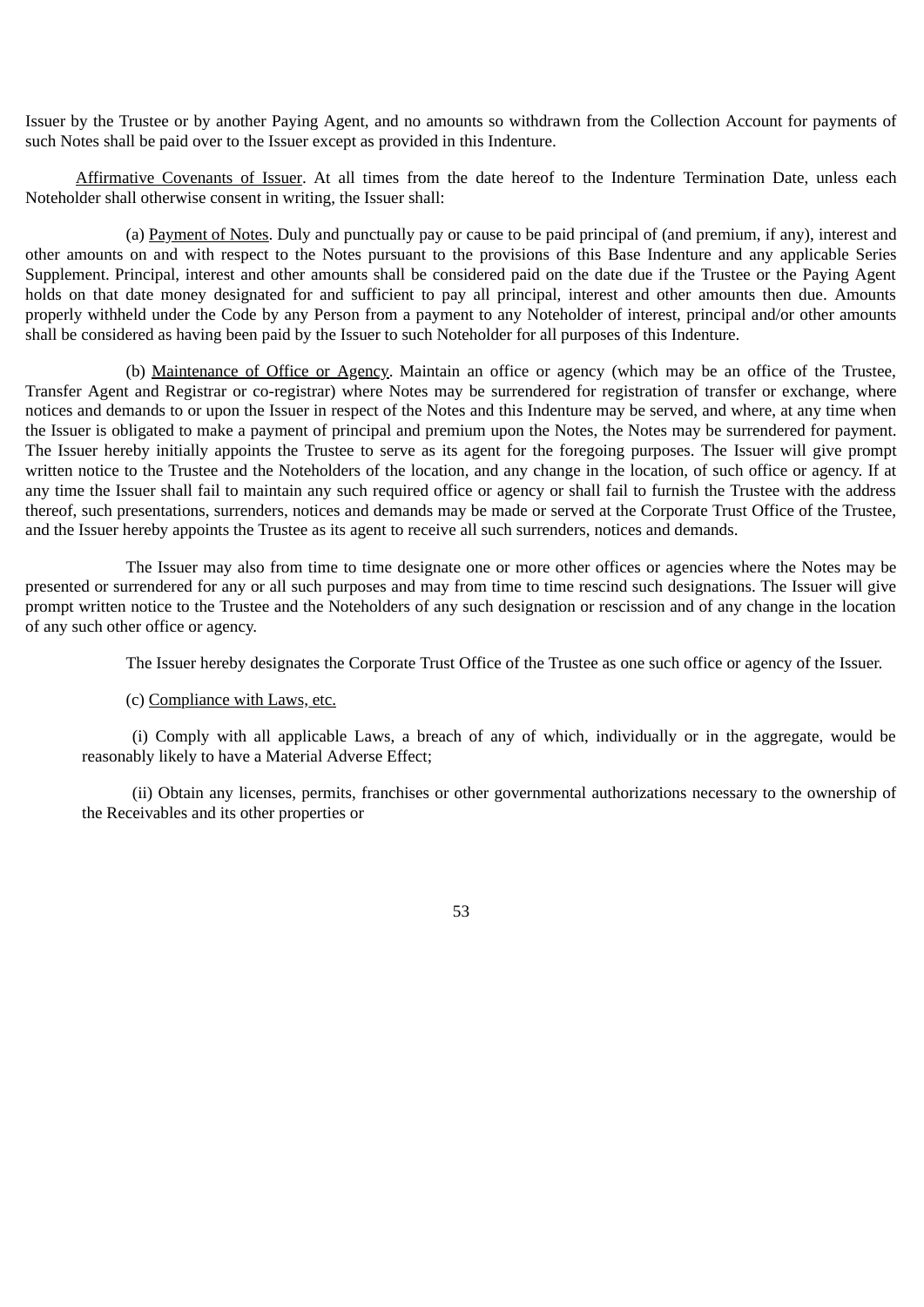to the conduct of its business, the violation or failure to obtain which would be reasonably likely to have a Material Adverse Effect; and

(iii) Ensure that all Governmental Actions of all Governmental Authorities required with respect to the transactions contemplated by the Transaction Documents and the other documents related thereto have been obtained or made.

(d) Preservation of Existence. Preserve and maintain its existence rights, franchises and privileges in the jurisdiction of its incorporation or organization, and qualify and remain qualified in good standing as a foreign entity in the jurisdiction where its principal place of business and its chief executive office are located and in each other jurisdiction where the failure to preserve and maintain such existence, rights, franchises, privileges and qualifications would have a Material Adverse Effect.

(e) Performance and Compliance with Receivables. Timely and fully perform and comply with all provisions, covenants and other promises required to be observed by it under the Receivables and all other agreements related to such Receivables.

(f) Collection Policy. Comply in all material respects with the Credit and Collection Policies in regard to each Receivable.

(g) Reporting Requirements of The Issuer. Until the Indenture Termination Date, furnish to the Noteholders:

### (i) Financial Statements.

(A) as soon as available, and in any event within one hundred twenty (120) days after the end of each Fiscal Year of the Issuer, a copy of the annual unaudited report for such Fiscal Year of the Issuer including a copy of the balance sheet of the Issuer, in each case, as at the end of such Fiscal Year, together with the related statements of earnings and cash flows for such Fiscal Year;

(B) as soon as available and in any event within one hundred twenty (120) days after the end of each Fiscal Year of Consolidated Parent, a balance sheet of Consolidated Parent as of the end of such year and statements of income and retained earnings and of source and application of funds of Consolidated Parent, for the period commencing at the end of the previous Fiscal Year and ending with the end of such year, in each case setting forth comparative figures for the previous Fiscal Year, certified without material qualification by Deloitte & Touche LLP or other nationally recognized independent public accountants with expertise in the preparation of such reports, together with a certificate of such accounting firm stating that in the course of the regular audit of the business of Consolidated Parent, which audit was conducted in accordance with GAAP (as then in effect), such accounting firm has obtained no knowledge that an Event of Default, Default or Rapid Amortization Event has occurred and is continuing, or if, in the opinion of such accounting firm, such an Event of Default, Default or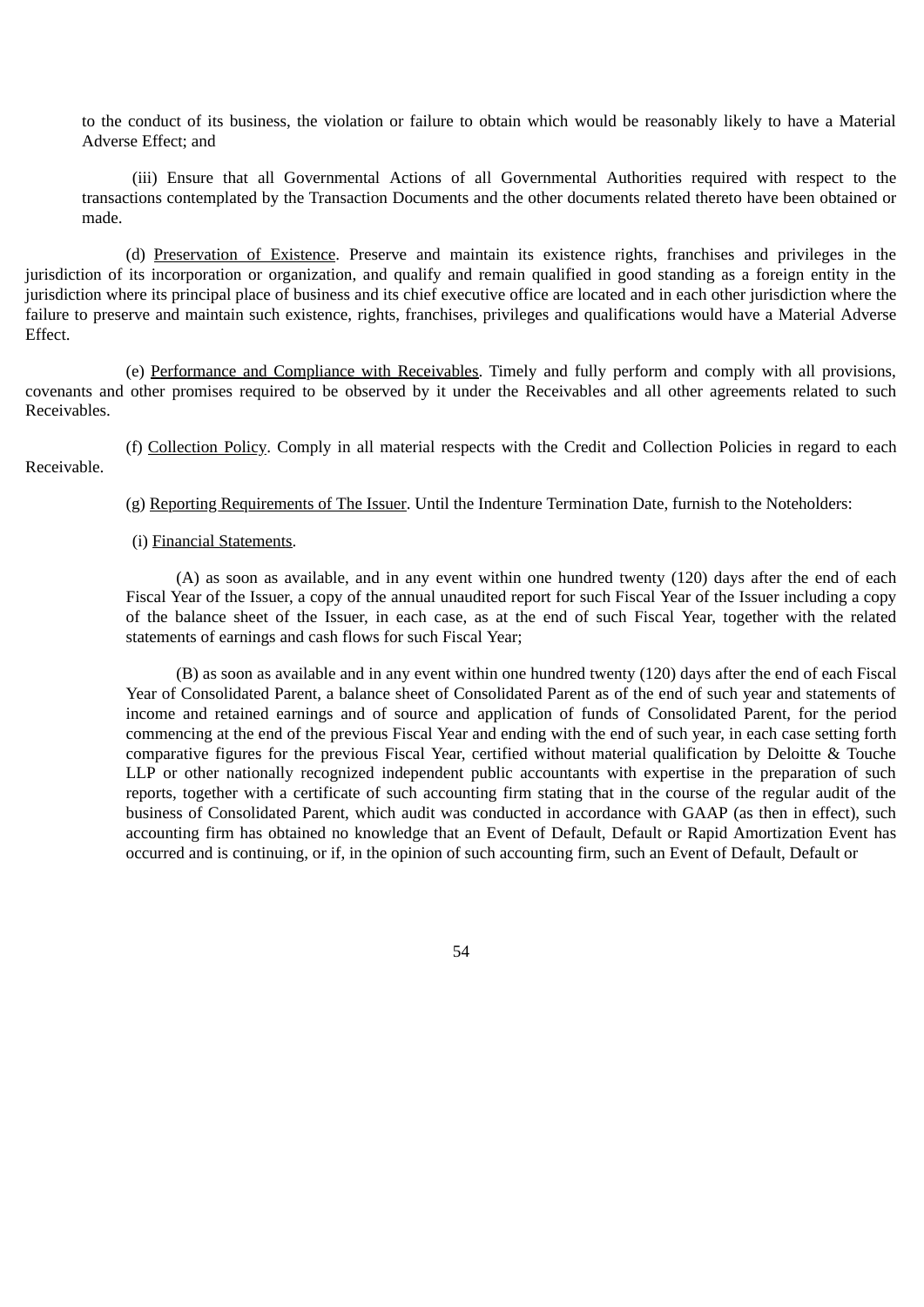Rapid Amortization Event has occurred and is continuing, a statement as to the nature thereof; and

(C) as soon as available and in any event within forty-five (45) days after the end of each fiscal quarter, quarterly balance sheets and quarterly statements of source and application of funds and quarterly statements of income and retained earnings of Consolidated Parent, certified by a Responsible Officer of Consolidated Parent (which certification shall state that such balance sheets and statements fairly present the financial condition and results of operations for such fiscal quarter, subject to year-end audit adjustments), delivery of which balance sheets and statements shall be accompanied by an Officer's Certificate of the Issuer to the effect that no Event of Default, Default or Rapid Amortization Event has occurred and is continuing.

For so long as Consolidated Parent is subject to the reporting requirements of Section 13(a) of the Exchange Act, its filing of the annual and quarterly reports required under the Exchange Act, on a timely basis, shall be deemed compliance with this Section  $8.2(g)(i)$ .

(ii) Notice of Default, Event of Default, Rapid Amortization Event or Block Event. Immediately, and in any event within one (1) Business Day after the Issuer obtains knowledge of the occurrence of each Default, Event of Default, Rapid Amortization Event or Block Event (as defined in the Note Purchase Agreement) a statement of a Responsible Officer of the Issuer (which statement shall also be delivered to the Back-Up Servicer and any successor Servicer) setting forth details of such Default, Event of Default, Rapid Amortization Event or Block Event (as defined in the Note Purchase Agreement) and the action which the Issuer proposes to take with respect thereto;

#### (iii) Change in Credit and Collection Policies.

(A) Within fifteen (15) Business Days after the date of any material change in or amendment to the Credit and Collection Policies is made (which change or amendment, to the extent made to the Credit and Collection Policies of the Seller or initial Servicer, shall not be made without the prior written consent of each of the Noteholders), a copy of the Credit and Collection Policies then in effect indicating such change or amendment;

(B) No later than five (5) Business Days prior to the effective date of any proposed material change in or amendment to the Credit and Collection Policies, a copy of the proposed change or amendment; and

(C) Within fifteen (15) Business Days after the date any material version change in the Seller's proprietary credit risk decisioning model, a written summary of such change.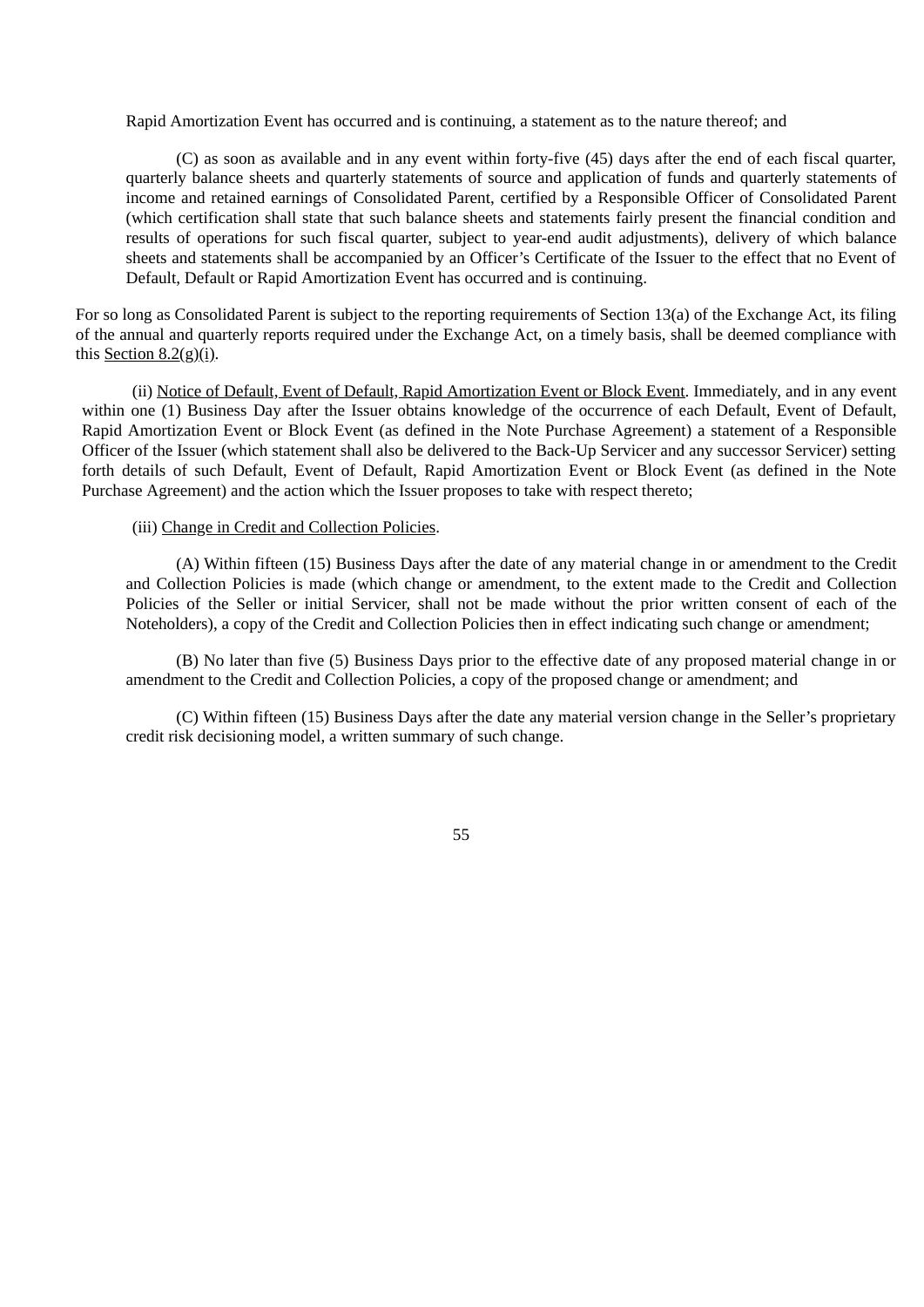(iv) ERISA. Promptly after the filing or receiving thereof, copies of all reports and notices with respect to any ERISA Event which either (i) the Issuer, the Seller, the initial Servicer or any of their respective ERISA Affiliates files under ERISA with the Internal Revenue Service, the Pension Benefit Guaranty Corporation or the U.S. Department of Labor or (ii) the Issuer, the Seller, the initial Servicer or any of their respective ERISA Affiliates receives from the Internal Revenue Service, the Pension Benefit Guaranty Corporation or the U.S. Department of Labor. The Issuer shall give the Trustee and each Noteholder prompt written notice of any event that could result in the imposition of a Lien on the assets of the Issuer or any of its ERISA Affiliates under Section 430(k) of the Code or Section 303(k) or 4068 of ERISA;

(v) If a Responsible Officer of the Issuer shall have actual knowledge of the occurrence of a Servicer Default, notice thereof to the Trustee and the Noteholders, which notice shall specify the action, if any, the Issuer is taking in respect of such default. If a Servicer Default shall arise from the failure of the Servicer to perform any of its duties or obligations under the Servicing Agreement, the Issuer shall take all reasonable steps available to it to remedy such failure, including any action reasonably requested by the Trustee or the Noteholders; and

(vi) On or before April 1, 2016 and on or before April 1 of each year thereafter, and otherwise in compliance with the requirements of TIA Section 314(a)(4) (if this Indenture is required to be qualified under the TIA), an Officer's Certificate of the Issuer stating, as to the Responsible Officer signing such Officer's Certificate, that:

(A) a review of the activities of the Issuer during such year and of performance under this Indenture has been made under such Responsible Officer's supervision; and

(B) to the best of such Responsible Officer's knowledge, based on such review, the Issuer has complied with all conditions and covenants under this Indenture throughout such year, or, if there has been a Default, Event of Default or Rapid Amortization Event specifying each such Default, Event of Default or Rapid Amortization Event known to such Responsible Officer and the nature and status thereof.

(h) Use of Proceeds. Use the proceeds of the Notes solely in connection with the acquisition or funding of Receivables and other Permissible Uses.

(i) Protection of Trust Estate. At its expense, perform all acts and execute all documents necessary and desirable at any time to evidence, perfect, maintain and enforce the title or the security interest of the Trustee in the Trust Estate and the priority thereof. The Issuer will prepare, deliver and authorize the filing of financing statements relating to or covering the Trust Estate sold to the Issuer and subsequently conveyed to the Trustee (which financing statements may cover "all assets" of the Issuer).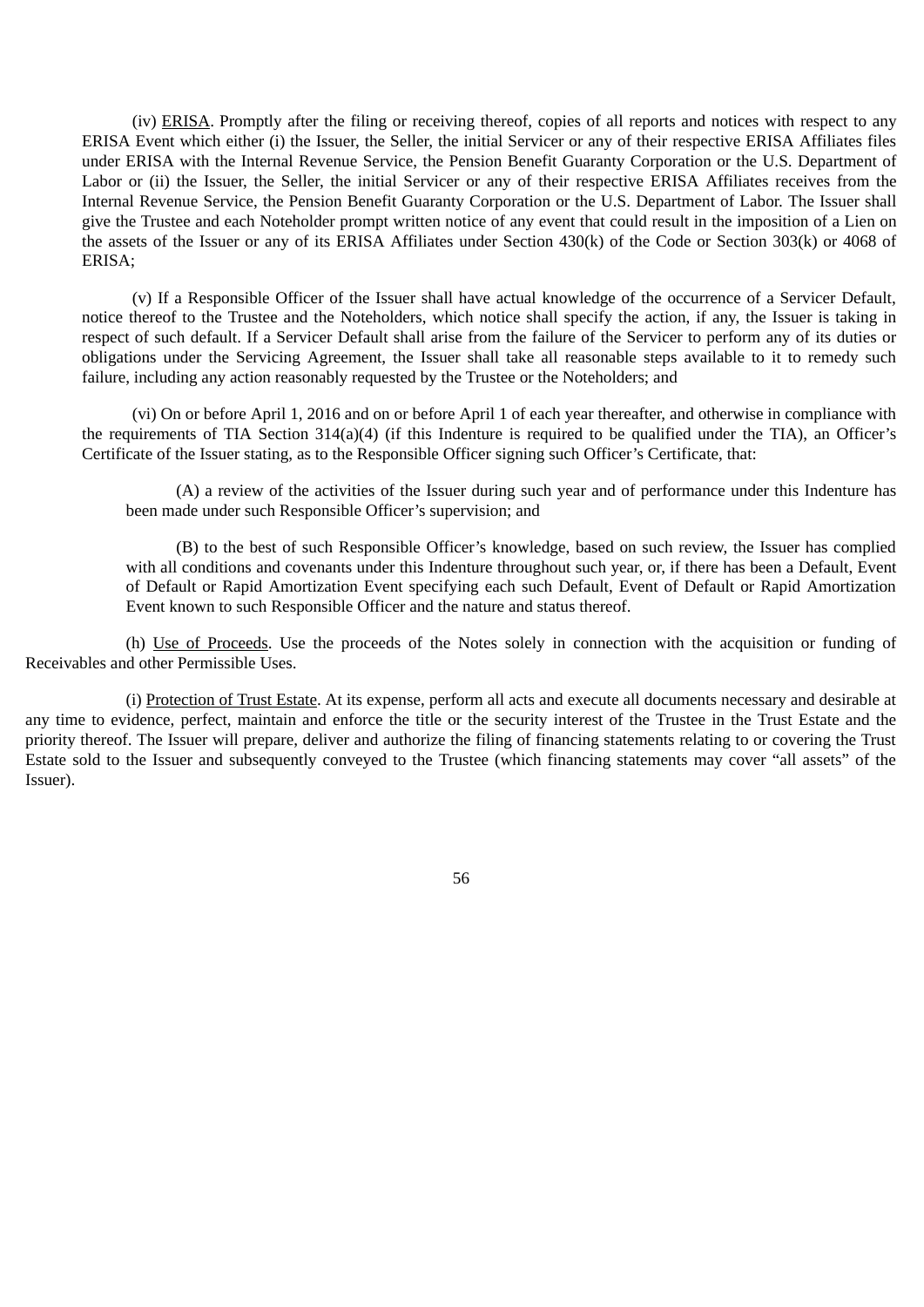(j) Inspection of Records. Permit the Trustee, the Noteholders, any one or more of the Notice Persons or their duly authorized representatives, attorneys or auditors to inspect the Receivables, the Receivable Files and the Records at such times as such Person may reasonably request. Upon instructions from the Trustee, the Required Noteholders or their duly authorized representatives, attorneys or auditors, the Issuer shall release any document related to any Receivables to such Person.

(k) Furnishing of Information. Provide such cooperation, information and assistance, and prepare and supply the Trustee and the Noteholders with such data regarding the performance by the Obligors of their obligations under the Receivables and the performance by the Issuer and Servicer of their respective obligations under the Transaction Documents, as may be reasonably requested by the Trustee, the Noteholders, or any Notice Person from time to time.

(l) Accounts. Not maintain any bank accounts other than the Trust Accounts. Except as set forth in the Servicing Agreement the Issuer shall not make, nor will it permit the Seller or Servicer to make, any change in its instructions to Obligors regarding payments to be made to the Servicer Account (as defined in the Servicing Agreement). The Issuer shall not add any additional Trust Accounts unless the Trustee (subject to Section 15.1 hereto) shall have consented thereto and received a copy of any documentation with respect thereto. The Issuer shall not terminate any Trust Accounts or close any Trust Accounts unless the Trustee and the Noteholders shall have received at least thirty (30) days' prior notice of such termination and (subject to Section 15.1 hereto) shall have consented thereto.

(m) Performance and Compliance with Receivables and Contracts. At its expense, timely and fully perform and comply with all material provisions, covenants and other promises, if any, required to be observed by the Issuer under the Contracts related to the Receivables.

(n) Collections Received. Hold in trust, and immediately (but in any event no later than two (2) Business Days following the date of receipt thereof) transfer to the Servicer for deposit into the Collection Account (subject to Section 5.4(a)) all Collections, if any, received from time to time by the Issuer.

(o) Enforcement of Transaction Documents. Use commercially reasonable efforts to enforce all rights held by it under any of the Transaction Documents, shall not amend, supplement or otherwise modify any of the Transaction Documents and shall not waive any breach of any covenant contained thereunder without the prior written consent of each Noteholder. The Issuer shall take all actions necessary and desirable to enforce the Issuer's rights and remedies under the Transaction Documents. The Issuer agrees that it will not waive timely performance or observance by the Servicer or the Seller of their respective duties under the Transaction Documents if the effect thereof would adversely affect any of the Secured Parties.

(p) Separate Legal Entity. The Issuer hereby acknowledges that the Trustee and the Noteholders are entering into the transactions contemplated by this Base Indenture and the other Transaction Documents in reliance upon the Issuer's identity as a legal entity separate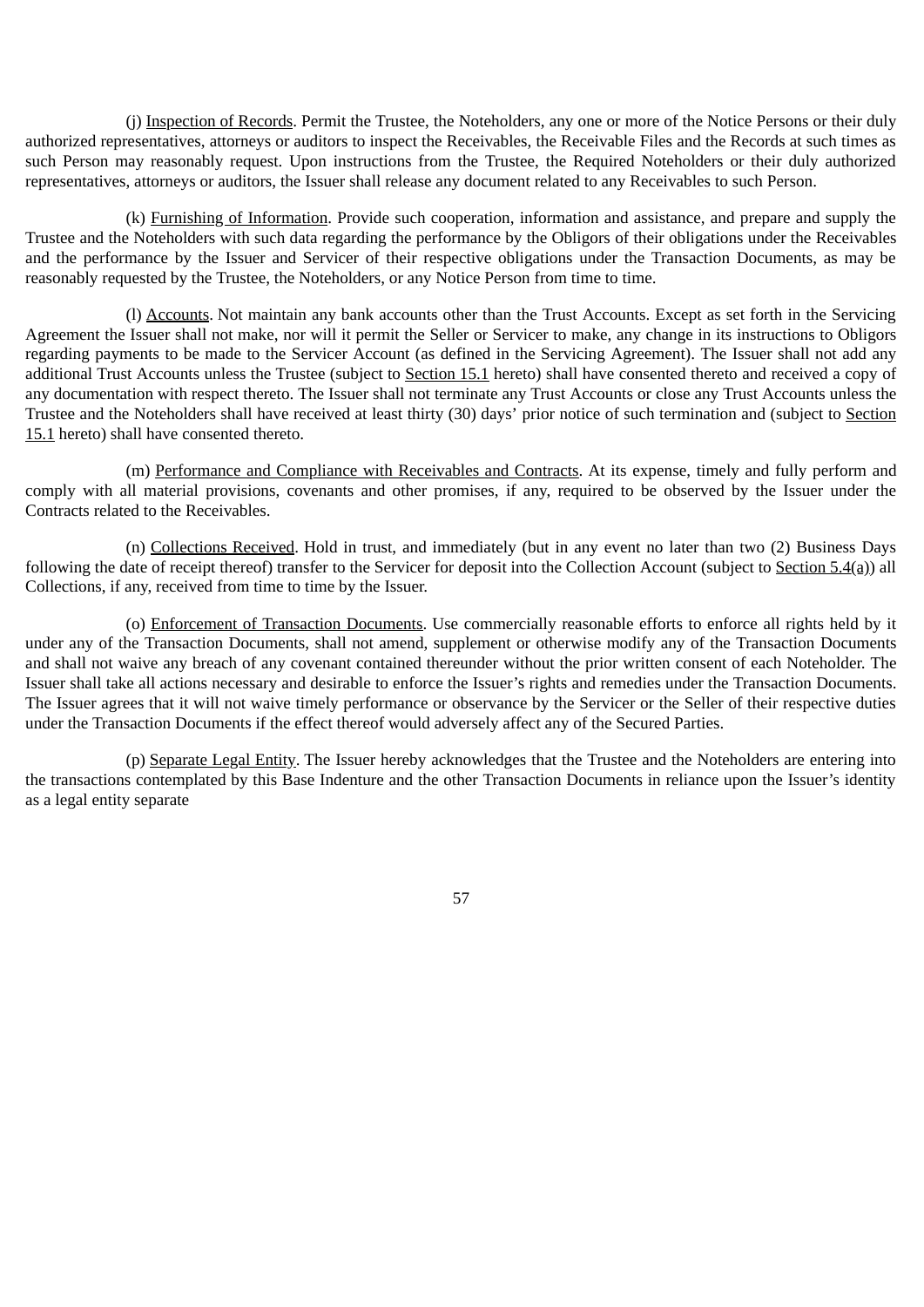from any other Person. Therefore, from and after the date hereof, the Issuer shall take all reasonable steps to continue the Issuer's identity as a separate legal entity and to make it apparent to third Persons that the Issuer is an entity with assets and liabilities distinct from those of any other Person, and is not a division of any other Person. Without limiting the generality of the foregoing and in addition to and consistent with the covenant set forth herein, the Issuer shall take such actions as shall be required in order that:

(i) The Issuer will be a limited purpose limited liability company whose primary activities are restricted in its operating agreement to owning financial assets and financing the acquisition thereof and conducting such other activities as it deems necessary or appropriate to carry out its primary activities;

(ii) At least two directors of the Issuer (the "Independent Directors") shall be individuals who (A) for the fiveyear period prior to his or her appointment as Independent Director has not been, and during the continuation of his or her service as Independent Director is not: (i) an employee, director, stockholder, member, manager, partner or officer of the Issuer, Oportun or any of their respective Affiliates (other than his or her service as an Independent Director of the Issuer or any Affiliate that is a special purpose entity); (ii) a customer or supplier of the Issuer, Oportun or any of their respective Affiliates (other than his or her service as an Independent Director of the Issuer or any Affiliate that is a special purpose entity); or (iii) any member of the immediate family of a person described in (i) or (ii), and (B) has, (i) prior experience as an Independent Director for a corporation or limited liability company whose charter documents required the unanimous consent of all Independent Directors thereof before such corporation or limited liability company could consent to the institution of bankruptcy or insolvency proceedings against it or could file a petition seeking relief under any applicable federal or state law relating to bankruptcy and (ii) at least three years of employment experience with one or more entities that provide, in the ordinary course of their respective businesses, advisory, management or placement services to issuers of securitization or structured finance instruments, agreements or securities. The limited liability company agreement of the Issuer shall provide that (i) the Issuer shall not approve, or take any other action to cause the filing of, a voluntary bankruptcy petition with respect to the Issuer unless the Independent Directors shall approve the taking of such action in writing prior to the taking of such action, and (ii) such provision cannot be amended without the prior written consent of the Independent Directors;

(iii) any employee, consultant or agent of the Issuer will be compensated from funds of the Issuer, as appropriate, for services provided to the Issuer;

(iv) the Issuer will allocate and charge fairly and reasonably overhead expenses shared with any other Person. To the extent, if any, that the Issuer and any other Person share items of expenses such as legal, auditing and other professional services, such expenses will be allocated to the extent practical on the basis of actual use or the value of services rendered, and otherwise on a basis reasonably related to the actual use or the value of services rendered;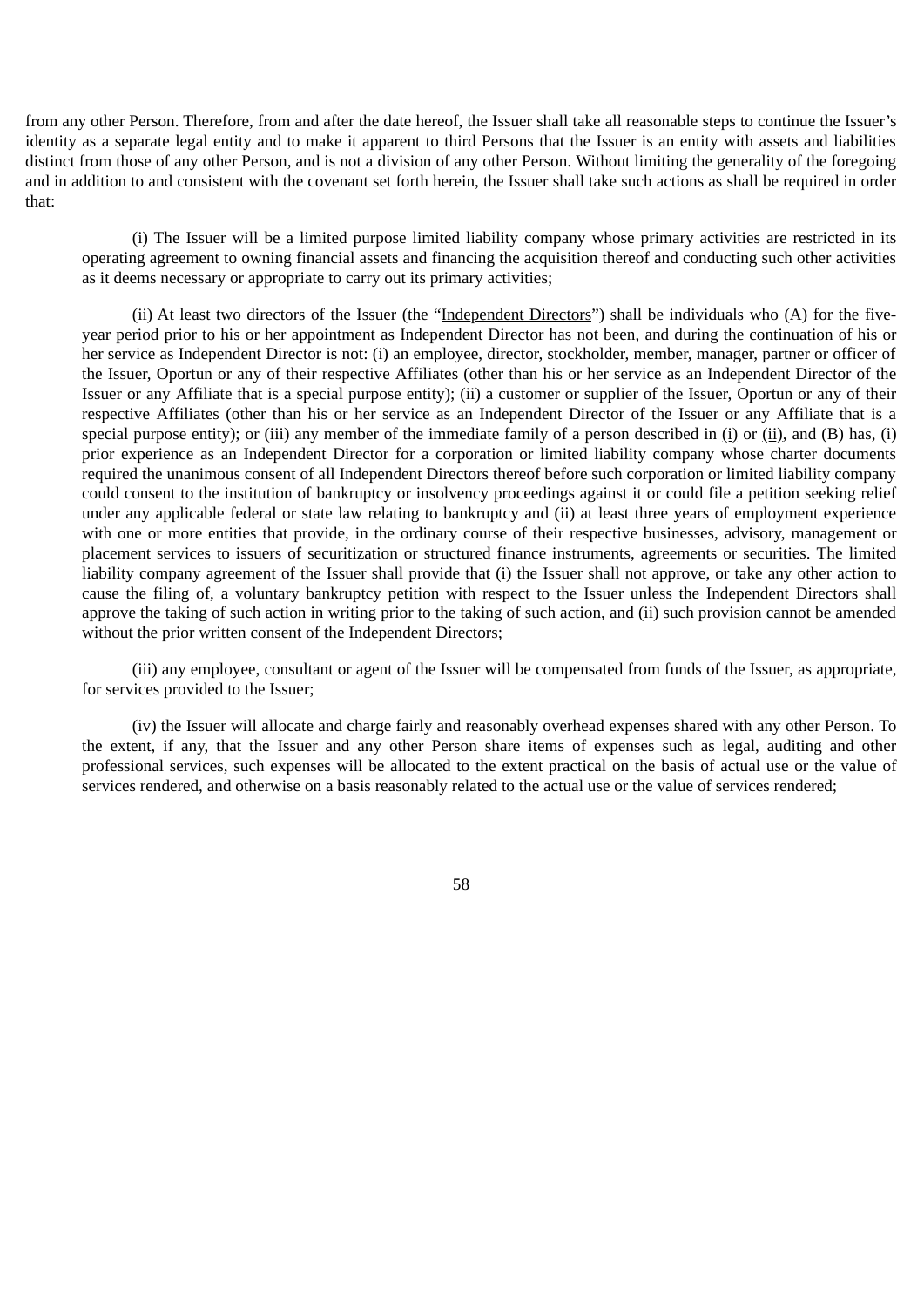(v) the Issuer's operating expenses will not be paid by any other Person except as permitted under the terms of this Indenture or otherwise consented to by the Noteholders or the Trustee, at the direction of the Required Noteholders;

(vi) the Issuer's books and records will be maintained separately from those of any other Person;

(vii) all audited financial statements of any Person that are consolidated to include the Issuer will contain notes clearly stating that (A) all of the Issuer's assets are owned by the Issuer, and (B) the Issuer is a separate entity;

(viii) the Issuer's assets will be maintained in a manner that facilitates their identification and segregation from those of any other Person;

(ix) the Issuer will strictly observe appropriate formalities in its dealings with all other Persons, and funds or other assets of the Issuer will not be commingled with those of any other Person, other than temporary commingling in connection with servicing the Receivables to the extent explicitly permitted by this Indenture and the other Transaction Documents;

(x) the Issuer shall not, directly or indirectly, be named or enter into an agreement to be named, as a direct or contingent beneficiary or loss payee, under any insurance policy with respect to any amounts payable due to occurrences or events related to any other Person;

(xi) any Person that renders or otherwise furnishes services to the Issuer will be compensated thereby at market rates for such services it renders or otherwise furnishes thereto. Except as expressly provided in the Transaction Documents, the Issuer will not hold itself out to be responsible for the debts of any other Person or the decisions or actions respecting the daily business and affairs of any other Person; and

(xii) comply with all material assumptions of fact set forth in each opinion with respect to certain bankruptcy matters delivered by Orrick, Herrington & Sutcliffe LLP pursuant to the Transaction Documents, relating to the Issuer, its obligations hereunder and under the other Transaction Documents to which it is a party and the conduct of its business with the Seller, the Servicer or any other Person.

(q) Minimum Net Worth. Have a net worth (in accordance with GAAP) of at least 1% of the aggregate outstanding principal amount of the Notes.

(r) Servicer's Obligations. Cause the Servicer to comply with Section  $2.02(c)$  and Sections  $2.09$  and  $2.10$  of the Servicing Agreement.

(s) Income Tax Characterization. For purposes of U.S. federal income, state and local income and franchise taxes, unless otherwise required by the relevant Governmental Authority, the Issuer will treat the Notes as debt.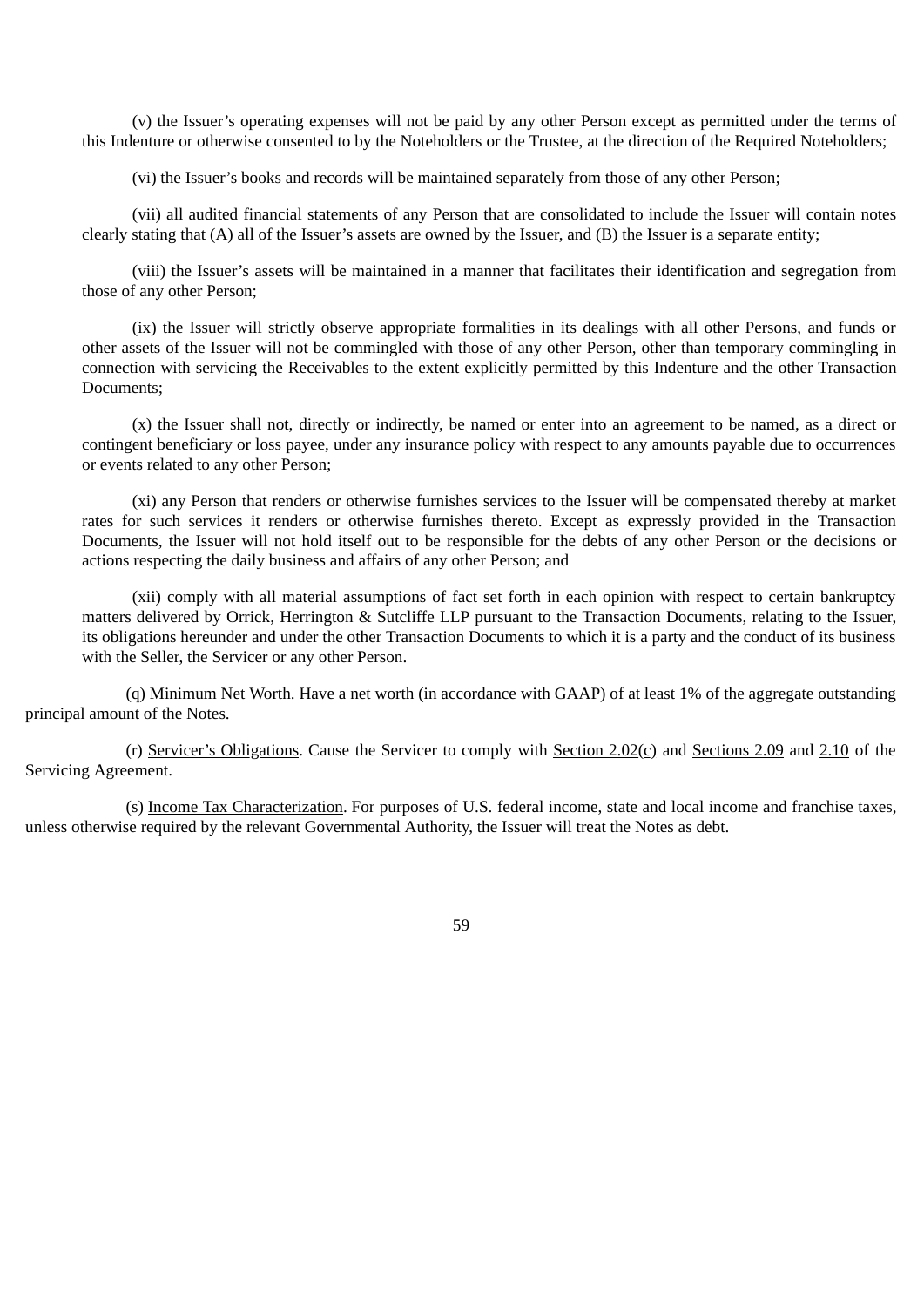Negative Covenants. So long as any Notes are outstanding, the Issuer shall not, unless each Noteholder shall otherwise consent in writing:

(a) Sales, Liens, etc. Except pursuant to, or as contemplated by, the Transaction Documents, the Issuer shall not sell, transfer, exchange, assign (by operation of law or otherwise) or otherwise dispose of, or create or suffer to exist voluntarily or involuntarily any Adverse Claims upon or with respect to any of its assets, including, without limitation, the Trust Estate, any interest therein or any right to receive any amount from or in respect thereof.

(b) Claims, Deductions. Claim any credit on, or make any deduction from the principal or interest payable in respect of, the Notes (other than amounts properly withheld from such payments under the Code or other applicable Law) or assert any claim against any present or former Noteholder by reason of the payment of the taxes levied or assessed upon any part of the Trust Estate.

(c) Mergers, Acquisitions, Sales, Subsidiaries, Delaware LLC Divisions, etc. The Issuer shall not:

(i) be a party to any merger or consolidation, or directly or indirectly purchase or otherwise acquire all or substantially all of the assets or any stock of any class of, or any partnership or joint venture interest in, any other Person, except for Permitted Investments, or sell, transfer, assign, convey or lease any of its property and assets (or any interest therein) other than pursuant to, or as contemplated by, this Indenture or the other Transaction Documents;

(ii) make, incur or suffer to exist an investment in, equity contribution to, loan or advance to, or payment obligation in respect of the deferred purchase price of property from, any other Person, except for Permitted Investments or pursuant to the Transaction Documents;

(iii) create any direct or indirect Subsidiary or otherwise acquire direct or indirect ownership of any equity interests in any other Person other than pursuant to the Transaction Documents;

(iv) enter into any transaction with any Affiliate except for the transactions contemplated by the Transaction Documents and other transactions upon fair and reasonable terms materially no less favorable to the Issuer than would be obtained in a comparable arm's length transaction with a Person not an Affiliate; or

(v) enter into any Delaware LLC Division.

(d) Change in Business Policy. The Issuer shall not make any change in the character of its business which would impair in any material respect the collectability of any Receivable.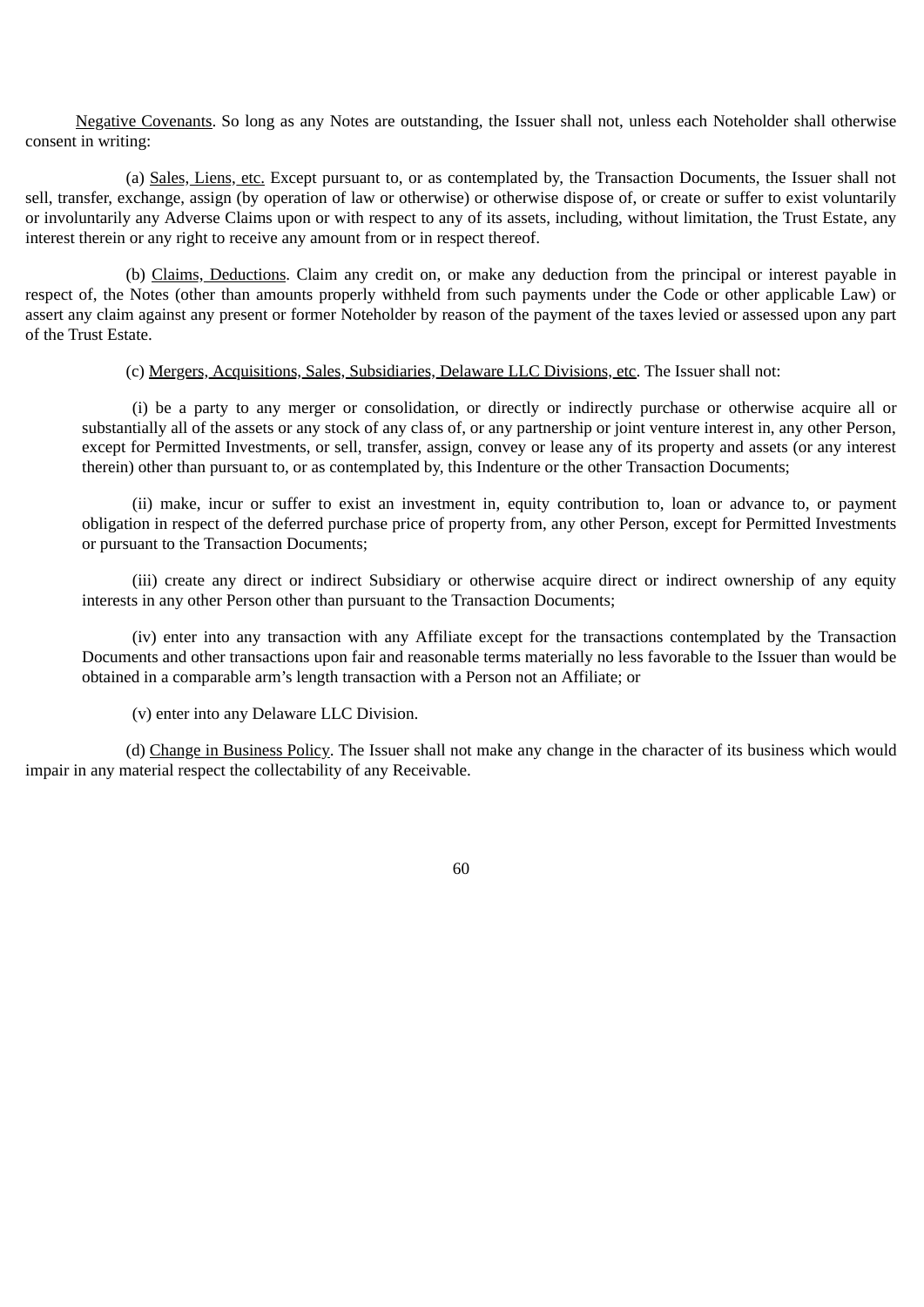(e) Other Debt. Except as provided for herein, the Issuer shall not create, incur, assume or suffer to exist any Indebtedness whether current or funded, other than (i) the Notes, (ii) Indebtedness of the Issuer representing fees, expenses and indemnities arising hereunder or under the Purchase Agreement for the purchase price of the Receivables under the Purchase Agreement and (iii) other Indebtedness permitted pursuant to Section 8.3(h).

(f) Certificate of Formation and LLC Agreement. The Issuer shall not amend its certificate of formation or its operating agreement unless the Trustee has agreed to such amendment and each Noteholder has consented to such amendment (which consent shall not be unreasonably withheld).

(g) Financing Statements. The Issuer shall not authorize the filing of any financing statement (or similar statement or instrument of registration under the Laws of any jurisdiction) or statements relating to the Trust Estate other than the financing statements authorized and filed in connection with and pursuant to the Transaction Documents.

(h) Business Restrictions. The Issuer shall not (i) engage in any business or transactions, or be a party to any documents, agreements or instruments, other than the Transaction Documents or those incidental to the purposes thereof, or (ii) make any expenditure for any assets (other than Receivables) if such expenditure, when added to other such expenditures made during the same calendar year would, in the aggregate, exceed Ten Thousand Dollars (\$10,000); provided, however, that the foregoing will not restrict the Issuer's ability to pay servicing compensation as provided herein and, so long as no Default, Event of Default or Rapid Amortization Event shall have occurred and be continuing, the Issuer's ability to make payments or distributions legally made to the Issuer's members with amounts distributed to the Issuer in accordance with this Base Indenture and the related Series Supplement.

## (i) ERISA Matters.

(i) To the extent applicable, the Issuer will not (A) engage or permit any of its respective ERISA Affiliates, over which the Issuer has control, to engage in any prohibited transaction (as defined in Section 4975 of the Code and Section 406 of ERISA) for which an exemption is not available or has not previously been obtained from the U.S. Department of Labor; (B) fail to make, or permit any of its ERISA Affiliates, over which the Issuer has control, to fail to make, any payments to any Multiemployer Plan that the Issuer, the Seller, the initial Servicer or any of their respective ERISA Affiliates is required to make under the agreement relating to such Multiemployer Plan or any Law pertaining thereto; (C) terminate, or permit any of its ERISA Affiliates, over which the Issuer has control, to terminate, any Benefit Plan so as to result in any liability to the Issuer, the initial Servicer, the Seller or any of their ERISA Affiliates; or (D) permit to exist any occurrence of any reportable event described in Title IV of ERISA with respect to a Pension Plan, if such prohibited transactions, failures to make payment, terminations and reportable events described in clauses  $(A)$ ,  $(B)$ ,  $(C)$ and  $(D)$  above would in the aggregate have a Material Adverse Effect.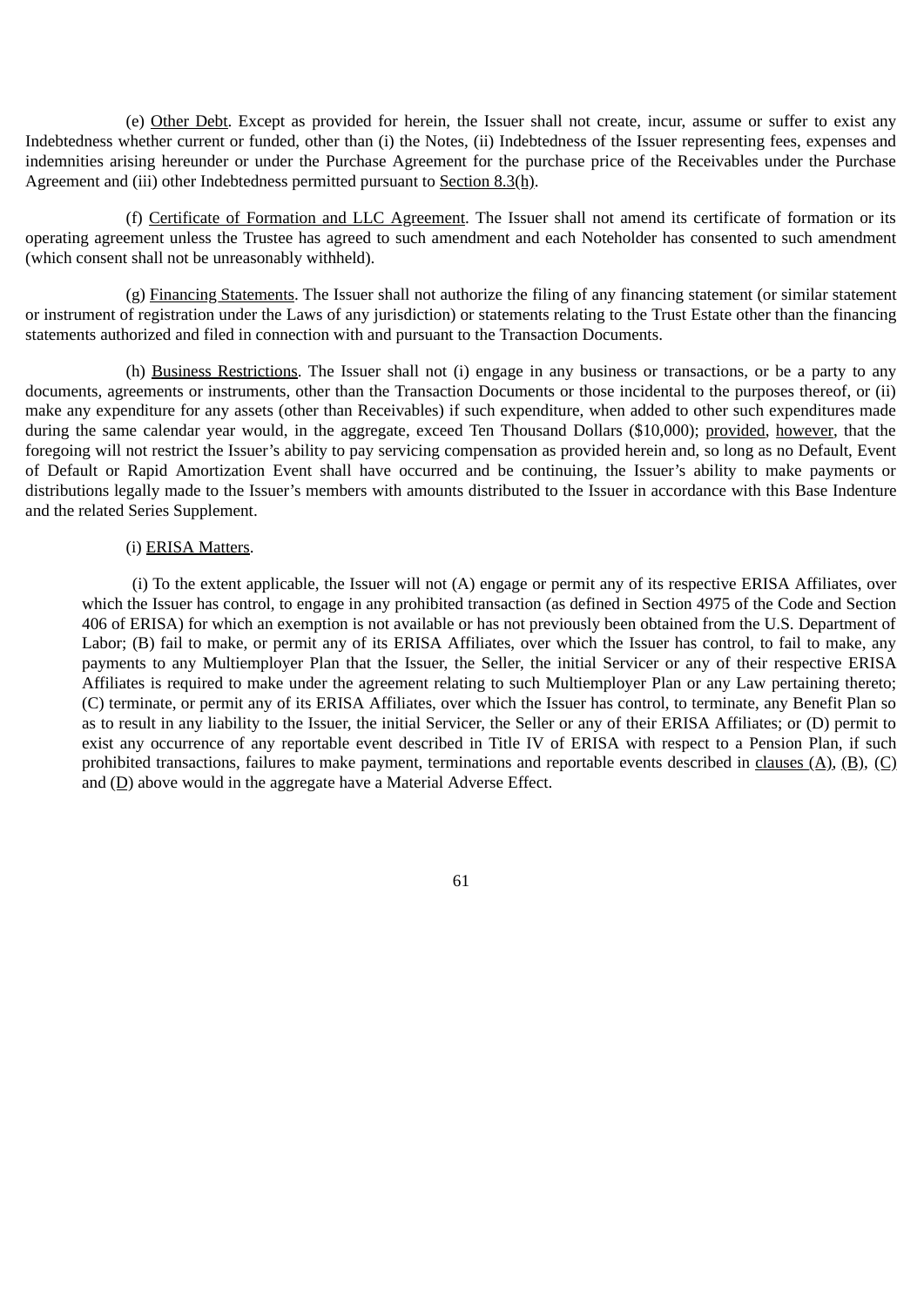(ii) The Issuer will not permit to exist any failure to satisfy the minimum funding standard (as described in Section 302 of ERISA and Section 412 of the Code) with respect to any Pension Plan.

(iii) The Issuer will not cause or permit, nor permit any of its ERISA Affiliates over which the Issuer has control, to cause or permit, the occurrence of an ERISA Event with respect to any Pension Plans that could result in a Material Adverse Effect.

(j) Name; Jurisdiction of Organization. The Issuer will not change its name or its jurisdiction of organization (within the meaning of the applicable UCC) without prior written notice to the Trustee and the Noteholders. Prior to or upon a change of its name, the Issuer will make all filings (including filings of financing statements on form UCC-1) and recordings necessary to maintain the perfection of the interest of the Trustee in the Trust Estate pursuant to this Indenture. The Issuer further agrees that it will not become or seek to become organized under the Laws of more than one jurisdiction. In the event that the Issuer desires to so change its jurisdiction of organization or change its name, the Issuer will make any required filings and prior to actually making such change the Issuer will deliver to the Trustee and the Noteholders (i) an Officer's Certificate and an Opinion of Counsel confirming that all required filings have been made to continue the perfected interest of the Trustee in the Trust Estate in respect of such change and (ii) copies of all such required filings with the filing information duly noted thereon by the office in which such filings were made.

(k) Tax Matters. The Issuer will not take any action that could cause, and will not omit to take any action, which omission could cause, the Issuer to become taxable as a corporation for U.S. federal income tax purposes.

(l) Trustee Fee. The Issuer will not increase the amount of compensation payable to the Trustee (including in its capacity as Agent), the Collateral Trustee, the Securities Intermediary and the Depositary Bank without the prior written consent of the Required Noteholders (which consent shall not be unreasonably withheld).

Further Instruments and Acts. The Issuer will execute and deliver such further instruments, furnish such other information and do such further acts as may be reasonably necessary or proper to carry out more effectively the purpose of this Indenture.

Appointment of Successor Servicer. If the Trustee has given notice of termination to the Servicer of the Servicer's rights and powers pursuant to Section 2.01 of the Servicing Agreement, as promptly as possible thereafter, the Trustee, with the consent of the Required Noteholders of each Series, shall appoint a successor servicer in accordance with Section 2.01 of the Servicing Agreement.

Perfection Representations. The parties hereto agree that the Perfection Representations shall be a part of this Indenture for all purposes.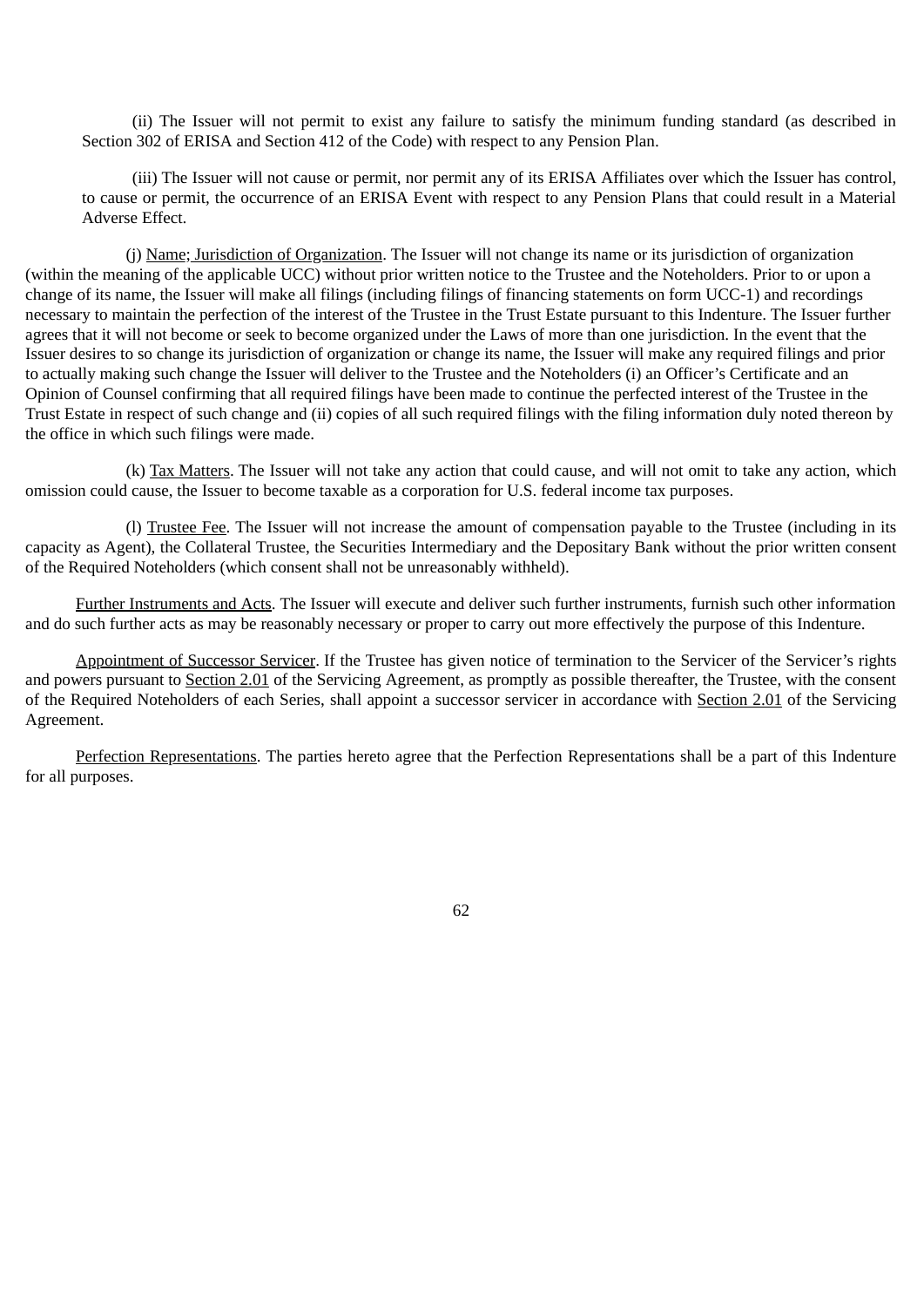#### ARTICLE 9.

## [ARTICLE 9 IS RESERVED AND SHALL BE SPECIFIED IN ANY SUPPLEMENT WITH RESPECT TO ANY SERIES OF NOTES]

## ARTICLE 10.

#### **REMEDIES**

Events of Default. Unless otherwise specified in a Series Supplement, an "Event of Default", wherever used herein, means any one of the following events (whatever the reason for such Event of Default and whether it shall be voluntary or involuntary or be effected by operation of law or pursuant to any judgment, decree or order of any court or any order, rule or regulation of any administrative or governmental body):

(i) default in the payment of any interest, principal, indemnity payment or other amount when due and owing by the Issuer, the Seller, the initial Servicer or any Affiliate thereof under any Transaction Document, and such default shall continue (and shall not have been waived by each Noteholder) for a period of two (2) Business Days after receipt of notice thereof;

(ii) default in the payment of the principal of or any installment of the principal of any Class of Notes when the same becomes due and payable on the Legal Final Payment Date;

(iii) the filing of a decree or order for relief by a court having jurisdiction in the premises in respect of the Issuer, the Seller, the Nevada Originator, the Servicer or any part of the Trust Estate in an involuntary case under any applicable federal or state bankruptcy, insolvency or other similar Law now or hereafter in effect, or appointing a receiver, liquidator, assignee, custodian, trustee, sequestrator or similar official of the Issuer or for any substantial part of the Trust Estate, or ordering the winding-up or liquidation of the Issuer's, the Seller's, the Nevada Originator's or the Servicer's affairs, and such decree or order shall remain unstayed and in effect for a period of sixty (60) consecutive days;

(iv) the commencement by the Issuer, the Seller, the Nevada Originator or the Servicer of a voluntary case under any applicable federal or state bankruptcy, insolvency or other similar Law now or hereafter in effect, or the consent by the Issuer, the Seller, the Nevada Originator or the Servicer to the entry of an order for relief in an involuntary case under any such Law, or the consent by the Issuer, the Seller, the Nevada Originator or the Servicer to the appointment of or taking possession by a receiver, liquidator, assignee, custodian, trustee, sequestrator or similar official of the Issuer or for any part of the Trust Estate, or the making by the Issuer, the Seller, the Nevada Originator or the Servicer of any general assignment for the benefit of creditors, or the failure by the Issuer, the Seller, the Nevada Originator or the Servicer generally to pay its debts as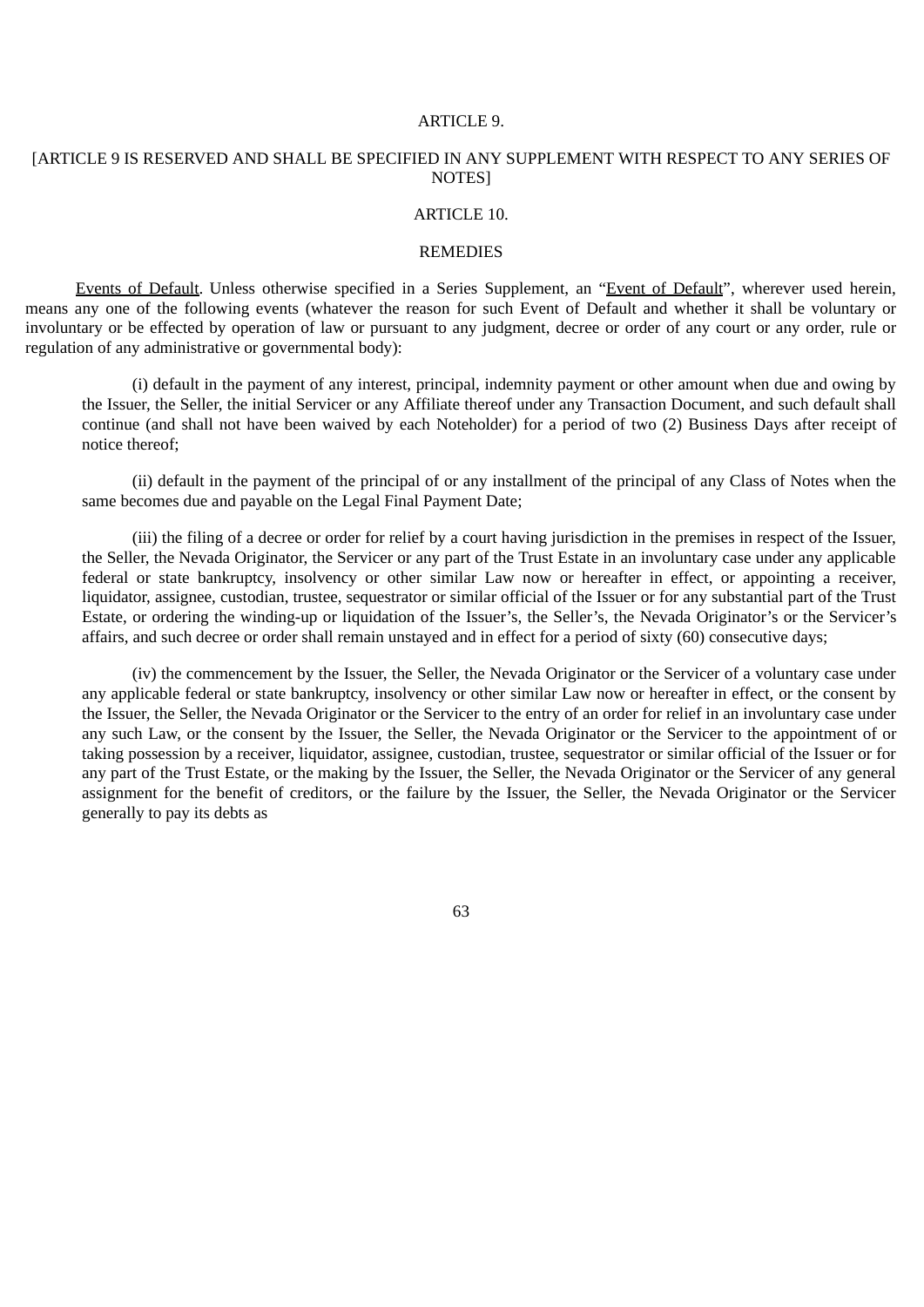such debts become due, or the taking of action by the Issuer in furtherance of any of the foregoing;

(v) the failure to deliver any Monthly Servicer Report, Monthly Statement or any other report or certificate required to be delivered under this Indenture or any other Transaction Document by the Issuer, the Seller, the Nevada Originator or the Servicer (or any of their Affiliates) on the applicable date when due under this Indenture or any other Transaction Document and such failure shall continue unremedied for a period of ten (10) Business Days after receipt of notice of such failure;

(vi) either (x) a failure on the part of the Issuer duly to observe or perform any other covenants or agreements of the Issuer set forth in this Indenture or any other Transaction Document to which it is a party, (y) a failure on the part of the Seller duly to observe or perform any other covenants or agreements of the Seller set forth in the Purchase Agreement or any other Transaction Document to which it is a party or (z) a failure on the part of the Servicer duly to observe or perform any other covenants or agreements of the Servicer set forth in the Servicing Agreement or any other Transaction Document to which it is a party, which failure, in either case, solely to the extent capable of cure and so long as it relates other than to any negative covenant (except for the negative covenant set forth in Section 8.3(a)), continues unremedied for a period of fifteen (15) Business Days after receipt of notice;

(vii) either (x) any representation, warranty or certification made by the Issuer in this Indenture or in any other Transaction Document or in any certificate delivered pursuant to this Indenture or any other Transaction Document to which it is a party shall prove to have been inaccurate when made or deemed made or (y) any representation, warranty or certification made by the Seller in the Purchase Agreement or in any other Transaction Document to which it is a party or in any certificate delivered pursuant to the Purchase Agreement or any other Transaction Document shall prove to have been inaccurate when made or deemed made and, in either case, to the extent such representation, warranty or certification is capable of cure, such inaccuracy continues unremedied for a period of fifteen (15) Business Days after receipt of notice;

(viii) the Trustee shall cease to have a first-priority perfected security interest in the Trust Estate;

(ix) the Issuer shall either (x) have become subject to regulation by the Commission as an "investment company" under the Investment Company Act or (y) be a "covered fund" as defined in the final regulations issued December 10, 2013 implementing the "Volcker Rule" (Section 619 of the Dodd-Frank Wall Street Reform and Consumer Protection Act);

(x) the Issuer shall become taxable as an association or a publicly traded partnership taxable as a corporation for U.S. federal income tax purposes;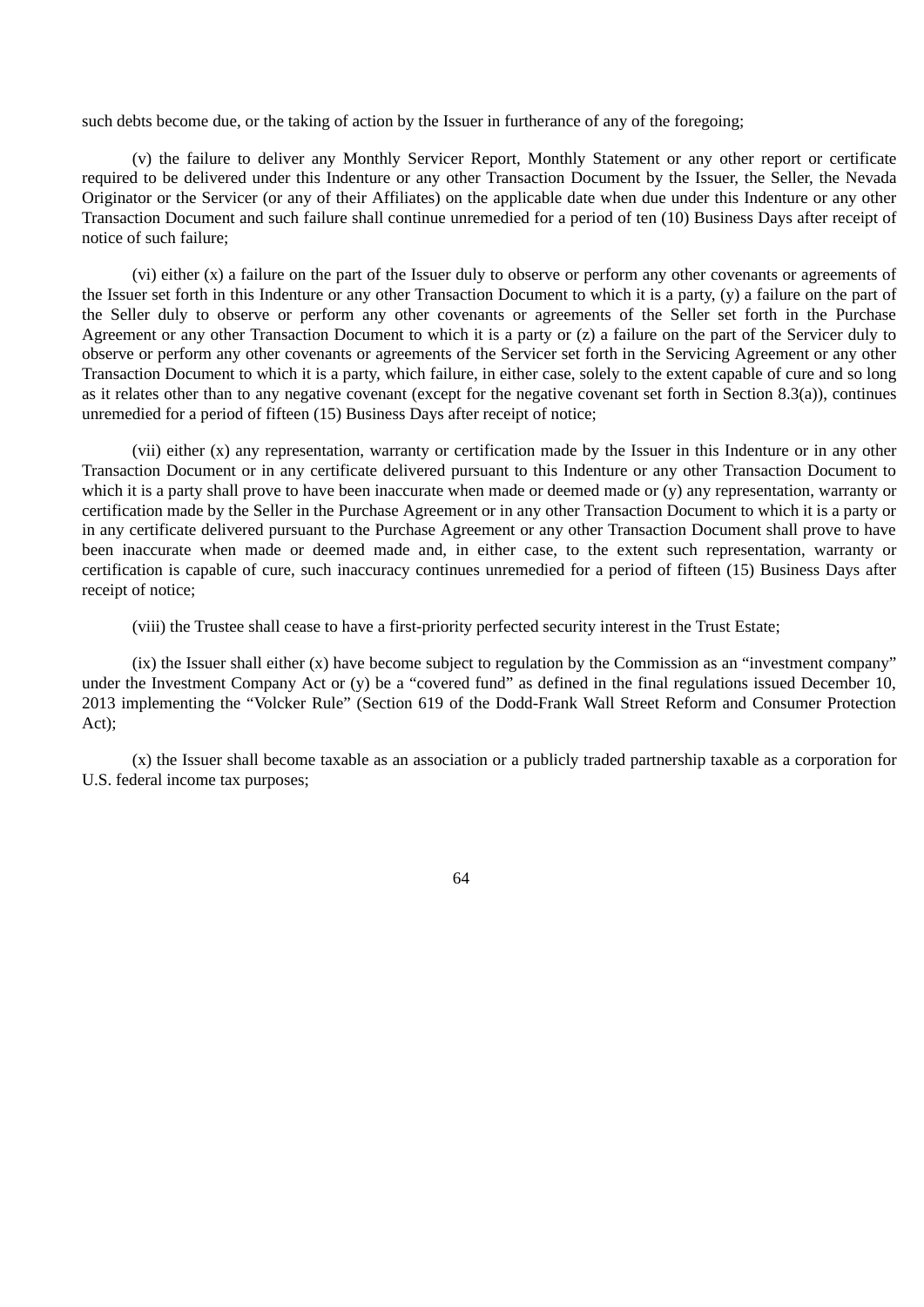(xi) a lien shall be filed pursuant to Section 430 or Section 6321 of the Code with regard to the Issuer except for any lien set forth in clause (i) of the definition of Permitted Encumbrance;

(xii) the Issuer shall fail at any time to have an Independent Director who satisfies each requirement and qualification specified in Section 8.2(p) of this Indenture for Independent Directors; provided, however, that any such failure resulting from the death, resignation or other unforeseeable departure of an Independent Director shall not constitute an Event of Default if the related vacancy is filled as required under the limited liability company agreement of the Issuer;

(xiii) Oportun shall fail to perform any of its obligations under the Performance Guaranty;

(xiv) any material provision of this Indenture or any other Transaction Document shall cease to be in full force and effect or any of the Issuer, the Seller, the Nevada Originator or the Servicer (or any of their respective Affiliates) shall so state in writing;

(xv) (w) the Issuer shall fail to pay any principal of or premium or interest on any of its Indebtedness when the same becomes due and payable (whether by scheduled maturity, required prepayment, acceleration, demand or otherwise), and such failure shall continue after the applicable grace period, if any, specified in the agreement, mortgage, indenture or instrument relating to such Indebtedness (whether or not such failure shall have been waived under the related agreement); (x) the Seller, the Servicer, the Nevada Originator or any of their respective Subsidiaries, individually or in the aggregate, shall fail to pay any principal of or premium or interest on any of its Indebtedness that is outstanding in a principal amount of at least \$2,500,000 in the aggregate when the same becomes due and payable (whether by scheduled maturity, required prepayment, acceleration, demand or otherwise), and such failure shall continue after the applicable grace period, if any, specified in the agreement, mortgage, indenture or instrument relating to such Indebtedness (whether or not such failure shall have been waived under the related agreement); (y) any other event shall occur or condition shall exist under any agreement, mortgage, indenture or instrument relating to any such Indebtedness (as referred to in clause (w) or (x) of this paragraph and shall continue after the applicable grace period (not to exceed 30 days), if any, specified in such agreement, mortgage, indenture or instrument (whether or not such failure shall have been waived under the related agreement), if the effect of such event or condition is to give the applicable debtholders the right (whether acted upon or not) to accelerate the maturity of such Indebtedness (as referred to in clause (w) or (x) of this paragraph) or to terminate the commitment of any lender thereunder, or (z) any such Indebtedness (as referred to in clause (w) or (x) of this paragraph) shall be declared to be due and payable, or required to be prepaid (other than by a regularly scheduled required prepayment), redeemed, purchased or defeased, or an offer to repay, redeem, purchase or defease such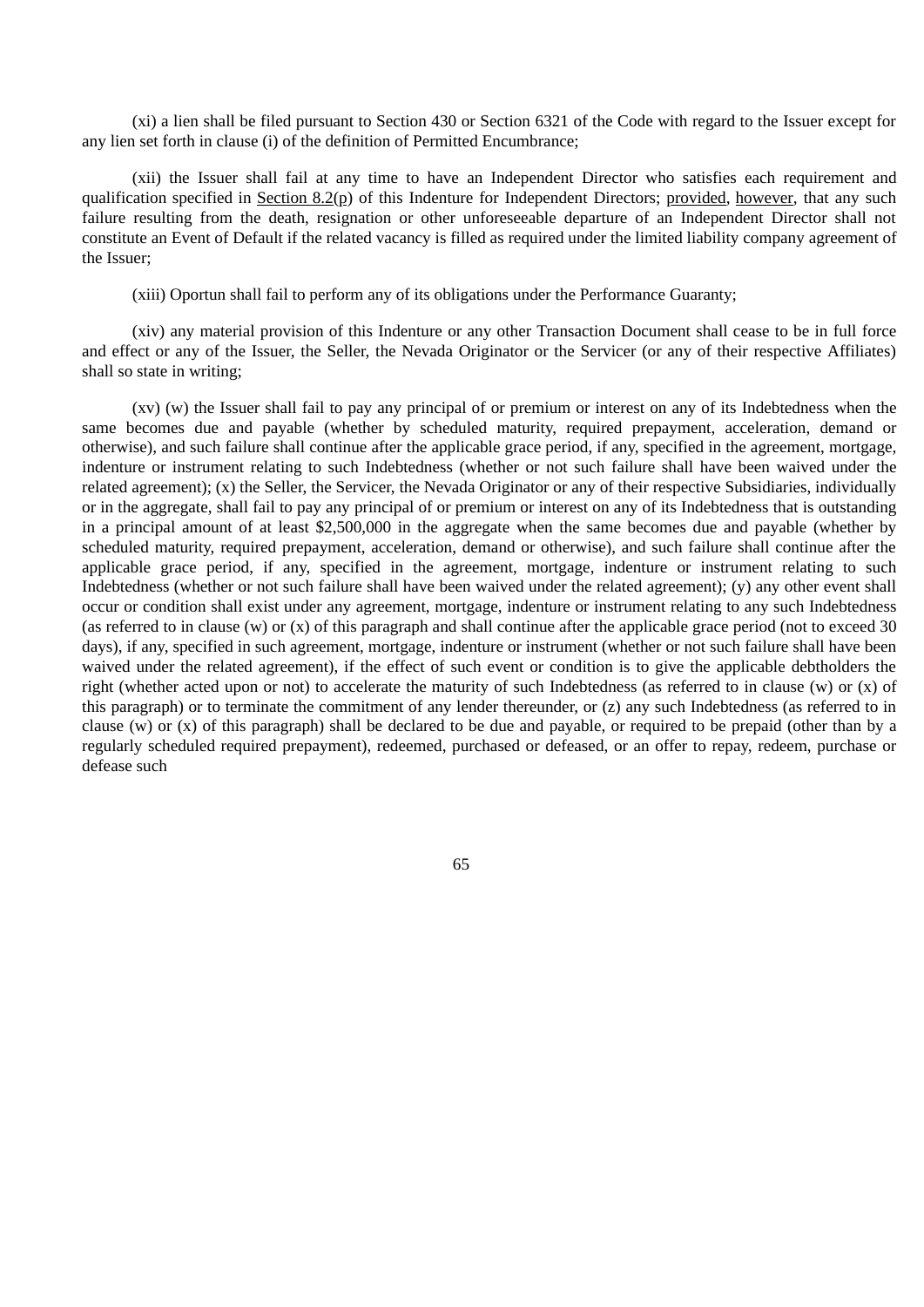Indebtedness shall be required to be made or the commitment of any lender thereunder terminated, in each case before the stated maturity thereof;

(xvi) the occurrence of an "Event of Default" or similar event or condition under the terms of any Term Indenture;

(xvii) one or more judgments or decrees shall be entered against the Issuer, the Seller, the Nevada Originator or the Servicer, or any Affiliate of any of the foregoing involving in the aggregate a liability (not paid or to the extent not covered by a reputable and solvent insurance company) and such judgments and decrees either shall be final and nonappealable or shall not be vacated, discharged or stayed or bonded pending appeal for any period of 10 Business Days, and the aggregate amount of all such judgments equals or exceeds \$2,500,000 (or solely with respect to the Issuer, \$0) over the course of any twelve month period;

(xviii) the Overcollateralization Test is not satisfied for more than five (5) Business Days;

(xix) the breach of any Financial Covenant;

(xx) the occurrence of a Servicer Default;

(xxi) [Reserved];

(xxii) the occurrence of a Change in Control; or

(xxiii) the failure to pay the Borrowing Base Shortfall in full on any Payment Date.

Section 10.2. Rights of the Trustee Upon Events of Default.

(a) If and whenever an Event of Default (other than in clause  $(iii)$  and  $(iv)$  of Section 10.1) shall have occurred and be continuing, the Trustee may, and, at the written direction of the Required Noteholders shall, cause the principal amount of all Notes of all Series outstanding to be immediately due and payable at par, together with interest thereon. If an Event of Default with respect to the Issuer specified in clause (iii) or (iv) of Section 10.1 shall occur, all unpaid principal of and accrued interest on all the Notes of all Series outstanding shall ipso facto become and be immediately due and payable without any declaration or other act on the part of the Trustee or any Noteholder. If an Event of Default shall have occurred and be continuing, the Trustee may exercise from time to time any rights and remedies available to it under applicable Law and Section 10.4. Any amounts obtained by the Trustee on account of or as a result of the exercise by the Trustee of any right shall be held by the Trustee as additional collateral for the repayment of the Secured Obligations and shall be applied as provided in Article 5 hereof. If so specified in the applicable Series Supplement, the Trustee may agree to limit its exercise of rights and remedies available to it as a result of the occurrence of an Event of Default to the extent set forth therein.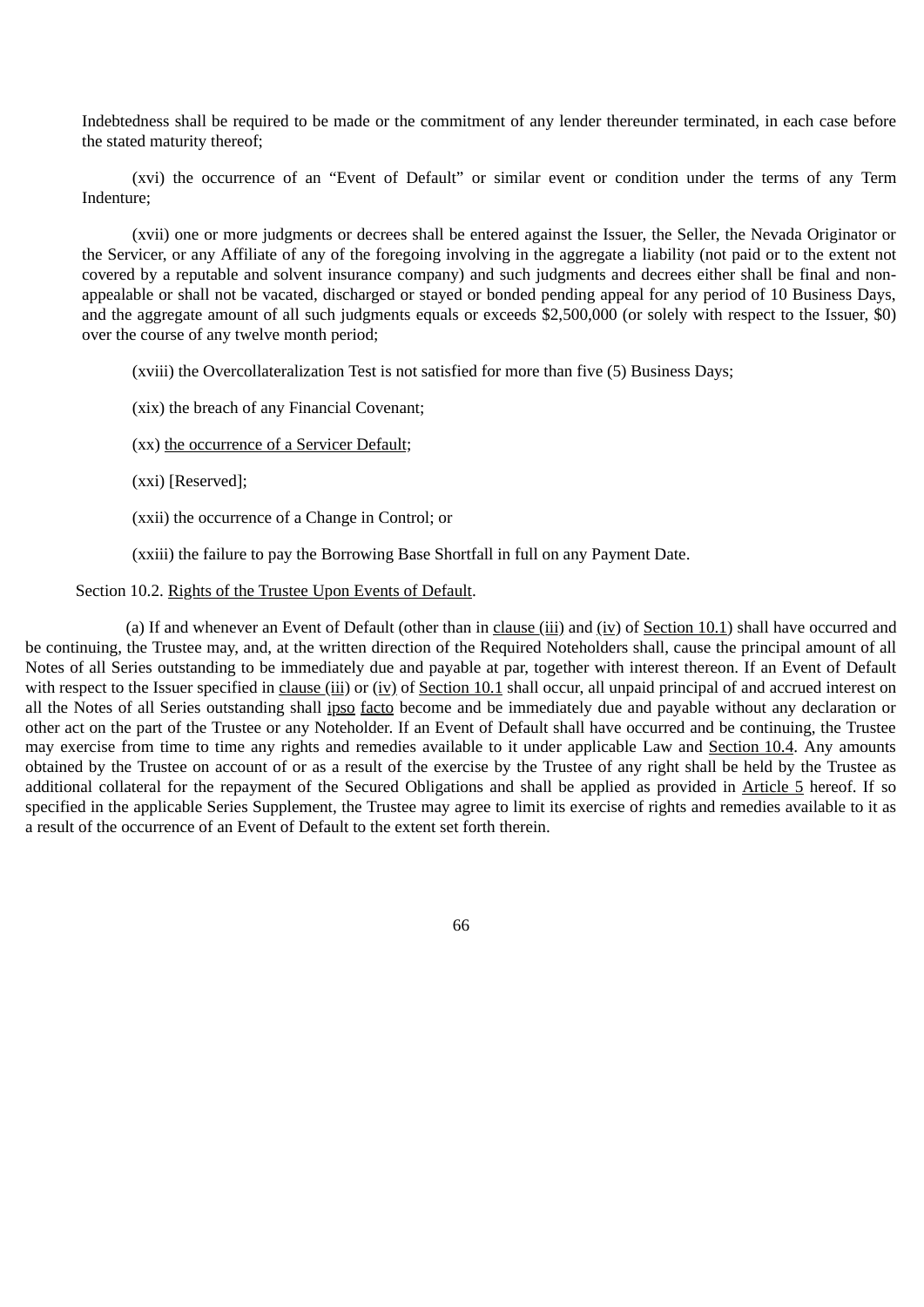(b) If an Event of Default shall have occurred and be continuing, then at any time after such declaration of acceleration of maturity has been made and before a judgment or decree for payment of the money due has been obtained by the Trustee as hereinafter in this Article 10 provided, all Noteholders, by written notice to the Issuer and the Trustee, may rescind and annul such declaration and its consequences if:

(i) the Issuer has paid to or deposited with the Trustee a sum sufficient to pay

(A) all payments of principal of and interest on all Notes and all other amounts that would then be due hereunder or upon such Notes if the Event of Default giving rise to such acceleration had not occurred; and

(B) all sums paid by the Trustee hereunder and the reasonable compensation, expenses, disbursements of the Trustee and its agents and counsel; and

(ii) all Events of Default, other than the nonpayment of the principal of the Notes that has become due solely by such acceleration, have been cured or waived as provided in Section 10.6.

No such rescission shall affect any subsequent default or impair any right consequent thereto.

(c) Additional Remedies. In addition to any rights and remedies now or hereafter granted hereunder or under applicable Law with respect to the Trust Estate, the Trustee shall have all of the rights and remedies of a secured party under the UCC as enacted in any applicable jurisdiction.

#### Section 10.3. Collection of Indebtedness and Suits for Enforcement by Trustee.

(a) The Issuer covenants that if (i) default is made in the payment of any amount payable by the Issuer when the same becomes due and payable, and such default continues for a period of two (2) Business Days or (ii) default is made in the payment of the principal of any Note on the Legal Final Payment Date, the Issuer will pay to it, for the benefit of the Noteholders, the whole amount then due and payable on such Notes for principal, interest and other amounts, with interest upon the overdue principal, and, to the extent payment at such rate of interest shall be legally enforceable, upon overdue installments of interest, at the applicable Note Rate and in addition thereto such further amount as shall be sufficient to cover the costs and expenses of collection, including the reasonable compensation, expenses, disbursements and advances of the Trustee and its agents and counsel.

(b) If an Event of Default occurs and is continuing, the Trustee may (in its discretion) and, at the written direction of the Required Noteholders, shall proceed to protect and enforce its rights and the rights of the Secured Parties by such appropriate Proceedings to protect and enforce any such rights, whether for the specific enforcement of any covenant or agreement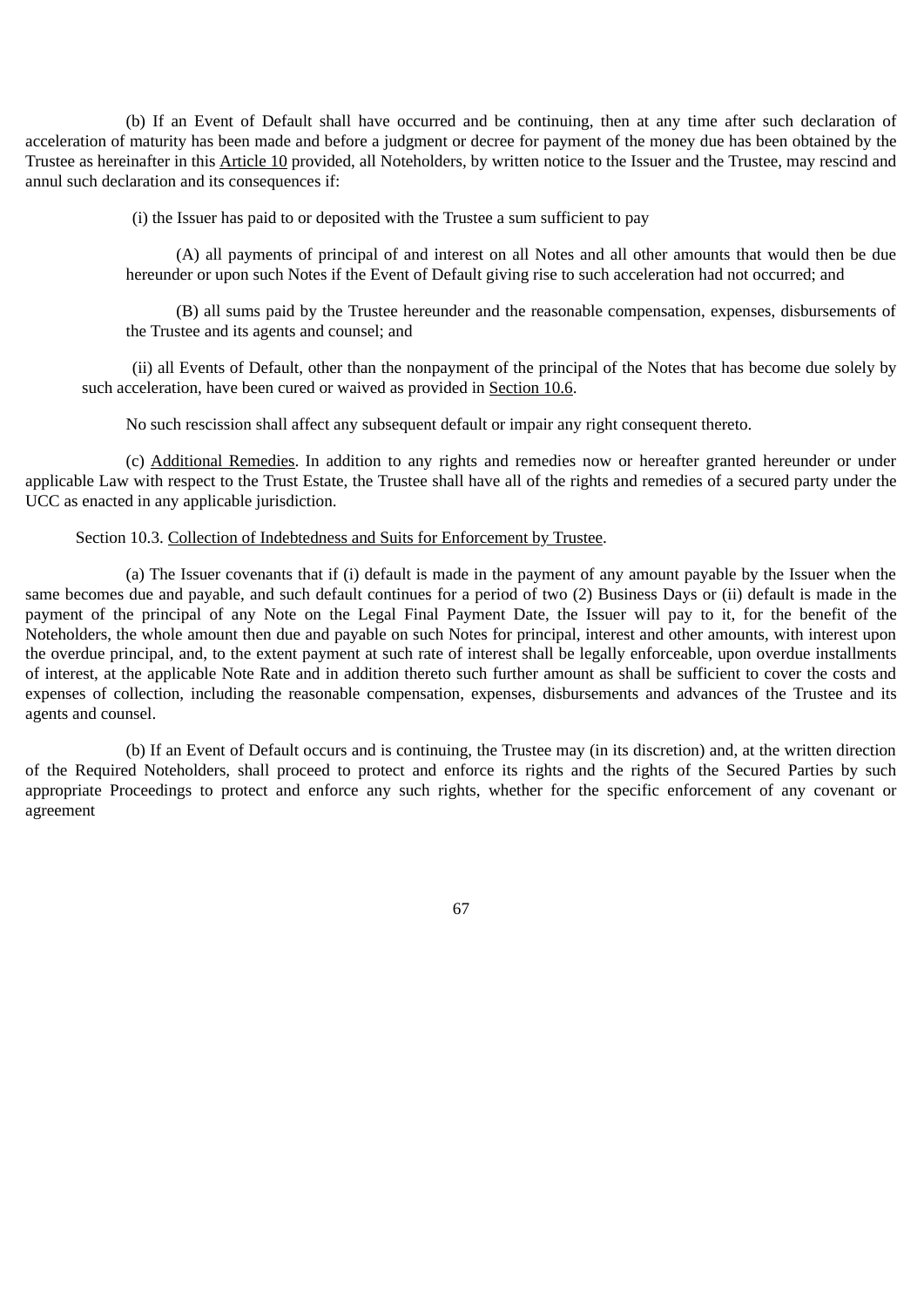in this Indenture or in aid of the exercise of any power granted herein, or to enforce any other proper remedy or legal or equitable right vested in the Trustee by this Indenture or by Law; provided, however, that the Trustee shall sell or otherwise liquidate the Trust Estate or any portion thereof only in accordance with Section 10.4(d).

(c) In any Proceedings brought by the Trustee (and also any Proceedings involving the interpretation of any provision of this Indenture), the Trustee shall be held to represent all the Secured Parties, and it shall not be necessary to make any such Person a party to any such Proceedings.

(d) In case there shall be pending, relative to the Issuer or any other obligor upon the Notes or any Person having or claiming an ownership interest in the Trust Estate, Proceedings under Title 11 of the United States Code or any other applicable federal or state bankruptcy, insolvency or other similar Law, or in case a receiver, assignee or trustee in bankruptcy or reorganization, liquidator, sequestrator or similar official shall have been appointed for or taken possession of the Issuer or its property or such other obligor or Person, or in case of any other comparable judicial Proceedings relative to the Issuer or other obligor upon the Notes, or to the creditors or property of the Issuer or such other obligor, the Trustee, irrespective of whether the principal or other amount of any Notes shall then be due and payable as therein expressed or by declaration or otherwise and irrespective of whether the Trustee shall have made any demand pursuant to the provisions of this Section, shall be entitled and empowered, by intervention in such Proceedings or otherwise:

(i) to file and prove a claim or claims for the whole amount of principal, interest and other amounts owing and unpaid in respect of the Notes and to file such other papers or documents as may be necessary or advisable in order to have the claims of the Trustee (including any claim for reasonable compensation to the Trustee and each predecessor Trustee, and their respective agents, attorneys and counsel, and for reimbursement of all expenses and liabilities incurred, and all advances made, by the Trustee and each predecessor Trustee, except as a result of negligence, bad faith or willful misconduct) and of the Secured Parties allowed in such Proceedings;

(ii) unless prohibited by applicable Law, to vote on behalf of the Secured Parties in any election of a trustee, a standby trustee or Person performing similar functions in any such Proceedings;

(iii) to collect and receive any moneys or other property payable or deliverable on any such claims and to distribute all amounts received with respect to the claims of the Secured Parties and of the Trustee on their behalf; and

(iv) to file such proofs of claim and other papers or documents as may be necessary or advisable in order to have the claims of the Trustee or the Secured Parties allowed in any judicial Proceedings relative to the Issuer, its creditors and its property;

and any trustee, receiver, liquidator, custodian or other similar official in any such Proceeding is hereby authorized by each of such Secured Parties to make payments to the Trustee, and, in the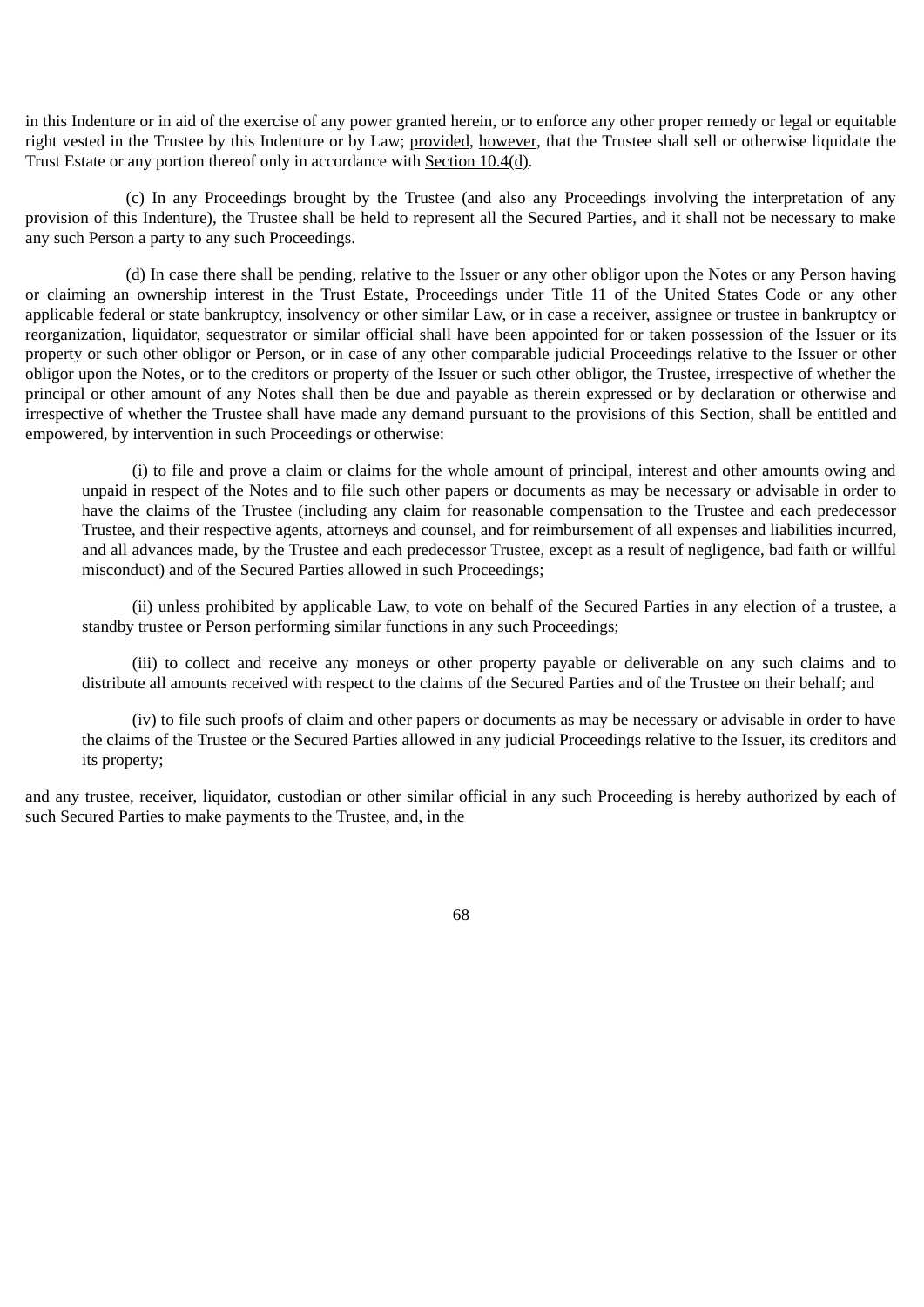event that the Trustee shall consent to the making of payments directly to such Secured Parties, to pay to the Trustee such amounts as shall be sufficient to cover reasonable compensation to the Trustee, each predecessor Trustee and their respective agents, attorneys and counsel, and all other expenses and liabilities incurred, and all advances made, by the Trustee and each predecessor Trustee except as a result of negligence, bad faith or willful misconduct.

(e) Nothing herein contained shall be deemed to authorize the Trustee to authorize or consent to or vote for or accept or adopt on behalf of any Secured Party any plan of reorganization, arrangement, adjustment or composition affecting the Notes or the rights of any Secured Party or to authorize the Trustee to vote in respect of the claim of any Secured Party in any such Proceeding except, as aforesaid, to vote for the election of a trustee in bankruptcy or similar Person.

(f) All rights of action and of asserting claims under this Indenture or under any of the Notes may be enforced by the Trustee without the possession of any of the Notes or the production thereof in any Proceedings relative thereto, and any such action or Proceedings instituted by the Trustee shall be brought in its own name as trustee of an express trust, and any recovery of judgment, subject to the payment of the expenses, disbursements and compensation of the Trustee, each predecessor Trustee and their respective agents and attorneys, shall be for the Secured Parties.

Remedies. If an Event of Default shall have occurred and be continuing, the Trustee may and, at the written direction of the Required Noteholders, shall do one or more of the following:

(a) institute Proceedings in its own name and as trustee of an express trust for the collection of all amounts then payable under the Transaction Documents, enforce any judgment obtained, and collect from the Issuer and any other obligor under the Transaction Documents moneys adjudged due;

(b) institute Proceedings from time to time for the complete or partial foreclosure of this Indenture with respect to the Trust Estate;

(c) subject to the limitations set forth in clause  $(d)$  below, exercise any remedies of a secured party under the UCC and take any other appropriate action to protect and enforce the rights and remedies of the Trustee and the Secured Parties; and

(d) sell the Trust Estate or any portion thereof or rights or interest therein, at one or more public or private sales called and conducted in any manner permitted by Law; provided, however, that the Trustee may not sell or otherwise liquidate the Trust Estate following an Event of Default unless:

(i) the Required Noteholders direct such sale and liquidation,

(ii) the proceeds of such sale or liquidation distributable to the Noteholders of each Series are sufficient to discharge in full all amounts then due and unpaid with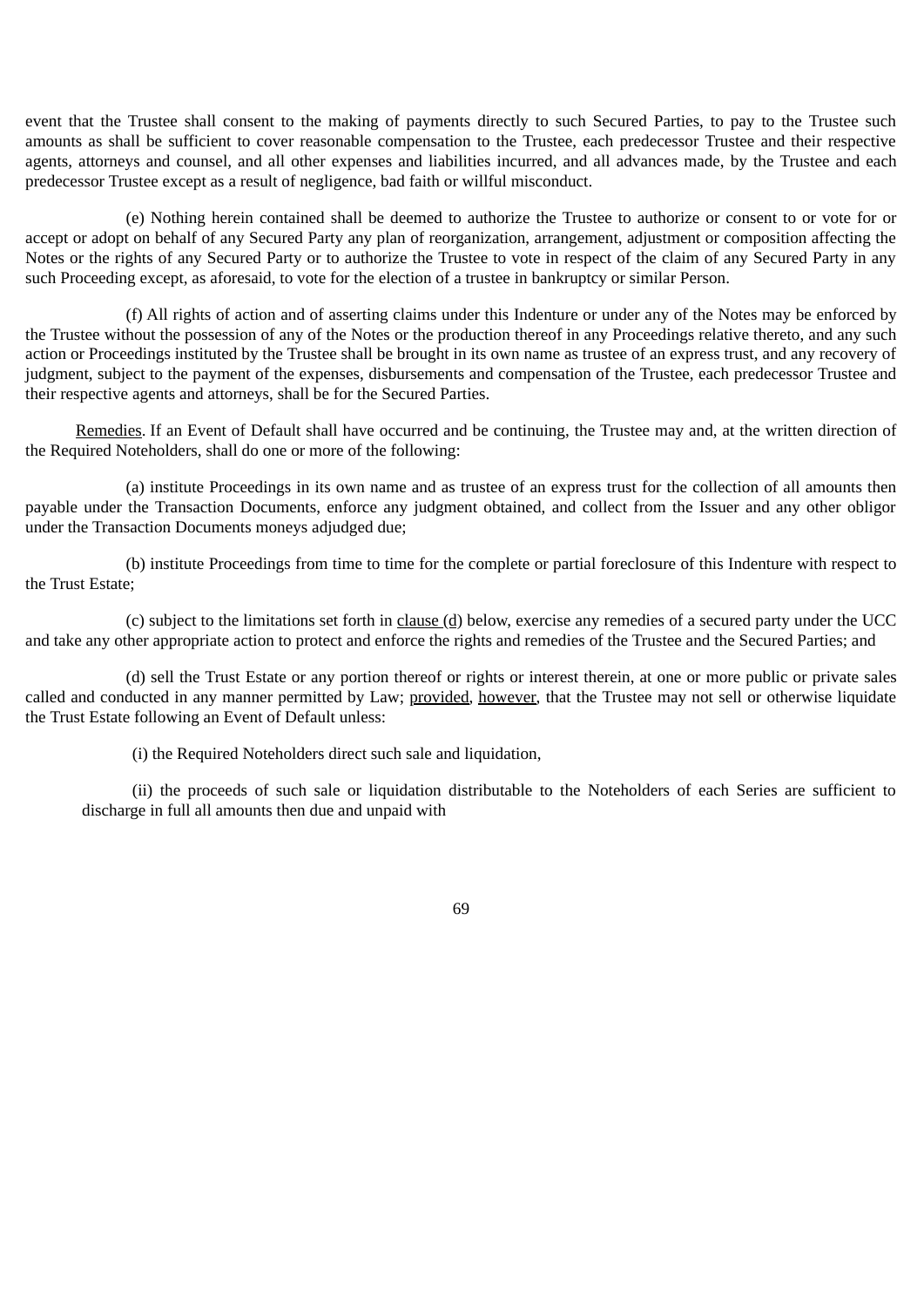respect to all outstanding Notes for principal and interest and any other amounts due Noteholders, or

(iii) the Trustee determines that the proceeds of the Trust Estate will not continue to provide sufficient funds for the payment of principal of and interest on all outstanding Notes as such amounts would have become due if such Notes had not been declared due and payable and the Required Noteholders direct such sale and liquidation.

In determining such sufficiency or insufficiency with respect to clauses  $(d)(ii)$  and  $(d)(iii)$ , the Trustee may, but need not, obtain and rely upon an opinion of an Independent investment banking or accounting firm of national reputation as to the feasibility of such proposed action and as to the sufficiency of the Receivables in the Trust Estate for such purpose.

The Trustee may maintain a Proceeding even if it does not possess any of the Notes or does not produce any of them in the Proceeding, and any such Proceeding instituted by the Trustee shall be in its own name as trustee. All remedies are cumulative to the extent permitted by Law.

#### Section 10.5. [Reserved].

Waiver of Past Events. If an Event of Default shall have occurred and be continuing, prior to the declaration of the acceleration of the maturity of the Notes as provided in Section 10.2(a), all Noteholders may waive any past Default or Event of Default and its consequences except a Default in payment of principal of any of the Notes. In the case of any such waiver, the Issuer, the Trustee and the Holders of the Notes shall be restored to their former positions and rights hereunder, respectively; but no such waiver shall extend to any subsequent or other Default or impair any right consequent thereto.

Upon any such waiver, such Default shall cease to exist and be deemed to have been cured and not to have occurred, and any Event of Default arising therefrom shall be deemed to have been cured and not to have occurred, for every purpose of this Indenture; but no such waiver shall extend to any subsequent or other Default or Event of Default or impair any right consequent thereto.

Limitation on Suits. No Noteholder shall have any right to institute any Proceeding, judicial or otherwise, with respect to this Base Indenture and related Series Supplement, or for the appointment of a receiver or trustee, or for any other remedy hereunder, unless:

(i) such Noteholder previously has given written notice to the Trustee of a continuing Event of Default;

(ii) the Holders of not less than 25% of the outstanding principal amount of all Notes of all affected Series have made written request to the Trustee to institute such Proceeding in respect of such Event of Default in its own name as Trustee hereunder;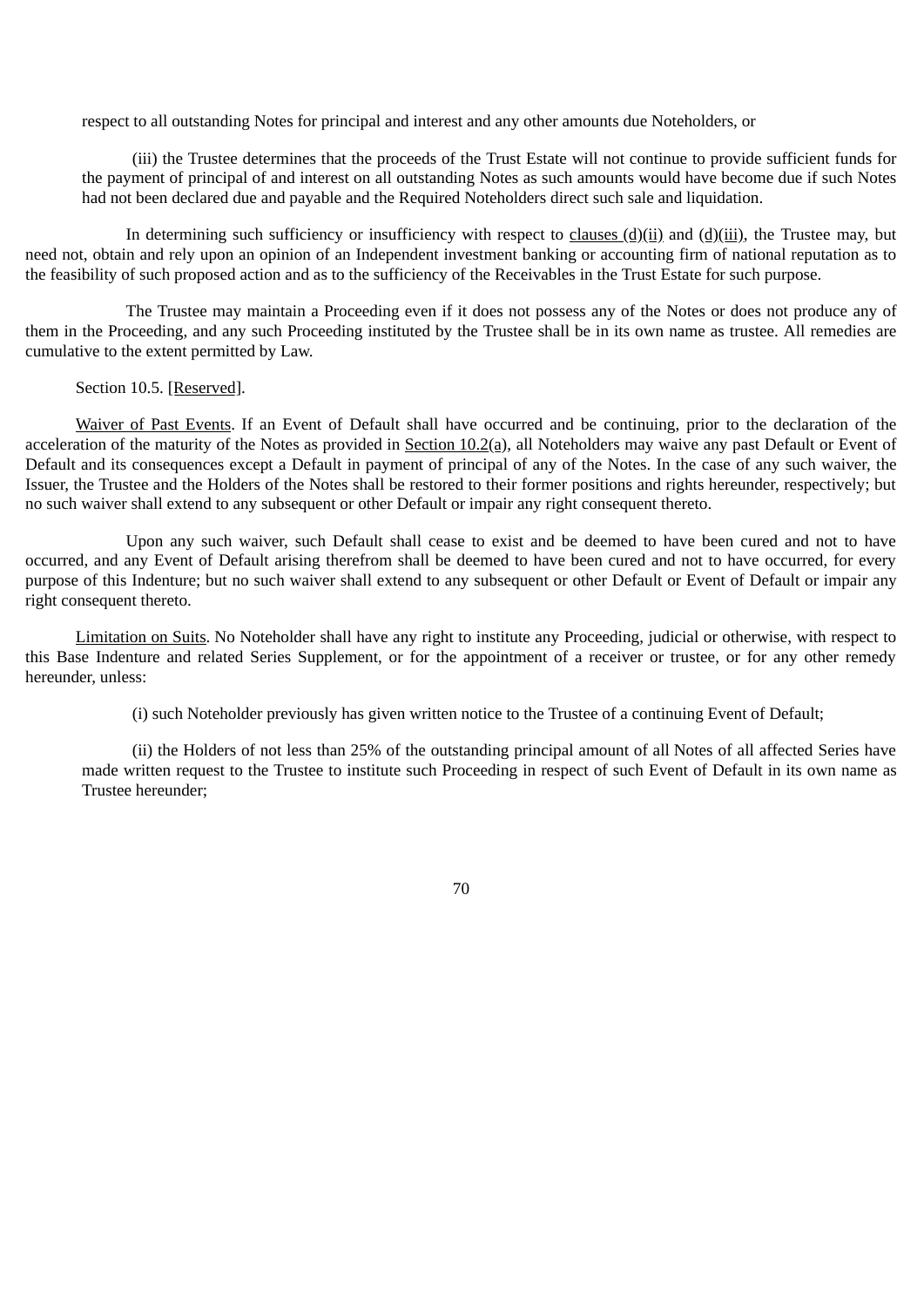(iii) such Noteholder has offered and provided to the Trustee indemnity satisfactory to it against the costs, expenses and liabilities to be incurred in complying with such request;

(iv) the Trustee for sixty (60) days after its receipt of such notice, request and offer of indemnity has failed to institute such Proceedings; and

(v) no direction inconsistent with such written request has been given to the Trustee during such sixty (60) day period by all Noteholders;

it being understood and intended that no one or more Noteholder shall have any right in any manner whatever by virtue of, or by availing of, any provision of this Indenture to affect, disturb or prejudice the rights of any other Noteholder or to obtain or to seek to obtain priority or preference over any other Noteholder or to enforce any right under this Indenture, except in the manner herein provided.

In the event the Trustee shall receive conflicting or inconsistent requests and indemnity from two or more groups of Secured Parties, each representing less than all Noteholders, the Trustee shall proceed in accordance with the request of the greater majority of the outstanding principal amount or par value of the Notes, as determined by reference to such requests.

### Section 10.8. Unconditional Rights of Holders to Receive Payment; Withholding Taxes.

(a) Notwithstanding any other provision of this Indenture except as provided in Section  $10.8(b)$  and (c), the right of any Noteholder to receive payment of principal, interest or other amounts, if any, on the Note, on or after the respective due dates expressed in the Note or in this Indenture (or, in the case of redemption, on or after the Redemption Date), or to bring suit for the enforcement of any such payment on or after such respective dates, is absolute and unconditional and shall not be impaired or affected without the consent of the Noteholder.

(b) Promptly upon request, each Noteholder shall provide to the Trustee and/or the Issuer (or other person responsible for withholding of taxes, including but not limited to FATCA Withholding Tax, or delivery of information under FATCA) with the Tax Information.

(c) The Paying Agent shall (or if the Trustee is not the Paying Agent, the Trustee shall cause the Paying Agent to execute and deliver to the Trustee an instrument in which such Paying Agent shall agree with the Trustee that such Paying Agent shall) comply with the provisions of this Indenture applicable to it, comply with all requirements of the Code with respect to the withholding from any payments to Noteholders, including FATCA Withholding Tax (including obtaining and retaining from Persons entitled to payments with respect to the Notes any Tax Information and making any withholdings with respect to the Notes as required by the Code (including FATCA) and paying over such withheld amounts to the appropriate Governmental Authority), comply with respect to any applicable reporting requirements in connection with any payments to Noteholders, and, upon request, provide any Tax Information to the Issuer.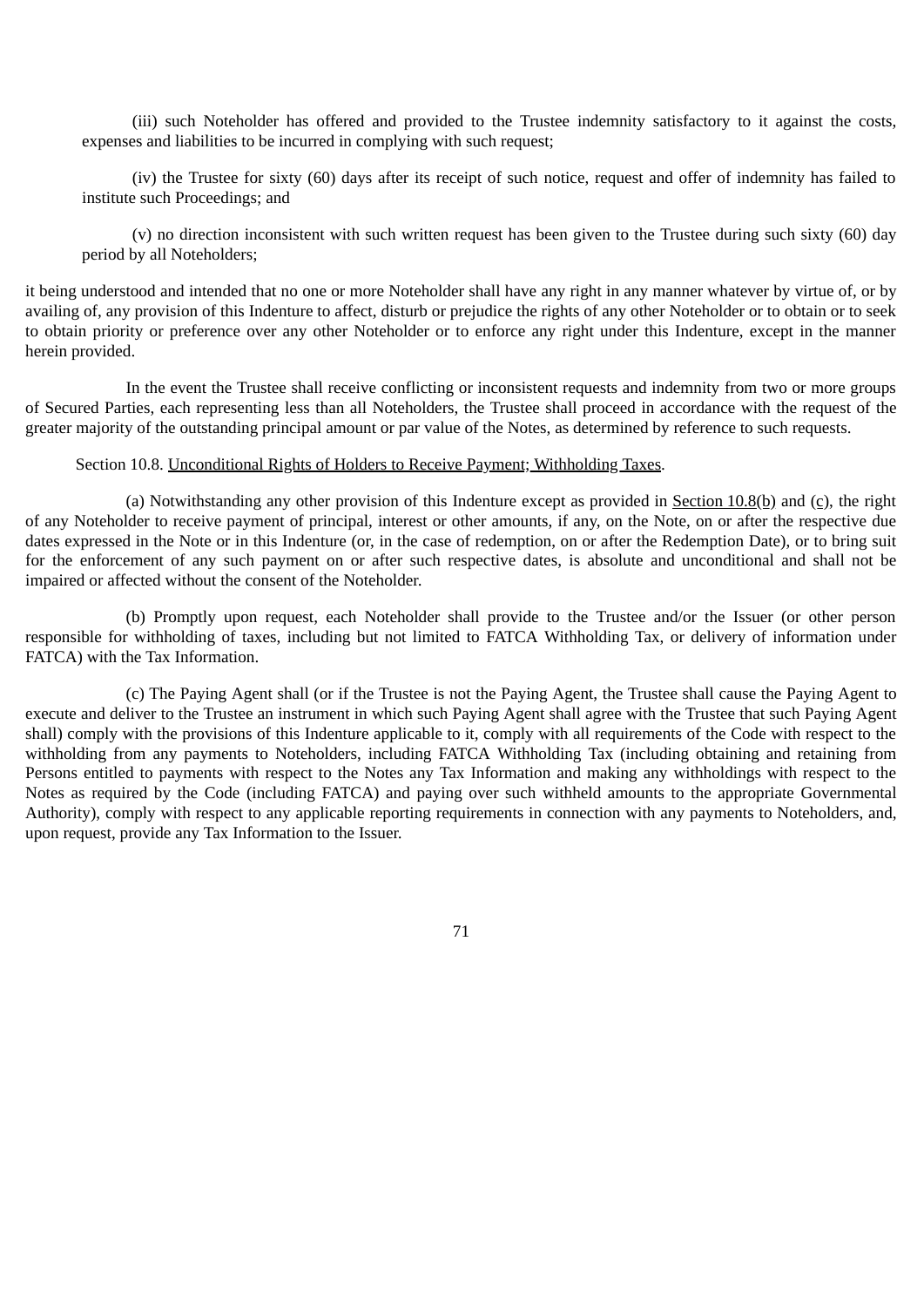Restoration of Rights and Remedies. If any Noteholder has instituted any Proceeding to enforce any right or remedy under this Indenture and such Proceeding has been discontinued or abandoned for any reason or has been determined adversely to the Trustee or to such Noteholder, then and in every such case the Issuer, the Trustee, the Noteholders shall, subject to any determination in such Proceeding, be restored severally and respectively to their former positions hereunder, and thereafter all rights and remedies of the Trustee, the Noteholders shall continue as though no such Proceeding had been instituted.

The Trustee May File Proofs of Claim. The Trustee is authorized to file such proofs of claim and other papers or documents as may be necessary or advisable in order to have the claims of the Trustee (including any claim for the reasonable compensation, expenses, disbursements and advances of the Trustee, its agents and counsel) and the Noteholders allowed in any judicial Proceedings relative to the Issuer (or any other obligor upon the Notes), its creditors or its property, and shall be entitled and empowered to collect, receive and distribute any money or other property payable or deliverable on any such claim and any custodian in any such judicial Proceeding is hereby authorized by each Noteholder to make such payments to the Trustee and, in the event that the Trustee shall consent to the making of such payments directly to the Noteholders, to pay the Trustee any amount due to it for the reasonable compensation, expenses, disbursements and advances of the Trustee, its agents and counsel, and any other amounts due the Trustee under Section 11.6 and 11.17. To the extent that the payment of any such compensation, expenses, disbursements and advances of the Trustee, its agents and counsel, and any other amounts due the Trustee under Section 11.6 and 11.17 out of the estate in any such Proceeding, shall be denied for any reason, payment of the same shall be secured by a Lien on, and shall be paid out of, any and all distributions, dividends, money, notes and other properties which the Noteholders may be entitled to receive in such Proceeding whether in liquidation or under any plan of reorganization or arrangement or otherwise. Nothing herein contained shall be deemed to authorize the Trustee to authorize or consent to or accept or adopt on behalf of any Noteholder any plan of reorganization, arrangement, adjustment or composition affecting the Notes or the rights of any Noteholder thereof, or to authorize the Trustee to vote in respect of the claim of any Noteholder in any such Proceeding.

Priorities. Following the declaration of an Event of Default or a Rapid Amortization Event pursuant to Section 9.1 or 10.2, all amounts in the Collection Account, including any money or property collected pursuant to Section 10.4 (after deducting the reasonable costs and expenses of such collection), shall be applied by the Trustee on the related Payment Date in accordance with the provisions of Article 5 and the applicable Series Supplement.

The Trustee may fix a record date and payment date for any payment to Secured Parties pursuant to this Section. At least fifteen (15) days before such record date the Issuer shall mail to each Secured Party and the Trustee a notice that states the record date, the payment date and the amount to be paid.

Undertaking for Costs. All parties to this Indenture agree, and each Secured Party shall be deemed to have agreed, that any court may in its discretion require, in any suit for the enforcement of any right or remedy under this Indenture, or in any suit against the Trustee for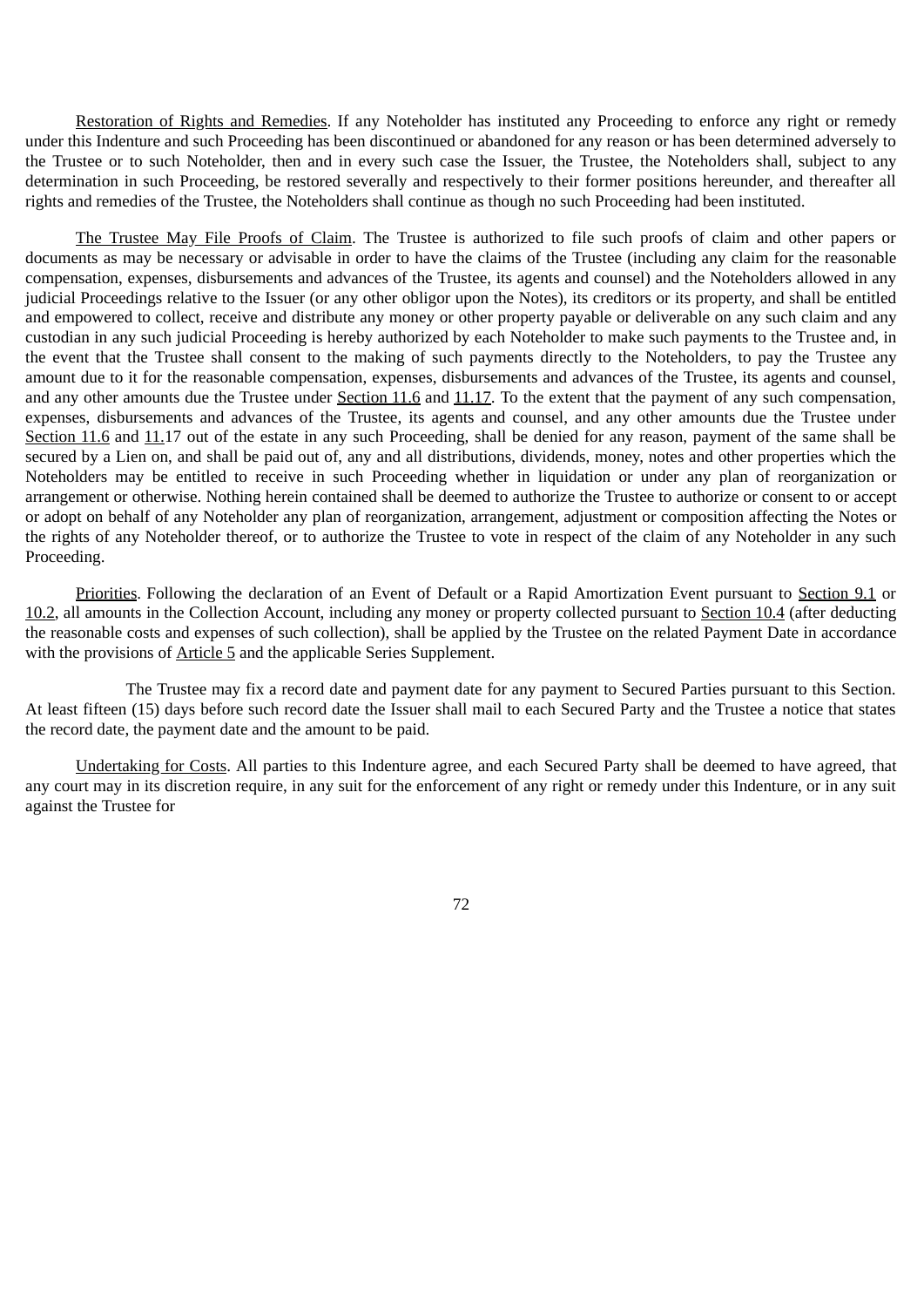any action taken, suffered or omitted by it as Trustee, the filing by any party litigant in such suit of an undertaking to pay the costs of such suit, and that such court may in its discretion assess reasonable costs, including reasonable attorneys' fees, against any party litigant in such suit, having due regard to the merits and good faith of the claims or defenses made by such party litigant; but the provisions of this Section shall not apply to (a) any suit instituted by the Trustee, (b) any suit instituted by any Noteholder, or group of Noteholders, in each case holding in the aggregate more than 10% of the aggregate outstanding principal balance of the Notes on the date of the filing of such action or (c) any suit instituted by any Noteholder for the enforcement of the payment of principal of or interest on any Note on or after the respective due dates expressed in such Note and in this Indenture (or, in the case of redemption, on or after the Redemption Date).

Rights and Remedies Cumulative. No right or remedy herein conferred upon or reserved to the Trustee or to the Secured Parties is intended to be exclusive of any other right or remedy, and every right and remedy shall, to the extent permitted by Law, be cumulative and in addition to every other right and remedy given hereunder or now or hereafter existing at law or in equity or otherwise. The assertion or employment of any right or remedy hereunder, or otherwise, shall not prevent the concurrent assertion or employment of any other appropriate right or remedy.

Delay or Omission Not Waiver. No delay or omission of the Trustee or any Secured Party to exercise any right or remedy accruing upon any Default or Event of Default shall impair any such right or remedy or constitute a waiver of any such Default or Event of Default or an acquiescence therein. Every right and remedy given by this Article 10 or by Law to the Trustee or to the Secured Parties may be exercised from time to time, and as often as may be deemed expedient, by the Trustee or by the Secured Parties, as the case may be.

Control by Noteholders. The Required Noteholders, acting together, shall have the right to direct the time, method and place of conducting any Proceeding for any remedy available to the Trustee with respect to the Notes or exercising any trust or power conferred on the Trustee; provided that:

(i) such direction shall not be in conflict with any Law or with this Indenture;

(ii) subject to the express terms of Section 10.4, any direction to the Trustee to sell or liquidate the Receivables shall be by the Required Noteholders;

(iii) the Trustee shall have been provided with indemnity satisfactory to it; and

(iv) the Trustee may take any other action deemed proper by the Trustee that is not inconsistent with such direction;

provided, however, that, subject to Section 11.1, the Trustee need not take any action that it determines might involve it in liability or might materially adversely affect the rights of any Noteholders not consenting to such action.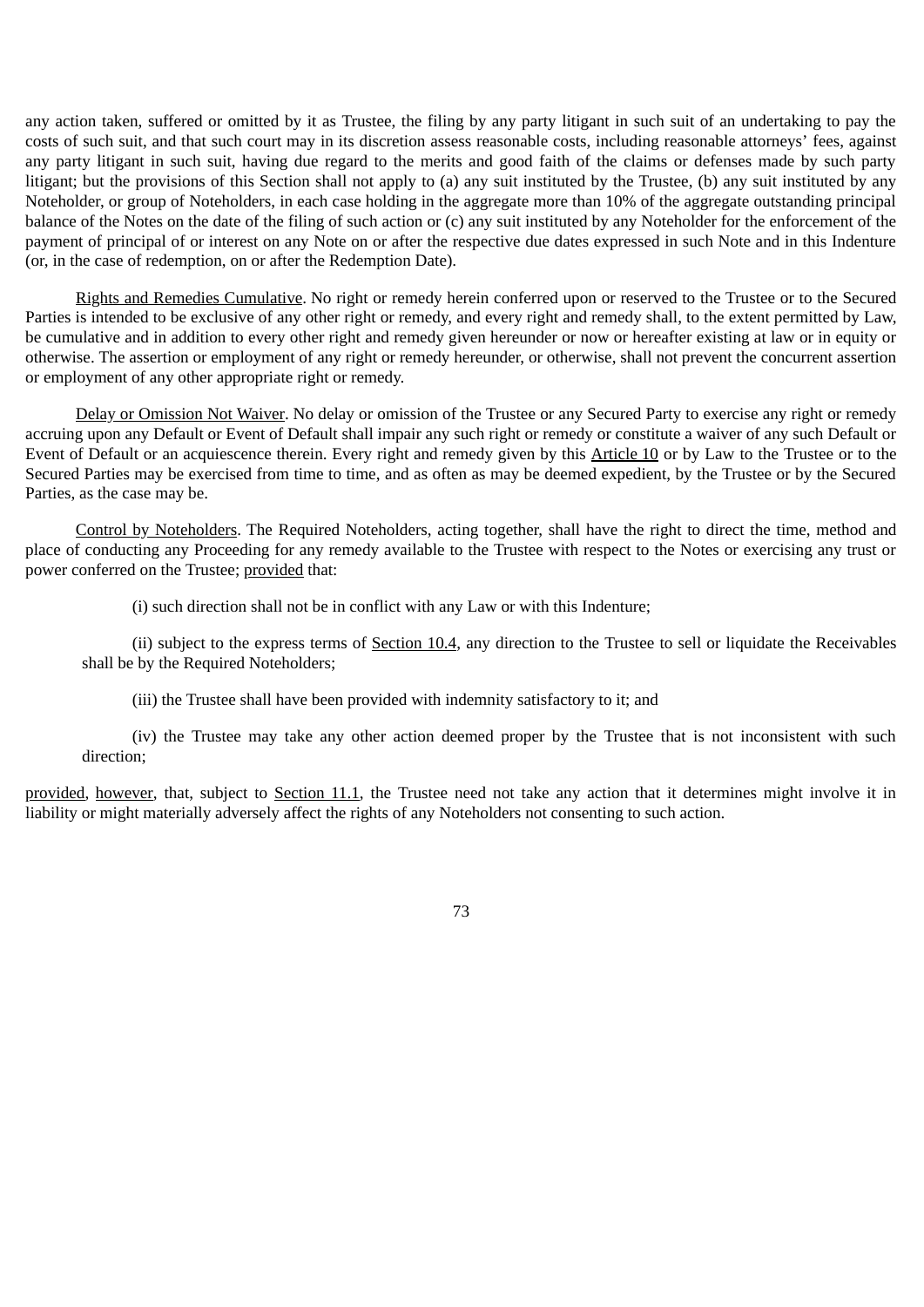Waiver of Stay or Extension Laws. The Issuer covenants (to the extent that it may lawfully do so) that it will not at any time insist upon, or plead or in any manner whatsoever, claim or take the benefit or advantage of, any stay or extension Law wherever enacted, now or at any time hereafter in force, that may affect the covenants or the performance of this Indenture; and the Issuer (to the extent that it may lawfully do so) hereby expressly waives all benefit or advantage of any such Law, and covenants that it will not hinder, delay or impede the execution of any power herein granted to the Trustee, but will suffer and permit the execution of every such power as though no such Law had been enacted.

Action on Notes. The Trustee's right to seek and recover judgment on the Notes or under this Indenture shall not be affected by the seeking, obtaining or application of any other relief under or with respect to this Indenture. Neither the Lien of this Indenture nor any rights or remedies of the Trustee or the Secured Parties shall be impaired by the recovery of any judgment by the Trustee against the Issuer or by the levy of any execution under such judgment upon any portion of the Trust Estate or upon any of the assets of the Issuer.

### Section 10.18. Performance and Enforcement of Certain Obligations.

(a) The Issuer agrees to take all such lawful action as is necessary and desirable to compel or secure the performance and observance by the Seller, the Parent and the Servicer, as applicable, of each of their obligations to the Issuer under or in connection with the Transaction Documents in accordance with the terms thereof, and to exercise any and all rights, remedies, powers and privileges lawfully available to the Issuer under or in connection with the Transaction Documents, including the transmission of notices of default on the part of the Seller, the Parent or the Servicer thereunder and the institution of legal or administrative actions or Proceedings to compel or secure performance by the Seller, the Parent or the Servicer of each of their obligations under the Transaction Documents.

(b) If an Event of Default has occurred and is continuing, the Required Noteholders or the Trustee may, and, at the direction (which direction shall be in writing) of the Required Noteholders, the Trustee shall, subject to Section 10.2(b), exercise all rights, remedies, powers, privileges and claims of the Issuer against the Seller, the Parent or the Servicer under or in connection with the Transaction Documents, including the right or power to take any action to compel or secure performance or observance by the Seller, the Parent or the Servicer of each of their obligations to the Issuer thereunder and to give any consent, request, notice, direction, approval, extension or waiver under the Transaction Documents, and any right of the Issuer to take such action shall be suspended.

Reassignment of Surplus. Promptly after termination of this Indenture and the payment in full of the Secured Obligations, any proceeds of all the Receivables and other assets in the Trust Estate received or held by the Trustee shall be turned over to the Issuer and the Receivables and other assets in the Trust Estate shall be released to the Issuer by the Trustee without recourse to the Trustee and without any representations, warranties or agreements of any kind.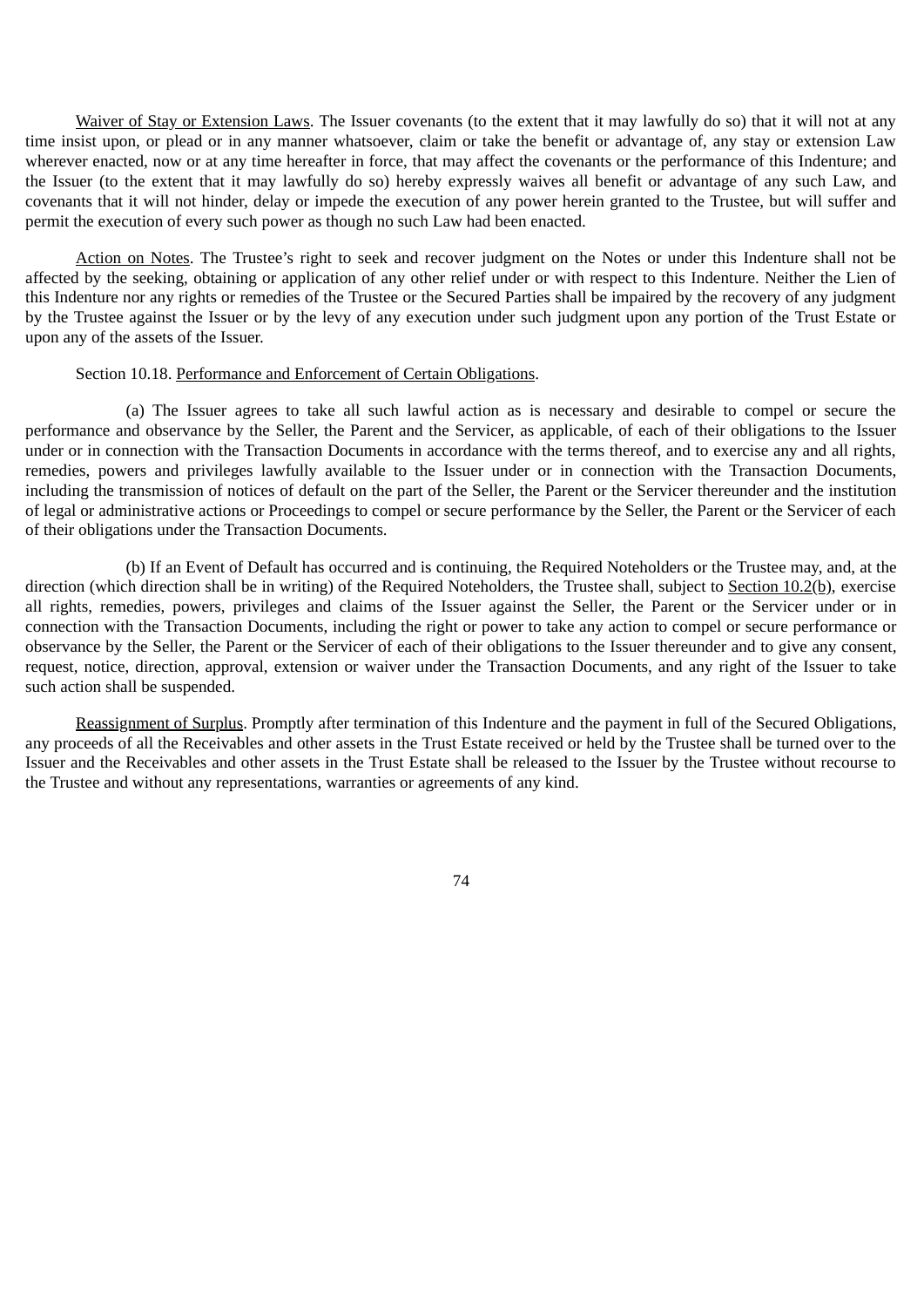#### ARTICLE 11.

#### THE TRUSTEE

### Section 11.1. Duties of the Trustee.

(a) If an Event of Default has occurred and is continuing, and of which a Trust Officer of the Trustee has written notice, the Trustee shall exercise such of the rights and powers vested in it by this Indenture and any related document, and use the same degree of care and skill in their exercise, as a prudent man would exercise or use under the circumstances in the conduct of his own affairs; provided, however, that the Trustee shall have no liability in connection with any action or inaction taken, or not taken, by it upon the deemed occurrence of an Event of Default of which a Trust Officer has not received written notice; and provided, further that the preceding sentence shall not have the effect of insulating the Trustee from liability arising out of the Trustee's negligence or willful misconduct.

(b) Except during the occurrence and continuance of an Event of Default of which a Trust Officer of the Trustee has written notice:

(i) the Trustee undertakes to perform only those duties that are specifically set forth in this Indenture and no others, and no implied covenants or obligations shall be read into this Indenture or any related document against the Trustee; and

(ii) in the absence of bad faith on its part, the Trustee may conclusively rely (without independent confirmation, verification, inquiry or investigation of the contents thereof), as to the truth of the statements and the correctness of the opinions expressed therein, upon certificates or opinions furnished to the Trustee and conforming to the requirements of this Indenture; provided, however, in the case of any such certificates or opinions which by any provision hereof are specifically required to be furnished to the Trustee, the Trustee shall examine the certificates and opinions to determine whether or not they conform to the requirements of this Indenture and, if applicable, the Transaction Documents to which the Trustee is a party, provided, further, that the Trustee shall not be responsible for the accuracy or content of any of the aforementioned documents and the Trustee shall have no obligation to verify or recompute any numeral information provided to it pursuant to the Transaction Documents.

(c) No provision of this Indenture shall be construed to relieve the Trustee from liability for its own negligent action, its own negligent failure to act, or its own willful misconduct except that:

(i) this clause does not limit the effect of  $clause(b)$  of this Section 11.1;

(ii) the Trustee shall not be personally liable for any error of judgment made in good faith by a Trust Officer or Trust Officers of the Trustee, unless it is conclusively determined by the final judgment of a court of competent jurisdiction, no longer subject to appeal or review that the Trustee was negligent in ascertaining the pertinent facts;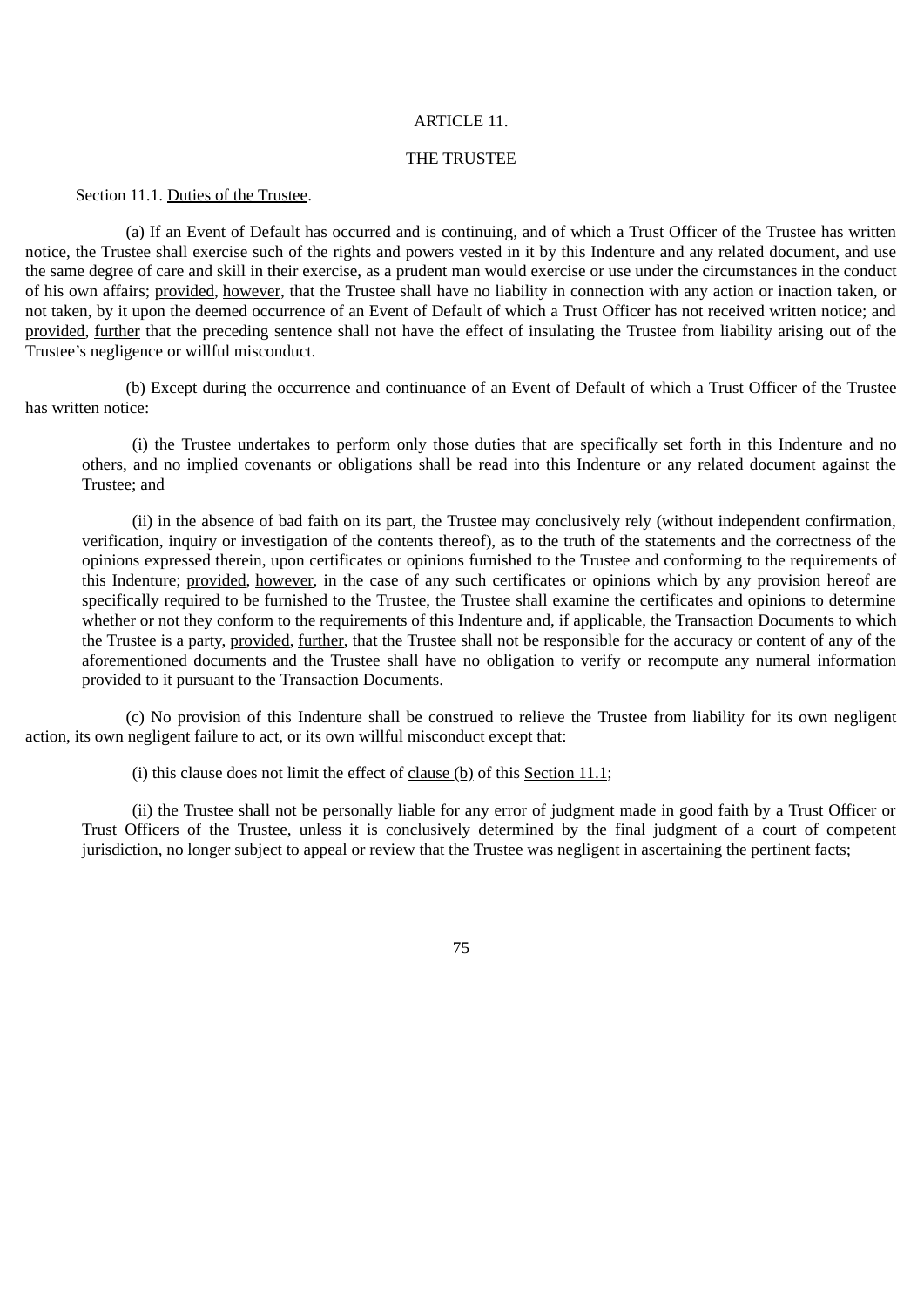(iii) the Trustee shall not be liable with respect to any action it takes or omits to take in good faith in accordance with a direction received by it pursuant to the terms of the Indenture or the Transaction Documents;

(iv) the Trustee shall not be charged with knowledge of any failure by the Servicer referred to in clauses (a)-(g) of Section 2.04 of the Servicing Agreement unless a Trust Officer of the Trustee obtains actual knowledge of such failure or the Trustee receives written notice of such failure from the Servicer or any Holders of Notes evidencing not less than 10% of the aggregate outstanding principal balance or par value of the Notes of any Series adversely affected thereby.

(d) Notwithstanding anything to the contrary contained in this Indenture or any of the Transaction Documents, no provision of this Indenture shall require the Trustee to expend or risk its own funds or otherwise incur any financial liability in the performance of any of its duties hereunder or in the exercise of any of its rights and powers, if there is reasonable ground (as determined by the Trustee in its sole discretion) for believing that the repayment of such funds or adequate indemnity against such risk is not reasonably assured to it by the security afforded to it by the terms of this Indenture.

(e) Every provision of this Indenture relating to the conduct or affecting the liability of or affording protection to the Trustee shall be subject to the provisions of this Section and to the provisions of the TIA (if this Indenture is required to be qualified under the TIA).

(f) The Trustee shall, and hereby agrees that it will, perform all of the obligations and duties required of it under the Servicing Agreement.

(g) Without limiting the generality of this Section 11.1 and subject to the other provisions of this Indenture, the Trustee shall have no duty (i) to see to any recording, filing or depositing of this Indenture or any agreement referred to herein, or to see to the maintenance of any such recording or filing or depositing or to any recording, refiling or redepositing of any thereof or to see to the validity, perfection, continuation, or value of any lien or security interest created herein, (ii) to see to the payment or discharge of any tax, assessment or other governmental Lien owing with respect to, assessed or levied against any part of the Issuer, (iii) to confirm or verify the contents of any reports or certificates delivered to the Trustee pursuant to this Indenture or the Servicing Agreement believed by the Trustee to be genuine and to have been signed or presented by the proper party or parties, (iv) to determine whether any Receivables is an Eligible Receivable or to inspect the Receivables at any time or ascertain or inquire as to the performance or observance of any of the Issuer's, the Seller's, the Parent's or the Servicer's representations, warranties or covenants or the Servicer's duties and obligations as Servicer and as Custodian of the Receivable Files under the Servicer Transaction Documents, (v) the acquisition or maintenance of any insurance, or (vi) to determine when a Repurchase Event occurs. The Trustee shall be authorized to, but shall in no event have any duty or responsibility to, file any financing or continuation statements or record any documents or instruments in any public office at any time or times or otherwise perfect or maintain any security interest in any portion of the Trust Estate.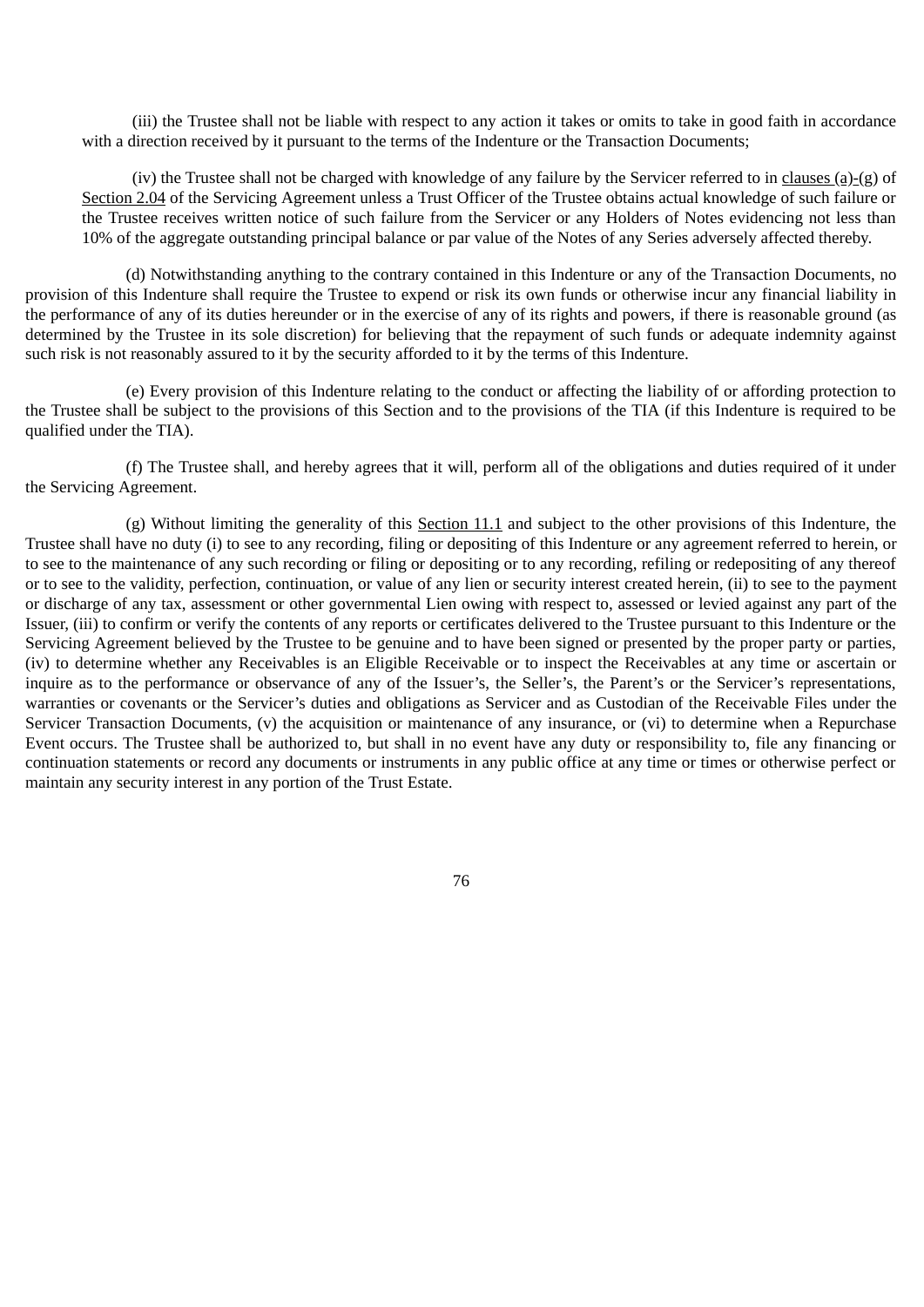(h) Subject to Section 11.1(d), in the event that the Paying Agent or the Transfer Agent and Registrar (if other than the Trustee) shall fail to perform any obligation, duty or agreement in the manner or on the day required to be performed by the Paying Agent or the Transfer Agent and Registrar, as the case may be, under this Indenture, the Trustee shall be obligated as soon as practicable upon written notice to a Trust Officer thereof and receipt of appropriate records and information, if any, to perform such obligation, duty or agreement in the manner so required.

(i) No provision of this Indenture shall be construed to require the Trustee to perform, or accept any responsibility for the performance of, the obligations of the Servicer hereunder until it shall have assumed such obligations in accordance with this Section 11.1 and the provisions of the Servicing Agreement.

(j) Subject to Section 11.4, all moneys received by the Trustee shall, until used or applied as herein provided, be held in trust for the purposes for which they were received, but need not be segregated from other funds except to the extent required by Law or the Transaction Documents.

(k) Except as otherwise required or permitted by the TIA (if this Indenture is required to be qualified under the TIA), nothing contained herein shall be deemed to authorize the Trustee to engage in any business operations or any activities other than those set forth in this Indenture. Specifically, the Trustee shall have no authority to engage in any business operations, acquire any assets other than those specifically included in the Trust Estate under this Indenture or otherwise vary the assets held by the Issuer. Similarly, the Trustee shall have no discretionary duties other than performing those ministerial acts set forth above necessary to accomplish the purpose of this Indenture.

(l) The Trustee shall not be required to take notice or be deemed to have notice or knowledge of any Default or Event of Default unless a Trust Officer of the Trustee shall have received written notice thereof. In the absence of receipt of such notice, the Trustee may conclusively assume that there is no Default or Event of Default.

(m) [Reserved].

(n) The Trustee shall not be liable with respect to any action taken or omitted to be taken by it in good faith in accordance with the direction of the Issuer, the Servicer and/or a specified percentage of Noteholders under circumstances in which such direction is required or permitted by the terms of this Base Indenture, a Series Supplement or other Transaction Document.

(o) The enumeration of any permissive right or power herein or in any other Transaction Document available to the Trustee shall not be construed to be the imposition of a duty.

(p) The Trustee shall not be liable for interest on any money received by it except as the Trustee may separately agree in writing with the Issuer.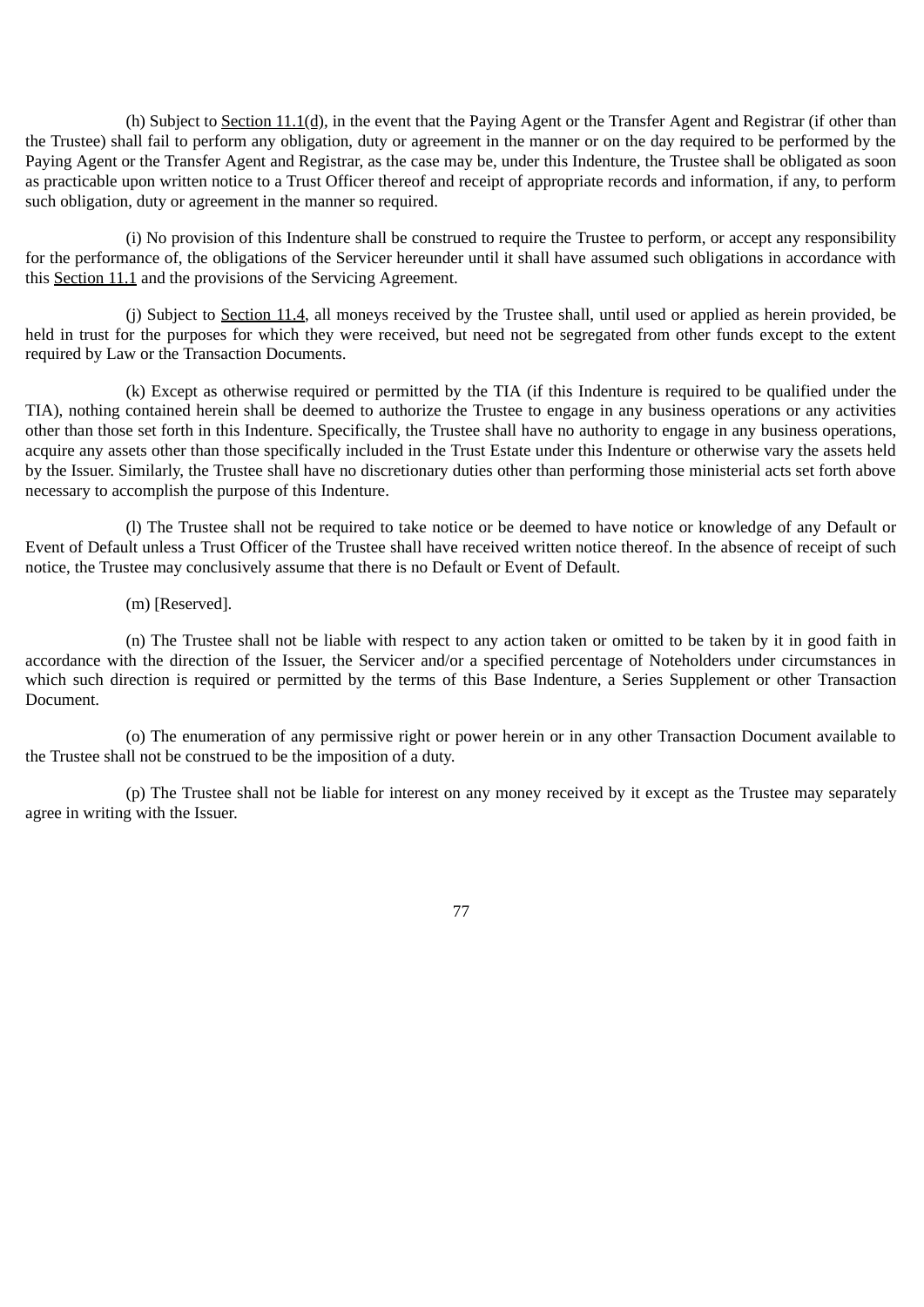(q) Every provision of the Indenture or any related document relating to the conduct or affecting the liability of or affording protection to the Trustee shall be subject to the provisions of this Article.

(r) The Trustee shall not be responsible for or have any liability for the collection of any Contracts or Receivables or the recoverability of any amounts from an Obligor or any other Person owing any amounts as a result of any Contracts or Receivables, including after any default of any Obligor or any other such Person.

### Rights of the Trustee. Except as otherwise provided by Section 11.1:

(a) The Trustee may conclusively rely on and shall be protected in acting upon or refraining from acting upon and in accord with, without any duty to verify the contents or recompute any calculations therein, any document (whether in its original or facsimile form), including the Monthly Servicer Report, the annual Servicer's certificate, the monthly payment instructions and notification to the Trustee, the Monthly Statement, any resolution, Officer's Certificate, certificate of auditors or any other certificate, statement, instrument, opinion, report, notice, request, consent, order, appraisal, bond or other paper or document, believed by it to be genuine and to have been signed by or presented by the proper Person. Without limiting the Trustee's obligations to examine pursuant to Section  $11.1(b)(ii)$ , the Trustee need not investigate any fact or matter stated in the document.

(b) Before the Trustee acts or refrains from acting, the Trustee may require an Officer's Certificate or an Opinion of Counsel or consult with counsel of its selection and the Officer's Certificate or the advice of such counsel or any Opinion of Counsel shall be full and complete authorization and protection from liability in respect of any action taken, suffered or omitted by it hereunder in good faith and in reliance thereon.

(c) The Trustee may execute any of the trusts or powers hereunder or perform any duties hereunder either directly or by or through agents or attorneys, custodians and nominees and the Trustee shall not be liable for any misconduct or negligence on the part of, or for the supervision of, any such agent or attorneys, custodian or nominee so long as such agent, custodian or nominee is appointed with due care.

(d) The Trustee shall not be liable for any action it takes or omits to take in good faith which it believes to be authorized or within its rights or powers conferred upon it by this Indenture; provided, however, that the Trustee's conduct does not constitute willful misconduct or negligence.

(e) The Trustee shall be under no obligation to exercise any of the rights or powers vested in it by this Base Indenture or any Series Supplement, or to institute, conduct or defend any litigation hereunder or in relation hereto, at the request, order or direction of any of the Noteholders, pursuant to the provisions of this Base Indenture or any Series Supplement, unless such Noteholders shall have offered to the Trustee security or indemnity satisfactory to the Trustee (in its sole discretion) against the costs, expenses (including attorneys' fees and expenses) and liabilities which may be incurred therein or thereby; nothing contained herein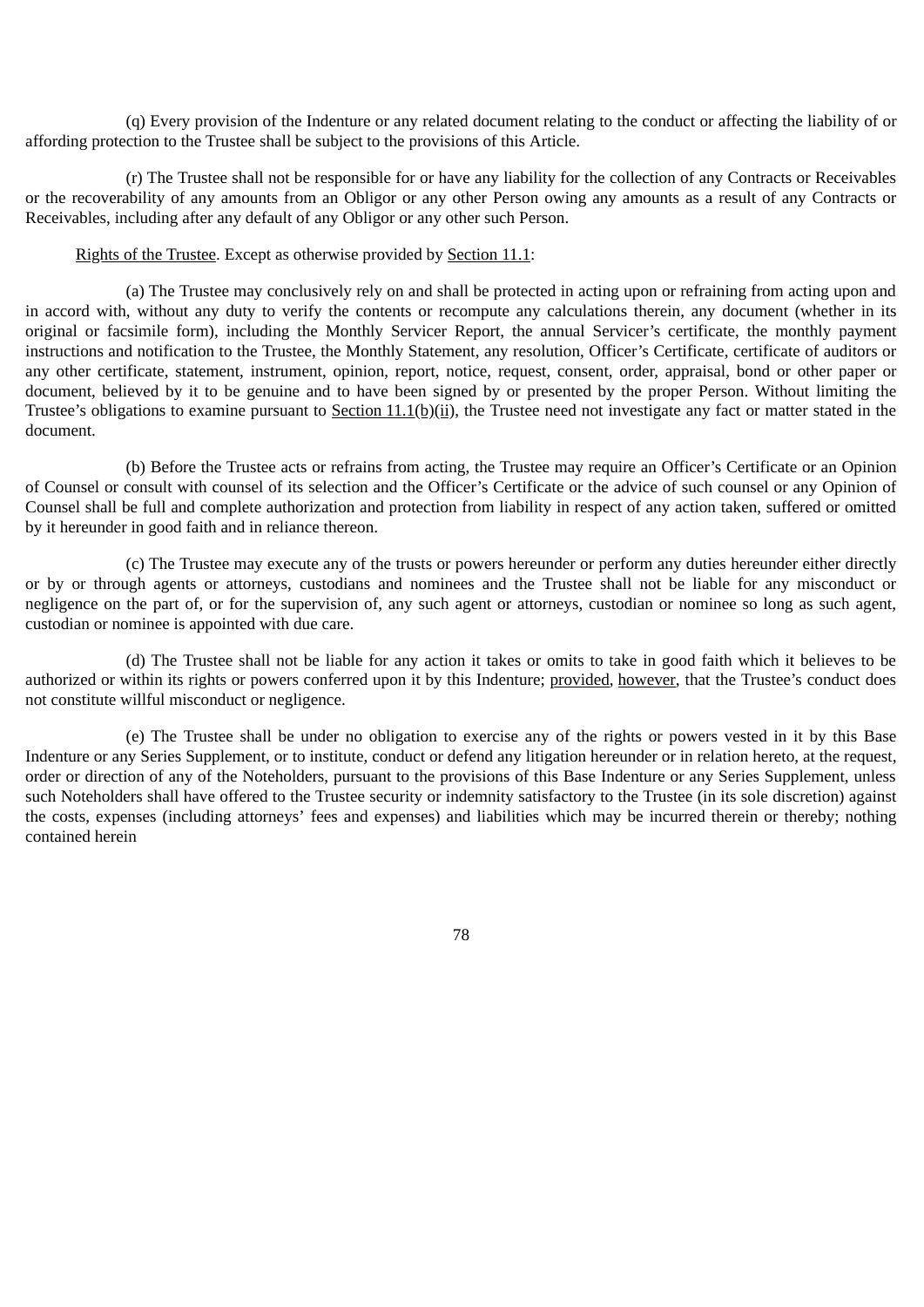shall, however, relieve the Trustee of the obligations, upon the occurrence of an Event of Default (which has not been cured or waived), to exercise such of the rights and powers vested in it by this Base Indenture or any Series Supplement, and to use the same degree of care and skill in their exercise as a prudent man would exercise or use under the circumstances in the conduct of his own affairs.

(f) The Trustee shall not be bound to make any investigation into the facts of matters stated in any resolution, certificate, statement, instrument, opinion, report, notice, request, consent, order, approval, bond or other paper or document (including, the Monthly Servicer's Report, the annual Servicer's certificate, the monthly payment instructions and notification to the Trustee or the Monthly Statement), unless requested in writing so to do by the Holders of Notes evidencing not less than 10% of the aggregate outstanding principal balance or par value of Notes of any Series, but the Trustee may, but is not obligated to, make such further inquiry or investigation into such facts or matters as it may see fit, and, if the Trustee shall determine to make such further inquiry or investigation, it shall be entitled to examine the books, records and premises of the Issuer, personally or by agent or attorney at the sole cost of the Issuer and shall incur no liability or additional liability of any kind by reason of such inquiry or investigation; provided, however, that if the payment within a reasonable time to the Trustee of the costs, expenses or liabilities likely to be incurred by it in the making of such investigation is, in the opinion of the Trustee, not assured to the Trustee by the security afforded to it by the terms of this Indenture, the Trustee may require indemnity satisfactory to it against such cost, expense or liability as a condition to so proceeding; the reasonable expense of every such examination shall be paid by the Person making such request, or, if paid by the Trustee, shall be reimbursed by the Person making such request.

(g) The Trustee shall have no liability for the selection of Permitted Investments and shall not be liable for any losses or liquidation penalties in connection with Permitted Investments, unless such losses or liquidation penalties were incurred through the Trustee's own willful misconduct or negligence. The Trustee shall have no obligation to invest or reinvest any amounts except as directed by the Issuer (or the initial Servicer) in accordance with this Indenture. Notwithstanding the foregoing, if the initial Servicer is removed or replaced, the selected Permitted Investment for investment or reinvestment as provided in this Indenture shall be as in effect on the date of such removal or replacement.

(h) The Trustee shall not be liable for the acts or omissions of any successor to the Trustee so long as such acts or omissions were not the result of the negligence, bad faith or willful misconduct of the predecessor Trustee.

(i) The rights, privileges, protections, immunities and benefits given to the Trustee, including, without limitation, its right to be indemnified, are extended to, and shall be enforceable by, the Trustee (a) in each of its capacities hereunder, and to each agent, custodian and other Person employed to act hereunder and (b) in each document to which it is a party whether or not specifically set forth herein.

(i) Except as may be required by Sections  $11.1(b)(ii)$ ,  $11.1(i)$ ,  $11.2(a)$  and  $11.2(f)$ , the Trustee shall not be required to make any initial or periodic examination of any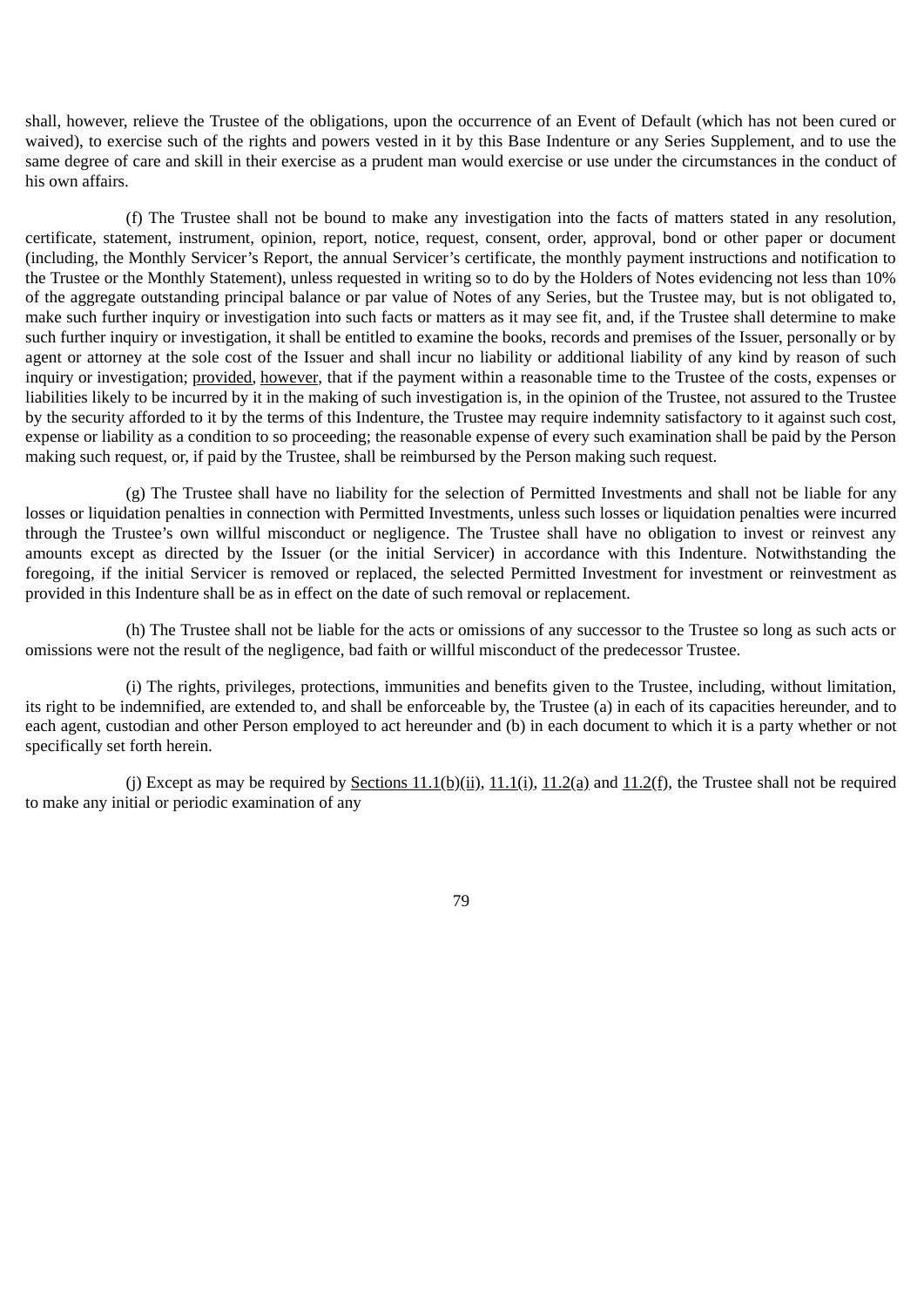documents or records related to the Trust Estate for the purpose of establishing the presence or absence of defects, the compliance by the Seller, the Parent or the Servicer with their respective representations and warranties or for any other purpose.

(k) Without limiting the Trustee's obligation to examine pursuant to Section  $11.1(b)(ii)$ , the Trustee shall not be bound to make any investigation into (i) the performance or observance by the Issuer, any Servicer or any other Person of any of the covenants, agreements or other terms or conditions set forth in this Indenture or in any related document, (ii) the occurrence of any default, or the validity, enforceability, effectiveness or genuineness of this Indenture, any related document or any other agreement, instrument or document, (iii) the creation, perfection or priority of any Lien purported to be created by this Indenture or any related document, (iv) the value or the sufficiency of any collateral or (v) the satisfaction of any condition set forth in this Indenture or any related document, but the Trustee, in its discretion, may make such further inquiry or investigation into such facts or matters as it may see fit, and, if the Trustee shall determine to make such further inquiry or investigation, it shall be entitled to examine the books, records and premises of the Issuer or any Servicer, personally or by agent or attorney, and shall incur no liability of any kind by reason of such inquiry or investigation.

(l) In no event shall the Trustee be responsible or liable for special, indirect, punitive or consequential loss or damage of any kind whatsoever (including, but not limited to, loss of profit), even if the Trustee has been advised of the likelihood of such loss or damage and regardless of the form of action.

(m) The Trustee may, from time to time, request that the Issuer and any other applicable party deliver a certificate (upon which the Trustee may conclusively rely) setting forth the names of individuals and/or titles of officers authorized at such time to take specified actions pursuant to this Indenture or any related document together with a specimen signature of such authorized officers; provided, however, that from time to time, the Issuer or such other applicable party may, by delivering to the Trustee a revised certificate, change the information previously provided by it pursuant to the Indenture, but the Trustee shall be entitled to conclusively rely on the then current certificate until receipt of a superseding certificate.

(n) The right of the Trustee to perform any discretionary act enumerated in this Indenture or any related document shall not be construed as a duty.

(o) Except for notices, reports and other documents expressly required to be furnished to the Holders by the Trustee hereunder, the Trustee shall not have any duty or responsibility to provide any Holder with any other information concerning the Issuer, the servicer or any other parties to any related documents which may come into the possession of the Trustee or any of its officers, directors, employees, agents, representatives or attorneys-in-fact.

(p) If the Trustee requests instructions from the Issuer or the Holders with respect to any action or omission in connection with this Indenture, the Trustee shall be entitled (without incurring any liability therefor) to refrain from taking such action and continue to refrain from acting unless and until the Trustee shall have received written instructions from the Issuer or the Holders, as applicable, with respect to such request.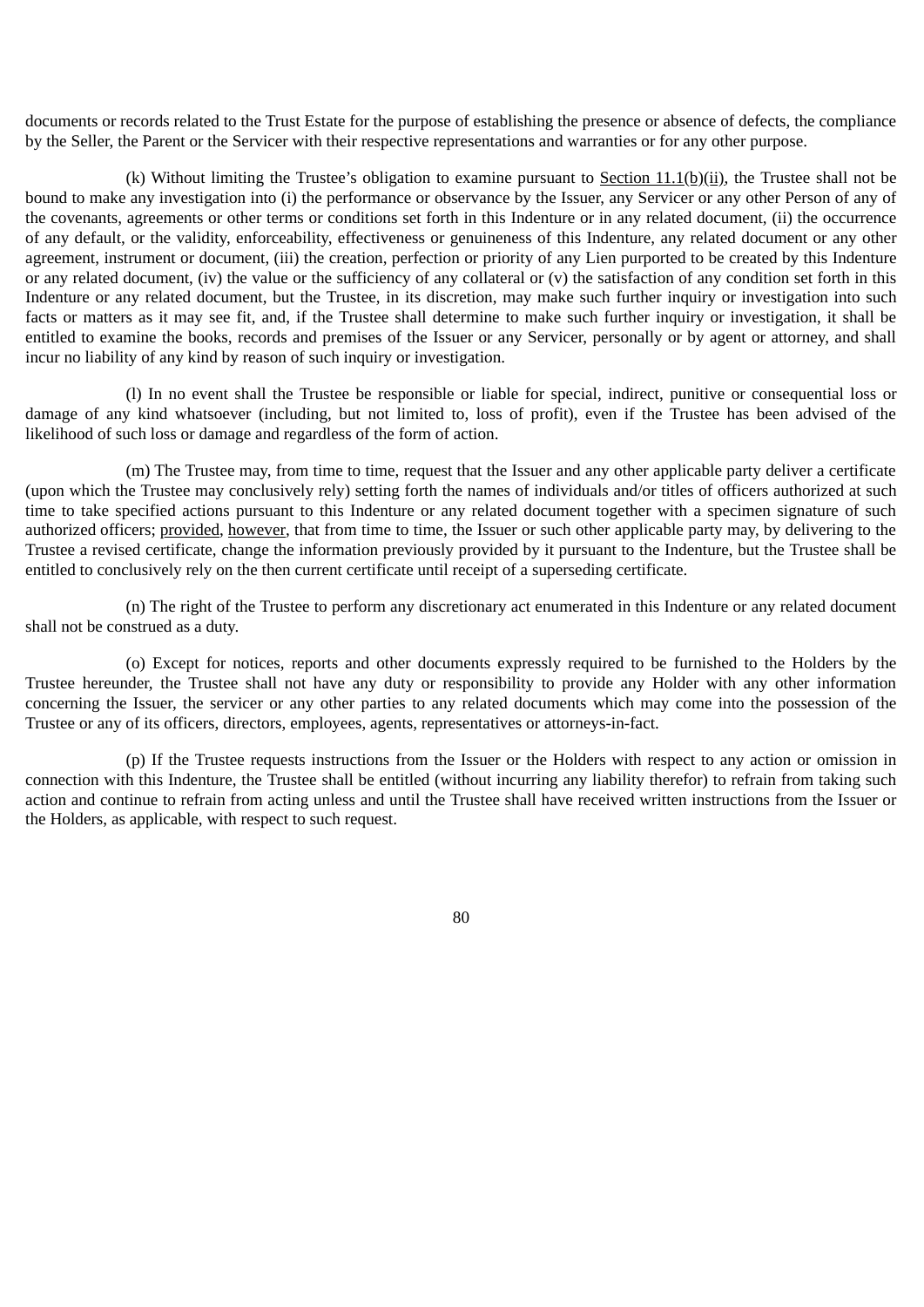(q) In order to comply with laws, rules, regulations and executive orders in effect from time to time applicable to banking institutions, including those relating to the funding of terrorist activities and money laundering ("Applicable Law"), the Trustee is required to obtain, verify and record certain information relating to individuals and entities which maintain a business relationship with the Trustee. Accordingly, each of the parties agrees to provide to the Trustee upon its request from time to time such identifying information and documentation as may be available for such party in order to enable the Trustee to comply with Applicable Law.

(r) In no event shall the Trustee be liable for any failure or delay in the performance of its obligations under this Indenture or any related documents because of circumstances beyond the Trustee's control, including, but not limited to, a failure, termination, or suspension of a clearing house, securities depositary, settlement system or central payment system in any applicable part of the world or acts of God, flood, war (whether declared or undeclared), civil or military disturbances or hostilities, nuclear or natural catastrophes, political unrest, explosion, severe weather or accident, earthquake, terrorism, fire, riot, labor disturbances, strikes or work stoppages for any reason, embargo, government action, including any laws, ordinances, regulations or the like (whether domestic, federal, state, county or municipal or foreign) which delay, restrict or prohibit the providing of the services contemplated by this Indenture or any related documents, or the unavailability of communications or computer facilities, the failure of equipment or interruption of communications or computer facilities, or the unavailability of the Federal Reserve Bank wire or telex or other wire or communication facility, or any other causes beyond the Trustee's control whether or not of the same class or kind as specified above.

(s) The Trustee shall not be liable for failing to comply with its obligations under this Indenture in so far as the performance of such obligations is dependent upon the timely receipt of instructions and/or other information from any other Person which are not received or not received by the time required.

(t) The Trustee shall be fully justified in failing or refusing to take any action under this Indenture or any other related document if such action (A) would, in the reasonable opinion of the Trustee, in good faith (which may be based on the advice or opinion of counsel), be contrary to applicable Law, this Indenture or any other related document, or (B) is not provided for in the Indenture or any other related document.

(u) The Trustee shall not be required to take any action under this Indenture or any related document if taking such action (A) would subject the Trustee to a tax in any jurisdiction where it is not then subject to a tax, or (B) would require the Trustee to qualify to do business in any jurisdiction where it is not then so qualified.

Trustee Not Liable for Recitals in Notes. The Trustee assumes no responsibility for the correctness of the recitals contained in this Indenture and in the Notes (other than the signature and authentication of the Trustee on the Notes). Except as set forth in Section 11.16, the Trustee makes no representations as to the validity or sufficiency of this Indenture or of the Notes (other than the signature and authentication of the Trustee on the Notes) or of any asset of the Trust Estate or related document. The Trustee shall not be accountable for the use or application by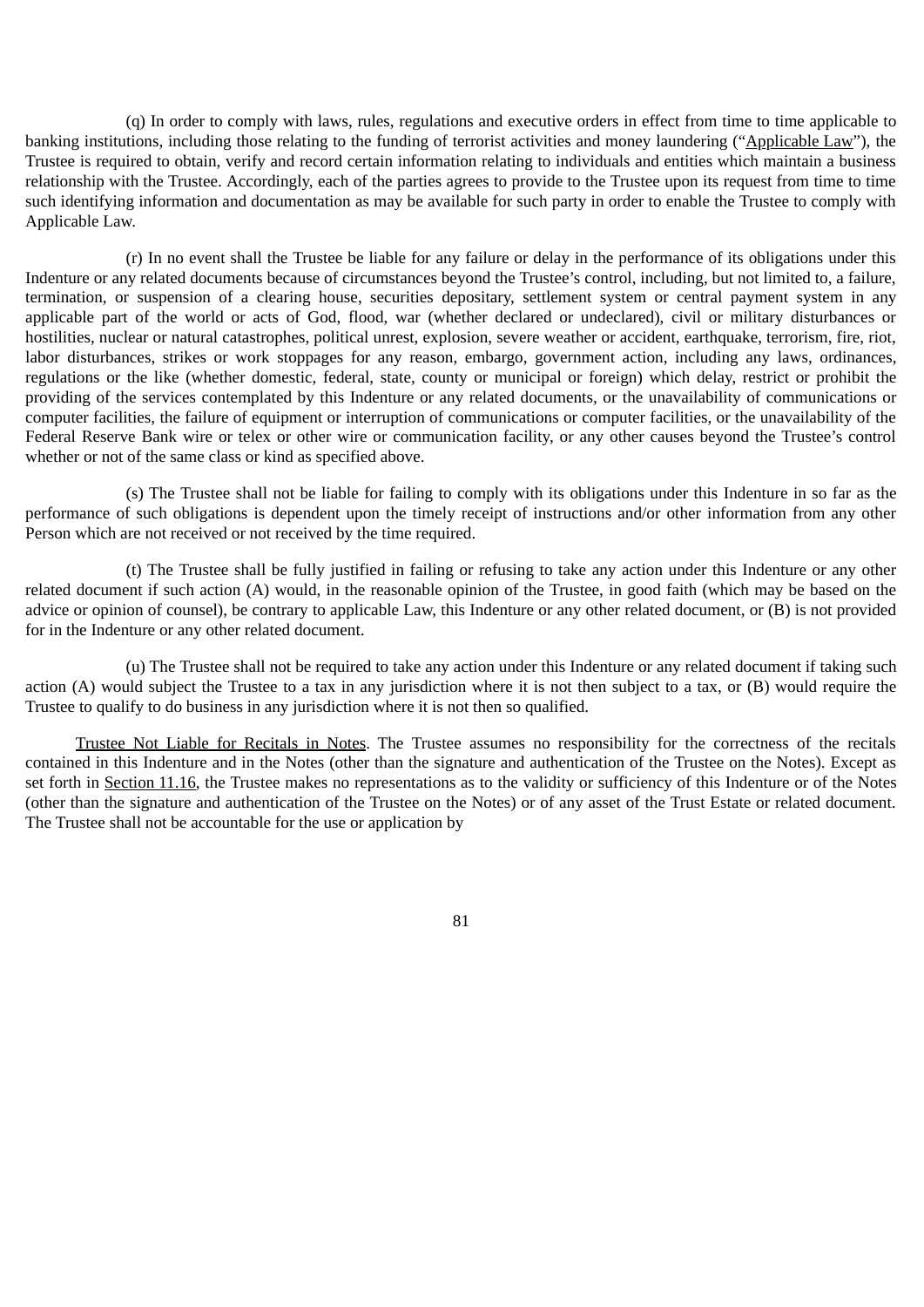the Issuer or the Seller of any of the Notes or of the proceeds of such Notes, or for the use or application of any funds paid to the Seller or to the Issuer in respect of the Trust Estate or deposited in or withdrawn from the Collection Account by the Servicer.

Individual Rights of the Trustee. The Trustee in its individual or any other capacity may become the owner or pledgee of Notes and may otherwise deal with the Issuer or an Affiliate of the Issuer with the same rights it would have if it were not Trustee. Any Paying Agent, Transfer Agent and Registrar, co-registrar or co-paying agent may do the same with like rights. However, the Trustee must comply with Sections 11.9 and 11.11.

Notice of Defaults. If a Default, Event of Default or Rapid Amortization Event occurs and is continuing and if a Trust Officer of the Trustee receives written notice or has actual knowledge thereof, the Trustee shall promptly provide notice thereof to each Noteholder and Notice Person, to the extent possible by email or facsimile, and, otherwise, by first class mail at their respective addresses appearing in the Note Register.

### Section 11.6. Compensation.

(a) To the extent not otherwise paid pursuant to the Indenture, the Issuer covenants and agrees to pay to the Trustee from time to time, and the Trustee shall be entitled to receive, such compensation as the Issuer and the Trustee shall agree in writing from time to time (which compensation shall not be limited by any provision of Law in regard to the compensation of a trustee of an express trust) for all services rendered by it in the execution of the trust hereby created and in the exercise and performance of any of the powers and duties hereunder of the Trustee, and, the Issuer will pay or reimburse the Trustee (without reimbursement from the Collection Account or otherwise) all reasonable expenses, disbursements and advances (including legal fees and costs and costs of persons not regularly employed by the Trustee) incurred or made by the Trustee in accordance with any of the provisions of this Indenture except any such expense, disbursement or advance as may arise from its own willful misconduct or negligence.

(b) The obligations of the Issuer under this Section 11.6 shall survive the termination of this Base Indenture and the resignation or removal of the Trustee.

#### Section 11.7. Replacement of the Trustee.

(a) A resignation or removal of the Trustee and appointment of a successor Trustee shall become effective only upon the successor Trustee's acceptance of appointment as provided in this Section 11.7.

(b) The Trustee may, after giving sixty (60) days' prior written notice to the Issuer, the Noteholders and the Servicer, resign at any time and be discharged from the trust hereby created; provided, however, that no such resignation of the Trustee shall be effective until a successor trustee has assumed the obligations of the Trustee hereunder. The Issuer may, with the prior written consent of the Required Noteholders, remove the Trustee by written instrument,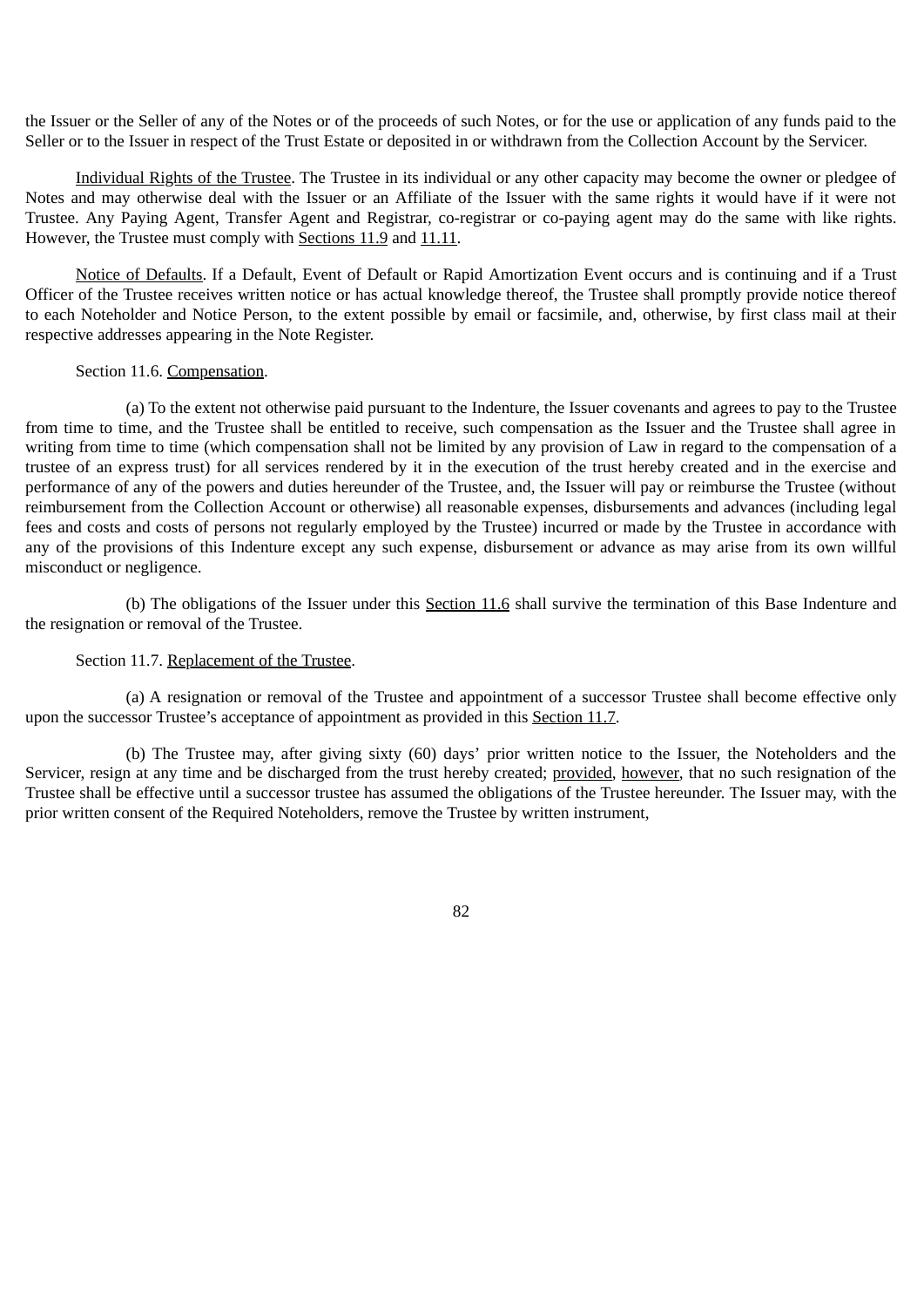in duplicate, one copy of which instrument shall be delivered to the Trustee so removed and one copy to the successor trustee if:

(i) the Trustee fails to comply with Section 11.9;

(ii) a court or federal or state bank regulatory agency having jurisdiction in the premises in respect of the Trustee shall have entered a decree or order granting relief or appointing a receiver, liquidator, assignee, custodian, trustee, conservator, sequestrator (or similar official) for the Trustee or for any substantial part of the Trustee's property, or ordering the winding-up or liquidation of the Trustee's affairs;

(iii) the Trustee consents to the appointment of or taking possession by a receiver, liquidator, assignee, custodian, trustee, conservator, sequestrator (or other similar official) for the Trustee or for any substantial part of the Trustee's property, or makes any assignment for the benefit of creditors or fails generally to pay its debts as such debts become due or takes any corporate action in furtherance of any of the foregoing;

(iv) the Trustee fails in any material respect to duly observe or perform any covenants, obligations or agreements of the Trustee set forth in this Indenture or any other Transaction Document, which failure, solely to the extent capable of cure, continues unremedied for a period of ten (10) Business Days after the earlier of discovery by the Trustee or the date on which written notice of such failure, requiring the same to be remedied, shall have been given to the Trustee; or

(v) the Trustee becomes incapable of acting.

If the Trustee resigns or is removed or if a vacancy exists in the office of the Trustee for any reason, the Issuer shall promptly appoint a successor Trustee, acceptable to the Required Noteholders by written instrument, in duplicate, one copy of which instrument shall be delivered to the resigning and one copy to the successor trustee.

(c) If a successor Trustee does not take office within thirty (30) days after the retiring Trustee provides written notice of its resignation or is removed, the retiring Trustee may petition any court of competent jurisdiction for the appointment of a successor trustee.

A successor Trustee shall deliver a written acceptance of its appointment to the retiring or removed Trustee and to the Issuer. Thereupon the resignation or removal of the retiring Trustee shall become effective, and the successor Trustee, without any further act, deed or conveyance, shall become fully vested with all the rights, powers and duties of the Trustee under this Base Indenture and any Series Supplement. The successor Trustee shall mail a notice of its succession to Noteholders. The retiring Trustee shall, at the expense of the Issuer, promptly transfer to the successor Trustee all property held by it as Trustee and all documents and statements held by it hereunder; provided, however, that all sums owing to the retiring Trustee hereunder (and its agents and counsel) have been paid, and the Issuer and the predecessor Trustee shall execute and deliver such instruments and do such other things as may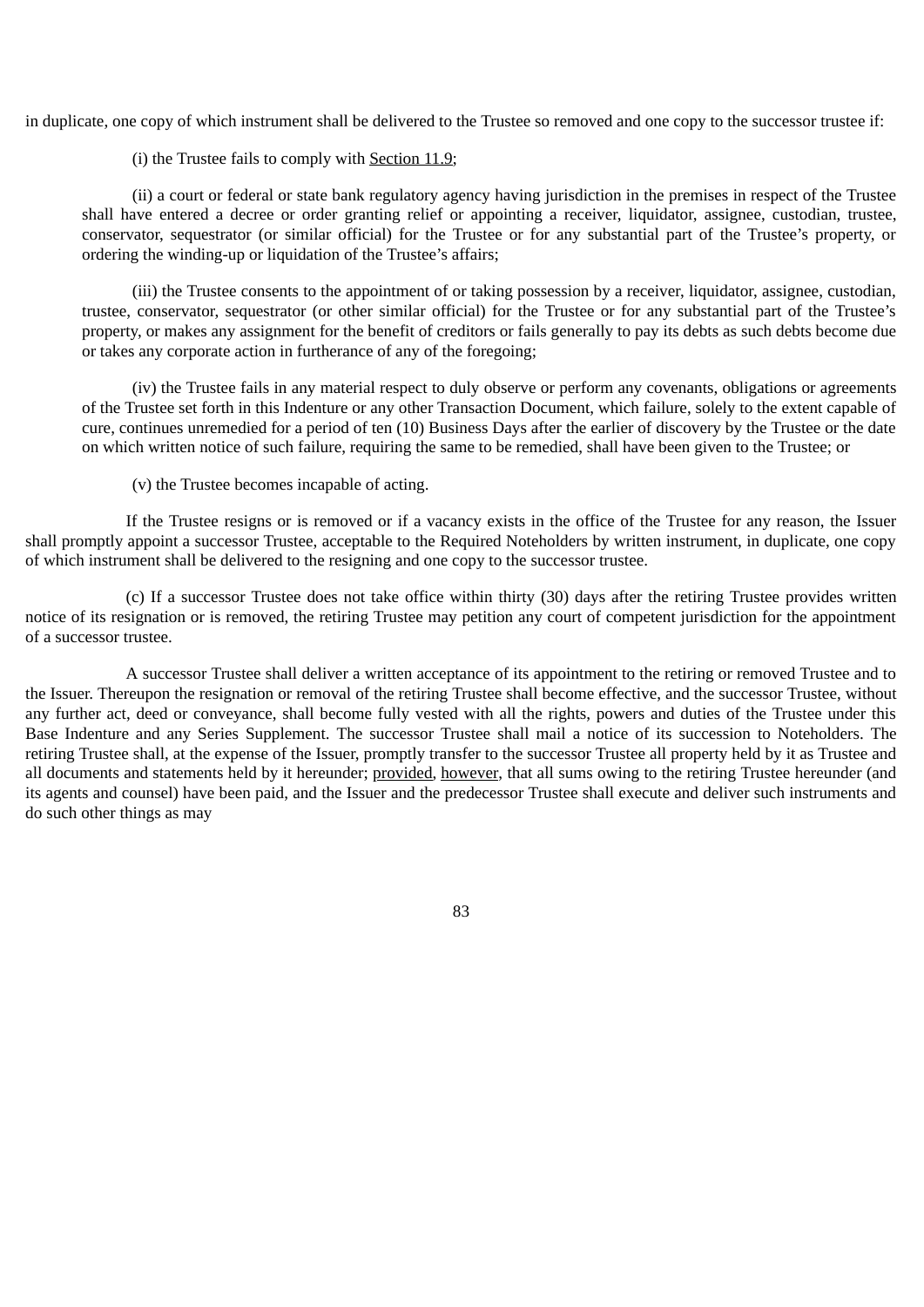reasonably be required for fully and certainly vesting and confirming in the successor Trustee all such rights, powers, duties and obligations. Notwithstanding replacement of the Trustee pursuant to this Section 11.7, the Issuer's obligations under Sections 11.6 and 11.17 shall continue for the benefit of the retiring Trustee.

(d) Any resignation or removal of the Trustee and appointment of a successor Trustee pursuant to any of the provisions of this Section 11.7 shall not become effective until acceptance of appointment by the successor Trustee pursuant to this Section 11.7 and payment of all fees and expenses owed to the retiring Trustee.

(e) No successor Trustee shall accept appointment as provided in this Section 11.7 unless at the time of such acceptance such successor Trustee shall be eligible under the provisions of Section 11.9 hereof.

Successor Trustee by Merger, etc. Any Person into which the Trustee may be merged or converted or with which it may be consolidated, or any Person resulting from any merger, conversion or consolidation to which the Trustee shall be a party, or any Person succeeding to the corporate trust business of the Trustee, shall be the successor of the Trustee hereunder, provided such Person shall be eligible under the provisions of Section 11.9 hereof, without the execution or filing of any paper or any further act on the part of any of the parties hereto, anything herein to the contrary notwithstanding.

In case at the time such successor or successors by merger, conversion or consolidation to the Trustee shall succeed to the trusts created by this Indenture any of the Notes shall have been authenticated but not delivered, any such successor to the Trustee may adopt the certificate of authentication of any predecessor Trustee, and deliver such Notes so authenticated; and in case at that time any of the Notes shall not have been authenticated, any successor to the Trustee may authenticate such Notes either in the name of any predecessor hereunder or in the name of the successor to the Trustee; and in all such cases such certificates shall have the full force which it is anywhere in the Notes or in this Indenture provided that the certificate of the Trustee shall have.

Eligibility: Disqualification. The Trustee shall at all times satisfy the requirements of TIA Section 310(a) (if this Indenture is required to be qualified under the TIA).

The Trustee hereunder shall at all times be organized and doing business under the Laws of the United States of America or any State thereof authorized under such Laws to exercise corporate trust powers, having a long-term unsecured debt rating of at least BBB- (or the equivalent thereof) by the Rating Agency or, if not rated by the Rating Agency, by another rating agency, having, in the case of an entity that is subject to risk-based capital adequacy requirements, risk-based capital of at least \$50,000,000 or, in the case of an entity that is not subject to risk-based capital adequacy requirements, having a combined capital and surplus of at least \$50,000,000 and subject to supervision or examination by federal or state authority. If such corporation publishes reports of condition at least annually, pursuant to Law, then for the purpose of this Section 11.9, the combined capital and surplus of such corporation shall be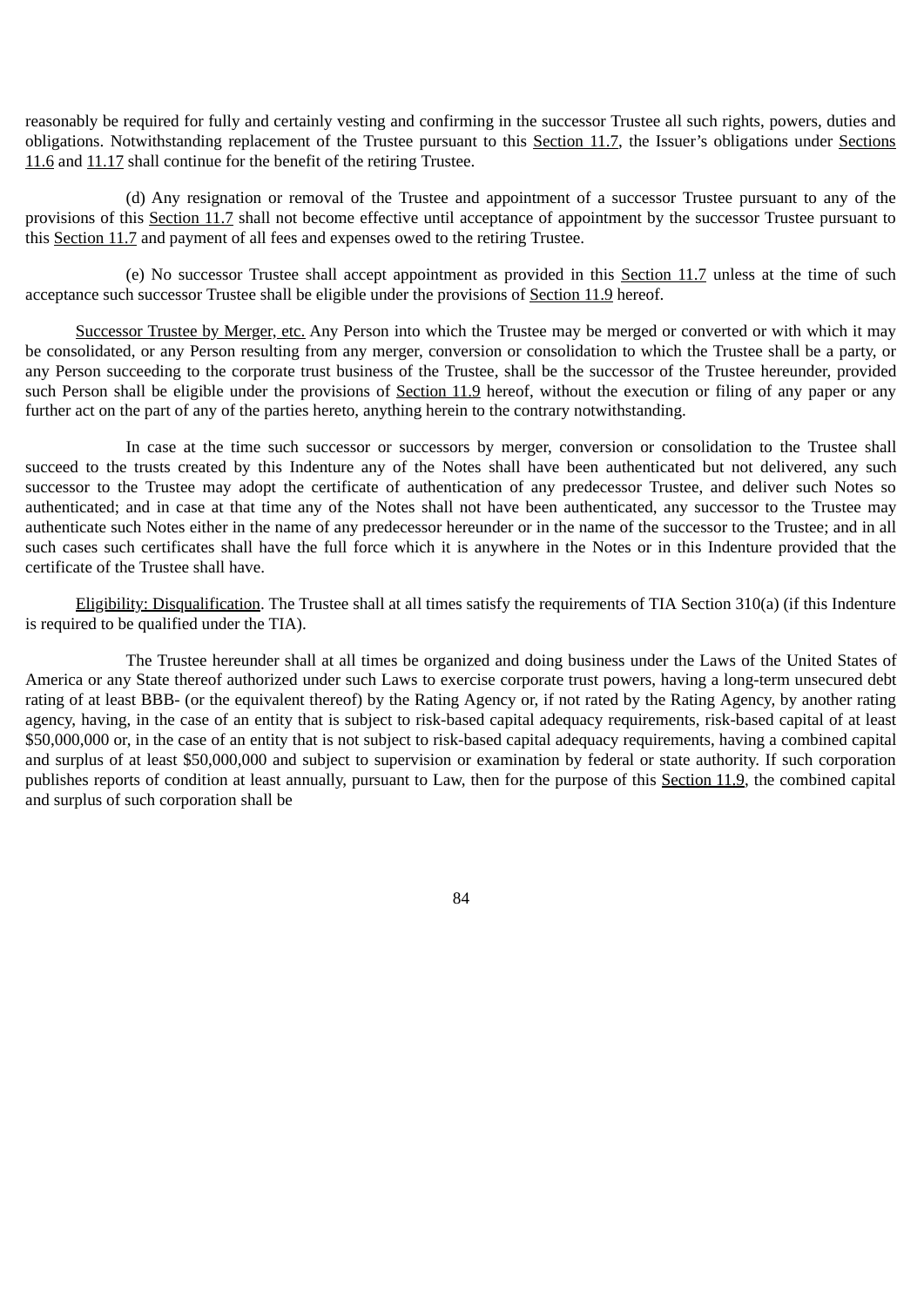deemed to be its combined capital and surplus as set forth in its most recent report of condition so published.

The Trustee shall comply with TIA Section 310(b), including the optional provision permitted by the second sentence of TIA Section 310(b)(9) (if this Indenture is required to be qualified under the TIA); provided, however, that there shall be excluded from the operation of TIA Section 310(b)(1) any indenture or indentures under which other securities of the Issuer are outstanding if the requirements for such exclusion set forth in TIA Section 310(b)(1) are met.

In case at any time the Trustee shall cease to be eligible in accordance with the provisions of this Section 11.9, the Trustee shall resign immediately in the manner and with the effect specified in Section 11.7.

## Section 11.10. Appointment of Co-Trustee or Separate Trustee.

(a) Notwithstanding any other provisions of this Base Indenture or any Series Supplement, at any time, for the purpose of meeting any legal requirements of any jurisdiction in which any part of the Trust Estate may at the time be located, the Trustee shall have the power and may execute and deliver all instruments to appoint one or more persons to act as a co-trustee or co-trustees, or separate trustee or separate trustees, of all or any part of the Trust Estate, and to vest in such Person or Persons, in such capacity and for the benefit of the Secured Parties, such title to the Trust Estate, or any part thereof, and, subject to the other provisions of this Section 11.10 such powers, duties, obligations, rights and trusts as the Trustee may consider necessary or desirable. No co-trustee or separate trustee hereunder shall be required to meet the terms of eligibility as a successor trustee under Section 11.9 and no notice to Noteholders of the appointment of any co-trustee or separate trustee shall be required under Section 11.7. No co-trustee shall be appointed without the consent of the Issuer unless such appointment is required as a matter of Law or to enable the Trustee to perform its functions hereunder. The appointment of any co-trustee or separate trustee shall not relieve the Trustee of any of its obligations hereunder.

(b) Every separate trustee and co-trustee shall, to the extent permitted by Law, be appointed and act subject to the following provisions and conditions:

(i) the Notes of each Series shall be authenticated and delivered solely by the Trustee;

(ii) all rights, powers, duties and obligations conferred or imposed upon the Trustee shall be conferred or imposed upon and exercised or performed by the Trustee and such separate trustee or co-trustee jointly (it being understood that such separate trustee or co-trustee is not authorized to act separately without the Trustee joining in such act), except to the extent that under any Law (whether as Trustee hereunder or as successor to the Servicer under the Servicing Agreement), the Trustee shall be incompetent or unqualified to perform, such act or acts, in which event such rights, powers, duties and obligations (including the holding of title to the Trust Estate or any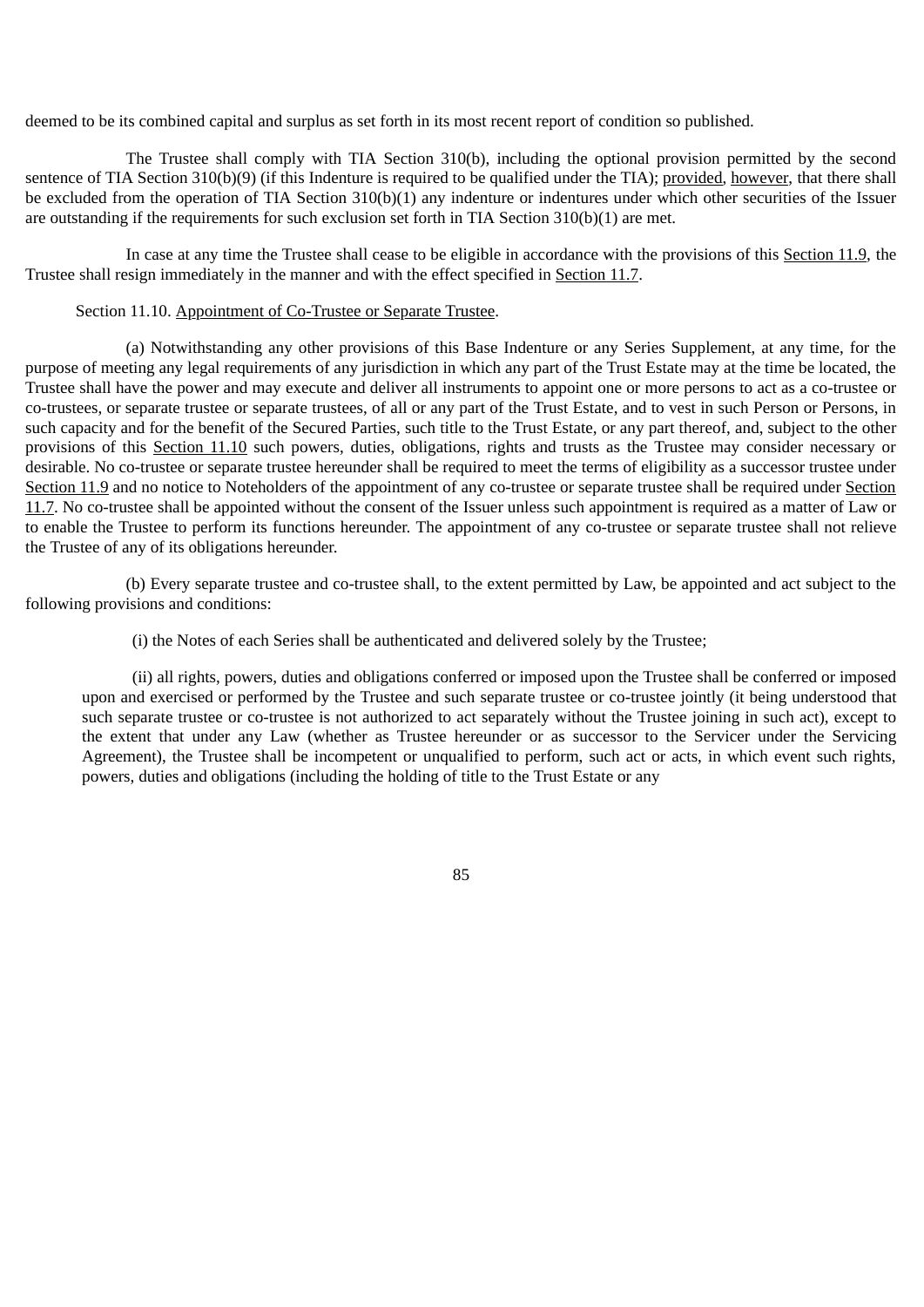portion thereof in any such jurisdiction) shall be exercised and performed singly by such separate trustee or co-trustee, but solely at the direction of the Trustee;

(iii) no trustee hereunder shall be personally liable by reason of any act or omission of any other trustees, hereunder, including acts or omissions of predecessor or successor trustees;

(iv) the Trustee may at any time accept the resignation of or remove any separate trustee or co-trustee; and

(v) the Trustee shall remain primarily liable for the actions of any co-trustee.

(c) Any notice, request or other writing given to the Trustee shall be deemed to have been given to each of the then separate trustees and co-trustees, as effectively as if given to each of them. Every instrument appointing any separate trustee or co-trustee shall refer to this Indenture and the conditions of this Article 11. Each separate trustee and co-trustee, upon its acceptance of the trusts conferred, shall be vested with the estates or property specified in its instrument of appointment, either jointly with the Trustee or separately, as may be provided therein, subject to all the provisions of this Base Indenture and any Series Supplement, specifically including every provision of this Base Indenture or any Series Supplement relating to the conduct of, affecting the liability of, or affording protection to, the Trustee. Every such instrument shall be filed with the Trustee and a copy thereof given to the Servicer.

(d) Any separate trustee or co-trustee may at any time constitute the Trustee, its agent or attorney-in-fact with full power and authority, to the extent not prohibited by Law, to do any lawful act under or in respect to this Base Indenture or any Series Supplement on its behalf and in its name. If any separate trustee or co-trustee shall die, become incapable of acting, resign or be removed, all of its estates, properties, rights, remedies and trusts shall vest in and be exercised by the Trustee, to the extent permitted by Law, without the appointment of a new or successor Trustee.

Preferential Collection of Claims Against the Issuer. The Trustee shall comply with TIA Section 311(a), excluding any creditor relationship listed in TIA Section 311(b) (if this Indenture is required to be qualified under the TIA). A Trustee who has resigned or been removed shall be subject to TIA Section 311(a) to the extent indicated (if this Indenture is required to be qualified under the TIA).

Taxes. Neither the Trustee nor (except to the extent the initial Servicer breaches its obligations or covenants contained in the Servicing Agreement) the Servicer shall be liable for any liabilities, costs or expenses of the Issuer or the Noteholders arising under any tax Law, including without limitation federal, state, local or foreign income or franchise taxes or any other tax imposed on or measured by income (or any interest or penalty with respect thereto or arising from a failure to comply therewith).

Trustee May Enforce Claims Without Possession of Notes. All rights of action and claims under this Base Indenture or any Series of Notes may be prosecuted and enforced by the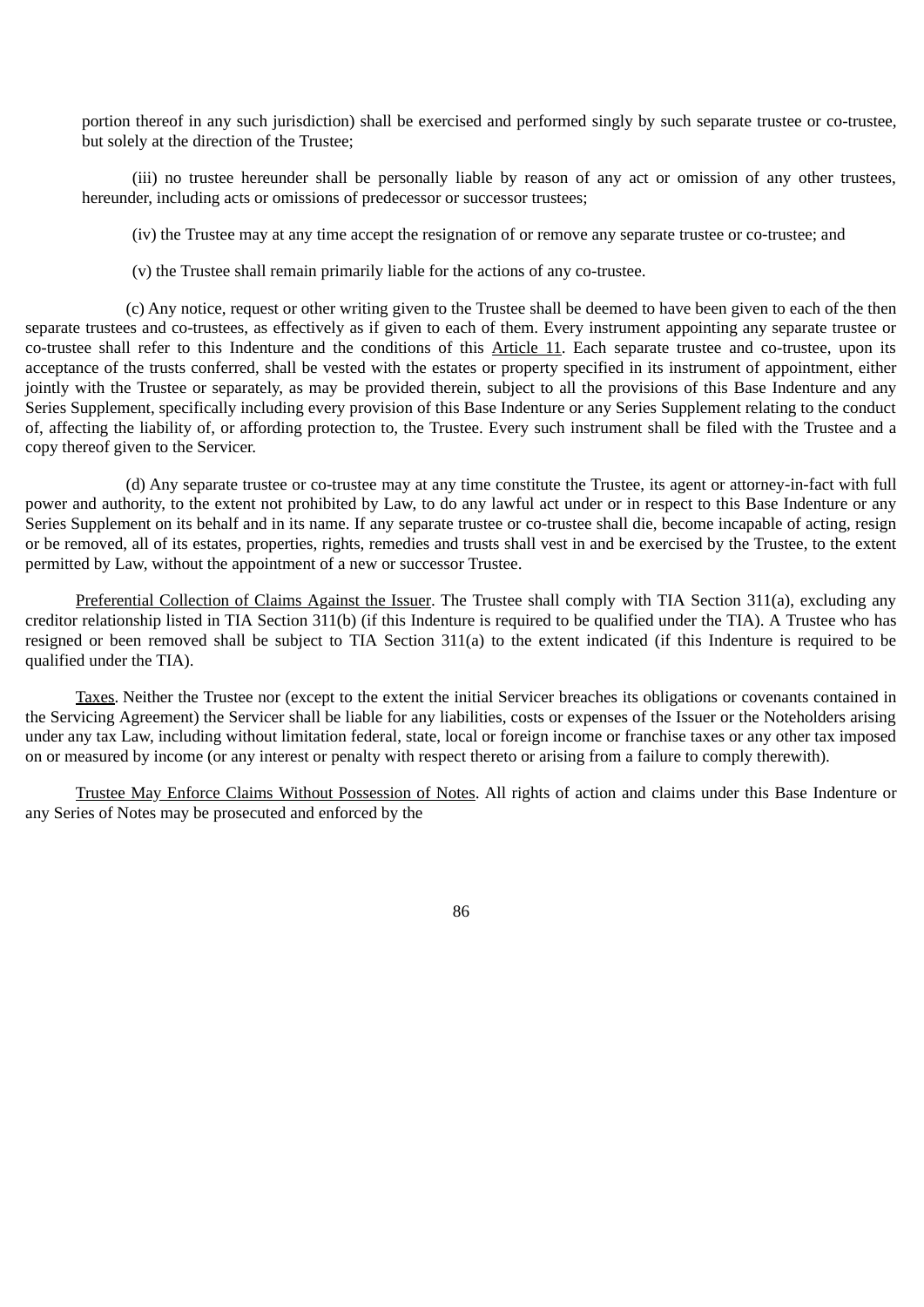Trustee without the possession of any of the Notes or the production thereof in any Proceeding relating thereto, and any such Proceeding instituted by the Trustee shall be brought in its own name as trustee. Any recovery of judgment shall, after provision for the payment of the reasonable compensation, expenses, disbursements and advances of the Trustee, its agents and counsel, be for the ratable benefit of any Series of Noteholders in respect of which such judgment has been obtained.

Suits for Enforcement. If an Event of Default shall occur and be continuing, the Trustee, may (but shall not be obligated to) subject to the provisions of Section 2.01 of the Servicing Agreement, proceed to protect and enforce its rights and the rights of any Secured Party under this Indenture or any other Transaction Document by a Proceeding, whether for the specific performance of any covenant or agreement contained in this Indenture or such other Transaction Document or in aid of the execution of any power granted in this Indenture or such other Transaction Document or for the enforcement of any other legal, equitable or other remedy as the Trustee, being advised by counsel, shall deem most effectual to protect and enforce any of the rights of the Trustee or any Secured Party.

Reports by Trustee to Holders. The Trustee shall deliver to each Noteholder such information as may be expressly required by the Code.

Representations and Warranties of Trustee. The Trustee represents and warrants to the Issuer and the Secured Parties that:

(i) the Trustee is a national banking association with trust powers duly organized, existing and authorized to engage in the business of banking under the Laws of the United States;

(ii) the Trustee has full power, authority and right to execute, deliver and perform this Base Indenture and any Series Supplement issued concurrently with this Base Indenture and to authenticate the Notes, and has taken all necessary action to authorize the execution, delivery and performance by it of this Base Indenture and any Series Supplement issued concurrently with this Base Indenture and to authenticate the Notes;

(iii) this Indenture has been duly executed and delivered by the Trustee; and

(iv) the Trustee meets the requirements of eligibility hereunder set forth in Section 11.9.

The Issuer Indemnification of the Trustee. The Issuer shall fully indemnify, defend and hold harmless the Trustee (and any predecessor Trustee) and its directors, officers, agents and employees from and against any and all loss, liability, claim, expense, damage or injury suffered or sustained of whatever kind or nature regardless of their merit, demanded, asserted, or claimed directly or indirectly relating to any acts, omissions or alleged acts or omissions arising out of the activities of the Trustee pursuant to this Base Indenture or any Series Supplement and any other Transaction Document to which it is a party or any transaction contemplated hereby or thereby,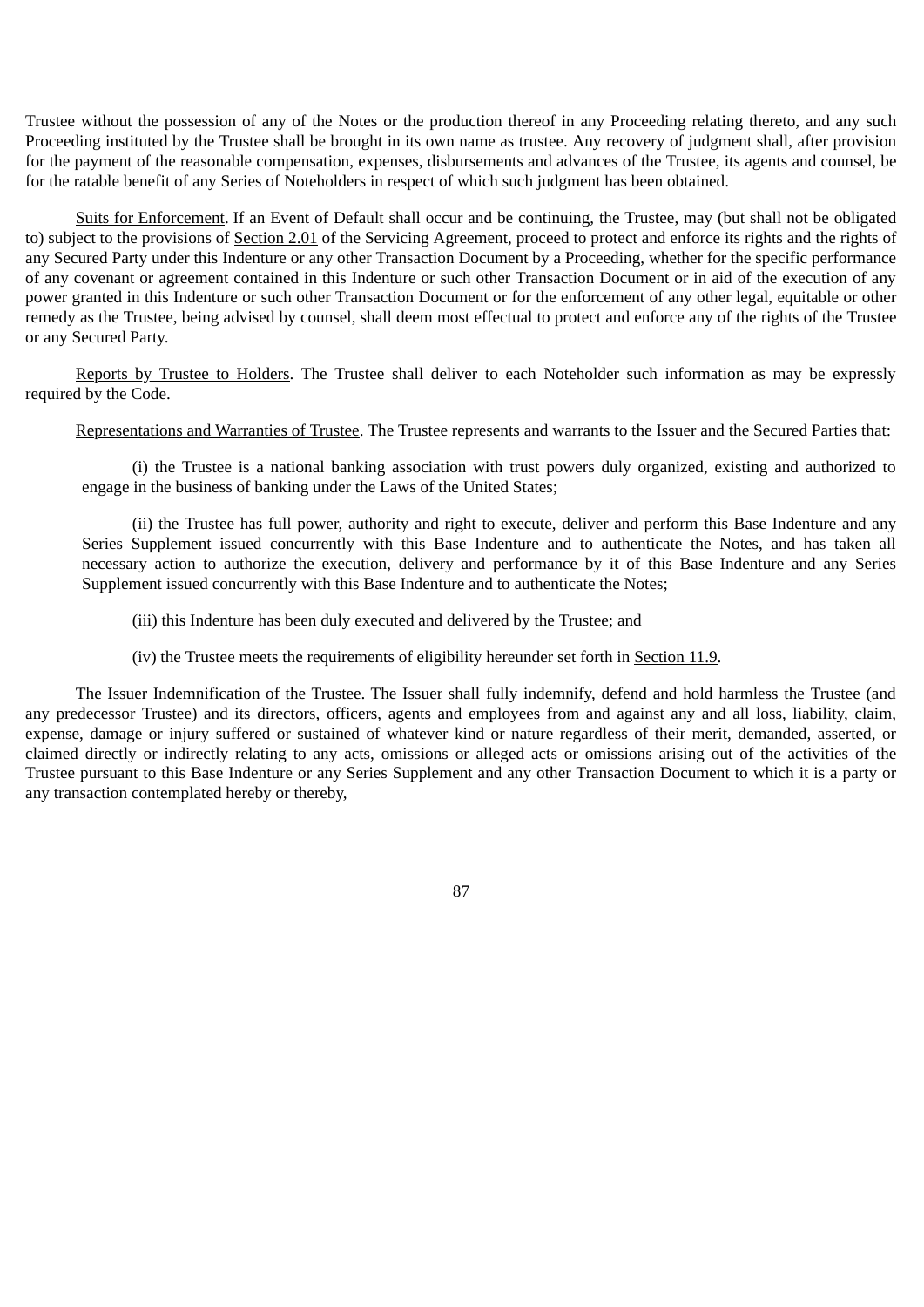including but not limited to any judgment, award, settlement, reasonable attorneys' fees and other costs or expenses incurred in connection with the defense of any actual or threatened action, Proceeding or claim; provided, however, that the Issuer shall not indemnify the Trustee or its directors, officers, employees or agents if such acts, omissions or alleged acts or omissions constitute negligence or willful misconduct by the Trustee. The indemnity provided herein shall (i) survive the termination of this Indenture and the resignation and removal of the Trustee, (ii) apply to the Trustee (including (a) in its capacity as Agent and (b) Wilmington Trust, National Association, as Securities Intermediary and Depository Bank) and (iii) apply to Wilmington Trust, National Association, in its capacity as Collateral Trustee.

Trustee's Application for Instructions from the Issuer. Any application by the Trustee for written instructions from the Issuer or the initial Servicer may, at the option of the Trustee, set forth in writing any action proposed to be taken or omitted by the Trustee under this Indenture and the date on and/or after which such action shall be taken or such omission shall be effective. Subject to Section 11.1, the Trustee shall not be liable for any action taken by, or omission of, the Trustee in accordance with a proposal included in such application on or after the date specified in such application (which date shall not be less than thirty (30) days after the date any Responsible Officer of the Issuer or the initial Servicer actually receives such application, unless any such officer shall have consented in writing to any earlier date) unless prior to taking any such action (or the effective date in the case of an omission), the Trustee shall have received written instructions in response to such application specifying the action to be taken or omitted.

## Section 11.19. [Reserved].

Maintenance of Office or Agency. The Trustee will maintain an office or offices, or agency or agencies, where notices and demands to or upon the Trustee in respect of the Notes and this Indenture may be served. The Trustee initially appoints its Corporate Trust Office as its office for such purposes. The Trustee will give prompt written notice to the Issuer, the Servicer and the Noteholders of any change in the location of the Note Register or any such office or agency.

Concerning the Rights of the Trustee. The rights, privileges and immunities afforded to the Trustee in the performance of its duties under this Indenture shall apply equally to the performance by the Trustee of its duties under each other Transaction Document to which it is a party.

Direction to the Trustee. The Issuer hereby directs the Trustee to enter into the Transaction Documents.

### Section 11.23. Repurchase Demand Activity Reporting.

(a) To assist in the Seller's compliance with the provisions of Rule 15Ga-1 under the Exchange Act ("Rule 15Ga-1"), subject to paragraph (b) below, the Trustee shall provide the following information (the "Rule 15Ga-1 Information") to the Seller in the manner, timing and format specified below: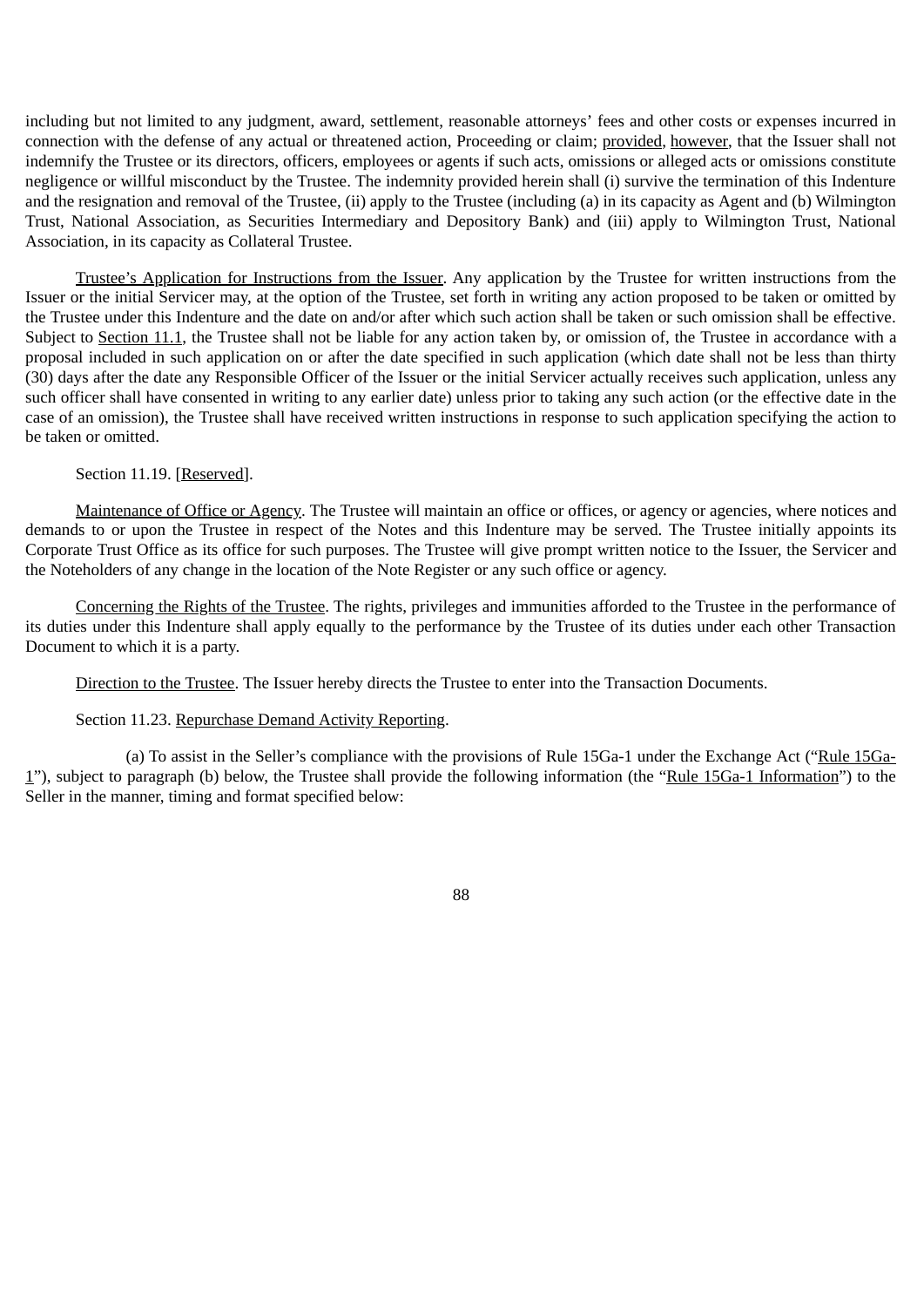(i) No later than the fifteenth (15th) day following the end of each calendar quarter in which any Series is outstanding, the Trustee shall provide information regarding repurchase demand activity during the preceding calendar quarter related to the underlying assets for each such Series in substantially the form of  $Exhibit E$  hereto.

(ii) If (x) the Trustee has previously delivered a report described in clause (i) above indicating that, based on a review of the records of the Trustee, there was no asset repurchase demand activity during the applicable period, and (y) based on a review of the records of the Trustee, no asset repurchase demand activity has occurred since the delivery of such report, the Trustee may, in lieu of delivering the information as is requested pursuant to clause (i) above substantially in the form of Exhibit E hereto, and no later than the date specified in clause (i) above, notify the Seller that there has been no change in asset repurchase demand activity since the date of the last report delivered.

(iii) The Trustee shall provide notification, as soon as practicable and in any event within five (5) Business Days of receipt, of all demands communicated to the Trustee for the repurchase or replacement of the underlying assets for any Series.

(b) The Trustee shall provide Rule 15Ga-1 Information subject to the following understandings and conditions:

(i) The Trustee shall provide Rule 15Ga-1 Information only to the extent that the Trustee has Rule 15Ga-1 Information or can obtain Rule 15Ga-1 Information without unreasonable effort or expense; provided that the Trustee's efforts to obtain Rule 15Ga-1 Information shall be limited to a review of its internal written records of repurchase demand activity for the applicable Series and that the Trustee is not required to request information from any other parties.

(ii) The reporting of repurchase demand activity pursuant to this Section 11.23 is subject in all cases to the best knowledge of the Trust Officer responsible for the applicable Series.

(iii) The reporting of repurchase demand activity pursuant to this Section 11.23 is required only to the extent such repurchase demand activity was not addressed to the Seller, the Issuer, the initial Servicer or any Affiliate of the Seller, the Issuer or the initial Servicer or previously reported to the Seller, the Issuer, the initial Servicer or any Affiliate of the Seller, Issuer or initial Servicer by the Trustee. For purposes hereof, the term "demand" shall not include (x) repurchases or replacements made pursuant to instruction, direction or request from the Seller or its affiliates or (y) general inquiries, including investor inquiries, regarding asset performance or possible breaches of representations or warranties.

(iv) The Trustee's reporting pursuant to this Section 11.23 is limited to information that the Trustee has received or acquired solely in its capacity as Trustee for the applicable Series and not in any other capacity. In no event shall Wilmington Trust, National Association (individually or as Trustee) have any responsibility or liability in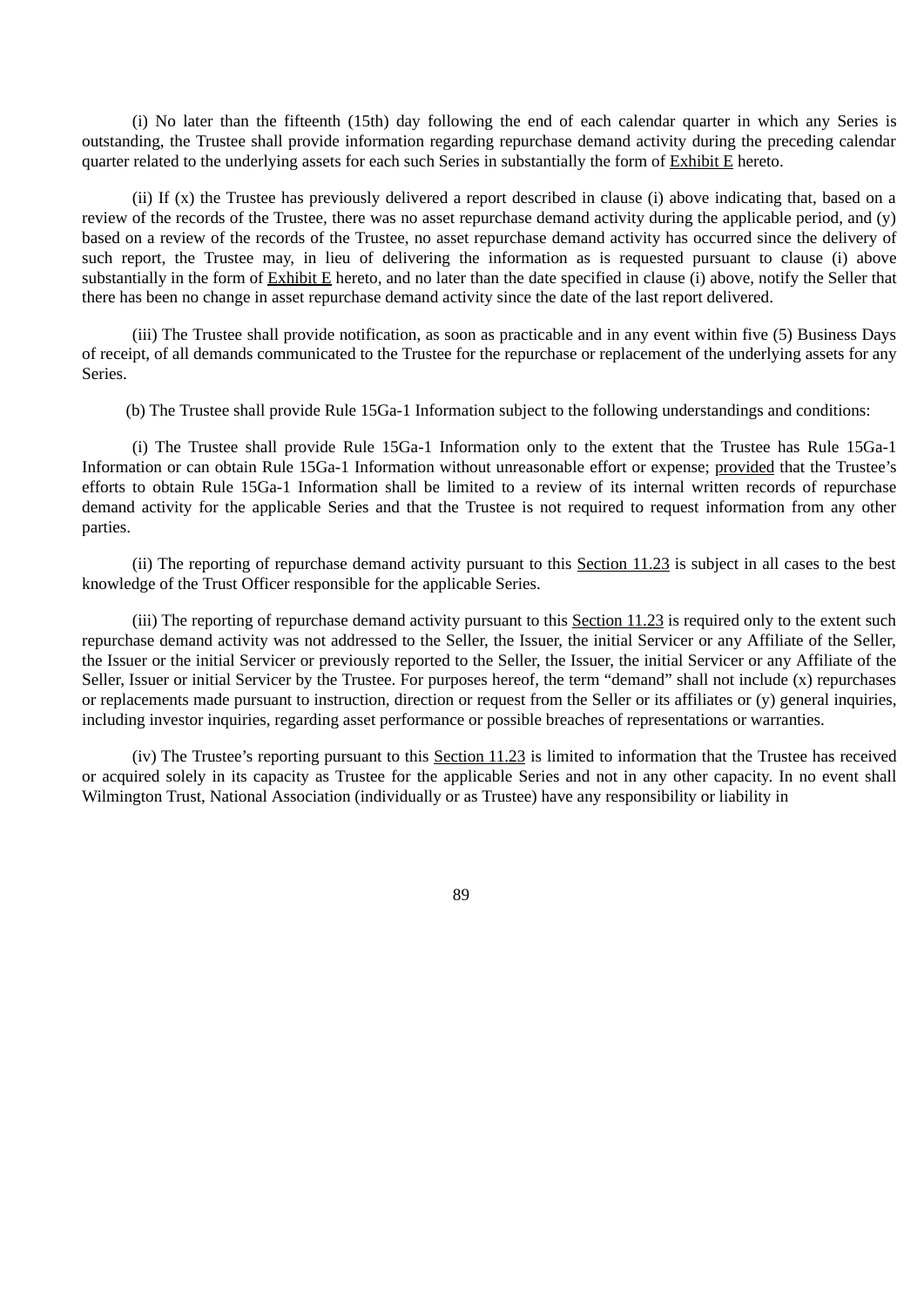connection with (i) the compliance by any Person which is a securitizer (as defined in Rule 15Ga-1) of the Series, or any other Person, with Rule 15Ga-1 or any related rules or regulations or (ii) any filing required to be made by a securitizer (as defined in Rule 15Ga-1) under Rule 15Ga-1 in connection with the Rule 15Ga-1 Information provided pursuant to this Section 11.23. Other than any express duties or responsibilities as Trustee under the Transaction Documents, the Trustee has no duty or obligation to undertake any investigation or inquiry related to repurchase demand activity or otherwise to assume any additional duties or responsibilities in respect of any Series, and no such additional obligations or duties are implied. The Trustee is entitled to the full benefit of any and all protections, limitations on duties or liability and rights of indemnity provided by the terms of the Transaction Documents in connection with any actions pursuant to this Section 11.23.

(v) Unless and until the Trustee is otherwise notified in writing, any Rule 15Ga-1 Information provided pursuant to this Section 11.23 shall be provided in electronic format via e-mail and directed as follows: john.foxgrover@progressfin.com.

(vi) The Trustee's obligation pursuant to this Section  $11.23$  continue until the earlier of  $(x)$  the date on which such Series is no longer outstanding and (y) the date the Seller notifies the Trustee that such reporting no longer is required.

### ARTICLE 12.

### DISCHARGE OF INDENTURE

Satisfaction and Discharge of Indenture. This Indenture shall cease to be of further effect with respect to the Notes except as to (i) rights of Noteholders to receive payments of principal thereof and interest thereon and any other amount due to Noteholders, (ii) Sections 8.1, 11.6, 11.12, 11.17, 12.2, 12.5(b), 15.16 and 15.17, (iii) the rights, obligations and immunities of the Trustee hereunder (including the rights of the Trustee under Sections 11.6 and 11.17 and the obligations of the Trustee under Section 12.2) and (iv) the rights of Noteholders as beneficiaries hereof with respect to the property deposited with the Trustee as described below payable to all or any of them, and the Trustee, on demand of and at the expense of the Issuer, shall execute proper instruments acknowledging satisfaction and discharge of this Indenture with respect to the Notes (and their related Secured Parties), on the Payment Date with respect to any Series (the "Indenture Termination Date") on which the Issuer has paid, caused to be paid or irrevocably deposited or caused to be irrevocably deposited in the Collection Account funds sufficient to pay in full all Secured Obligations, and the Issuer has delivered to the Trustee an Officer's Certificate, an Opinion of Counsel and, if required by the TIA (if this Indenture is required to be qualified under the TIA), an Independent Certificate from a firm of certified public accountants, each meeting the applicable requirements of Section  $15.1(a)$  and each stating that all conditions precedent herein provided for relating to the satisfaction and discharge of this Indenture have been complied with.

After any irrevocable deposit made pursuant to Section 12.1 and satisfaction of the other conditions set forth herein, the Trustee promptly upon request shall acknowledge in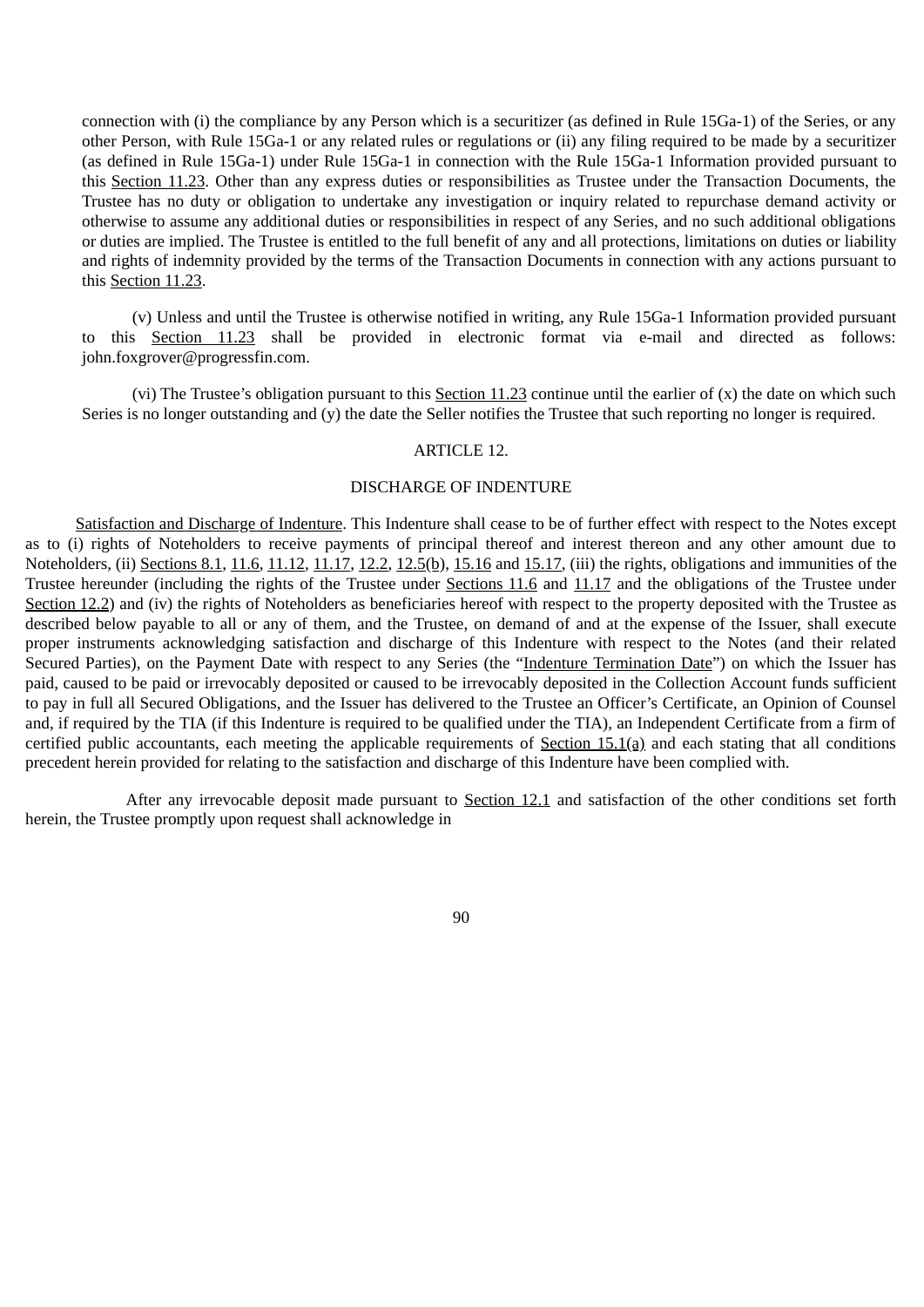writing the discharge of the Issuer's obligations under this Indenture except for those surviving obligations specified above.

Application of Issuer Money. All moneys deposited with the Trustee pursuant to Section 12.1 shall be held in trust and applied by it, in accordance with the provisions of the Notes and this Base Indenture and the related Series Supplement, to the payment, either directly or through any Paying Agent to the Noteholder of the particular Notes for the payment or redemption of which such moneys have been deposited with the Trustee, of all sums due and to become due thereon for principal, interest and other amounts; but such moneys need not be segregated from other funds except to the extent required herein or in the other Transaction Documents or required by Law.

The provisions of this Section 12.2 shall survive the expiration or earlier termination of this Indenture.

Repayment of Moneys Held by Paying Agent. In connection with the satisfaction and discharge of this Indenture with respect to the Notes, all moneys then held by any Paying Agent other than the Trustee under the provisions of this Indenture with respect to such Notes shall, upon demand of the Issuer, be paid to the Trustee to be held and applied according to Section 8.1 and thereupon such Paying Agent shall be released from all further liability with respect to such moneys.

### Section 12.4. [Reserved]

#### Section 12.5. Final Payment with Respect to Any Series.

(a) Written notice of any termination, specifying the Payment Date upon which the Noteholders of any Series may surrender their Notes for final payment with respect to such Series and cancellation, shall be given (subject to at least two (2) Business Days' prior notice from the Issuer to the Trustee) by the Trustee to Noteholders of such Series mailed not later than five (5) Business Days preceding such final payment (or in the manner provided by the Series Supplement relating to such Series) specifying (i) the Payment Date (which shall be the Payment Date in the month (x) in which the deposit is made as may be specified in the related Series Supplement, or (y) in which the related Series Termination Date occurs) upon which final payment of such Notes will be made upon presentation and surrender of such Notes at the office or offices therein designated, (ii) the amount of any such final payment and (iii) that the Record Date otherwise applicable to such Payment Date is not applicable, payments being made only upon presentation and surrender of the Notes at the office or offices therein specified. The Issuer's notice to the Trustee in accordance with the preceding sentence shall be accompanied by an Officer's Certificate setting forth the information specified in Article 6 of this Base Indenture covering the period during the then current calendar year through the date of such notice and setting forth the date of such final distribution. The Trustee shall give such notice to the Transfer Agent and the Paying Agent at the time such notice is given to such Noteholders.

(b) Notwithstanding the termination or discharge of the trust of the Indenture pursuant to Section 12.1 or the occurrence of the Series Termination Date with respect to any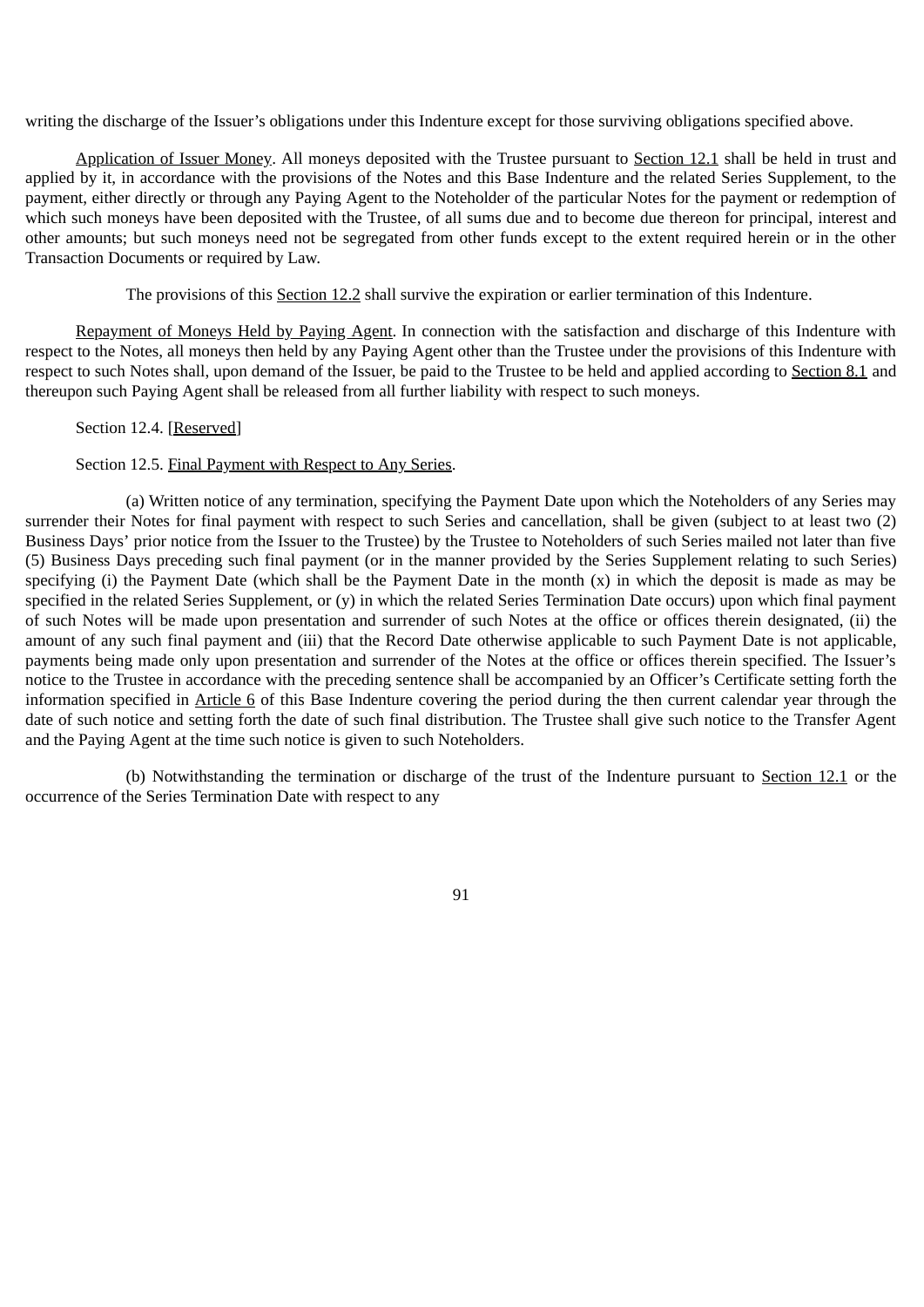Series, all funds then on deposit in the Collection Account shall continue to be held in trust for the benefit of the Noteholders of the related Series and the Paying Agent or the Trustee shall pay such funds to the Noteholders of the related Series upon surrender of their Notes. In the event that all of the Noteholders of any Series shall not surrender their Notes for cancellation within six (6) months after the date specified in the above-mentioned written notice, the Trustee shall give second written notice to the remaining Noteholders of such Series upon receipt of the appropriate records from the Transfer Agent and Registrar to surrender their Notes for cancellation and receive the final distribution with respect thereto. If within one and one-half years after the second notice with respect to a Series, all the Notes of such Series shall not have been surrendered for cancellation, the Trustee may take appropriate steps or may appoint an agent to take appropriate steps, to contact the remaining Noteholders of such Series concerning surrender of their Notes, and the cost thereof shall be paid out of the funds in the Collection Account held for the benefit of such Noteholders. The Trustee and the Paying Agent shall pay to the Issuer upon request any monies held by them for the payment of principal or interest which remains unclaimed for two (2) years. After such payment to the Issuer, Noteholders entitled to the money must look to the Issuer for payment as general creditors unless an applicable abandoned property Law designates another Person.

(c) All Notes surrendered for payment of the final distribution with respect to such Notes and cancellation shall be cancelled by the Transfer Agent and Registrar and be disposed of in a manner satisfactory to the Trustee and the Issuer.

Termination Rights of Issuer. Upon the termination of the Lien of the Indenture pursuant to Section 12.1, and after payment of all amounts due hereunder on or prior to such termination, the Trustee shall execute a written release and reconveyance substantially in the form of Exhibit A hereto pursuant to which it shall release the Lien of the Indenture and reconvey to the Issuer (without recourse, representation or warranty) all right, title and interest in the Trust Estate, whether then existing or thereafter created, all moneys due or to become due with respect to such Trust Estate and all proceeds of the Trust Estate, except for amounts held by the Trustee or any Paying Agent pursuant to Section 12.5(b). The Trustee shall execute and deliver such instruments of transfer and assignment, in each case without recourse, as shall be reasonably requested by the Issuer or the Servicer to vest in the Issuer all right, title and interest in the Trust Estate.

Repayment to the Issuer. On or after the Indenture Termination Date, the Trustee and the Paying Agent shall promptly pay to the Issuer upon written request any excess money or, pursuant to Sections 2.10 and 2.13, return any Notes held by them at any time.

## ARTICLE 13.

# **AMENDMENTS**

Section 13.1. [Reserved].

Supplemental Indentures. The Issuer and the Trustee, when authorized by an Issuer Order, may, with the consent of each Noteholder (which consent shall not be unreasonably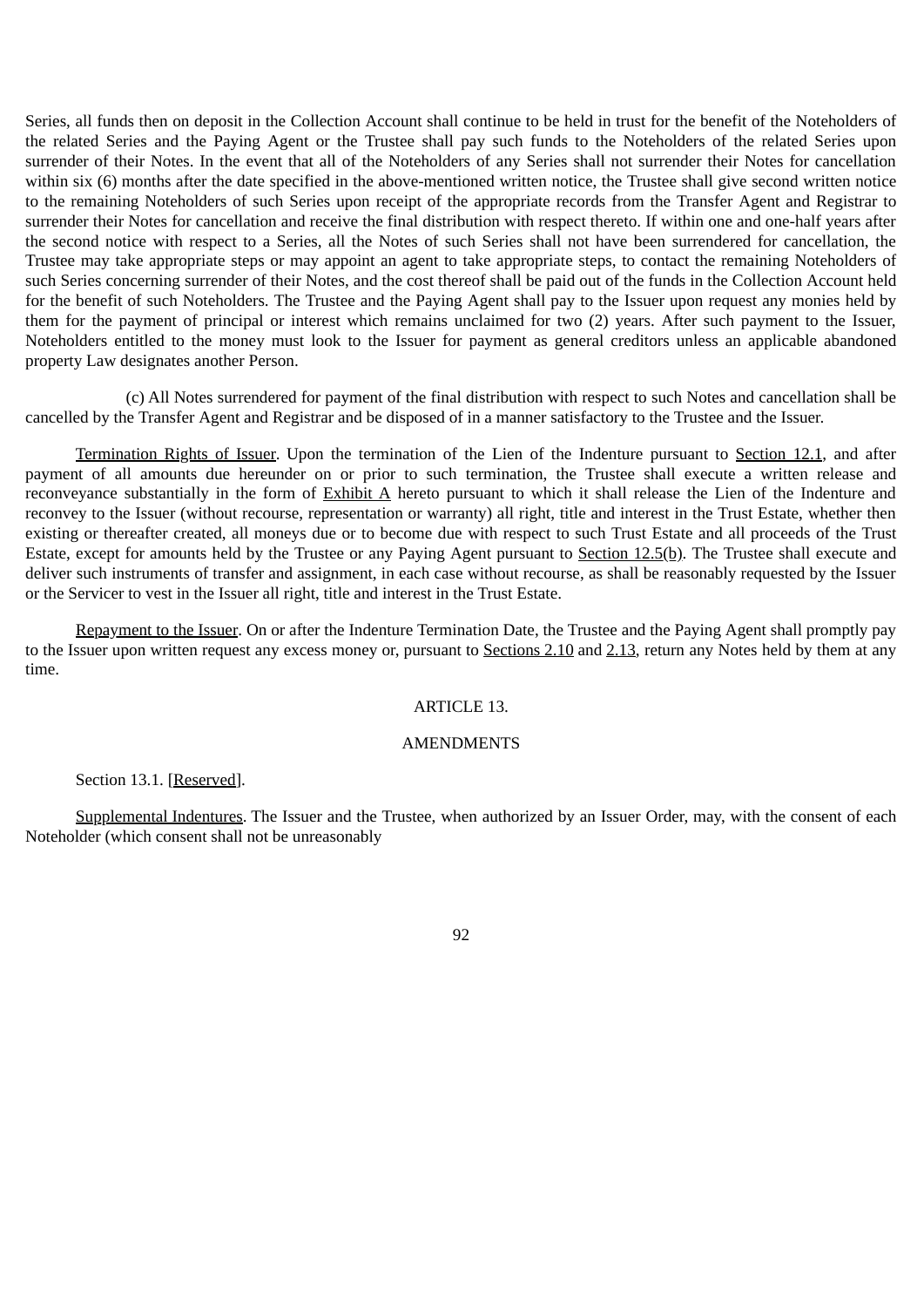withheld) and, if the Servicer's or the Back-Up Servicer's (including as successor Servicer) rights and/or obligations are materially and adversely affected thereby, the Servicer or the Back-Up Servicer, as applicable, from time to time enter into one or more indenture supplements or amendments hereto for the purpose of adding any provisions to, or changing in any manner or eliminating any of the provisions of, this Indenture or of modifying in any manner the rights of the Holders of the Notes of any Series under this Indenture; provided, however, that no such indenture supplement or amendment shall, without the consent of each Noteholder (and in the case of clause (iii) below, the consent of each Secured Party):

(i) change the date of payment of any installment of principal of or interest on, or any premium payable upon the redemption of, any Note or reduce in any manner the principal amount thereof, the interest rate thereon or the Redemption Price with respect thereto, modify the provisions of this Base Indenture or any Series Supplement relating to the application of Collections on, or the proceeds of the sale of, the Trust Estate to payment of principal of, or interest on, the Notes, or change any place of payment where, or the coin or currency in which, any Note or the interest thereon is payable;

(ii) change the Noteholder voting requirements with respect to any Transaction Document;

(iii) impair the right to institute suit for the enforcement of the provisions of this Indenture requiring the application of funds available therefor, as provided in Article 9, to the payment of any such amount due on the Notes on or after the respective due dates thereof (or, in the case of redemption, on or after the Redemption Date);

(iv) reduce the percentage of the aggregate outstanding principal amount of the Notes, the consent of the Holders of which is required for any such indenture supplement or amendment, or the consent of the Holders of which is required for any waiver of compliance with certain provisions of this Indenture or certain defaults hereunder and their consequences provided for in this Indenture;

(v) modify or alter the provisions of this Indenture regarding the voting of Notes held by the Issuer, the Seller or an Affiliate of the foregoing;

(vi) reduce the percentage of the aggregate outstanding principal amount of the Notes, the consent of the Holders of which is required to direct the Trustee to sell or liquidate the Trust Estate pursuant to Section 10.4 if the proceeds of such sale would be insufficient to pay the principal amount and accrued but unpaid interest on the outstanding Notes;

(vii) modify any provision of this Section 13.2, except to increase any percentage specified herein or to provide that certain additional provisions of this Indenture cannot be modified or waived without the consent of the Holder of each outstanding Note affected thereby;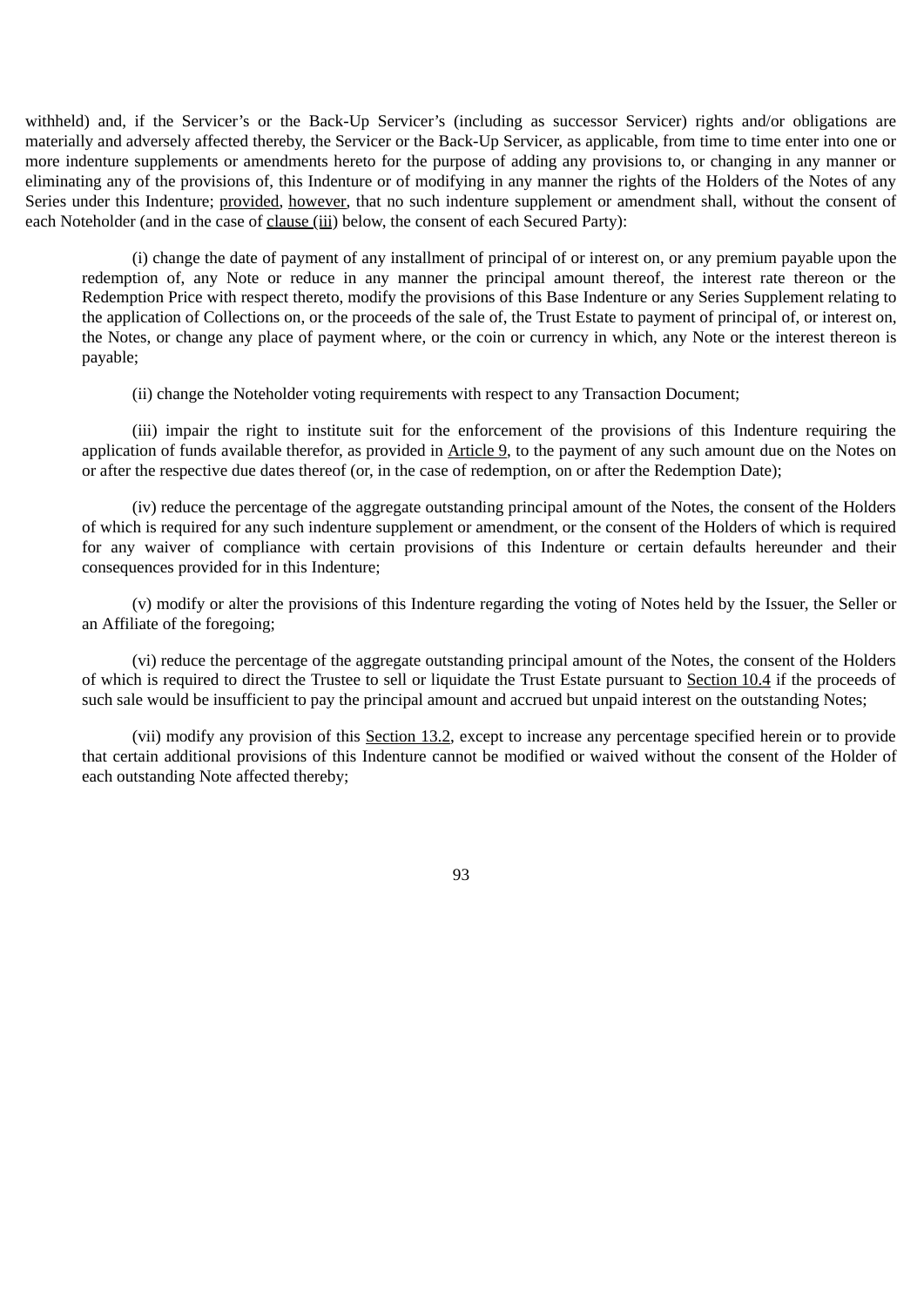(viii) modify any of the provisions of this Indenture in such manner as to affect in any material respect the calculation of the amount of any payment of interest or principal due on any Note on any Payment Date (including the calculation of any of the individual components of such calculation), to alter the application of "Collections" or to affect the rights of the Holders of Notes to the benefit of any provisions for the mandatory redemption of the Notes contained in this Indenture;

(ix) permit the creation of any Lien ranking prior to or on a parity with the Lien of this Indenture with respect to any part of the Trust Estate for the Notes (except for Permitted Encumbrances) or, except as otherwise permitted or contemplated in this Indenture, terminate the Lien of this Indenture on any such collateral at any time subject hereto or deprive any Secured Party of the security provided by the Lien of this Indenture; or

(x) provide for the issuance of any Series of Notes or the creation of any Class of Notes, in each case, at any time after the Closing Date;

provided, further, that no amendment will be permitted if it would cause any Noteholder to recognize gain or loss for U.S. federal income tax purposes, unless such Noteholder's consent is obtained as described above.

The Trustee may, but shall not be obligated to, enter into any such amendment or supplement that affects the Trustee's rights, duties or immunities under this Indenture or otherwise.

The manner of obtaining such consents and of evidencing the authorization of the execution thereof by Note shall be subject to such reasonable requirements as the Trustee may prescribe.

Promptly after the execution by the Issuer and the Trustee of any supplemental indenture or amendment to this Base Indenture or any Series Supplement pursuant to this Section, the Trustee shall mail to each Holder of the Notes of all Series (or with respect to an amendment or supplemental indenture of a Series Supplement, to the Noteholders of the applicable Series), the Back-Up Servicer and the Servicer a copy of such supplemental indenture or amendment. Any failure of the Trustee to mail such notice, or any defect therein, shall not, however, in any way impair or affect the validity of any such supplemental indenture or amendment.

Execution of Supplemental Indentures. In executing any amendment or supplemental indenture permitted by this Article 13 or the modifications thereby of the trust created by this Indenture, the Trustee shall be entitled to receive, and subject to Section 11.1, shall be fully protected in relying upon, an Officer's Certificate of the Issuer and an Opinion of Counsel stating that the execution of such amendment or supplemental indenture is authorized, permitted or not prohibited (as the case may be) by this Indenture and all conditions precedent to the execution of such amendment or supplemental indenture have been satisfied. Such Opinion of Counsel may be subject to reasonable qualifications and assumptions of fact. The Trustee may, but shall not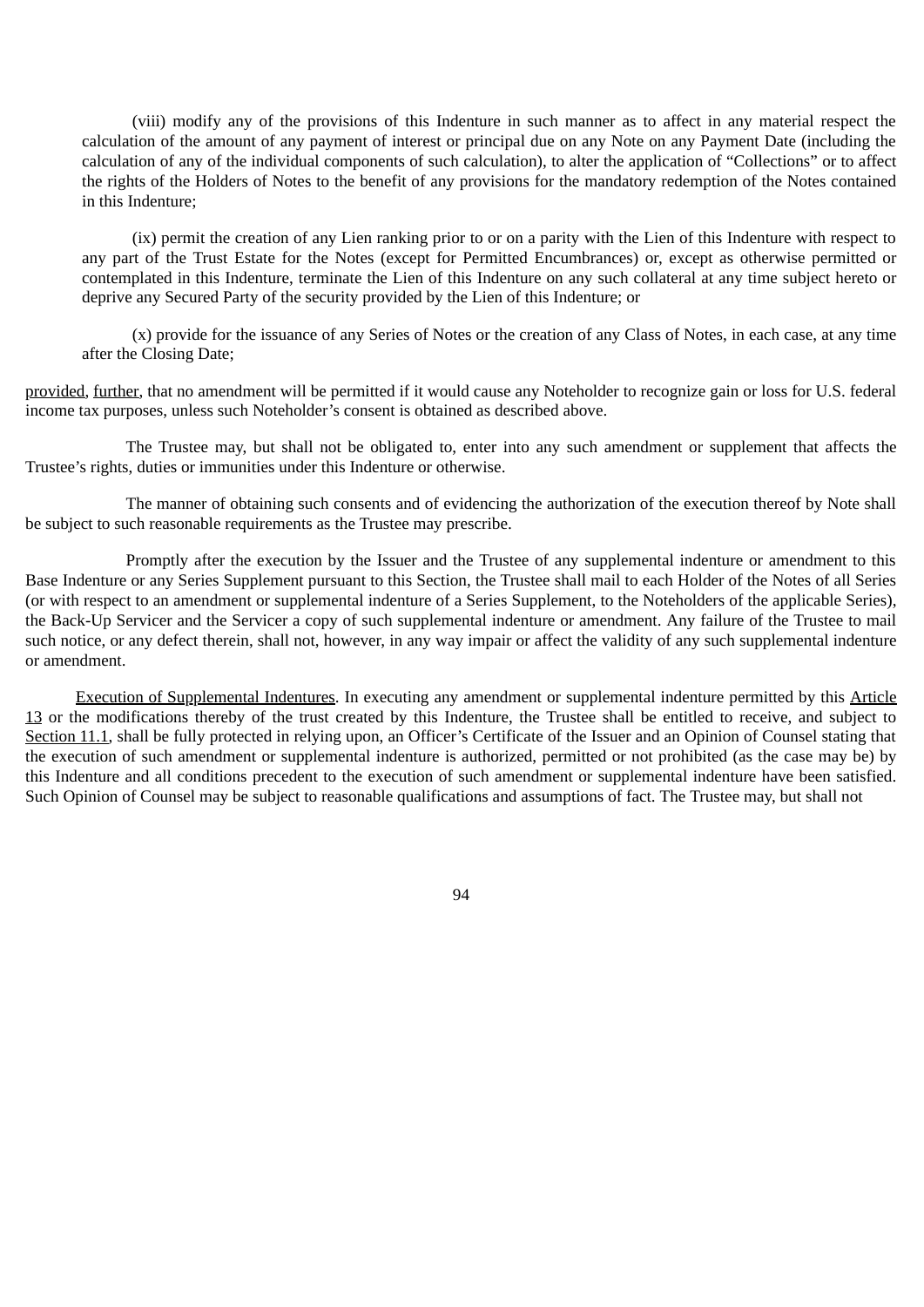be obligated to, enter into any such amendment or supplemental indenture that affects the Trustee's own rights, duties, liabilities or immunities under this Indenture or otherwise.

Effect of Supplemental Indenture. Upon the execution of any amendment or supplemental indenture pursuant to the provisions hereof, this Indenture shall be and be deemed to be modified and amended in accordance therewith with respect to the Notes affected thereby, and the respective rights, limitations of rights, obligations, duties, liabilities and immunities under this Indenture of the Trustee, the Issuer and the Holders of the Notes shall thereafter be determined, exercised and enforced hereunder subject in all respects to such modifications and amendments, and all the terms and conditions of any such amendment or supplemental indenture shall be and be deemed to be part of the terms and conditions of this Indenture for any and all purposes.

Conformity With TIA. Every amendment of this Indenture and every supplemental indenture executed pursuant to this Article 13 shall conform to the requirements of the TIA as then in effect so long as this Indenture shall then be required to be qualified under the TIA.

Reference in Notes to Supplemental Indentures. Notes authenticated and delivered after the execution of any amendment or supplemental indenture pursuant to this Article 13 may bear a notation as to any matter provided for in such amendment or supplemental indenture. If the Issuer shall so determine, new Notes so modified as to conform to any such amendment or supplemental indenture may be prepared, executed, authenticated and delivered by the Trustee (upon receipt of an Issuer Order) in exchange for outstanding Notes.

Series Supplements. Notwithstanding anything in Section 13.2 to the contrary but subject to Section 13.11, the Series Supplement with respect to any Series may be amended with respect to the items and in accordance with the procedures provided in such Series Supplement and in the event the form of Notes to any Series Supplement is amended, each Holder shall surrender its Notes to the Trustee and the Trustee shall, following receipt of such Note and an Issuer Order directing the Trustee with respect to the authentication of such replacement Notes, issue a replacement Note containing such changes.

Revocation and Effect of Consents. Until an amendment, supplemental indenture or waiver becomes effective, a consent to it by a Holder of a Note is a continuing consent by the Holder and every subsequent Holder of a Note or portion of a Note that evidences the same debt as the consenting Holder's Note, even if notation of the consent is not made on any Note. However, any such Holder or subsequent Holder may revoke the consent as to his Note or portion of a Note if the Trustee receives written notice of revocation before the date the amendment, supplemental indenture or waiver becomes effective. An amendment, supplemental indenture or waiver becomes effective in accordance with its terms and thereafter binds every Holder. The Issuer may fix a record date for determining which Holders must consent to such amendment, supplemental indenture or waiver.

Notation on or Exchange of Notes Following Amendment. The Trustee may place an appropriate notation about an amendment, supplemental indenture or waiver on any Note thereafter authenticated. If the Issuer shall so determine, new Notes so modified as to conform to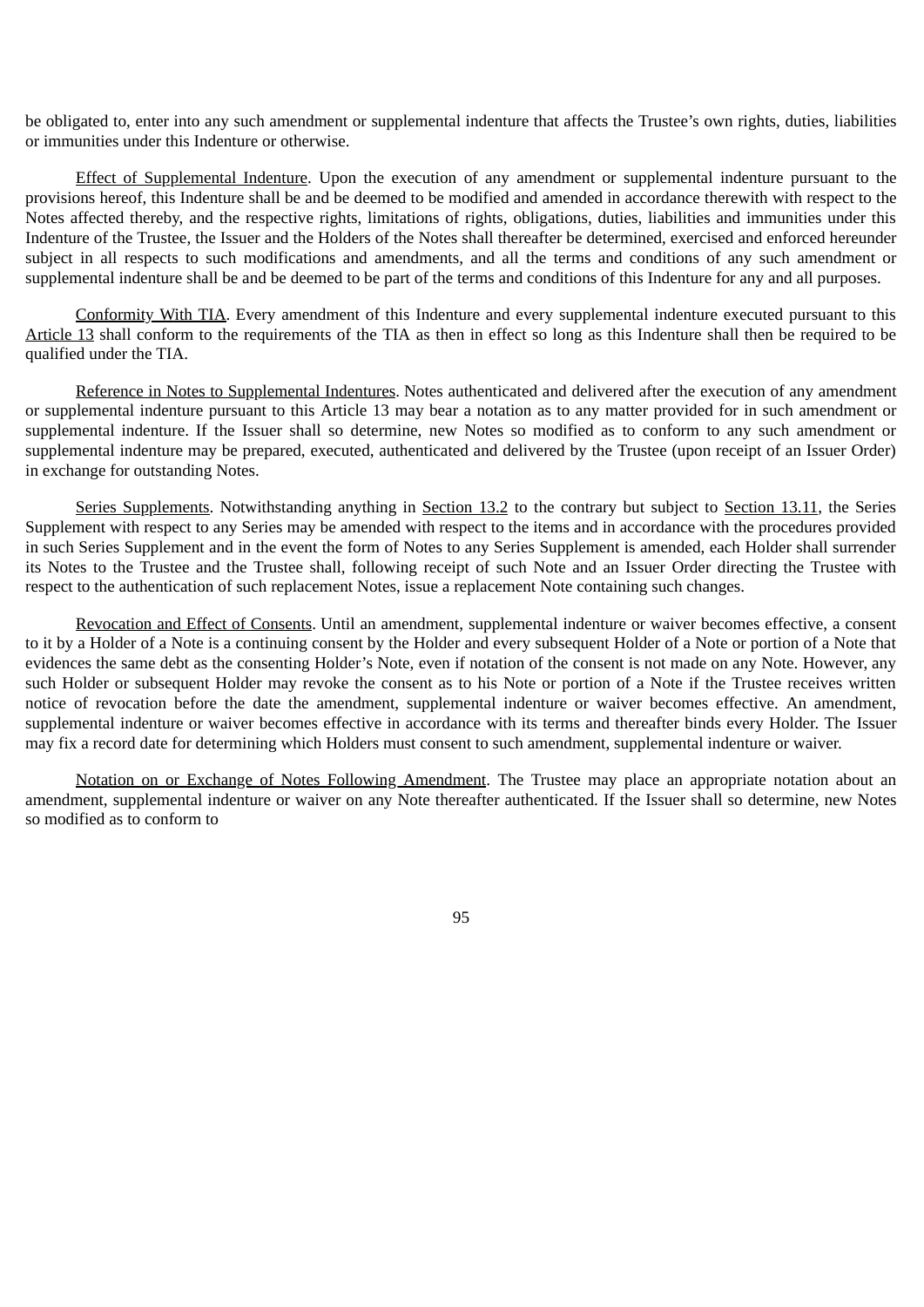any such amendment, supplemental indenture or waiver may be prepared and executed by the Issuer and authenticated and delivered by the Trustee (upon receipt of an Issuer Order) in exchange for outstanding Notes. Failure to make the appropriate notation or issue a new Note shall not affect the validity and effect of such amendment, supplemental indenture or waiver.

The Trustee to Sign Amendments, etc. The Trustee shall sign any amendment or supplemental indenture authorized pursuant to this Article 13 if the amendment or supplemental indenture does not adversely affect in any material respect the rights, duties, liabilities or immunities of the Trustee. If any amendment or supplemental indenture does have such a materially adverse effect, the Trustee may, but need not, sign it. In signing such amendment or supplemental indenture, the Trustee shall be entitled to receive, if requested, an indemnity reasonably satisfactory to it and to receive and, subject to Section 11.1, shall be fully protected in relying upon, an Officer's Certificate of the Issuer and an Opinion of Counsel as conclusive evidence that such amendment or supplemental indenture is authorized, permitted or not prohibited (as the case may be) by this Indenture and that it will be valid and binding upon the Issuer in accordance with its terms and all conditions precedent to the execution of such amendment or supplemental indenture have been satisfied.

Back-Up Servicer Consent. No amendment or indenture supplement hereto (including pursuant to Section 2.2 hereof) shall be effective if such amendment or supplement shall adversely affect the rights, duties or obligations of the Back-Up Servicer (including in its capacity as successor Servicer) without its prior written consent, notwithstanding anything to the contrary.

### ARTICLE 14.

#### REDEMPTION AND REFINANCING OF NOTES

Redemption and Refinancing. The Notes of any Series are subject to redemption on any Payment Date on which the Issuer exercises its option to redeem the Notes for the Redemption Price; provided, however, that the Issuer has available funds sufficient to pay the Redemption Price. If the Notes of any Series are to be redeemed pursuant to this Section 14.1, the Issuer shall furnish notice of such election to the Trustee and the Noteholders not later than fifteen (15) days prior to the Redemption Date and the Issuer shall deposit with the Trustee in a Trust Account that is within the sole control of the Trustee no later than 10:00 a.m. New York time on the Redemption Date the Redemption Price of the Notes of such Series to be redeemed whereupon all such redeemed Notes shall be due and payable on the Redemption Date upon the furnishing of a notice complying with Section 14.2 to each Holder of such Notes.

Form of Redemption Notice. Notice of redemption under Section 14.1 shall be given by the Trustee by facsimile or by first-class mail, postage prepaid, transmitted or mailed prior to the applicable Redemption Date to each Holder of Notes of the Series to be redeemed, as of the close of business on the Record Date preceding the applicable Redemption Date, at such Holder's address appearing in the Note Register.

All notices of redemption shall state: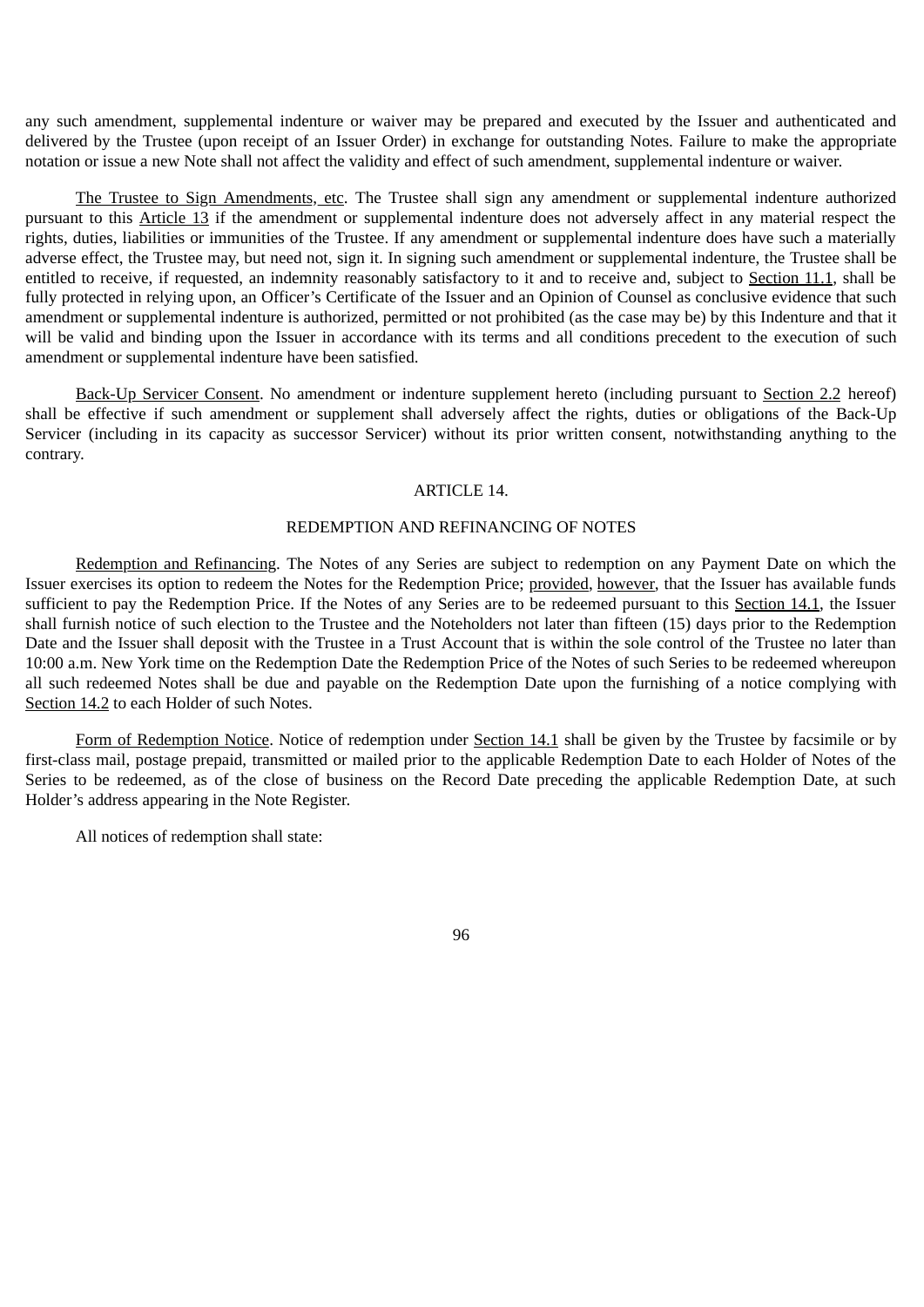(i) the Redemption Date;

(ii) the Issuer's good faith estimate of the Redemption Price;

(iii) that the Record Date otherwise applicable to such Redemption Date is not applicable and that payments shall be made only upon presentation and surrender of such Notes and the place where such Notes are to be surrendered for payment of the Redemption Price (which shall be the office or agency of the Issuer to be maintained as provided in Section 8.2); and

(iv) that interest on the Notes shall cease to accrue on the Redemption Date.

Notice of redemption of the Notes shall be given by the Trustee in the name and at the expense of the Issuer. For the avoidance of doubt, the Issuer shall provide the Trustee with the actual Redemption Price prior to the applicable Redemption Date. Failure to give notice of redemption, or any defect therein, to any Holder of any Note to be redeemed shall not impair or affect the validity of the redemption of any other Note.

Notes Payable on Redemption Date. The Notes of any Series to be redeemed shall, following notice of redemption as required by Section 14.2 (in the case of redemption pursuant to Section 14.1), on the Redemption Date become due and payable at the Redemption Price and (unless the Issuer shall default in the payment of the Redemption Price) no interest shall accrue on the Redemption Price for any period after the date to which accrued interest is calculated for purposes of calculating the Redemption Price.

## ARTICLE 15.

## **MISCELLANEOUS**

#### Compliance Certificates and Opinions, etc.

(a) Upon any application or request by the Issuer to the Trustee to take any action under any provision of this Indenture, the Issuer shall furnish to the Trustee if requested thereby (i) an Officer's Certificate stating that all conditions precedent, if any, provided for in this Indenture relating to the proposed action have been complied with, (ii) an Opinion of Counsel (subject to reasonable assumptions and qualifications) stating that in the opinion of such counsel all such conditions precedent, if any, have been complied with and (iii) (if this Indenture is required to be qualified under the TIA) an Independent Certificate from a firm of certified public accountants meeting the applicable requirements of this Section, except that, in the case of any such application or request as to which the furnishing of such documents is specifically required by any provision of this Indenture, no additional certificate or opinion need be furnished.

Every certificate or opinion with respect to compliance with a condition or covenant provided for in this Indenture shall include: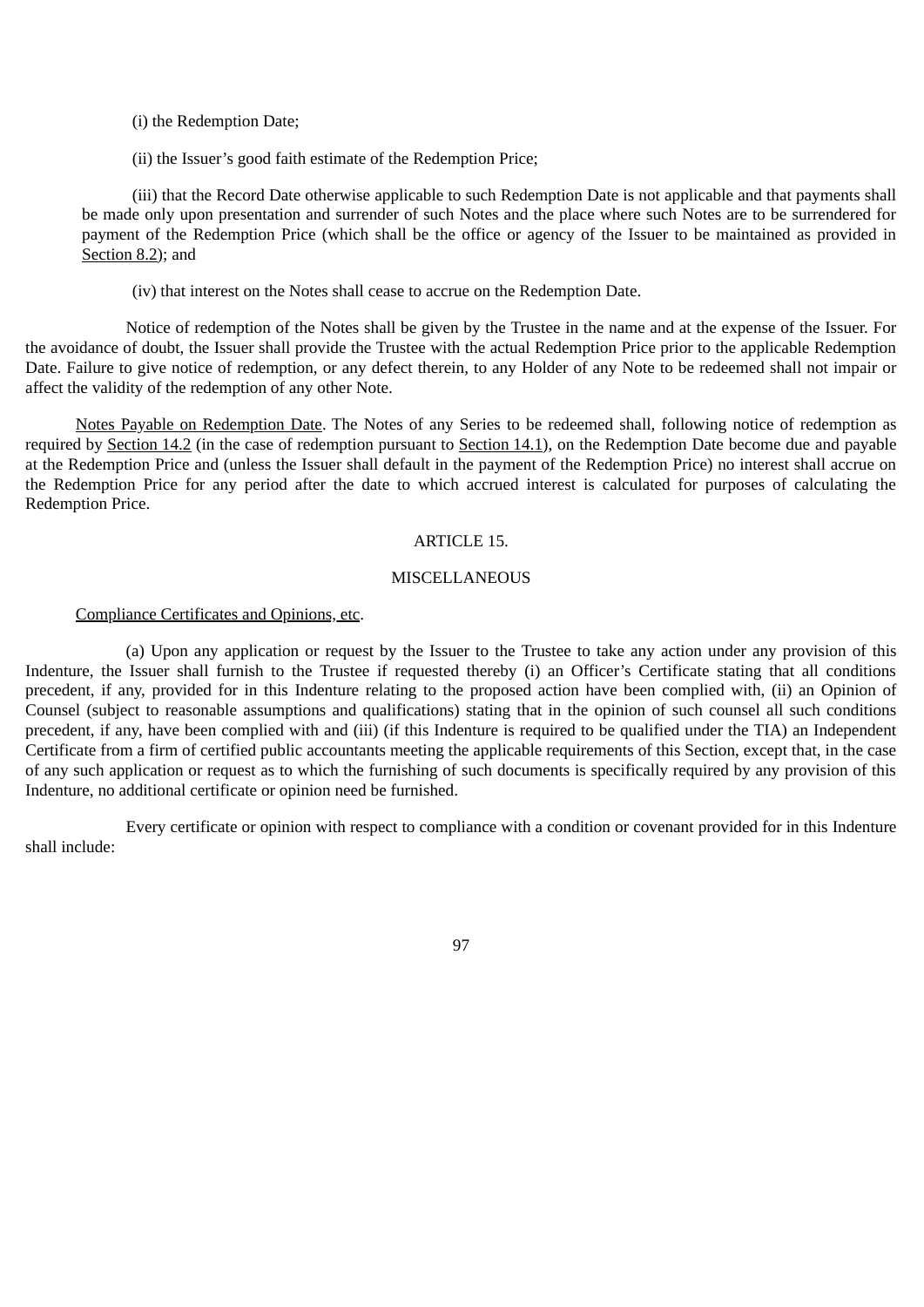(i) a statement that each signatory of such certificate or opinion has read or has caused to be read such covenant or condition and the definitions herein relating thereto;

(ii) a brief statement as to the nature and scope of the examination or investigation upon which the statements or opinions contained in such certificate or opinion are based;

(iii) a statement that, in the opinion of each such signatory, such signatory has made such examination or investigation as is necessary to enable such signatory to express an informed opinion as to whether or not such covenant or condition has been complied with; and

(iv) a statement as to whether, in the opinion of each such signatory such condition or covenant has been complied with.

(b) (i) Prior to the deposit of any Receivables or other property or securities (other than cash) with the Trustee that is to be made the basis for the release of any property or securities subject to the Lien of this Indenture, the Issuer shall, in addition to any obligation imposed in Section 15.1(a) or elsewhere in this Indenture, furnish to the Trustee upon the Trustee's request an Officer's Certificate certifying or stating the opinion of each individual signing such certificate as to the fair value (within ninety (90) days of such deposit) to the Issuer of the Receivables or other property or securities to be so deposited.

(ii) Whenever the Issuer is required to furnish to the Trustee an Officer's Certificate certifying or stating the opinion of any signer thereof as to the matters described in clause (i) above, the Issuer shall also deliver to the Trustee an Independent Certificate as to the same matters, if the fair value to the Issuer of the securities to be so deposited and of all other such securities made the basis of any such withdrawal or release since the commencement of the then-current Fiscal Year of the Issuer, as set forth in the certificates delivered pursuant to clause (i) above and this clause (ii), is 10% or more of the aggregate outstanding principal amount or par value of all the Notes of all Series issued by the Issuer, but such a certificate need not be furnished with respect to any securities so deposited, if the fair value thereof to the Issuer as set forth in the related Officer's Certificate is less than \$25,000 or less than 1% percent of the aggregate outstanding principal amount or par value of all the Notes of all Series issued by the Issuer of the Notes.

(iii) Other than with respect to the release of any cash (including Collections) in accordance with the Series Supplements, Removed Receivables or liquidated Receivables (and the Related Security therefor), and except for discharges of this Indenture as described in Section 12.1, whenever any property or securities are to be released from the Lien of this Indenture, the Issuer shall also furnish to the Trustee an Officer's Certificate certifying or stating the opinion of each individual signing such certificate as to the fair value (within ninety (90) days of such release) of the property or securities proposed to be released and stating that in the opinion of such individual the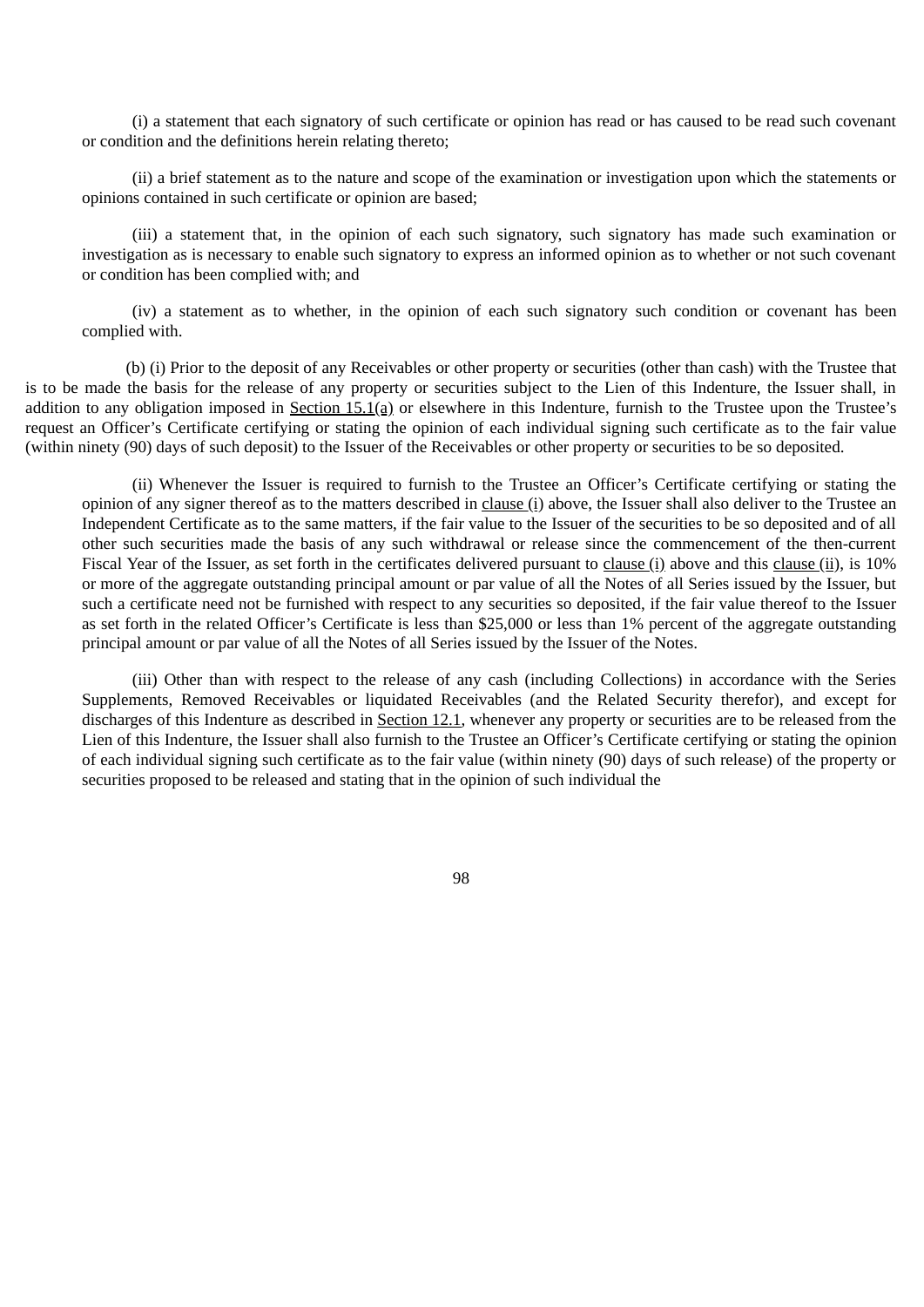proposed release will not impair the security under this Indenture in contravention of the provisions hereof.

(iv) Whenever the Issuer is required to furnish to the Trustee an Officer's Certificate certifying or stating the opinion of any signer thereof as to the matters described in clause (iii) above, the Issuer shall also furnish to the Trustee an Independent Certificate as to the same matters if the fair value of the property or securities and of all other property other than cash (including Collections) in accordance with the Series Supplements, Removed Receivables and Defaulted Receivable, or securities released from the Lien of this Indenture since the commencement of the then current calendar year, as set forth in the certificates required by clause (iii) above and this clause (iv), equals 10% or more of the aggregate outstanding principal amount or par value of all Notes of all Series issued by the Issuer, but such certificate need not be furnished in the case of any release of property or securities if the fair value thereof as set forth in the related Officer's Certificate is less than \$25,000 or less than 1% percent of the then aggregate outstanding principal amount or par value of all Notes of all Series issued by the Issuer of the Notes.

Form of Documents Delivered to Trustee. In any case where several matters are required to be certified by, or covered by an opinion of, any specified Person, it is not necessary that all such matters be certified by, or covered by the opinion of, only one such Person, or that they be so certified or covered by only one document, but one such Person may certify or give an opinion with respect to some matters and one or more other such Persons as to other matters, and any such Person may certify or give an opinion as to such matters in one or several documents.

Any certificate or opinion of a Responsible Officer of the Issuer may be based, insofar as it relates to legal matters, upon a certificate or opinion of, or representations by, counsel, unless such officer knows, or in the exercise of reasonable care should know, that the certificate or opinion or representations with respect to the matters upon which his or her certificate or opinion is based are erroneous. Any such certificate of an Responsible Officer or Opinion of Counsel may be based, insofar as it relates to factual matters, upon a certificate or opinion of, or representations by, an officer or officers of the initial Servicer, the Seller or the Issuer, stating that the information with respect to such factual matters is in the possession of or known to the initial Servicer, the Seller or the Issuer, unless such counsel knows, or in the exercise of reasonable care should know, that the certificate or opinion or representations with respect to such matters are erroneous.

Where any Person is required to make, give or execute two or more applications, requests, consents, certificates, statements, opinions or other instruments under this Indenture, they may, but need not, be consolidated and form one instrument.

Whenever in this Indenture, in connection with any application or certificate or report to the Trustee, it is provided that the Issuer shall deliver any document as a condition of the granting of such application, or as evidence of the Issuer's compliance with any term hereof, it is intended that the truth and accuracy, at the time of the granting of such application or at the effective date of such certificate or report (as the case may be), of the facts and opinions stated in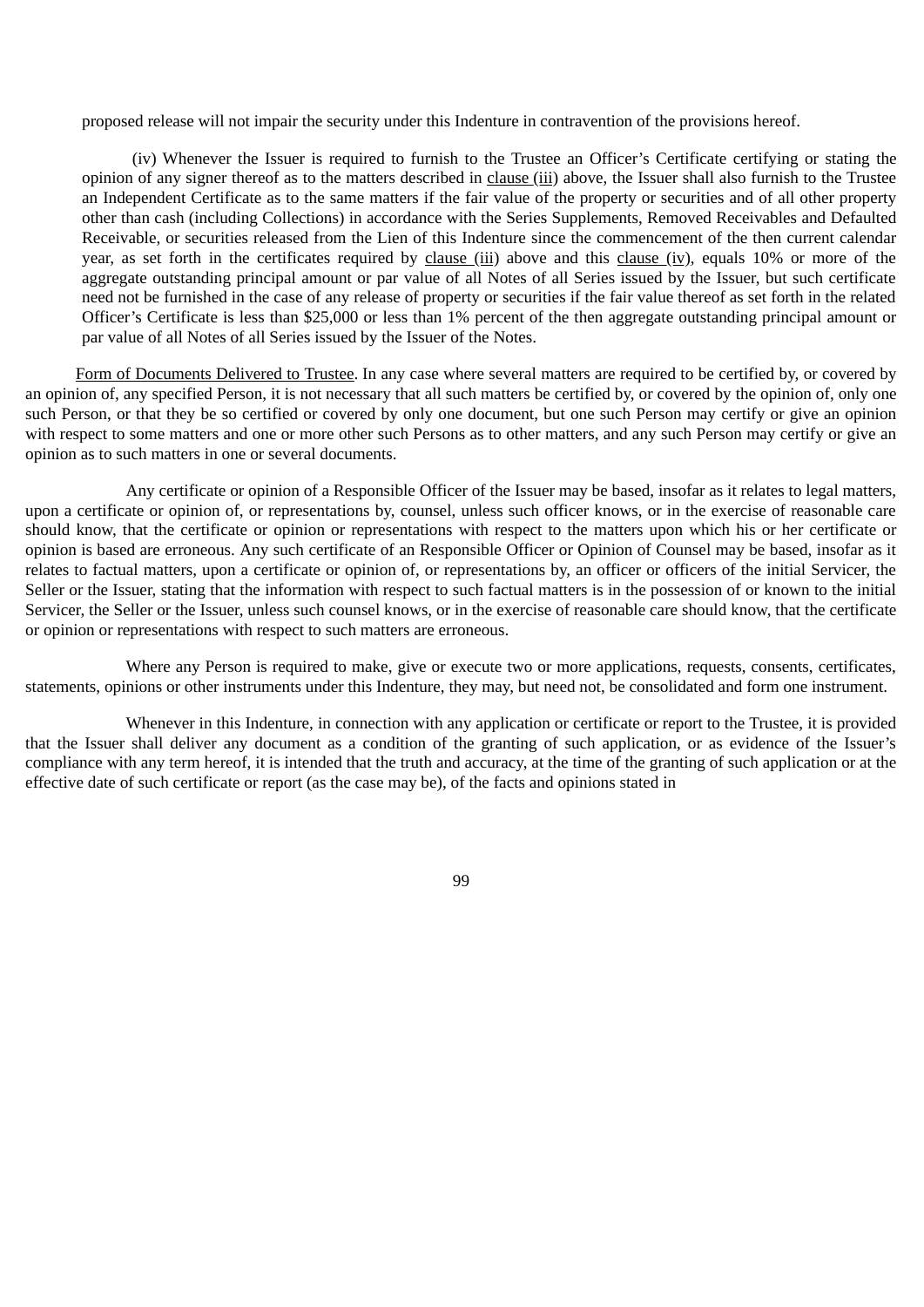such document shall in such case be conditions precedent to the right of the Issuer to have such application granted or to the sufficiency of such certificate or report. The foregoing shall not, however, be construed to affect the Trustee's right to rely upon the truth and accuracy of any statement or opinion contained in any such document as provided in Article 10.

## Section 15.3. Acts of Noteholders.

(a) Wherever in this Indenture a provision is made that an action may be taken or a notice, demand or instruction given by Noteholders, such action, notice or instruction may be taken or given by any Noteholder, unless such provision requires a specific percentage of Noteholders. Notwithstanding anything in this Indenture to the contrary, so long as any other Person is a Noteholder, none of the Seller, the Issuer or any Affiliate controlled by Oportun or controlling Oportun shall have any right to vote with respect to any Note.

(b) Any request, demand, authorization, direction, notice, consent, waiver or other action provided by this Indenture to be given or taken by Noteholders may be embodied in and evidenced by one or more instruments of substantially similar tenor signed by such Noteholders in person or by agents duly appointed in writing; and except as herein otherwise expressly provided such action shall become effective when such instrument or instruments are delivered to the Trustee, and, where it is hereby expressly required, to the Issuer. Such instrument or instruments (and the action embodied therein and evidenced thereby) are herein sometimes referred to as the "Act" of the Noteholders signing such instrument or instruments. Proof of execution of any such instrument or of a writing appointing any such agent shall be sufficient for any purpose of this Indenture and (subject to Section 11.1) conclusive in favor of the Trustee and the Issuer, if made in the manner provided in this Section.

(c) The fact and date of the execution by any Person of any such instrument or writing may be proved in any customary manner of the Trustee.

(d) The ownership of Notes shall be proved by the Note Register.

(e) Any request, demand, authorization, direction, notice, consent, waiver or other action by the Holder of any such Notes shall bind such Noteholder and the Holder of every Note and every subsequent Holder of such Notes issued upon the registration thereof or in exchange therefor or in lieu thereof, in respect of anything done, omitted or suffered to be done by the Trustee, the Servicer or the Issuer in reliance thereon, whether or not notation of such action is made upon such Note.

Notices. All demands, notices and communications hereunder shall be in writing and shall be deemed to have been duly given if personally delivered at, sent by facsimile to, sent by courier (overnight or hand-delivered) at or mailed by registered mail, return receipt requested, to (a) in the case of the Issuer, to 2 Circle Star Way, Room 119, San Carlos, California 94070, Attention: Secretary, (b) in the case of the Servicer or Oportun, to 2 Circle Star Way, San Carlos, California 94070, Attention: General Counsel and (c) in the case of the Trustee, to the Corporate Trust Office. Unless otherwise provided with respect to any Series in the related Series Supplement or otherwise expressly provided herein, any notice required or permitted to be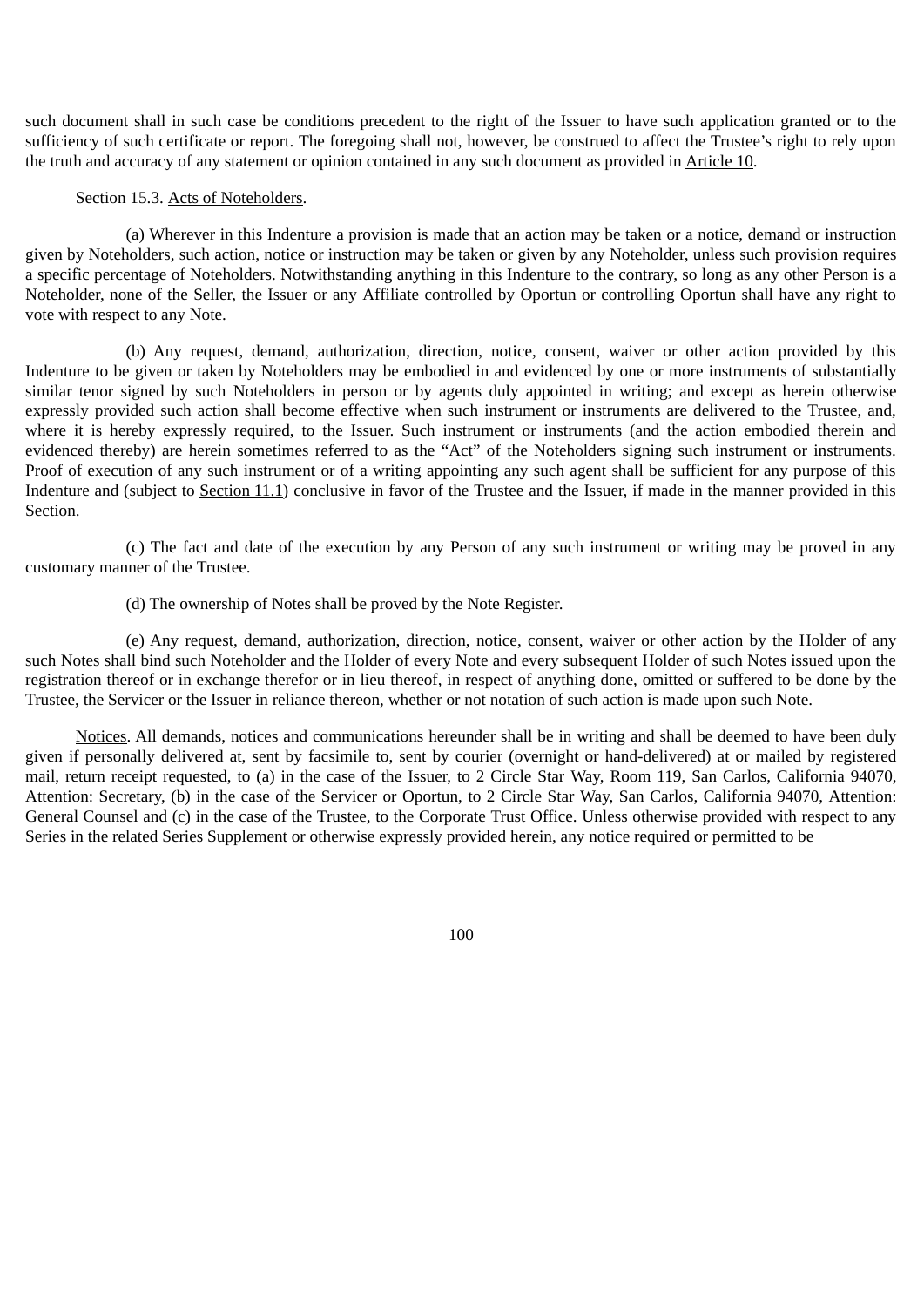mailed to a Noteholder shall be given by first class mail, postage prepaid, at the address of such Noteholder as shown in the Note Register. Any notice so mailed within the time prescribed in this Indenture shall be conclusively presumed to have been duly given, whether or not the Noteholder receives such notice.

The Issuer or the Trustee by notice to the other may designate additional or different addresses for subsequent notices or communications; provided, however, the Issuer may not at any time designate more than a total of three (3) addresses to which notices must be sent in order to be effective.

Any notice (i) given in person shall be deemed delivered on the date of delivery of such notice, (ii) given by first class mail shall be deemed given five (5) days after the date that such notice is mailed, (iii) delivered by telex or telecopier shall be deemed given on the date of confirmation of the delivery of such notice by e-mail or telephone, and (iv) delivered by overnight air courier shall be deemed delivered one (1) Business Day after the date that such notice is delivered to such overnight courier.

Notwithstanding any provisions of this Indenture to the contrary, the Trustee shall have no liability based upon or arising from the failure to receive any notice required by or relating to this Indenture or the Notes.

If the Issuer mails a notice or communication to Noteholders, it shall mail a copy to the Trustee at the same time.

Notices to Noteholders: Waiver. Where this Indenture provides for notice to Noteholders of any event, such notice shall be sufficiently given if sent in accordance with Section 15.4 hereof. In any case where notice to Noteholders is given by mail, neither the failure to mail such notice nor any defect in any notice so mailed to any particular Noteholder shall affect the sufficiency of such notice with respect to other Noteholders, and any notice that is mailed in the manner herein provided shall conclusively be presumed to have been duly given.

Where this Indenture provides for notice in any manner, such notice may be waived in writing by any Person entitled to receive such notice, either before or after the event, and such waiver shall be the equivalent of such notice. Waivers of notice by Noteholders shall be filed with the Trustee but such filing shall not be a condition precedent to the validity of any action taken in reliance upon such a waiver.

In case, by reason of the suspension of regular mail service as a result of a strike, work stoppage or similar activity, it shall be impractical to mail notice of any event to Noteholders when such notice is required to be given pursuant to any provision of this Indenture, then any manner of giving such notice as shall be satisfactory to the Trustee shall be deemed to be a sufficient giving of such notice.

Alternate Payment and Notice Provisions. Notwithstanding any provision of this Indenture or any of the Notes to the contrary, the Trustee on behalf of the Issuer may enter into any agreement with any Holder of a Note providing for a method of payment, or notice by the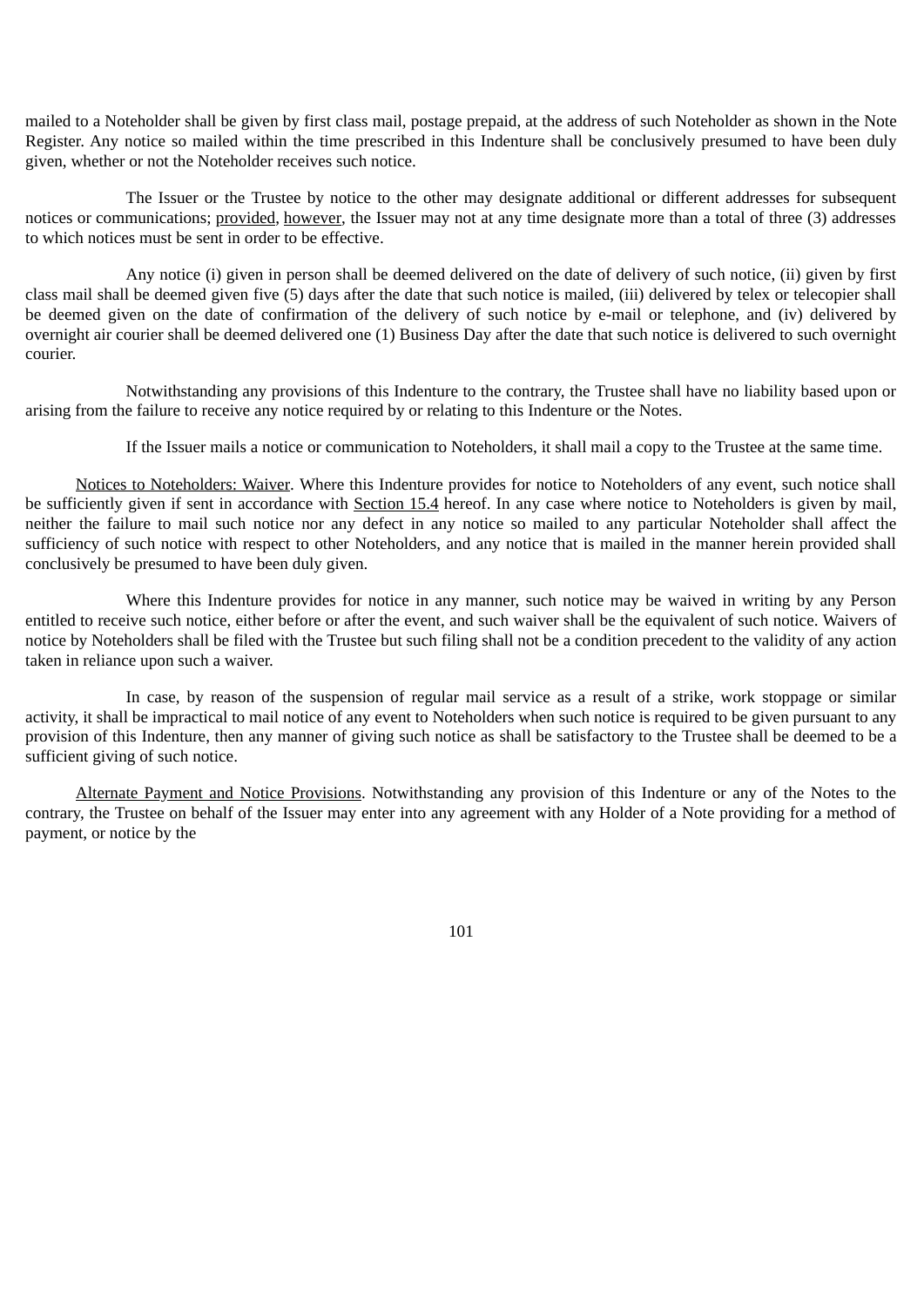Trustee or any Paying Agent to such Holder, that is different from the methods provided for in this Indenture for such payments or notices, provided that such methods are consented to by the Issuer (which consent shall not be unreasonably withheld). The Trustee will cause payments to be made and notices to be given in accordance with such agreements.

Conflict with TIA. If any provision hereof limits, qualifies or conflicts with another provision hereof that is required to be included in this Indenture by any of the provisions of the TIA, such required provision shall control (if this Indenture is required to be qualified under the TIA).

The provisions of TIA Sections 310 through 317 that impose duties on any Person (including the provisions automatically deemed included herein unless expressly excluded by this Indenture) are a part of and govern this Indenture, whether or not physically contained herein (if this Indenture is required to be qualified under the TIA). Notwithstanding the foregoing, and regardless of whether the Indenture is required to be qualified under the TIA, the provisions of Section 316(a)(1) of the TIA shall be excluded from this Indenture.

Effect of Headings and Table of Contents. The Article and Section headings herein and the Table of Contents and Cross-Reference Table are for convenience of reference only, are not to be considered a part hereof, and shall not affect the meaning or construction hereof.

Successors and Assigns. All covenants and agreements in this Indenture and the Notes by the Issuer shall bind its successors and assigns, whether so expressed or not. All agreements of the Trustee in this Indenture shall bind its successors.

Separability of Provisions. If any one or more of the covenants, agreements, provisions or terms of this Indenture or Notes shall for any reason whatsoever be held invalid, then such covenants, agreements, provisions or terms shall be deemed severable from the remaining covenants, agreements, provisions or terms of this Indenture and shall in no way affect the validity or enforceability of the other provisions of this Indenture or of the Notes or rights of the Holders thereof.

Benefits of Indenture. Except as set forth in this Indenture, nothing in this Indenture or in the Notes, expressed or implied, shall give to any Person, other than the parties hereto and their successors hereunder and the Secured Parties, any benefit or any legal or equitable right, remedy or claim under the Indenture.

Legal Holidays. In any case where the date on which any payment is due to any Secured Party shall not be a Business Day, then (notwithstanding any other provision of the Notes or this Indenture) any such payment need not be made on such date, but may be made on the next succeeding Business Day with the same force and effect as if made on the date on which nominally due, and no interest shall accrue for the period from and after any such nominal date.

GOVERNING LAW; JURISDICTION. THIS INDENTURE AND THE NOTES SHALL BE CONSTRUED IN ACCORDANCE WITH THE LAWS OF THE STATE OF NEW YORK, WITHOUT REFERENCE TO ITS CONFLICT OF LAW PROVISIONS, AND THE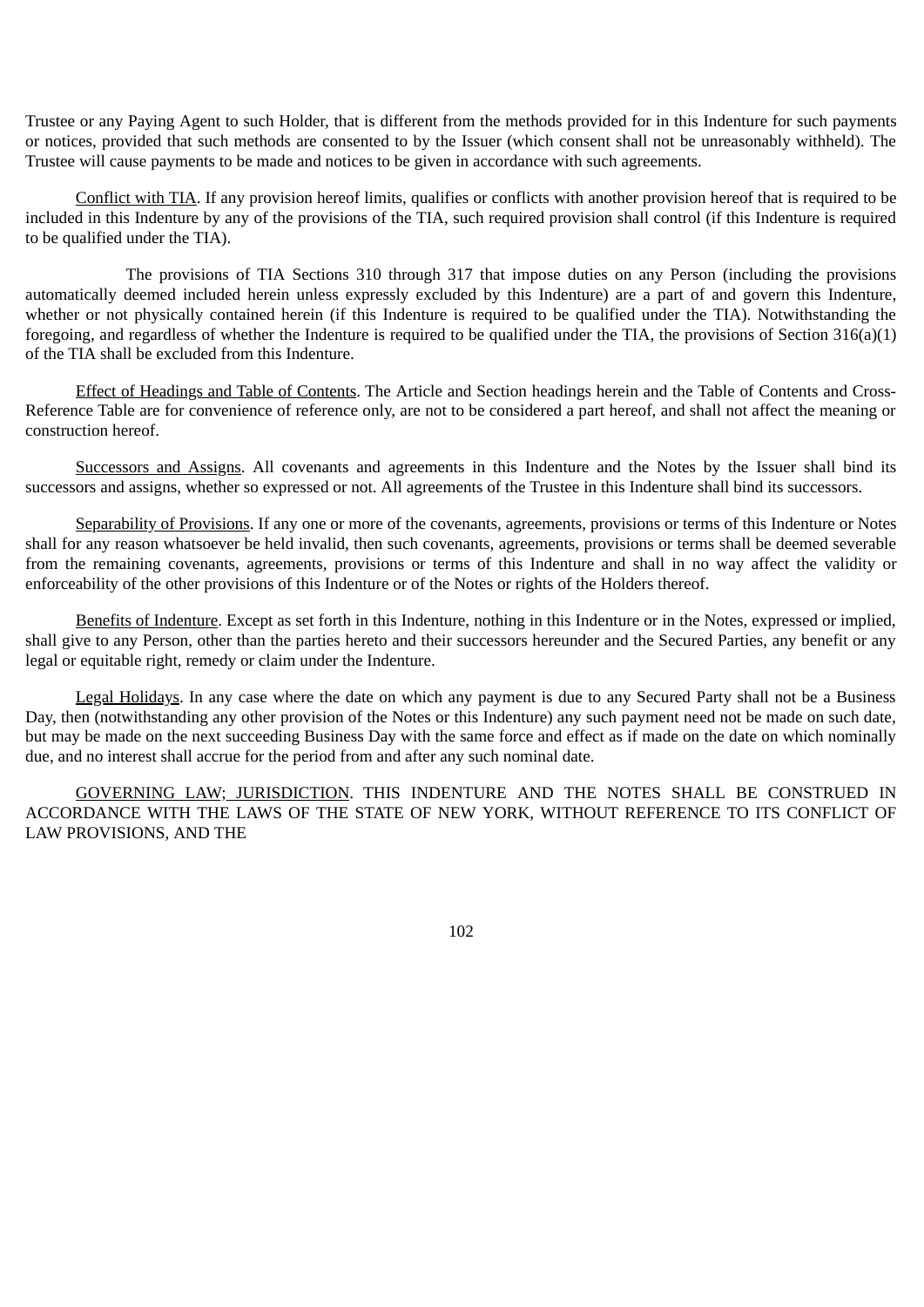OBLIGATIONS, RIGHTS AND REMEDIES OF THE PARTIES HEREUNDER SHALL BE DETERMINED IN ACCORDANCE WITH SUCH LAWS. EACH OF THE PARTIES TO THIS INDENTURE AND EACH SECURED PARTY HEREBY AGREES TO THE NON-EXCLUSIVE JURISDICTION OF THE UNITED STATES DISTRICT COURT FOR THE SOUTHERN DISTRICT OF NEW YORK AND ANY APPELLATE COURT HAVING JURISDICTION TO REVIEW THE JUDGMENT THEREOF. EACH OF THE PARTIES AND EACH SECURED PARTY HEREBY WAIVES ANY OBJECTION BASED ON FORUM NON CONVENIENS AND ANY OBJECTION TO VENUE OF ANY ACTION INSTITUTED HEREUNDER IN ANY OF THE AFOREMENTIONED COURTS AND CONSENTS TO THE GRANTING OF SUCH LEGAL OR EQUITABLE RELIEF AS IS DEEMED APPROPRIATE BY SUCH COURT.

Counterparts. This Indenture may be executed in any number of counterparts, and by different parties on separate counterparts, each of which so executed shall be deemed to be an original, but all such counterparts shall together constitute but one and the same instrument.

Recording of Indenture. If this Indenture is subject to recording in any appropriate public recording offices, such recording is to be effected by the Issuer and at its expense accompanied by an Opinion of Counsel (which may be counsel to the Trustee or any other counsel reasonably acceptable to the Trustee) to the effect that such recording is necessary either for the protection of the Noteholders or any other Person secured hereunder or for the enforcement of any right or remedy granted to the Trustee under this Indenture.

Issuer Obligation. No recourse may be taken, directly or indirectly, with respect to the obligations of the Issuer or under this Indenture or any certificate or other writing delivered in connection herewith or therewith, against (i) the Seller, the Servicer or the Trustee or (ii) any partner, owner, incorporator, member, manager, beneficiary, beneficial owner, agent, officer, director, employee, shareholder or agent of the Issuer, the Seller, the Servicer or the Trustee, except (x) as any such Person may have expressly agreed and (y) nothing in this Section shall relieve the Seller or the Servicer from its own obligations under the terms of any Servicer Transaction Document. Nothing in this Section 15.16 shall be construed to limit the Trustee from exercising its rights hereunder with respect to the Trust Estate.

No Bankruptcy Petition Against the Issuer. Each of the Secured Parties and the Trustee by entering into the Indenture, any Series Supplement or any Note Purchase Agreement, and in the case of a Noteholder by accepting a Note, hereby covenants and agrees that, prior to the date which is one year and one day after the payment in full of the latest maturing Note and the termination of the Indenture, it will not institute against, or join with any other Person in instituting against, the Issuer any bankruptcy, reorganization, arrangement, insolvency or liquidation Proceedings, or other Proceedings, under any United States federal or state bankruptcy or similar Law in connection with any obligations relating to the Notes, the Indenture or any of the Transaction Documents. In the event that any such Secured Party or the Trustee takes action in violation of this Section 15.17, the Issuer shall file an answer with the bankruptcy court or otherwise properly contesting the filing of such a petition by any such Secured Party or the Trustee against the Issuer or the commencement of such action and raising the defense that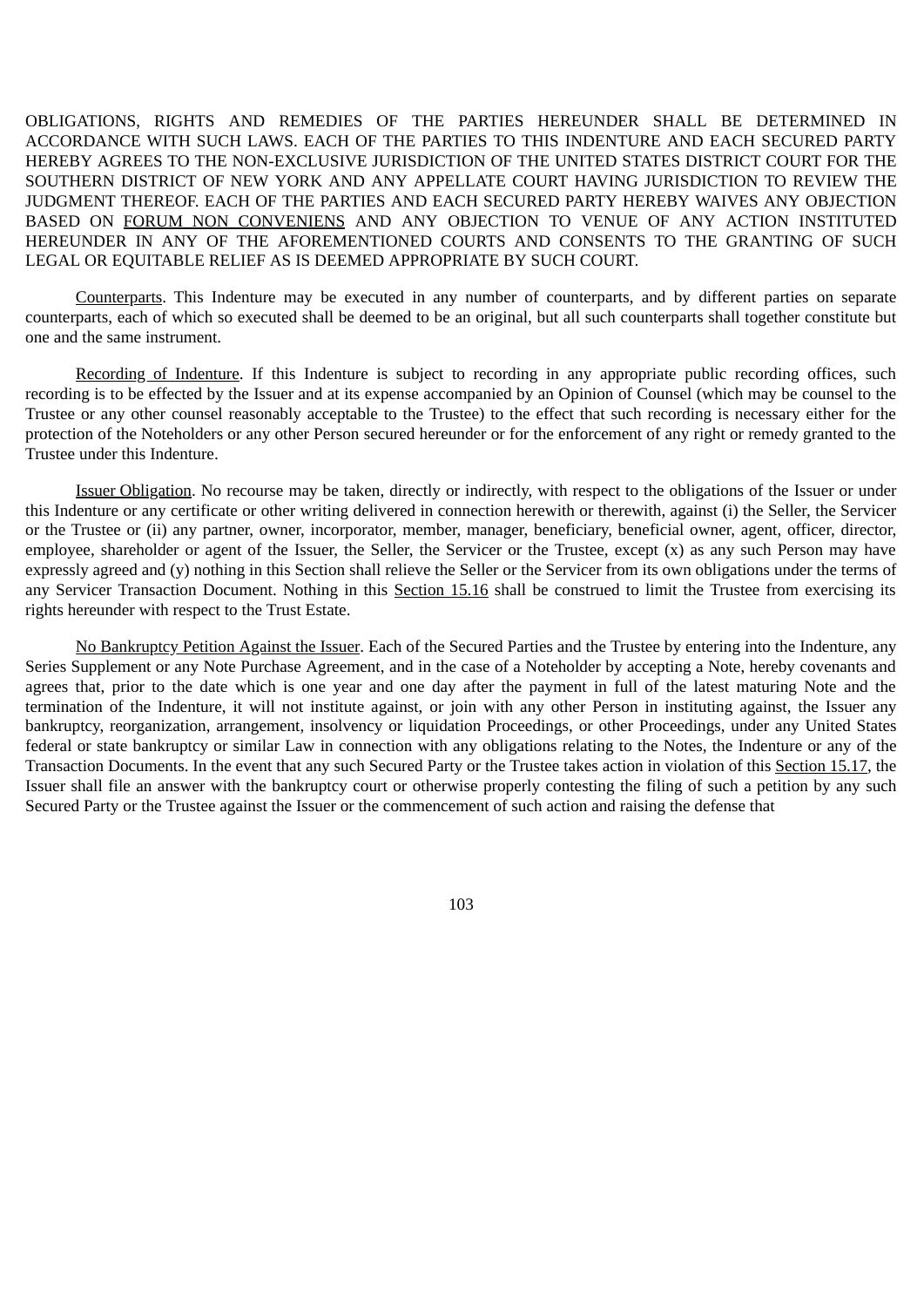such Secured Party or the Trustee has agreed in writing not to take such action and should be estopped and precluded therefrom and such other defenses, if any, as its counsel advises that it may assert. The provisions of this Section 15.17 shall survive the termination of this Indenture, and the resignation or removal of the Trustee. Nothing contained herein shall preclude participation by any Secured Party or the Trustee in the assertion or defense of its claims in any such Proceeding involving the Issuer.

No Joint Venture. Nothing herein contained shall be deemed or construed to create a co-partnership or joint venture between the parties hereto and the services of the Servicer shall be rendered as an independent contractor and not as agent for the Trustee or the Issuer.

No Waiver; Cumulative Remedies. No failure to exercise and no delay in exercising, on the part of the Trustee, any Secured Party, any right, remedy, power or privilege hereunder, shall operate as a waiver thereof; nor shall any single or partial exercise of any right, remedy, power or privilege hereunder preclude any other or further exercise thereof or the exercise of any other right, remedy, power or privilege. The rights, remedies, powers and privileges herein provided are cumulative and not exhaustive of any rights, remedies, powers and privileges provided by Law.

Third-Party Beneficiaries. This Indenture will inure to the benefit of and be binding upon the parties hereto, the Noteholders, the Secured Parties, and their respective successors and permitted assigns. Except as otherwise provided in this Article 15, no other Person will have any right or obligation hereunder.

Merger and Integration. Except as specifically stated otherwise herein, this Indenture sets forth the entire understanding of the parties relating to the subject matter hereof, and all prior understandings, written or oral, are superseded by this Indenture.

Rules by the Trustee. The Trustee may make reasonable rules for action by or at a meeting of any Secured Parties.

Duplicate Originals. The parties may sign any number of copies of this Indenture. One signed copy is enough to prove this Indenture.

Waiver of Trial by Jury. To the extent permitted by applicable Law, each of the Secured Parties irrevocably waives all right of trial by jury in any action or Proceeding arising out of or in connection with this Indenture or the Transaction Documents or any matter arising hereunder or thereunder.

No Impairment. Except for actions expressly authorized by this Indenture, the Trustee shall take no action reasonably likely to impair the interests of the Issuer in any asset of the Trust Estate now existing or hereafter created or to impair the value of any asset of the Trust Estate now existing or hereafter created.

Intercreditor Agreement. The Trustee shall, and is hereby authorized and directed to, execute and deliver the Intercreditor Agreement, and perform the duties and obligations, and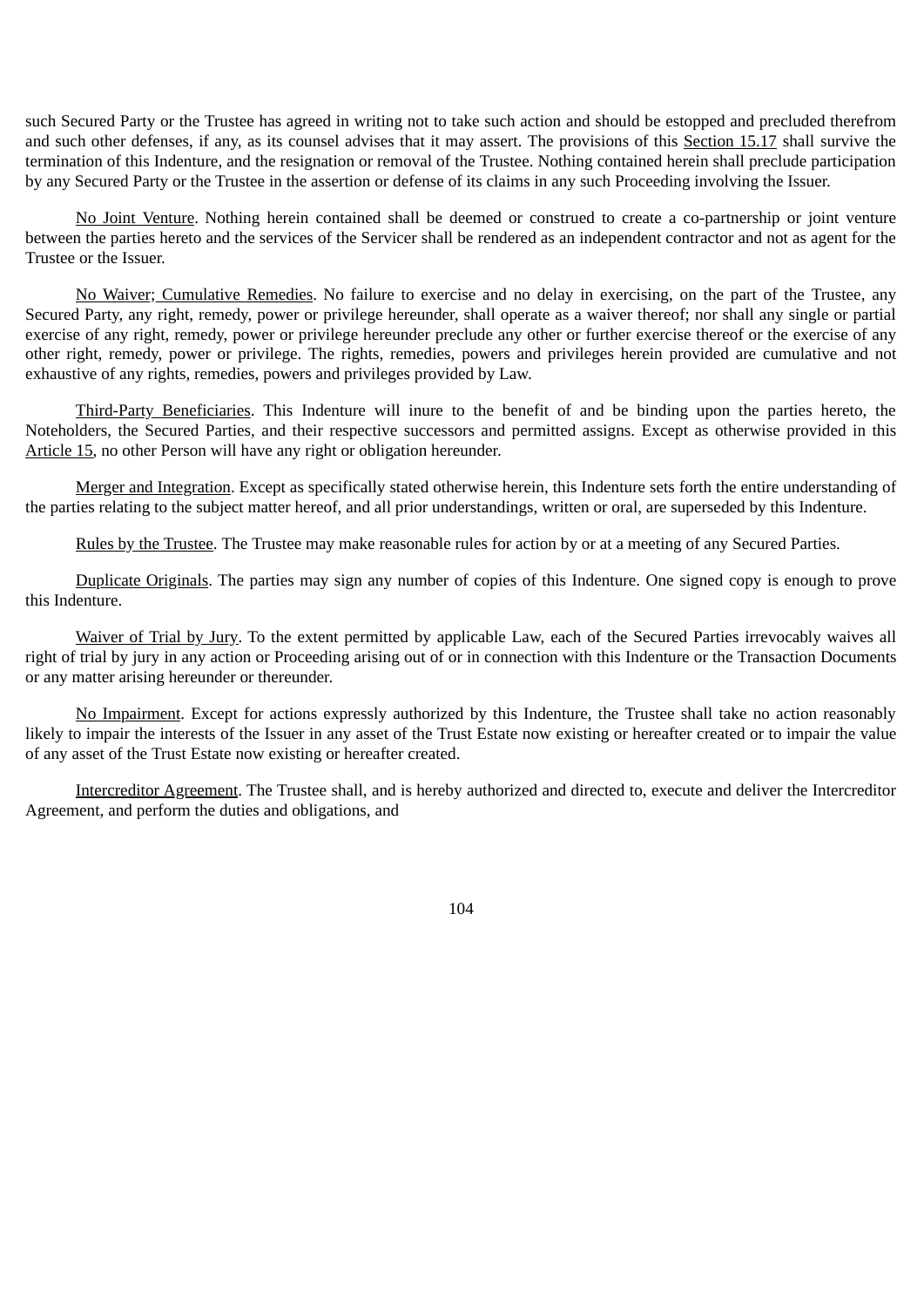appoint the Collateral Trustee, as described in the Intercreditor Agreement. Upon receipt of (a) an Issuer Order, (b) an Officer's Certificate of the Issuer stating that such amendment or replacement intercreditor agreement, as the case may be, will not cause a Material Adverse Effect, (c) evidence of the written consent of the Required Noteholders to such amendment or replacement intercreditor agreement, as the case may be, which consent shall not be unreasonably withheld, and (d) an Opinion of Counsel stating that all conditions precedent to the execution of such amendment or replacement intercreditor agreement, as the case may be, provided for in this Section 15.26 have been satisfied, the Trustee shall, and shall thereby be authorized and directed to, execute and deliver, and direct the Collateral Trustee to execute and deliver, (x) one or more amendments to the Intercreditor Agreement and/or (y) one or more replacement intercreditor agreements and such documentation as is required to terminate the Intercreditor Agreement then in effect, in each case to accommodate additional financings entered into by Affiliates of the Issuer.

## **[THIS SPACE LEFT INTENTIONALLY BLANK]**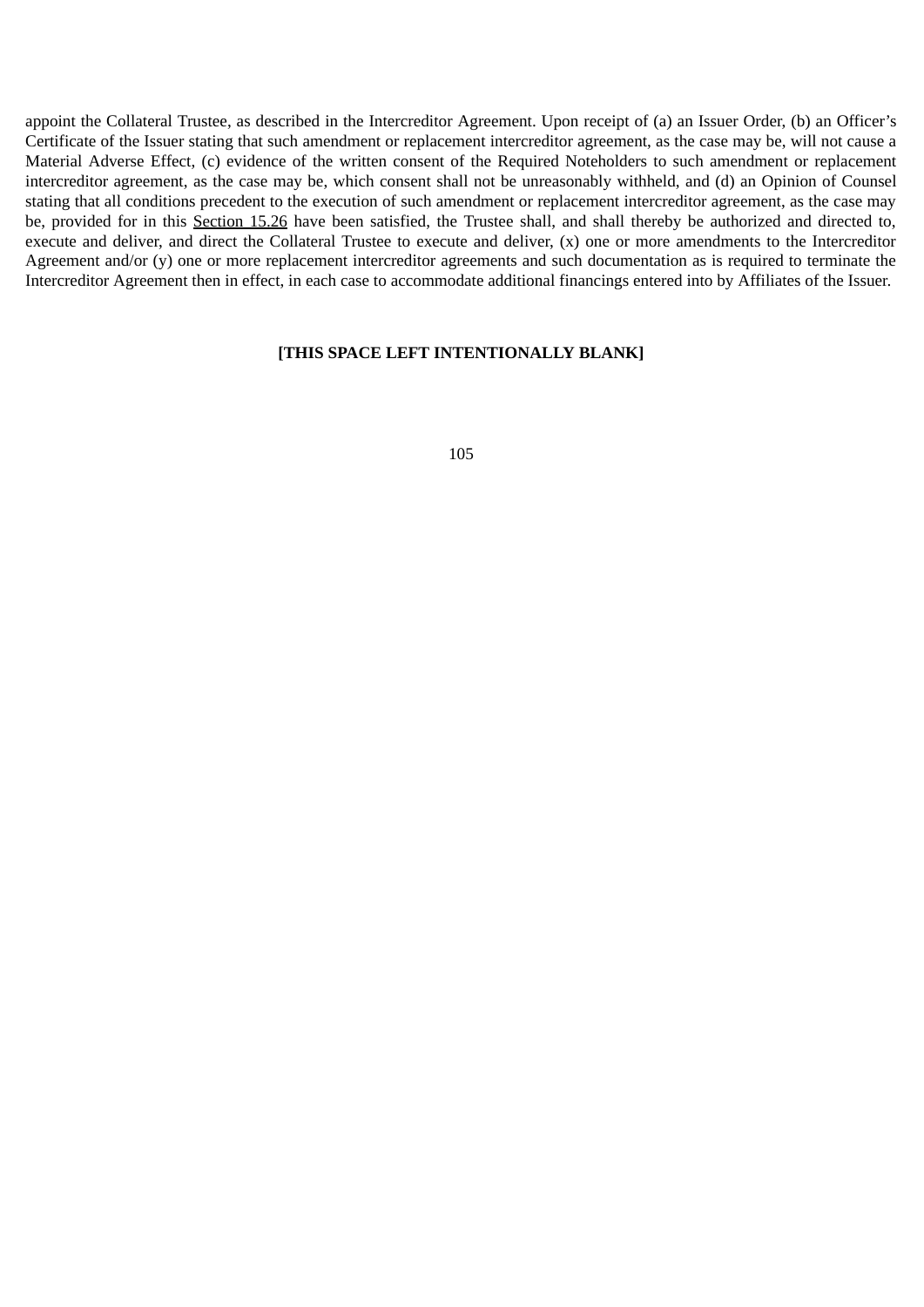IN WITNESS WHEREOF, the Trustee, the Issuer, the Securities Intermediary and the Depositary Bank have caused this Base Indenture to be duly executed by their respective duly authorized officers as of the day and year first written above.

# **OPORTUN FUNDING V, LLC**,

as Issuer

By: Name: Title:

**WILMINGTON TRUST, NATIONAL ASSOCIATION**, not in its individual capacity, but solely as Trustee

By: Name: Title:

**WILMINGTON TRUST, NATIONAL ASSOCIATION**, not in its individual capacity, but solely as Securities Intermediary

By: Name: Title:

**WILMINGTON TRUST, NATIONAL ASSOCIATION**, not in its individual capacity, but solely as Depositary Bank

By: Name: Title:

[Base Indenture]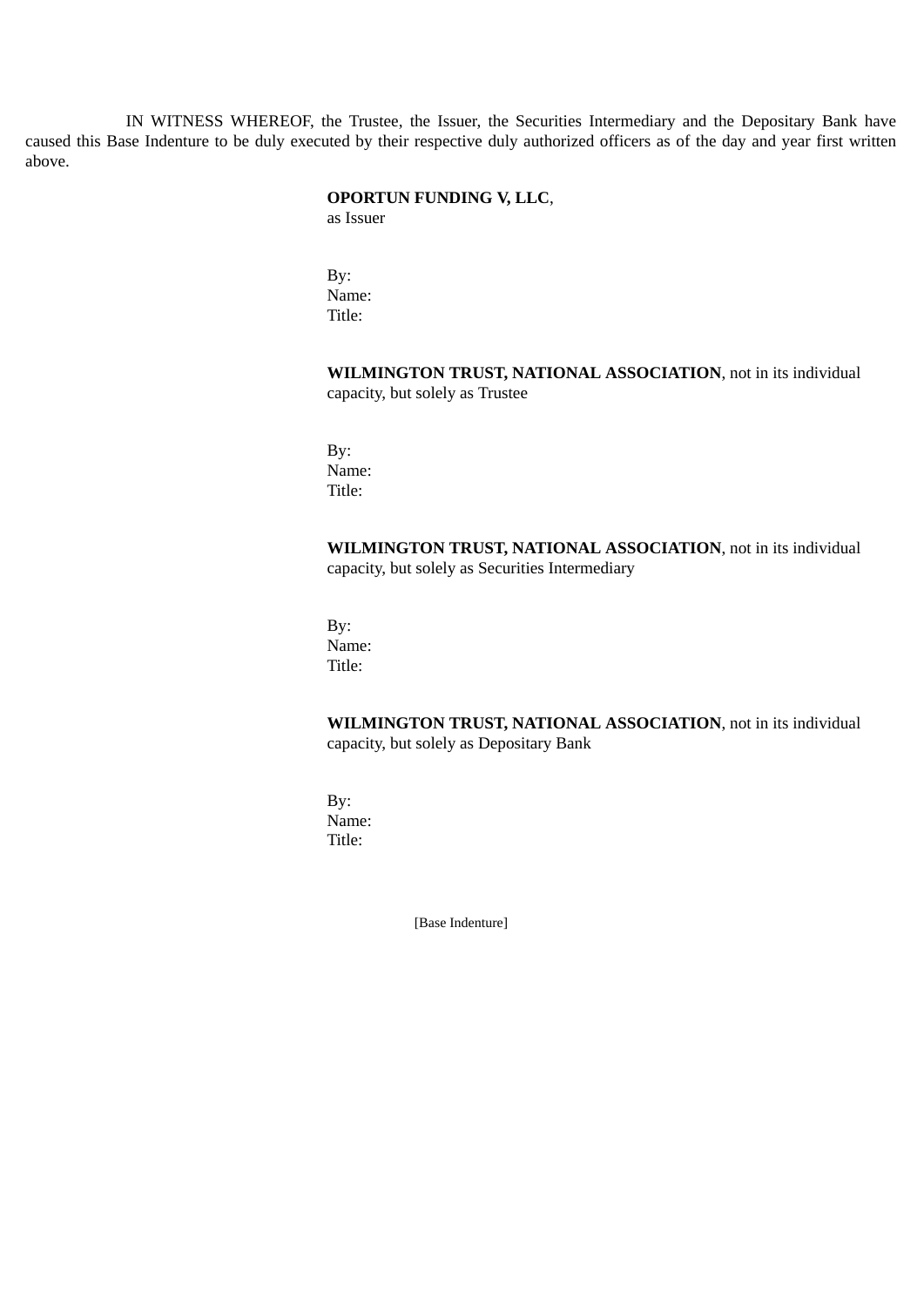## EXHIBIT A TO BASE INDENTURE *Form of Release and Reconveyance of Trust Estate*

### RELEASE AND RECONVEYANCE OF TRUST ESTATE

RELEASE AND RECONVEYANCE OF TRUST ESTATE, dated as of \_\_\_\_\_\_\_\_\_\_, \_\_\_\_\_, between Oportun Funding V, LLC (the "Issuer") and Wilmington Trust, National Association, a national banking association with trust powers organized and existing under the laws of the United States (the "Trustee") pursuant to the Base Indenture referred to below.

#### WITNESSETH:

WHEREAS, the Issuer and the Trustee are parties to the Base Indenture dated as of August 4, 2015 (hereinafter as such agreement may have been, or may from time to time be, amended, supplemented or otherwise modified, the "Base Indenture");

WHEREAS, pursuant to the Base Indenture, upon the termination of the Lien of the Base Indenture pursuant to Section 12.1 of the Base Indenture and after payment of all amounts due under the terms of the Base Indenture on or prior to such termination, the Trustee shall at the request of the Issuer reconvey and release the Lien on the Trust Estate;

WHEREAS, the conditions to termination of the Base Indenture pursuant to Sections 12.1 and 12.6 have been satisfied;

WHEREAS, the Issuer has requested that the Trustee terminate the Lien of the Indenture on the Trust Estate pursuant to Section 12.6; and

WHEREAS, the Trustee is willing to execute such release and reconveyance subject to the terms and conditions hereof;

NOW, THEREFORE, the Issuer and the Trustee hereby agree as follows:

1. Defined Terms. All terms defined in the Base Indenture and used herein shall have such defined meanings when used herein, unless otherwise defined herein.

2. Release and Reconveyance. (a) The Trustee does hereby release and reconvey to the Issuer, without recourse, representation or warranty, on and after \_\_\_\_, \_\_\_\_ (the "Reconveyance Date") all right, title and interest in the Trust Estate whether then existing or thereafter created, all monies due or to become due with respect thereto and all proceeds of such Trust Estate, except for amounts, if any, held by the Trustee or any Paying Agent pursuant to Section 12.5 of the Base Indenture.

A-*1 Base Indenture*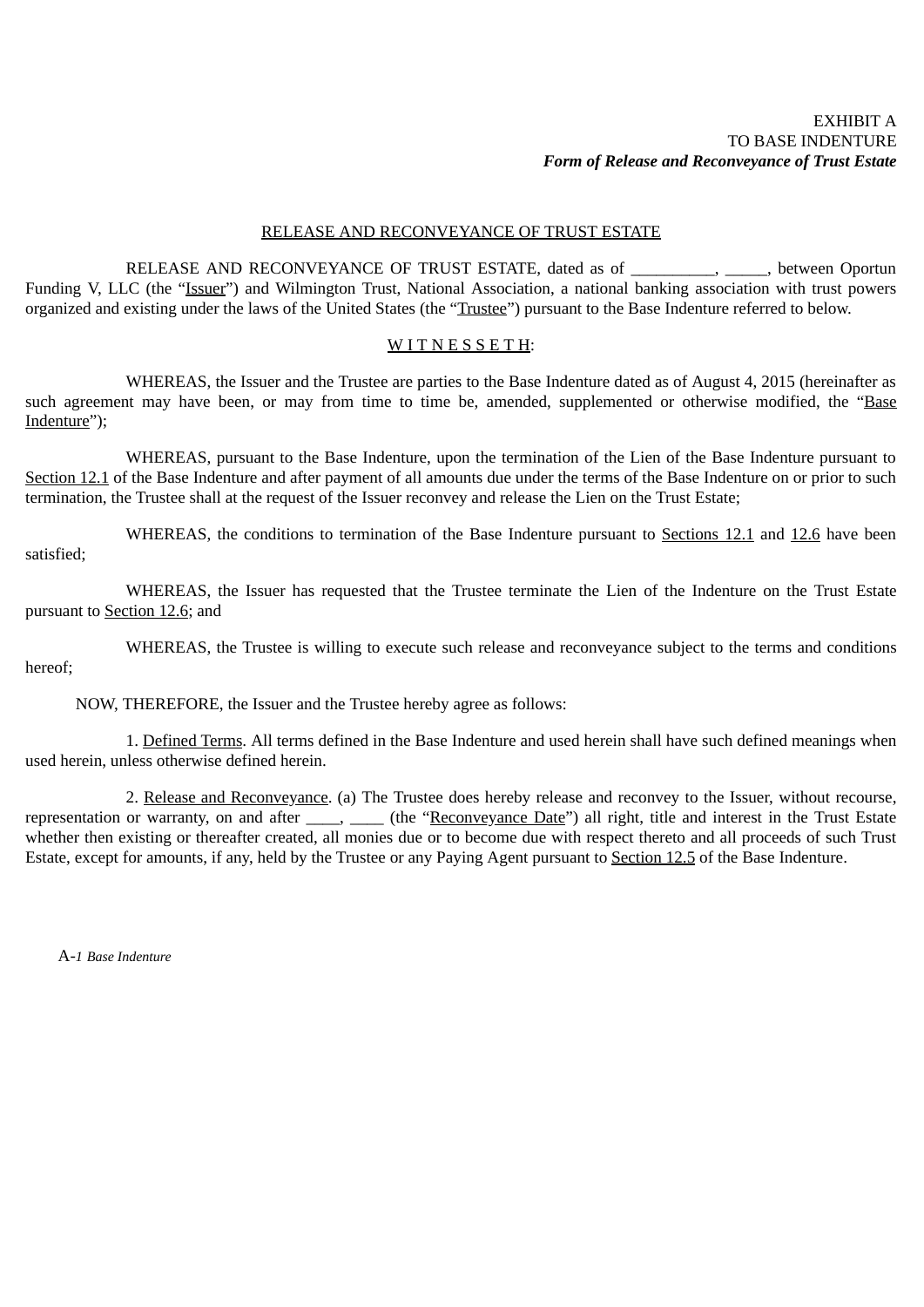(b) In connection with such transfer, the Trustee does hereby release the Lien of the Indenture on the Trust Estate and agrees, upon the reasonable request and at the expense of the Issuer, to authorize the filing of any necessary or reasonably desirable UCC termination statements in connection therewith.

3. Return of Lists of Receivables. The Trustee shall deliver to the Issuer, not later than five (5) Business Days after the Reconveyance Date, each and every computer file or microfiche list of Receivables delivered to the Trustee pursuant to the terms of the Base Indenture.

4. Counterparts. This Release and Reconveyance may be executed in two or more counterparts (and by different parties on separate counterparts), each of which shall be an original, but all of which together shall constitute one and the same instrument.

5. **Governing Law. THIS RELEASE AND RECONVEYANCE SHALL BE CONSTRUED IN ACCORDANCE WITH THE LAWS OF THE STATE OF NEW YORK, WITHOUT REFERENCE TO ITS CONFLICT OF LAW PROVISIONS, AND THE OBLIGATIONS, RIGHTS AND REMEDIES OF THE PARTIES HEREUNDER SHALL BE DETERMINED IN ACCORDANCE WITH SUCH LAWS.**

A-*2 Base Indenture*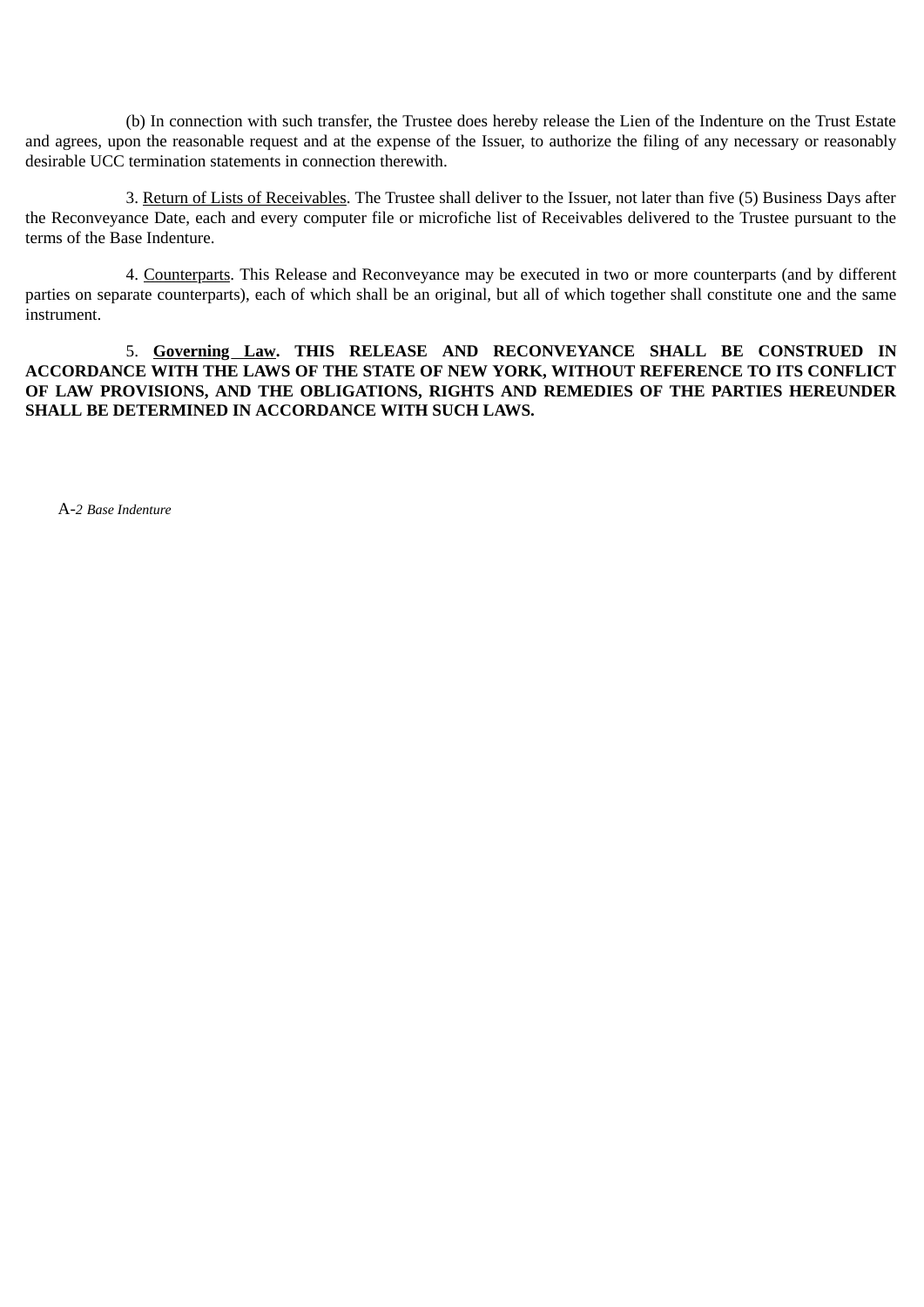IN WITNESS WHEREOF, the undersigned have caused this Release and Reconveyance of Trust Estate to be duly executed and delivered by their respective duly authorized officers on the day and year first above written.

# OPORTUN FUNDING V, LLC, as Issuer

By: Name: Title:

# WILMINGTON TRUST, NATIONAL ASSOCIATION, not in its individual capacity, but solely as Trustee

By: Name: Title:

A-*3 Base Indenture*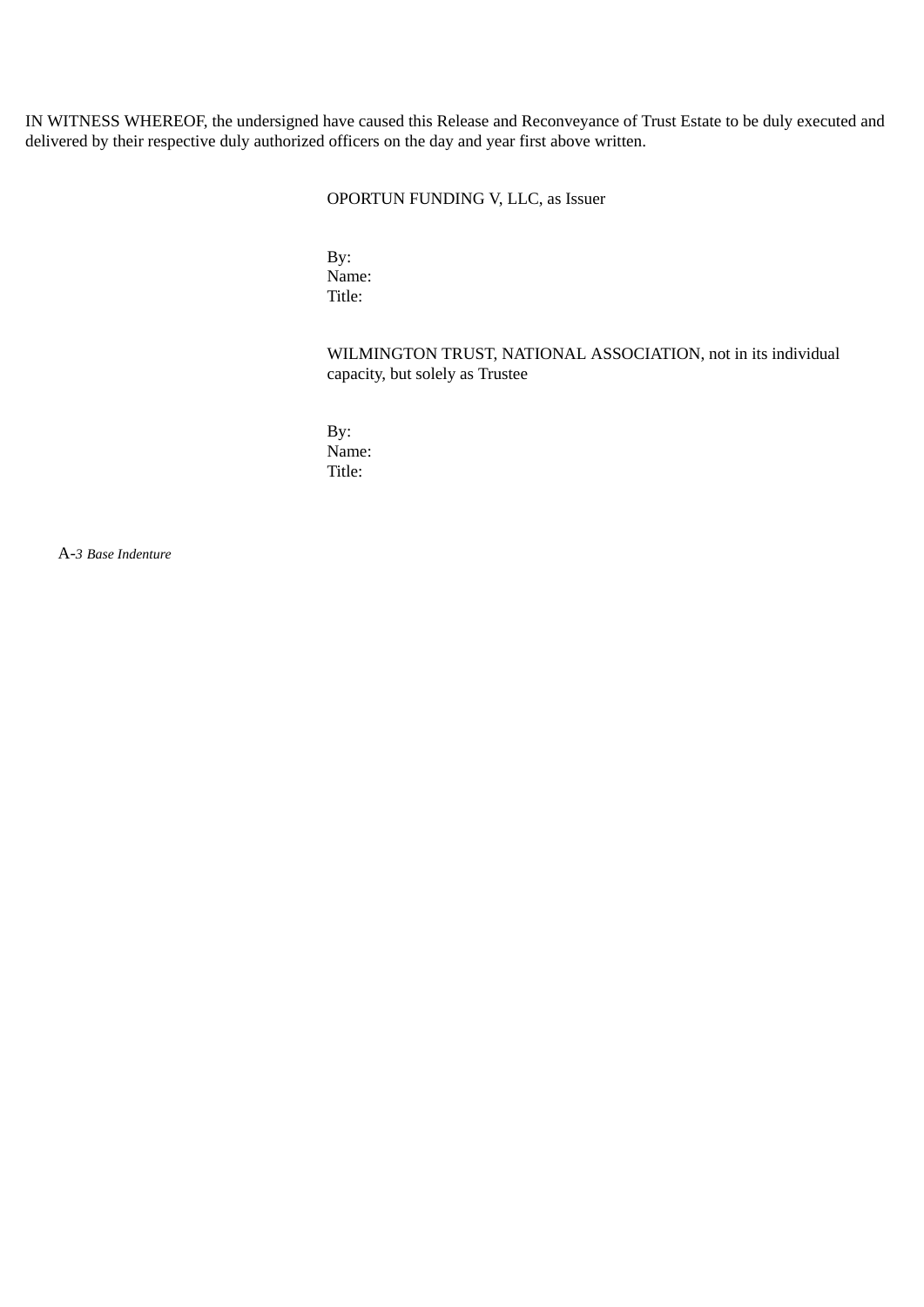# EXHIBIT B TO BASE INDENTURE *Form of Lien Release*



Wilmington Trust, National Association

[\_\_\_\_\_\_]

 $\begin{bmatrix} \end{bmatrix}$ 

Ladies and Gentlemen:

Reference is made to that certain Base Indenture dated as of August 4, 2015 (hereinafter as such agreement may have been, or may be from time to time, amended, supplemented, or otherwise modified, the "Base Indenture"), by and between Oportun Funding V, LLC (the "Issuer") and Wilmington Trust, National Association, as trustee (the "Trustee"), as securities intermediary and as depositary bank pursuant to which the Issuer has granted to the Trustee for the benefit of the Secured Parties a lien on and security interest in all of the Issuer's right, title and interest in, to and under the Contracts and related Receivables and certain assets and rights of the Issuer more particularly described therein (the "Trust Estate"). Capitalized terms used but not otherwise defined herein have the meanings given such terms in the Base Indenture.

[Reference is further made to Section 5.8 of the Base Indenture and Section 2.02(k) of the Servicing Agreement dated as of August 4, 2015, by and between the Issuer, PF Servicing, LLC, as servicer (in such capacity, the "Servicer"), and the Trustee, pursuant to which the Servicer (or its Affiliate) has deposited into the Collection Account an amount equal to the aggregate Net Third Party Purchase Price with respect to those Receivables set forth on Schedule I hereto (such Receivables, "Removed Receivables").]

[Reference is further made to Section 5.8 of the Base Indenture and Section 2.08 of the Servicing Agreement dated as of August 4, 2015, by and between the Issuer, PF Servicing, LLC, as servicer (in such capacity, the "Servicer"), and the Trustee, pursuant to which the Servicer has deposited into the Collection Account an amount equal to the Outstanding Receivables Balance of those Receivables set forth on Schedule I hereto (such Receivables, "Removed Receivables"), together with accrued and unpaid interest thereon.]

B-*1 Base Indenture*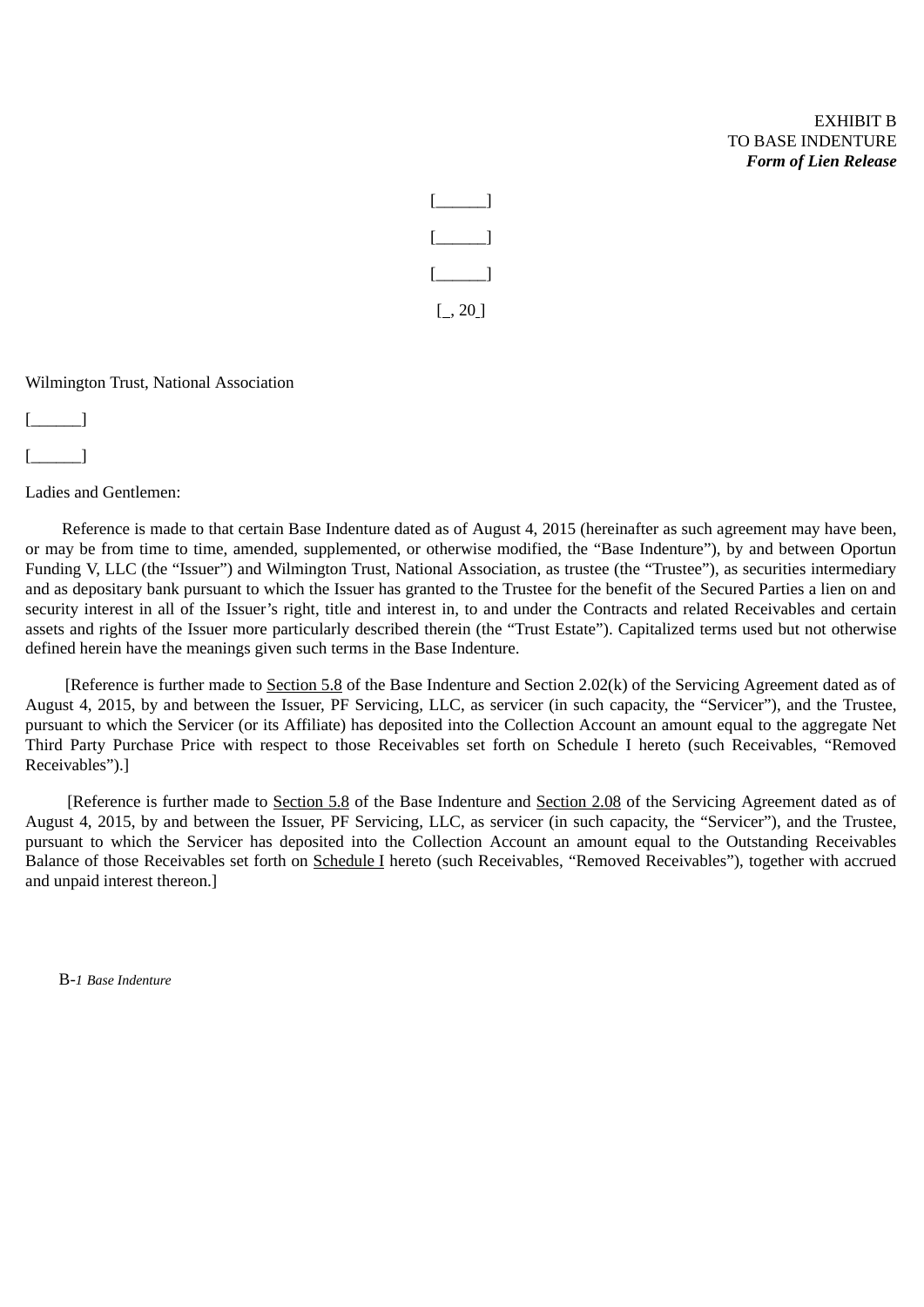[Reference is further made to Section 5.8 of the Base Indenture and Section 2.4 of the Purchase and Sale Agreement dated as of August 4, 2015, by and between the Issuer and Oportun, Inc., as seller (the "Seller"), pursuant to which the Seller has deposited into the Collection Account an amount equal to the Outstanding Receivables Balance of those Receivables set forth on Schedule I hereto (such Receivables, "Removed Receivables"), together with accrued and unpaid interest thereon.]

In connection with the Issuer's sale, transfer and assignment of the Removed Receivables, the Issuer hereby certifies that the conditions precedent to the release of the Removed Receivables have been satisfied and requests that the Trustee, and the Trustee by acknowledging this Lien Release Request does, irrevocably and unconditionally release the Removed Receivables and the related Related Security (the "Released Assets") from the lien granted to the Trustee pursuant to the Base Indenture, and the Released Assets shall no longer constitute a part of the Trust Estate under the Base Indenture, any related security agreement or financing statement.

Very truly yours,

OPORTUN FUNDING V, LLC

 $By:$ 

Name:

Title:

Acknowledged as of the above date:

WILMINGTON TRUST, NATIONAL ASSOCIATION, not in its individual

capacity, but solely as Trustee

 $By:$ 

Name:

Title:

B-*2 Base Indenture*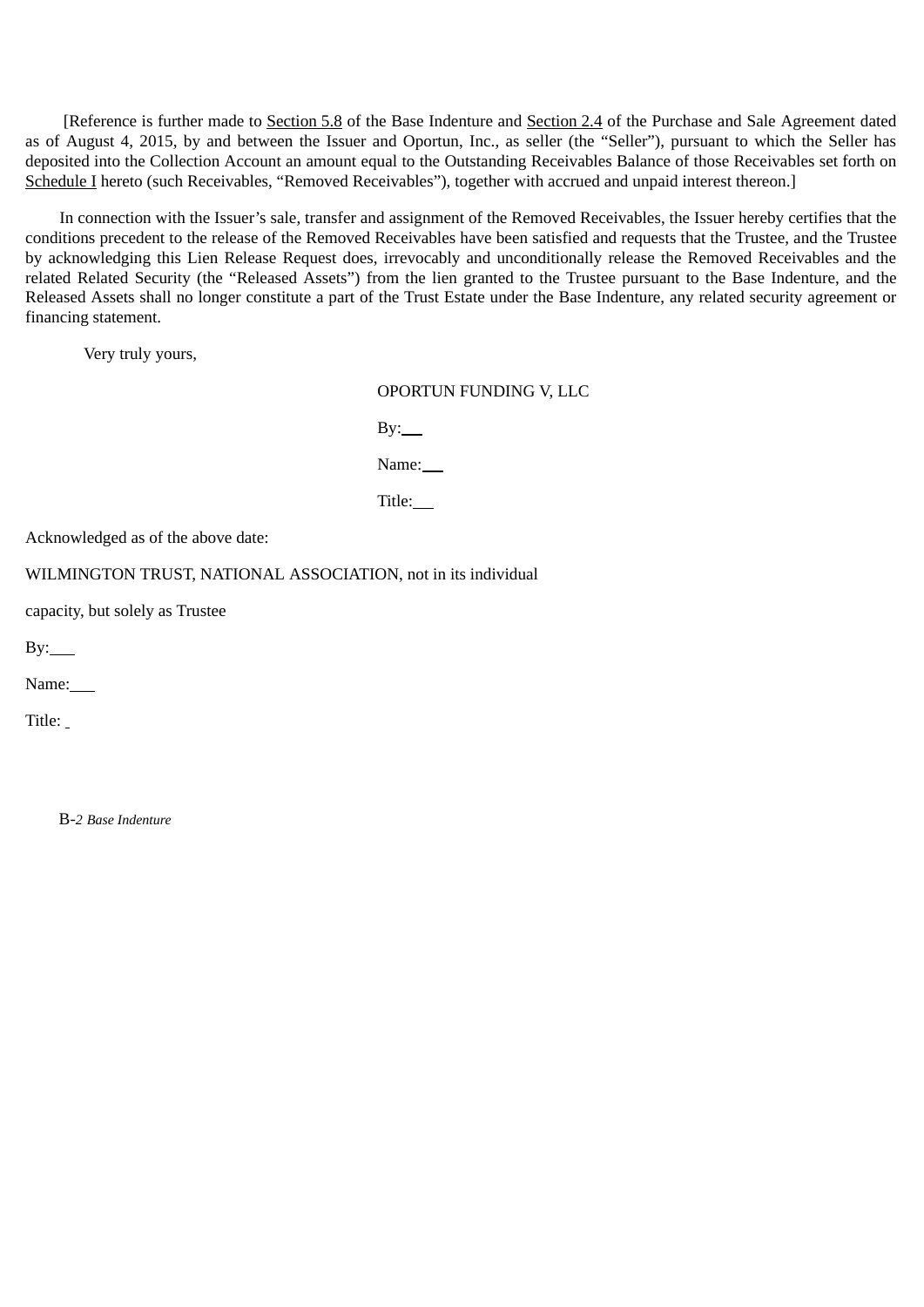# **SCHEDULE I**

# **Removed Receivables**

B-*3 Base Indenture*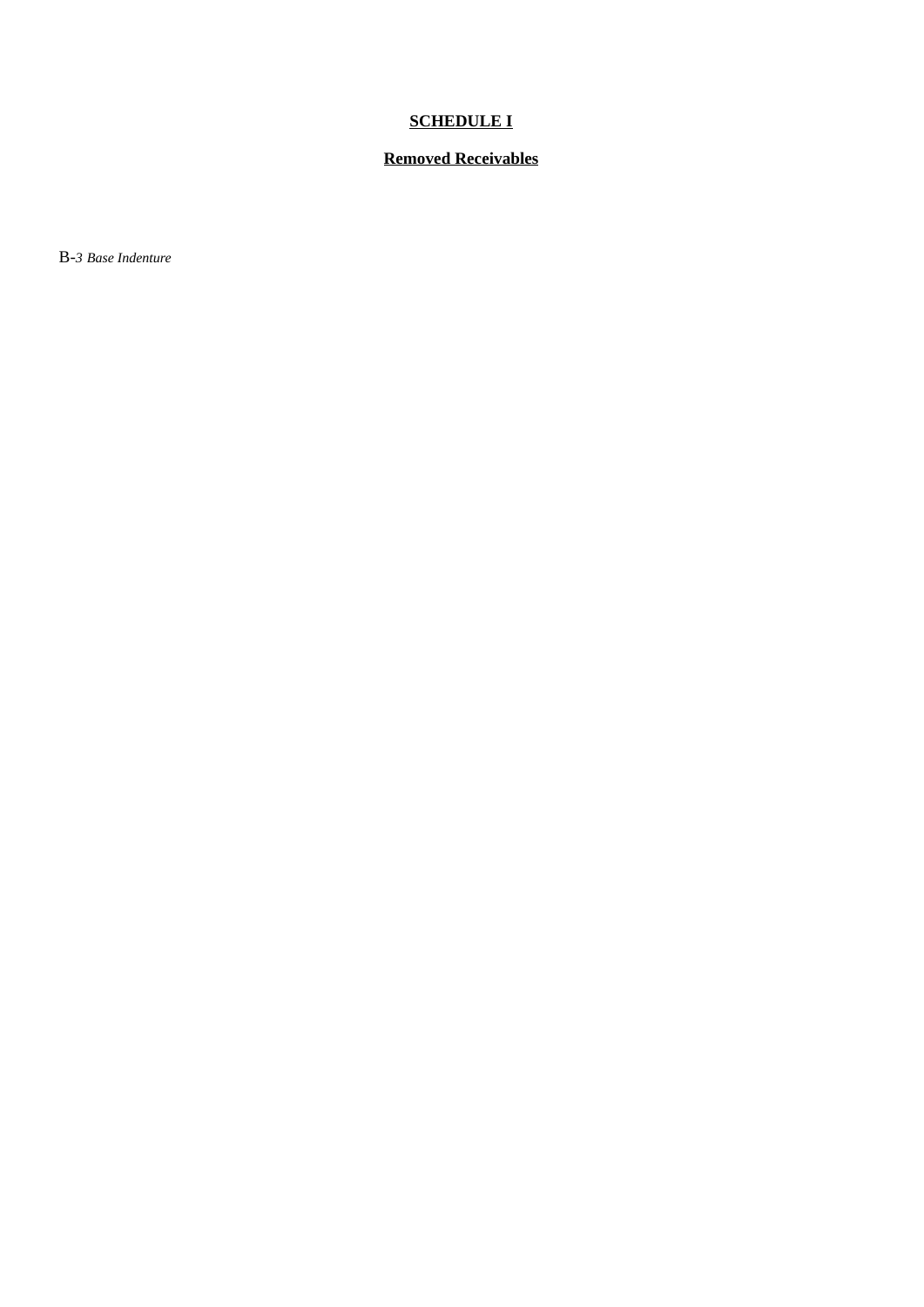EXHIBIT C TO BASE INDENTURE *Form of Permitted Takeout Release*

 $[\underline{\hspace{1cm}}], 20[\underline{\hspace{1cm}}]$ 

Oportun Funding V, LLC 2 Circle Star Way, Room 119 San Carlos, California 94070 Attention: General Counsel

Wilmington Trust, National Association, not individually but solely in its capacity as Trustee 1100 North Market Street, 3rd Floor Wilmington, Delaware 19890 Attention: Corporate Trust Administration – Oportun V Funding

Re: Release of Security Interest in Certain Receivables

Ladies and Gentlemen:

Reference is made to that certain Base Indenture, dated as of August 4, 2015 (as amended, restated, supplemented or otherwise modified from time to time, the "Base Indenture"), among Oportun Funding V, LLC (the "Issuer"), and Wilmington Trust, National Association, as trustee (the "Trustee"), as supplemented by that certain Series 2015 Supplement, dated as of August 4, 2015 (the "Series Supplement" and together with the Base Indenture, the "Indenture"). Capitalized terms used in this letter agreement and not otherwise defined herein shall have the meanings assigned to them in the Indenture.

The Issuer has advised the Noteholders and the Trustee that it desires to enter into a Permitted Takeout and in connection therewith requests that the Secured Parties release any security interest, liens or other rights which they have in the Receivables listed on Exhibit A hereto and the Related Security to the extent directly related thereto (collectively, the "Released Assets").

The aggregate amount attributable to the Released Assets due to the Secured Parties under the Transaction Documents in accordance with Section 2.16(c) of the Base Indenture, if paid in immediately available funds by 12:00 p.m. (New York time), on [\_\_\_\_\_], 20[\_\_] (the "Purchase Time"), will be the amount specified on Schedule I (such amount, in the aggregate, the "Purchase Price"). Payment of the Purchase Price shall be made by wire transfer to the Collection Account.

In consideration of the payment in full of the Purchase Price by the Purchase Time, each of the Noteholders and the Trustee (on behalf of the other Secured Parties), upon receipt of the

C-*1 Base Indenture*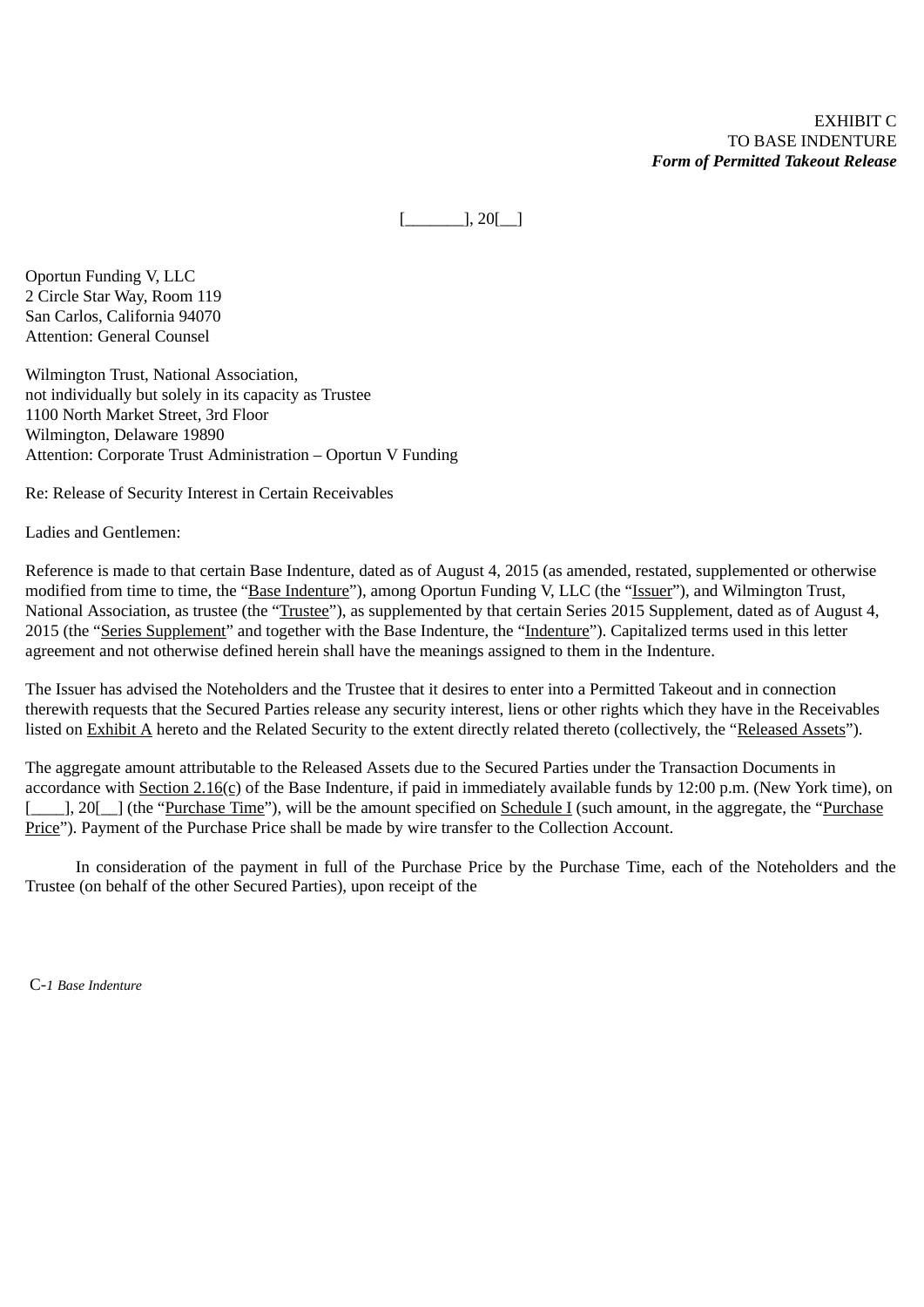Purchase Price in immediately available funds in the Collection Account, hereby acknowledges and agrees that, with respect to the Released Assets:

- (i) all security interests, liens or other rights which the Secured Parties may have on or in the Released Assets shall be terminated and shall be of no further force and effect (it being understood that no other security interests, liens or other rights under or in connection with the Transaction Documents are being terminated or released); and
- (ii) the Trustee (on behalf of the Secured Parties) hereby (a) authorizes and requests the Issuer to prepare and file, at the expense of the Issuer, UCC amendments with respect to all UCC financing statements covering the Released Assets in order to exclude from the description of collateral thereon all of the Released Assets, and all other appropriate documents deemed necessary or desirable by the Issuer to terminate the security interests, liens and other rights on or in the Released Assets under the Transaction Documents in a form reasonably acceptable to the Required Noteholders and (b) agrees to promptly deliver to the Issuer (or such other Person designated by the Issuer) all possessory collateral to the extent directly related to the Released Assets held by the Trustee.

The Issuer hereby represents and warrants as of the date hereof and immediately after the release of the security interest pursuant to this letter that:

- (i) no Rapid Amortization Event, Servicer Default, Event of Default or Default would exist after giving effect to the transactions contemplated hereby;
- (ii) the transactions contemplated hereby could not reasonably be expected to have a Material Adverse Effect on (x) the Issuer, the Seller, the Servicer, the Parent, the Trustee, the Agent, the Collateral Trustee, any Noteholder or any other Secured Party or (y) the bankruptcy remoteness of the Issuer or any of the transfers contemplated by the Transaction Documents;
- (iii) the transactions contemplated hereby will not violate any assumption set forth in any bankruptcy opinion delivered under or in connection with any Transaction Document;
- (iv) upon effectiveness of this letter agreement and the transactions contemplated hereby, this agreement and the transactions contemplated hereby shall collectively constitute a Permitted Takeout; and

C-*2 Base Indenture*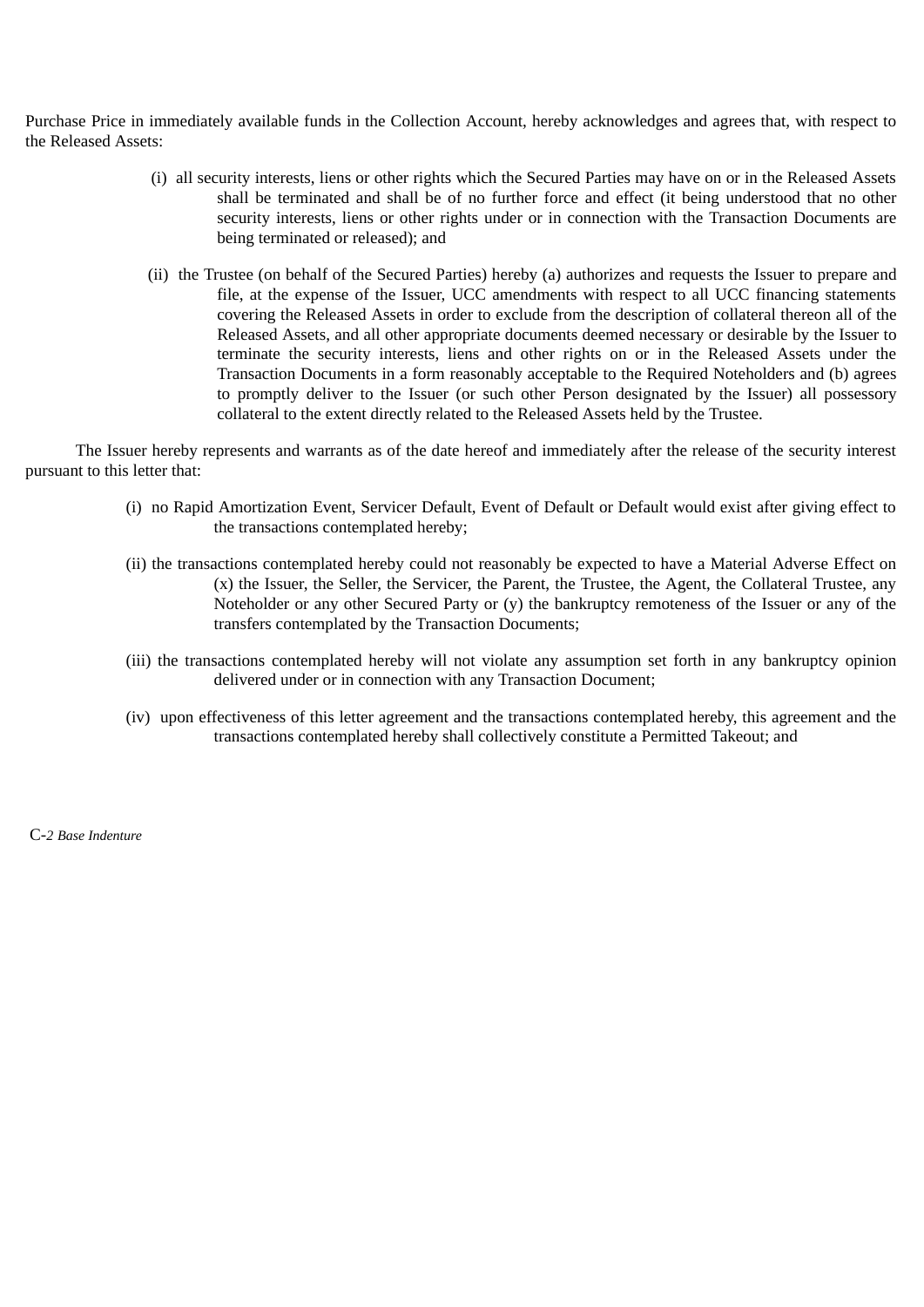(v) upon effectiveness of this letter agreement and the transactions contemplated hereby, the Overcollateralization Test will be satisfied.

Notwithstanding anything in this letter agreement to the contrary, if all or any portion of the Purchase Price is rescinded or must otherwise be returned for any reason under any state or federal bankruptcy or other law, then all obligations of the Issuer under the Indenture and all other Transaction Documents in respect of the Purchase Price (or any portions thereof) so rescinded or returned shall be automatically and immediately revived (without any further action or consent by any of the parties hereto or any other Person) and shall continue in full force and effect as if such amounts had not been paid, and this letter agreement shall in no way impair the claims of any Person with respect to such revived obligations.

THIS LETTER AGREEMENT SHALL BE CONSTRUED IN ACCORDANCE WITH THE LAWS OF THE STATE OF NEW YORK, WITHOUT REFERENCE TO ITS CONFLICT OF LAW PROVISIONS, AND THE OBLIGATIONS, RIGHTS AND REMEDIES OF THE PARTIES HEREUNDER SHALL BE DETERMINED IN ACCORDANCE WITH SUCH LAWS. EACH OF THE PARTIES TO THIS LETTER AGREEMENT AGREES TO THE NON-EXCLUSIVE JURISDICTION OF THE UNITED STATES DISTRICT COURT FOR THE SOUTHERN DISTRICT OF NEW YORK AND ANY APPELLATE COURT HAVING JURISDICTION TO REVIEW THE JUDGMENT THEREOF. EACH OF THE PARTIES TO THIS LETTER AGREEMENT HEREBY WAIVES ANY OBJECTION BASED ON FORUM NON CONVENIENS AND ANY OBJECTION TO VENUE OF ANY ACTION INSTITUTED HEREUNDER IN ANY OF THE AFOREMENTIONED COURTS AND CONSENTS TO THE GRANTING OF SUCH LEGAL OR EQUITABLE RELIEF AS IS DEEMED APPROPRIATE BY SUCH COURT.

This letter agreement may be executed in counterparts and by separate parties hereto on separate counterparts, each of which shall constitute an original but all of which together shall constitute one and the same instrument. Delivery of an executed counterpart to this letter agreement by facsimile, ".pdf" file or similar electronic means shall constitute, and shall be effective as, delivery of a manually signed counterpart hereto.

[signature pages follow]

C-*3 Base Indenture*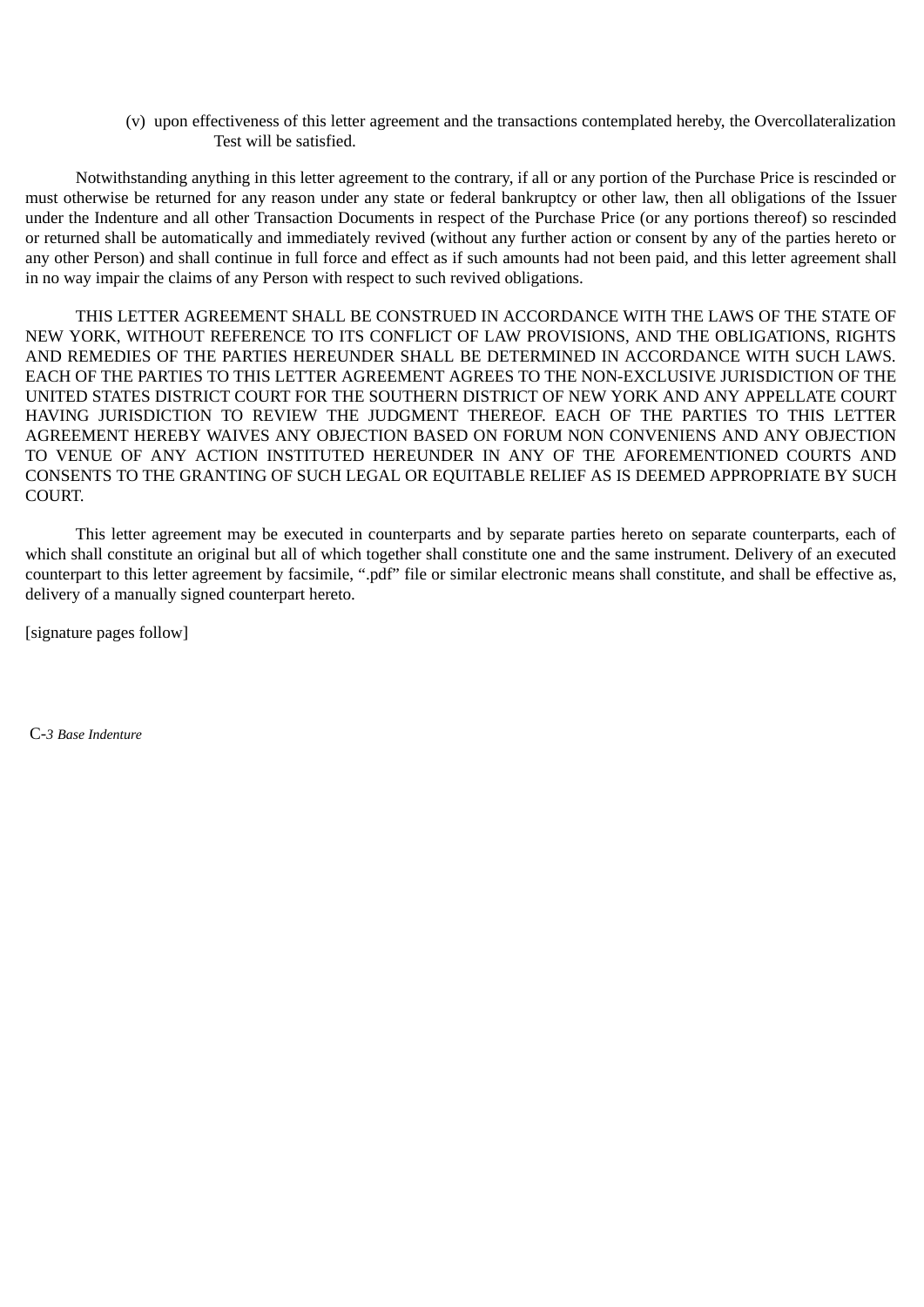Very truly yours,

[Required Noteholders],

By: Name: Title:

C-*4 Base Indenture*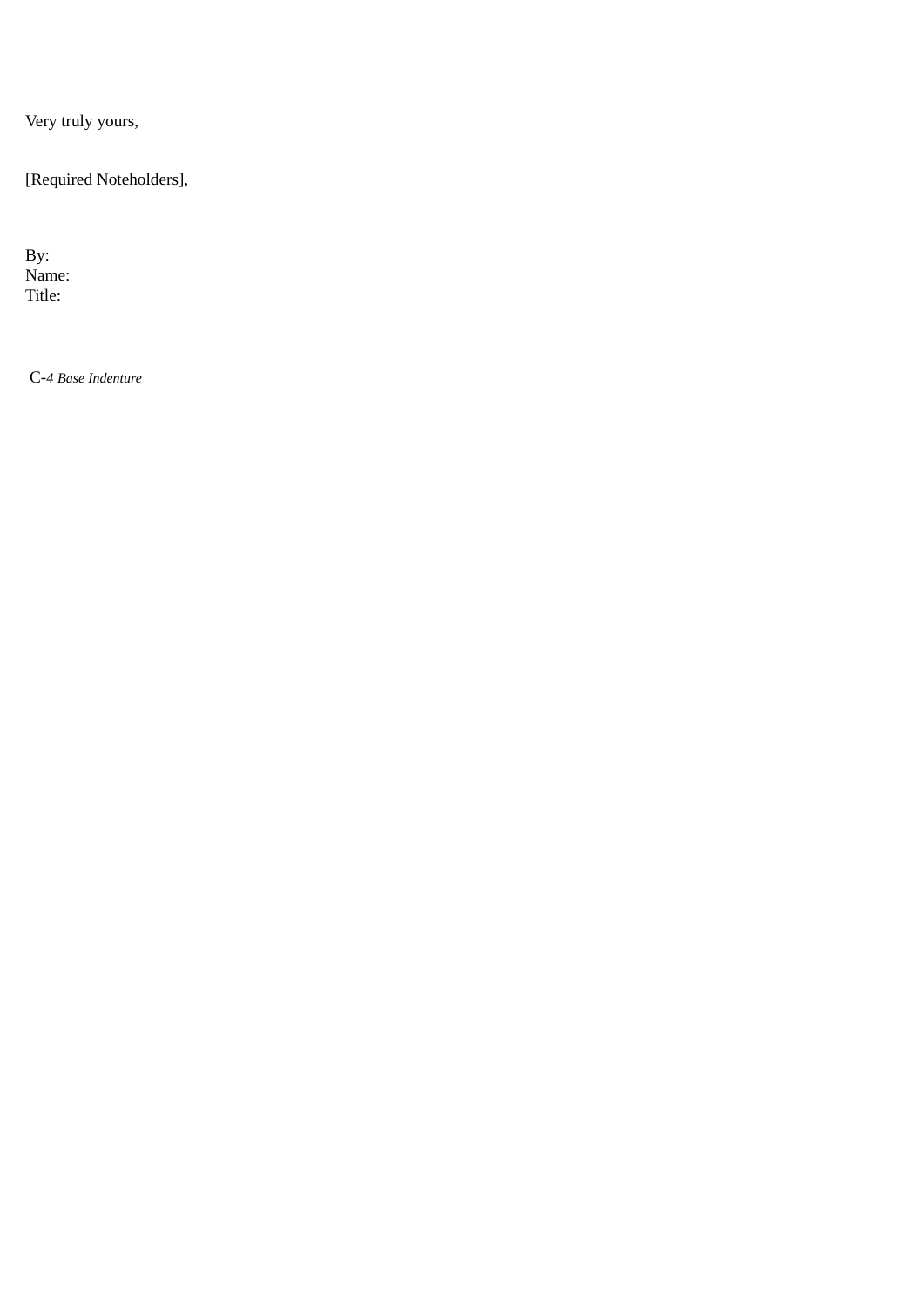# OPORTUN FUNDING V, LLC, as Issuer

By: Name: Title:\_\_\_\_

# WILMINGTON TRUST, NATIONAL ASSOCIATION, not in its individual capacity, but solely as Trustee

 $By:$ Name: Title:

C-*5 Base Indenture*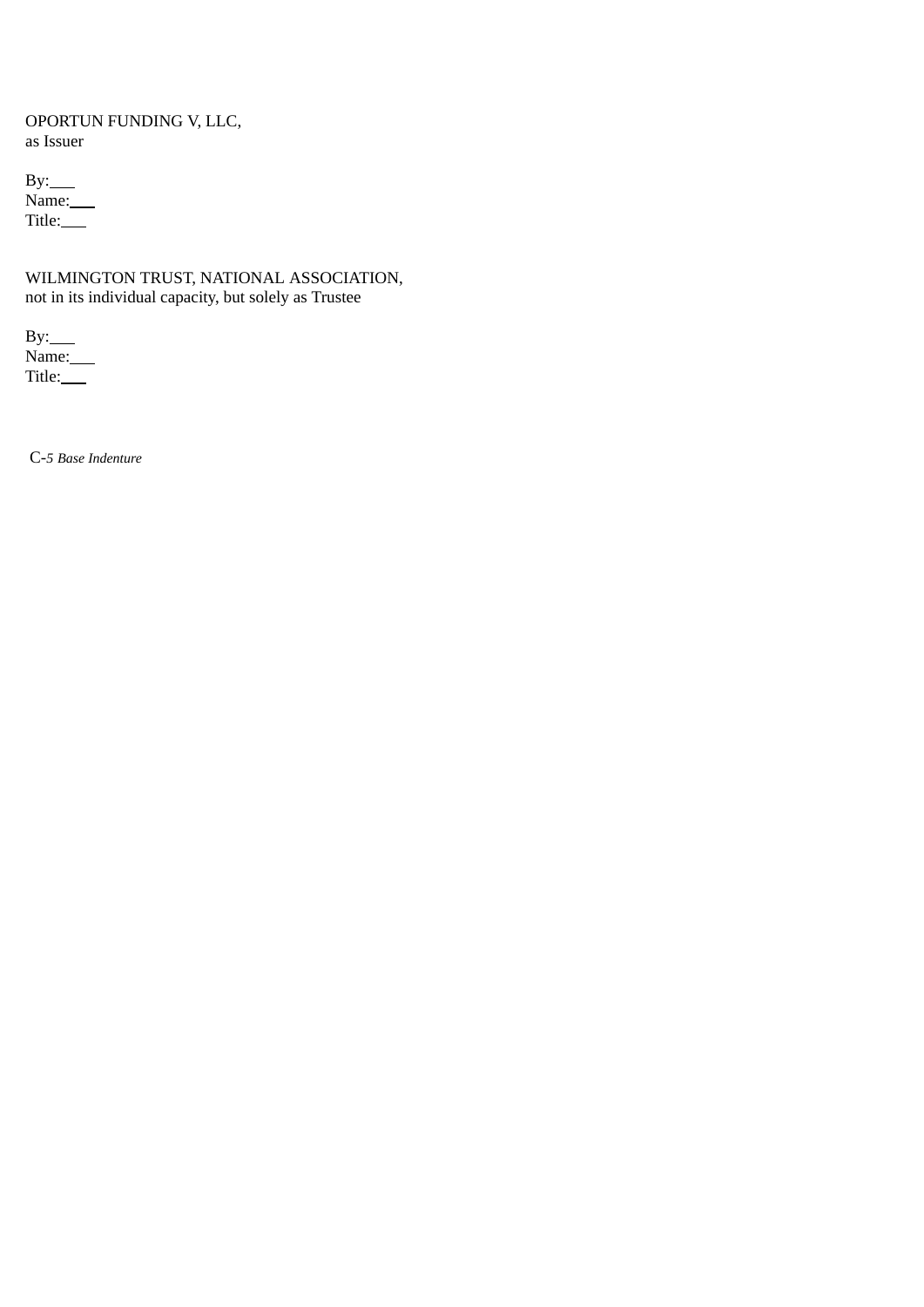# EXHIBIT D TO BASE INDENTURE *Form of Intercreditor Agreement*

D-*1 Base Indenture*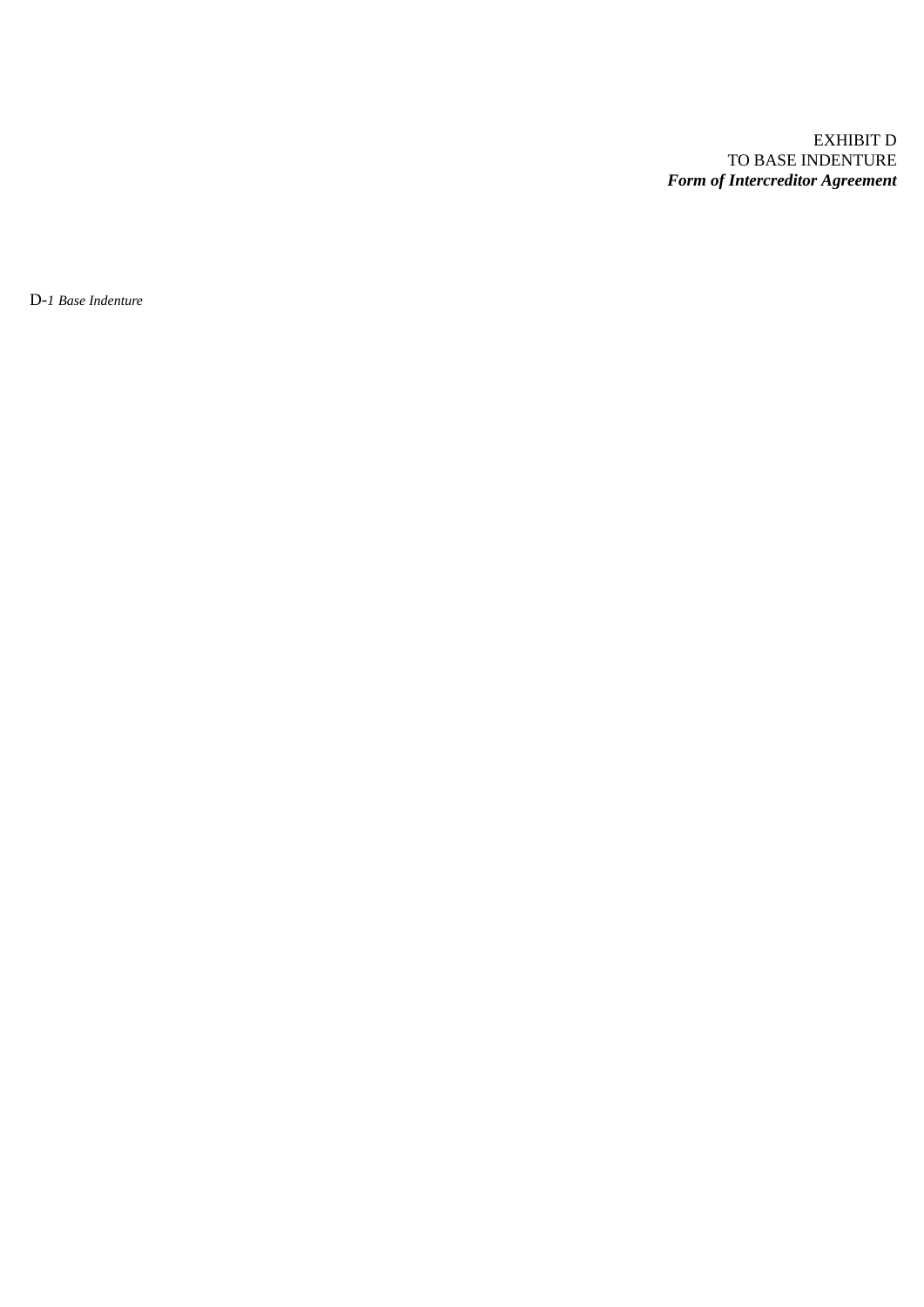## EXHIBIT E TO BASE INDENTURE *Form of Asset Repurchase Demand Activity Report*

# Reporting Period: [\_\_\_\_\_\_\_\_\_\_\_\_\_\_] Issuer: Oportun Funding V, LLC Reporting Entity: Wilmington Trust, National Association

| <b>Activity During Reporting Period</b> <sup>1</sup> |                                    |                                      |
|------------------------------------------------------|------------------------------------|--------------------------------------|
| Date of Reputed Demand                               | <b>Party Making Reputed Demand</b> | Date of Withdrawal of Reputed Demand |
|                                                      |                                    |                                      |
|                                                      |                                    |                                      |

E-*1 Amended and Restated Base Indenture*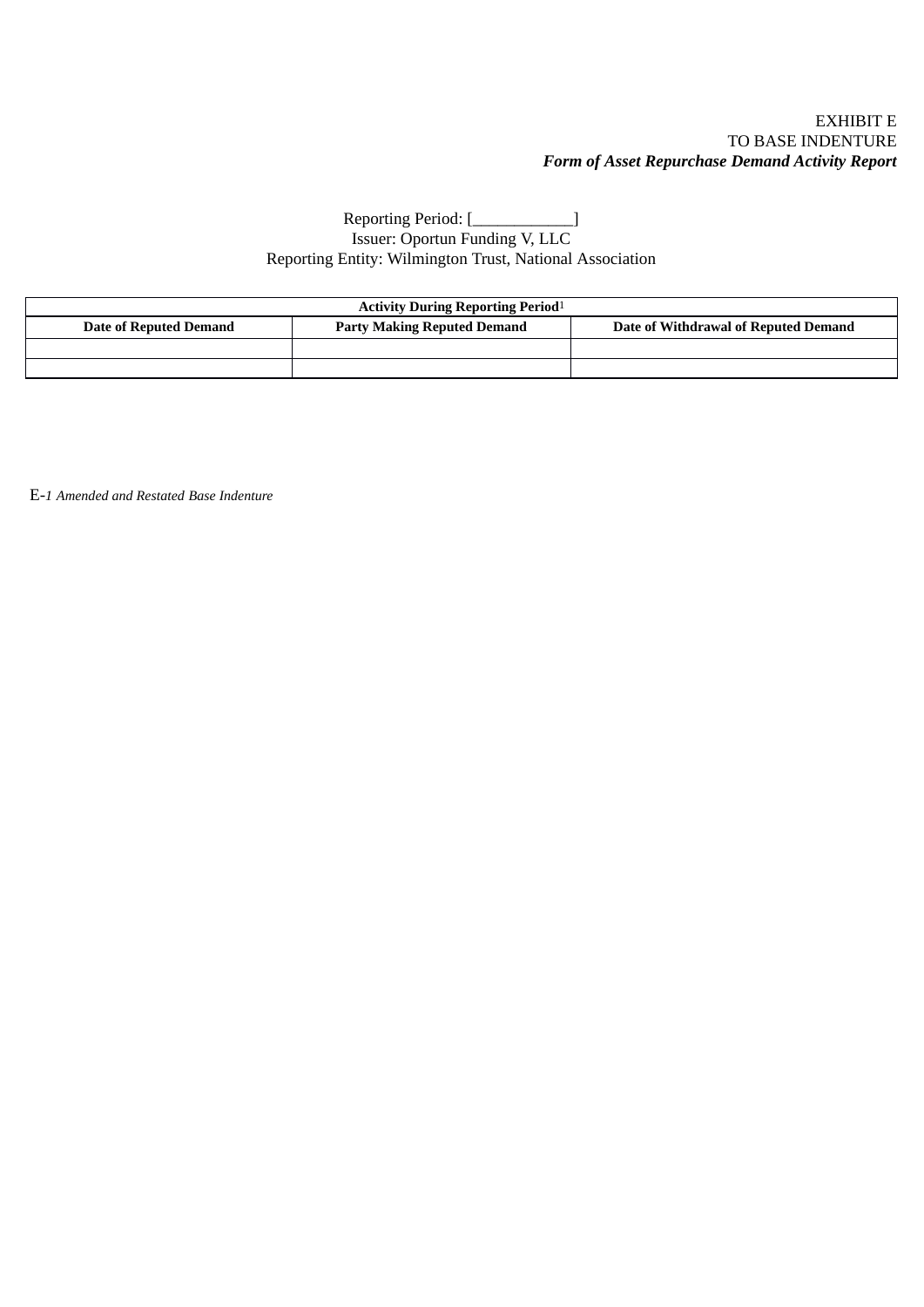## PERFECTION REPRESENTATIONS, WARRANTIES AND COVENANTS

In addition to the representations, warranties and covenants contained in the Indenture, the Issuer hereby represents, warrants, and covenants to the Trustee as follows on the Closing Date:

## General

1. The Indenture creates a valid and continuing security interest (as defined in the applicable UCC) in the Trust Estate in favor of the Trustee, which security interest is prior to all other Liens, and is enforceable as such as against creditors of and purchasers from the Issuer.

2. The Contracts evidencing the Receivables constitute "general intangibles", "accounts", "instruments", "electronic chattel paper" or "tangible chattel paper" within the meaning of the UCC as in effect in the State of New York.

3. Each of the Trust Accounts and all subaccounts thereof constitute either a deposit account or a securities account.

### **Creation**

4. The Issuer owns and has good and marketable title to the Receivables free and clear of any Lien, claim or encumbrance of any Person, excepting only Liens for taxes, assessments or similar governmental charges or levies incurred in the ordinary course of business that are not yet due and payable or as to which any applicable grace period shall not have expired, or that are being contested in good faith by proper Proceedings and for which adequate reserves have been established, but only so long as foreclosure with respect to such a lien is not imminent and the use and value of the property to which the Lien attaches is not impaired during the pendency of such proceeding.

5. The Seller has received all consents and approvals, if any, to the sale of the Receivables under the Purchase Agreement to the Issuer required by the terms of the Receivables that constitute instruments or payment intangibles.

#### Perfection:

6. The Issuer has caused or will have caused, by the effective date of the Indenture, the filing of all appropriate financing statements in the proper filing office in the appropriate jurisdictions under applicable Law in order to perfect the sale of the Contracts and Related Rights from the Seller to the Issuer, and the security interest in the Trust Estate granted to the Trustee hereunder; and the Servicer or the Custodian has in its possession the original copies of such instruments, certificated securities or tangible chattel paper that constitute or evidence the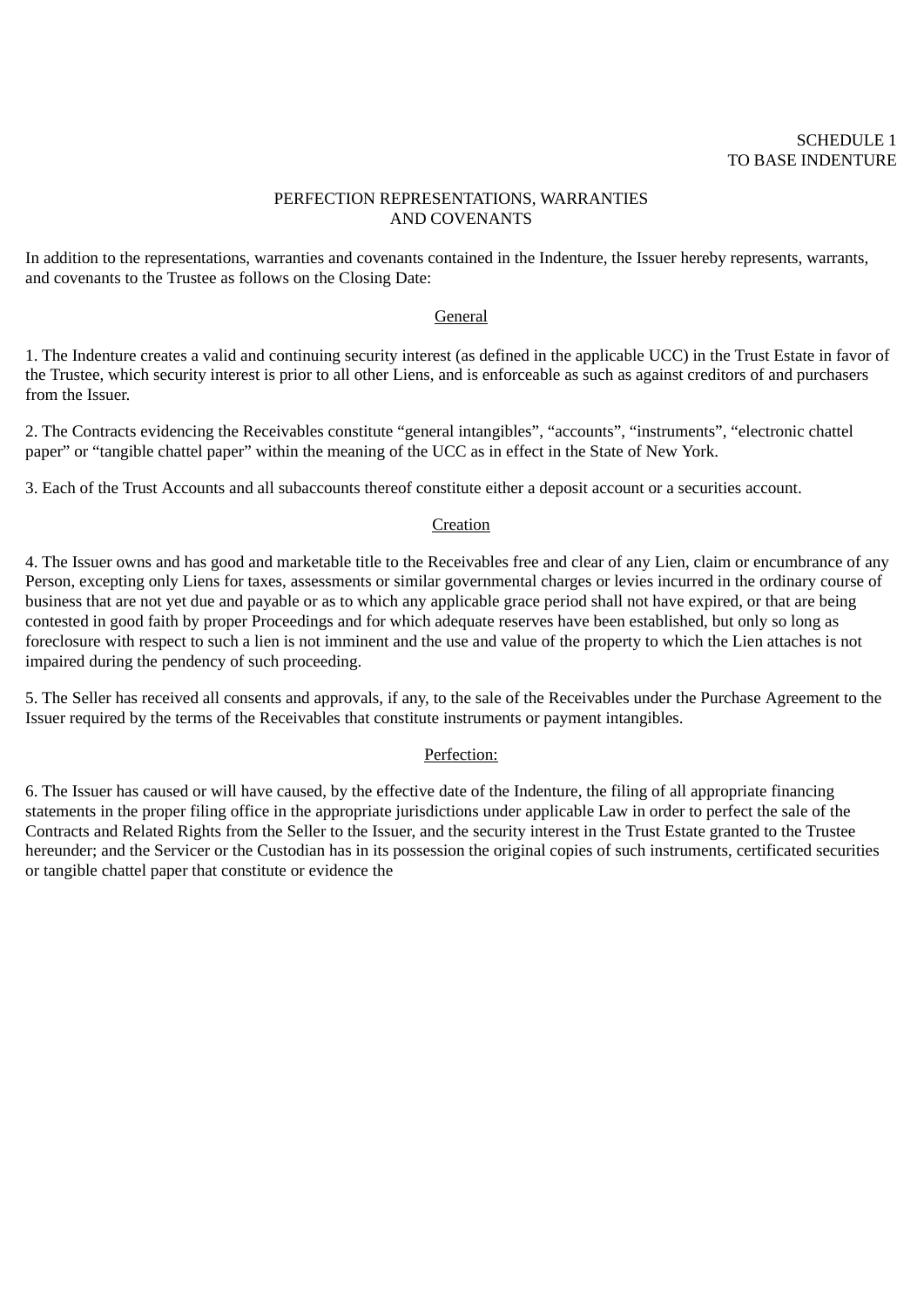Receivables, and all financing statements referred to in this paragraph contain or will contain when filed a statement that: "A purchase of or security interest in any collateral described in this financing statement will violate the rights of the secured party."

7. With respect to Receivables that constitute an instrument or tangible chattel paper, either:

(i) All original executed copies of each such instrument have been delivered to the Servicer or the Custodian;

(ii) Such instruments or tangible chattel paper are in the possession of the Servicer or the Custodian and the Trustee has received a written acknowledgment from the Servicer or the Custodian that the Servicer or the Custodian is holding such instruments or tangible chattel paper solely on behalf and for the benefit of the Trustee; or

(iii) The Servicer or the Custodian received possession of such instruments after the Trustee received a written acknowledgment from the Servicer or the Custodian that the Servicer or the Custodian is acting solely as agent of the Trustee.

8. With respect to Receivables that constitute electronic chattel paper, either:

(i) The Issuer has caused, or will have caused by the effective date of the Indenture, the filing of financing statement against the Issuer in favor of the Trustee in connection herewith describing such Receivables and containing a statement that: "A purchase of or security interest in any collateral described in this financing statement will violate the rights of the secured party"; or

(ii) All of the following are true:

(A) Only one authoritative copy of each such loan agreement exists; and each such authoritative copy (A) is unique, identifiable and unalterable (other than with the participation of the Trustee in the case of an addition or amendment of an identified assignee and other than a revision that is readily identifiable as an authorized or unauthorized revision), (B) has been marked with a legend to the following effect: "Authoritative Copy" and (C) has been communicated to and is maintained by the Servicer or a custodian who has acknowledged in writing that it is maintaining the authoritative copy of each electronic chattel paper solely on behalf of and for the benefit of the Trustee, or is acting solely as its agent; and

(B) Issuer has marked the authoritative copy of each loan agreement that constitutes or evidences the Receivables with a legend to the following effect: "Oportun Funding V, LLC has pledged all its rights and interest herein to Wilmington Trust, National Association, as Trustee." Such loan agreements or leases do not have any other marks or notations indicating that they have been pledged, assigned or otherwise conveyed to any Person other than the Trustee or the Purchaser; and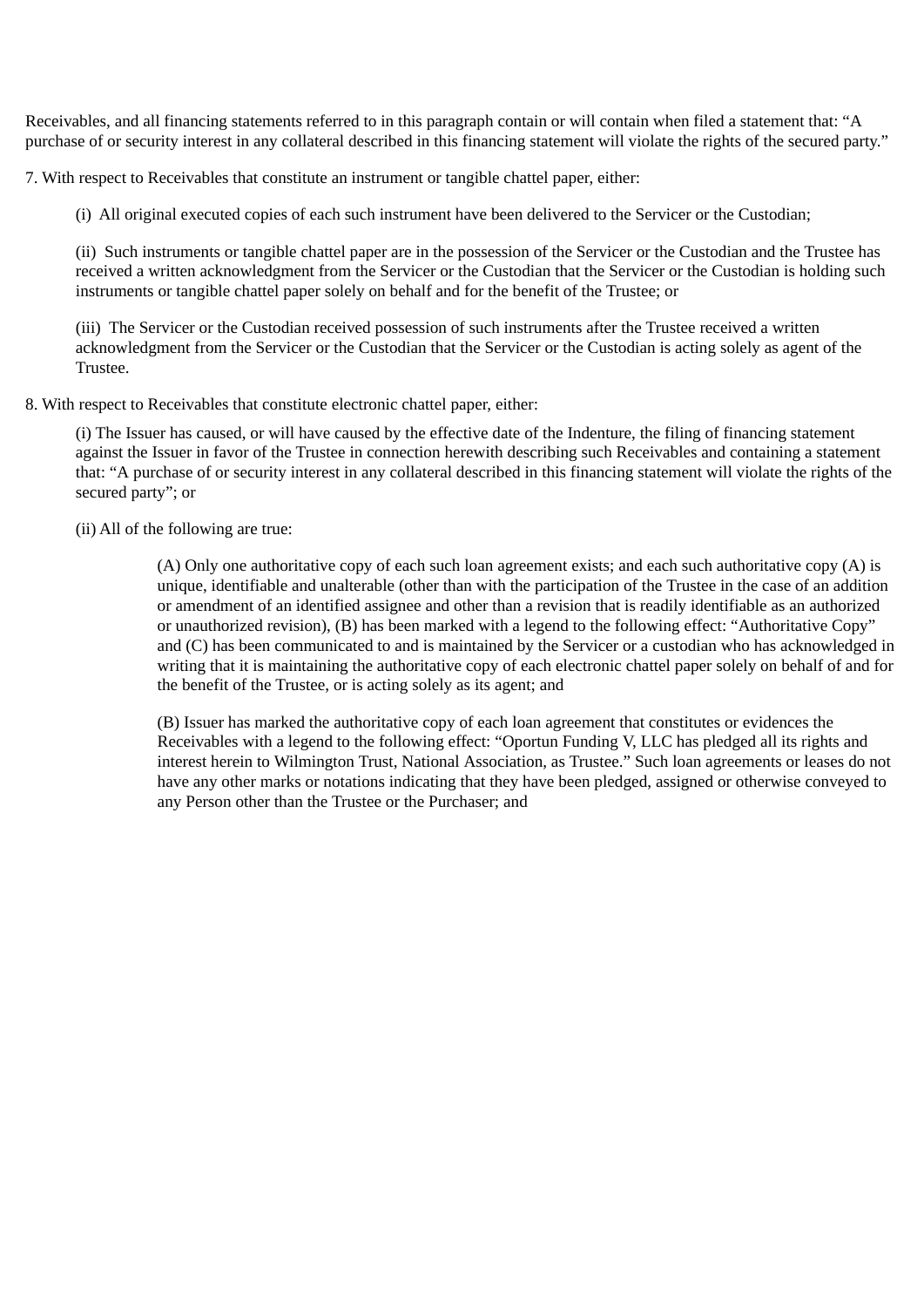(C) Issuer has marked all copies of each loan agreement that constitute or evidence the Receivables other than the authoritative copy with a legend to the following effect: "This is not an authoritative copy"; and

(D) The records evidencing the Receivables have been established in a manner such that (a) all copies or revisions that add or change an identified assignee of the authoritative copy of each such electronic chattel paper must be made with the participation of the Trustee and (b) all revisions of the authoritative copy of each such electronic chattel paper must be readily identifiable as an authorized or unauthorized revision.

9. With respect to each of the Trust Accounts and all subaccounts that constitute deposit accounts, either:

(i) The Issuer has delivered to the Trustee a fully executed agreement pursuant to which the bank maintaining the deposit accounts has agreed to comply with all instructions originated by the Trustee directing disposition of the funds in the Trust Accounts without further consent by the Issuer; or

(ii) The Issuer has taken all steps necessary to cause the Trustee to become the account holder of the Trust Accounts.

10. With respect to each of the Trust Accounts or subaccounts thereof that constitute securities accounts or securities entitlements, either:

(i) The Issuer has delivered to the Trustee a fully executed agreement pursuant to which the securities intermediary has agreed to comply with all instructions originated by the Trustee relating to the Trust Accounts without further consent by the Issuer; or

(ii) The Issuer has taken all steps necessary to cause the securities intermediary to identify in its records the Trustee as the person having a security entitlement against the securities intermediary in each of the Trust Accounts.

# Priority

11. Other than the transfer of the Receivables to the Issuer under the Purchase Agreement and the security interest granted to the Trustee pursuant to this Indenture, none of the Issuer or the Seller have pledged, assigned, sold, granted a security interest in, or otherwise conveyed any of the Receivables or the Trust Accounts. Neither the Issuer nor the Seller has authorized the filing of, or is aware of any financing statements against the Issuer or the Seller that include a description of collateral covering the Receivables or the Trust Accounts or any subaccount thereof other than those that have been released or any financing statement relating to the security interest granted to the Trustee hereunder or that has been terminated.

12. No judgment, ERISA or tax lien filings have been made against the Issuer.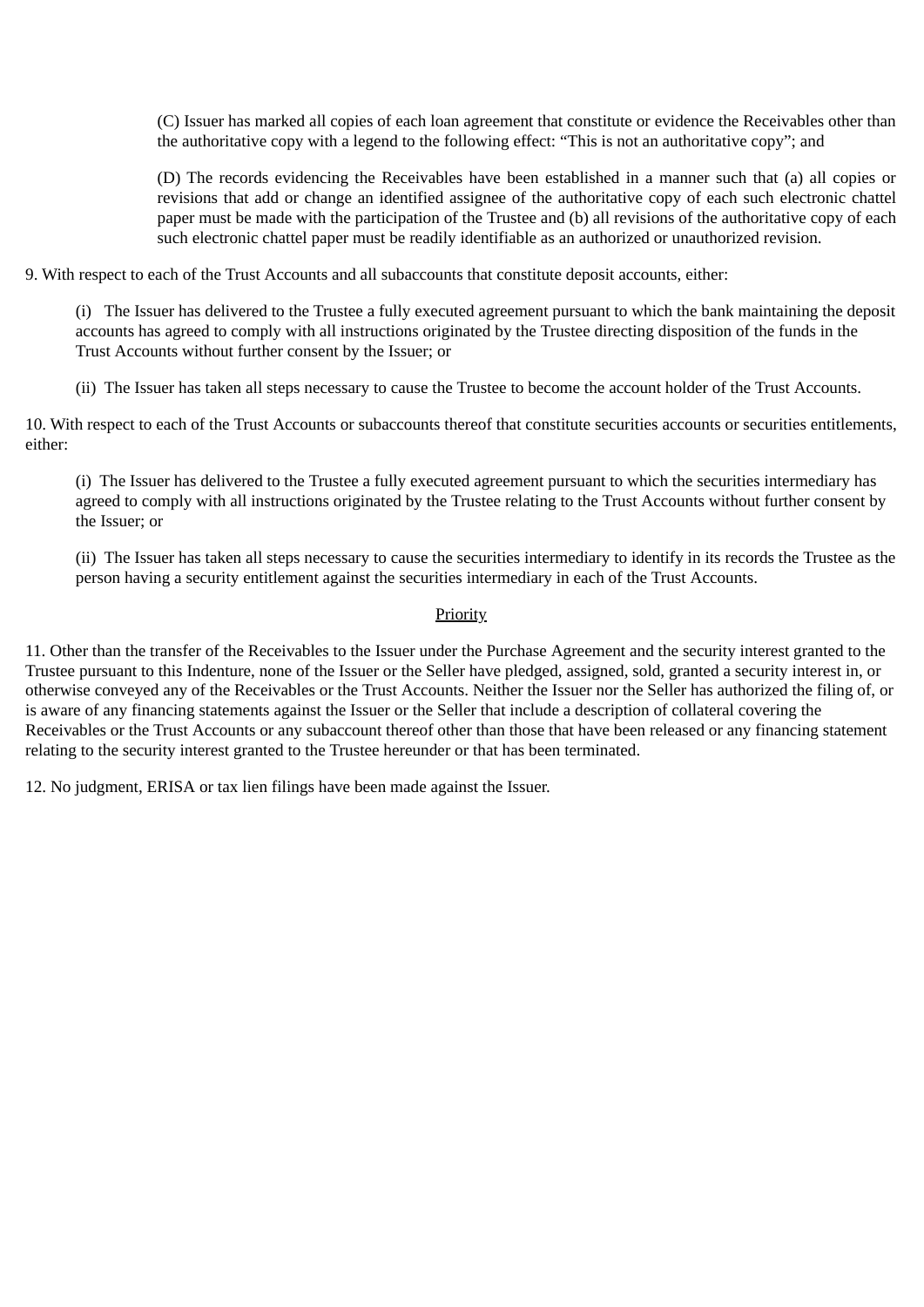13. Neither Issuer nor a custodian holding any collateral that is electronic chattel paper has communicated an authoritative copy of any loan agreement that constitutes or evidences the Receivables to any Person other than the Trustee or the Servicer.

14. None of the instruments, certificated securities, tangible chattel paper or electronic chattel paper that constitute or evidence the Receivables has any marks or notations indicating that they have been pledged, assigned or otherwise conveyed to any Person other than the Issuer or Trustee.

15. None of the Trust Accounts nor any subaccount thereof are in the name of any Person other than the Trustee. The Issuer has not consented to the bank maintaining the Trust Accounts that constitute deposit accounts to comply with instructions of any person other than the Trustee. The Issuer has not consented to the securities intermediary of any Trust Account that constitutes a securities account to comply with entitlement orders of any Person other than the Trustee.

16. Survival of Perfection Representations. Notwithstanding any other provision of the Indenture or any other Transaction Document, the Perfection Representations contained in this Schedule shall be continuing, and remain in full force and effect (notwithstanding any replacement of the Servicer or termination of Servicer's rights to act as such) until such time as the Secured Obligations under the Indenture have been finally and fully paid and performed.

17. Issuer to Maintain Perfection and Priority. The Issuer covenants that, in order to evidence the interests of the Trustee under this Indenture, the Issuer shall take such action, or execute and deliver such instruments (other than effecting a Filing (as defined below), unless such Filing is effected in accordance with this paragraph) as may be necessary or advisable (including, without limitation, such actions as are requested by the Trustee) to maintain and perfect, as a first priority interest, the Trustee's security interest in the Trust Estate. The Issuer shall, from time to time and within the time limits established by Law, prepare and present to the Trustee for the Trustee to authorize the Issuer to file, all financing statements, amendments, continuations, initial financing statements in lieu of a continuation statement, terminations, partial terminations, releases or partial releases, or any other filings necessary or advisable to continue, maintain and perfect the Trustee's security interest in the Trust Estate as a first-priority interest (each a "Filing").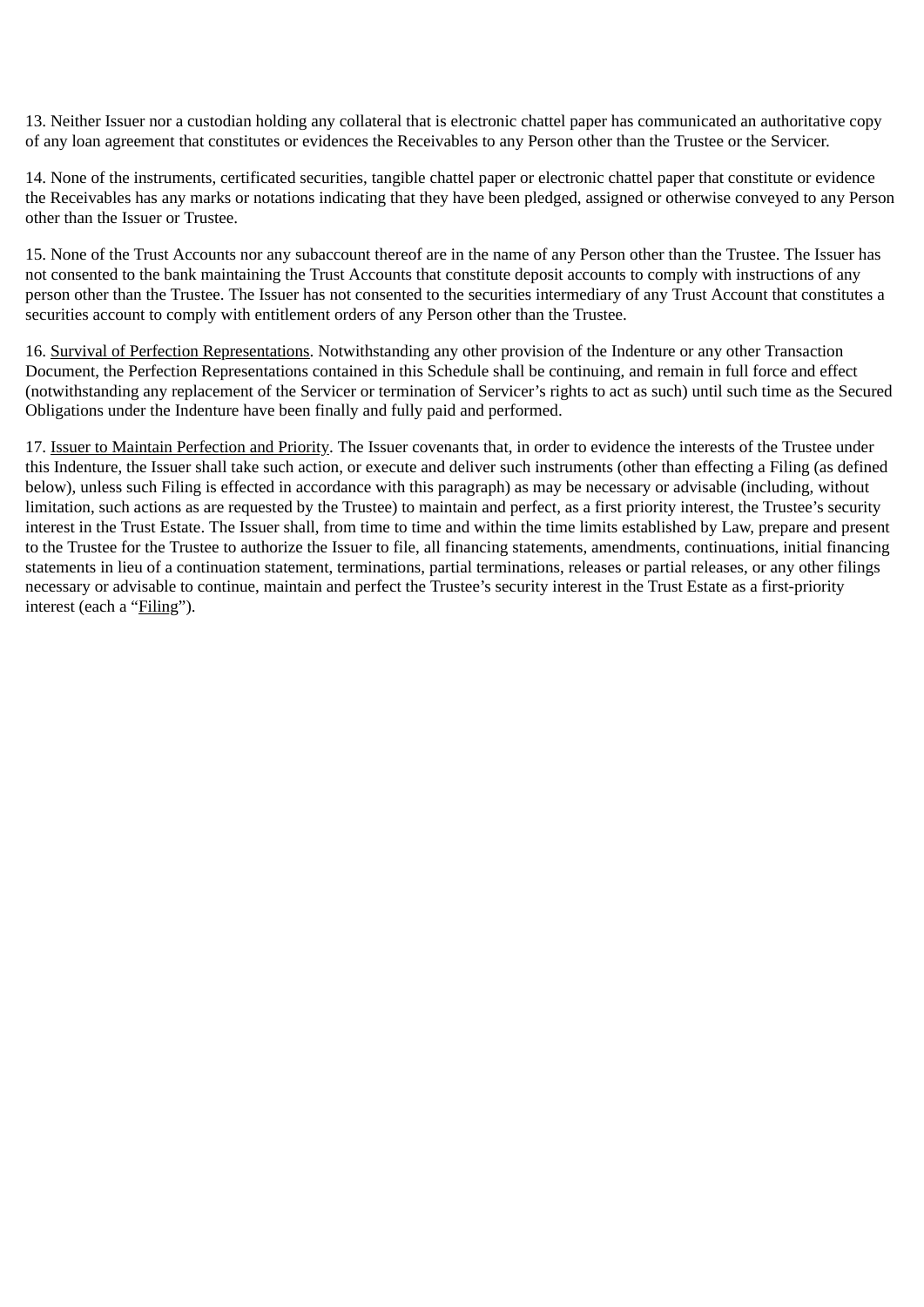#### **OPORTUN FUNDING V, LLC**

#### FIFTH AMENDMENT TO THE SERIES 2015 SUPPLEMENT

This FIFTH AMENDMENT TO THE SERIES 2015 SUPPLEMENT, dated as of May 22, 2020 (this "Amendment"), is entered into among OPORTUN FUNDING V, LLC, a special purpose limited liability company established under the laws of Delaware, as issuer (the "Issuer"), and WILMINGTON TRUST, NATIONAL ASSOCIATION, a national banking association with trust powers, as trustee (in such capacity, the "Trustee"), as securities intermediary (in such capacity, the "Securities Intermediary") and as depositary bank (in such capacity, the "Depositary Bank").

## **RECITALS**

WHEREAS, the Issuer, the Trustee, the Securities Intermediary and the Depositary Bank have previously entered into that certain Base Indenture, dated as of August 4, 2015 (as amended, modified or supplemented prior to the date hereof, the "Base Indenture");

WHEREAS, the Issuer, the Trustee, the Securities Intermediary and the Depositary Bank have previously entered into that certain Series 2015 Supplement, dated as of August 4, 2015 (as amended, modified or supplemented prior to the date hereof, the "Series Supplement"; together with the Base Indenture, collectively, the "Indenture");

WHEREAS, concurrently herewith, (i) the Issuer, the Trustee, the Securities Intermediary and the Depositary Bank are entering into that certain Eighth Amendment to the Base Indenture, dated as of the date hereof, (ii) the Issuer, as purchaser, and Oportun, Inc. ("Oportun"), as seller, are entering into that certain Ninth Amendment to the Purchase and Sale Agreement, dated as of the date hereof, (iii) the Issuer, Oportun, and the Noteholders are entering into that certain Fifth Amendment to the Note Purchase Agreement, dated as of the date hereof, (iv) the Issuer, PF Servicing, LLC, as servicer (the "Servicer"), and the Trustee are entering into that certain Second Amendment to the Servicing Agreement, dated as of the date hereof, and (v) the Issuer, Oportun, the Servicer, each Noteholder and the Back-up Servicer are entering into that certain Consent, dated as of the date hereof; and

WHEREAS, in accordance with Section 13.2 of the Base Indenture, the Issuer desires to amend the Series Supplement as provided herein.

NOW, THEREFORE, in consideration of the mutual agreements herein contained, and other good and valuable consideration, the receipt and adequacy of which are hereby acknowledged, each party hereto agrees as follows:

## ARTICLE I

## **DEFINITIONS**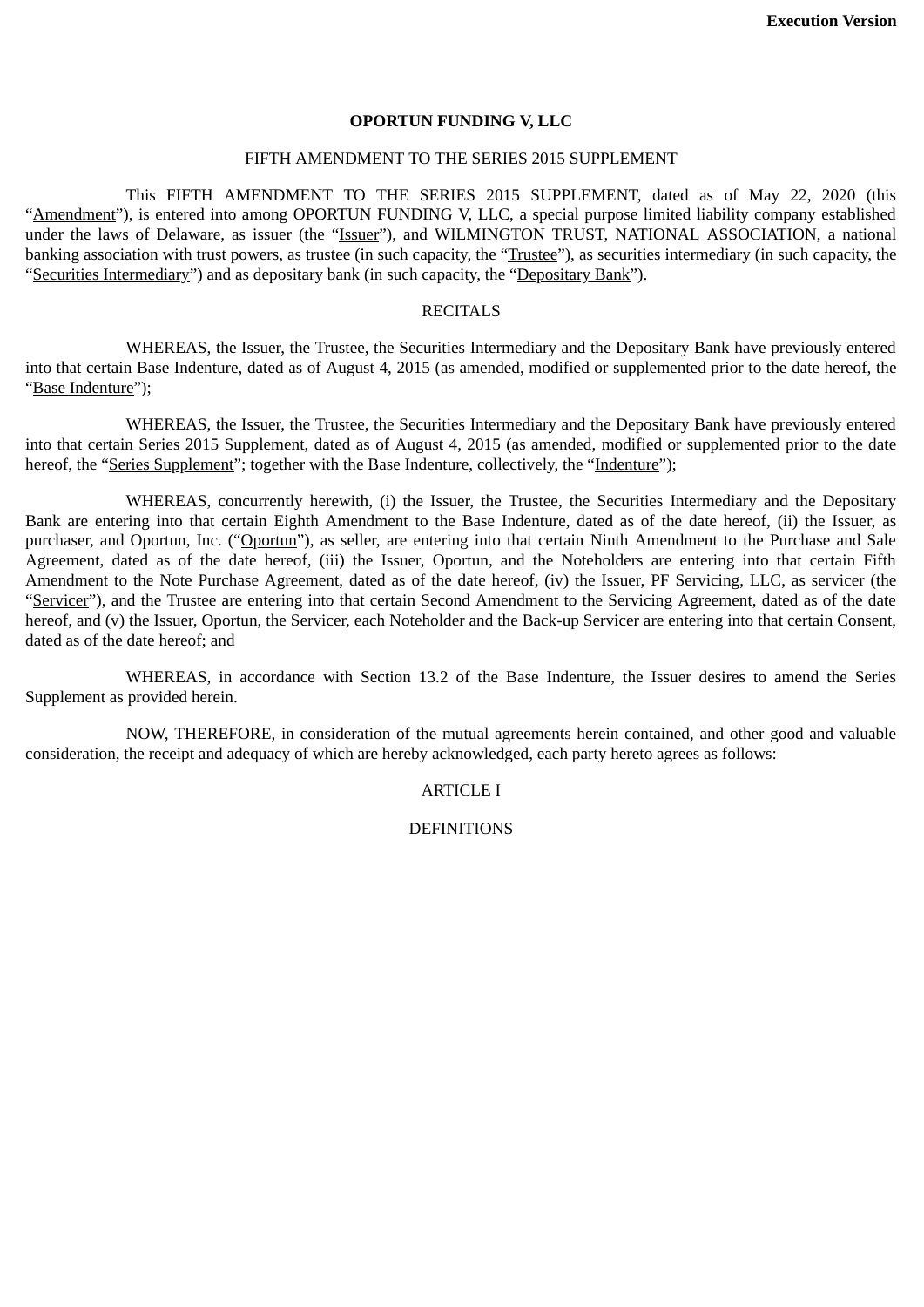SECTION 1.01. Defined Terms Not Defined Herein. All capitalized terms used herein that are not defined herein shall have the meanings assigned to them in, or by reference in, the Indenture.

#### ARTICLE II

#### AMENDMENTS TO THE SERIES SUPPLEMENT

SECTION 2.01. Amendments. The Series Supplement is hereby amended to incorporate the changes reflected on the marked pages of the Series Supplement attached hereto as Schedule I, with a conformed copy of the amended Series Supplement attached hereto as Schedule II. The form of Monthly Report attached as Exhibit B to the Series Supplement is hereby replaced in its entirety with the form attached hereto as Exhibit B.

#### ARTICLE III

### REPRESENTATIONS AND WARRANTIES

SECTION 3.01. Representations and Warranties. The Issuer hereby represents and warrants to the Trustee, the Securities Intermediary, the Depositary Bank and each of the other Secured Parties that:

(a) Representations and Warranties. Both before and immediately after giving effect to this Amendment, the representations and warranties made by the Issuer in the Indenture and each of the other Transaction Documents to which it is a party are true and correct as of the date hereof (unless stated to relate solely to an earlier date, in which case such representations or warranties were true and correct as of such earlier date).

(b) Enforceability. This Amendment and the Indenture, as amended hereby, constitute the legal, valid and binding obligation of the Issuer enforceable against the Issuer in accordance with its respective terms, except as such enforceability may be limited by bankruptcy, insolvency, reorganization, moratorium or similar law affecting creditors' rights generally and by general principles of equity.

(c) No Defaults. No Rapid Amortization Event, Event of Default, Servicer Default or Block Event has occurred and is continuing.

#### ARTICLE IV

#### **MISCELLANEOUS**

SECTION 4.01. Ratification of Series Supplement. As amended by this Amendment, the Series Supplement is in all respects ratified and confirmed and the Series Supplement, as amended by this Amendment, shall be read, taken and construed as one and the same instrument.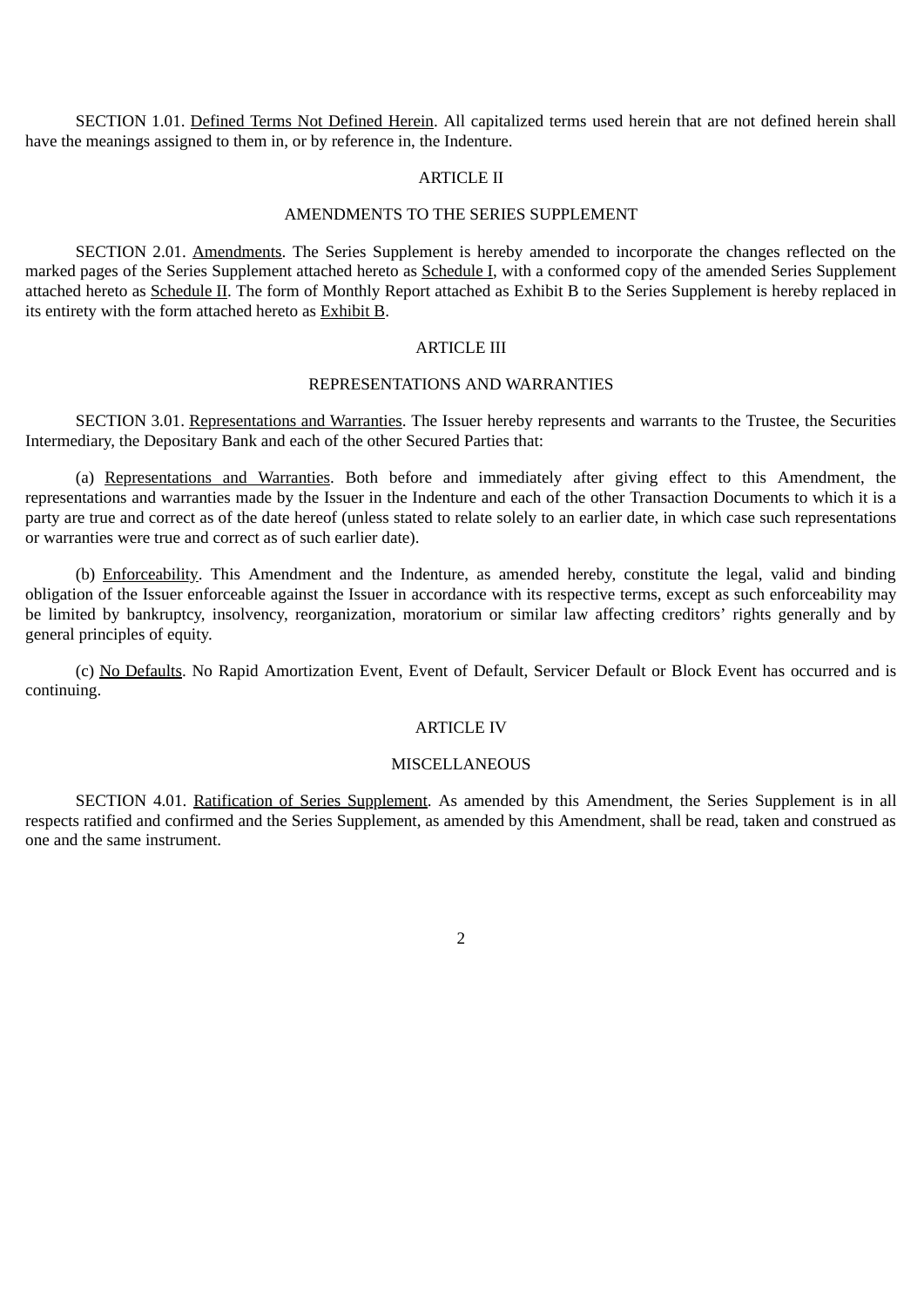SECTION 4.02. Counterparts. This Amendment may be executed in any number of counterparts, and by different parties in separate counterparts, each of which so executed shall be deemed to be an original, but all of such counterparts shall together constitute but one and the same instrument.

SECTION 4.03. Recitals. The recitals contained in this Amendment shall be taken as the statements of the Issuer, and none of the Trustee, the Securities Intermediary or the Depositary Bank assumes any responsibility for their correctness. None of the Trustee, the Securities Intermediary or the Depositary Bank makes any representations as to the validity or sufficiency of this Amendment.

SECTION 4.04. Rights of the Trustee, the Securities Intermediary and the Depositary Bank. The rights, privileges and immunities afforded to the Trustee, the Securities Intermediary and the Depositary Bank under the Indenture shall apply hereunder as if fully set forth herein.

SECTION 4.05. GOVERNING LAW; JURISDICTION. THIS AMENDMENT SHALL BE CONSTRUED IN ACCORDANCE WITH THE LAWS OF THE STATE OF NEW YORK, WITHOUT REFERENCE TO ITS CONFLICT OF LAW PROVISIONS, AND THE OBLIGATIONS, RIGHTS AND REMEDIES OF THE PARTIES HEREUNDER SHALL BE DETERMINED IN ACCORDANCE WITH SUCH LAWS. EACH OF THE PARTIES HERETO AND EACH SECURED PARTY HEREBY AGREES TO THE NON-EXCLUSIVE JURISDICTION OF THE UNITED STATES DISTRICT COURT FOR THE SOUTHERN DISTRICT OF NEW YORK AND ANY APPELLATE COURT HAVING JURISDICTION TO REVIEW THE JUDGMENTS THEREOF. EACH OF THE PARTIES HERETO AND EACH SECURED PARTY HEREBY WAIVES ANY OBJECTION BASED ON FORUM NON CONVENIENS AND ANY OBJECTION TO VENUE OF ANY ACTION INSTITUTED HEREUNDER IN ANY OF THE AFOREMENTIONED COURTS AND CONSENTS TO THE GRANTING OF SUCH LEGAL OR EQUITABLE RELIEF AS IS DEEMED APPROPRIATE BY SUCH COURT.

SECTION 4.06. Effectiveness. This Amendment shall become effective as of the date hereof upon:

(a) receipt by the Trustee of an Issuer Order directing it to execute and deliver this Amendment;

(b) receipt by the Trustee of an Officer's Certificate of the Issuer stating that the execution of this Amendment is authorized and permitted by the Indenture and all conditions precedent to the execution of this Amendment have been satisfied;

(c) receipt by the Trustee of an Opinion of Counsel stating that the execution of this Amendment is authorized and permitted under the Indenture and all conditions precedent to the execution of this Amendment have been satisfied;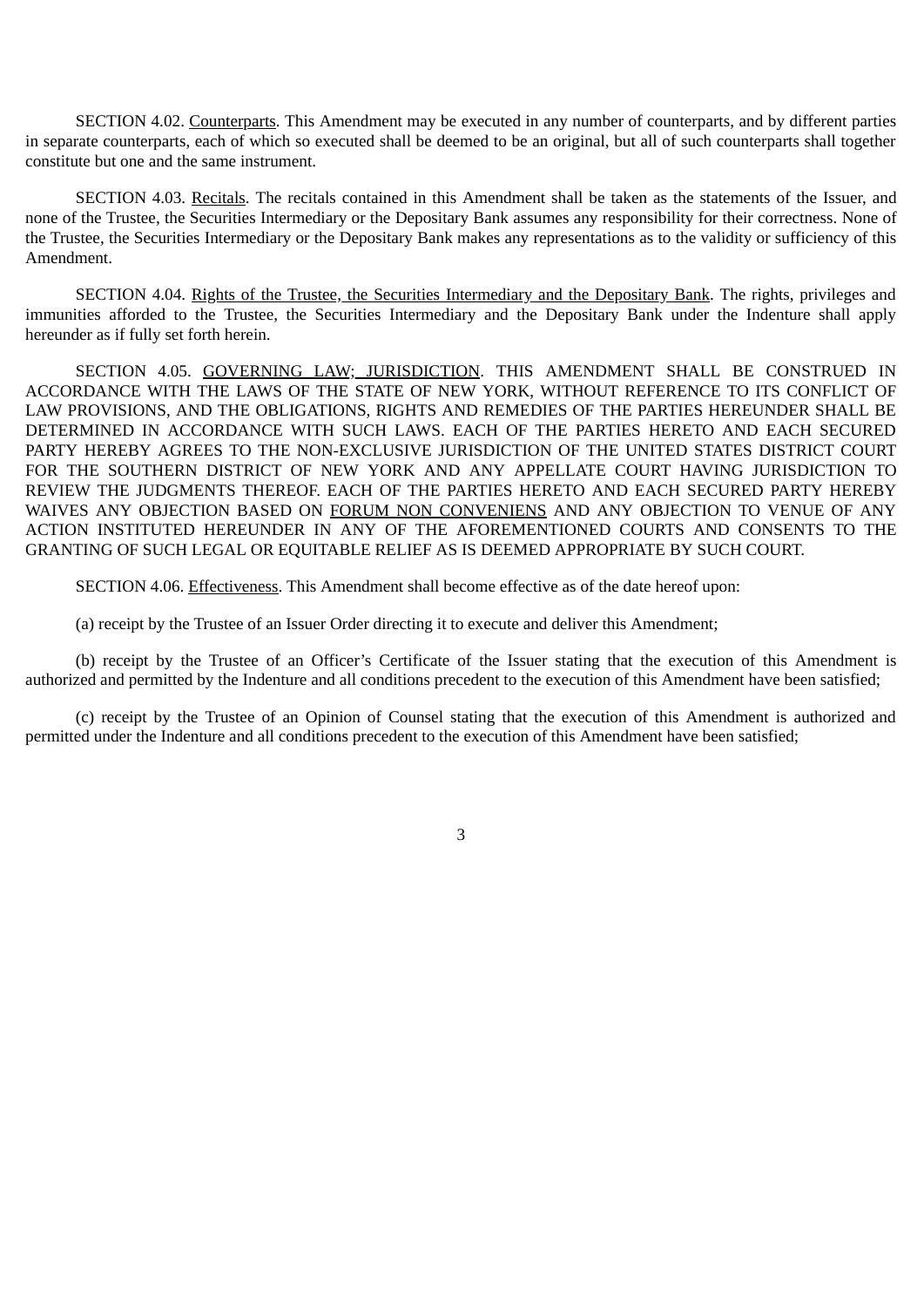(d) receipt by the Trustee of evidence of the consent of each Noteholder to this Amendment;

(e) receipt by the Trustee of counterparts of this Amendment, duly executed by each of the parties hereto; and

(f) receipt by the Trustee of such other instruments, documents, agreements and opinions reasonably requested by the Trustee prior to the date hereof.

*(Signature page follows)*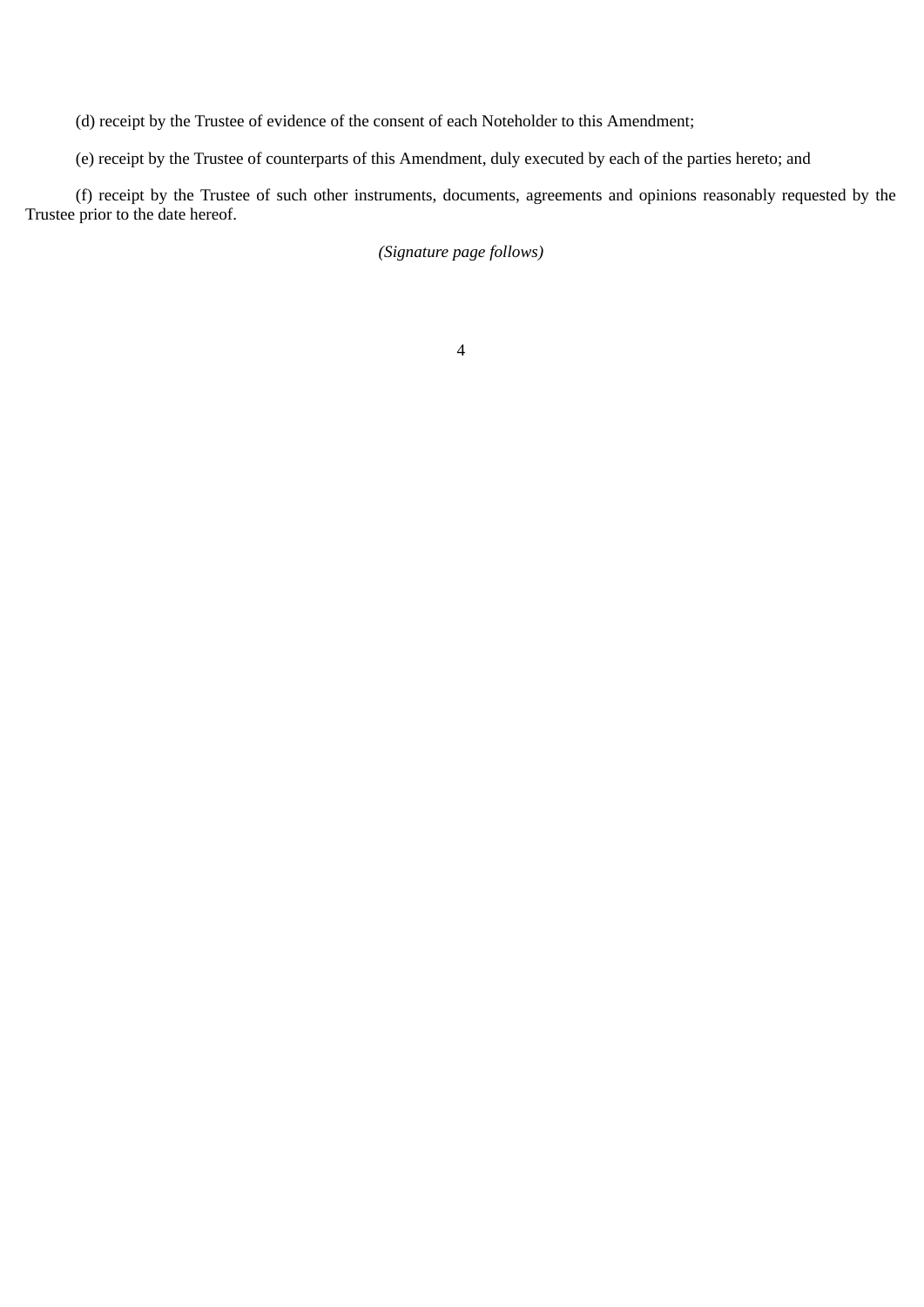IN WITNESS WHEREOF, the Issuer, the Trustee, the Securities Intermediary and the Depositary Bank have caused this Amendment to be duly executed by their respective officers as of the day and year first above written.

# **OPORTUN FUNDING V, LLC,** as Issuer

By: /s/ Jonathan Coblentz Name: Jonathan Coblentz Title: Treasurer

> Fifth Amendment to Series 2015 Supplement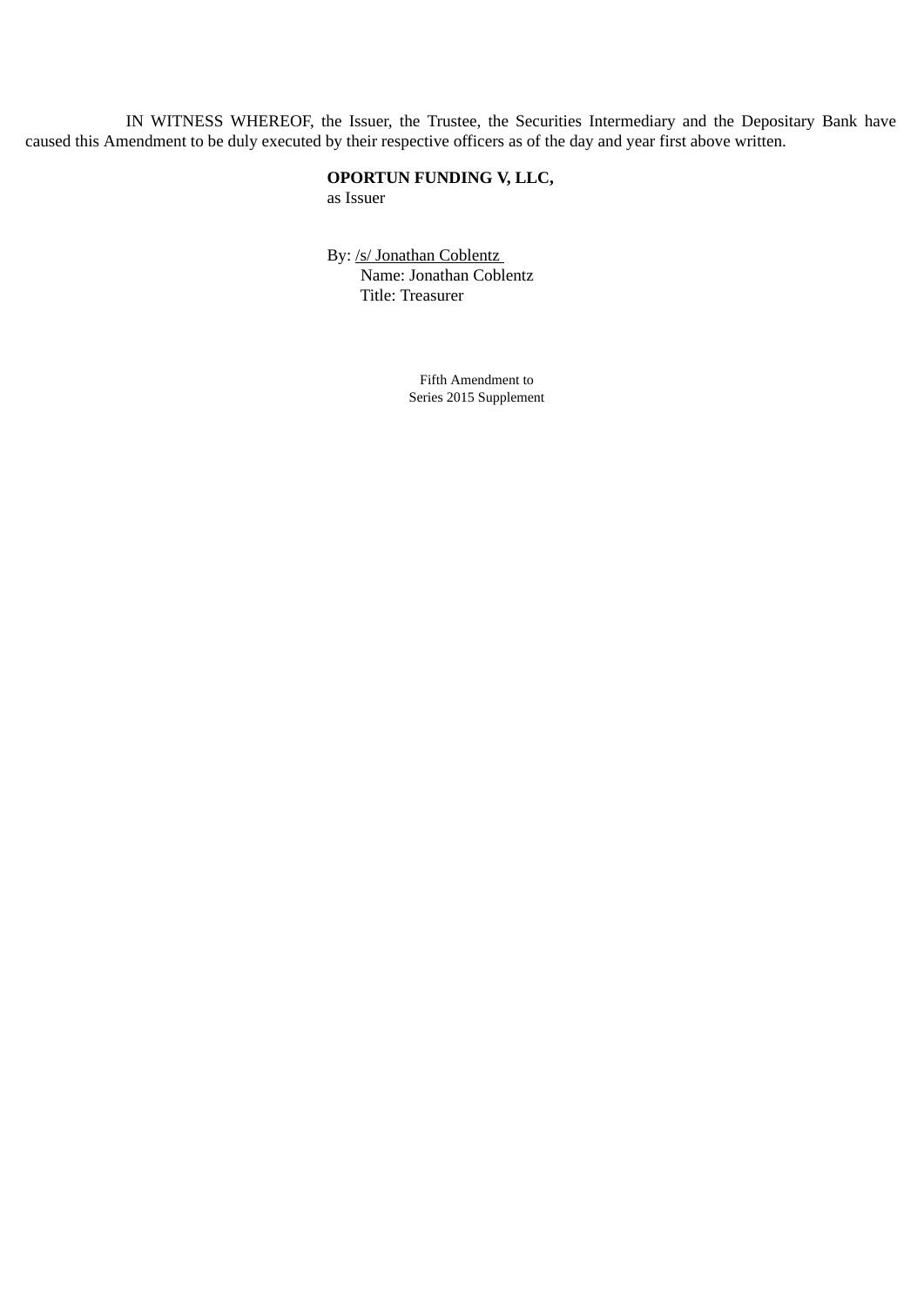## **WILMINGTON TRUST, NATIONAL ASSOCIATION,**

not in its individual capacity but solely as Trustee

By: /s/ Drew H. Davis Name: Drew H. Davis Title: Vice President

# **WILMINGTON TRUST, NATIONAL ASSOCIATION,**

not in its individual capacity but solely as Securities Intermediary

By: /s/ Drew H. Davis Name: Drew H. Davis Title: Vice President

# **WILMINGTON TRUST, NATIONAL ASSOCIATION,** not in its individual capacity but solely as Depositary Bank

By: /s/ Drew H. Davis Name: Drew H. Davis Title: Vice President

> Fifth Amendment to Series 2015 Supplement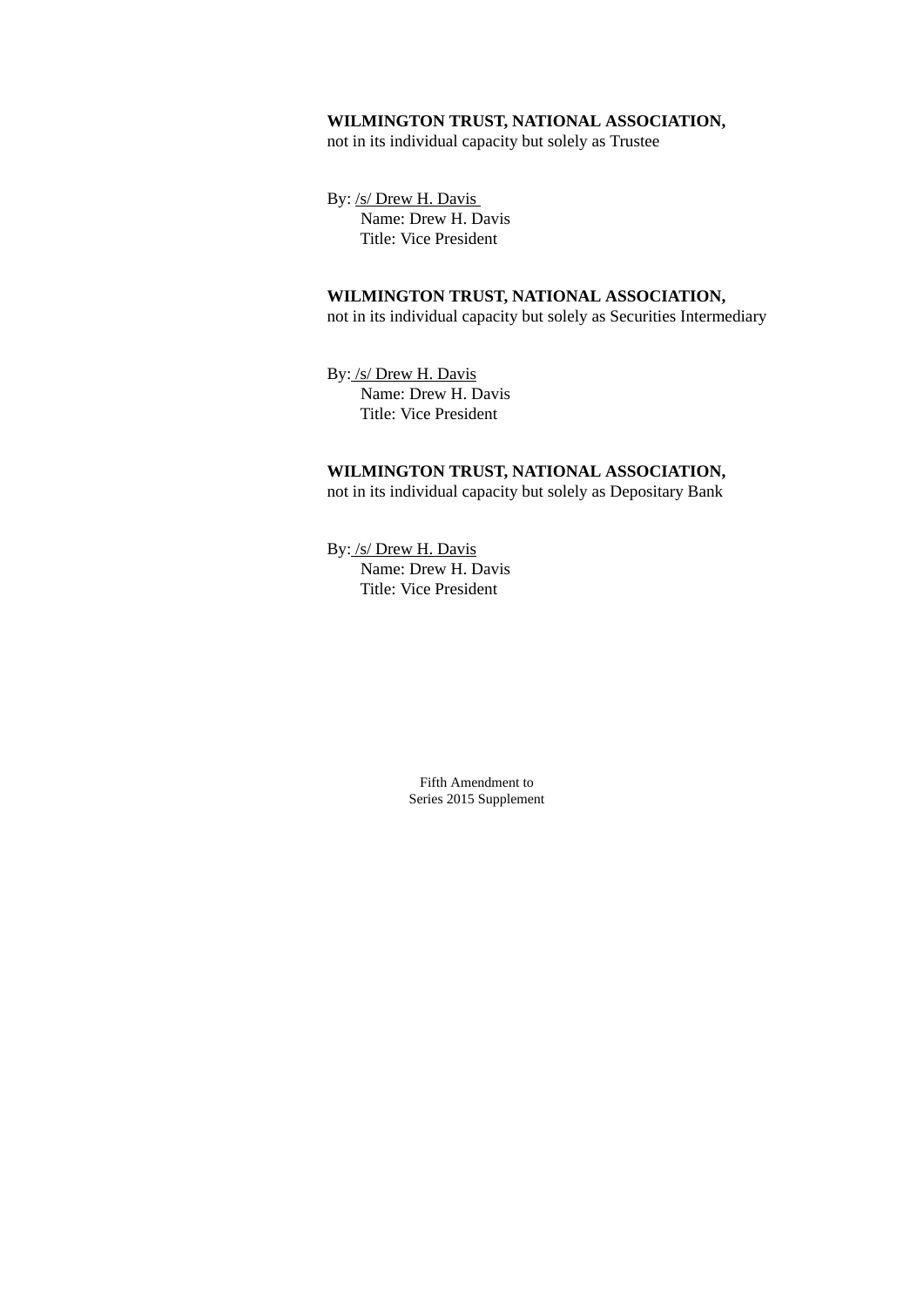# **SCHEDULE I**

**Amendments to the Series Supplement**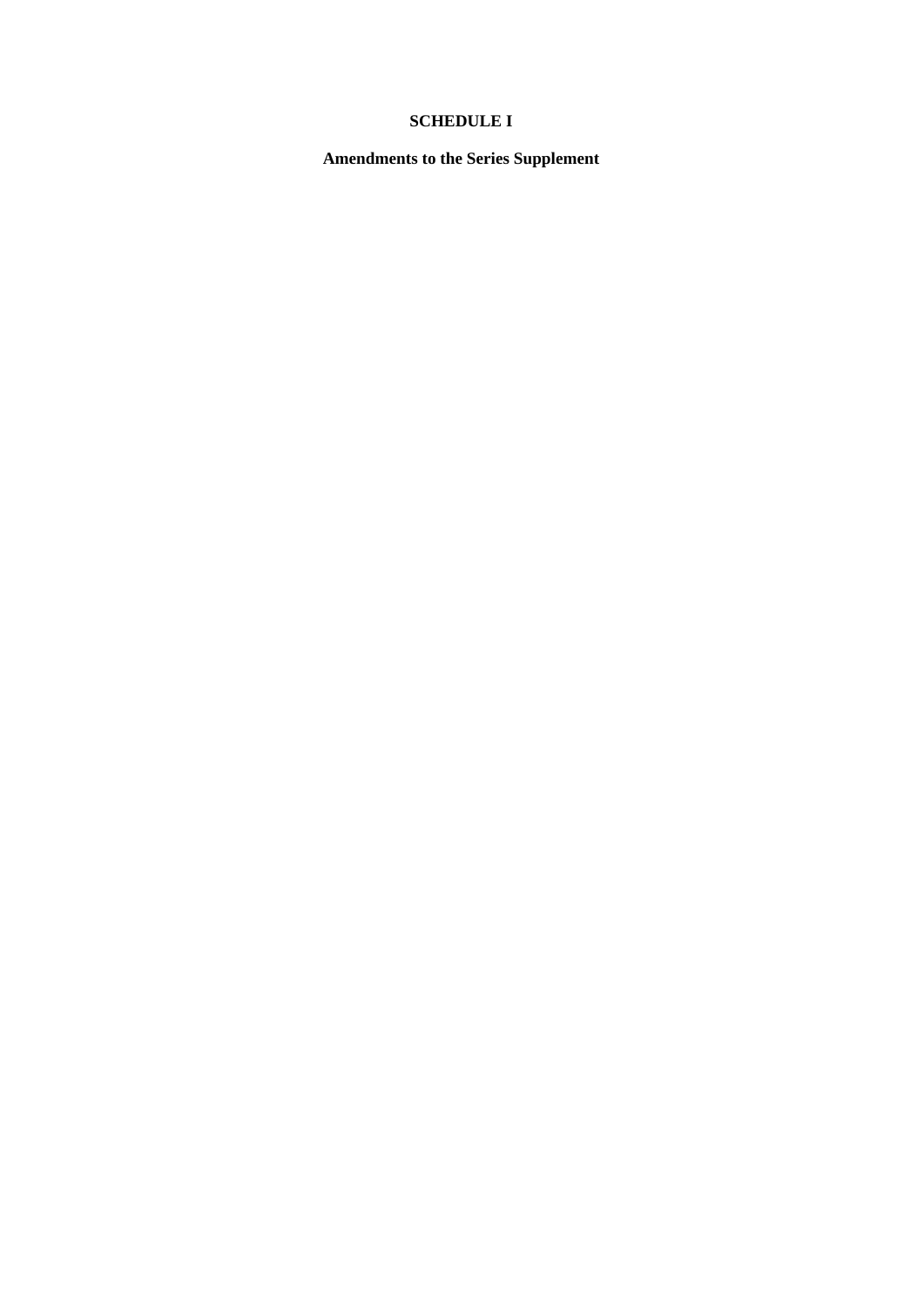# OPORTUN FUNDING V, LLC,

as Issuer

and

# WILMINGTON TRUST, NATIONAL ASSOCIATION,

as Trustee, as Securities Intermediary and as Depositary Bank

# SERIES 2015 SUPPLEMENT

Dated as of August 4, 2015

to

BASE INDENTURE

Dated as of August 4, 2015

Variable Funding Asset Backed Notes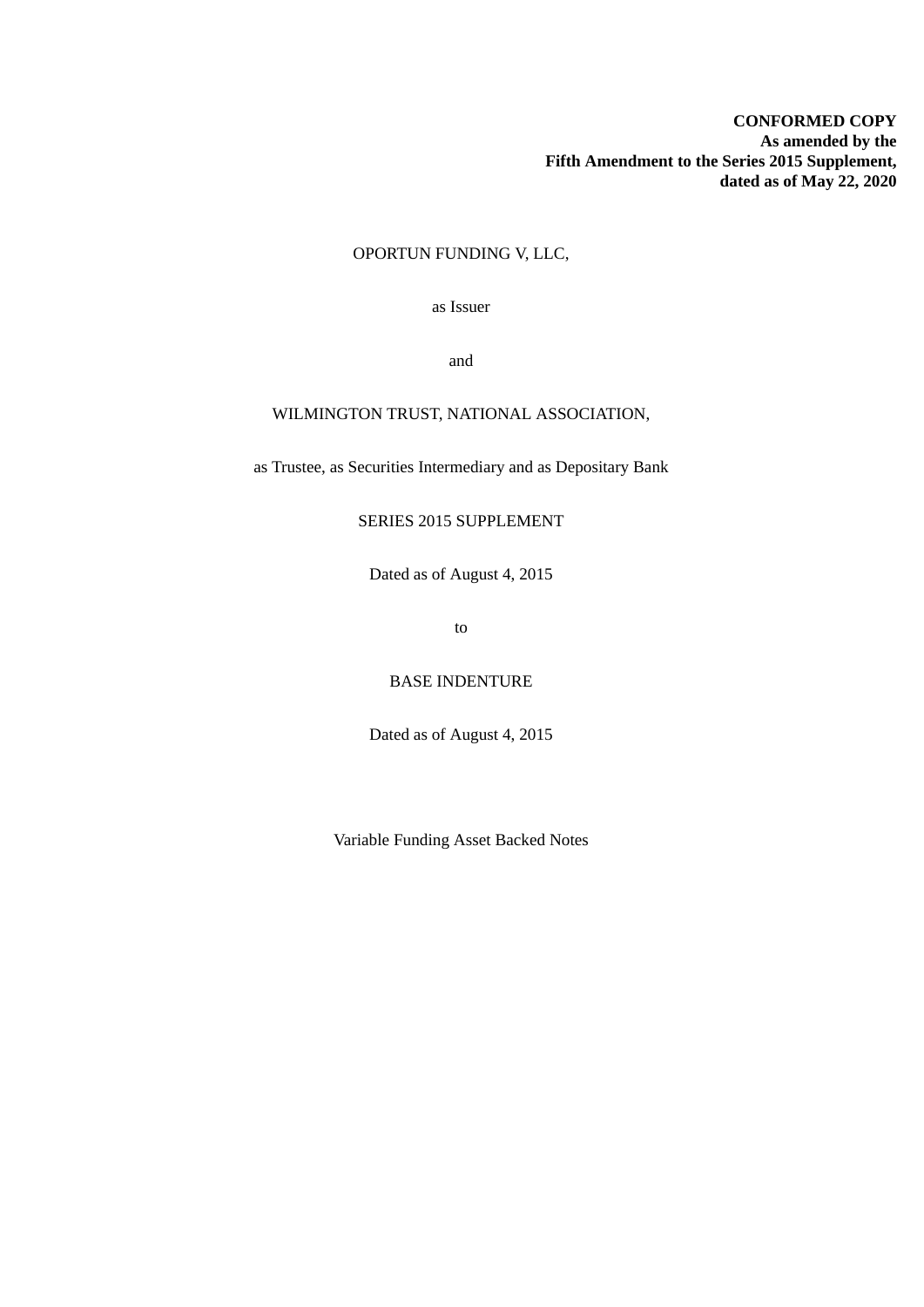# **TABLE OF CONTENTS** (continued)

| SECTION 6. Form of Delivery of the Notes; Depository; Denominations; Transfer |
|-------------------------------------------------------------------------------|
|                                                                               |
|                                                                               |
|                                                                               |
|                                                                               |
|                                                                               |
|                                                                               |
|                                                                               |
|                                                                               |
|                                                                               |
|                                                                               |
|                                                                               |
|                                                                               |

EXHIBIT A Form of Class A Note EXHIBIT B Form of Monthly Statement SCHEDULE 1 List of Proceedings

**Page**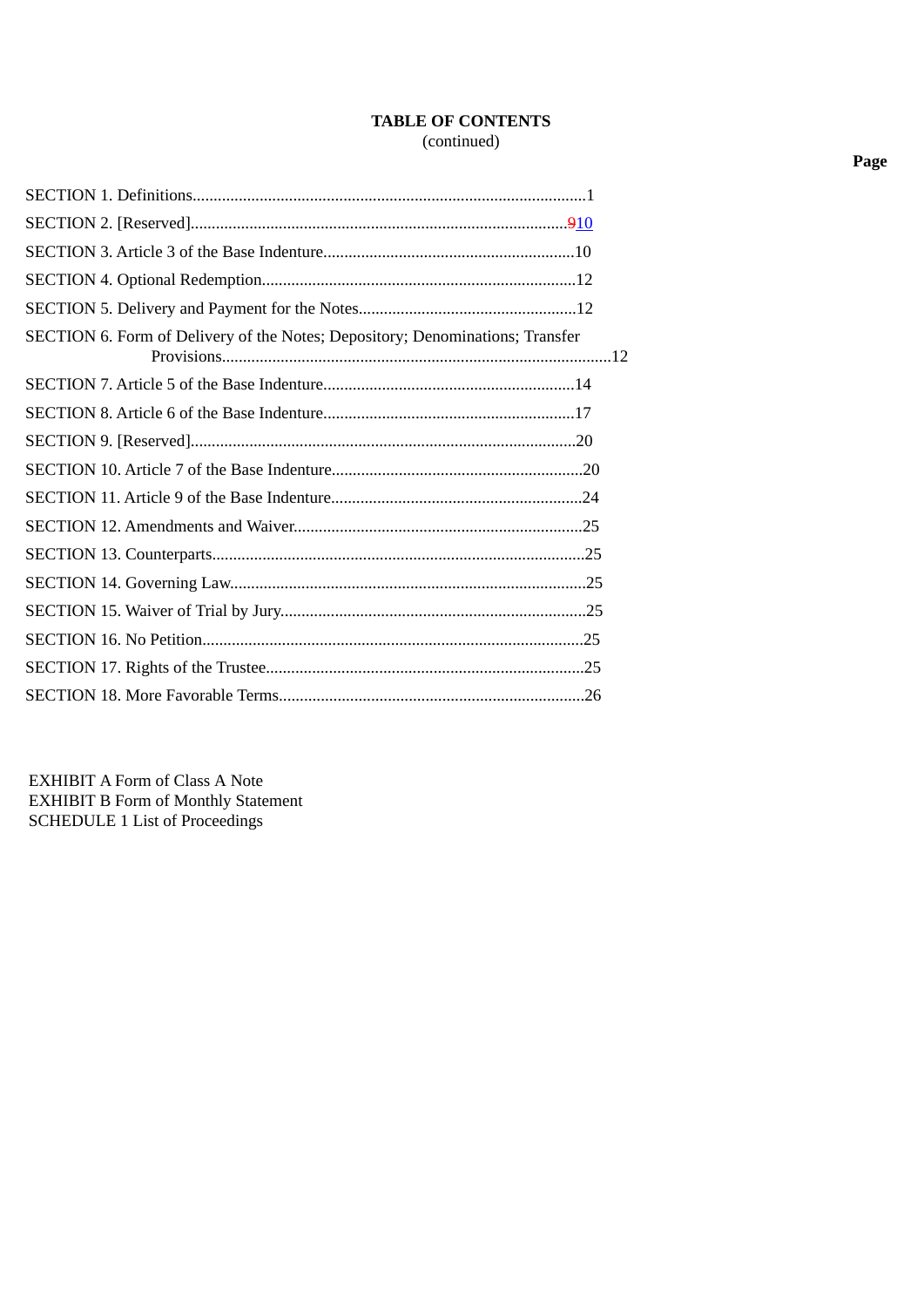SERIES 2015 SUPPLEMENT, dated as of August 4, 2015 (as amended, modified, restated or supplemented from time to time in accordance with the terms hereof, this "Series Supplement"), by and among OPORTUN FUNDING V, LLC, a special purpose limited liability company established under the laws of Delaware, as issuer ("Issuer"), and WILMINGTON TRUST, NATIONAL ASSOCIATION, a national banking association validly existing under the laws of the United States, as trustee (together with its successors in trust under the Base Indenture referred to below, the "Trustee"), as securities intermediary (together with its successors under the Base Indenture referred to below, the "Securities Intermediary") and as depositary bank (together with its successors under the Base Indenture referred to below, the "Depositary Bank"), to the Base Indenture, dated as of August 4, 2015, between the Issuer, the Trustee, the Securities Intermediary and the Depositary Bank (as amended, modified, restated or supplemented from time to time, exclusive of this Series Supplement, the "Base Indenture").

Pursuant to this Series Supplement, the Issuer shall create a new Series of Notes and shall specify the principal terms thereof.

#### PRELIMINARY STATEMENT

WHEREAS, Section 2.2 of the Base Indenture provides, among other things, that Issuer and the Trustee may enter into a series supplement to the Base Indenture for the purpose of authorizing the issuance of this Series of Notes.

NOW, THEREFORE, the parties hereto agree as follows:

# **DESIGNATION**

(a) There is hereby created a Series of notes with one Class to be issued pursuant to the Base Indenture and this Series Supplement and such Series of notes shall be substantially in the form of Exhibit A hereto, executed by the Issuer and authenticated by the Trustee and designated generally Variable Funding Asset Backed Notes, Class A, Series 2015 (the "Class A Notes" or the "Notes"). The Notes shall be issued in minimum denominations of \$500,000 and integral multiples of \$10,000 in excess thereof.

(b) Series 2015 (as defined below) shall not be subordinated to any other Series.

(c) The Class A Notes will be variable funding notes.

SECTION 1. Definitions. In the event that any term or provision contained herein shall conflict with or be inconsistent with any provision contained in the Base Indenture, the terms and provisions of this Series Supplement shall govern. All Article, Section or subsection references herein mean Articles, Sections or subsections of this Series Supplement, except as otherwise provided herein. All capitalized terms not otherwise defined herein are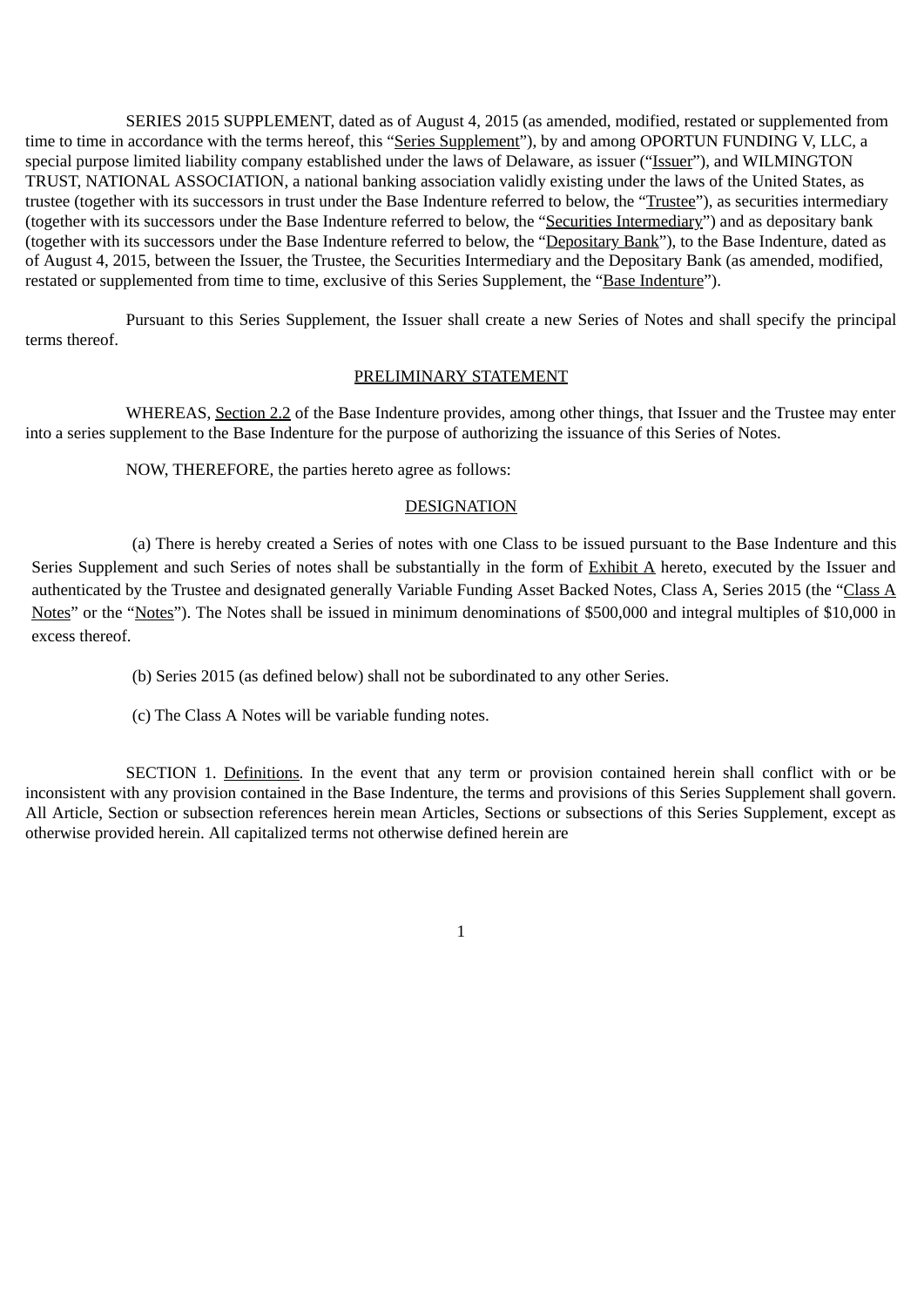defined in the Base Indenture. Each capitalized term defined herein shall relate only to the Notes.

# "Access Loan Receivable" has the meaning specified in the Base Indenture.

"Aggregate Class A Note Principal" means, on any date of determination, the outstanding principal amount of all Class A Notes, which shall equal the Class A Initial Principal Amount, plus the aggregate amount of any Increases made prior to such date, minus the aggregate amount of principal payments (including, without limitation, any Decreases) made to Noteholders prior to such date.

"Alternative Rate" means, for any day, the sum of a per annum rate equal to (i) the rate set forth in the weekly statistical release designated as H.15(519), or any successor publication, published by the Federal Reserve Board (including any such successor, "H.15(519)") for such day opposite the caption "Federal Funds (Effective)" and (ii) 0.50%. If on any relevant day such rate is not yet published in H. 15(519), the rate for such day will be the rate set forth in the daily statistical release designated as the Composite 3:30 p.m. Quotations for U.S. Government Securities, or any successor publication, published by the Federal Reserve Bank of New York (including any such successor, the "Composite 3:30 p.m. Quotations") for such day under the caption "Federal Funds Effective Rate." If on any relevant day the appropriate rate is not yet published in either H.15(519) or the Composite 3:30 p.m. Quotations, the rate for such day will be the arithmetic mean as determined by the Required Noteholders of the rates for the last transaction in overnight Federal funds arranged before 9:00 a.m. (New York time) on that day by each of three leading brokers of Federal funds transactions in New York City selected by the Required Noteholders.

"Amortization Period" means the period commencing on the date on which the Revolving Period ends and ending on the Series 2015 Termination Date.

"Applicable Margin" has the meaning specified in the Fee Letter, as notified by the Issuer to the Back-Up Servicer and the Servicer in writing.

"Assignment Agreement" has the meaning specified in the Note Purchase

Agreement.

"Available Funds" means, with respect to any Monthly Period, any Collections received by the Servicer during such Monthly Period and deposited into the Collection Account no later than the third Business Day following the end of such Monthly Period.

"Base Indenture" is defined in the preamble of this Series Supplement.

"Borrowing Base Amount" means, on any date of determination, the Outstanding Receivables Balance of all Eligible Receivables (other than any Eligible Receivables that would cause the Concentration Limits to be exceeded).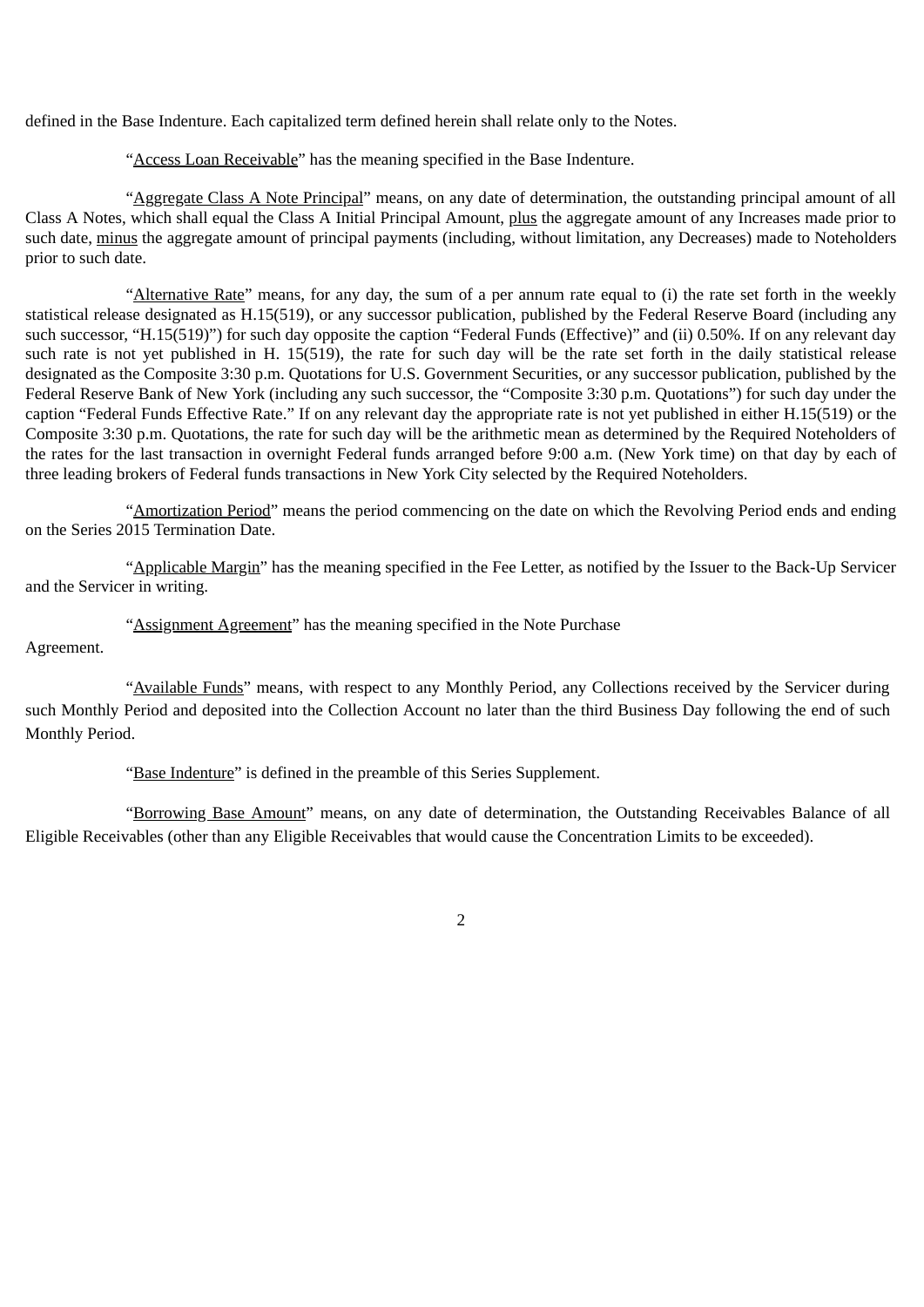"Borrowing Base Shortfall" means, on any date of determination, the excess, if any, of (i) the sum of the Aggregate Class A Note Principal plus the Required Overcollateralization Amount, over (ii) the Borrowing Base Amount.

"Calculation Agent" means the party designated as such by the Issuer from time to time, with the written consent of the Required Noteholders; initially, the initial Servicer.

"Cash Equivalents" means (a) securities with maturities of one hundred twenty (120) days or less from the date of acquisition issued or fully guaranteed or insured by the United States government or any agency thereof, (b) certificates of deposit and eurodollar time deposits with maturities of one hundred twenty (120) days or less from the date of acquisition and overnight bank deposits of any commercial bank having capital and surplus in excess of \$500,000,000, (c) repurchase obligations of any commercial bank satisfying the requirements of clause (b) of this definition, having a term of not more than seven (7) days with respect to securities issued or fully guaranteed or insured by the United States government, (d) commercial paper of a domestic issuer rated at least A-1 or the equivalent thereof by Standard and Poor's or P-1 or the equivalent thereof by Moody's and in either case maturing within ninety (90) days after the day of acquisition, (e) securities with maturities of ninety (90) days or less from the date of acquisition issued or fully guaranteed by any state, commonwealth or territory of the United States, by any political subdivision or taxing authority of any such state, commonwealth or territory or by any foreign government, the securities of which state, commonwealth, territory, political subdivision, taxing authority or foreign government (as the case may be) are rated at least A by Standard & Poor's or A by Moody's, (f) securities with maturities of ninety (90) days or less from the date of acquisition backed by standby letters of credit issued by any commercial bank satisfying the requirements of clause (b) of this definition or, (g) shares of money market mutual or similar funds which invest exclusively in assets satisfying the requirements of clauses (a) through  $(f)$  of this definition.

"Class A Additional Interest" has the meaning specified in Section 5.12.

"Class A Deficiency Amount" has the meaning specified in Section 5.12.

"Class A Initial Principal Amount" means the aggregate initial principal amount of the Class A Notes on the Closing Date, which was \$10,000,000.

"Class A Maximum Principal Amount" means \$400,000,000.

"Class A Monthly Interest" has the meaning specified in Section 5.12.

"Class A Note Principal" means, on any date of determination and with respect to any Class A Note, the outstanding principal amount of such Class A Note.

"Class A Note Rate" means, with respect to any day, a variable rate per annum equal to the sum of (i) the LIBOR Floor on such day (or if the Alternative Rate applies on such day pursuant to Section 5.17, the Alternative Rate), plus (ii) the Applicable Margin, plus, if applicable, (iii) (x) during the Amortization Period or if a Rapid Amortization Event has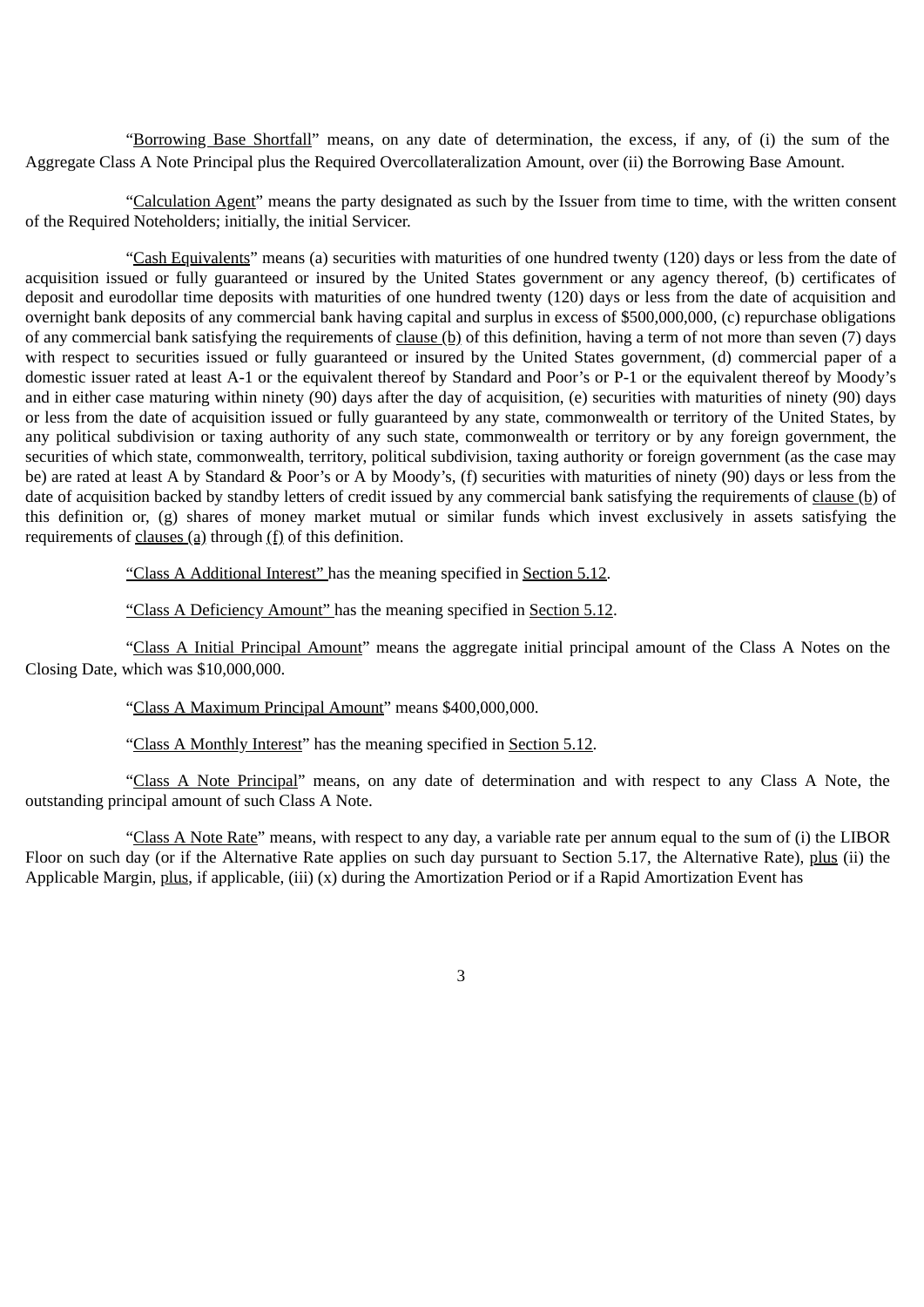occurred (so long as an Event of Default has not occurred), 1.00%, or (y) if an Event of Default has occurred, 3.00%.

"Class A Noteholder" means a Holder of a Class A Note.

"Class A Notes" has the meaning specified in paragraph (a) of the Designation.

"Class A Required Interest Distribution" has the meaning specified in Section 5.15(iii).

"Closing Date" means August 4, 2015.

"Commitment" has the meaning specified in the Note Purchase Agreement.

"Contingent Liability" means any agreement, undertaking or arrangement by which any Person guarantees, endorses or otherwise becomes or is contingently liable upon (by direct or indirect agreement, contingent or otherwise, to provide funds for payment, to supply funds to, or otherwise to invest in, a debtor, or otherwise to assure a creditor against loss) the indebtedness, obligation or any other liability of any other Person (other than by endorsements of instruments in the course of collection), or guarantees the payment of dividends or other distributions upon the shares of any other Person. The amount of any Person's obligation under any Contingent Liability shall (subject to any limitation set forth therein) be deemed to be the outstanding principal amount (or maximum outstanding principal amount, if larger) of the debt, obligation or other liability guaranteed thereby.

"Cut-Off Date" means (i) with respect to Receivables purchased by the Issuer on the Closing Date, August 2, 2015 and (ii) with respect to Subsequently Purchased Receivables, the related Purchase Date.

"Decrease" means a reduction in the Aggregate Class A Note Principal in accordance with Section 3.2.

"Default Percentage" means, for any Monthly Period, the aggregate Outstanding Receivables Balance of all Receivables that became Defaulted Receivables during such Monthly Period, less Recoveries received during such Monthly Period, expressed as an annualized percentage of the aggregate Outstanding Receivables Balance of all Eligible Receivables as of the last day of such Monthly Period.

"Default Rate" the sum of (i) the Class A Note Rate (determined without regard to clause (iii) thereof), plus (ii) 3.00%.

"Defaulted Pool Receivable" means a Pool Receivable (i) as to which any scheduled payment, or part thereof, remains unpaid for 120 days or more past the due date for such payment determined by reference to the contractual payment terms, as amended, of such Pool Receivable, (ii) the obligor thereon has died or is suffering or has suffered an Event of Bankruptcy or (iii) which (a) consistent with the Credit and Collection Policies, would be written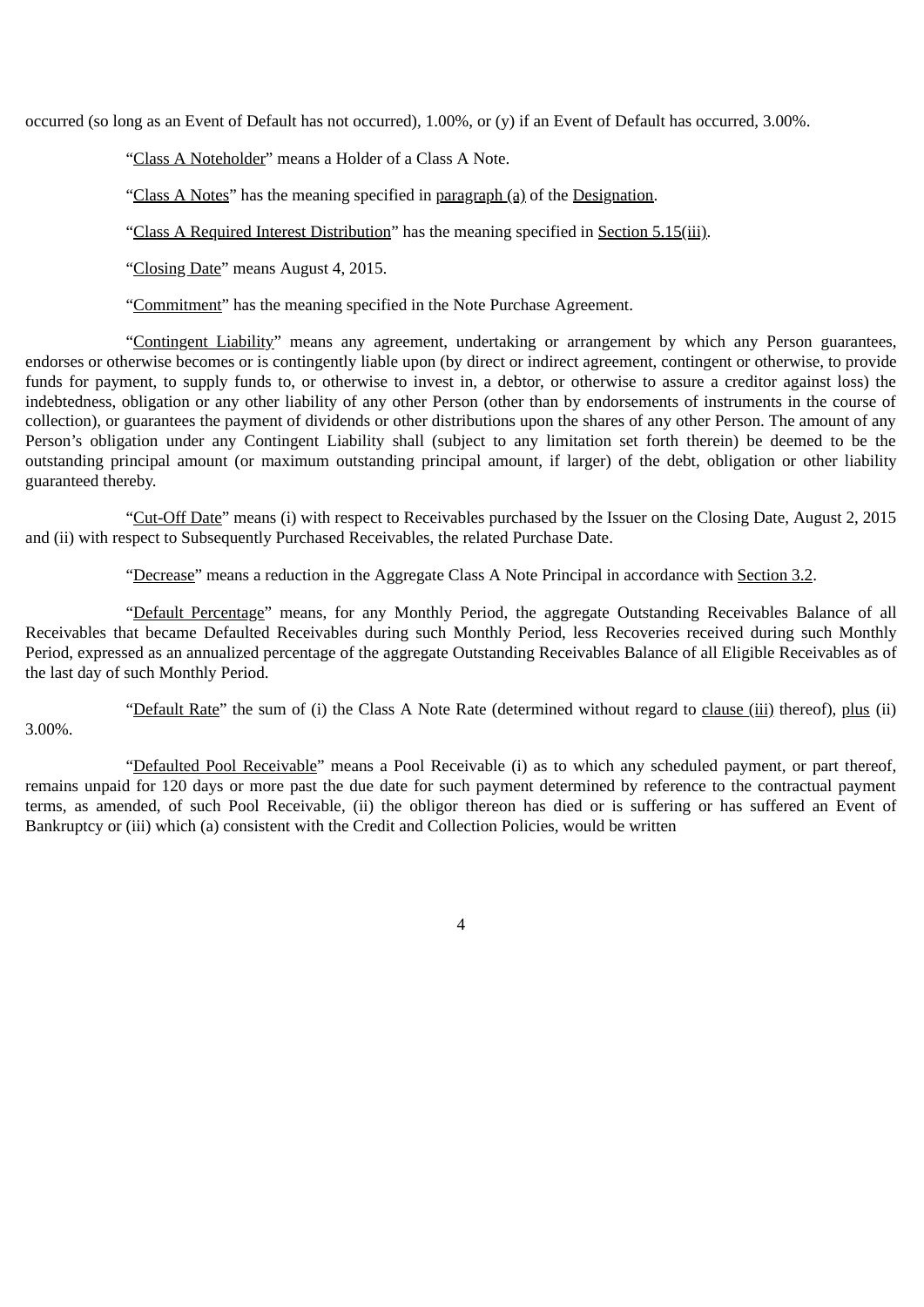off the Issuer's, the Seller's, the Nevada Originator's or the Servicer's books as uncollectible or (b) has been charged off or otherwise written off the Issuer's, the Seller's, the Nevada Originator's or the Servicer's books as uncollectible.

"Defaulted Pool Receivable Percentage" means, for any Monthly Period, the aggregate outstanding principal balance of all Pool Receivables that became Defaulted Pool Receivables during such Monthly Period, less Recoveries received during such Monthly Period, expressed as an annualized percentage of the aggregate outstanding principal balance of all Pool Receivables as of the last day of such Monthly Period.

"Delinquency Percentage" means, for any Monthly Period, the aggregate Outstanding Receivables Balance of all Delinquent Receivables as of the last day of such Monthly Period as a percentage of the aggregate Outstanding Receivables Balance of all Eligible Receivables as of the last day of such Monthly Period.

"Delinquent Pool Receivable" means a Pool Receivable (other than a Defaulted Pool Receivable) as to which all or any part of a scheduled payment remains unpaid for thirty (30) days or more from the due date for such payment.

"Delinquent Pool Receivable Percentage" means, for any Monthly Period, the aggregate outstanding principal balance of all Delinquent Pool Receivables as of the last day of such Monthly Period as percentage of the aggregate outstanding principal balance of all Pool Receivables as of the last day of such Monthly Period.

"Distributable Funds" means, with respect to any Payment Date, an amount equal to the sum of (i) the Available Funds for the related Monthly Period, plus (ii) the amount of funds deposited into the Collection Account pursuant to Section 3.2 since the prior Payment Date.

"Excess Spread Rate" means, for any Monthly Period, an amount equal to (a) the weighted average fixed interest rate of all Eligible Receivables as of the beginning of such Monthly Period, minus (b) the product of (x) the average Class A Note Rate for each day in such Monthly Period and (y) 85%, minus (c) 5.00%.

"Fee Letter" means the letter agreement, dated as of December 10, 2018, among the Issuer and the Purchasers.

"Financial Covenants" means each of the Leverage Ratio Covenant, the Tangible Net Worth Covenant and the Liquidity Covenant.

"Increase" has the meaning specified in Section 3.1(b).

"Indebtedness" means, with respect to any Person as of any day, (a) all indebtedness of such Person for borrowed money or for the deferred purchase price of property or services (other than current trade liabilities incurred in the ordinary course of business and payable in accordance with customary practices), (b) any other indebtedness of such Person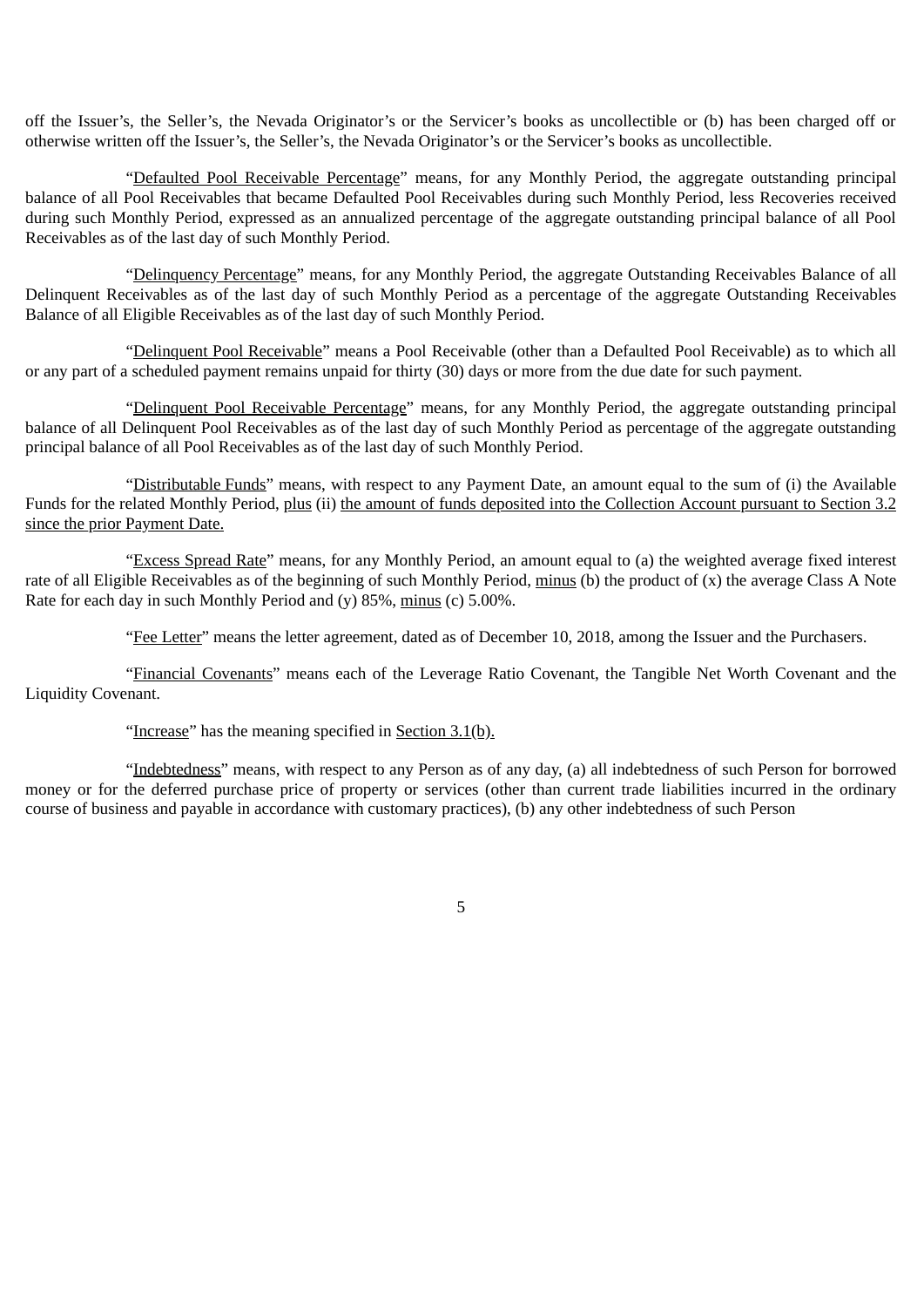which is evidenced by a note, bond, debenture or similar instrument, including, but not limited to, any securitization, (c) all obligations of such Person under each lease of property, real or personal, the obligations of the lessee in respect of which are required in accordance with GAAP to be capitalized on a balance sheet of the lessee, (d) all obligations of such Person in respect of letters of credit, acceptances or similar obligations issued or created for the account of such Person and (e) all obligations and liabilities secured by any lien on any property owned by such Person even though such Person has not assumed or otherwise become liable for the payment thereof, each as of such day.

"Interest Period" means, with respect to any Payment Date, the prior Monthly Period.

"Issuer" is defined in the preamble of this Series Supplement.

"Legal Final Payment Date" means the date 365 days after the commencement of the Amortization Period.

"Leverage Ratio" means, on any date of determination, the ratio of (i) Liabilities to (ii) Tangible Net Worth.

"Leverage Ratio Covenant" means that the Parent will have a maximum Leverage Ratio of 6:1.

"Liabilities" means, on any date of determination, the total liabilities which would appear on the balance sheet of the Parent and its Subsidiaries determined on a consolidated basis in accordance with GAAP.

"LIBOR Floor" means, as of any date of determination, the greater of (i) One-Month LIBOR and (ii) 0.00%.

"LIBOR Termination Date" has the meaning specified in Section 5.17(d).

"Liquidity Covenant" means that the Seller will have a minimum liquidity of \$10,000,000, equal to unrestricted cash or Cash Equivalents.

"London Banking Day" means, for the purpose of determining One-Month LIBOR, any day that banking institutions in London, England are open for business other than a Saturday, Sunday or other day on which banking institutions in London, England trading in Dollar deposits in the London interbank market are authorized or obligated by law or executive order to be closed.

"Monthly Collateral Performance Tests" shall be deemed satisfied with respect to any Monthly Period if each of the following is true as of the last day of such Monthly Period: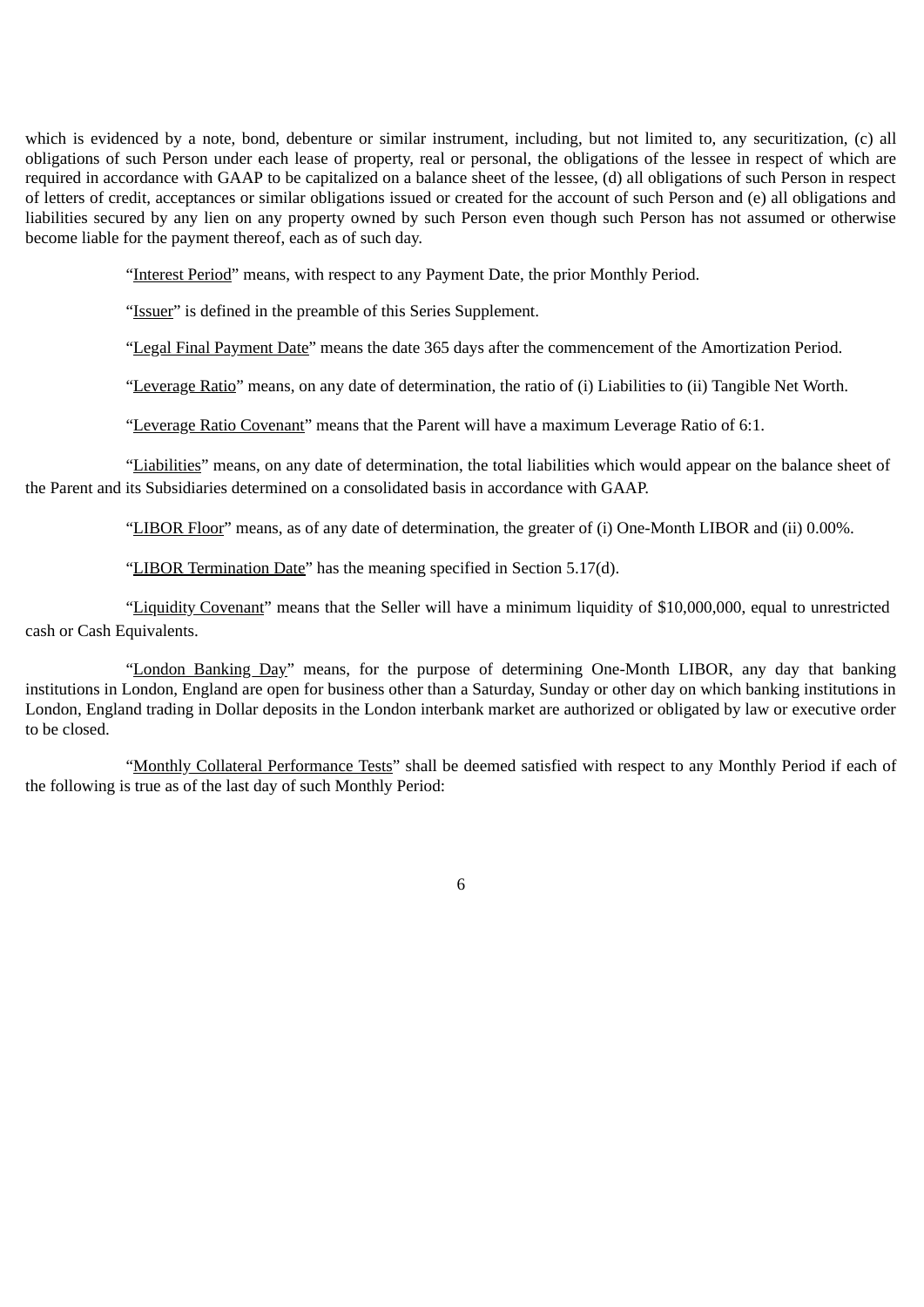(i) the Three-Month Average Delinquency Percentage for such Monthly Period shall not exceed 9.5%;

(ii) the Three-Month Average Default Percentage for any Monthly Period shall not exceed 17.0%;

(iii) the Three-Month Average Excess Spread Rate for such Monthly Period shall not be less than 15.0%; provided, however, that the Monthly Collateral Performance Test provided for in this clause (iii) shall not apply to a Monthly Period if the Class A Note Principal as of the beginning of such Monthly Period is less than \$15,000,000; provided further, however, that the exclusion set forth in the immediately prior proviso shall not apply for more than two successive Monthly Periods;

(iv) the Three-Month Average Delinquent Pool Receivable Percentage for such Monthly Period shall not exceed 9.5%; and

(v) the Three-Month Average Defaulted Pool Receivable Percentage for such Monthly Period shall not exceed

17.0%.

"Monthly Period" has the meaning specified in the Base Indenture.

"Monthly Statement" has the meaning specified in Section 6.2.

"Note Purchase Agreement" means the agreement by and among Morgan Stanley Bank, N.A., as a Class A Noteholder, Goldman Sachs Bank USA, as a Class A Noteholder, Jefferies Funding LLC, as a Class A Noteholder, Natixis, New York Branch, as a Class A Noteholder, each of the other Class A Noteholders from time to time party thereto, Oportun, Inc. (f/k/a Progress Financial Corporation) and the Issuer, dated August 4, 2015, as amended, supplemented or otherwise modified from time to time, pursuant to which each of the Class A Noteholders have agreed to purchase an interest in the Class A Note from the Issuer, subject to the terms and conditions set forth therein.

"Noteholder" means with respect to any Note, the holder of record of such Note.

"Notes" has the meaning specified in paragraph (a) of the Designation.

"Notice Person" means each Purchaser.

"One-Month LIBOR" means, with respect to any day of determination, the composite London interbank offered rate for one-month Dollar deposits determined by the Trustee for such day in accordance with the provisions of Section 5.17 (or if such day is not a London Banking Day, then the immediately preceding London Banking Day).

"Payment Date" means September 8, 2015 and the eighth (8th) day of each calendar month thereafter, or if such eighth (8th) day is not a Business Day, the next succeeding Business Day.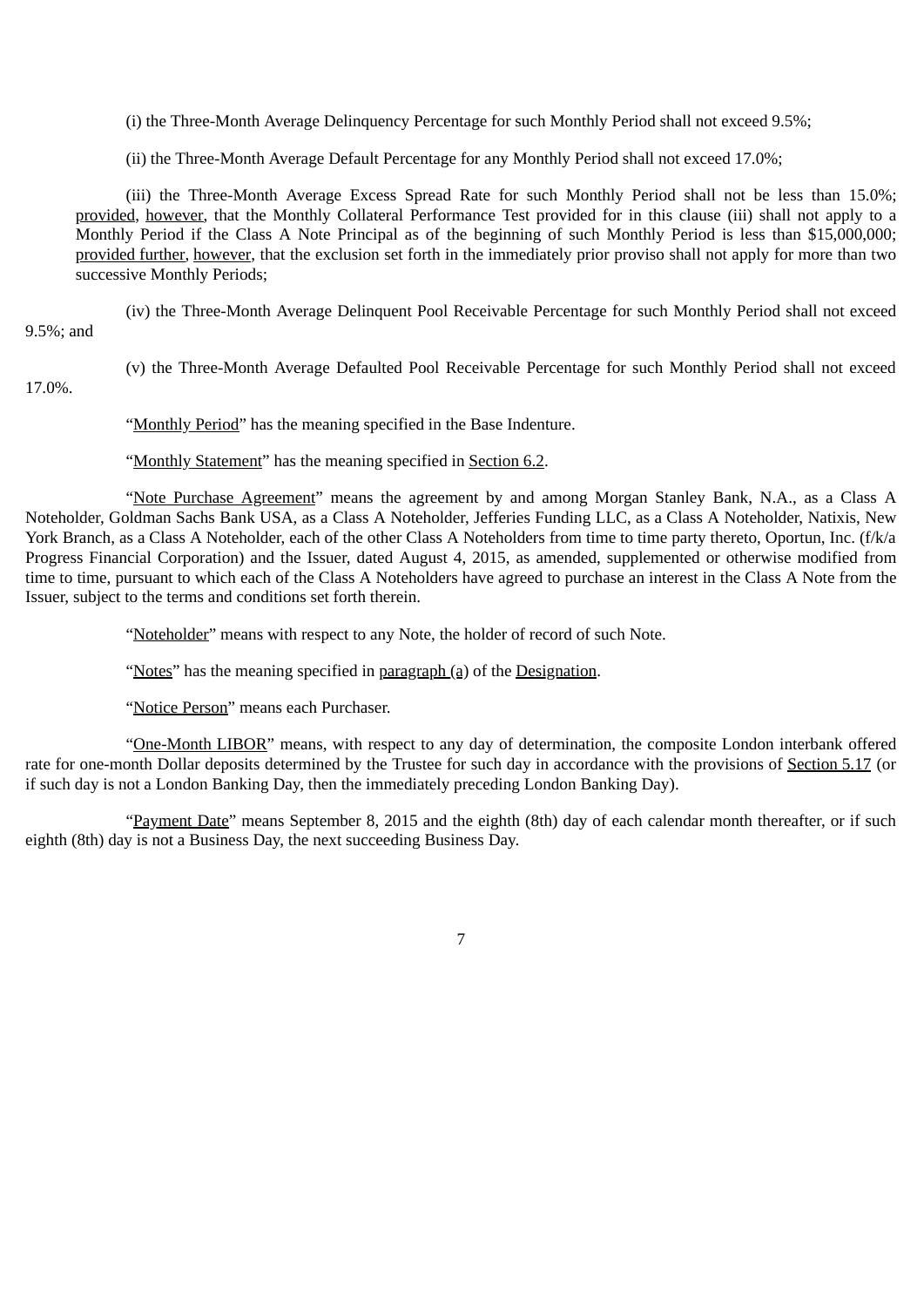"Pool Receivable" means each of the consumer loans that were originated by the Seller, the Nevada Originator or any of their Affiliates, excluding any Access Loan Receivables.

"Purchaser" has the meaning specified in the Note Purchase Agreement.

"Rapid Amortization Date" means the date on which a Rapid Amortization Event is deemed to occur.

"Rapid Amortization Event" has the meaning specified in Section 9.1.

"Redemption Price" means the sum of (i) the Aggregate Class A Note Principal plus (ii) accrued and unpaid interest on such Notes through the day preceding the Payment Date on which the purchase occurs, plus (iii) any other amounts payable to such Noteholders pursuant to the Transaction Documents, plus (iv) any other amounts due and owing by the Issuer or the initial Servicer to the other Secured Parties pursuant to the Transaction Documents, minus (v) the amounts, if any, on deposit on such Payment Date in the Collection Account for the payment of the foregoing amounts.

"Reference Banks" means those banking institutions selected by the Required Noteholders of each Series and notified to the Trustee.

"Required Noteholders" means, at any time of determination, the holders of the Class A Notes outstanding, voting together, representing (i) in excess of 50% of the Aggregate Class A Note Principal at such time or (ii) if no amount is then outstanding under the Class A Notes, Commitments in excess of 50% of the Class A Maximum Principal Amount; provided, however, that at any time that two or more Persons are then holders of the Class A Notes outstanding, then "Required Noteholders" shall in addition to the above require at least two unaffiliated Noteholders.

"Required Overcollateralization Amount" equals, at any time, the productsum of (a) a fraction, 40% times the numerator of which is Outstanding Receivables Balance of all Active Emergency Hardship Deferment Receivables that are Eligible Receivables plus (b) 15 and% times the denominator of which is 85, times (b) the Aggregate Class A Note Principal at such timeOutstanding Receivables Balance of all Eligible Receivables (other than Active Emergency Hardship Deferment Receivables), excluding in the case of clauses (a) and (b) any Eligible Receivables that would cause any of the Concentration Limits to be exceeded.

"Residual Payments" has the meaning specified in subsection 5.15(viii).

"Revolving Period" means the period from and including the Closing Date to, but not including, the earlier of (i) the Scheduled Amortization Period Commencement Date and (ii) the Rapid Amortization Date.

"Scheduled Amortization Period Commencement Date" means October 1, 2021 (as such date may be extended pursuant to Section 2.4 of the Note Purchase Agreement).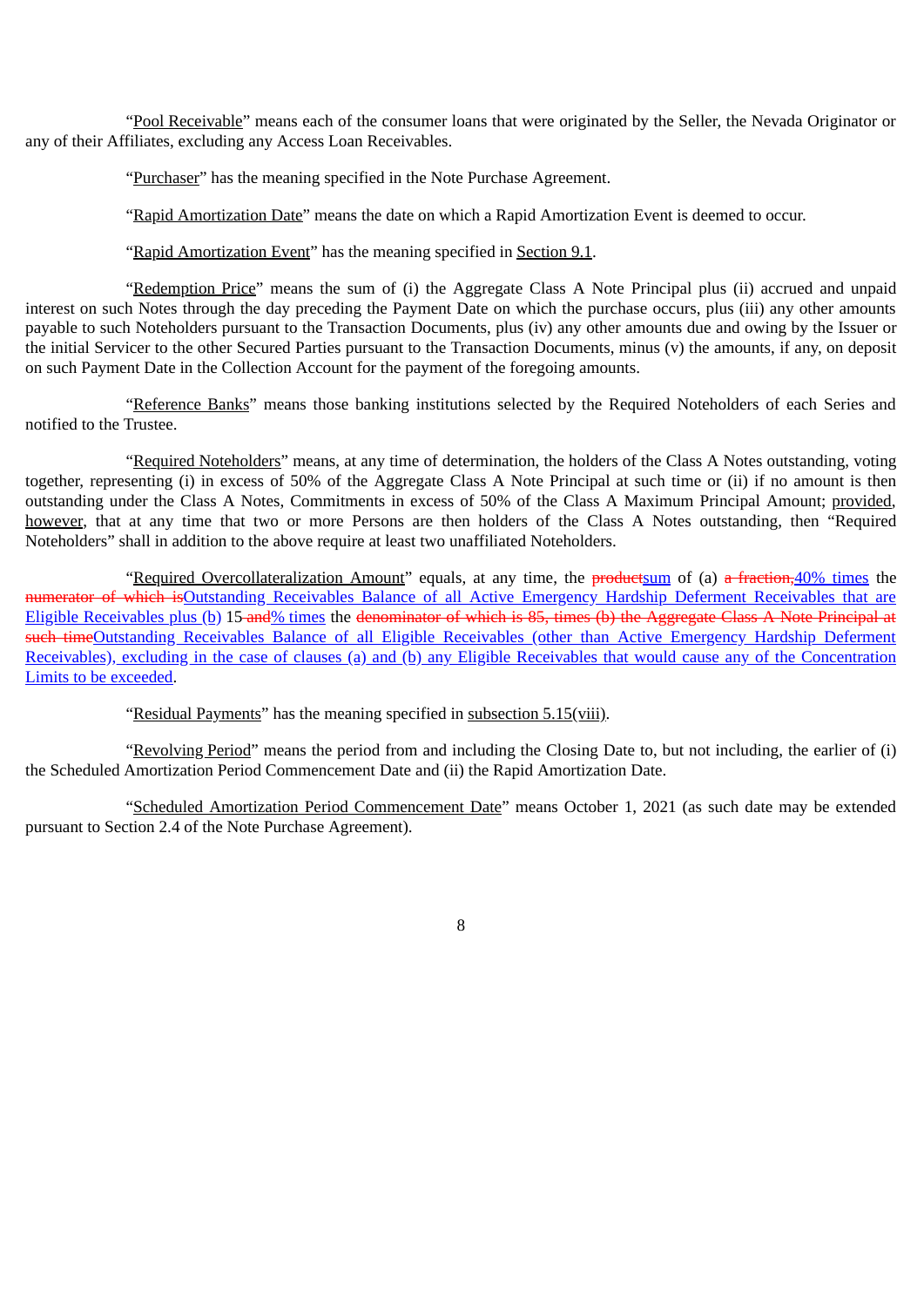"Series 2015" means the Series of the Variable Funding Asset Backed Notes represented by the Notes.

"Series 2015 Termination Date" means the earliest to occur of (a) the Payment Date on which the Notes, plus all other amounts due and owing to the Noteholders, are paid in full, (b) the Legal Final Payment Date and (c) the Indenture Termination Date.

"Series Report Date" means, with respect to any Payment Date, the date that is two (2) Business Days prior to such Payment Date.

"Series Supplement" is defined in the preamble of this Series Supplement.

"Solvent" means with respect to any Person that as of the date of determination both  $(A)(i)$  the then fair saleable value of the property of such Person is (y) greater than the total amount of liabilities (including Contingent Liabilities) of such Person and (z) not less than the amount that will be required to pay the probable liabilities on such Person's then existing debts as they become absolute and matured considering all financing alternatives and potential asset sales reasonably available to such Person; (ii) such Person's capital is not unreasonably small in relation to its business or any contemplated or undertaken transaction; and (iii) such Person does not intend to incur, or believe (nor should it reasonably believe) that it will incur, debts beyond its ability to pay such debts as they become due; and (B) such Person is "solvent" within the meaning given that term and similar terms under applicable Laws relating to fraudulent transfers and conveyances. For purposes of this definition, the amount of any Contingent Liability at any time shall be computed as the amount that, in light of all of the facts and circumstances existing at such time, represents the amount that can reasonably be expected to become an actual or matured liability.

"Tangible Net Worth" means, on any date of determination, the total shareholders' equity (including capital stock, additional paid-in capital and retained earnings after deducting treasury stock) which would appear on the balance sheet of the Parent and its Subsidiaries determined on a consolidated basis in accordance with GAAP, less the sum of (a) all notes receivable from officers and employees of the Parent and its Subsidiaries and from affiliates of the Parent, and (b) the aggregate book value of all assets which would be classified as intangible assets under GAAP, including, without limitation, goodwill, patents, trademarks, trade names, copyrights, and franchises.

"Tangible Net Worth Covenant" means that the Parent will have a minimum Tangible Net Worth of \$100,000,000.

"Third Party Financing Agreement" means (i) any Term Indenture, (ii) any instrument, agreement or undertaking referenced or otherwise referred to in the Intercreditor Agreement or (iii) any other instrument, agreement or undertaking governing or entered into in connection with any securitization, any whole-loan sale or similar transaction or any other financing, in each case with respect to this clause (iii), entered into by the Seller, the initial Servicer, Oportun or any Affiliate of any of the foregoing.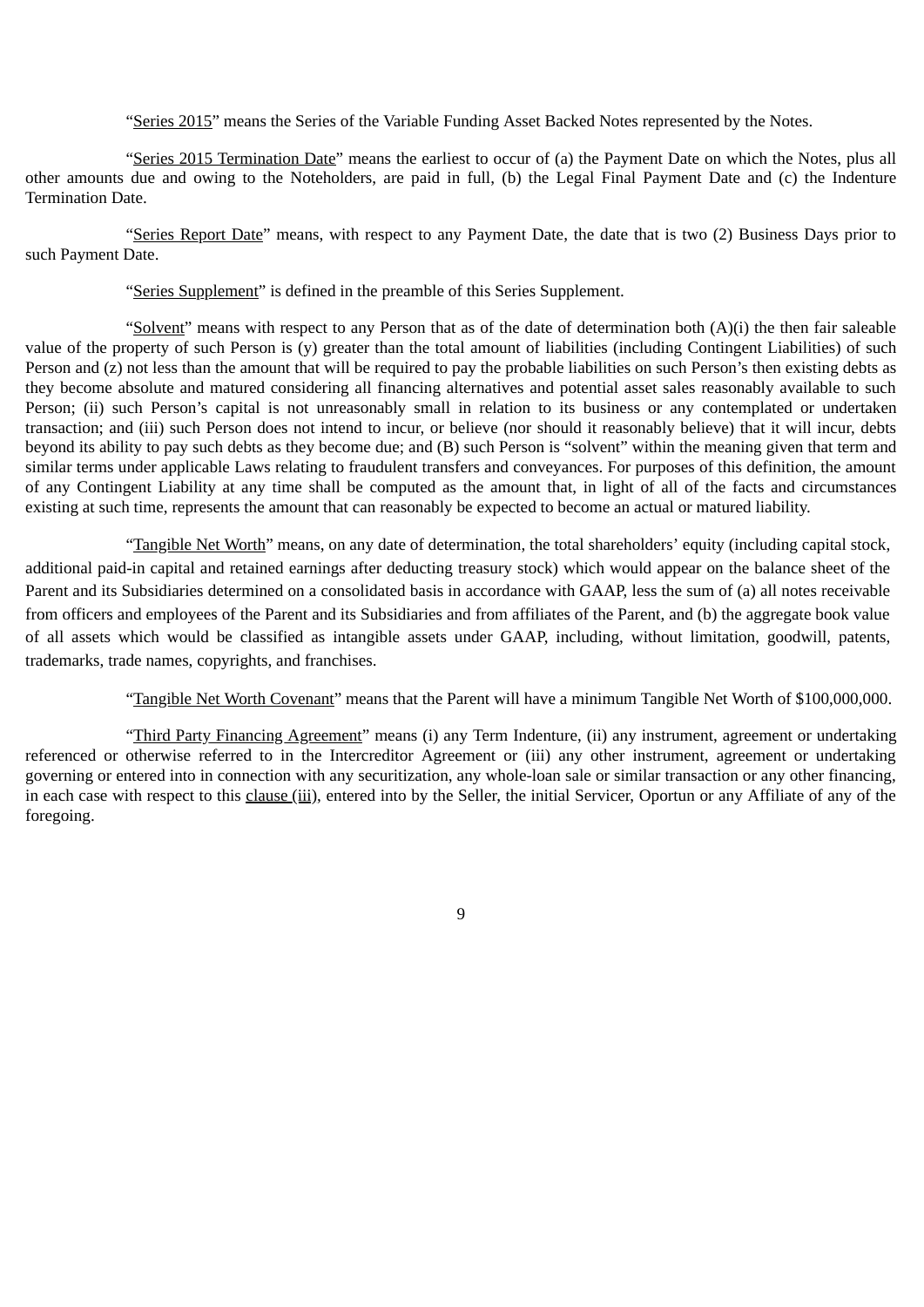"Three-Month Average Default Percentage" means, for any Monthly Period, the average Default Percentage for the three most recent Monthly Periods (which may include such Monthly Period), excluding any Monthly Period during which a Takeout Transaction occurred.

"Three-Month Average Defaulted Pool Receivable Percentage" means, for any Monthly Period, the average Defaulted Pool Receivable Percentage for such Monthly Period and the two prior Monthly Periods.

"Three-Month Average Delinquency Percentage" means, for any Monthly Period, the average Delinquency Percentage for the three most recent Monthly Periods (which may include such Monthly Period), excluding any Monthly Period during which a Takeout Transaction occurred.

"Three-Month Average Delinquent Pool Receivable Percentage" means, for any Monthly Period, the average Delinquent Pool Receivable Percentage for such Monthly Period and the two prior Monthly Periods.

"Three-Month Average Excess Spread Rate" means, for any Monthly Period, the average Excess Spread Rate for such Monthly Period and the two prior Monthly Periods.

"Unused Fee" has the meaning specified in the Fee Letter, as notified by the Issuer to the Back-Up Servicer and the Servicer in writing.

"Utilization Percentage" means, for any day of determination, a fraction, expressed as a percentage, (i) the numerator of which is the Aggregate Class A Note Principal on such day, and (ii) the denominator of which is the Class A Maximum Principal Amount on such day.

# SECTION 2. [Reserved.]

SECTION 3. Article 3 of the Base Indenture. Article 3 of the Indenture solely for the purposes of Series 2015 shall be read in its entirety as follows and shall be applicable only to the Notes:

## **ARTICLE 3**

# **INITIAL ISSUANCE OF NOTES AND INCREASES AND DECREASES OF THE PRINCIPAL BALANCE**

## Section 3.1. Initial Issuance; Procedure for Increases.

(a) Subject to satisfaction of the conditions precedent set forth in  $subsection(b)$  of this Section 3.1, on the Closing Date, the Issuer will issue the Class A Notes in accordance with Section 2.2 of the Base Indenture and Section 6 hereof in an aggregate initial principal amount of \$10,000,000. The Notes will be issued on the Closing Date pursuant to this subsection (a) only upon satisfaction of each of the following conditions with respect to such initial issuance: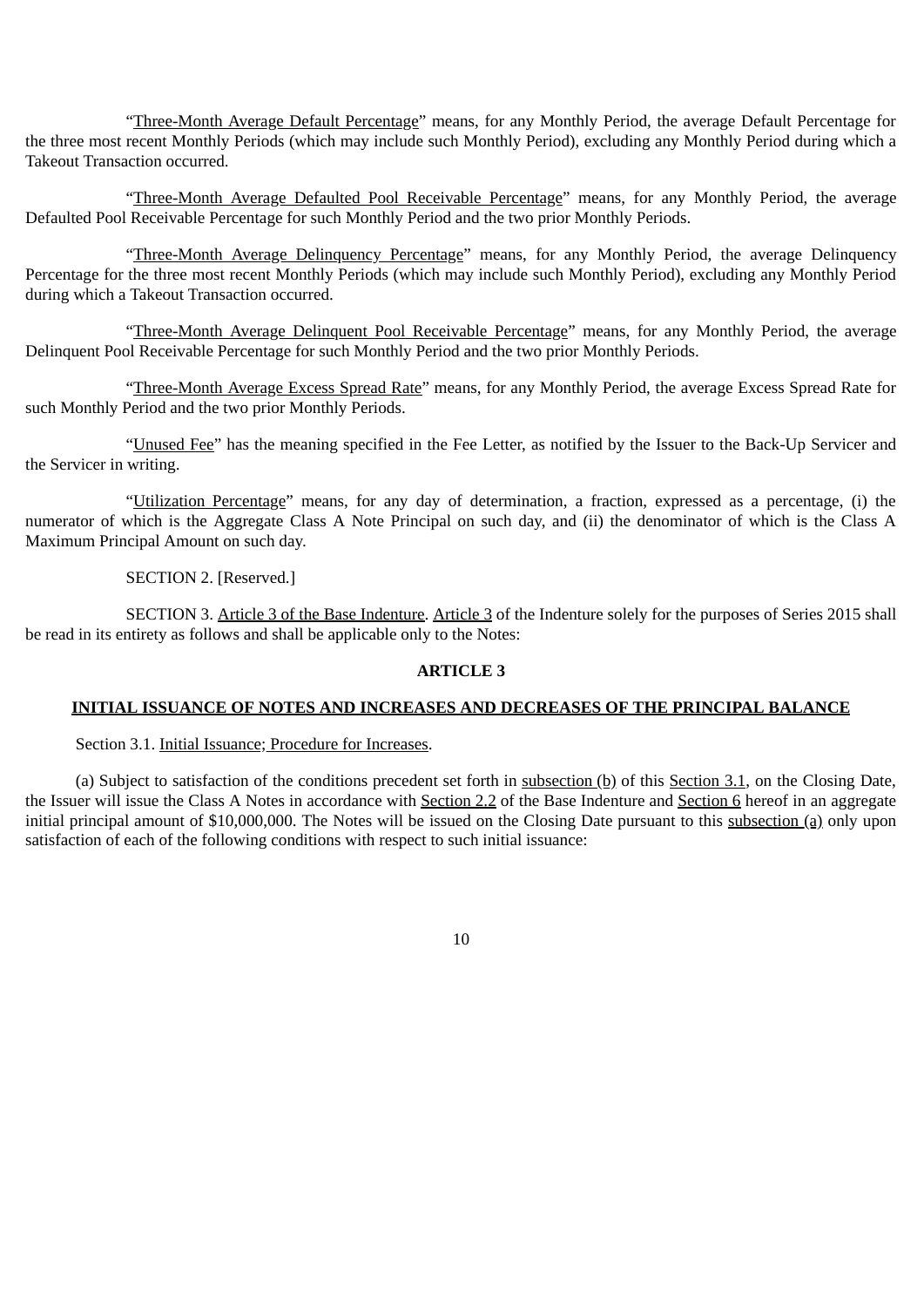#### (i) [Reserved];

(ii) Such issuance and the application of the proceeds thereof shall not result in the occurrence of (1) a Servicer Default, a Rapid Amortization Event or an Event of Default, or (2) an event or occurrence, which, with the passing of time or the giving of notice thereof, or both, would become a Servicer Default, a Rapid Amortization Event or an Event of Default;

(iii) The representations and warranties of the Issuer, the initial Servicer and the Seller set forth in this Agreement and the other Transaction Documents are true and correct as of the Closing Date (except to the extent they relate to an earlier or later date, and then as of such earlier or later date);

(iv) All required consents have been obtained and all other conditions precedent to the purchase of the Notes under the Note Purchase Agreement shall have been satisfied;

(v) [Reserved];

(vi) A certification (in form and substance satisfactory to the Required Noteholders) from the initial Servicer that the Overcollateralization Test is satisfied (after giving effect to such issuance); and

(vii) The proceeds of such Issuance shall be used solely in connection with the acquisition of Receivables and other Permissible Uses.

(b) On any Business Day during the Revolving Period (but no more than two (2) times during any calendar week), the Issuer may increase the Aggregate Class A Note Principal upon one (1) Business Day's prior notice to the Trustee, the Back-Up Servicer, any successor Servicer and the Noteholders (each such increase referred to as an "Increase"). Upon each Increase, the Trustee shall indicate in the Note Register such Increase. Any such Increase will be effective only upon satisfaction of each of the following conditions:

(i) The amount of each such Increase shall be equal to or greater than \$1,000,000 (and in integral multiples of \$10,000 in excess thereof);

(ii) After giving effect to such Increase, the Aggregate Class A Note Principal shall not exceed the Class A Maximum Principal Amount;

(iii) A certification (in form and substance satisfactory to the Required Noteholders) from the initial Servicer that the Overcollateralization Test is satisfied (after giving effect to such Increase);

(iv) Such Increase and the application of the proceeds thereof shall not result in the occurrence of (1) a Rapid Amortization Event, a Servicer Default or an Event of Default or (2) an event or occurrence, which, with the passing of time or the giving of notice thereof, or both, would become a Rapid Amortization Event, a Servicer Default or an Event of Default;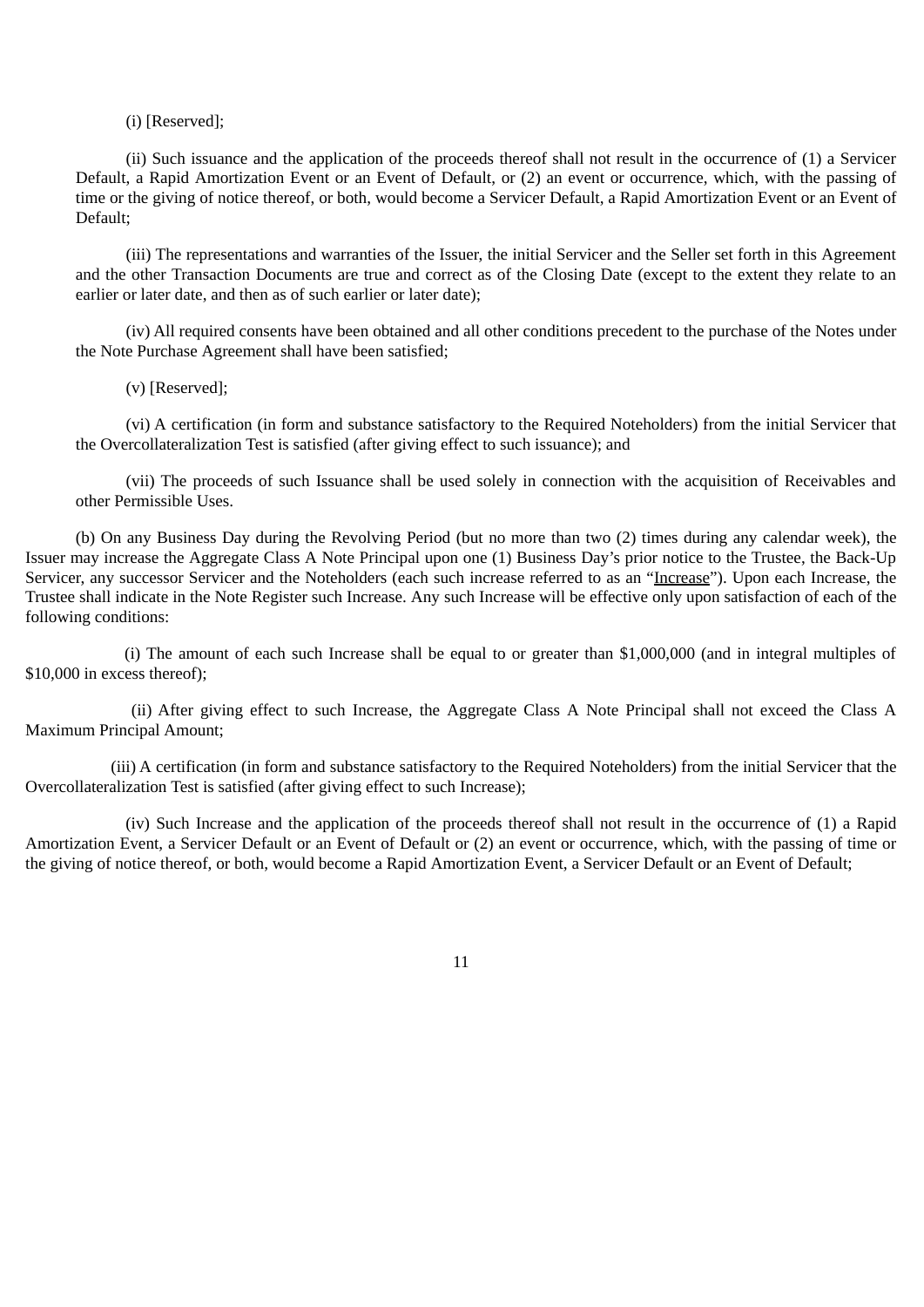(v) A certification of the initial Servicer (in form and substance satisfactory to the Trustee) to the Trustee that all conditions precedent for Increases under the Transaction Documents have been satisfied and that such Increase is authorized and permitted under the Transaction Documents; and

(vi) The representations and warranties of the Issuer, the initial Servicer and the Seller set forth in this Agreement and the other Transaction Documents are true and correct as of the date of such Increase (except to the extent they relate to an earlier or later date, and then as of such earlier or later date); and

(vii) All required consents, if any, have been obtained and all other conditions precedent for Increases under the Note Purchase Agreement have been satisfied.

No additional Notes may be issued by the Issuer without the consent of each Noteholder. For this purpose, an Increase pursuant to this Section 3.1(b) shall not constitute the issuance of additional Notes.

(c) Upon receipt of the proceeds of each such Increase by or on behalf of the Issuer, the Trustee shall, or shall cause the Transfer Agent and Registrar to, indicate in the Note Register the amount thereof.

(d) Each Increase shall comply with the terms and conditions set forth in the Note Purchase Agreement in addition to those set forth herein.

Section 3.2. Procedure for Decreases. On any Business Day, the Issuer may upon written notice to the Trustee, the Servicer, the Back-Up Servicer, any successor Servicer and the Noteholders (in accordance with the terms of the Note Purchase Agreement) deposit or cause to be deposited into the Collection Account amounts otherwise payable to the Issuer or other amounts so designated and distribute to the Class A Noteholders in respect of principal on the Class A Notes on the next Payment Date (in accordance with the priorities set forth in Section 5.15), an amount equal to the amount of such Decrease; provided, that, no Decrease shall reduce the Aggregate Class A Note Principal to less than \$2,500,000 unless the Aggregate Class A Note Principal is reduced to zero. Each such Decrease shall be on a pro rata basis for all Class A Notes and shall be in a minimum principal amount of \$1,000,000 (and in integral multiples of \$10,000 in excess thereof), unless such Decrease reduces the Aggregate Class A Note Principal to zero. Upon such Decrease, the Servicer shall reflect such Decrease in the Monthly Statement.

Section 3.3. Servicing Compensation. The Trustee, Back-Up Servicer and Successor Servicer Fees and Expenses (and, in the case of the initial Servicer, the Servicing Fee) and other fees, expenses and indemnity amounts owed to the Trustee, Collateral Trustee, Securities Intermediary, Depositary Bank, Back-Up Servicer and successor Servicer shall be paid by the cash flows from the Trust Estate and in no event shall the Trustee be liable therefor. The portion of the foregoing amounts allocable to Series 2015 shall be payable to the Trustee, Servicer and Back-Up Servicer, as applicable, solely to the extent amounts are available for distribution in respect thereof pursuant to Section 5.15.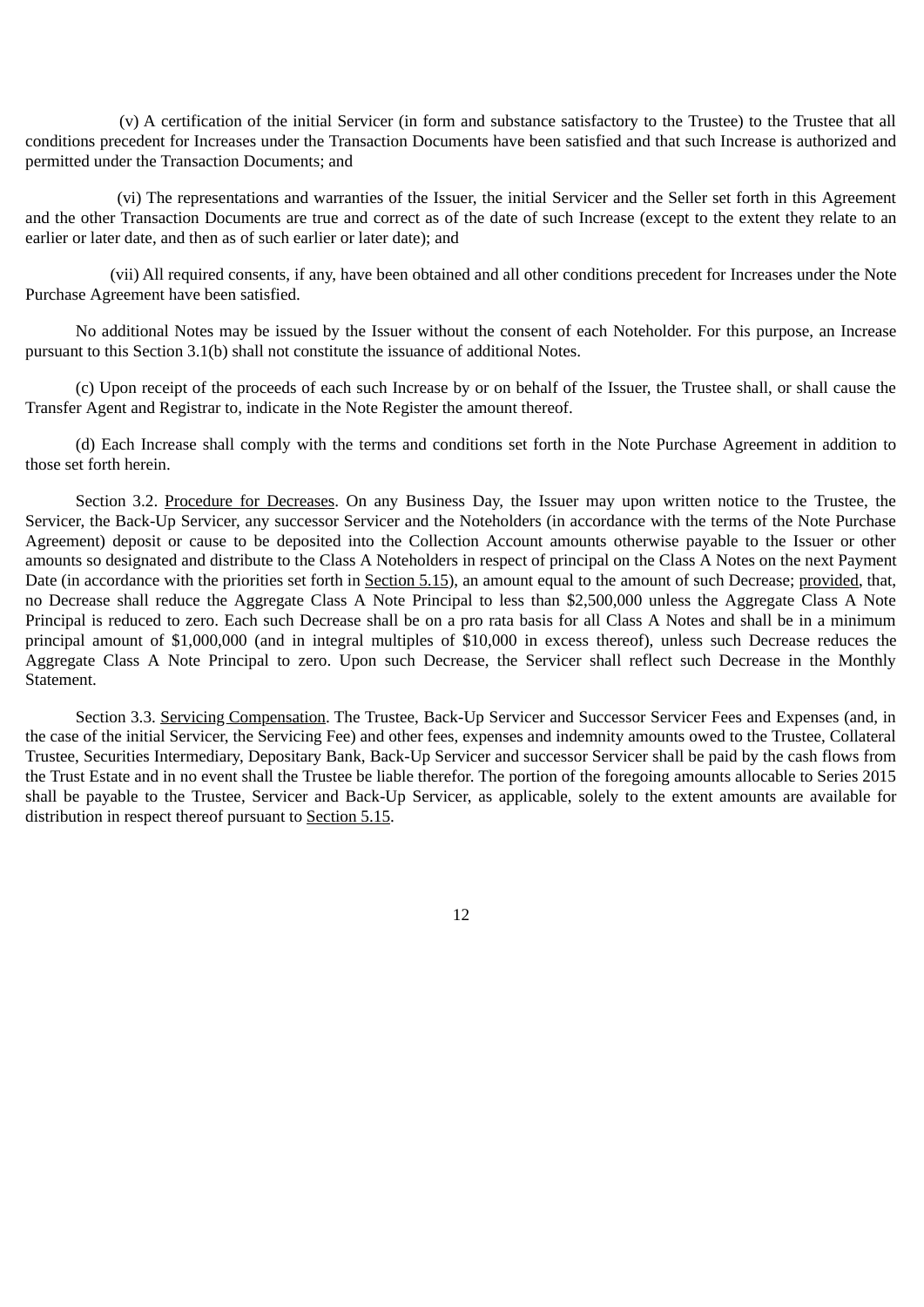# SECTION 4. Optional Redemption.

(a) Other than as set forth in Section 3.2, the Notes shall be subject to redemption by the Issuer in whole but not in part, at its option, in accordance with the terms specified in Article 14 of the Base Indenture, on any Payment Date on or after the Scheduled Amortization Period Commencement Date.

(b) The redemption price for the Notes will be equal to the Redemption Price as of the applicable Payment Date.

SECTION 5. Delivery and Payment for the Notes. The Trustee shall execute, authenticate and deliver the Notes in accordance with Section 2.4 of the Base Indenture and Section 6 below.

## SECTION 6. Form of Delivery of the Notes; Depository; Denominations; Transfer Provisions.

(a) The Notes shall be delivered as Registered Notes in definitive form as provided in the Base Indenture. The Class A Notes shall initially be registered in the names of Jefferies Funding LLC, Goldman Sachs Bank USA and Morgan Stanley Bank, N.A.

## (b) [Reserved].

(c) The Notes will be issuable and transferable in minimum denominations of \$500,000 and in integral multiples of \$10,000 in excess thereof.

(d) During the Revolving Period, any purchaser of the Notes shall be required to sign the Note Purchase Agreement or an Assignment Agreement.

(e) Each Holder of the Notes shall be deemed to have represented and agreed that:

(1) it is a "qualified institutional buyer" as defined in Rule 144A under the Securities Act and is aware that the resale or transfer is being made pursuant to an applicable exemption from the registration requirements of the Securities Act and in compliance with the Note Purchase Agreement and all applicable securities laws of any state of the United States or any other jurisdiction;

(2) the Notes have not been and will not be registered under the Securities Act;

(3) in addition to the legend set forth in Section 2.9 of the Base Indenture, the following legend will be placed on the Class A Notes unless the Issuer determines otherwise in compliance with applicable law:

THE HOLDER OF THIS NOTE BY ITS ACCEPTANCE HEREOF AGREES THAT IN ALL CASES IT WILL NOT RESELL OR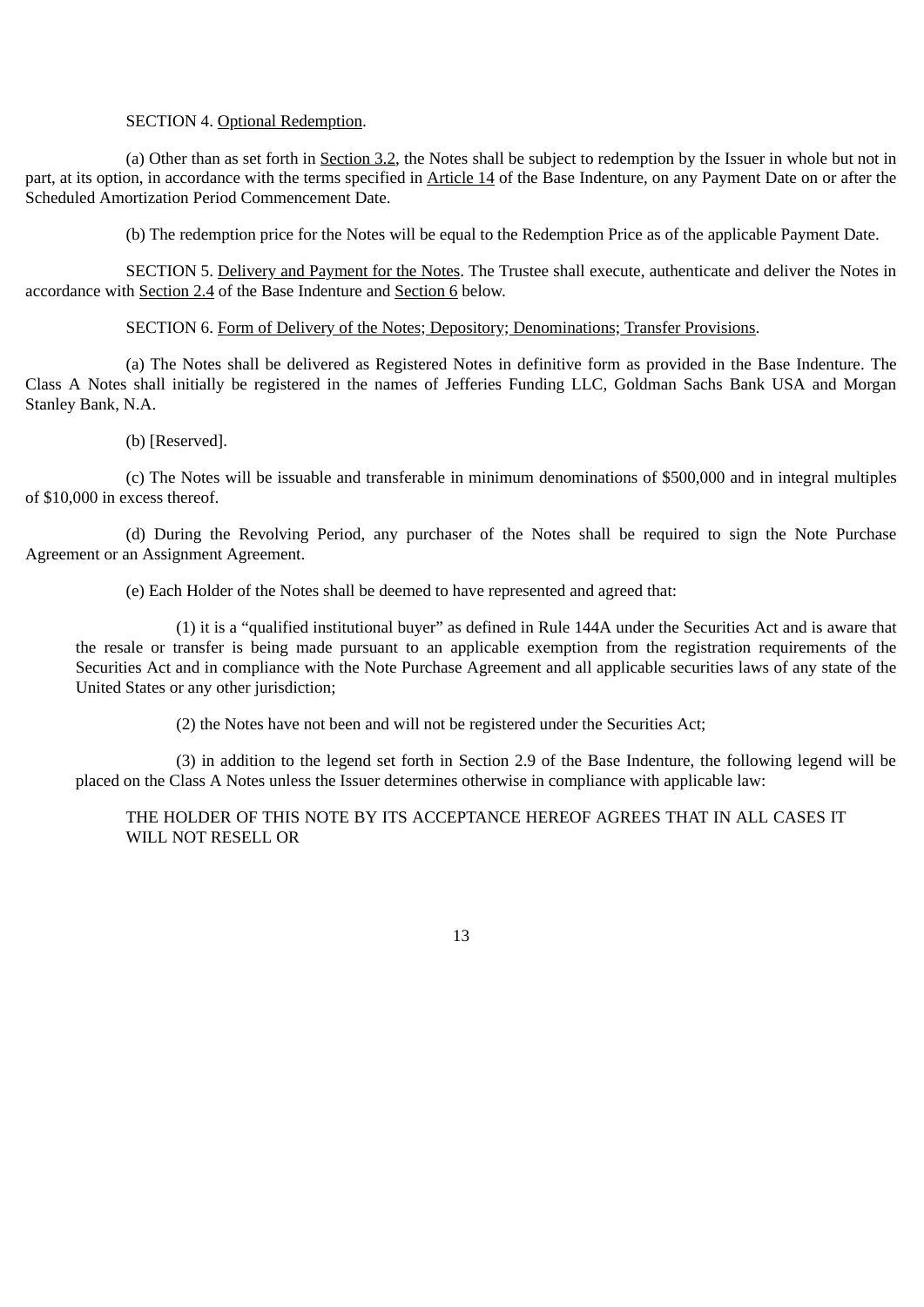OTHERWISE TRANSFER THIS NOTE EXCEPT IN ACCORDANCE WITH THE APPLICABLE SECURITIES LAWS OF ANY STATE OF THE UNITED STATES OR ANY OTHER APPLICABLE JURISDICTION AND IF REQUESTED BY THE TRUSTEE, AGREES TO FURNISH A TAXPAYER IDENTIFICATION CERTIFICATION ON FORM W-9, W-8BEN, W-8BEN-E OR W-8ECI, AS APPLICABLE, FOR THE PROPOSED TRANSFEREE.

EACH HOLDER OF THIS NOTE WILL NOT TRANSFER THIS NOTE OR ANY BENEFICIAL INTEREST HEREIN EXCEPT TO A PURCHASER WHO CAN MAKE THE ABOVE REPRESENTATIONS AND AGREEMENTS ON BEHALF OF ITSELF AND EACH ACCOUNT FOR WHICH IT IS PURCHASING.

(4) the Trustee, the Issuer, the initial purchasers and their Affiliates and others will rely upon the truth and accuracy of the foregoing representations and agreements and agrees that if any of the representations or agreements deemed to have been made by its purchase of such Notes cease to be accurate and complete, it will promptly notify the Issuer and the initial purchasers in writing;

(5) if it is acquiring any Notes as a fiduciary or agent for one or more investor accounts, it has sole investment discretion with respect to each such account and it has full power to make the foregoing representations and agreements with respect to each such account; and

(6) either (i) it is not a Benefit Plan Investor or a governmental or other plan subject to Similar Law, or (ii) (a) the purchase and holding of the Note (or any interest therein) will not give rise to a non-exempt prohibited transaction under Section 406 of ERISA or Section 4975 of the Code or a violation of Similar Law and (b) it acknowledges and agrees that the Class A Notes are not eligible for acquisition by Benefit Plan Investors at any time that the Class A Notes have been characterized as other than indebtedness for applicable local law purposes.

In addition, such transferee, unless it is a party to the Note Purchase Agreement, shall be responsible for providing additional information or certification, as reasonably requested by the Trustee or the Issuer, to support the truth and accuracy of the foregoing representations and agreements, it being understood that such additional information is not intended to create additional restrictions on the transfer of the Notes.

SECTION 7. Article 5 of the Base Indenture. Sections 5.1, 5.2, 5.3, 5.4, 5.5, 5.6, 5.7 and 5.8 of the Base Indenture shall be read in their entirety as provided in the Base Indenture. The following provisions, however, shall constitute part of Article 5 of the Indenture solely for purposes of Series 2015 and shall be applicable only to the Notes.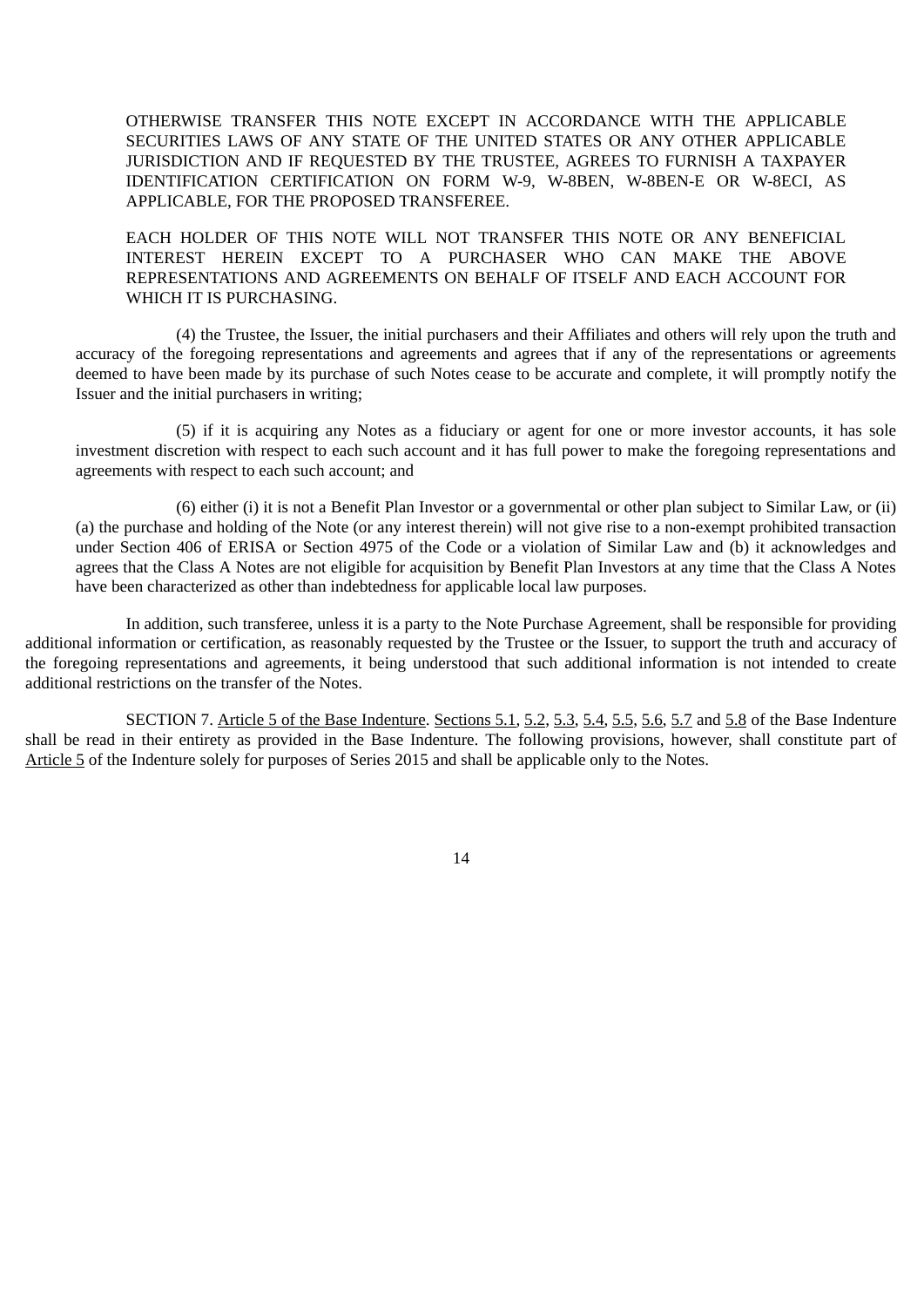#### **ARTICLE 5**

## **ALLOCATION AND APPLICATION OF COLLECTIONS**

Section 5.9. [Reserved].

Section 5.10. [Reserved].

Section 5.11. [Reserved].

Section 5.12. Determination of Monthly Interest. The amount of monthly interest payable on the Class A Notes on each Payment Date will be determined by the Servicer as of each Determination Date and will be an amount for each day during the related Interest Period equal to the product of (i) 1/360, times (ii) the Class A Note Rate in effect on such day, times (iii) the Aggregate Class A Note Principal on such day (the "Class A Monthly Interest").

In addition to the Class A Monthly Interest, an amount equal to the sum of (i) the amount of any unpaid Class A Deficiency Amount, as defined below, plus (ii) an amount for each day during the related Interest Period equal to the product of (A) 1/360, times (B) the Class A Note Rate in effect on such day, times (C) any Class A Deficiency Amount, as defined below (or the portion thereof which has not theretofore been paid to the Class A Noteholders), will also be payable to the Class A Noteholders (such aggregate amount for any Interest Period being herein called the "Class A Additional Interest"). The "Class A Deficiency Amount" for any Determination Date shall be equal to the excess, if any, of (x) the sum of (i) the Class A Monthly Interest and the Class A Additional Interest, in each case for the Interest Period ended immediately prior to the preceding Payment Date, plus (ii) any Class A Deficiency Amount for the preceding period, over (y) the amount actually paid in respect thereof on the preceding Payment Date; provided, however, that the Class A Deficiency Amount on the first Determination Date shall be zero.

Section 5.13. [Reserved].

Section 5.14 [Reserved].

Section 5.15. Monthly Payments. On or before the Business Day immediately preceding each Payment Date, the Servicer shall instruct the Trustee in writing (which writing shall be substantially in the form of the Monthly Servicer Report attached as Exhibit A-1 to the Servicing Agreement) to withdraw, and the Trustee, acting in accordance with such instructions, shall withdraw on such Payment Date, from the Collection Account an amount equal to the Distributable Funds for such Payment Date and such amount shall be distributed by the Trustee on such Payment Date in the following priority to the extent of funds available therefor:

(i) *first*, to the Trustee, the Collateral Trustee, the Securities Intermediary, the Depositary Bank, the Back-Up Servicer, and any successor Servicer (distributed on a *pari passu* and *pro rata* basis), an amount equal to the accrued and unpaid Trustee, Back-Up Servicer and Successor Servicer Fees and Expenses for such Payment Date (plus the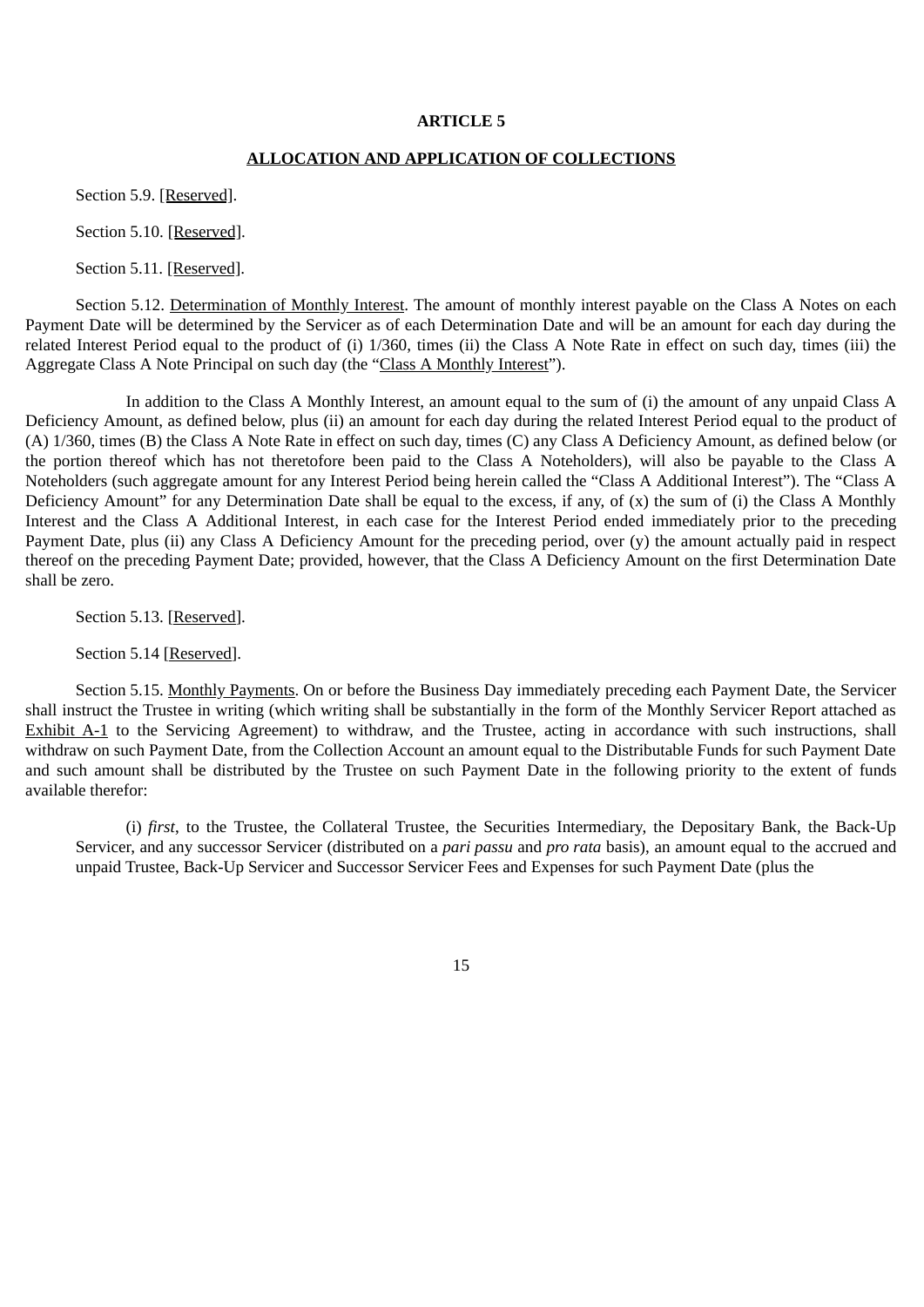Trustee, Back-Up Servicer and Successor Servicer Fees and Expenses due but not paid on any prior Payment Date);

(ii) *second*, if PF Servicing, LLC is the Servicer, to the Servicer an amount equal to the accrued and unpaid Servicing Fee for such Payment Date (plus any Servicing Fee due but not paid on any prior Payment Date);

(iii) *third*, (A) to the Class A Noteholders, an amount equal to the sum of (I) the Class A Monthly Interest for such Payment Date, plus (II) the amount of any Class A Deficiency Amount for such Payment Date, plus (III) the amount of any Class A Additional Interest for such Payment Date (collectively, the "Class A Required Interest Distribution"), and (B) to the Purchasers, an amount equal to the aggregate accrued and unpaid Unused Fees during the prior Monthly Period;

(iv) *fourth*, to the Class A Noteholders, the Borrowing Base Shortfall, if any;

(v) *fifth*, to the Class A Noteholders, any other amounts payable thereto (excluding the Aggregate Class A Note Principal but including any unreimbursed fees, expenses and indemnity amounts) pursuant to the Transaction Documents;

(vi) *sixth*, during the Amortization Period and at any time on or after the Legal Final Payment Date, to the Class A Noteholders, all remaining amounts until the Class A Notes have been paid in full;

(vii) *seventh*, to the Trustee, the Collateral Trustee, the Securities Intermediary, the Depositary Bank, the Back-Up Servicer, and any successor Servicer (distributed on a *pari passu* and *pro rata* basis), an amount equal to any unreimbursed fees, expenses and indemnity amounts (including, without limitation, any Transition Costs not paid pursuant to clause (i) above) of the Trustee, the Collateral Trustee, the Securities Intermediary, the Depositary Bank, the Back-Up Servicer, and any successor Servicer;

(viii) *eighth*, during the Revolving Period and so long as no Rapid Amortization Event, Servicer Default, Event of Default or Block Event (as defined in the Note Purchase Agreement) has occurred the balance, if any, shall be distributed to the Issuer ("Residual Payments").

Section 5.16. Servicer's Failure to Make a Deposit or Payment. The Trustee shall not have any liability for any failure or delay in making the payments or deposits described herein resulting from a failure or delay by the Servicer to make, or give instructions to make, such payment or deposit in accordance with the terms herein. If the Servicer fails to make, or give instructions to make, any payment, deposit or withdrawal required to be made or given by the Servicer at the time specified in the Base Indenture or this Series Supplement (including applicable grace periods), the Trustee shall make such payment, deposit or withdrawal from the applicable Trust Account without instruction from the Servicer. The Trustee shall be required to make any such payment, deposit or withdrawal hereunder only to the extent that the Trustee has sufficient information to allow it to determine the amount thereof. The Servicer shall, upon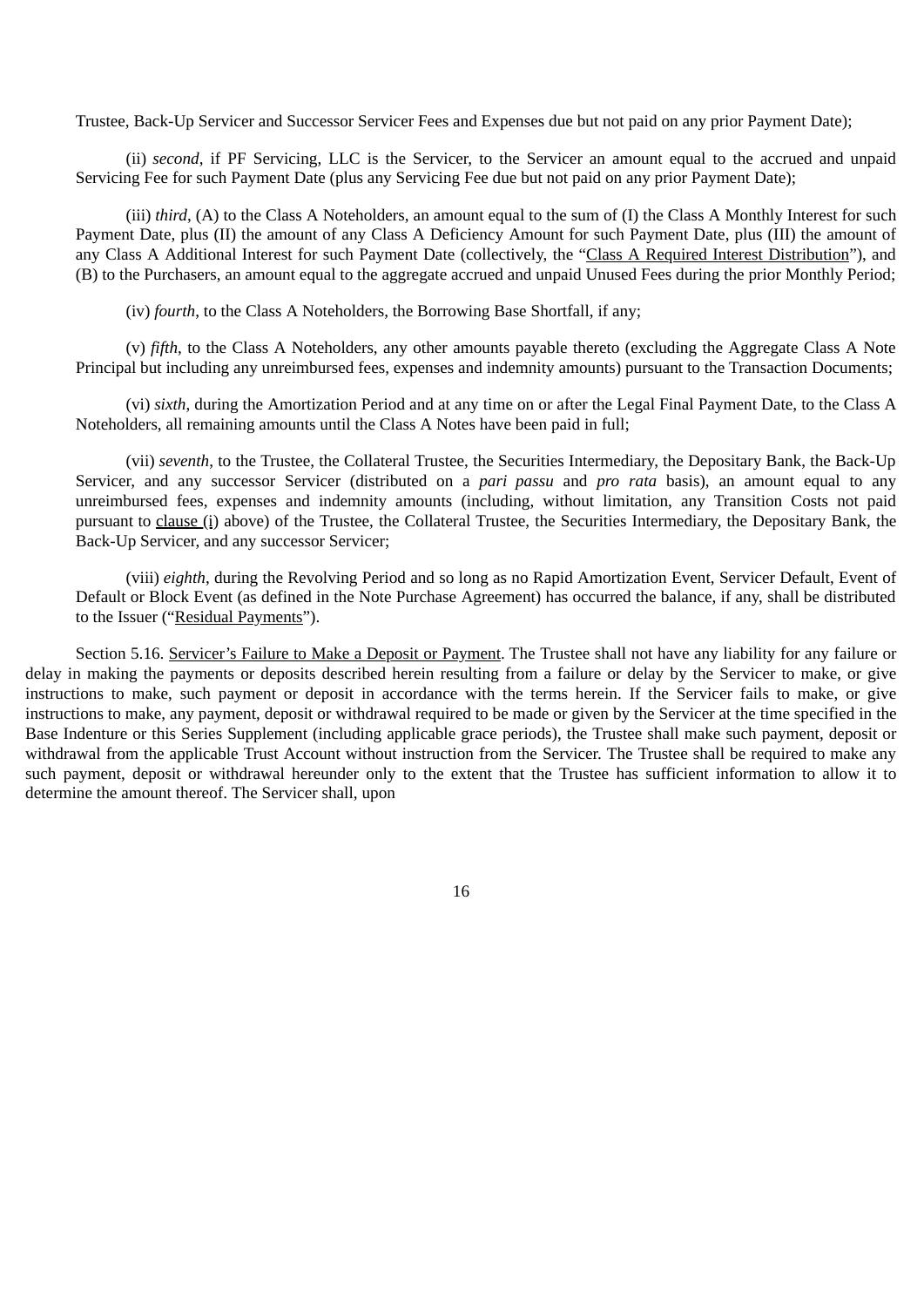reasonable request of the Trustee, promptly provide the Trustee with all information necessary and in its possession to allow the Trustee to make such payment, deposit or withdrawal. Such funds or the proceeds of such withdrawal shall be applied by the Trustee in the manner in which such payment or deposit should have been made (or instructed to be made) by the Servicer.

## Section 5.17. Determination of One-Month LIBOR.

(a) On each Business Day, the Calculation Agent shall determine One-Month LIBOR on the basis of the rate for Dollar deposits for a period equal to one month which appears on Reuters Page LIBOR01 as of 11:00 a.m. (London time) on such Business Day (or such other page as may replace such page on that service or other service or services as may be nominated by ICE Benchmark Administration Limited or any successor organization for the purpose of displaying London interbank offered rates of U.S. dollar deposits for a one-month period) and shall send to the Servicer and the Issuer, by facsimile or e-mail, notification of One-Month LIBOR for such Business Day.

(b) If on any Business Day such rate does not appear on Reuters Page LIBOR01 (or such other page), then the Class A Note Rate shall be determined by the Calculation Agent by reference to the Alternative Rate and communicated to the Servicer and the Issuer, by facsimile or e-mail.

(c) On each Determination Date related to a Payment Date, prior to 3:00 p.m. (New York time), the Calculation Agent shall send to the Servicer, the Issuer and the Noteholders, by facsimile or e-mail, notification of One-Month LIBOR or the Alternative Rate for each day during the prior Interest Period.

(d) If the Required Noteholders provide notice in writing to the Issuer and the Servicer of their determination (which determination shall be final and conclusive, absent manifest error) that either (i) (A) the circumstances set forth in Section 5.17(b) have arisen and are unlikely to be temporary, or (B) the circumstances set forth in Section 5.17(b) have not arisen but the applicable supervisor or administrator (if any) of One-Month LIBOR or a Governmental Authority having jurisdiction over any Class A Noteholder has made a public statement identifying the specific date after which One-Month LIBOR shall no longer be used for determining interest rates for loans (either such date, a "LIBOR Termination Date"), or (ii) a rate other than One-Month LIBOR has become a widely recognized benchmark rate for newly originated loans in Dollars in the U.S. market, then the Required Noteholders and the Issuer shall endeavor to establish a replacement index for One-Month LIBOR and make adjustments to applicable margins and related amendments to this Series Supplement as referred to below such that, to the extent practicable, the all-in Class A Monthly Interest based on the replacement index will be substantially equivalent to the all-in Class A Monthly Interest based on One-Month LIBOR in effect prior to its replacement.

Subject to Section 13.2 of the Base Indenture, the Issuer and the Indenture Trustee shall enter into an amendment to this Series Supplement to reflect the replacement index, the adjusted margins and such other related amendments as may be appropriate, as determined by the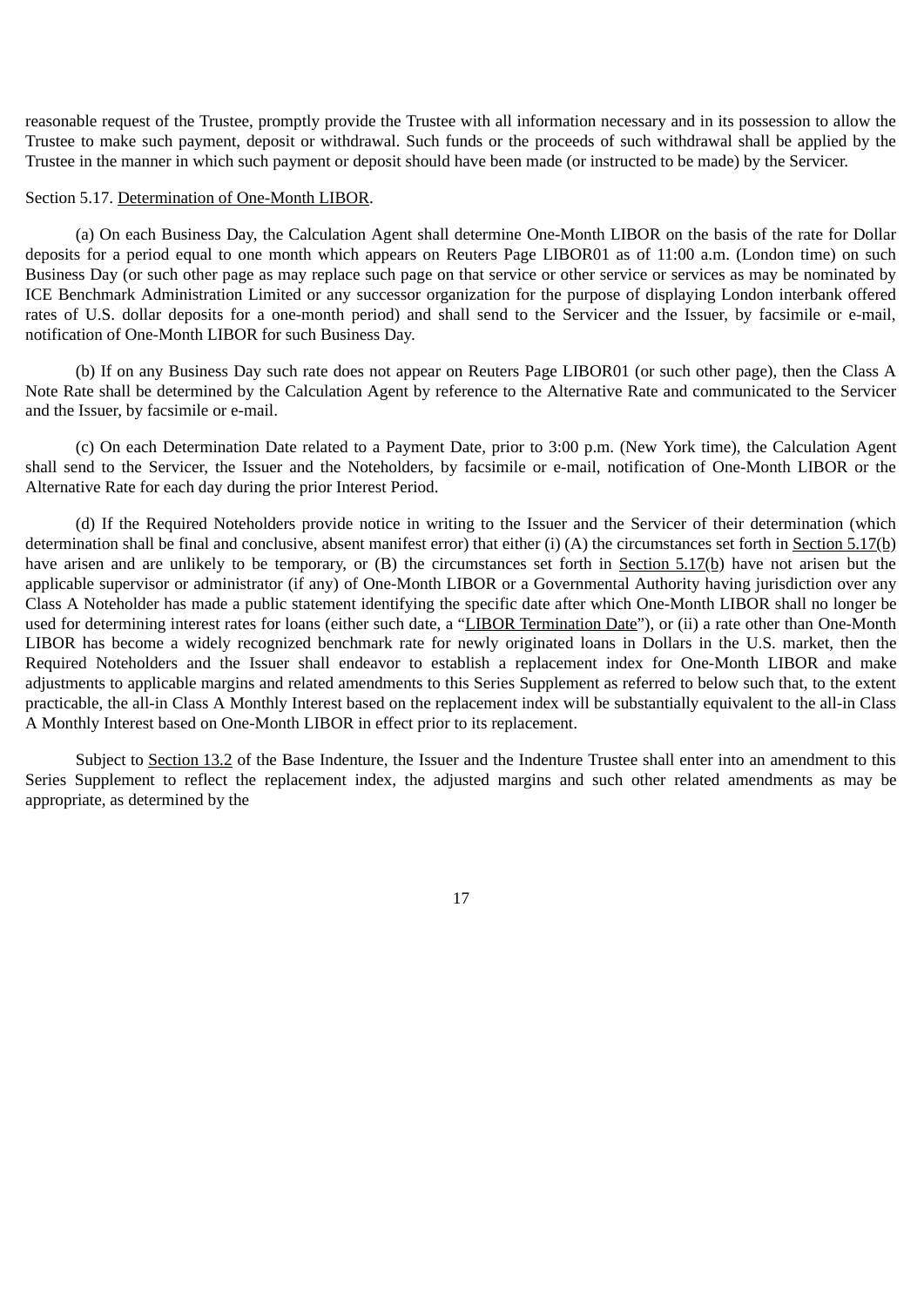Required Noteholders and the Issuer, for the implementation and administration of the replacement index-based rate.

Selection of the replacement index, adjustments to the applicable margins, and amendments to this Series Supplement (i) will be determined with due consideration to the then-current market practices for determining and implementing a rate of interest for newly originated loans in the United States and loans converted from a rate based on One-Month LIBOR to a replacement index-based rate, and (ii) may also reflect adjustments to account for (A) the effects of the transition from One-Month LIBOR to the replacement index and (B) yield- or risk-based differences between One-Month LIBOR and the replacement index.

Following the occurrence of a LIBOR Termination Date, until an amendment reflecting a new replacement index in accordance with this Section  $5.17(d)$  is effective, the Class A Note Rate shall be determined by the Calculation Agent by reference to the Alternative Rate and communicated to the Servicer and the Issuer, by facsimile or e-mail.

Section 5.18. Series Termination. On the Series 2015 Termination Date, the unpaid principal amount of the Class A Notes shall be due and payable.

SECTION 8. Article 6 of the Base Indenture. Article 6 of the Base Indenture shall read in its entirety as follows and shall be applicable only to the Noteholders:

#### **ARTICLE 6**

# **DISTRIBUTIONS AND REPORTS**

#### Section 6.1. Distributions.

(a) On each Payment Date, the Trustee shall distribute (in accordance with the Monthly Servicer Report delivered by the Servicer on or before the related Series Report Date pursuant to subsection 2.09(a) of the Servicing Agreement) to each Noteholder of record on the immediately preceding Record Date (other than as provided in Section 12.5 respecting a final distribution), such Noteholder's pro rata share (based on the Class A Note Principal held by such Noteholder) of the amounts that are payable to the Noteholders pursuant to Section 5.15 by wire transfer to an account designated by such Noteholders.

(b) Notwithstanding anything to the contrary contained in the Base Indenture or this Series Supplement, if the amount distributable in respect of principal on the Notes on any Payment Date is less than one dollar, then no such distribution of principal need be made on such Payment Date to the Noteholders.

## Section 6.2. Monthly Statement.

(a) On or before each Series Report Date, the Trustee shall make available electronically to each Noteholder and each Notice Person, a statement in substantially the form of Exhibit B hereto (a "Monthly Statement") prepared by the Servicer (with respect to clause (xiii), (xiv) and (xv) below, solely so long as PF Servicing, LLC is Servicer) and delivered to the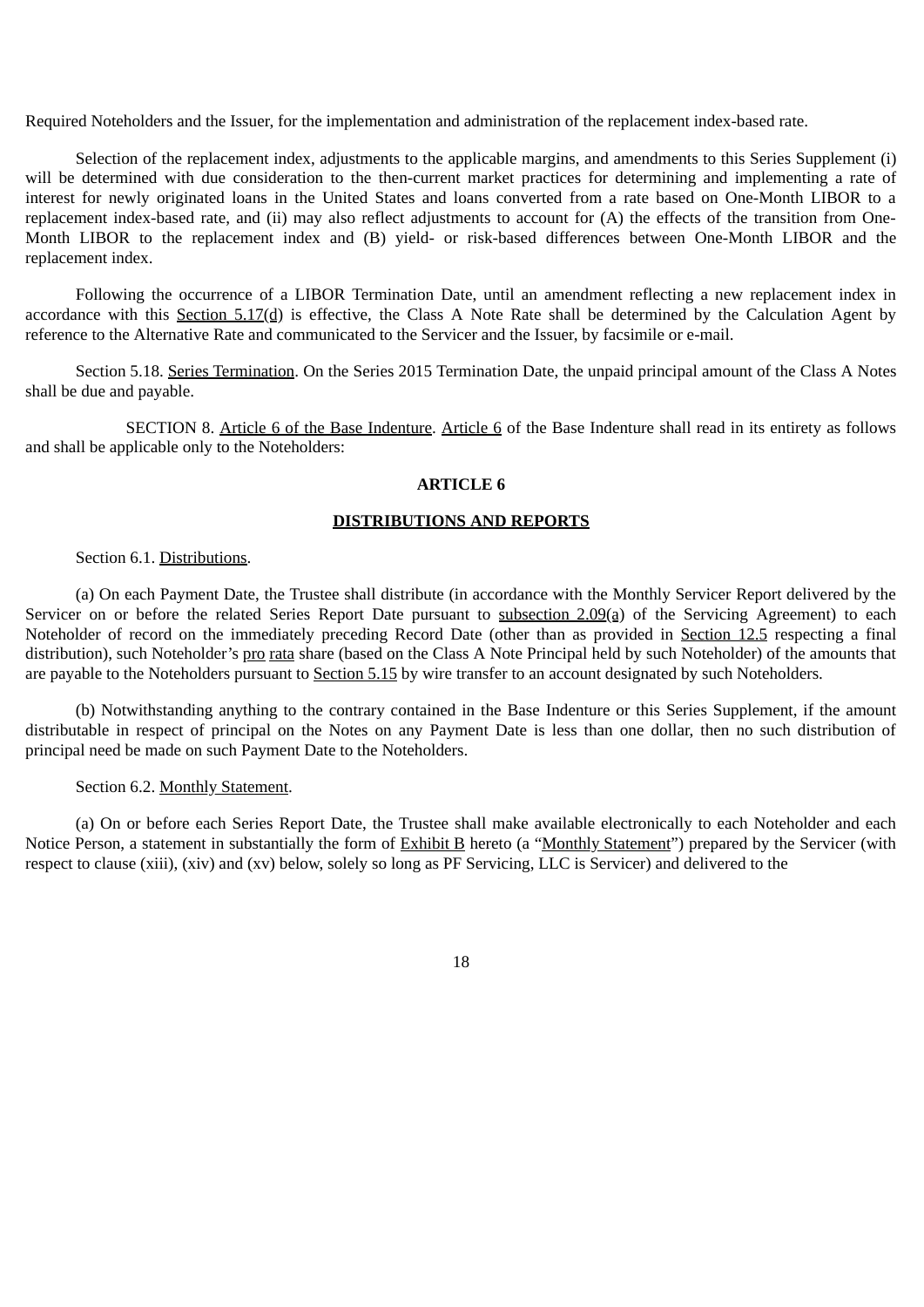Trustee on the preceding Determination Date and setting forth, among other things, the following information:

(i) the amount of Collections (including a breakdown of Finance Charges vs. principal Collections) received during the related Monthly Period;

(ii) the amount of Available Funds and Distributable Funds on deposit in the Collection Account on the related Determination Date;

(iii) the amount of Trustee, Back-Up Servicer and Successor Servicer Fees and Expenses, Class A Monthly Interest, Class A Deficiency Amount, Class A Additional Interest and Unused Fee, respectively;

(iv) the amount of the Servicing Fee for such Payment Date;

(v) the total amount to be distributed to each Class A Noteholders on such Payment Date;

(vi) (a) the Aggregate Class A Note Principal and (b) the Class A Note Principal of each Purchaser, in each case, as of the end of the day on the Payment Date;

(vii) the amount of any Increases and Decreases in the Notes during the related Monthly Period;

(viii) One-Month LIBOR for each day during the related Interest Period;

(ix) the aggregate amount of Receivables that became Defaulted Receivables during the related Monthly Period;

(x) the date on which the Amortization Period commenced, if applicable;

(xi) [Reserved];

(xii) the aggregate Outstanding Receivables Balance of Receivables which were 1-29 days, 30-59 days, 60-89 days, and 90-119 days delinquent, respectively, as of the end of the preceding Monthly Period;

(xiii) the (a) Liabilities, (b) Tangible Net Worth and (c) Leverage Ratio, in each case, of the Parent as of the end of the second preceding Monthly Period (including, in each case, each of the components thereof);

(xiv) the aggregate amount of cash and Cash Equivalents of the Seller as of the end of the second preceding Monthly Period;

(xv) whether any of the Financial Covenants as of the end of the second preceding Monthly Period or Monthly Collateral Performance Tests as of the end of the preceding Monthly Period, in each case have been breached;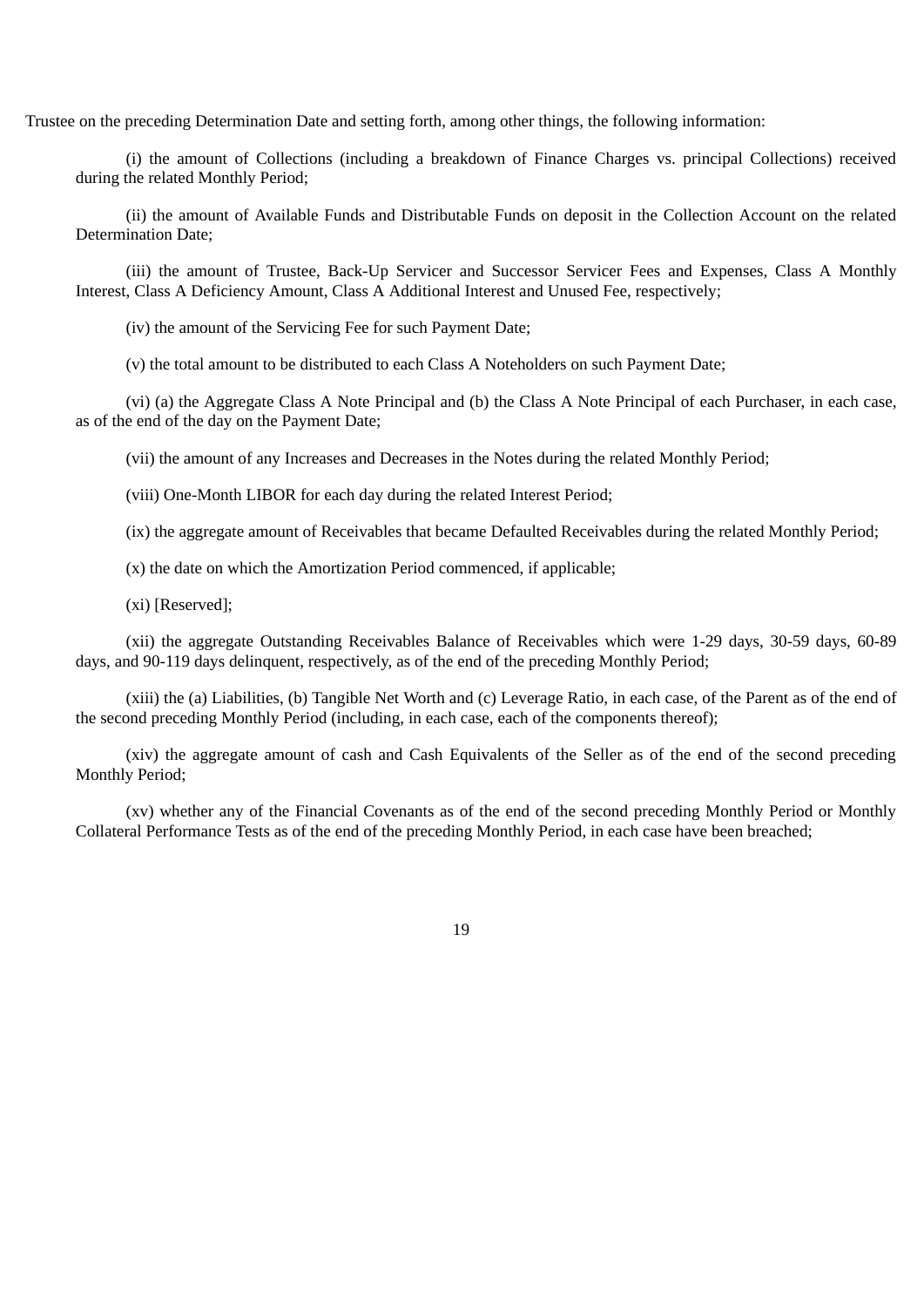(xvi) the aggregate Outstanding Receivables Balance of all Delinquent Receivables as of the end of the preceding Monthly Period;

(xvii) the aggregate Outstanding Receivables Balance of all Receivables that became Defaulted Receivables during the preceding Monthly Period;

(xviii) the aggregate outstanding principal balance of all Delinquent Pool Receivables as of the end of the preceding Monthly Period;

(xix) the aggregate outstanding principal balance of all Pool Receivables that became Defaulted Pool Receivables during the preceding Monthly Period;

(xx) the Excess Spread Rate for the preceding Monthly Period;

(xxi) the aggregate Outstanding Receivables Balance of all Eligible Receivables as of the end of the preceding Monthly Period;

(xxii) the aggregate outstanding principal balance of all Pool Receivables as of the end of the preceding Monthly Period; and

(xxiii) the amount and calculation of each excess concentration set forth in the definition of "Concentration Limits" as of the end of the preceding Monthly Period.

On or before each Series Report Date, to the extent the Servicer provides such information to the Trustee, the Trustee will make available the monthly Servicer statement via the Trustee's Internet website and, with the consent or at the direction of the Issuer, such other information regarding the Notes and/or the Receivables as the Trustee may have in its possession, but only with the use of a password provided by the Trustee; provided, however, the Trustee shall have no obligation to provide such information described in this Section 6.2 until it has received the requisite information from the Issuer or the Servicer and the applicable Noteholder has completed the information necessary to obtain a password from the Trustee. The Trustee will make no representation or warranties as to the accuracy or completeness of such documents and will assume no responsibility therefor.

(b) The Trustee's internet website, as of the Trustee Replacement Date, shall be located at "www.wilmingtontrustconnect.com" or at such other address as shall be specified by the Trustee from time to time in writing to the Noteholders. In connection with providing access to the Trustee's internet website, the Trustee may require registration and the acceptance of a disclaimer. The Trustee shall not be liable for information disseminated in accordance with this Series Supplement.

(c) Annual Tax Statement. To the extent required by the Code or the Treasury regulations thereunder, on or before January 31 of each calendar year, the Trustee shall distribute to each Person who at any time during the preceding calendar year was a Noteholder, a statement prepared by the Servicer containing the information required to be contained in the regular monthly report to Noteholders, as set forth in subclauses (iii),  $(v)$  and  $(vi)$  above, aggregated for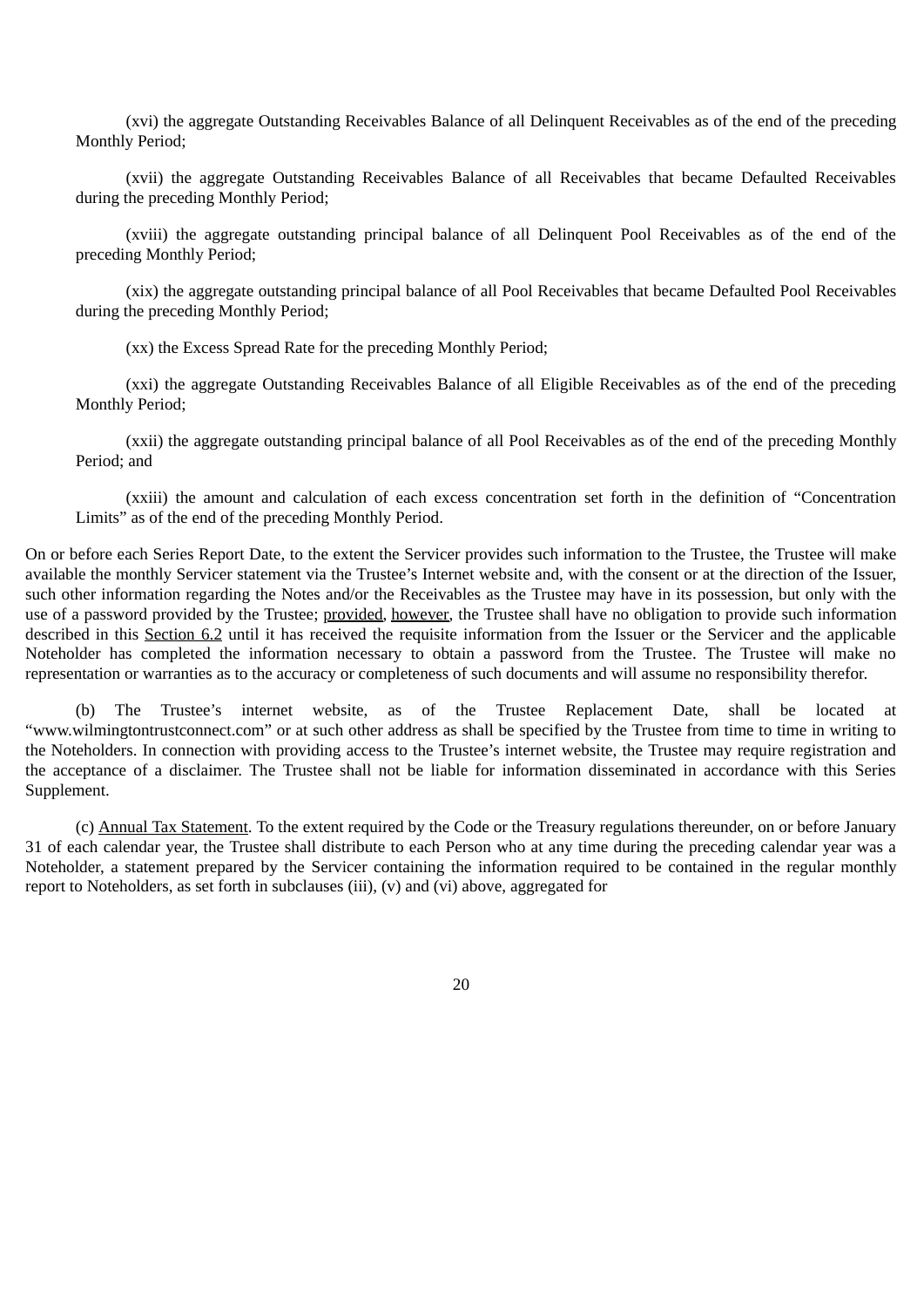such calendar year, and a statement prepared by the initial Servicer or the Issuer with such other customary information (consistent with the treatment of the Notes as debt) required by applicable tax Law to be distributed to the Noteholders. Such obligations of the Trustee shall be deemed to have been satisfied to the extent that substantially comparable information shall be provided by the Trustee pursuant to any requirements of the Code as from time to time in effect.

Section 6.3. Issuer Payments. The Issuer agrees to pay, and the Issuer agrees to instruct the Servicer and the Trustee to pay, all amounts payable by it with respect to the Notes, this Indenture and each of the other Transaction Documents to the applicable account designated by the Person to which such amount is owing. All such amounts to be paid by the Issuer shall be paid no later than 3:00 p.m. (New York time) on the day when due as determined in accordance with this Indenture and each of the other Transaction Documents, in lawful money of the United States in immediately available funds. Amounts received after that time shall be deemed to have been received on the next Business Day and shall bear interest at the Default Rate, which interest shall be payable on demand.

SECTION 9. [Reserved].

SECTION 10. Article 7 of the Base Indenture. Article 7 of the Base Indenture shall read in its entirety as follows:

## **ARTICLE 7**

# **REPRESENTATIONS AND WARRANTIES OF THE ISSUER**

SECTION 7.1. Representations and Warranties of the Issuer. The Issuer hereby represents and warrants to the Trustee and each of the Secured Parties that:

(a) Organization and Good Standing, etc. The Issuer has been duly organized and is validly existing and in good standing under the Laws of the State of Delaware, with power and authority to own its properties and to conduct its respective businesses as such properties are presently owned and such business is presently conducted. The Issuer is not organized under the Laws of any other jurisdiction or Governmental Authority. The Issuer is duly licensed or qualified to do business as a foreign entity in good standing in the jurisdiction where its principal place of business and chief executive office is located and in each other jurisdiction in which the failure to be so licensed or qualified would be reasonably likely to have a Material Adverse Effect.

(b) Power and Authority; Due Authorization. The Issuer has (a) all necessary power, authority and legal right to (i) execute, deliver and perform its obligations under this Indenture and each of the other Transaction Documents to which it is a party and (b) duly authorized, by all necessary action, the execution, delivery and performance of this Indenture and the other Transaction Documents to which it is a party and the borrowing, and the granting of security therefor, on the terms and conditions provided herein.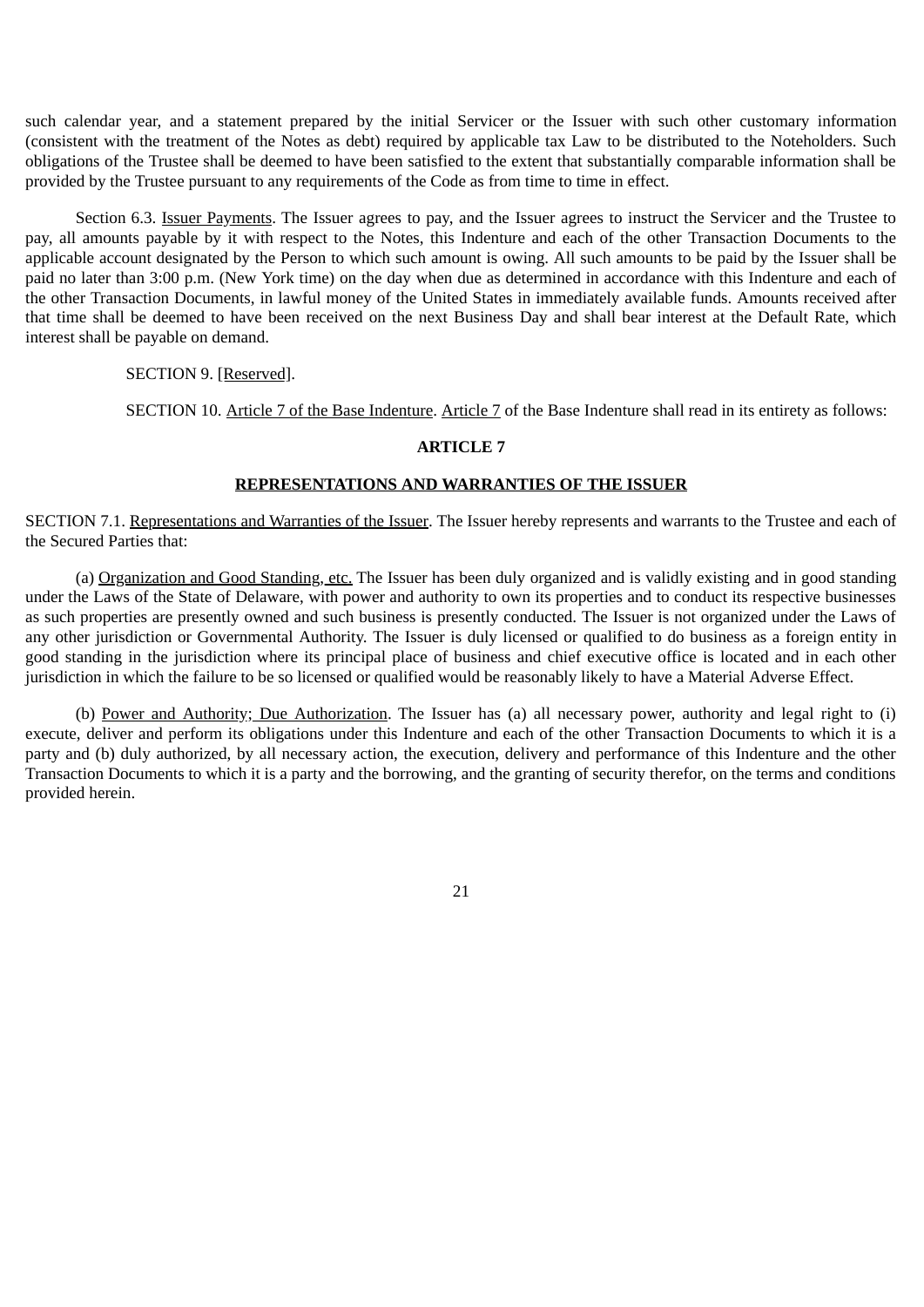(c) No Violation. The consummation of the transactions contemplated by this Indenture and the other Transaction Documents and the fulfillment of the terms hereof will not (a) conflict with, result in any breach of any of the terms and provisions of, or constitute (with or without notice or lapse of time or both) a default under, (i) the organizational documents of the Issuer or (ii) any indenture, loan agreement, pooling and servicing agreement, receivables purchase agreement, mortgage, deed of trust, or other agreement or instrument to which the Issuer is a party or by which it or its properties is bound, (b) result in or require the creation or imposition of any Adverse Claim upon its properties pursuant to the terms of any such indenture, loan agreement, pooling and servicing agreement, receivables purchase agreement, mortgage, deed of trust, or other agreement or instrument, other than pursuant to the terms of the Transaction Documents, or (c) violate any Law applicable to the Issuer or of any Governmental Authority having jurisdiction over the Issuer or any of its respective properties.

(d) Validity and Binding Nature. This Indenture is, and the other Transaction Documents to which it is a party when duly executed and delivered by the Issuer and the other parties thereto will be, the legal, valid and binding obligation of the Issuer enforceable in accordance with their respective terms, except as enforceability may be limited by applicable bankruptcy, insolvency, reorganization, moratorium or similar Law affecting creditors' rights generally and by general principles of equity.

(e) Government Approvals. No authorization or approval or other action by, and no notice to or filing with, any Governmental Authority required for the due execution, delivery or performance by the Issuer of any Transaction Document to which it is a party remains unobtained or unfiled, except for the filing of the UCC financing statements.

(f) [Reserved].

(g) Margin Regulations. The Issuer is not engaged in the business of extending credit for the purpose of purchasing or carrying margin stock, and no proceeds with respect to the sale of the Notes, directly or indirectly, will be used for a purpose that violates, or would be inconsistent with, Regulations T, U and X promulgated by the Federal Reserve Board from time to time.

(h) Perfection. (i) On and after the Closing Date and each Payment Date, the Issuer shall be the owner of all of the Receivables and Related Security and Collections and proceeds with respect thereto, free and clear of all Adverse Claims. On or prior to the Closing Date and each Payment Date, all financing statements and other documents required to be recorded or filed in order to perfect and protect the assets of the Trust Estate against all creditors (other than Secured Parties) of, and purchasers (other than Secured Parties) from, the Issuer and the Seller will have been duly filed in each filing office necessary for such purpose, and all filing fees and taxes, if any, payable in connection with such filings shall have been paid in full;

(ii) the Indenture constitutes a valid grant of a security interest to the Trustee for the benefit of the Secured Parties in all right, title and interest of the Issuer in the Receivables, the Related Security and Collections and proceeds with respect thereto and all other assets of the Trust Estate, now existing or hereafter created or acquired.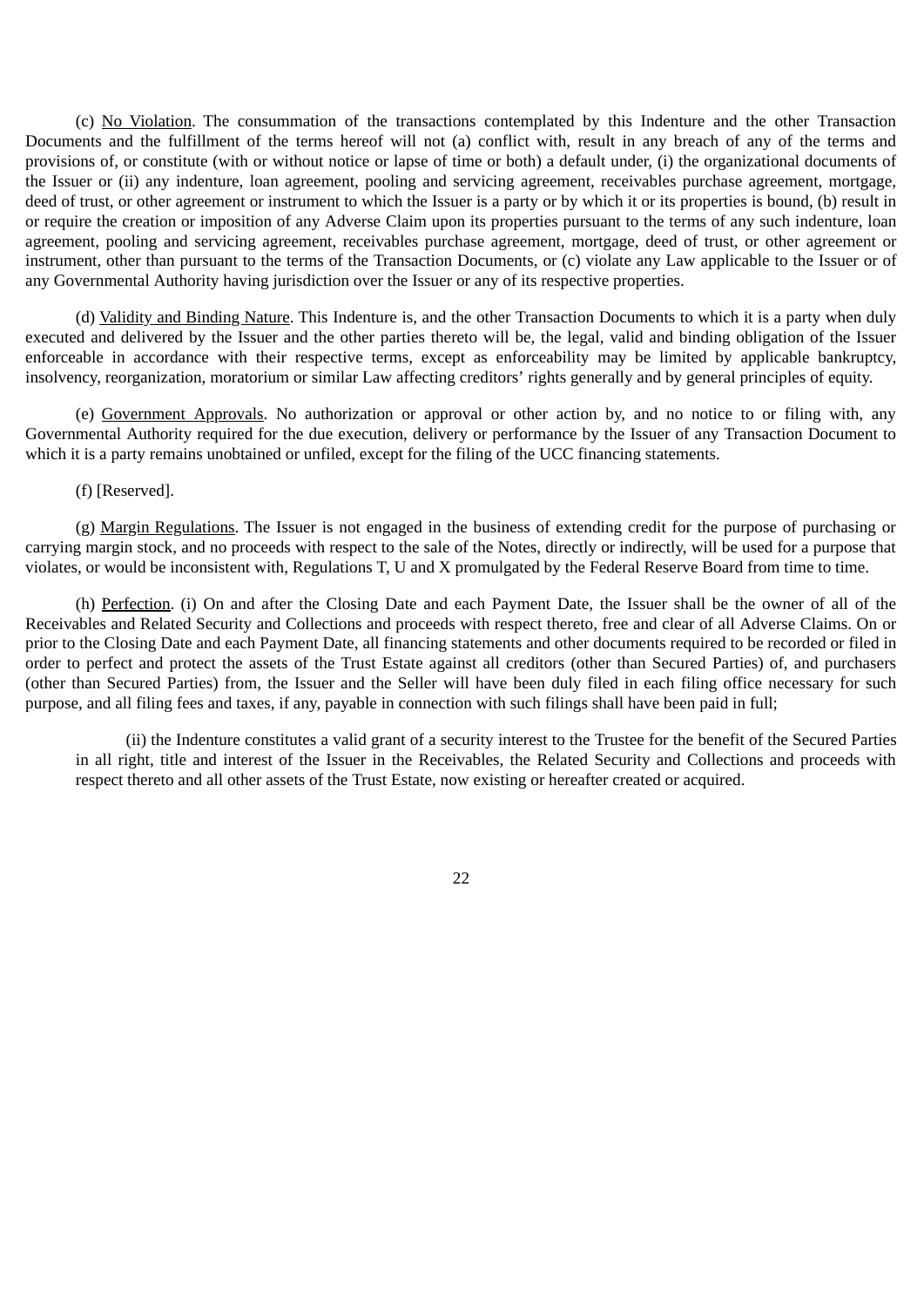Accordingly, to the extent the UCC applies with respect to the perfection of such security interest, upon the filing of any financing statements described in Article 8 of the Indenture and the execution of the Transaction Documents, the Trustee shall have a first priority perfected security interest in such property and the proceeds thereof (to the extent provided in Section 9-315), subject to Permitted Encumbrances and, to the extent the UCC does not apply to the perfection of such security interest, all notices, filings and other actions required by all applicable Law have been taken to perfect and protect such security interest or lien against and prior to all Adverse Claims with respect to the relevant Receivables, Related Security and Collections and proceeds with respect thereto and all other assets of the Trust Estate. Except as otherwise specifically provided in the Transaction Documents, neither the Issuer nor any Person claiming through or under the Issuer has any claim to or interest in the Collection Account; and

(iii) immediately prior to, and after giving effect to, the initial purchase of the Notes, the Issuer will be Solvent.

(i) Offices. The principal place of business and chief executive office of the Issuer is located at the address referred to in Section 15.4 (or at such other locations, notified to the Trustee in jurisdictions where all action required thereby has been taken and completed).

(j) Tax Status. The Issuer has filed all tax returns (federal, state and local) required to be filed by it and has paid or made adequate provision for the payment of all taxes (including all state franchise taxes), assessments and other governmental charges that have become due and payable (including for such purposes, the setting aside of appropriate reserves for taxes, assessments and other governmental charges being contested in good faith).

(k) Use of Proceeds. No proceeds of any Notes will be used by the Issuer to acquire any security in any transaction which is subject to Section 13 or 14 of the Exchange Act.

# (l) Compliance with Applicable Laws; Licenses, etc.

(i) The Issuer is in compliance with the requirements of all applicable Laws of all Governmental Authorities, a breach of any of which, individually or in the aggregate, would be reasonably likely to have a Material Adverse Effect.

(ii) The Issuer has not failed to obtain any licenses, permits, franchises or other governmental authorizations necessary to the ownership of its properties or to the conduct of its business, which violation or failure to obtain would be reasonably likely to have a Material Adverse Effect.

## (m) No Proceedings. Except as described in Schedule I:

(i) there is no order, judgment, decree, injunction, stipulation or consent order of or with any court or other government authority to which the Issuer is subject, and there is no action, suit, arbitration, regulatory proceeding or investigation pending, or, to the knowledge of the Issuer, threatened, before or by any Governmental Authority,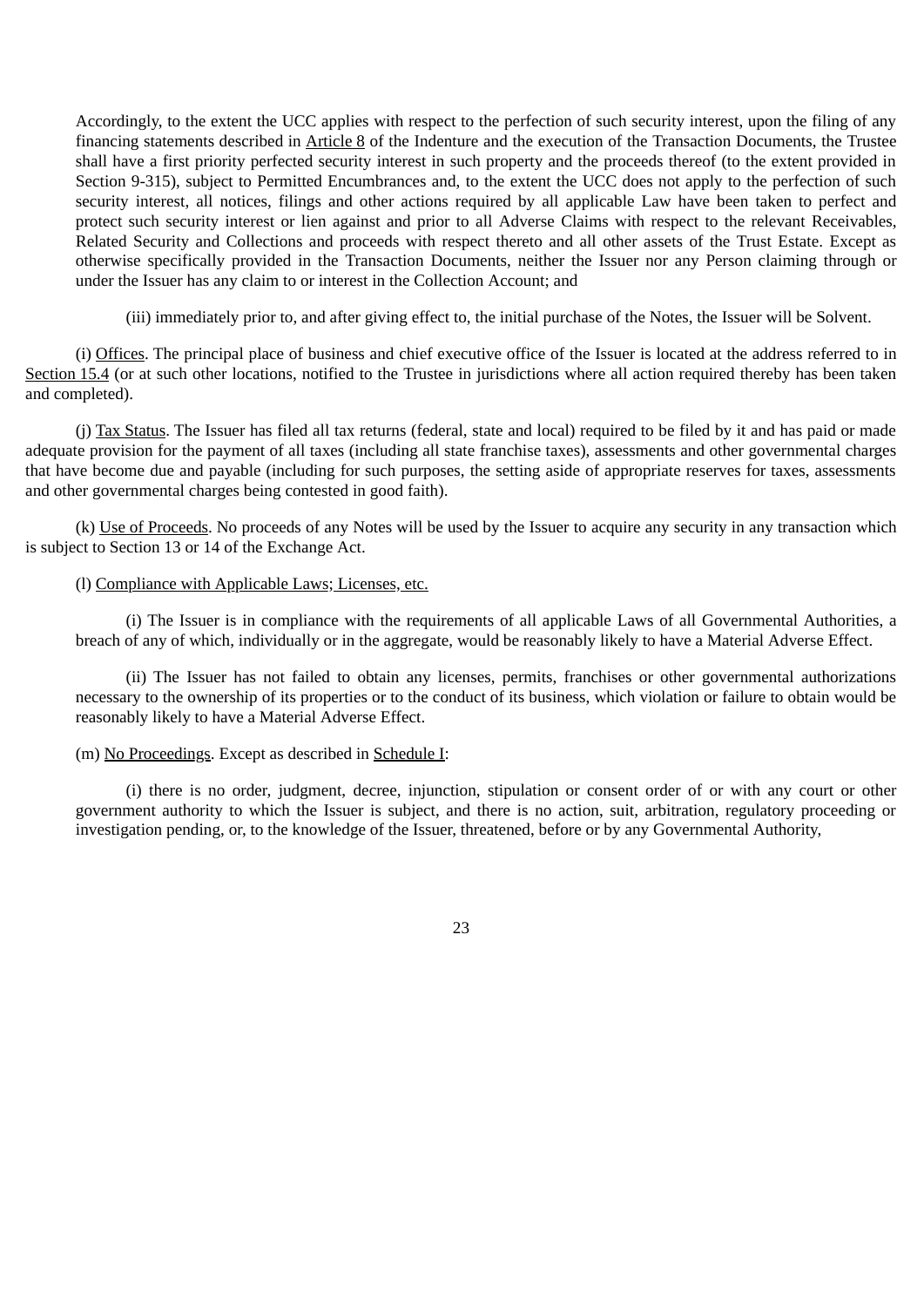against the Issuer that, individually or in the aggregate, is reasonably likely to have a Material Adverse Effect; and

(ii) there is no action, suit, proceeding, arbitration, regulatory or governmental investigation, pending or, to the knowledge of the Issuer, threatened, before or by any Governmental Authority (A) asserting the invalidity of this Indenture, the Notes or any other Transaction Document, (B) seeking to prevent the issuance of the Notes pursuant hereto or the consummation of any of the other transactions contemplated by this Indenture or any other Transaction Document or (C) seeking to adversely affect the federal income tax attributes of the Issuer.

(n) Investment Company Act; etc. The Issuer is not an "investment company" within the meaning of the Investment Company Act and the Issuer relies on the exception from the definition of "investment company" set forth in Rule 3a-7 under the Investment Company Act, although other exceptions or exclusions may be available to the Issuer. The Issuer is not a "covered fund" as defined in the final regulations issued December 10, 2013 implementing the "Volcker Rule" (Section 619 of the Dodd-Frank Wall Street Reform and Consumer Protection Act).

(o) Eligible Receivables. Each Receivable included as an Eligible Receivable in any Monthly Servicer Report shall be an Eligible Receivable as of the date so included. Each Receivable, including Subsequently Purchased Receivables, purchased by the Issuer on any Purchase Date shall be an Eligible Receivable as of such Purchase Date unless otherwise specified to the Trustee in writing prior to such Purchase Date.

(p) Receivables Schedule. The most recently delivered schedule of Receivables reflects, in all material respects, a true and correct schedule of the Receivables included in the Trust Estate as of the date of delivery.

(q) ERISA. (i) Each of the Issuer, the Seller, the Servicer and their respective ERISA Affiliates is in compliance in all material respects with ERISA unless any failure to so comply could not reasonably be expected to have a Material Adverse Effect and (ii) no Lien exists in favor of the Pension Benefit Guaranty Corporation on any of the Receivables. No ERISA Event has occurred with respect to any Pension Plan or Multiemployer Plan that could reasonably be expected to have a Material Adverse Effect.

(r) Accuracy of Information. All information heretofore furnished by, or on behalf of, the Issuer to the Trustee or any of the Noteholders in connection with any Transaction Document, or any transaction contemplated thereby, was, at the time it was furnished, true and accurate in every material respect (without omission of any information necessary to prevent such information from being materially misleading).

(s) No Material Adverse Change. Since December 31, 2014, there has been no material adverse change in the collectability of the Receivables or the Issuer's (i) financial condition, business, operations or prospects or (ii) ability to perform its obligations under any Transaction Document.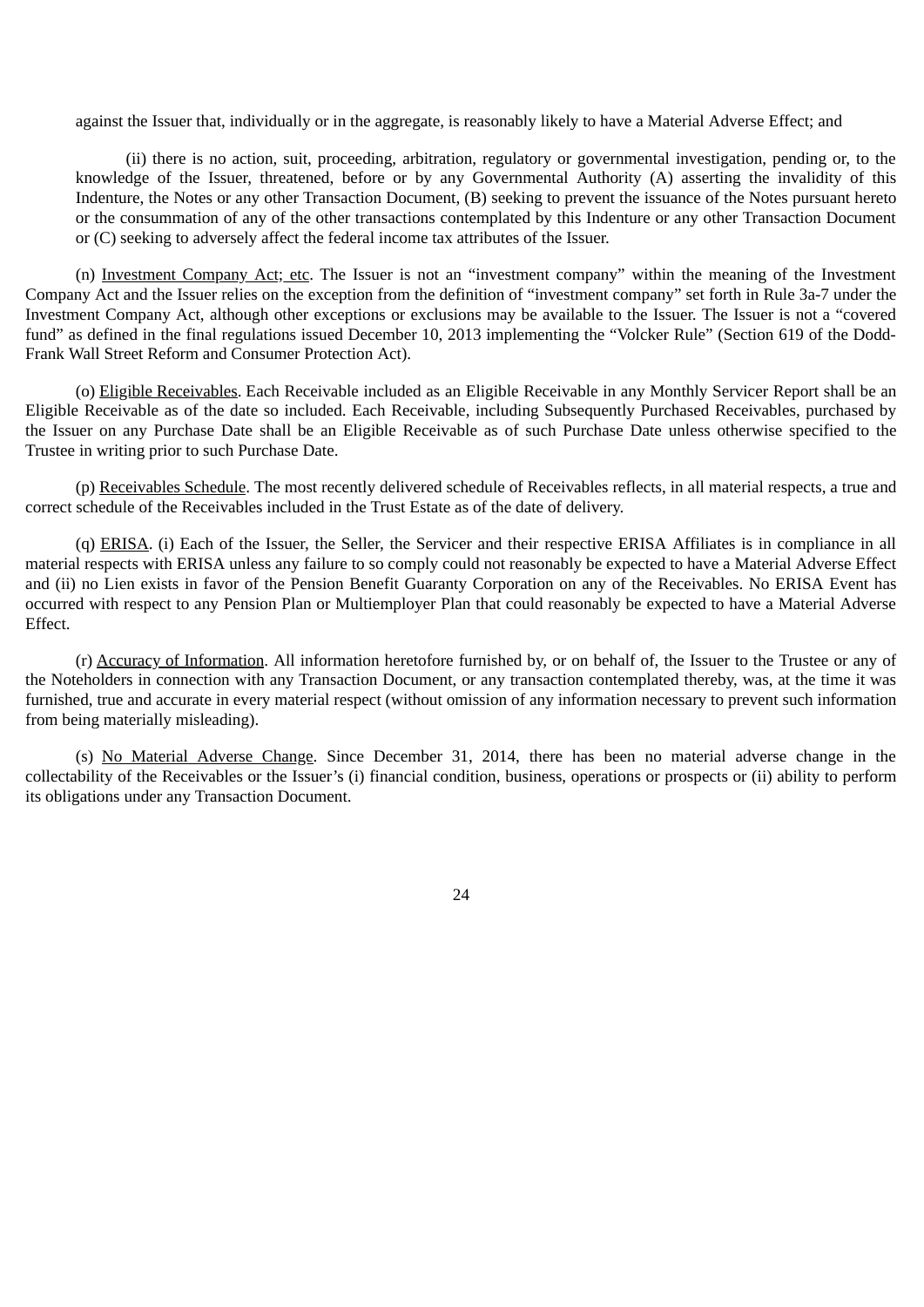(t) Subsidiaries. The Issuer has no Subsidiaries and does not own or hold, directly or indirectly, any equity interest in any Person, other than Permitted Investments.

(u) Notes. The Notes have been duly and validly authorized, and, when executed and authenticated in accordance with the terms of the Indenture, and delivered to and paid for in accordance with the Note Purchase Agreement, will be duly and validly issued and outstanding and will be entitled to the benefits of the Indenture.

(v) Sales by the Seller. Each sale of Receivables by the Seller to the Issuer shall have been effected under, and in accordance with the terms of, the Purchase Agreement, including the payment by the Issuer to the Seller of an amount equal to the purchase price therefor as described in the Purchase Agreement, and each such sale shall have been made for "reasonably equivalent value" (as such term is used under Section 548 of the Federal Bankruptcy Code) and not for or on account of "antecedent debt" (as such term is used under Section 547 of the Federal Bankruptcy Code) owed by the Issuer to such Seller.

(w) Texas Licensing. The Issuer has been issued a Texas License.

(x) Illinois Licensing. The Issuer has been issued an Illinois License.

SECTION 7.2. Reaffirmation of Representations and Warranties by the Issuer. On the Closing Date and on each Business Day thereafter, the Issuer shall be deemed to have certified that all representations and warranties described in Section 7.1 hereof are true and correct on and as of such day as though made on and as of such day (except to the extent they relate to an earlier or later date, and then as of such earlier or later date).

SECTION 11. Article 9 of the Base Indenture. Article 9 of the Base Indenture shall read in its entirety as follows:

# **ARTICLE 9**

# **RAPID AMORTIZATION EVENTS AND REMEDIES**

SECTION 9.1. Rapid Amortization Events. If any one of the following events shall occur during the Revolving Period with respect to the Notes (each, a "Rapid Amortization Event"):

(a) any Monthly Collateral Performance Test is not satisfied with respect to a Monthly Period;

(b) the occurrence of a Servicer Default or an Event of Default; or

(c) the occurrence of a "Rapid Amortization Event" under any Term Indenture caused by the Monthly Loss Percentage (as defined in the related Term Indenture) being greater than the Specified Monthly Loss Percentage (as defined in the related Term Indenture) over a specified period.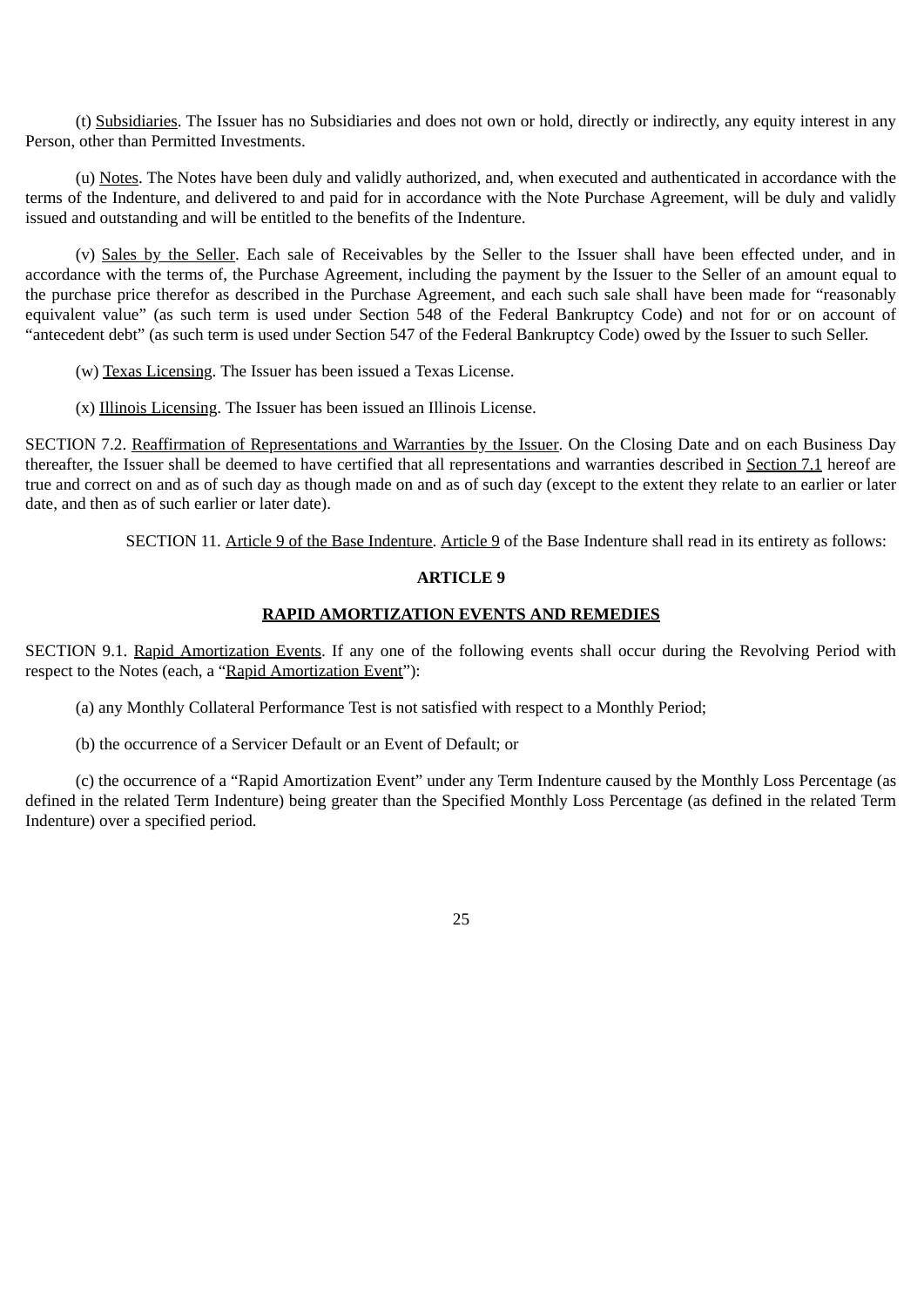then, in the case of the events described in clauses (a) and (b) above, a Rapid Amortization Event with respect to the Notes shall occur, without any notice or other action on the part of the Trustee or the affected Holders immediately upon the occurrence of such event. Any Rapid Amortization Event and its consequences may be waived with the written consent of each Noteholder.

SECTION 12. Amendments and Waiver. Any amendment, waiver or other modification to this Series Supplement shall be subject to the restrictions thereon in the Base Indenture.

SECTION 13. Counterparts. This Series Supplement may be executed in any number of counterparts, and by different parties in separate counterparts, each of which so executed shall be deemed to be an original, but all of such counterparts shall together constitute but one and the same instrument.

SECTION 14. Governing Law. THIS SERIES SUPPLEMENT SHALL BE CONSTRUED IN ACCORDANCE WITH THE LAWS OF THE STATE OF NEW YORK, WITHOUT REFERENCE TO ITS CONFLICT OF LAW PROVISIONS, AND THE OBLIGATIONS, RIGHTS AND REMEDIES OF THE PARTIES HEREUNDER SHALL BE DETERMINED IN ACCORDANCE WITH SUCH LAWS. EACH OF THE PARTIES TO THIS SERIES SUPPLEMENT AND EACH NOTEHOLDER HEREBY AGREES TO THE NON-EXCLUSIVE JURISDICTION OF THE UNITED STATES DISTRICT COURT FOR THE SOUTHERN DISTRICT OF NEW YORK AND ANY APPELLATE COURT HAVING JURISDICTION TO REVIEW THE JUDGMENTS THEREOF. EACH OF THE PARTIES HERETO AND EACH NOTEHOLDER HEREBY WAIVES ANY OBJECTION BASED ON FORUM NON CONVENIENS AND ANY OBJECTION TO VENUE OF ANY ACTION INSTITUTED HEREUNDER IN ANY OF THE AFOREMENTIONED COURTS AND CONSENTS TO THE GRANTING OF SUCH LEGAL OR EQUITABLE RELIEF AS IS DEEMED APPROPRIATE BY SUCH COURT.

SECTION 15. Waiver of Trial by Jury. To the extent permitted by applicable Law, each of the parties hereto and each of the Noteholders irrevocably waives all right of trial by jury in any action, proceeding or counterclaim arising out of or in connection with this Series Supplement or the Transaction Documents or any matter arising hereunder or thereunder.

SECTION 16. No Petition. The Trustee, by entering into this Series 2015 Supplement and each Noteholder, by accepting a Note, hereby covenant and agree that they will not, prior to the date which is one year and one day after payment in full of the last maturing Note and the termination of the Indenture, institute against the Issuer, or join in any institution against the Issuer of, any bankruptcy, reorganization, arrangement, insolvency or liquidation proceedings, or other proceedings, under any United States federal or state bankruptcy or similar Law in connection with any obligations relating to the Notes, the Indenture or the Transaction Documents.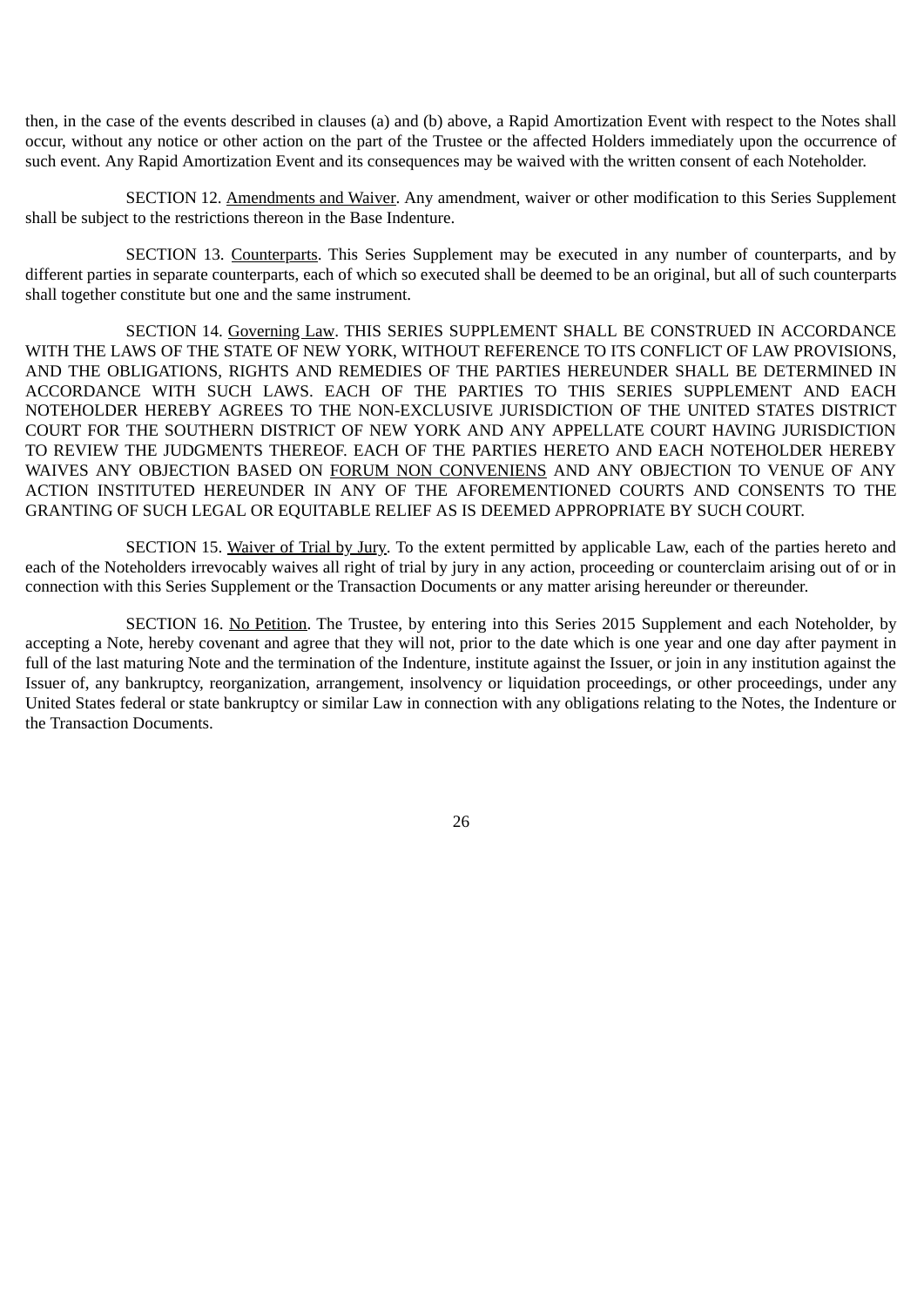SECTION 17. Rights of the Trustee. The rights, privileges and immunities afforded to the Trustee, the Securities Intermediary and the Depositary Bank under the Base Indenture shall apply hereunder as if fully set forth herein.

SECTION 18. More Favorable Terms. The Issuer, the Seller and the initial Servicer agree to provide the Trustee and each Noteholder with at least ten (10) Business Days' prior written notice of the execution of any Third Party Financing Agreement or any amendment, supplement, waiver or other modification of any Third Party Financing Agreement, which notice shall include a copy of such Third Party Financing Agreement, amendment, supplement, waiver or other modification. If and to the extent that any Third Party Financing Agreement (as amended, supplemented or otherwise modified from time to time) contains (in the good faith determination of the Required Noteholders) any financial covenant (however denominated or referenced, including any financial covenant denominated as an event of default or similar event) with respect to the Seller, the initial Servicer, the Nevada Originator or any Affiliate of any of the foregoing that is more favorable to any purchaser, lender, creditor or similar Person thereunder than the related, parallel provisions in favor of the Noteholders set forth herein and in the other Transaction Documents or contains any financial covenant (however denominated or referenced, including any financial covenant denominated as an event of default or similar event) with respect to the Seller, the initial Servicer, the Nevada Originator or any Affiliate of any of the foregoing that is not contained in this Agreement or any other Transaction Document (any such provision, a "More Favorable Provision"), then this Agreement and each of the other applicable Transaction Documents shall be deemed to be amended to incorporate such More Favorable Provisions as of the effectiveness date of the related More Favorable Provision; provided that the Issuer, the Seller and the initial Servicer shall promptly enter into amendments to this Agreement and each of the other applicable Transaction Documents to incorporate such More Favorable Provisions within thirty (30) days after the Required Noteholders' request for such an amendment, which amendment shall be effective as of the effectiveness date of the related More Favorable Provision; provided further, however, that the application of this Section 18 shall not alter the terms of any transfer of any Contracts and Related Rights by the Seller to the Purchaser that has already occurred. Notwithstanding anything to the contrary contained herein, no More Favorable Provisions deemed to be incorporated herein or in any other Transaction Document shall modify the Back-Up Servicer's or any successor Servicer's duties or obligations or adversely affect the Back-Up Servicer's or any successor Servicer's rights, protections or indemnities.

# **[signature page follows]**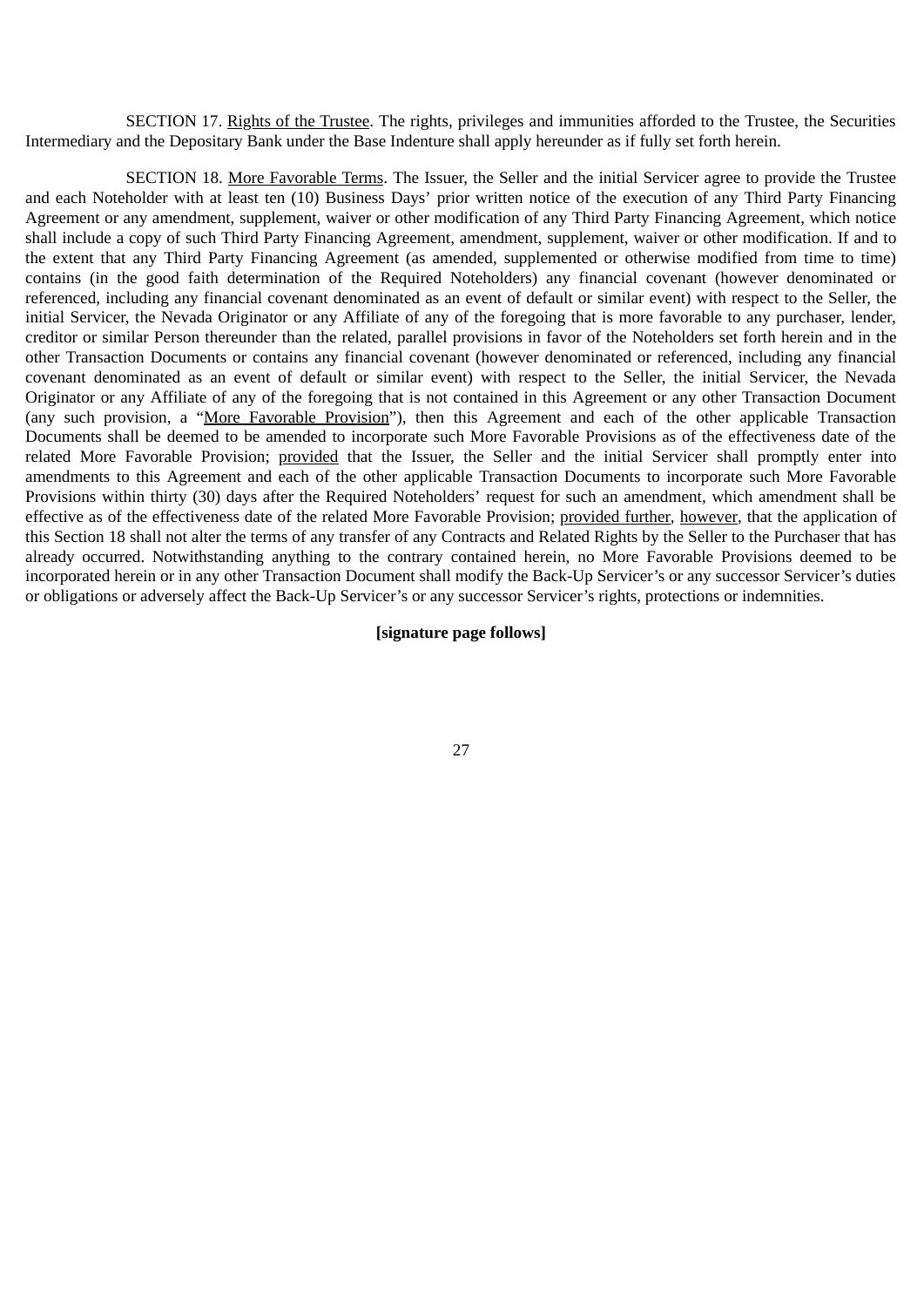IN WITNESS WHEREOF, the parties hereto have caused this Series Supplement to be duly executed by their respective officers as of the day and year first above written.

# **OPORTUN FUNDING V, LLC**,

as Issuer

By:\_\_\_\_\_\_\_\_\_\_\_\_\_\_\_\_\_\_\_\_\_\_\_\_\_\_\_\_\_\_\_\_\_\_\_\_\_\_Name: Title:

**WILMINGTON TRUST, NATIONAL ASSOCIATION**, not in its individual capacity, but solely as Trustee

| By:    |  |  |
|--------|--|--|
| Name:  |  |  |
| Title: |  |  |

**WILMINGTON TRUST, NATIONAL ASSOCIATION**, not in its individual capacity, but solely as Securities Intermediary

|    | N<br>. . |
|----|----------|
| п. |          |

**WILMINGTON TRUST, NATIONAL ASSOCIATION**, not in its individual capacity, but solely as Depositary Bank

By:\_\_\_\_\_\_\_\_\_\_\_\_\_\_\_\_\_\_\_\_\_\_\_\_\_\_\_\_\_\_\_\_\_\_\_\_\_\_Name: Title:

[Oportun 2015 – Indenture Supplement]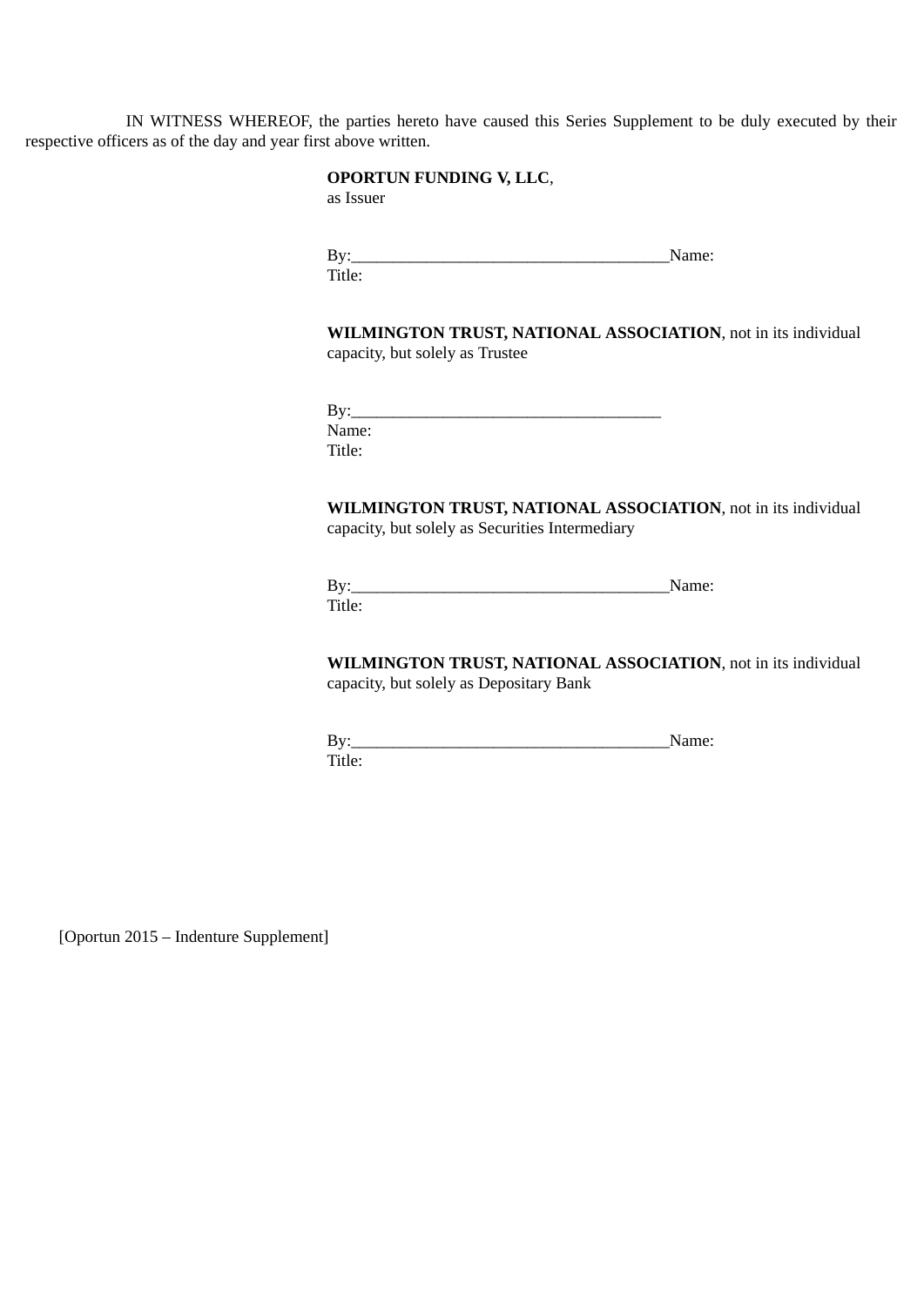Solely with respect to Section 18:

# **PF SERVICING, LLC**

 $By: \begin{tabular}{lcccccc} \bf{By:} & \bf{Name:} & \bf{Name:} \\ \bf{10.} & \bf{11.} & \bf{12.} & \bf{13.} \\ \bf{14.} & \bf{15.} & \bf{16.} & \bf{17.} \\ \bf{18.} & \bf{19.} & \bf{19.} \\ \bf{19.} & \bf{19.} & \bf{19.} \\ \bf{19.} & \bf{19.} & \bf{19.} \\ \bf{19.} & \bf{19.} & \bf{19.} \\ \bf{19.} & \bf{19.} & \bf{19.} \\ \bf{$ Title:

# **OPORTUN, INC.**

By:\_\_\_\_\_\_\_\_\_\_\_\_\_\_\_\_\_\_\_\_\_\_\_\_\_\_\_\_\_\_\_\_\_\_\_\_\_\_Name: Title:

[Oportun 2015 – Indenture Supplement]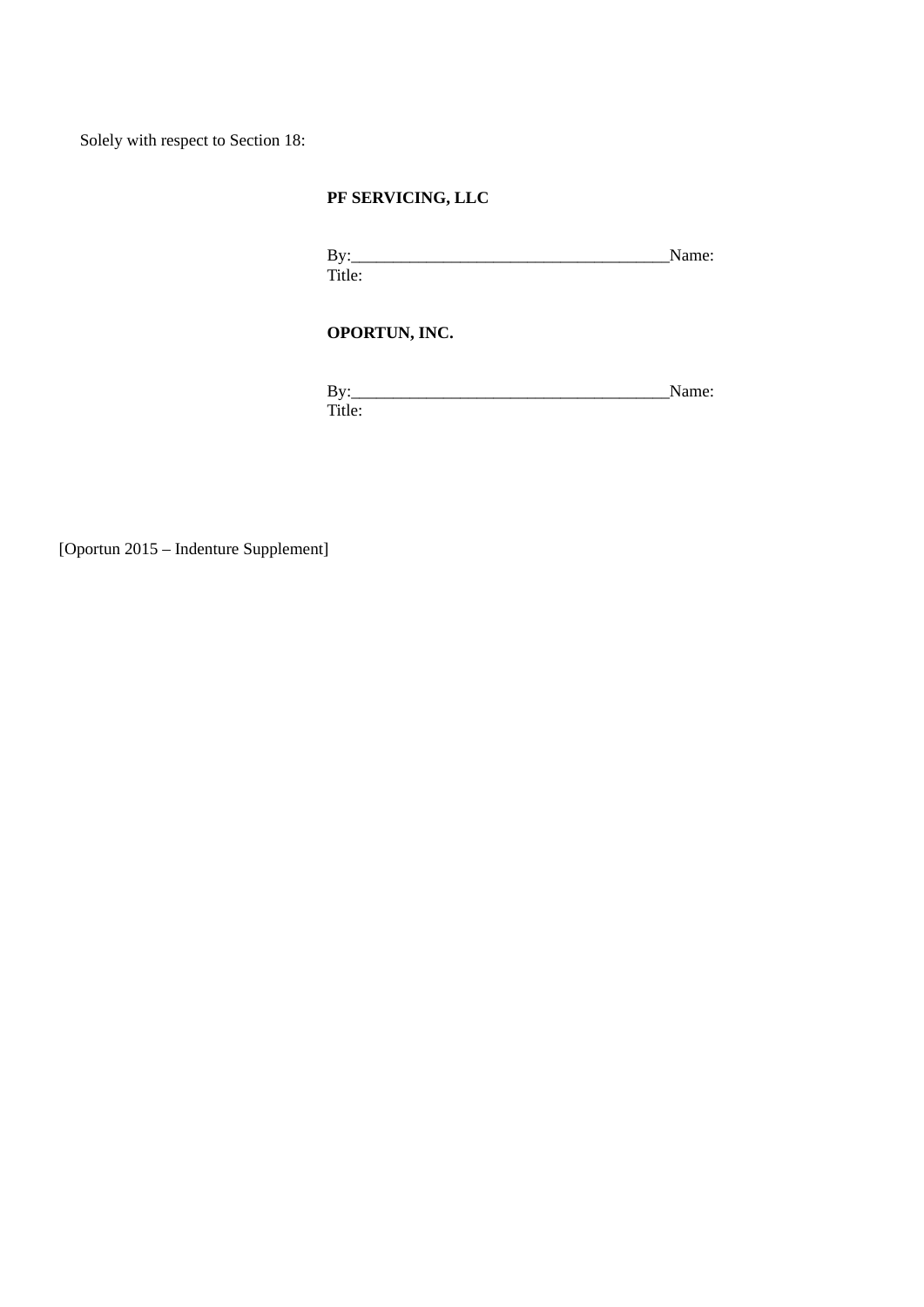## EXHIBIT A

## FORM OF CLASS A NOTE

THIS NOTE HAS NOT BEEN AND WILL NOT BE REGISTERED UNDER THE SECURITIES ACT OF 1933, AS AMENDED (THE "SECURITIES ACT"), OR UNDER ANY STATE SECURITIES LAWS. THE HOLDER OF THIS NOTE BY ITS ACCEPTANCE HEREOF AGREES THAT SUCH NOTE IS BEING ACQUIRED NOT WITH A VIEW TO DISTRIBUTION AND MAY BE RESOLD, PLEDGED OR TRANSFERRED ONLY TO A QUALIFIED INSTITUTIONAL BUYER (AS DEFINED IN RULE 144A UNDER THE SECURITIES ACT ("RULE 144A")) PURSUANT TO AN APPLICABLE EXEMPTION FROM THE REGISTRATION REQUIREMENTS OF THE SECURITIES ACT AND IN COMPLIANCE WITH THE NOTE PURCHASE AGREEMENT, THE INDENTURE AND ALL APPLICABLE SECURITIES LAWS OF ANY STATE OF THE UNITED STATES OR ANY OTHER JURISDICTION. THE HOLDER OF THIS NOTE WILL, AND EACH SUBSEQUENT HOLDER OF THIS NOTE IS REQUIRED TO, NOTIFY ANY PURCHASER OF SUCH NOTE FROM IT OF THE RESALE RESTRICTIONS REFERRED TO ABOVE.

BY ACQUIRING THIS NOTE (OR ANY INTEREST HEREIN), EACH PURCHASER OR TRANSFEREE SHALL BE DEEMED TO REPRESENT AND WARRANT THAT EITHER (I) IT IS NOT AN "EMPLOYEE BENEFIT PLAN" AS DEFINED IN SECTION 3(3) OF THE EMPLOYEE RETIREMENT INCOME SECURITY ACT OF 1974, AS AMENDED ("ERISA"), WHICH IS SUBJECT TO TITLE I OF ERISA, A "PLAN" AS DESCRIBED IN SECTION 4975 OF THE INTERNAL REVENUE CODE OF 1986, AS AMENDED (THE "CODE"), WHICH IS SUBJECT TO SECTION 4975 OF THE CODE, AN ENTITY DEEMED TO HOLD PLAN ASSETS OF ANY OF THE FOREGOING (EACH OF THE FOREGOING, A "BENEFIT PLAN INVESTOR"), OR A GOVERNMENTAL OR OTHER PLAN SUBJECT TO APPLICABLE LAW THAT IS SUBSTANTIALLY SIMILAR TO SECTION 406 OF ERISA OR SECTION 4975 OF THE CODE ("SIMILAR LAW") OR (II) (A) ITS PURCHASE AND HOLDING OF THIS NOTE (OR ANY INTEREST HEREIN) WILL NOT RESULT IN A NON-EXEMPT PROHIBITED TRANSACTION UNDER SECTION 406 OF ERISA OR SECTION 4975 OF THE CODE, OR A VIOLATION OF SIMILAR LAW, AND (B) IT ACKNOWLEDGES AND AGREES THAT THIS NOTE IS NOT ELIGIBLE FOR ACQUISITION BY BENEFIT PLAN INVESTORS AT ANY TIME THAT THE NOTES HAVE BEEN CHARACTERIZED AS OTHER THAN INDEBTEDNESS FOR APPLICABLE LOCAL LAW PURPOSES.

THE HOLDER OF THIS NOTE BY ITS ACCEPTANCE HEREOF AGREES THAT IN ALL CASES IT WILL NOT RESELL OR OTHERWISE TRANSFER THIS NOTE EXCEPT IN ACCORDANCE WITH THE APPLICABLE SECURITIES LAWS OF ANY STATE OF THE UNITED STATES OR ANY OTHER APPLICABLE JURISDICTION AND IF REQUESTED BY THE TRUSTEE, AGREES TO FURNISH A TAXPAYER IDENTIFICATION CERTIFICATION ON FORM W-9, W-8BEN, W-8BEN-E OR W-8ECI, AS APPLICABLE, FOR THE PROPOSED TRANSFEREE.

A-*1 Series 2015 Supplement*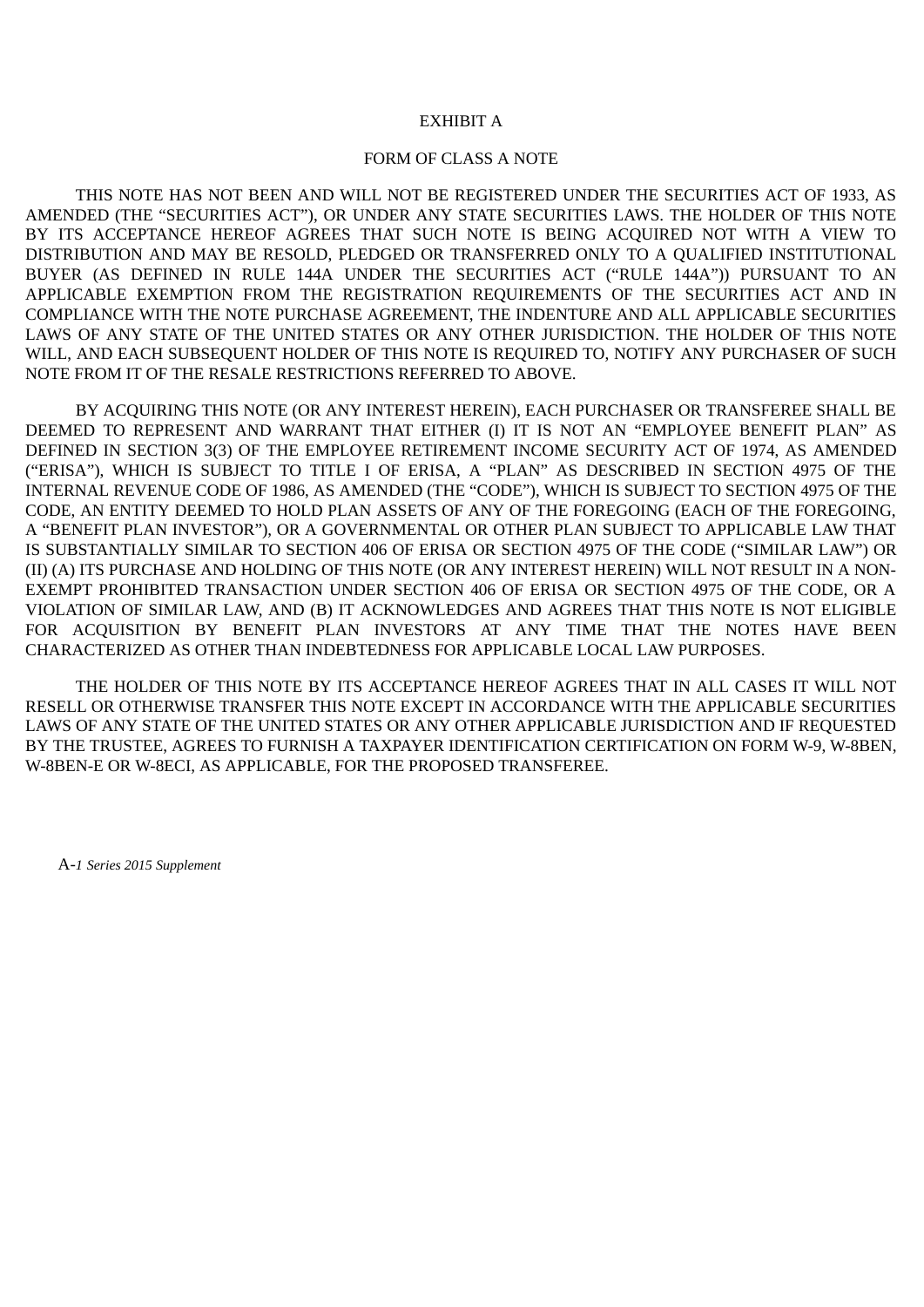EACH HOLDER OF THIS NOTE WILL NOT TRANSFER THIS NOTE OR ANY BENEFICIAL INTEREST HEREIN EXCEPT TO A PURCHASER WHO CAN MAKE THE ABOVE REPRESENTATIONS AND AGREEMENTS ON BEHALF OF ITSELF AND EACH ACCOUNT FOR WHICH IT IS PURCHASING.

THE INDENTURE (AS DEFINED BELOW) CONTAINS FURTHER RESTRICTIONS ON THE TRANSFER AND RESALE OF THIS NOTE. EACH TRANSFEREE OF THIS NOTE, BY ACCEPTANCE HEREOF, IS DEEMED TO HAVE ACCEPTED THIS NOTE, SUBJECT TO THE FOREGOING RESTRICTIONS ON TRANSFERABILITY. IN ADDITION, EACH TRANSFEREE OF THIS NOTE, BY ACCEPTANCE HEREOF, IS DEEMED TO HAVE MADE THE REPRESENTATIONS AND AGREEMENTS SET FORTH IN THE INDENTURE.

BY ACCEPTANCE HEREOF, THE HOLDER OF THIS NOTE AGREES TO THE TERMS AND CONDITIONS SET FORTH IN THE INDENTURE AND HEREIN.

EACH PURCHASER OF THIS NOTE IS HEREBY NOTIFIED THAT THE SELLER OF THIS NOTE MAY BE RELYING ON THE EXEMPTION FROM THE PROVISIONS OF SECTION 5 OF THE SECURITIES ACT PROVIDED BY RULE 144A THEREUNDER.

A-*2 Series 2015 Supplement*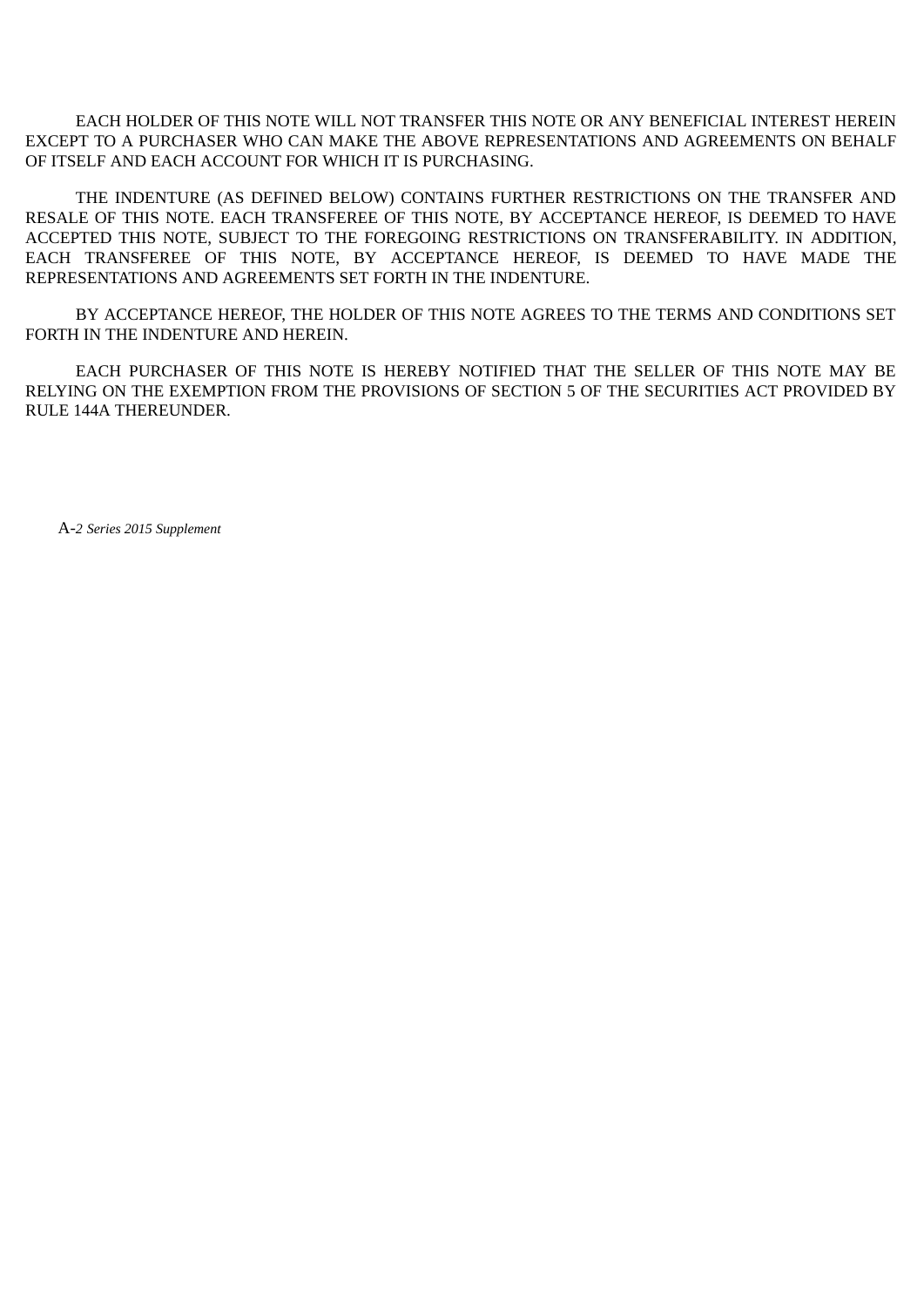No. 1 \$[\_\_\_\_\_\_\_\_]

#### **SEE REVERSE FOR CERTAIN DEFINITIONS**

THE PRINCIPAL OF THIS CLASS A NOTE MAY BE INCREASED AND DECREASED AS SPECIFIED IN THE SERIES 2015 SUPPLEMENT AND IS PAYABLE IN INSTALLMENTS AS SET FORTH IN THE INDENTURE DEFINED HEREIN. ACCORDINGLY, THE CLASS A NOTE PRINCIPAL AT ANY TIME MAY BE LESS THAN THE AMOUNT SHOWN ON THE FACE HEREOF.

#### **OPORTUN FUNDING V, LLC**

## **NOTES, CLASS A, SERIES 2015**

**Oportun Funding V, LLC**, a limited liability company organized and existing under the laws of the State of Delaware (herein referred to as the "Issuer"), for value received, hereby promises to pay [\_\_\_\_\_], or registered assigns, the principal sum of \$[\_\_\_\_\_], or if less is due in whole or in part, the unpaid principal amount of all outstanding amounts borrowed by the Issuer when due as shown on the reverse hereof or an attachment hereto and recorded in the Note Register by the Transfer Agent and Registrar, payable on each Payment Date after the end of the Revolving Period (as defined in the Series 2015 Supplement), in accordance with the Series 2015 Supplement, dated as of August 4, 2015 (as amended, supplemented or otherwise modified from time to time, the "Series 2015 Supplement"), between the Issuer and the Trustee to the Base Indenture (described below); provided, however, that the entire unpaid principal amount of this Note shall be due and payable on the Legal Final Payment Date (as defined in the Series 2015 Supplement. Principal on this Class A Note may be paid on any Business Day during the Revolving Period upon a Decrease as defined in the Series 2015 Series Supplement. The Issuer will pay interest on this Class A Note on each Payment Date until the principal of this Class A Note is paid, which interest will accrue on the outstanding principal balance of this Class A Note on each day during the related Interest Period (as defined in the Series 2015 Supplement) at the applicable Class A Note Rate (as defined in the Series 2015 Supplement) on such day. Interest will be computed on the basis set forth in the Indenture. Such principal of and interest on this Class A Note shall be paid in the manner specified on the reverse hereof.

The Class A Notes are subject to optional redemption in accordance with the Indenture by the Issuer on any Payment Date on or after the Scheduled Amortization Period Commencement Date (as defined in the Series 2015 Supplement).

The principal of and interest on this Class A Note are payable in such coin or currency of the United States of America as at the time of payment is legal tender for payment of public and private debts.

A-*3 Series 2015 Supplement*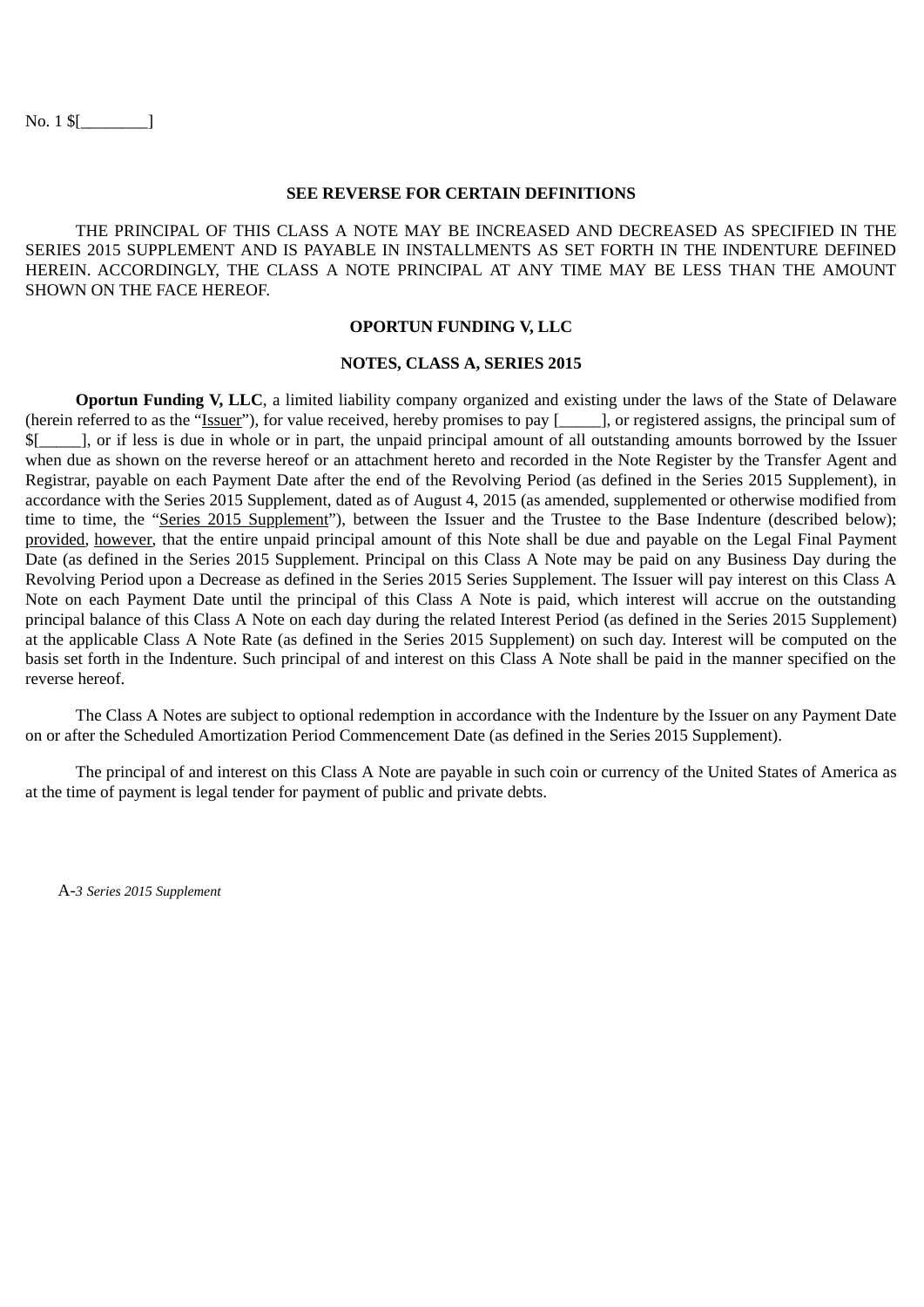The Issuer hereby irrevocably authorizes the Trustee to enter on the reverse hereof or on an attachment hereto the date and amount of each borrowing and principal payment under and in accordance with the Indenture. Issuer agrees that this Class A Note, upon each such entry being

duly made, shall evidence the indebtedness of Issuer with the same force and effect as if set forth in a separate Class A Note executed by Issuer; provided that such entry is recorded by the Transfer Agent and Registrar in the Note Register.

Reference is made to the further provisions of this Class A Note set forth on the reverse hereof and to the Indenture, which shall have the same effect as though fully set forth on the face of this Class A Note.

Unless the certificate of authentication hereon has been executed by the Trustee whose name appears below by manual signature, this Class A Note shall not be entitled to any benefit under the Indenture referred to on the reverse hereof, or be valid or obligatory for any purpose.

A-*4 Series 2015 Supplement*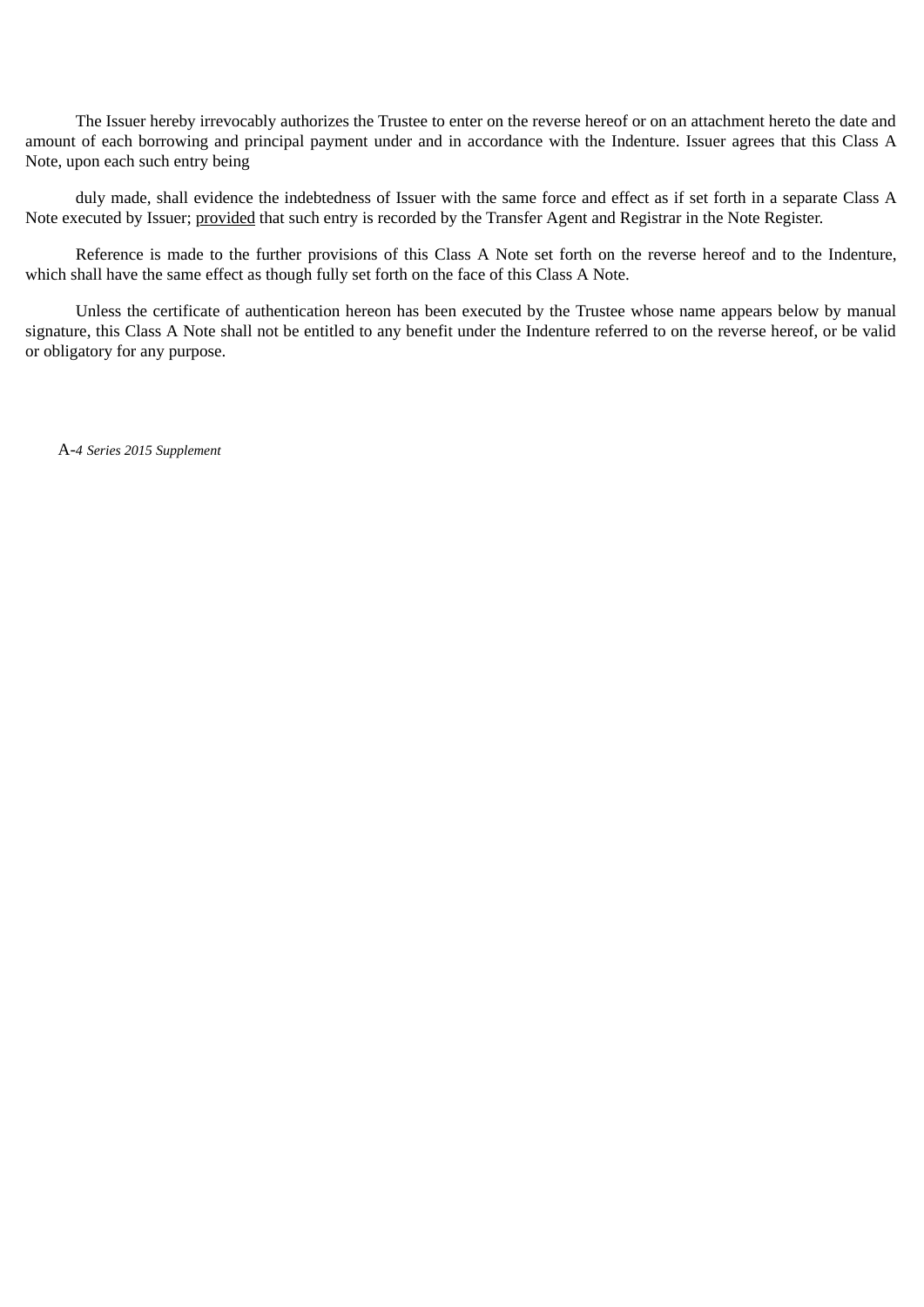IN WITNESS WHEREOF, the Issuer, has caused this instrument to be signed, manually or in facsimile, by its Authorized Officer as of the date set forth below.

## **OPORTUN FUNDING V, LLC**

 $By:$ 

Authorized Officer

Attested to:

 $By:$ Authorized Officer

A-*5 Series 2015 Supplement*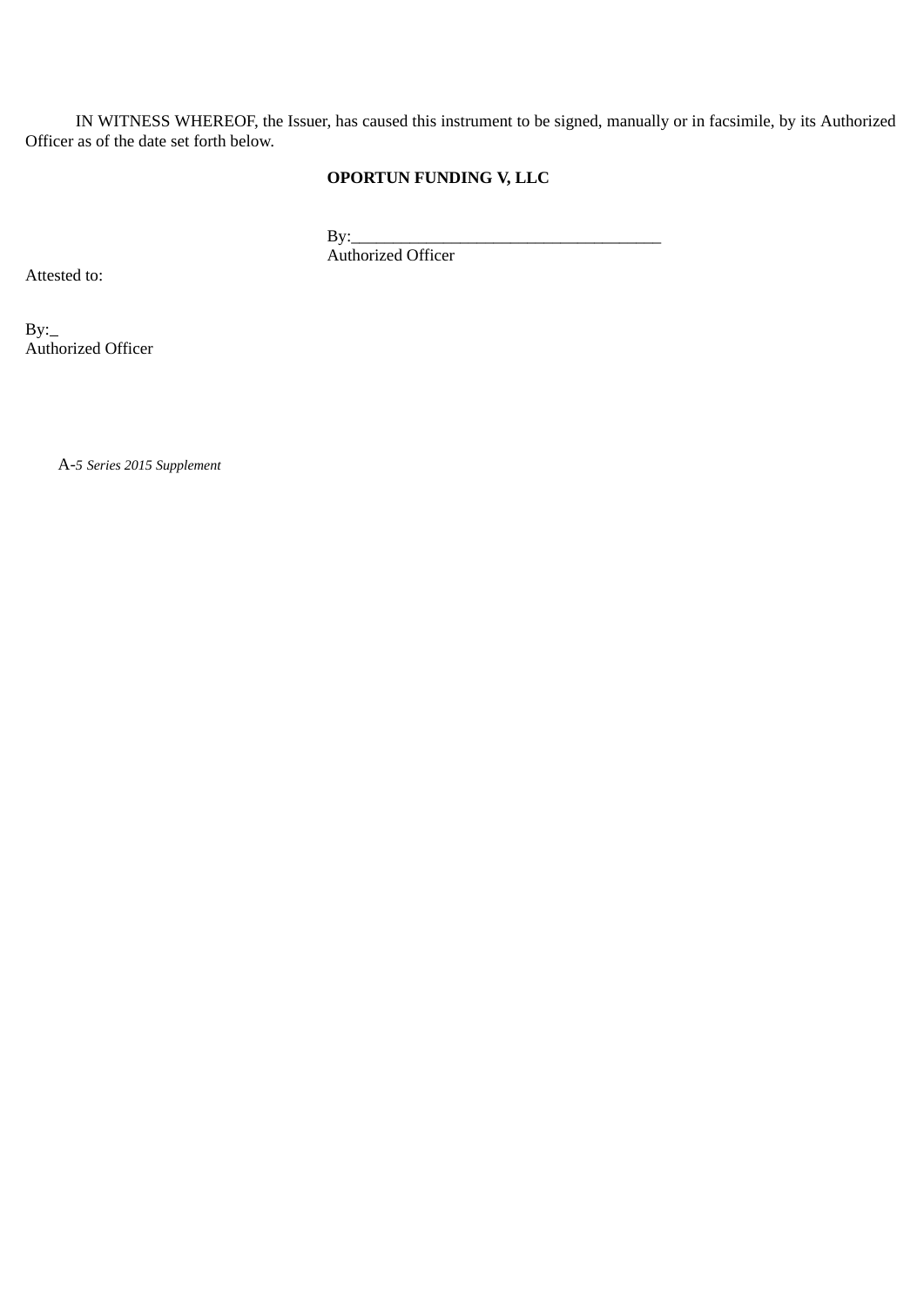### **CERTIFICATE OF AUTHENTICATION**

This is one of the Class A Notes referred to in the within mentioned Series 2015 Supplement.

**WILMINGTON TRUST, NATIONAL ASSOCIATION**, not in its individual capacity, but solely as Trustee

 $\mathbf{By:}$ 

Authorized Officer

A-*6 Series 2015 Supplement*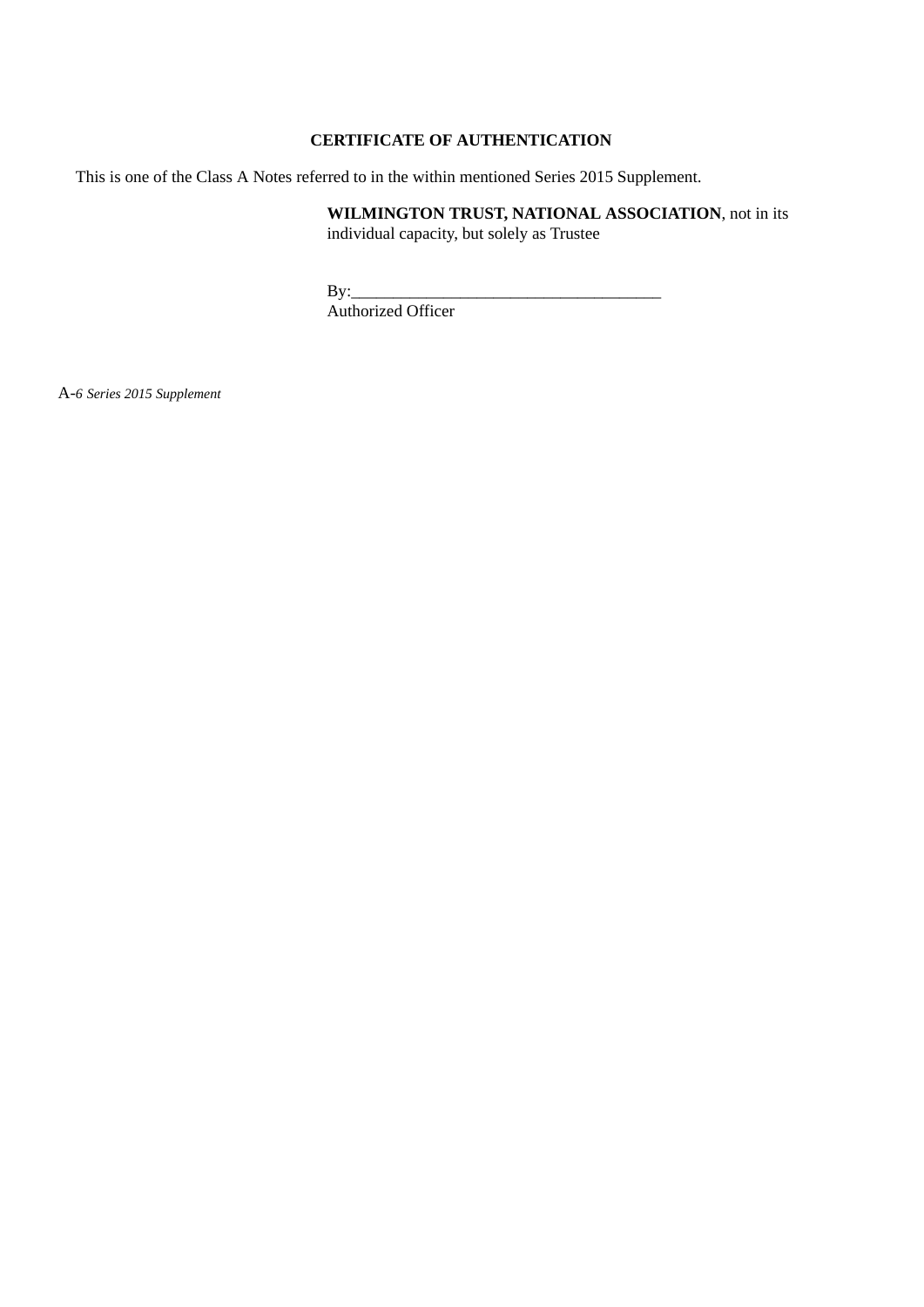#### **[REVERSE OF NOTE]**

This Class A Note is one of a duly authorized issue of Class A Notes of the Issuer, designated as its Series 2015 Variable Funding Asset Backed Notes, Class A, Series 2015 (herein called the "Class A Notes"), all issued under the Series 2015 Supplement to the Base Indenture dated as of August 4, 2015 (such Base Indenture, as supplemented by the Series 2015 Supplement and supplements and amendments relating to other series of notes, as supplemented or amended, is herein called the "Indenture"), between the Issuer and Wilmington Trust, National Association, as trustee (the "Trustee," which term includes any successor Trustee under the Indenture), as securities intermediary and as depositary bank, to which Indenture reference is hereby made for a statement of the respective rights and obligations thereunder of the Issuer, the Trustee and the Class A Noteholders. The Class A Notes are subject to all terms of the Indenture. All terms used in this Class A Note that are defined in the Indenture shall have the meanings assigned to them in or pursuant to the Indenture.

Principal of the Class A Notes will be payable on each Payment Date, and may be prepaid, in each case, as set forth in the Indenture. "Payment Date" means the eighth day of each calendar month, or, if any such date is not a Business Day, the next succeeding Business Day, commencing on September 8, 2015.

All principal payments on the Class A Notes shall be made pro rata to the Class A Noteholders entitled thereto.

Subject to certain limitations set forth in the Indenture, payments of interest on this Class A Note due and payable on each Payment Date, together with the installment of principal, if any, to the extent not in full payment of this Class A Note, shall be made by wire transfer in immediately available funds to the Person whose name appears as the Class A Noteholder on the Note Register as of the close of business on the immediately preceding Record Date without requiring that this Class A Note be submitted for notation of payment. Any reduction in the principal amount of this Class A Note effected by any payments made on any Payment Date or date of prepayment shall be binding upon all future Class A Noteholders and of any Class A Note issued upon the registration of transfer hereof or in exchange hereof or in lieu hereof, whether or not noted on Schedule A attached hereto.

On any redemption, purchase, exchange or cancellation of any of the beneficial interests represented by this Note, details of such redemption, purchase, exchange or cancellation shall be entered by the Paying Agent in Schedule  $\overline{A}$  hereto recording any such redemption, purchase, exchange or cancellation and shall be signed by the Issuer. Upon any such redemption, purchase, exchange or cancellation, the principal amount of this Note and the beneficial interests represented by the Note shall be reduced or increased, as appropriate, by the principal amount so redeemed, purchased, exchanged or cancelled.

Each Class A Noteholder, by acceptance of a Class A Note, covenants and agrees that by accepting the benefits of the Indenture that such Class A Noteholder will not prior to the date which is one year and one day after the payment in full of the last maturing note of any Series and the termination of the Indenture institute against the Issuer or join in any institution against

A-*7 Series 2015 Supplement*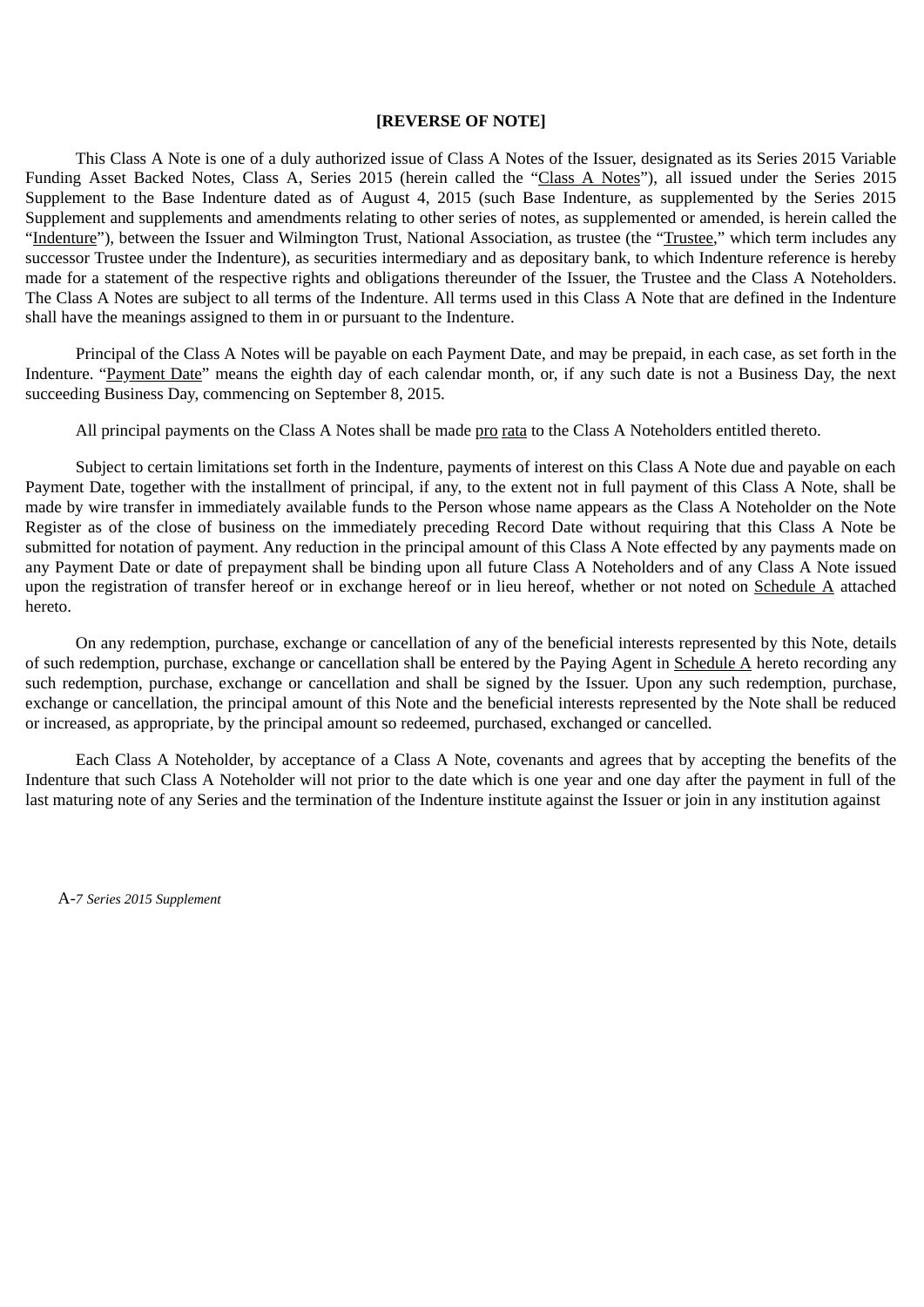the Issuer of, any bankruptcy, reorganization, arrangement, insolvency or liquidation proceedings, or other proceedings, under any United States federal or state bankruptcy or similar Law in connection with any obligations relating to the Notes, the Indenture or the Transaction Documents.

Each Class A Noteholder, by acceptance of a Class A Note, covenants and agrees that by accepting the benefits of the Indenture that such Noteholder will treat such Note as debt for all federal, state and local income and franchise tax purposes.

Prior to the due presentment for registration of transfer of this Class A Note, the Issuer, the Trustee and any agent of the Issuer or the Trustee may treat the Person in whose name this Class A Note (as of the date of determination or as of such other date as may be specified in the Indenture) is registered as the owner hereof for all purposes, whether or not this Class A Note be overdue, and neither the Issuer, the Trustee nor any such agent shall be affected by notice to the contrary.

As provided in the Indenture, no recourse may be taken, directly or indirectly, with respect to the obligations of the Issuer under the Indenture, including this Class A Note, against any Seller, the Servicer, the Trustee or any partner, owner, incorporator, beneficiary, beneficial owner, agent, officer, director, employee, shareholder or agent of the Issuer, any Seller, the Servicer or the Trustee except as any such Person may have expressly agreed.

The term "Issuer" as used in this Class A Note includes any successor to the Issuer under the Indenture.

The Class A Notes are issuable only in registered form as provided in the Indenture in denominations as provided in the Indenture, subject to certain limitations therein set forth.

This Class A Note and the Indenture shall be construed in accordance with the Laws of the State of New York, without reference to its conflict of law provisions, and the obligations, rights and remedies of the parties hereunder and thereunder shall be determined in accordance with such Laws.

No reference herein to the Indenture and no provision of this Class A Note or of the Indenture shall alter or impair the obligation of the Issuer, which is absolute and unconditional, to pay the principal of and interest on this Class A Note.

A-*8 Series 2015 Supplement*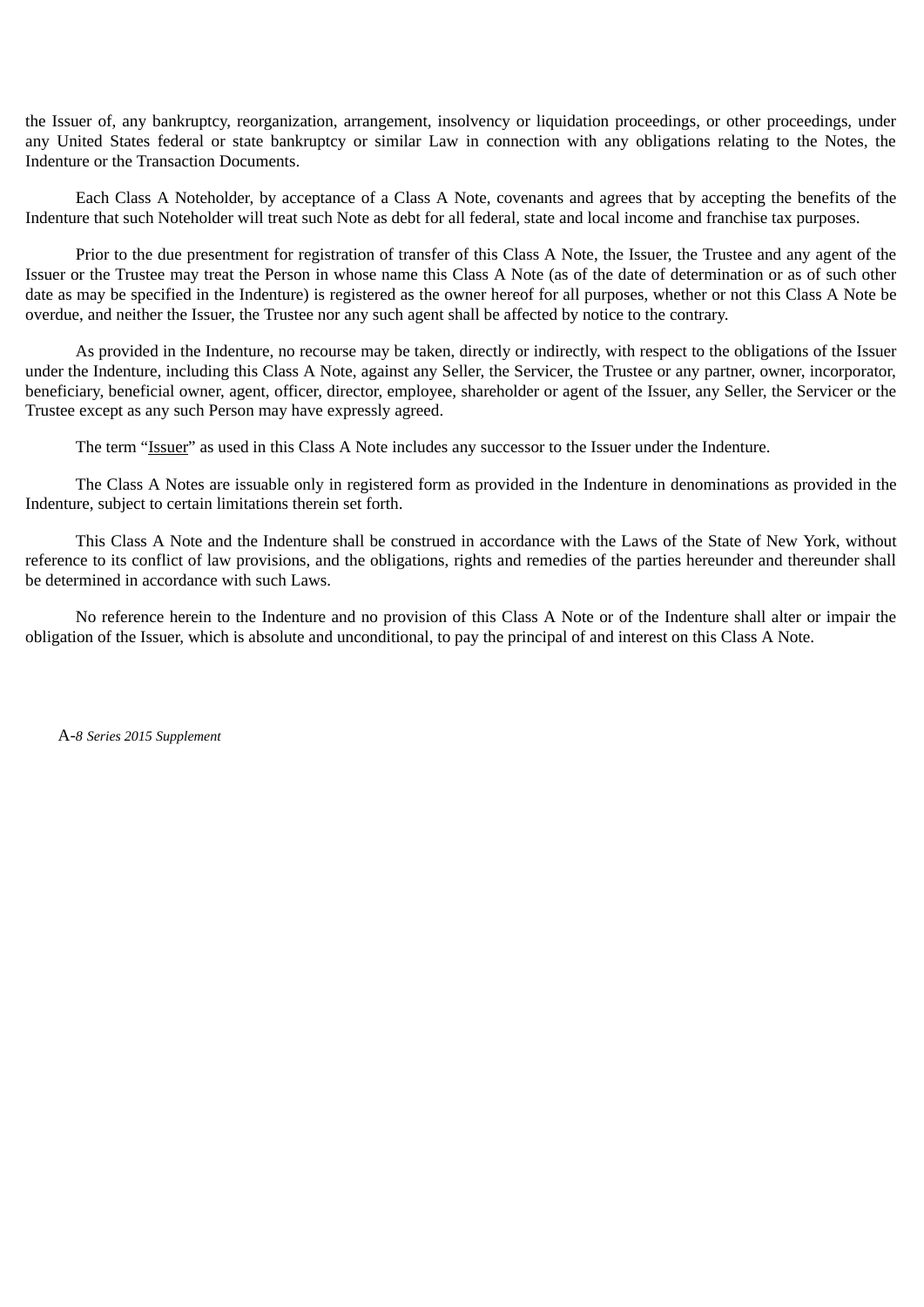#### **ASSIGNMENT**

Social Security or taxpayer I.D. or other identifying number of assignee

FOR VALUE RECEIVED, the undersigned hereby sells, assigns and transfers unto

#### **(name and address of assignee)**

**——————————**

the within Class A Note and all rights thereunder, and hereby irrevocably constitutes and appoints \_\_\_\_\_\_\_\_\_\_\_\_, attorney, to

transfer said Class A Note on the books kept for registration thereof, with full power of substitution in the premises.

Dated: \_\_\_\_\_\_\_\_\_\_\_\_\_\_  $\frac{1}{2}$ 

 $\overline{a}$ 

\_\_\_\_\_\_\_\_\_\_\_\_\_\_\_\_\_\_\_\_\_\_\_\_\_\_\_\_\_\_\_\_\_\_\_\_\_

Signature Guaranteed:

A-*9 Series 2015 Supplement*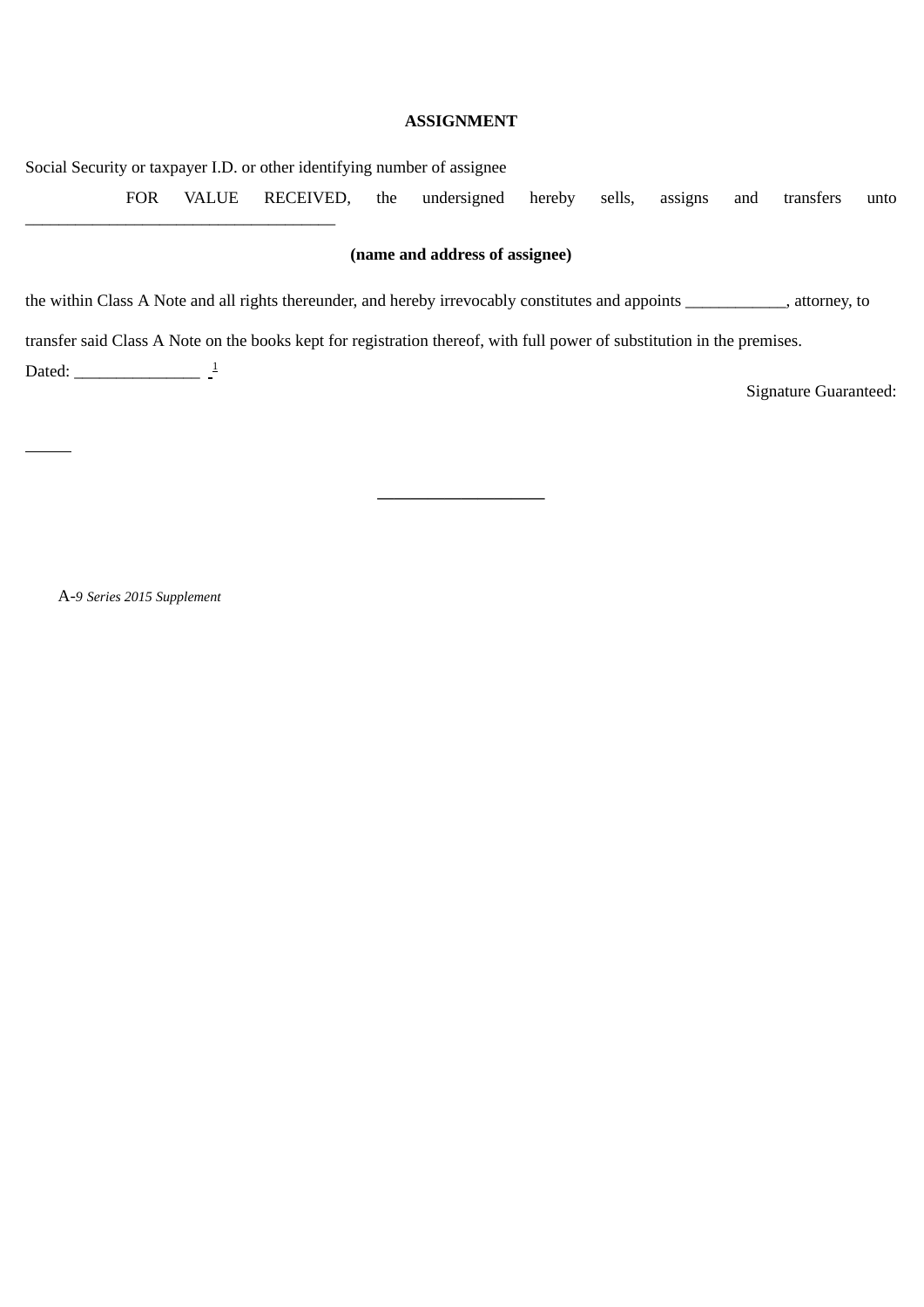## **SCHEDULE A**

### **SCHEDULE OF INCREASES AND DECREASES**

The following Increases or Decreases in principal amount of this Note or redemptions, purchases or cancellation of this Note have been made:

| Date of redemption or<br>purchase or cancellation | Increase or decrease in principal amount of Remaining principal amount of this Note Notation made by or on<br>this Note due to redemption or purchase or<br>cancellation of this Note | following such redemption or purchase<br>or cancellation | behalf of the Issuer |
|---------------------------------------------------|---------------------------------------------------------------------------------------------------------------------------------------------------------------------------------------|----------------------------------------------------------|----------------------|
|                                                   |                                                                                                                                                                                       |                                                          |                      |
|                                                   |                                                                                                                                                                                       |                                                          |                      |
|                                                   |                                                                                                                                                                                       |                                                          |                      |
|                                                   |                                                                                                                                                                                       |                                                          |                      |
|                                                   |                                                                                                                                                                                       |                                                          |                      |
|                                                   |                                                                                                                                                                                       |                                                          |                      |

A-*10 Series 2015 Supplement*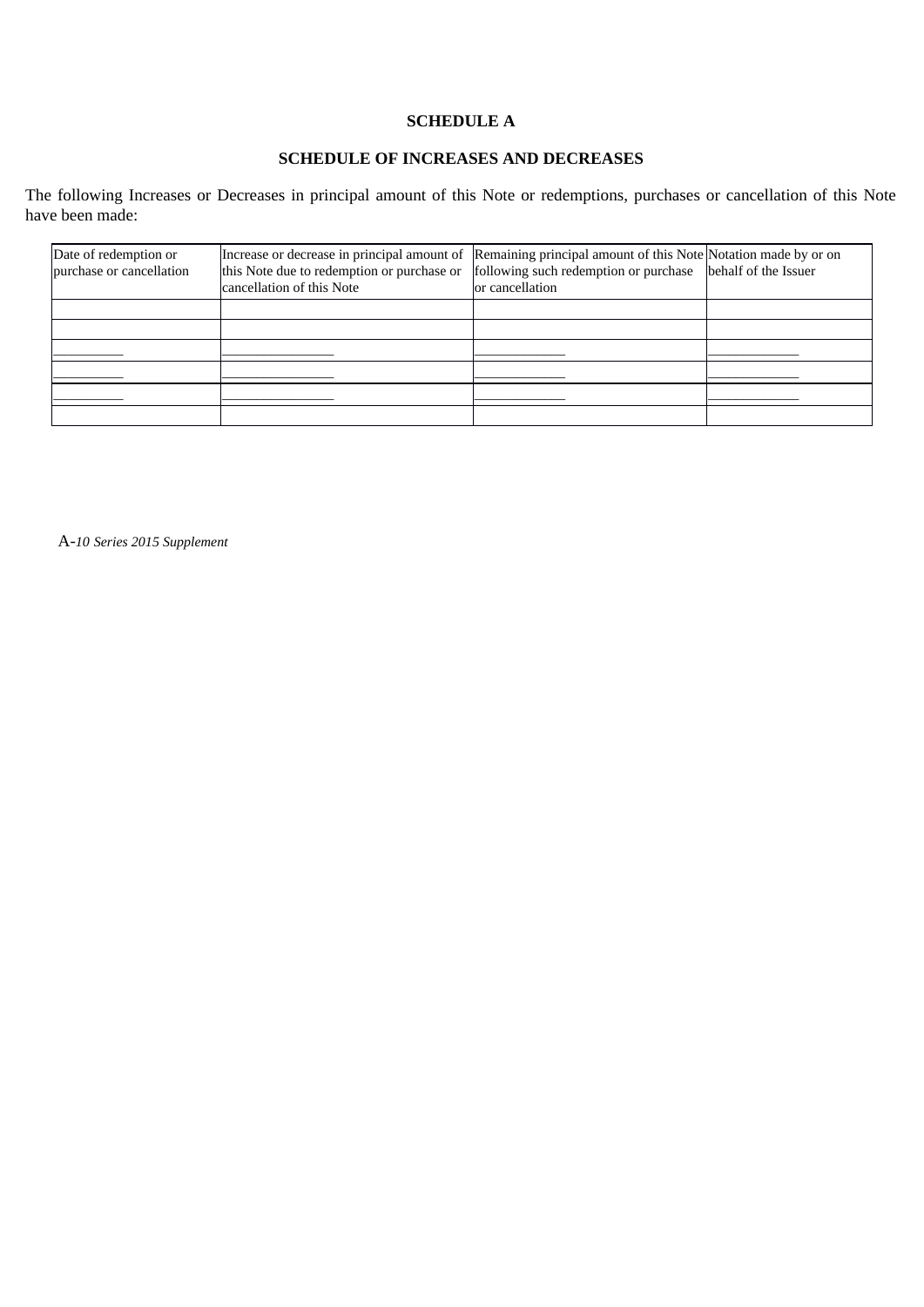### **EXHIBIT B Form of Monthly Report**

(attached)